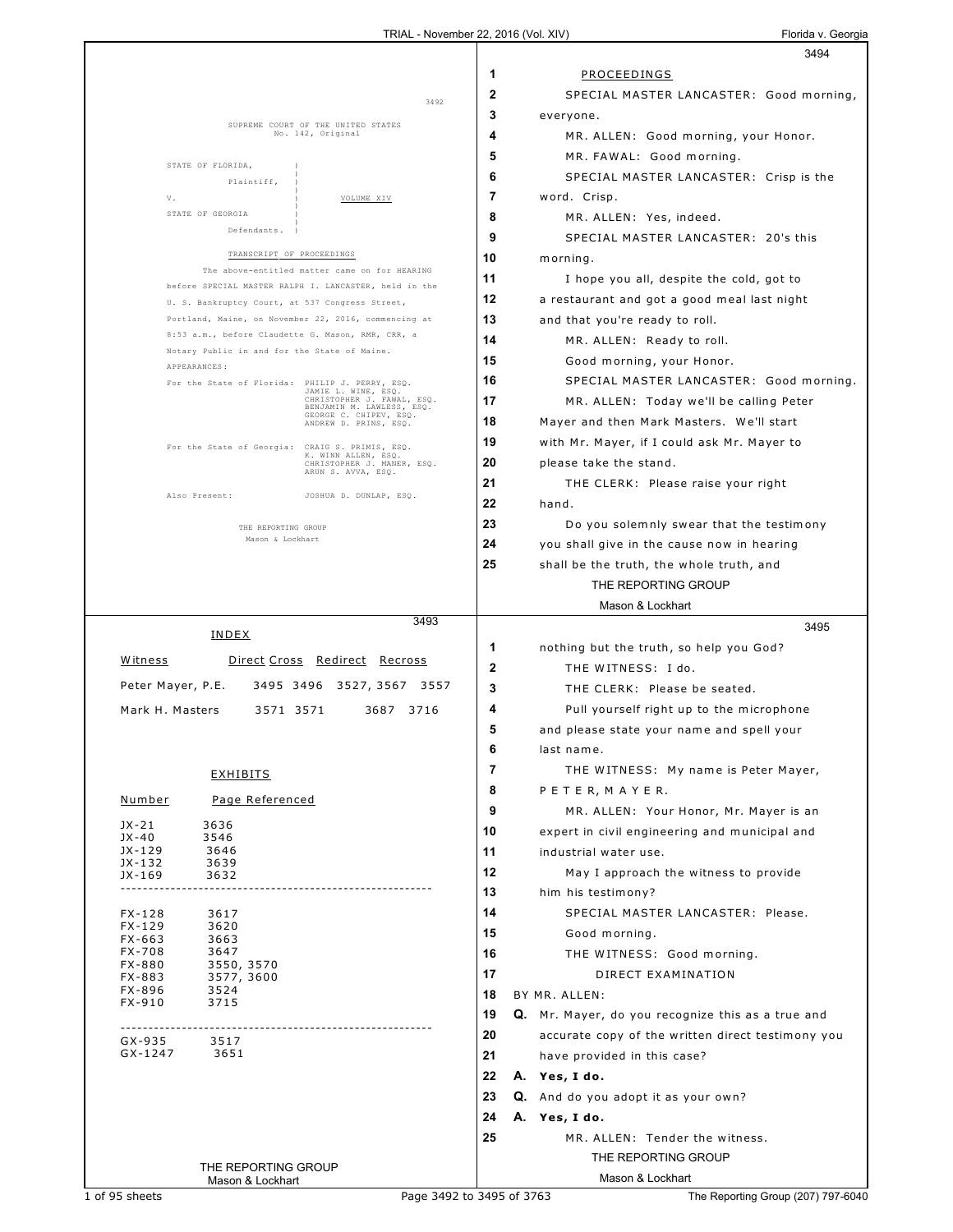|    |    | 3496                                                          |                | 3498                                                       |
|----|----|---------------------------------------------------------------|----------------|------------------------------------------------------------|
| 1  |    | CROSS-EXAMINATION                                             | 1              | is -- that is certainly part of reasonable water           |
| 2  |    | BY MR. FAWAL:                                                 | 2              | use.                                                       |
| 3  |    | Q. Good morning, Mr. Mayer.                                   | 3              | <b>Q.</b> It's not just part of reasonable water use;      |
| 4  |    | A. Good morning.                                              | 4              | that's the definition that you gave at your                |
| 5  |    | Q. My name is Chris Fawal. I'm one of the attorneys           | 5              | deposition?                                                |
| 6  |    | for the State of Florida.                                     | 6              | A. I did give that definition at my deposition, but        |
| 7  |    | MR. FAWAL: Your Honor, may I approach                         | $\overline{7}$ | we also discussed other aspects of reasonable              |
| 8  |    | to provide the witness with his binder?                       | 8              | water use.                                                 |
| 9  |    | SPECIAL MASTER LANCASTER: Please.                             | 9              | Q. Okay. Mr. Mayer, a determination of                     |
| 10 |    | BY MR. FAWAL:                                                 | 10             | reasonableness requires being conscious of                 |
| 11 |    | Q. Mr. Mayer, you have offered expert opinions in             | 11             | Georgia's water use on ecosystems and other water          |
| 12 |    | this case regarding Georgia's municipal and                   | 12             | users in the entire ACF Basin. Right?                      |
| 13 |    | industrial water consumption. Correct?                        | 13             | A. That's correct.                                         |
| 14 |    | A. Correct.                                                   | 14             | <b>Q.</b> Okay. And while you offer the opinion that       |
| 15 |    | Q. As your counsel mentioned, you're a professional           | 15             | Georgia's M & I water use is reasonable, you have          |
| 16 |    | engineer. Right?                                              | 16             | not evaluated the impact of Georgia's water use            |
| 17 |    | A. Yes, I am.                                                 | 17             | on the ecosystems or other water users in the ACF          |
| 18 |    | Q. You don't have a Ph.D. Correct?                            | 18             | Basin. Correct?                                            |
| 19 |    | A. I do not have a Ph.D.                                      | 19             | A. No. The impact of Georgia's water use was               |
| 20 |    | <b>Q.</b> And I just want to make sure the Court understands. | 20             | something that was looked at by other experts.             |
| 21 |    | I'll just refer to you as mister instead of                   | 21             | Q. You didn't evaluate that. Right?                        |
| 22 |    | doctor.                                                       | 22             | A. No.                                                     |
| 23 |    | A. That's perfectly fine.                                     | 23             | Q. And you didn't include any discussion of the            |
| 24 |    | <b>Q.</b> And I'll also refer to municipal and industrial     | 24             | impact on ecosystems or other water users in your          |
|    |    |                                                               |                |                                                            |
| 25 |    | water as M & I, if that works.<br>THE REPORTING GROUP         | 25             | prefiled direct testimony. Correct?<br>THE REPORTING GROUP |
|    |    | Mason & Lockhart                                              |                | Mason & Lockhart                                           |
|    |    |                                                               |                |                                                            |
|    |    |                                                               |                |                                                            |
|    |    | 3497                                                          |                | 3499                                                       |
| 1  |    | You should have a copy of your prefiled                       | 1              | A. No, I did not.                                          |
| 2  |    | direct testimony in tab 1 of the binder. Could                | 2              | Q. You didn't include any discussion of impact on          |
| 3  |    | you turn to that.                                             | 3              | downstream water users or ecosystems in your               |
| 4  |    | A. Yes.                                                       | 4              | testimony. Correct?                                        |
| 5  |    | Q. In paragraph 3 on page 1 you offer an opinion on           | 5              | A. No. I did not.                                          |
| 6  |    | the scope and effectiveness of Georgia's water                | 6              | <b>Q.</b> And you didn't analyze the impact of Georgia's   |
| 7  |    | conservation and efficiency policy plans and                  | 7              | water use on any fish, wildlife species, or                |
| 8  |    | measures. Correct?                                            | 8              | downstream habitats. Right?                                |
| 9  |    | A. Yes.                                                       | 9              | A. No. That's something that other experts have            |
| 10 |    | Q. And in that same paragraph you offered an opinion          | 10             | looked at.                                                 |
| 11 |    | on the overall reasonableness of municipal and                | 11             | Q. Mr. Mayer, if you will turn to paragraph 42,            |
| 12 |    | industrial water use by Georgia in the ACF Basin.             | 12             | still in tab 1. It is your -- it's page 15.                |
| 13 |    | Correct?                                                      | 13             | A. Yes.                                                    |
| 14 |    | A. Correct.                                                   | 14             | Q. If you will read that silently to yourself.             |
| 15 |    | Q. Mr. Mayer, I'm going to start with your opinion            | 15             | A. Yes.                                                    |
| 16 |    | on the overall reasonableness of Georgia's M & I              | 16             | Q. You said it's difficult to understand how               |
| 17 |    | water use. You have concluded that Georgia's                  | 17             | Florida's proposed remedy consumptive measure              |
| 18 |    | M & I use is reasonable. Right?                               | 18             | impacts the amount of water to Florida because of          |
| 19 |    | A. Yes, I have.                                               | 19             | the size difference. Right?                                |
| 20 |    | Q. And you agree that reasonable in the water use             | 20             | A. Well, I think looking at this -- this paragraph         |
| 21 |    | context means using water in a way that is                    | 21             | refers to the next figure, which is figure 6.              |
| 22 |    | conscious of the ecosystem and of other water                 | 22             | And that figure shows the flow at the                      |
| 23 |    | users who also rely on the same water. Correct?               | 23             | Chattahoochee Gage in the Apalachicola River in            |
| 24 | А. | Yes. That is correct. I think that there's                    | 24             | the top line. And the bottom line shows                    |
| 25 |    | other aspects of reasonableness as well; but that             | 25             | Georgia's municipal and industrial consumptive             |
|    |    | THE REPORTING GROUP<br>Mason & Lockhart                       |                | THE REPORTING GROUP<br>Mason & Lockhart                    |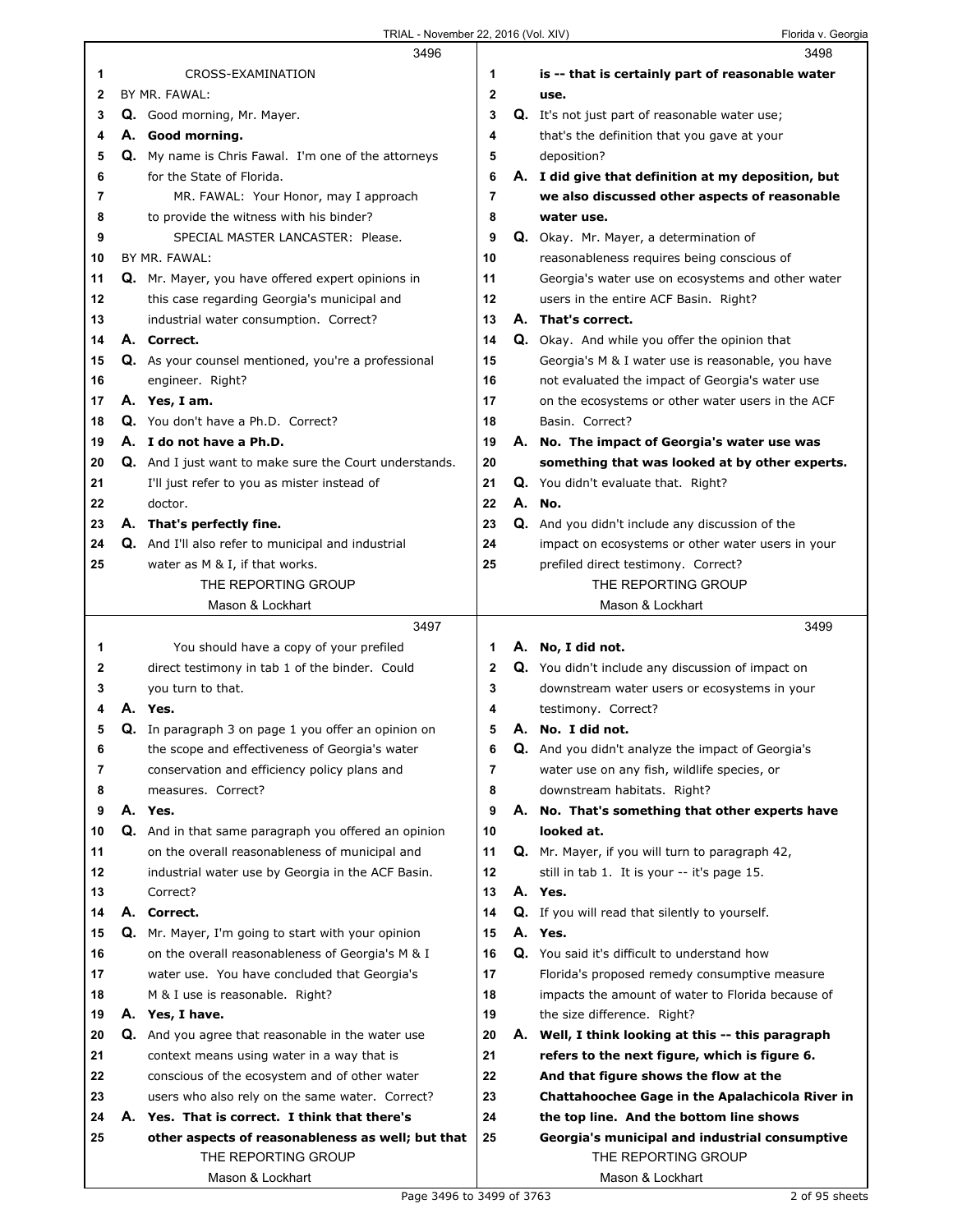|    |    | 3500                                                |                |    | 3502                                                        |
|----|----|-----------------------------------------------------|----------------|----|-------------------------------------------------------------|
| 1  |    | use in comparison to that flow. And if you look     | 1              |    | in that request. Right?                                     |
| 2  |    | at that, you can just see how small the             | $\mathbf{2}$   |    | A. Yes, I was.                                              |
| 3  |    | consumptive use is in comparison to the flows       | 3              |    | <b>Q.</b> But you didn't factor any future projections into |
| 4  |    | that enter the State of Florida.                    | 4              |    | the work you did when you prepared your expert              |
| 5  |    | Q. Thank you, Mr. Mayer. And your only analysis is  | 5              |    | report. Right?                                              |
| 6  |    | to look at the size of consumptive use versus the   | 6              |    | A. No. That's not something that they asked me to           |
| 7  |    | size of the flows. Correct?                         | $\overline{7}$ |    | do at that point in time.                                   |
| 8  | А. | No. I also looked at the size of the population.    | 8              |    | <b>Q.</b> And so you had not done any analysis to compare   |
| 9  |    | I mean, you have to understand that this small      | 9              |    | metro Atlanta's return flow percentages and                 |
| 10 |    | amount of flow that's being represented here and    | 10             |    | future return flow projections. Right?                      |
| 11 |    | the consumptive use supports 5.1 million people     | 11             |    | A. I did not look at future return flow projections.        |
| 12 |    | in Georgia and an economy of billions and           | 12             |    | <b>Q.</b> And, again, there's, in your assessment of future |
| 13 |    | billions of dollars of great significance to the    | 13             |    | growth, still no analysis of impacts on                     |
| 14 |    | State of Georgia and to the nation. To me,          | 14             |    | downstream users. Correct?                                  |
| 15 |    | that's an important aspect of whether their water   | 15             |    | A. Again, that was something that other experts were        |
| 16 |    | use is reasonable.                                  | 16             |    | tasked with.                                                |
| 17 |    | Q. Mr. Mayer, I'm just asking you a yes or no       | 17             |    | Q. You have concluded that the water use was                |
| 18 |    | question. You have compared a big number and a      | 18             |    | reasonable. Right?                                          |
| 19 |    | small number. Right?                                | 19             |    | A. Yes, I have.                                             |
| 20 |    | That's what you have done in paragraph 42 and       | 20             |    | <b>Q.</b> And you defined reasonable to include impacts on  |
| 21 |    | the figure that follows. Right?                     | 21             |    | downstream users and ecosystems. Right?                     |
| 22 |    | A. I have compared the flow into -- at the state    | 22             |    | A. Including that, but also including the population        |
| 23 |    | line into Florida with the municipal and            | 23             |    | supported and the economy supported by that water           |
| 24 |    | industrial consumptive use in Georgia.              | 24             |    | use. Those are also very important aspects of               |
| 25 | Q. | That's $-$                                          | 25             |    | reasonable water use.                                       |
|    |    | THE REPORTING GROUP                                 |                |    | THE REPORTING GROUP                                         |
|    |    | Mason & Lockhart                                    |                |    | Mason & Lockhart                                            |
|    |    |                                                     |                |    |                                                             |
|    |    |                                                     |                |    |                                                             |
|    |    | 3501                                                |                |    | 3503                                                        |
| 1. |    | A. Now, you -- those are your words, big and small. | 1              |    | Q. Mr. Mayer, will you turn to tab 2 in your binder.        |
| 2  |    | Q. Correct. You did not analyze the impact of flows | $\mathbf 2$    |    | You gave a deposition in this case. Correct?                |
| 3  |    | and Georgia's M & I water use on ecosystems of      | 3              |    | A. Yes, I did.                                              |
| 4  |    | the ACF basis or on downstream water users.         | 4              |    | <b>Q.</b> And you swore to tell the truth?                  |
| 5  |    | Right?                                              | 5              |    | A. Yes, I did.                                              |
| 6  | Α. | No. That's not something I looked at.               | 6              |    | <b>Q.</b> And there was a court reporter who took down your |
| 7  | Q. | Mr. Mayer, you also testified that you believe      | 7              |    | testimony. Correct?                                         |
| 8  |    | Georgia's future M & I consumptive uses will be     | 8              |    | A. Yes, there was.                                          |
| 9  |    | reasonable. Correct?                                | 9              | Q. | Will you turn to page 60. Specifically look at              |
| 10 |    | A. Correct.                                         | 10             |    | line 23. You were asked a simple question, what             |
| 11 | Q. | Your prefiled testimony indicates you believe       | 11             |    | is your definition of reasonable?                           |
| 12 |    | that the future M & I water assumption will be      | 12             |    | You answered, I would think that reasonable                 |
| 13 |    | small. Right?                                       | 13             |    | in the water use context means that you're using            |
| 14 | А. | Correct.                                            | 14             |    | water in a way that is conscious of the ecosystem           |
| 15 |    | Q. And that's based on the Metro District's 2050    | 15             |    | and of other water users who also rely on the               |
| 16 |    | projections. Correct?                               | 16             |    | same water.                                                 |
| 17 |    | A. Yes. That's based on the water supply request -- | 17             |    | Were you asked that question, and did you                   |
| 18 |    | the most recent water supply request, which has     | 18             |    | give that answer?                                           |
| 19 |    | actually gone down considerably from the previous   | 19             |    | A. Yes, I did. But I would also note that in                |
| 20 |    | water supply request.                               | 20             |    | the previous pages we had a discussion about                |
| 21 | Q. | And you were familiar with that water supply        | 21             |    | Dr. Flewelling's report where we talked about the           |
| 22 |    | request when you wrote your expert report.          | 22             |    | level of consumption, and it was important to               |
| 23 |    | Right?                                              | 23             |    | understand the population supported by that                 |
| 24 |    | A. Yes, I was.                                      | 24             |    | consumption as part of reasonable. And also                 |
| 25 |    | Q. You were familiar with the projections contained | 25             |    | later on we discussed other aspects besides just            |
|    |    | THE REPORTING GROUP                                 |                |    | THE REPORTING GROUP                                         |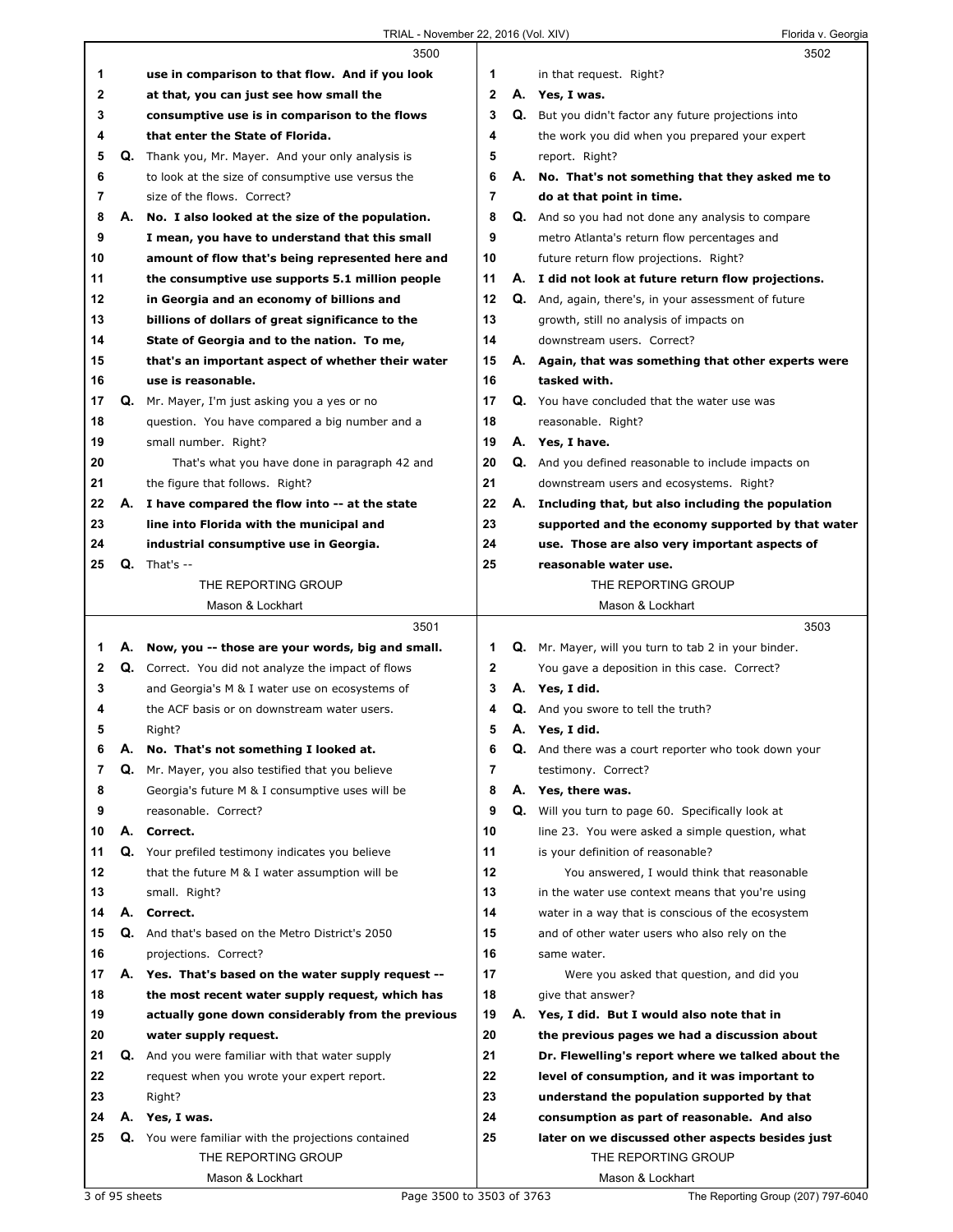|              |    | 3504                                                 |                |    | 3506                                                     |
|--------------|----|------------------------------------------------------|----------------|----|----------------------------------------------------------|
| 1            |    | the ecosystem.                                       | 1              |    | at the impact of the totality of all of the              |
| $\mathbf{2}$ |    | Q. You have also offered an opinion on the           | $\overline{2}$ |    | measures and policies that Georgia has put into          |
| 3            |    | effectiveness of Georgia's conservation and          | 3              |    | place.                                                   |
| 4            |    | efficiency policies, the ones you reviewed.          | 4              | Q. | Mr. Mayer, just a yes or no. I take it that's a,         |
| 5            |    | Correct?                                             | 5              |    | no, you didn't look at the results and quantify          |
| 6            |    | A. Yes, I have.                                      | 6              |    | the results of those measures in terms of                |
| 7            |    | Q. You listed several such conservation policies and | 7              |    | affecting withdrawals, returns, or consumptive           |
| 8            |    | plans and measures. Right?                           | 8              |    | use?                                                     |
| 9            |    | A. Yes, I did.                                       | 9              |    | A. Again, I disagree. I think I did look at the          |
| 10           | Q. | Policies that Georgia has undertaken since 2003?     | 10             |    | impact of those -- the totality of those                 |
| 11           |    | A. Some of them have been taken since 2003, yes.     | 11             |    | measures. I did not -- I would agree I didn't            |
| 12           |    | Some of them may have started earlier.               | 12             |    | look at the impact of any individual measure; but        |
| 13           |    | Q. You included the Metro District plan for 2003,    | 13             |    | I think my analysis takes into consideration the         |
| 14           |    | the updated plan 2009, Water Stewardship Act just    | 14             |    | totality of those measures.                              |
| 15           |    | as examples. Correct?                                | 15             |    | Q. Mr. Mayer, will you turn back to tab 2, to your       |
| 16           |    | A. Yes.                                              | 16             |    | deposition. Again, you swore to testify                  |
| 17           |    | Q. Mr. Mayer, you did not do anything to analyze     | 17             |    | truthfully. Correct?                                     |
| 18           |    | what water savings are attributable to any           | 18             |    | A. Yes, I did.                                           |
| 19           |    | particular conservation policy, plan, or measure     | 19             |    | Q. If you will turn to page 185 now. You were            |
| 20           |    | that Georgia put in place over that period of        | 20             |    | asked, did you make any effort to quantify the           |
| 21           |    | time. Right?                                         | 21             |    | results of those measures in terms of affecting          |
| 22           | А. | No. I chose to look at the totality of               | 22             |    | withdrawals or returns or consumptive use?               |
| 23           |    | consumptive use and per capita use that represent    | 23             |    | And you answered, that's not something that I            |
| 24           |    | the impact of all of the measures together. I        | 24             |    | was asked to look at.                                    |
| 25           |    | didn't look at any individual measure.               | 25             |    | A. And, again, I --                                      |
|              |    | THE REPORTING GROUP                                  |                |    | THE REPORTING GROUP                                      |
|              |    | Mason & Lockhart                                     |                |    | Mason & Lockhart                                         |
|              |    | 3505                                                 |                |    |                                                          |
|              |    |                                                      |                |    | 3507                                                     |
| 1            |    | Q. Mr. Mayer, I'm going to ask you narrow questions; | 1              |    | Q. Were you asked that question, and did you give        |
| 2            |    | and I would appreciate, if you can, answering yes    | $\mathbf{2}$   |    | that answer?                                             |
| 3            |    | or no. Your counsel will have an opportunity to      | 3              |    | A. I did give that answer.                               |
| 4            |    | ask you about them if there's anything that's        | 4              |    | Q. Okay.                                                 |
| 5            |    | unclear or anything you need to explain. Is that     | 5              |    | A. But what I'm hearing in your question is a            |
| 6            |    | okay?                                                | 6              |    | reference to specific individual measures.               |
| 7            | А. | That's perfectly fine.                               | 7              | Q. | Mr. Mayer, I asked you the exact same question.          |
| 8            | Q. | You also did not make any effort to quantify the     | 8              |    | I would like to talk to you now about                    |
| 9            |    | results of your conservation policies, plans, and    | 9              |    | specific conservation methods that you note in           |
| 10           |    | measures in terms of specific impacts on             | 10             |    | your direct testimony. Okay?                             |
| 11           |    | withdrawals, return rates, or consumptive use.       | 11             |    | You're familiar with leak abatement.                     |
| 12           |    | Right?                                               | 12             |    | Correct?                                                 |
| 13           | А. | I would disagree. I think by looking at the          | 13             |    | A. Yes. I'm familiar with leak abatement. It's           |
| 14           |    | significant reduction in per capita use and by       | 14             |    | also called water loss control.                          |
| 15           |    | looking at the consumptive use over the last 20      | 15             |    | <b>Q.</b> Water loss. And in the 2010 Water Stewardship  |
| 16           |    | years, which has essentially stayed stable and       | 16             |    | Act there is references to water loss. Right?            |
| 17           |    | actually declined slightly, I think I have looked    | 17             |    | A. Yes.                                                  |
| 18           |    | at that.                                             | 18             |    | <b>Q.</b> There is a water loss audit required. Correct? |
| 19           | Q. | Mr. Mayer, I'm just going to ask one more time.      | 19             |    | A. Correct.                                              |
| 20           |    | You did not make any effort to quantify the          | 20             |    | Q. And you discuss in your prefiled direct testimony     |
| 21           |    | results of those conservation measures in terms      | 21             |    | some of the steps that Georgia has taken to try          |
| 22           |    | of affecting withdrawals, returns, or consumptive    | 22             |    | to address water loss through audits and leak            |
| 23           |    | use. Correct?                                        | 23             |    | abatement. Correct?                                      |
| 24           | А. | I did not look at the impact of any individual       | 24             |    | A. Yes, I do.                                            |
| 25           |    | conservation measure. I think my analysis looked     | 25             |    | Q. You were here when Ms. Kirkpatrick testified          |
|              |    | THE REPORTING GROUP<br>Mason & Lockhart              |                |    | THE REPORTING GROUP<br>Mason & Lockhart                  |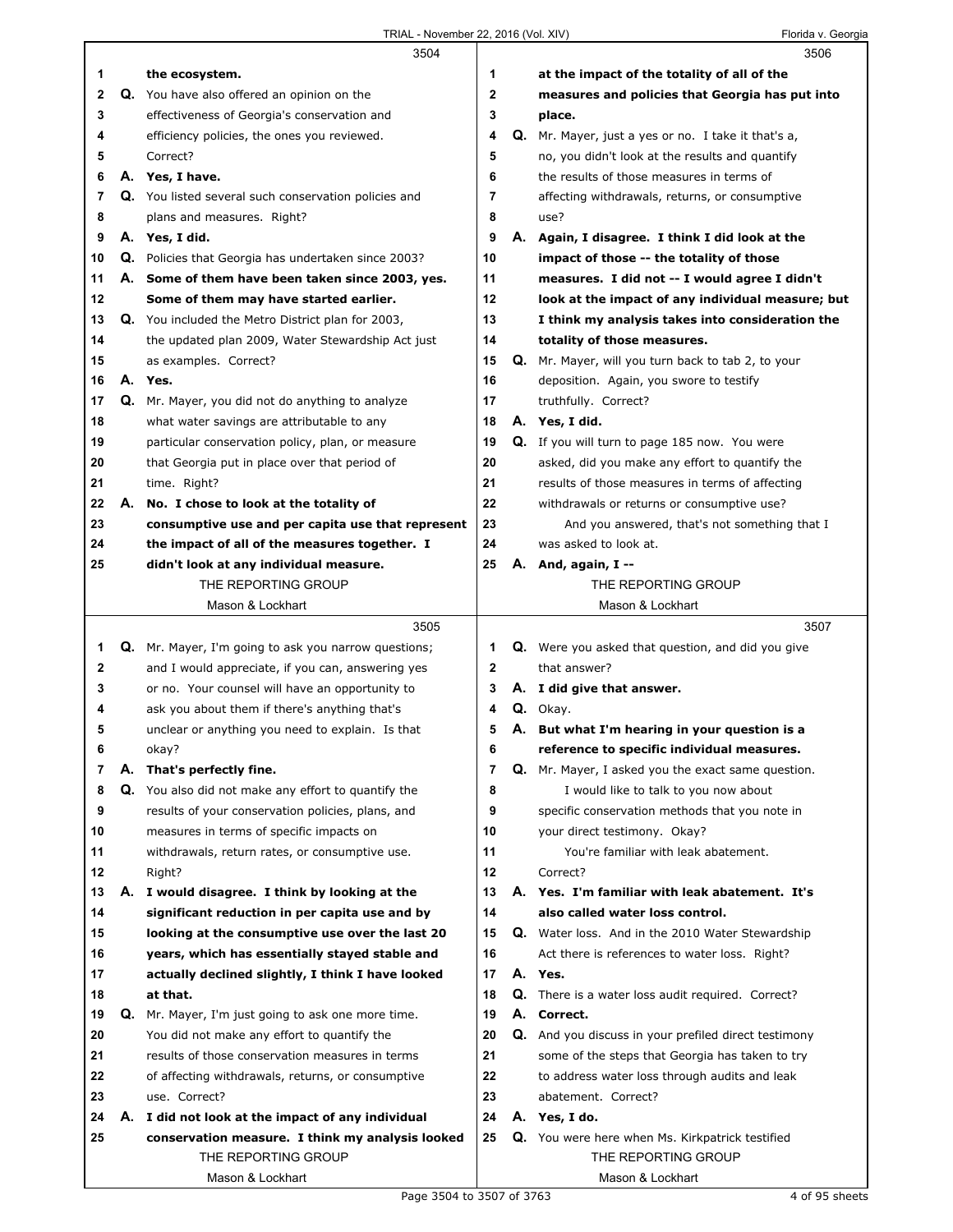|    | 3508                                                 |                | 3510                                                        |
|----|------------------------------------------------------|----------------|-------------------------------------------------------------|
| 1. | yesterday, I believe; correct?                       | 1              | interbasin transfers. Correct?                              |
| 2  | A. Yes, I was.                                       | $\mathbf{2}$   | A. Yes, it does.                                            |
| 3  | Q. So you would agree with her that leak abatement   | 3              | Q. You have testified that Georgia's approach has           |
| 4  | generally is considered a good thing. Correct?       | 4              | reduced interbasin transfers. Correct?                      |
| 5  | A. Oh, it's an extremely important aspect of urban   | 5              | A. Yes. If you look at the trend in interbasin              |
| 6  | water management and water efficiency.               | 6              | transfers, they have gone down since 1990.                  |
| 7  | Q. And you don't think that should stop. Right?      | $\overline{7}$ | Q. And specifically you testified that guidance for         |
| 8  | A. No, I do not.                                     | 8              | the 2009 Metro District plan aims to minimize               |
| 9  | Q. In preparing your expert report, you didn't look  | 9              | future interbasin transfers. Right?                         |
| 10 | at specific measures taken in metro Atlanta for      | 10             | A. Correct.                                                 |
| 11 | leak abatement. Right?                               | 11             | Q. You didn't look at whether interbasin transfers          |
| 12 | A. No. I looked at the -- the specific measures      | 12             | have actually been limited since that 2009                  |
| 13 | associated with leak abatement are pretty much       | 13             | guidance, though; did you?                                  |
| 14 | the same. There's pressure management, leak          | 14             | A. No. I didn't.                                            |
| 15 | detection, line replacement.                         | 15             | Q. And, in fact, were you aware there's been an             |
| 16 | Q. But you didn't look at the specifics for that?    | 16             | increase in that interbasin transfers since 2009?           |
| 17 | A. I didn't look at the impact of any of those       | 17             | A. No.                                                      |
| 18 | specific measures.                                   | 18             | Q. You're not aware?                                        |
| 19 | Q. You also don't know to what extent metro Atlanta  | 19             | A. I'm not aware of that.                                   |
| 20 | is, in fact, losing less water as a result of any    | 20             | Q. As part of your analysis of interbasin transfers,        |
| 21 | leak abatement. Correct?                             | 21             | you didn't look at interbasin transfer permit               |
| 22 | A. No. I didn't specifically look at that,           | 22             | approvals either; did you?                                  |
| 23 | although -- yes.                                     | 23             | A. No, that's not something that I looked at.               |
| 24 | Q. So now, in your prefiled testimony, you talked a  | 24             | Q. You didn't do any analysis to see whether since          |
| 25 | little bit about some of the leaks that Atlanta      | 25             | the 2009 guidance you referenced there was                  |
|    | THE REPORTING GROUP                                  |                | THE REPORTING GROUP                                         |
|    | Mason & Lockhart                                     |                | Mason & Lockhart                                            |
|    |                                                      |                |                                                             |
|    | 3509                                                 |                | 3511                                                        |
| 1  | has repaired since 2012. Do you recall that?         | 1              | actually a reduction in the number of interbasin            |
| 2  | A. Yes.                                              | $\mathbf{2}$   | transfer permit approvals?                                  |
| 3  | Q. Again, you have not tied any amount of water      | 3              | A. No. I did not.                                           |
| 4  | savings to those repaired leaks. Right?              | 4              | <b>Q.</b> We're going to shift topics a little bit now, and |
| 5  | A. No. But I think it's significant that Atlanta     | 5              | I want to discuss with you Georgia's drought and            |
| 6  | has repaired over 10,000 leaks in the past few       | 6              | conservation policies. Okay?                                |
| 7  | years, and across the Metro Water District they      | 7              | A. Okay.                                                    |
| 8  | have repaired over 42,000 leaks.                     | 8              | Q. You reviewed Georgia's drought responses over the        |
| 9  | $Q.$ And you --                                      | 9              | past couple decades or so. Right?                           |
| 10 | A. The other thing to -- I think it's important to   | 10             | A. I have looked -- it's really since 1994.                 |
| 11 | realize is that as you repair leaks, more leaks      | 11             | Q. Okay. And you looked in particular at Georgia's          |
| 12 | appear, particularly in older water systems. So      | 12             | responses to dry and drought conditions during              |
| 13 | it's -- water loss control and leak abatement is     | 13             | that time period. Right?                                    |
| 14 | an ongoing process that really will never end for    | 14             | A. Yes.                                                     |
| 15 | water utilities. It's something that they have       | 15             | Q. Is it your belief that whether or not a drought          |
| 16 | to do every single year.                             | 16             | is declared in the Flint River Basin has no                 |
| 17 | Q. And part of the reason is Atlanta has an old pipe | 17             | bearing on Atlanta's drought management?                    |
| 18 | system, so they will need to keep repairing          | 18             | A. Well, Atlanta -- Atlanta sits above the Flint            |
| 19 | things. Right?                                       | 19             | River Basin; so a drought in the Flint would not            |
| 20 | A. Atlanta has one of the oldest systems, I believe, | 20             | necessarily have an impact on Atlanta. It would             |
| 21 | in the Metro Water District. They have almost        | 21             | not necessarily --                                          |
| 22 | 3,000 miles of buried pipe of water main. So         | 22             | Q. And you didn't look at whether droughts were             |
| 23 | that's 3,000 miles of opportunity for water loss     | 23             | declared in the Flint River Basin for your                  |
| 24 | also.                                                | 24             | report. Right?                                              |
| 25 | Q. Mr. Mayer, your testimony also addresses          | 25             | A. No. I focused on whether they were declared in           |
|    | THE REPORTING GROUP                                  |                | THE REPORTING GROUP                                         |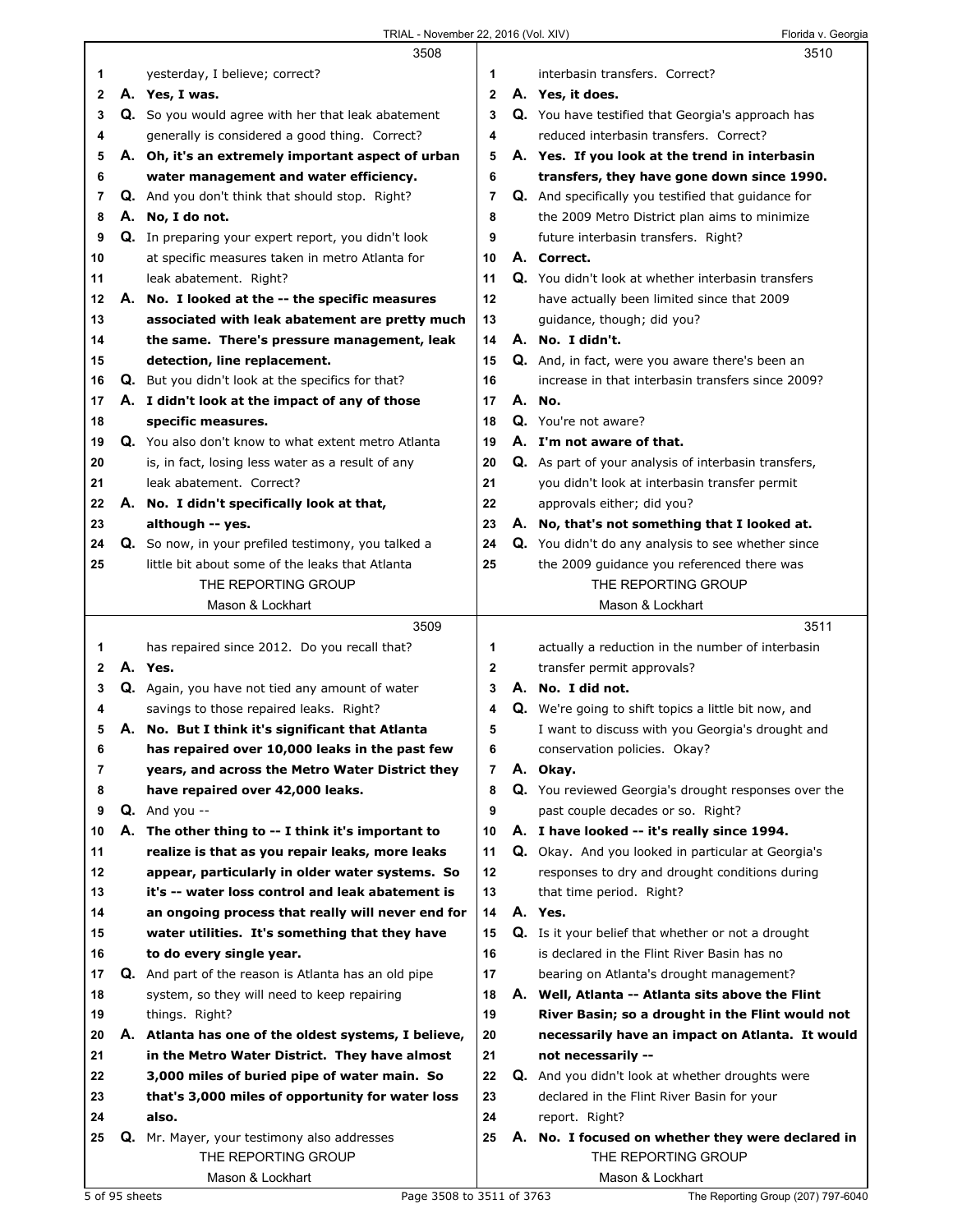|    |    | 3512                                                     |                |    | 3514                                                      |
|----|----|----------------------------------------------------------|----------------|----|-----------------------------------------------------------|
| 1  |    | the Metro Water District or across the entire            | 1              |    | a drought from approximately 1999 to 2001?                |
| 2  |    | state.                                                   | $\mathbf{2}$   |    | A. I was here. I don't specifically recall that,          |
| 3  |    | Q. And you weren't familiar with the Flint River         | 3              |    | but I'll accept that.                                     |
| 4  |    | Drought Protection Act. Correct?                         | 4              |    | Q. You have got it listed as a five-year drought.         |
| 5  | А. | No.                                                      | 5              |    | Correct?                                                  |
| 6  |    | Q. Mr. Mayer, will you turn to page 20 in tab 1 --       | 6              |    | A. Yes.                                                   |
| 7  |    | this is, again, your prefiled direct testimony --        | 7              |    | Q. You also show a drought from 2006 to 2009?             |
| 8  |    | and specifically figure 9. It's a timeline that          | 8              |    | A. Yes.                                                   |
| 9  |    | I believe you put together of Georgia's urban            | 9              |    | Q. Do you see that?                                       |
| 10 |    | water management and drought.                            | 10             |    | A. Yes, I do.                                             |
| 11 |    | A. Yes.                                                  | 11             |    | Q. You're aware that Georgia did not ban outdoor          |
| 12 | Q. | Do you see it?                                           | 12             |    | water use until September 2007 during that                |
| 13 |    | A. Yes.                                                  | 13             |    | drought. Right?                                           |
| 14 |    | Q. Just to get your understanding of what's              | 14             |    | A. Yes. They implemented a full ban on outdoor            |
| 15 |    | depicted, is it your opinion that a drought              | 15             |    | water use at that point, which continued all the          |
| 16 |    | occurs only if one is declared and actions are           | 16             |    | way through 2008.                                         |
| 17 |    | taken to reduce demand?                                  | 17             |    | Q. And that was after the 2006 portion of the             |
| 18 |    | A. No. A drought could occur if it's not declared;       | 18             |    | drought you have on here. Right?                          |
| 19 |    | but I -- in this figure, I specifically listed           | 19             |    | A. Yes.                                                   |
| 20 |    | the declared droughts.                                   | 20             |    | $Q.$ And $-$                                              |
| 21 |    | <b>Q.</b> And your view is that whether or not a drought | 21             |    | A. That's correct.                                        |
| 22 |    | occurred is not dependent on whether it's                | 22             |    | <b>Q.</b> -- that was after the summer of 2007. Right?    |
| 23 |    | declared. Right?                                         | 23             |    | A. Yes. But that's also typical of drought                |
| 24 |    | A. A drought could occur without it being declared.      | 24             |    | response. It's a ramping-up process.                      |
| 25 |    | <b>Q.</b> The timeline depicts a series of Acts,         | 25             |    | <b>Q.</b> Is it typical of drought response to declare a  |
|    |    | THE REPORTING GROUP                                      |                |    | THE REPORTING GROUP                                       |
|    |    | Mason & Lockhart                                         |                |    | Mason & Lockhart                                          |
|    |    |                                                          |                |    |                                                           |
|    |    | 3513                                                     |                |    | 3515                                                      |
| 1  |    | regulations, and droughts for Georgia. Right?            | 1              |    | drought after the summer peak usage months?               |
| 2  |    | A. It does.                                              | $\mathbf{2}$   |    | A. You know, I wasn't involved in specifically            |
| 3  |    | Q. You don't have any conservation measures from         | 3              |    | declaring that drought or what was -- what goes           |
| 4  |    | 1992 to 2001. Right?                                     | 4              |    | on. Every drought is a little different; and,             |
| 5  |    | A. I beg your pardon?                                    | 5              |    | you know, there are a number of factors that go           |
| 6  |    | <b>Q.</b> Well, there is no conservation measures        | 6              |    | into a drought declaration.                               |
| 7  |    | identified between 1992 and the creation of the          | $\overline{7}$ |    | Q. You have got no drought on here after 2009.            |
| 8  |    | Metro District in 1991 -- or 2002?                       | 8              |    | Right?                                                    |
| 9  | А. | No, there's not any measures listed here; but I          | 9              | А. | Correct. Because there was not a declared                 |
| 10 |    | believe there's a number of measures in place and        | 10             |    | drought after that.                                       |
| 11 |    | there were active water conservation programs at         | 11             |    | Q. There was no drought in 2011?                          |
| 12 |    | the utility level going on during that time.             | 12             |    | A. Well, there was a dry period certainly in the          |
| 13 |    | Q. You just didn't include them on the timeline?         | 13             |    | southwest portion of the state; but it was not a          |
| 14 |    | A. Well, the time -- this is a timeline of               | 14             |    | declared drought, particularly in the Metro Water         |
| 15 |    | management and drought, not of individual utility        | 15             |    | District.                                                 |
| 16 |    | water conservation measures.                             | 16             |    | <b>Q.</b> And there was -- there's no drought listed in   |
| 17 |    | Q. That's not part of the management that you            | 17             |    | 2012 either. Correct?                                     |
| 18 |    | evaluated?                                               | 18             |    | A. No.                                                    |
| 19 |    | A. It certainly is part of the management I              | 19             |    | Q. Again, you said you were here for Director             |
| 20 |    | evaluated, but that's not what is shown in this          | 20             |    | Turner's testimony. Right?                                |
| 21 |    | figure.                                                  | 21             |    | A. Yes, I was.                                            |
| 22 |    | Q. You show a drought from 1998 to 2003. Do you see      | 22             |    | <b>Q.</b> He testified that there was no question by 2012 |
| 23 |    | that?                                                    | 23             |    | we were in the middle of a severe drought. Do             |
| 24 |    | A. Yes.                                                  | 24             |    | you remember that?                                        |
| 25 |    | Q. Are you aware former Director Turner testified to     | 25             |    | A. You know, I might not have been here for his           |
|    |    | THE REPORTING GROUP                                      |                |    | THE REPORTING GROUP                                       |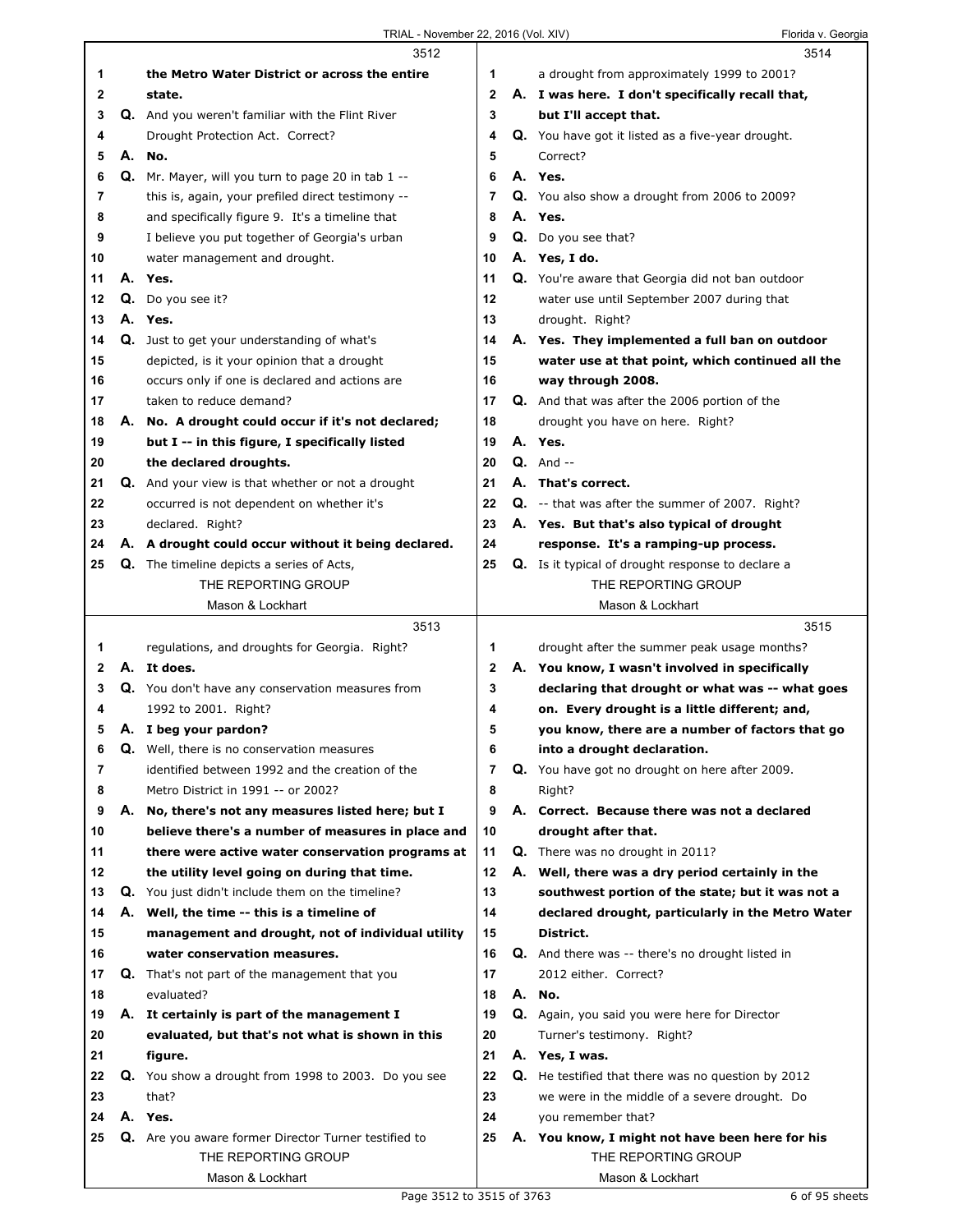|    |    | 3516                                                 |                |    | 3518                                                |  |
|----|----|------------------------------------------------------|----------------|----|-----------------------------------------------------|--|
| 1  |    | entire testimony; but I'll accept that that's        | 1              |    | 2015 Drought Management Rule?                       |  |
| 2  |    | what he said.                                        | 2              |    | A. Yes, I do recognize this.                        |  |
| 3  |    | Q. You think that's true; don't you?                 | 3              |    | Q. So this rule changed drought response from four  |  |
| 4  |    | A. I have seen that there was definitely a -- what   | 4              |    | levels to three levels. Correct?                    |  |
| 5  |    | appeared to be a drought going on in the             | 5              | А. | Yes. This changed from four levels to three         |  |
| 6  |    | southwestern portion of the state. But, again,       | 6              |    | levels; but there actually is a three-plus level    |  |
| 7  |    | there's a number of different factors that go        | 7              |    | also mentioned.                                     |  |
| 8  |    | into a drought declaration. That's not something     | 8              |    | <b>Q.</b> And the first thing I want to direct your |  |
| 9  |    | that -- I was not involved in any of the decision    | 9              |    | attention to are the pre-drought mitigation         |  |
| 10 |    | making as to whether to declare that drought.        | 10             |    | strategies. Those are on page 2.                    |  |
| 11 |    | Q. Have you reviewed any of the other Georgia expert | 11             |    | The document is not numbered.                       |  |
| 12 |    | testimony in this case?                              | 12             |    | A. Second page --                                   |  |
| 13 |    | A. I have reviewed some of it.                       | 13             |    | Q. Second page --                                   |  |
| 14 |    | <b>Q.</b> And are you familiar with Dr. Panday?      | 14             | А. | Pre -- yes, I'm there. Pre-drought mitigation       |  |
| 15 |    | A. I am familiar with Dr. Panday.                    | 15             |    | strategies.                                         |  |
| 16 |    | Q. Are you aware that he's testified that 2011 was a | 16             | Q. | Are you familiar with the exceptions to the         |  |
| 17 |    | historical drought year?                             | 17             |    | outdoor watering restrictions in the Water          |  |
| 18 |    | A. I'm not aware of that particular point.           | 18             |    | Stewardship Act?                                    |  |
| 19 |    | Q. Are you aware he testified that there were severe | 19             |    | A. Yes, I am.                                       |  |
| 20 |    | droughts in 2007, '11, and '12?                      | 20             |    |                                                     |  |
|    |    |                                                      | 21             |    | <b>Q.</b> And the restrictions in the pre-drought   |  |
| 21 |    | A. I'm not aware of that specific point that he      |                |    | mitigation strategy section, those are the same     |  |
| 22 |    | made.                                                | 22             |    | exceptions that you see in the Water Stewardship    |  |
| 23 |    | Q. Do you disagree with him?                         | 23             |    | Act. Right?                                         |  |
| 24 | А. | No.                                                  | 24             |    | A. Well, I don't see them both side by side, but    |  |
| 25 |    | Q. But you didn't include a 2011 or 2012 drought in  | 25             |    | I'll take your word that they're the same.          |  |
|    |    | THE REPORTING GROUP                                  |                |    | THE REPORTING GROUP                                 |  |
|    |    | Mason & Lockhart                                     |                |    | Mason & Lockhart                                    |  |
|    |    |                                                      |                |    |                                                     |  |
|    |    | 3517                                                 |                |    | 3519                                                |  |
| 1  |    | this timeline?                                       | 1              |    | Q. You were here when Ms. Kirkpatrick testified     |  |
| 2  |    | A. No. As I stated before, this timeline includes    | 2              |    | yesterday. Right?                                   |  |
| 3  |    | declared droughts.                                   | 3              |    | A. Yes.                                             |  |
| 4  |    | Q. I'm going to shift gears again to outdoor         | 4              |    | Q. You remember we went over some of the exceptions |  |
| 5  |    | watering restrictions. Okay?                         | 5              |    | from the Water Stewardship Act?                     |  |
| 6  | Α. | Yes.                                                 | 6              | А. | Yes, I do.                                          |  |
| 7  |    | Q. You agree a total ban on outdoor water use is the | $\overline{7}$ | Q. | Some of those included commercial agricultural      |  |
| 8  |    | maximum that you can do to curb outdoor water        | 8              |    | operations, drip irrigation, irrigation of          |  |
| 9  |    | use?                                                 | 9              |    | athletic fields, golf courses, et cetera. Right?    |  |
| 10 |    | A. Yes. Banning or eliminating outdoor water use is  | 10             |    | A. Correct. And, again, it's fairly typical when    |  |
| 11 |    | the maximum you can do to curb outdoor water use.    | 11             |    | water utilities have a drought response plan,       |  |
| 12 |    | Once you have eliminated outdoor water use, I        | 12             |    | that they do include exceptions for particularly    |  |
| 13 |    | don't know what more you could do on outdoor         | 13             |    | high-valued landscapes.                             |  |
| 14 |    | water use.                                           | 14             |    | But, again, I would point out that under a          |  |
| 15 | Q. | And Georgia did that in 2007. Correct?               | 15             |    | high level of drought, a 3-plus level, even these   |  |
| 16 | А. | Yes. Late 2007 and all the way through 2008.         | 16             |    | measures could be banned in Georgia.                |  |
| 17 |    | Q. And that watering ban in 2008 caused a decrease   | 17             | Q. | And we'll talk about a drought level 3 in a         |  |
| 18 |    | in consumptive use; didn't it?                       | 18             |    | moment.                                             |  |
| 19 |    | A. Yes. Yes. That was one of the measures that       | 19             |    | I want to turn your attention first to              |  |
| 20 |    | they imposed. So the reduction in consumptive        | 20             |    | drought level 1.                                    |  |
| 21 |    | use probably reflects that as well as other          | 21             |    | And, again, there aren't page numbers; but          |  |
| 22 |    | measures that were imposed.                          | 22             |    | it's the sixth page of this document. It's under    |  |
| 23 | Q. | Mr. Mayer, will you turn to tab 5 in your binder.    | 23             |    | the category Drought Response Strategies.           |  |
| 24 |    | A. Yes.                                              | 24             | А. | Drought response strategies.                        |  |
| 25 |    | Q. It's GX-935. Now, do you recognize this as the    | 25             |    | Yes. There I am. Drought response                   |  |
|    |    | THE REPORTING GROUP                                  |                |    | THE REPORTING GROUP                                 |  |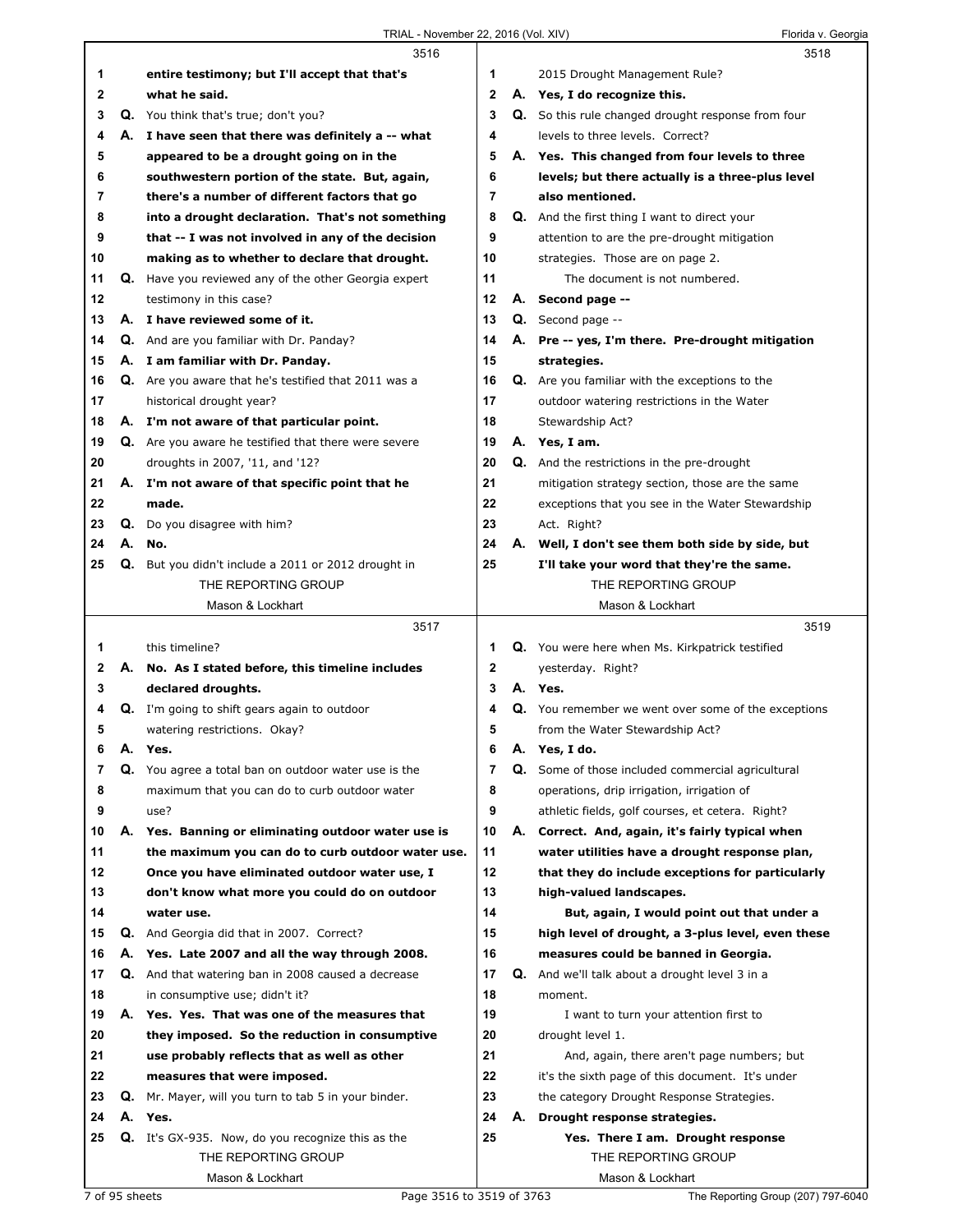|    |    | 3520                                                       |    |    | 3522                                                        |
|----|----|------------------------------------------------------------|----|----|-------------------------------------------------------------|
| 1  |    | strategies. Thank you.                                     | 1  |    | A. Yes.                                                     |
| 2  |    | Q. And you see drought response level 1. Correct?          | 2  |    | Q. Just on the next page down.                              |
| 3  |    | A. Yes.                                                    | 3  |    | A. Yes, I see that.                                         |
| 4  |    | Q. And it requires a public information campaign.          | 4  |    | Q. Do you see there is a general ban on outdoor             |
| 5  |    | Right?                                                     | 5  |    | watering. Right?                                            |
| 6  |    | A. Yes. A public information campaign is a very            | 6  |    | A. Yes. Under drought response level 3 there is a           |
| 7  |    | important part of drought response because in              | 7  |    | ban on outdoor water use except for a few                   |
| 8  |    | order -- drought response requires the                     | 8  |    | specific exceptions.                                        |
| 9  |    | cooperation of the population. And so getting              | 9  |    | <b>Q.</b> Many of the same exceptions from the Water        |
| 10 |    | the word out through an education and information          | 10 |    | Stewardship Act still apply; don't they?                    |
| 11 |    | campaign is almost always the very first thing             | 11 |    | A. Yes.                                                     |
| 12 |    | that would be done during a drought response.              | 12 |    | Q. You can see in subsection (b) it says, the               |
| 13 |    | Q. Level 1 does not include any limitations on             | 13 |    | outdoor water use is listed in rule                         |
| 14 |    | outdoor watering. Right?                                   | 14 |    | 391-3-30-0.3(1)(b) shall be allowed subject to              |
| 15 | А. | No. Level 1 is about getting the word out that,            | 15 |    | the following requirements. Correct?                        |
| 16 |    | hey, we're in a drought. Pay attention.                    | 16 |    | A. Yes, I see that.                                         |
| 17 |    | Q. Again, Mr. Mayer, if you can, just answer yes or        | 17 |    | Q. And you understand that means that commercial,           |
| 18 |    | no.                                                        | 18 |    | agricultural operations are not limited.                    |
| 19 |    | Moving down to subsection 3, drought level                 | 19 |    | Correct?                                                    |
| 20 |    | response 2, do you see that?                               | 20 |    | A. Yes. I understand that. But, again, my focus             |
| 21 |    | It should be just below level 1.                           | 21 |    | was on municipal and industrial water use.                  |
| 22 |    | A. Yes. I see that.                                        | 22 | Q. | Right. I just want to make sure I have an                   |
| 23 |    | Q. And then drought level response 2, there are            | 23 |    | understanding and the Court has an understanding            |
| 24 |    | limitations to outdoor lawn watering to two days           | 24 |    | of what this rule does and doesn't address.                 |
| 25 |    | a week. Correct?                                           | 25 | А. | Right.                                                      |
|    |    | THE REPORTING GROUP                                        |    |    | THE REPORTING GROUP                                         |
|    |    | Mason & Lockhart                                           |    |    | Mason & Lockhart                                            |
|    |    |                                                            |    |    |                                                             |
|    |    | 3521                                                       |    |    | 3523                                                        |
| 1  |    | A. Correct.                                                | 1  |    | <b>Q.</b> It's also true, isn't it, that outdoor watering   |
| 2  |    | <b>Q.</b> There are also some additional restrictions on   | 2  |    | of golf courses and athletic fields can still               |
| 3  |    | things like washing your car or driveway. Do you           | 3  |    | continue, just after 4 p.m. Correct?                        |
| 4  |    | see those?                                                 | 4  |    | A. Yes. That's my understanding.                            |
| 5  |    | A. Ido.                                                    | 5  |    | Q. All right. Have you analyzed the effectiveness           |
| 6  |    | <b>Q.</b> But otherwise, the conditions and the exceptions | 6  |    | of these restrictions?                                      |
| 7  |    | that we looked at from the Water Stewardship Act,          | 7  | А. | Not specifically in Georgia, but certainly I have           |
| 8  |    | those same exceptions apply. Right?                        | 8  |    | looked at the impact of similar restrictions                |
| 9  |    | A. Yes. That's correct, I believe.                         | 9  |    | other places in the United States.                          |
| 10 |    | Q. You're familiar with this drought management            | 10 | Q. | So, no, you don't know the impact of these                  |
| 11 |    | rule?                                                      | 11 |    | restrictions in the ACF Basin. Right?                       |
| 12 |    | You reviewed it. Right?                                    | 12 | А. | Well, I think we saw the impact of these                    |
| 13 | А. | Yes.                                                       | 13 |    | restrictions in 2008 when Georgia did impose a              |
| 14 |    | Q. So you know that to be true. Correct?                   | 14 |    | full ban on outdoor water use and many of these             |
| 15 | А. | Correct.                                                   | 15 |    | exact same measures.                                        |
| 16 |    | Q. That would mean commercial agricultural                 | 16 |    | Q. And that was an effective ban; wasn't it?                |
| 17 |    | operations, lawn watering for two days a week,             | 17 |    | A. Yes. I believe Georgia has a highly effective            |
| 18 |    | watering of athletic fields, golf courses, all of          | 18 |    | drought response program.                                   |
| 19 |    | that continues. Correct?                                   | 19 |    | Q. Mr. Mayer, you referenced a 2008 ban. Correct?           |
| 20 |    | A. Yes. That could continue.                               | 20 |    | And you agreed that was effective. Right?                   |
| 21 |    | Q. And there's nothing in drought level 2 that             | 21 |    | A. I do agree that was effective.                           |
| 22 |    | restricts the amount someone can water, just the           | 22 |    | <b>Q.</b> That's the maximum you can do. Right?             |
| 23 |    | frequency. Right?                                          | 23 | А. | On outdoor water use, banning it is the most you            |
| 24 |    | A. Correct.                                                | 24 |    | can do.                                                     |
| 25 |    | Q. Now, turn to drought level response 3.                  | 25 |    | <b>Q.</b> Let's talk about the current situation in Georgia |
|    |    | THE REPORTING GROUP<br>Mason & Lockhart                    |    |    | THE REPORTING GROUP<br>Mason & Lockhart                     |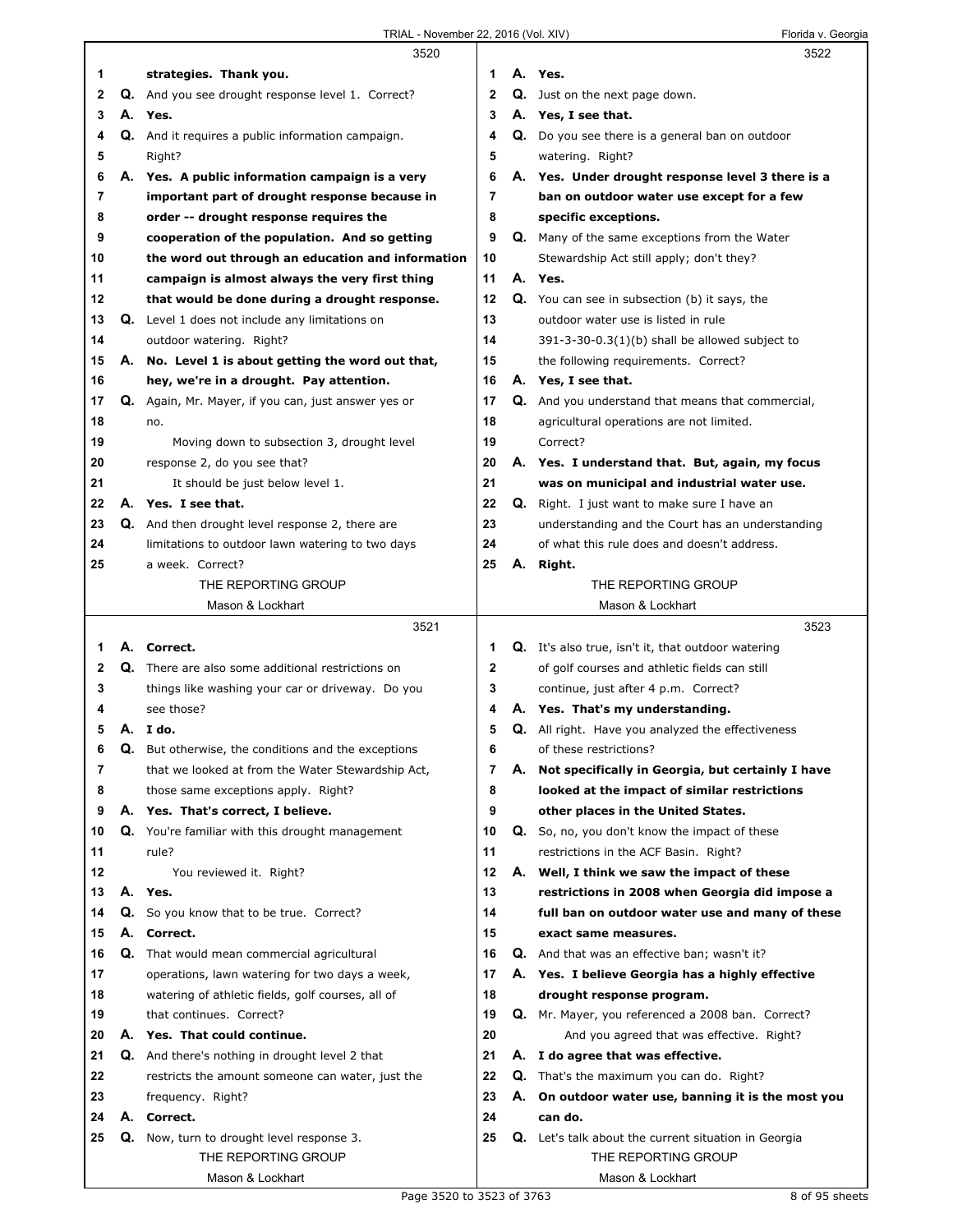|    |    | 3524                                                       |              | 3526                                                    |
|----|----|------------------------------------------------------------|--------------|---------------------------------------------------------|
| 1  |    | now. There's a drought currently in northern               | 1            | types of properties, which is a much larger area.       |
| 2  |    | Georgia. Correct?                                          | $\mathbf{2}$ | Q. By all other types of properties you don't mean      |
| 3  |    | A. Correct. It is my understanding that they just          | 3            | commercial agricultural properties?                     |
| 4  |    | very recently increased it to a level 2 drought            | 4            | A. No. I'm talking about urban, municipal,              |
| 5  |    | response.                                                  | 5            | single-family homes, multifamily homes.                 |
| 6  |    | <b>Q.</b> And you're aware there is actually a drought     | 6            | Q. And those people are allowed to water two days a     |
| 7  |    | declared throughout much of the state. Right?              | 7            | week. Correct?                                          |
| 8  |    | A. Yes. Yes. I believe level 1 was declared in             | 8            | A. Under level 2 they are restricted to two days a      |
| 9  |    | September; and then level 2 -- it was escalated            | 9            | week and a specific two days a week on an               |
| 10 |    | to level 2 just a few days ago.                            | 10           | odd/even schedule.                                      |
| 11 |    | Q. Are you aware Governor Deal indicated just last         | 11           | <b>Q.</b> And they're not restricted in the amount that |
| 12 |    | week that drought conditions have been in place            | 12           | they can water. Right?                                  |
| 13 |    | for more than six months?                                  | 13           | A. Well, they're restricted to the time of day that     |
| 14 |    | A. I'm not aware of any specific quotation from            | 14           | they're allowed to water and then on the days           |
| 15 |    | <b>Governor Deal.</b>                                      | 15           | that they're allowed to water.                          |
| 16 |    | <b>Q.</b> Can you turn to tab 7 in your binder. This is    | 16           | Q. Thank you, Mr. Mayer; but they're not restricted     |
| 17 |    | FX-896. And you see this as an Executive Order             | 17           | on the amount they can water. Right?                    |
| 18 |    | from Governor Deal. Correct?                               | 18           | A. No. There is not a volumetric limitation.            |
| 19 |    | A. Correct. Dated the 14th of November.                    | 19           | Q. And the level 2 declaration that was last week,      |
| 20 |    | Q. That's just last week. Right?                           | 20           | it's now November. Right?                               |
| 21 |    | A. Yes.                                                    | 21           | A. It is now November, yes.                             |
| 22 |    | Q. The first sentence indicates that over the              | 22           | <b>Q.</b> And you agree that's after the peak water use |
| 23 |    | preceding six months Georgia has experienced               | 23           | months. Correct?                                        |
| 24 |    | significant drought conditions. Right?                     | 24           | A. Yes. It's after the peak water use months.           |
| 25 |    | A. Yes, I see that.                                        | 25           | Q. You don't know how much more effective the           |
|    |    | THE REPORTING GROUP                                        |              | THE REPORTING GROUP                                     |
|    |    | Mason & Lockhart                                           |              | Mason & Lockhart                                        |
|    |    | 3525                                                       |              | 3527                                                    |
| 1  |    | <b>Q.</b> And are you aware that at this point in time,    | 1            | declaration would have been if it was declared          |
| 2  |    | November 14, drought level 2 had been declared?            | $\mathbf 2$  | earlier in the year; do you?                            |
| 3  |    | A. Yes. I'm aware that drought level 2 has been            | 3            | A. Again, I wasn't involved in the decisions that       |
| 4  |    | declared.                                                  | 4            | went into declaring this drought. I -- so I             |
| 5  |    |                                                            |              |                                                         |
| 6  |    | <b>Q.</b> It was declared after this though; wasn't it?    | 5            | can't speculate about that.                             |
|    | А. | After the 14th -- I'm not exactly sure what day            | 6            | Q. And you can't speculate about how much more          |
| 7  |    | the official declaration was made.                         | 7            | effective it would be to have an outdoor watering       |
| 8  |    | <b>Q.</b> But you know that level 2 was declared just last | 8            | ban than a two-day-a-week limitation?                   |
| 9  |    | week?                                                      | 9            | A. Certainly banning outdoor water use will -- is       |
| 10 |    | A. Yes. Very recently.                                     | 10           | more effective than a two-day watering ban. But         |
| 11 |    | Q. And until then there were no statewide outdoor          | 11           | I -- it's -- I was not involved in the decision         |
| 12 |    | watering restrictions in response to the current           | 12           | to make any of these particular levels enacted.         |
| 13 |    | drought. Correct?                                          | 13           | Q. Thank you, Mr. Mayer.                                |
| 14 |    | A. Correct. But, again, I think it's important to          | 14           | MR. ALLEN: Your Honor, one moment.                      |
| 15 |    | remember that there are many different factors             | 15           | SPECIAL MASTER LANCASTER: Sure.                         |
| 16 |    | that go into the declaration of the drought.               | 16           | MR. ALLEN: Your Honor, we have some                     |
| 17 |    | And -- I'll leave it at that.                              | 17           | demonstratives we would like to use for                 |
| 18 |    | <b>Q.</b> Earlier I asked you about whether restrictions   | 18           | Mr. Mayer's redirect, if I might hand them              |
| 19 |    | needed to be in place after peak usage months or           | 19           | out.                                                    |
| 20 |    | restrictions needed to be in place during the              | 20           | SPECIAL MASTER LANCASTER: Please.                       |
| 21 |    | summer months. Do you recall that?                         | 21           | REDIRECT EXAMINATION                                    |
| 22 |    | A. I do recall that.                                       | 22           | BY MR. ALLEN:                                           |
| 23 |    | Q. Drought level 2 doesn't limit the watering of           | 23           | Q. Mr. Mayer, will you please tell the Court a          |
| 24 |    | athletic fields or golf courses. Correct?                  | 24           | little bit about your background and what it is         |
| 25 |    | A. No. But it does limit the watering on all other         | 25           | you do.                                                 |
|    |    | THE REPORTING GROUP<br>Mason & Lockhart                    |              | THE REPORTING GROUP<br>Mason & Lockhart                 |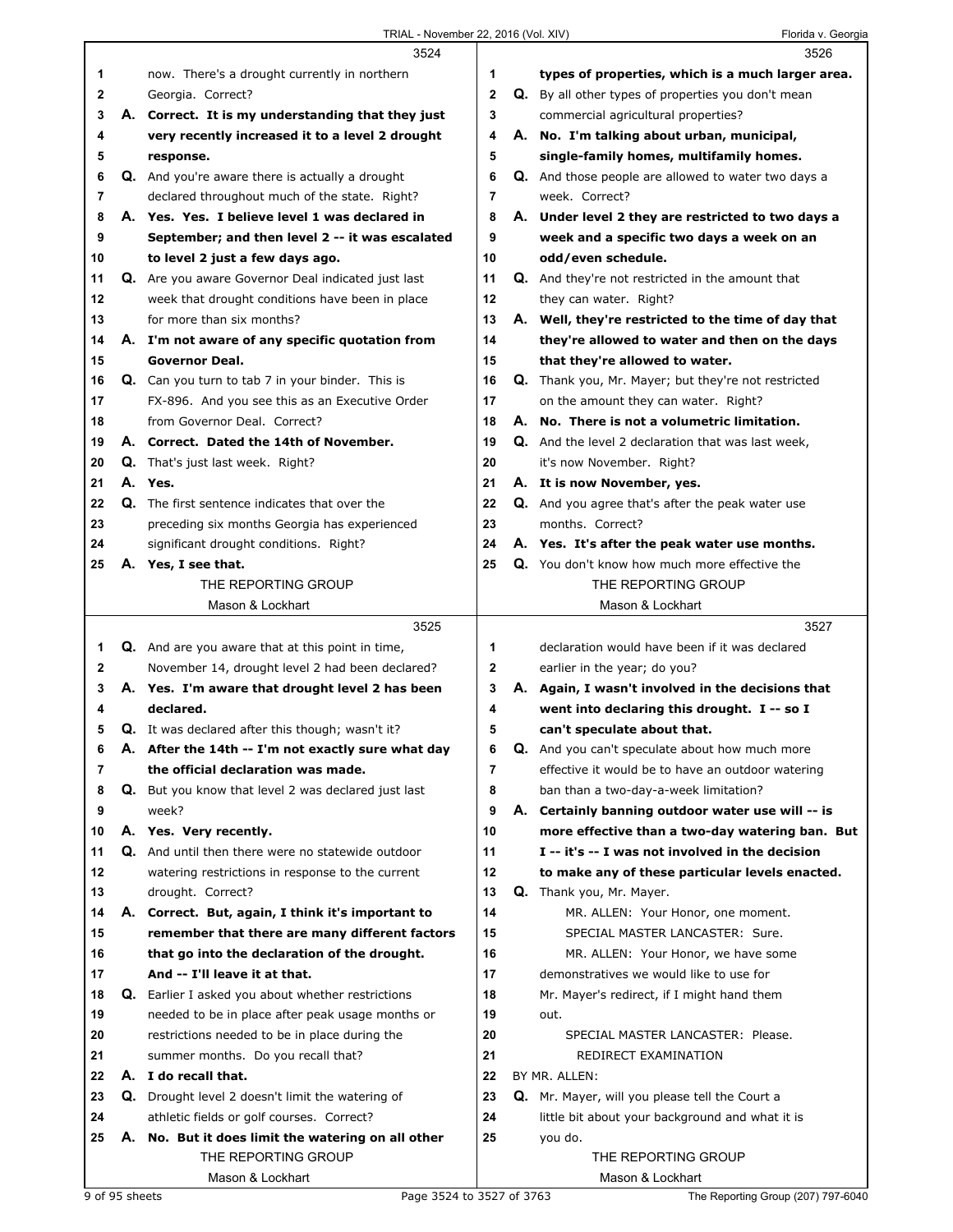|                |    | 3528                                                 |                |    | 3530                                                    |
|----------------|----|------------------------------------------------------|----------------|----|---------------------------------------------------------|
| 1              |    | A. Sure. So I am a civil engineer, a licensed        | 1              |    | because once that water is returned, it then            |
| $\mathbf 2$    |    | registered professional engineer in the State of     | $\overline{2}$ |    | becomes available for other users and also              |
| 3              |    | Colorado. And for the last 20 years or more I        | 3              |    | available to move downstream eventually to the          |
| 4              |    | have been working with water utilities and the       | 4              |    | <b>State of Florida.</b>                                |
| 5              |    | U.S. EPA and other organizations on urban --         | 5              |    | <b>Q.</b> And is it costless for municipalities to make |
| 6              |    | municipal and urban water use, water                 | 6              |    | these return flows happen?                              |
| $\overline{7}$ |    | conservation, demand management, water loss          | 7              |    | A. Absolutely not. It's extremely expensive. And        |
| 8              |    | control, metering, demand forecasting, and a         | 8              |    | it's my understanding that the Metro Water              |
| 9              |    | variety of other topics.                             | 9              |    | District water utilities have spent billions of         |
| 10             |    | Q. All right. And, Mr. Mayer, you have looked at     | 10             |    | dollars in recent years to return water to the          |
| 11             |    | water supply in the Metro District in the metro      | 11             |    | system.                                                 |
| 12             |    | Atlanta area. Correct?                               | 12             |    | Q. And have you looked at the volume or percentages     |
| 13             |    | A. Yes, I have.                                      | 13             |    | of water that are returned to the system in the         |
| 14             |    | Q. Can you generally tell the Court what the sources | 14             |    | Metro District?                                         |
| 15             |    | of water supply are for the Metro District?          | 15             |    | A. I have.                                              |
| 16             |    | A. So the Metro District, 99 percent of the water    | 16             |    | <b>Q.</b> And what does that analysis show?             |
| 17             |    | that is used in the Metro District is surface        | 17             |    | A. So that analysis shows that on average over the      |
| 18             |    | water. There really isn't any good reliable          | 18             |    | last 20 years, about 70 percent of the water            |
| 19             |    | groundwater available. And, again, the most          | 19             |    | withdrawn is returned to the system.                    |
| 20             |    | significant source of water is Lake Lanier.          | 20             |    | Q. And that's in the Metro District?                    |
| 21             |    | Q. And the Chattahoochee?                            | 21             |    | A. And that's in the Metro District.                    |
| 22             |    | A. And the Chattahoochee River.                      | 22             |    | Q. All right. Mr. Mayer, if you look at tab 2, can      |
| 23             |    | Q. And other than Lake Lanier and the Chattahoochee  | 23             |    | you explain what's being depicted in tab 2?             |
| 24             |    | River, are there any other water sources in the      | 24             |    | A. Yes. So tab 2 shows that -- the combined bars        |
| 25             |    | area that could meet the municipal and industrial    | 25             |    | show the total withdrawals in million gallons per       |
|                |    | THE REPORTING GROUP                                  |                |    | THE REPORTING GROUP                                     |
|                |    | Mason & Lockhart                                     |                |    | Mason & Lockhart                                        |
|                |    |                                                      |                |    |                                                         |
|                |    | 3529                                                 |                |    | 3531                                                    |
| 1              |    | needs of the Atlanta area?                           | 1              |    | day from 1994 until 2013. The blue portion of           |
| $\mathbf{2}$   |    | A. No.                                               | $\mathbf{2}$   |    | the line represents the returns. That's the             |
| 3              |    | Q. Mr. Mayer, if you will turn to tab 1 of your      | 3              |    | largest portion. Those -- that's all the water          |
| 4              |    | binder. This is a demonstrative; I believe it's      | 4              |    | that's going back into the system. The green            |
| 5              |    | in your prefiled direct. And can you just            | 5              |    | portion represents the consumptive use of water.        |
| 6              |    | explain to us what's being shown here?               | 6              |    | That's the water that is not being returned.            |
| $\overline{7}$ |    | A. Yes. So this is a drawing that shows Lake Lanier  | $\overline{7}$ |    | Q. And what does this data tell you in your             |
| 8              |    | and the upper Chattahoochee Basin. And it also       | 8              |    | analysis, if anything?                                  |
| 9              |    | shows the intakes for a variety of different         | 9              |    | A. Well, this data shows -- tells me that over this     |
| 10             |    | water utilities with the dark blue lines. That's     | 10             |    | time period, consumptive use has -- while it's          |
| 11             |    | water that's being withdrawn to be treated and       | 11             |    | fluctuated from year to year, has stayed                |
| 12             |    | then used in residences and in businesses for all    | 12             |    | relatively stable. And, in fact, in 2013                |
| 13             |    | the different things that we use water for,          | 13             |    | consumptive use was lower than it was in 1994.          |
| 14             |    | flushing toilets, showering, cooking, the            | 14             |    | This is quite remarkable because over the same          |
| 15             |    | economy, all those things. Then the lighter blue     | 15             |    | time period, the population in Georgia increased        |
| 16             |    | return flow arrows show the places where water is    | 16             |    | by about 1.6 million people.                            |
| 17             |    | being returned to the system through -- in a         | 17             | Q. | All right. Mr. Mayer, I want to ask you some            |
| 18             |    | highly treated form after it's being discharged      | 18             |    | questions about what you just talked about just         |
| 19             |    | from a wastewater treatment plan.                    | 19             |    | to make sure we all fully understand it. Now,           |
| 20             |    | Q. All right. Mr. Mayer, I want to ask you           | 20             |    | Florida has alleged in their complaint in this          |
| 21             |    | specifically about these return flows. Are those     | 21             |    | case that large and ever-increasing amounts of          |
| 22             |    | flows significant in your view?                      | 22             |    | water are consumed upstream for municipal and           |
| 23             | А. | Yes.                                                 | 23             |    | industrial purposes in Georgia. Now, as part of         |
| 24             | Q. | Why?                                                 | 24             |    | your work in this case, did you conduct an              |
| 25             |    | A. Well, return flows are particularly important     | 25             |    | analysis to determine whether that allegation is        |
|                |    | THE REPORTING GROUP                                  |                |    | THE REPORTING GROUP                                     |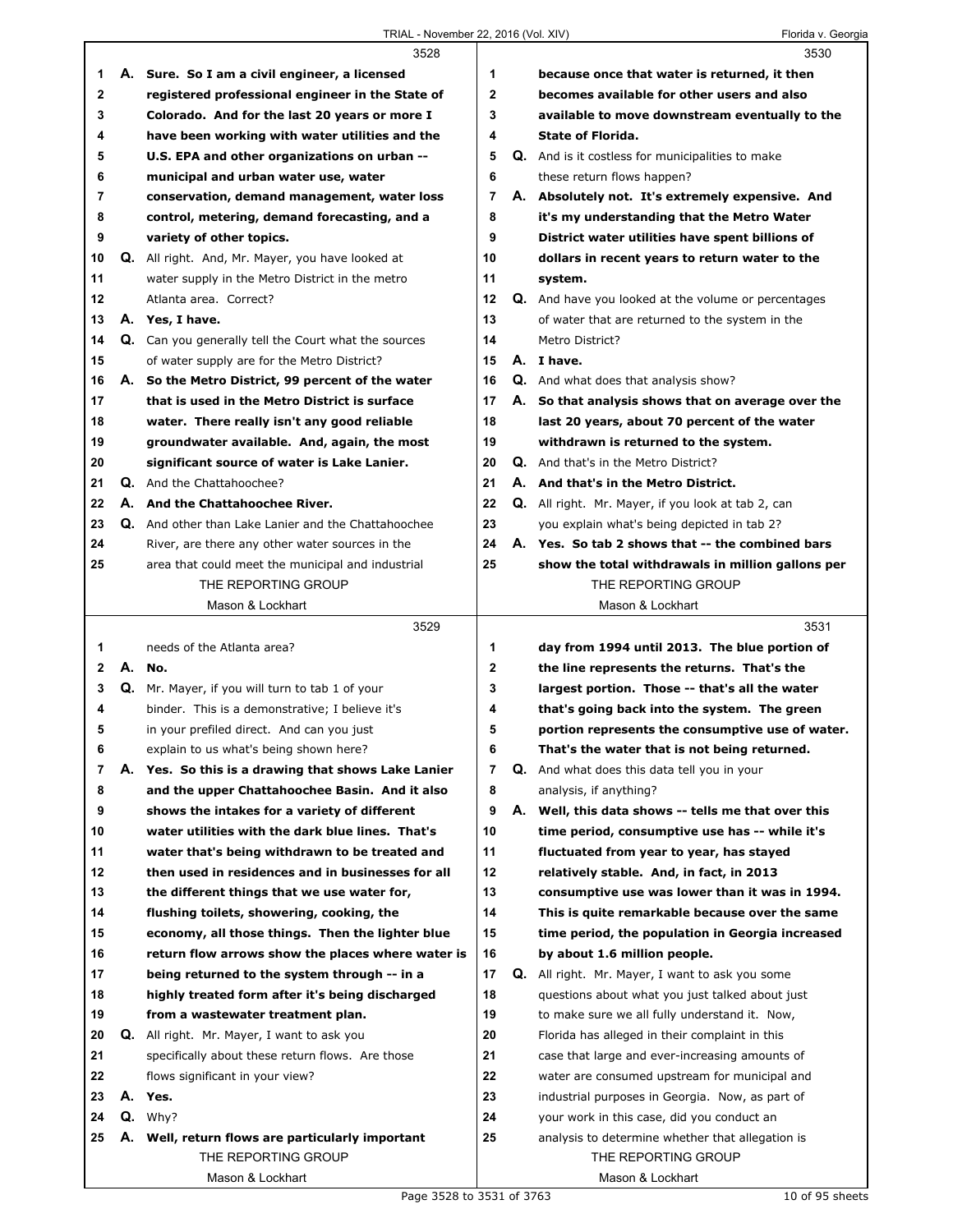|    |    | 3532                                                |                |    | 3534                                                       |
|----|----|-----------------------------------------------------|----------------|----|------------------------------------------------------------|
| 1  |    | true?                                               | 1              |    | consumptive use over that time period, and then            |
| 2  |    | A. Yes, I did.                                      | $\mathbf 2$    |    | the trend line.                                            |
| 3  |    | Q. And what analysis did you perform?               | 3              |    | <b>Q.</b> Mr. Mayer, you talked with counsel for Florida   |
| 4  |    | A. Well, specifically I looked at the consumptive   | 4              |    | about certain periods of drought in the ACF                |
| 5  |    | use of water as depicted here and also the change   | 5              |    | Basin. And I'll direct your attention to a peak            |
| 6  |    | in population. And that led me to that              | 6              |    | that's around the year 2006 and 2007. Do you see           |
| 7  |    | conclusion.                                         | $\overline{7}$ |    | that?                                                      |
| 8  |    | Q. Mr. Mayer, could you turn to tab 3 of your       | 8              |    | A. I do.                                                   |
| 9  |    | binder. This is another demonstrative that's in     | 9              |    | Q. And if I might invite your attention to a peak          |
| 10 |    | your prefiled direct. And can you explain to us     | 10             |    | that's around 2011 and 2012, do you see that?              |
| 11 |    | what's being depicted in tab 3.                     | 11             |    | A. Yes, I do.                                              |
| 12 |    | A. Yes. So tab 3 is a -- this is a graph that has   | 12             |    | <b>Q.</b> Is there anything significant to you about those |
| 13 |    | two lines on it. The blue line is the               | 13             |    | two peaks?                                                 |
| 14 |    | population. And so that -- and, again, the          | 14             |    | A. Yes.                                                    |
| 15 |    | timeline we're looking at is from 1994 to 2013.     | 15             |    | Q. Can you explain to us what that is.                     |
| 16 |    | So the population in the Georgia ACF increased      | 16             |    | A. Yes. So let's start in 2006, and let's just             |
| 17 |    | from a little over 3 million to just below 5        | 17             |    | remember what was going on at that time. That's            |
| 18 |    | million, it looks like here.                        | 18             |    | when this severe drought occurred. And Georgia             |
| 19 |    | And then what we're seeing in the other line        | 19             |    | in 2000 -- late 2007 and all of 2008 banned                |
| 20 |    | is the -- the dotted line is the total municipal    | 20             |    | outdoor water use and imposed a number of severe           |
| 21 |    | and industrial consumptive use in each of those     | 21             |    | drought restrictions.                                      |
| 22 |    | years. And then the purple line is a trend line.    | 22             |    | You can see there the consumptive use dropped              |
| 23 |    | And so that trend line shows that consumptive use   | 23             |    | tremendously to 2009. And in 2009 the drought              |
| 24 |    | has basically been flat, slightly declining over    | 24             |    | broke; all of the bans were lifted.                        |
| 25 |    | this time period.                                   | 25             |    | And we see consumptive use rise up again in                |
|    |    | THE REPORTING GROUP                                 |                |    | THE REPORTING GROUP                                        |
|    |    | Mason & Lockhart                                    |                |    | Mason & Lockhart                                           |
|    |    |                                                     |                |    |                                                            |
|    |    |                                                     |                |    |                                                            |
|    |    | 3533                                                |                |    | 3535                                                       |
| 1  |    | <b>Q.</b> And as you compare population growth and  | 1              |    | 2011 and 2012. But significantly, it does not              |
| 2  |    | consumptive use, what's significant to you about    | 2              |    | return to the same level that it was in 2007,              |
| 3  |    | that?                                               | 3              |    | even though population had increased. To me,               |
| 4  | А. | Well, this is significant because it indicates an   | 4              |    | that's indicative of the impact of Georgia's               |
| 5  |    | increase in water use efficiency. This indicates    | 5              |    | ongoing long-term water conservation that's                |
| 6  |    | that the -- a larger population in the ACF is       | 6              |    | reducing consumption over and above what's --              |
| 7  |    | being supported by essentially the same level of    | 7              |    | what had happened before.                                  |
| 8  |    | consumptive use.                                    | 8              | Q. | All right. And, Mr. Mayer, we'll talk a bit                |
| 9  |    | Q. Now, Mr. Mayer, this demonstrative looks at      | 9              |    | about some of those conservation measures. But             |
| 10 |    | numbers from, I believe, 1994 to 2013. Correct?     | 10             |    | before we do that, I want to ask you; have you             |
| 11 | А. | Correct.                                            | 11             |    | also calculated per capita water use in the Metro          |
| 12 | Q. | Did you conduct the same analysis for any other     | 12             |    | District?                                                  |
| 13 |    | period of time?                                     | 13             |    | A. Yes, I have.                                            |
| 14 | А. | Well, I looked specifically at the more recent      | 14             |    | <b>Q.</b> And what is per capita water use?                |
| 15 |    | time period from 2000 to 2013.                      | 15             | А. | Per capita water use or gallons per capita per             |
| 16 |    | Q. All right. Before we talk about that, let's all  | 16             |    | day is the volume of water used by an individual           |
| 17 |    | turn to tab 4, which I think reflects some of       | 17             |    | person in an area on a given day. It's an                  |
| 18 |    | that analysis in tab 4 of your binder, Mr. Mayer.   | 18             |    | average number typically.                                  |
| 19 |    | And can you tell us what we're looking at in        | 19             |    | Q. And is per capita water use an important metric         |
| 20 |    | tab 4?                                              | 20             |    | in your field?                                             |
| 21 |    | A. Yes. So tab 4 is a graph that shows -- that's -- | 21             |    | A. It's an extremely important metric in my field.         |
| 22 |    | that depicts the time period from 2000 to 2013.     | 22             |    | Q. Why is that?                                            |
| 23 |    | The blue line, again, shows the population          | 23             | А. | Well, per capita water use is really a                     |
| 24 |    | increase over that time period. And then the        | 24             |    | measurement of the water use efficiency in an              |
| 25 |    | purple line shows the municipal and industrial      | 25             |    | area. And if you look at trends in per capita              |
|    |    | THE REPORTING GROUP                                 |                |    | THE REPORTING GROUP                                        |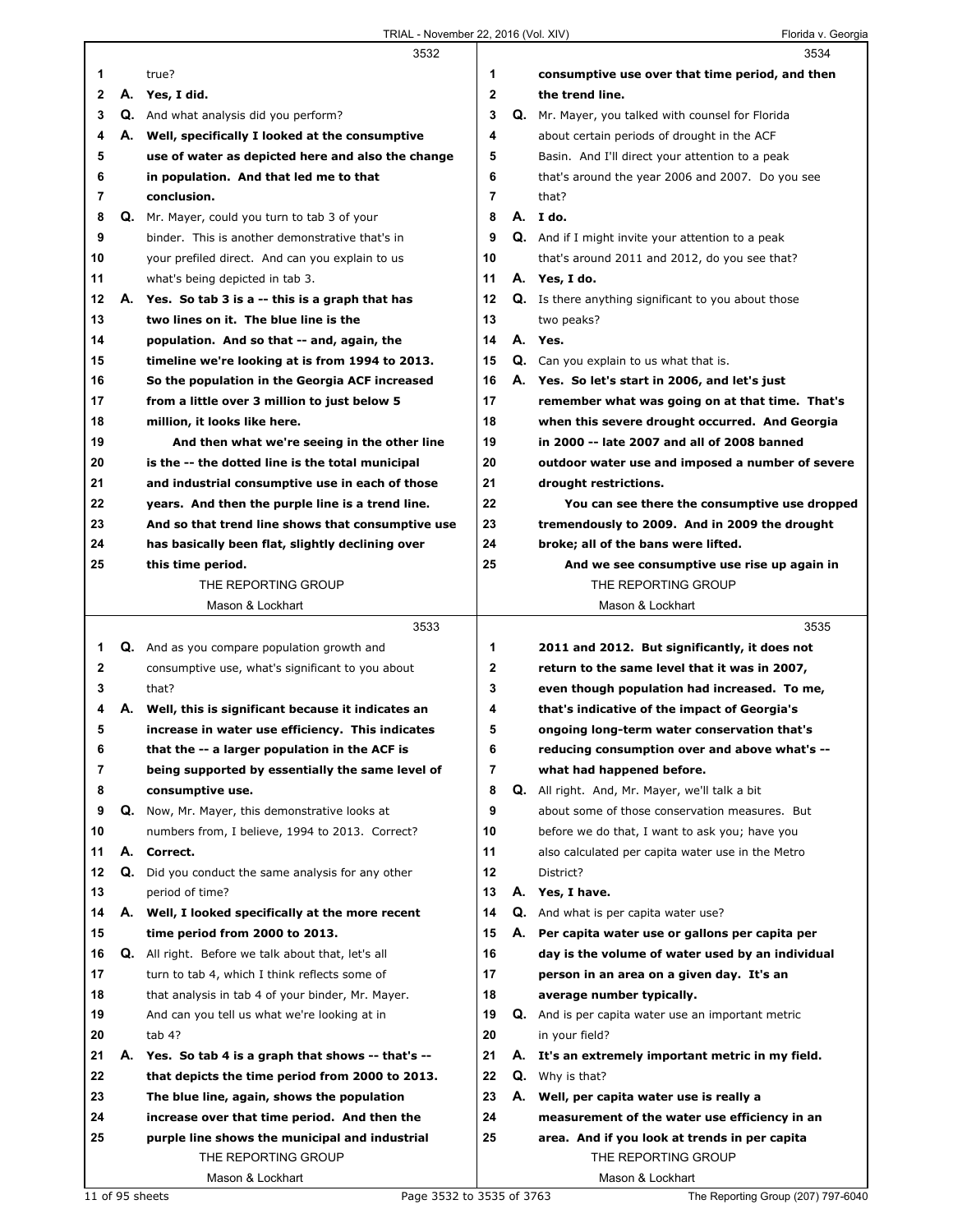|             |    | 3536                                                                          |                |    | 3538                                                                                 |
|-------------|----|-------------------------------------------------------------------------------|----------------|----|--------------------------------------------------------------------------------------|
| 1           |    | water use, you can get a good idea of the                                     | 1              |    | would address outdoor water use in the ACF                                           |
| $\mathbf 2$ |    | efficiency moving forward in a water utility.                                 | $\mathbf{2}$   |    | Basin -- municipal and industrial outdoor water                                      |
| 3           |    | Q. All right. Mr. Mayer, if you will turn to tab 5                            | 3              |    | use and make that use more efficient?                                                |
| 4           |    | for me. And with respect to per capita water                                  | 4              |    | A. Sure. So I'm going to talk first about the                                        |
| 5           |    | use, can you tell us what's depicted in tab 5?                                | 5              |    | measures that address municipal and industrial                                       |
| 6           |    | A. Sure. So tab 5 is a graph that shows per capita                            | 6              |    | outdoor water use every single year. So the                                          |
| 7           |    | water use in the Metro Water District from 2000                               | $\overline{7}$ |    | first and what I consider really to be probably                                      |
| 8           |    | until 2013. And what you can see here is that in                              | 8              |    | the most significant is the increasing block-rate                                    |
| 9           |    | the year 2000 per capita water use was 155                                    | 9              |    | conservation pricing.                                                                |
| 10          |    | gallons per person per day on average. And then                               | 10             |    | The Metro Water District has among the                                               |
| 11          |    | over the next 14 years, it declined significantly                             | 11             |    | highest combined water and sewer rates in the                                        |
| 12          |    | by about 36.7 percent. And in 2013 it had                                     | 12             |    | country. And their water rates are designed to                                       |
| 13          |    | dropped below 100 gallons per capita per day to                               | 13             |    | increase significantly as water use goes up. So                                      |
| 14          |    | 98 gallons per capita per day.                                                | 14             |    | people are getting a strong price signal to                                          |
| 15          |    | <b>Q.</b> Mr. Mayer, in the course of your work working                       | 15             |    | reduce their outdoor water use. That's --                                            |
| 16          |    | with other municipalities around the country,                                 | 16             |    | <b>Q.</b> Let me interrupt you real quick. I'm sorry. I                              |
| 17          |    | have you analyzed or thought about how per capita                             | 17             |    | don't mean to, but you were asked some questions                                     |
| 18          |    | water use for other major systems has changed                                 | 18             |    | on cross about whether various limitations or                                        |
| 19          |    | relative to how it's changed in the Metro Water                               | 19             |    | restrictions would limit the amount of water that                                    |
| 20          |    | District in Georgia?                                                          | 20             |    | people use in outdoor water use. Do you remember                                     |
|             |    | A. Yes, I have.                                                               | 21             |    | that?                                                                                |
| 21<br>22    |    | <b>Q.</b> And what conclusions do you draw from that                          | 22             |    | A. Yes, I do.                                                                        |
| 23          |    | comparison, if any?                                                           | 23             |    | <b>Q.</b> Does conservation pricing play any role in that?                           |
| 24          |    | A. I think the biggest conclusion that I draw is                              | 24             |    | A. Absolutely. Conservation pricing is an effective                                  |
| 25          |    | that per capita use in Georgia has declined much                              | 25             |    | method for reducing outdoor water use.                                               |
|             |    | THE REPORTING GROUP                                                           |                |    | THE REPORTING GROUP                                                                  |
|             |    | Mason & Lockhart                                                              |                |    | Mason & Lockhart                                                                     |
|             |    |                                                                               |                |    |                                                                                      |
|             |    |                                                                               |                |    |                                                                                      |
|             |    | 3537                                                                          |                |    | 3539                                                                                 |
| 1           |    | more rapidly than it has elsewhere. And I                                     | 1              |    | <b>Q.</b> And why is that?                                                           |
| 2           |    | believe that's because of the policies and                                    | $\mathbf{2}$   |    | A. Because people respond to an increase in price.                                   |
| 3           |    | programs that Georgia has put in place.                                       | 3              |    | Similar -- you know, if the price of gas goes up,                                    |
| 4           |    | <b>Q.</b> All right. Mr. Mayer, I want to talk now about                      | 4              |    | people drive less. So when they pay more for                                         |
| 5           |    | some of those policies and programs that you                                  | 5              |    | water, they tend to use less.                                                        |
| 6<br>7      |    | have looked at. Sir, have you looked at some                                  | 6<br>7         |    | Q. And within the Metro Water District, Mr. Mayer,                                   |
|             |    | of the -- you said policies and programs that                                 |                |    | what population is subject to conservation                                           |
| 8<br>9      |    | Georgia has instituted with respect to municipal<br>and industrial water use? | 8<br>9         |    | pricing?<br>A. 100 percent.                                                          |
|             |    |                                                                               | 10             | Q. |                                                                                      |
| 10<br>11    | А. | Yes, I have.                                                                  | 11             |    | And within the Georgia portion of the ACF Basin                                      |
| 12          |    | Q. And, sir, if we turn to tab 6 in your binder, is                           | 12             |    | as a whole, what percentage of the population is<br>subject to conservation pricing? |
| 13          |    | this a slide that you prepared, sir?<br>A. Yes, it is.                        | 13             | А. | 90 percent of the population in the ACF as a                                         |
| 14          |    | Q. And can you tell us what you're trying to depict                           | 14             |    | whole -- I believe slightly above 90 percent is                                      |
| 15          |    | here?                                                                         | 15             |    | subject to that.                                                                     |
| 16          |    | A. Well, these are some measures that have been                               | 16             |    | But it's important to note that under the                                            |
| 17          |    | adopted since 2003 in Georgia. And these are                                  | 17             |    | 2015 drought management rules, even that 10                                          |
| 18          |    | particular ones that stood out to me as being                                 | 18             |    | percent that does not have conservation pricing                                      |
| 19          |    | significant.                                                                  | 19             |    | every year, during a drought they are required to                                    |
| 20          | Q. | Mr. Mayer, in this case, Florida has spent a lot                              | 20             |    | impose conservation pricing. So during a                                             |
| 21          |    | of time talking about its proposed reductions in                              | 21             |    | drought, 100 percent of all customers in the ACF                                     |
| 22          |    | municipal outdoor water use. So I want to                                     | 22             |    | would be subject to conservation pricing.                                            |
| 23          |    | specifically address that, if we might.                                       | 23             |    | <b>Q.</b> Now, Mr. Mayer, are there any other measures                               |
| 24          |    | A. Sure.                                                                      | 24             |    | other than conservation pricing that you have                                        |
| 25          |    | Q. Which of these measures, if any, in your view                              | 25             |    | identified that might have an impact on outdoor                                      |
|             |    | THE REPORTING GROUP                                                           |                |    | THE REPORTING GROUP                                                                  |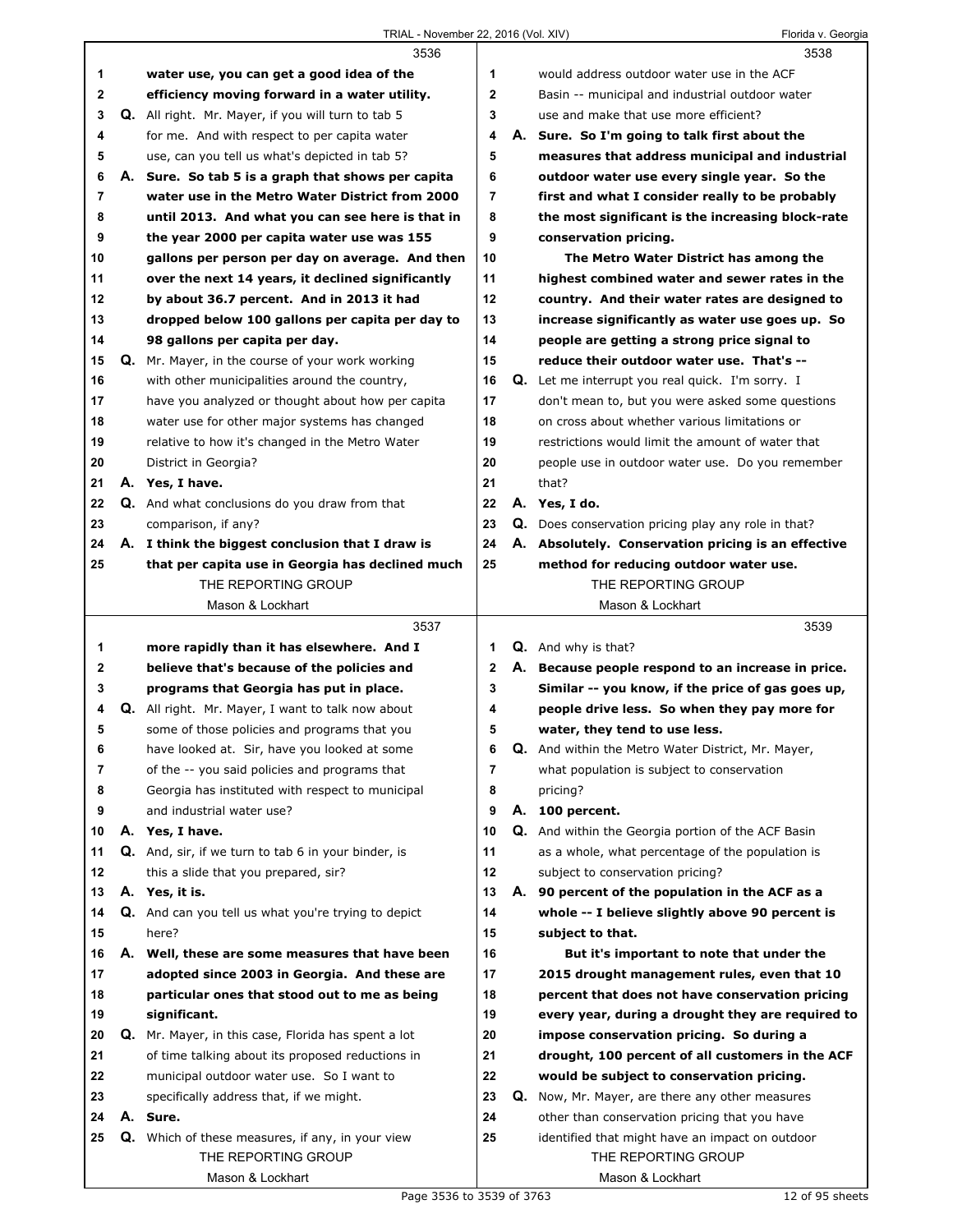|    |    | 3540                                                     |              |    | 3542                                                       |
|----|----|----------------------------------------------------------|--------------|----|------------------------------------------------------------|
| 1  |    | water use?                                               | 1            |    | <b>Q.</b> All right. Mr. Mayer, I want to turn to tab 7 in |
| 2  | А. | Yes.                                                     | $\mathbf 2$  |    | your binder, if we might. And I want to talk               |
| 3  |    | <b>Q.</b> What are some of those?                        | 3            |    | specifically about the issue of projected future           |
| 4  | А. | So Georgia has imposed a ban on outdoor water use        | 4            |    | municipal and industrial water use in the Metro            |
| 5  |    | all the time during the daytime. You're not              | 5            |    | District and in the ACF Basin. Florida wrote in            |
| 6  |    | allowed to water your lawn outdoors from 10:00           | 6            |    | their pretrial brief, Mr. Mayer, that Georgia's            |
| 7  |    | a.m. to 4:00 p.m. So that reduces evaporative            | 7            |    | own projections demonstrate that M & I                     |
| 8  |    | losses from the heat of the day.                         | 8            |    | consumption levels will continue to grow                   |
| 9  |    | They have also put together an award-winning             | 9            |    | significantly from 369.5 million gallons per day           |
| 10 |    | education and outreach program to help their             | 10           |    | in 2011 to up to 612 mgd by 2015. Sir, do you              |
| 11 |    | customers understand more about outdoor water use        | 11           |    | agree with that statement?                                 |
| 12 |    | and to reduce their outdoor water use. An                | 12           |    | A. No, I do not.                                           |
| 13 |    | education program is really an important aspect          | 13           |    | <b>Q.</b> Why not?                                         |
| 14 |    |                                                          | 14           |    |                                                            |
|    |    | of a conservation program. And I think the fact          | 15           |    | A. Well, the numbers that they have recited here are       |
| 15 |    | that Georgia's is award-winning is significant.          |              |    | withdrawals, not consumptive use.                          |
| 16 |    | And then they have also put into place                   | 16           |    | <b>Q.</b> Is that significant to you?                      |
| 17 |    | things like requiring rain sensors on irrigation         | 17           | А. | That's very significant. There is a big                    |
| 18 |    | systems so that they would shut off during a             | 18           |    | difference.                                                |
| 19 |    | rainstorm. These are all measures that have been         | 19           |    | <b>Q.</b> And would that be regarded as a significant      |
| 20 |    | put in place specifically to address outdoor             | 20           |    | mistake by people in your area of expertise?               |
| 21 |    | water use every single year.                             | 21           |    | A. I'm afraid it would.                                    |
| 22 | Q. | Mr. Mayer, Florida has also indicated that               | 22           | Q. | Mr. Mayer, there's also been some testimony from           |
| 23 |    | throughout this case that Georgia should do more         | 23           |    | Florida's expert, Dr. Hornberger, who also                 |
| 24 |    | when it comes to water loss control and leak             | 24           |    | incorporates some work done by Dr. Flewelling              |
| 25 |    | abatement. What, if anything, have you seen that         | 25           |    | where they have some calculations that they                |
|    |    | THE REPORTING GROUP                                      |              |    | THE REPORTING GROUP                                        |
|    |    | Mason & Lockhart                                         |              |    | Mason & Lockhart                                           |
|    |    |                                                          |              |    |                                                            |
|    |    | 3541                                                     |              |    | 3543                                                       |
| 1  |    | Georgia is already doing with respect to those --        | 1            |    | assume that future consumptive M & I use will              |
| 2  |    | to those -- to those items?                              | $\mathbf{2}$ |    | increase by 57 percent. Are you aware of that?             |
| 3  | А. | Well, you know, Georgia is a national leader in          | 3            |    | A. I am aware of that.                                     |
| 4  |    | water loss control and leak abatement. They --           | 4            |    | <b>Q.</b> And do you agree with that assumption?           |
| 5  |    | Georgia has implemented what I consider to be the        | 5            |    | A. No, I do not.                                           |
| 6  |    | best management practices to address water loss          | 6            | Q. | Why not?                                                   |
| 7  |    | control.                                                 | 7            |    | A. Well, I believe they made a number of mistakes in       |
| 8  |    | It's going to take time. Water loss control              | 8            |    | that analysis. First of all, they based the                |
| 9  |    | is a process. It's not -- you can't -- it's not          | 9            |    | increase on withdrawals and not on the forecast            |
| 10 |    | like flipping a switch; and you suddenly get the         | 10           |    | of future consumptive use. They included a                 |
| 11 |    | water savings. It takes years and years of               | 11           |    | double count of IBT's, which initially inflated            |
| 12 |    | concerted effort. And Georgia is really an               | 12           |    | where they started from. And then they assumed             |
| 13 |    | exemplary state in this measure -- in this               | 13           |    | that IBT's themselves were going to increase by            |
| 14 |    | respect. They have implemented the AWWA water            | 14           |    | 57 percent, when in fact IBT's have been                   |
| 15 |    | loss audit process; and they have also tied that         | 15           |    | declining. And there's policies in place to                |
| 16 |    | audit -- the annual audit and improvement in that        | 16           |    | ensure that there are not going to be an                   |
| 17 |    | audit to the withdrawal permits. So utilities            | 17           |    | increase in IBT's.                                         |
| 18 |    | really have a very powerful incentive to make            | 18           |    | So all of those different mistakes led them                |
| 19 |    | progress on water loss control.                          | 19           |    | to overstate future consumption.                           |
| 20 |    | <b>Q.</b> And how does Georgia's efforts with respect to | 20           | Q. | Mr. Mayer, are you familiar with some of the               |
| 21 |    | water loss control and leak abatement compare to         | 21           |    | conservation measures that have been suggested by          |
| 22 |    | other states and municipalities?                         | 22           |    | an expert for Florida, Dr. Sunding?                        |
| 23 |    | A. It's among the best, if not the best. And, in         | 23           |    | A. Yes, I am.                                              |
| 24 |    | fact, California recently adopted a water loss           | 24           |    | Q. All right. Mr. Mayer, if you turn to tab 8, what        |
| 25 |    | control law that was based entirely on Georgia's.        | 25           |    | we have got here is table 4 from Dr. Sunding's             |
|    |    | THE REPORTING GROUP                                      |              |    | THE REPORTING GROUP                                        |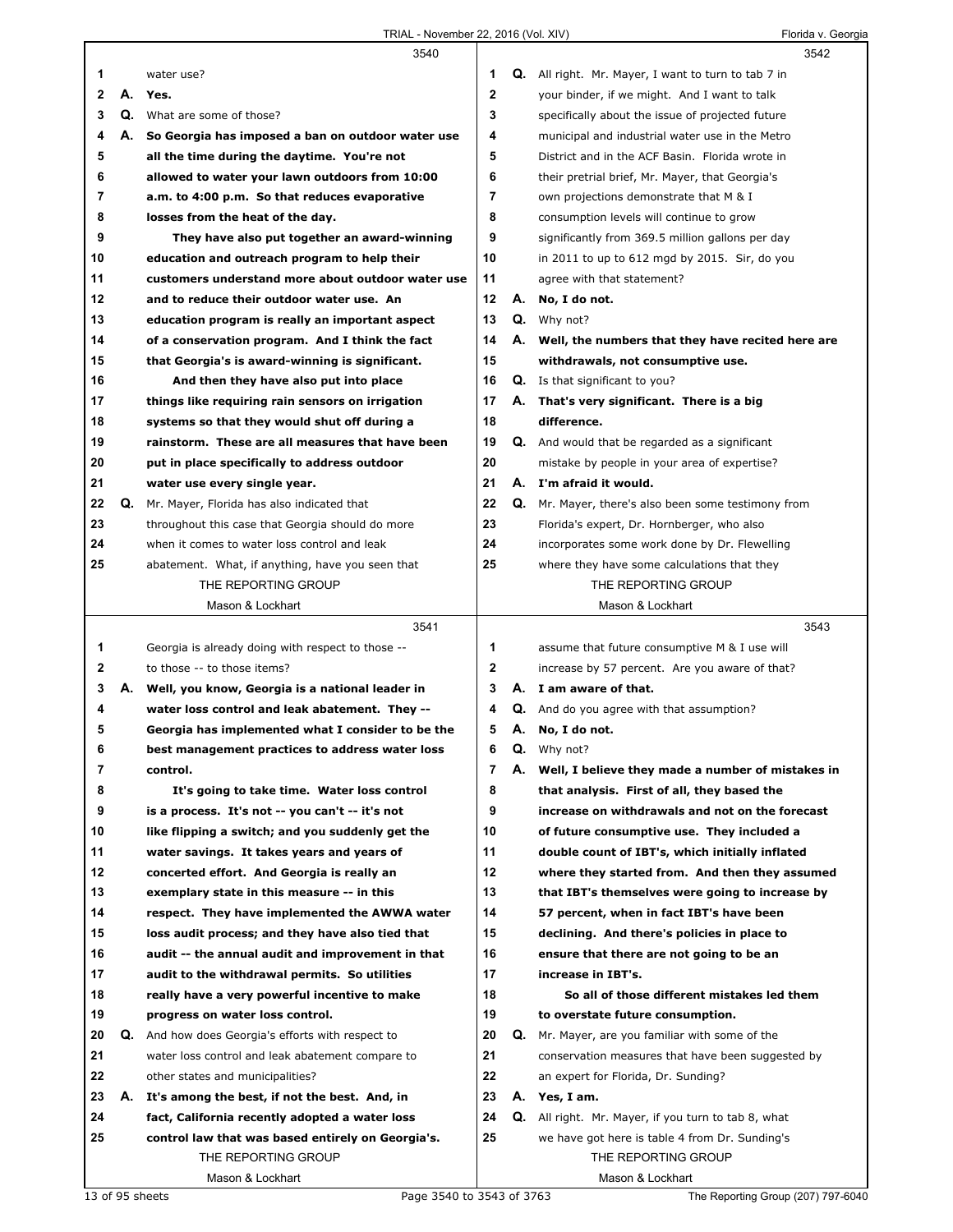|    |    | 3544                                                                                                 |                |    | 3546                                                                                                |
|----|----|------------------------------------------------------------------------------------------------------|----------------|----|-----------------------------------------------------------------------------------------------------|
| 1  |    | prefiled direct. Are you familiar with this                                                          | 1              |    | That's extremely expensive.                                                                         |
| 2  |    | table, sir?                                                                                          | $\mathbf{2}$   |    | <b>Q.</b> All right. I want to move on and talk about a                                             |
| 3  |    | A. Yes, I am.                                                                                        | 3              |    | separate of Dr. Sunding's conservation measures.                                                    |
| 4  |    | Q. And we have highlighted the first three                                                           | 4              |    | The first one you have highlighted is municipal                                                     |
| 5  |    | conservation measures that Dr. Sunding has                                                           | 5              |    | leak abatement. Do you see that?                                                                    |
| 6  |    | identified here that pertain to municipal and                                                        | 6              |    | A. Yes.                                                                                             |
| 7  |    | industrial water use. Now, I want to ask you                                                         | $\overline{7}$ |    | Q. And do you have an understanding as to where                                                     |
| 8  |    | about a few of those since it's your area of                                                         | 8              |    | Dr. Sunding got his -- what his source was for                                                      |
| 9  |    | expertise.                                                                                           | 9              |    | this municipal leak abatement proposal?                                                             |
| 10 |    | Let's start with the bottom one, eliminate                                                           | 10             |    | A. Yes. This comes from, I believe, the 2009 task                                                   |
| 11 |    | net basin exports. To what does that refer to                                                        | 11             |    | force report.                                                                                       |
| 12 |    | your understanding?                                                                                  | 12             |    | <b>Q.</b> Okay. Mr. Mayer, I want to show you a portion of                                          |
| 13 | А. | So that would refer to eliminating the water that                                                    | 13             |    | that task force report and then ask you some                                                        |
| 14 |    | is being withdrawn from one basin, delivered to                                                      | 14             |    | questions about it.                                                                                 |
| 15 |    | customers who happen to live in another basin.                                                       | 15             |    | A. Sure.                                                                                            |
|    |    |                                                                                                      |                |    |                                                                                                     |
| 16 |    | And then because of the gravity nature of sewer                                                      | 16             |    | <b>Q.</b> I'm showing you JX-40. It is appendix III to the                                          |
| 17 |    | systems, that water is then discharged through a                                                     | 17             |    | water contingency planning task force report.                                                       |
| 18 |    | wastewater plant that is located in another                                                          | 18             |    | Sir, if you will turn with me to page 61.                                                           |
| 19 |    | basin.                                                                                               | 19             |    | A. Yes. I'm there.                                                                                  |
| 20 | Q. | All right. And Ms. Kirkpatrick testified a                                                           | 20             |    | <b>Q.</b> All right. So first of all, Dr. Sunding assigns                                           |
| 21 |    | little bit about why those happened, so I won't                                                      | 21             |    | a savings of 42 cfs for municipal leak abatement.                                                   |
| 22 |    | repeat that testimony here. But I will ask you                                                       | 22             |    | I believe you testified that came from a task                                                       |
| 23 |    | to see if you look in the eliminate net basin                                                        | 23             |    | force report. Do you think it's appropriate for                                                     |
| 24 |    | exports column, and you go across, and there is a                                                    | 24             |    | Dr. Sunding to rely on the savings from a task                                                      |
| 25 |    | column -- excuse me, a row for eliminate net                                                         | 25             |    | force report in his expert report?                                                                  |
|    |    | THE REPORTING GROUP                                                                                  |                |    | THE REPORTING GROUP                                                                                 |
|    |    | Mason & Lockhart                                                                                     |                |    | Mason & Lockhart                                                                                    |
|    |    |                                                                                                      |                |    |                                                                                                     |
|    |    | 3545                                                                                                 |                |    | 3547                                                                                                |
| 1  |    | basin exports. The column on the far right                                                           | 1              |    | A. No. The task force report came out in 2009. So                                                   |
| 2  |    | includes incremental fiscal cost per year. Do                                                        | 2              |    | it's quite out of date, particularly as related                                                     |
| 3  |    | you see that?                                                                                        | 3              |    | to leak abatement and water loss because it                                                         |
| 4  | А. | Yes.                                                                                                 | 4              |    | predates all of the Water Stewardship Act and the                                                   |
| 5  |    | Q. And Dr. Sunding has failed to assign a cost to                                                    | 5              |    | best management practices that Georgia has                                                          |
| 6  |    | eliminating net basin exports. Do you see that?                                                      | o              |    | implemented over the last few years.                                                                |
| 7  | А. | I do.                                                                                                | 7              | Q. | Now, Mr. Mayer, in this table 4 that we were                                                        |
| 8  | Q. | Do you believe that eliminating IBT's or net                                                         | 8              |    | looking at in tab 8 of your binder, Dr. Sunding                                                     |
| 9  |    | basin exports would be costless?                                                                     | 9              |    | does not assign a cost to municipal leak                                                            |
| 10 | А. | I view this as somewhat magical thinking on                                                          | 10             |    | abatement. However, elsewhere in his expert                                                         |
| 11 |    | behalf of Dr. Sunding. I took a look at what it                                                      | 11             |    | report he does state, I believe, that municipal                                                     |
| 12 |    | might take to eliminate net basin exports, and my                                                    | 12             |    | leak abatement costs would be around 16 or 17                                                       |
| 13 |    | very rough engineering estimate is that we're                                                        | 13             |    | million. Do you agree with that cost assessment?                                                    |
| 14 |    | looking at costs in the hundreds of millions if                                                      | 14             | А. | No, I do not.                                                                                       |
| 15 |    | not billions of dollars.                                                                             | 15             |    | <b>Q.</b> Why not?                                                                                  |
| 16 | Q. | Can you just explain how the cost could be so                                                        | 16             |    | A. Well, if you look here, Dr. Sunding cited what I                                                 |
| 17 |    | significant?                                                                                         | 17             |    | believe just to be the 17 million in capital                                                        |
| 18 |    |                                                                                                      | 18             |    |                                                                                                     |
| 19 |    | A. Well, to eliminate a net basin export as they<br>occur in the ACF would require on the one -- one | 19             |    | costs, which I'm not sure what column number that<br>is; but you can see it's there at 17. But just |
|    |    |                                                                                                      |                |    |                                                                                                     |
| 20 |    | way you could do it, I suppose, would be to                                                          | 20             |    | one column over you can see the total cost of                                                       |
| 21 |    | capture the discharge from the wastewater                                                            | 21             |    | this leak abatement proposal is \$262 million.                                                      |
| 22 |    | treatment plants, a number of them in the basin,                                                     | 22             |    | And then that doesn't even really include the big                                                   |
| 23 |    | and then to construct a brand new pipeline that                                                      | 23             |    | ticket item, which would be the replacement of                                                      |
| 24 |    | would then -- and then to pump that water through                                                    | 24             |    | pipelines and infrastructure. That is cited at                                                      |
| 25 |    | that new pipeline back to the basin of origin.                                                       | 25             |    | 1.2 to \$2.4 billion.                                                                               |
|    |    | THE REPORTING GROUP<br>Mason & Lockhart                                                              |                |    | THE REPORTING GROUP<br>Mason & Lockhart                                                             |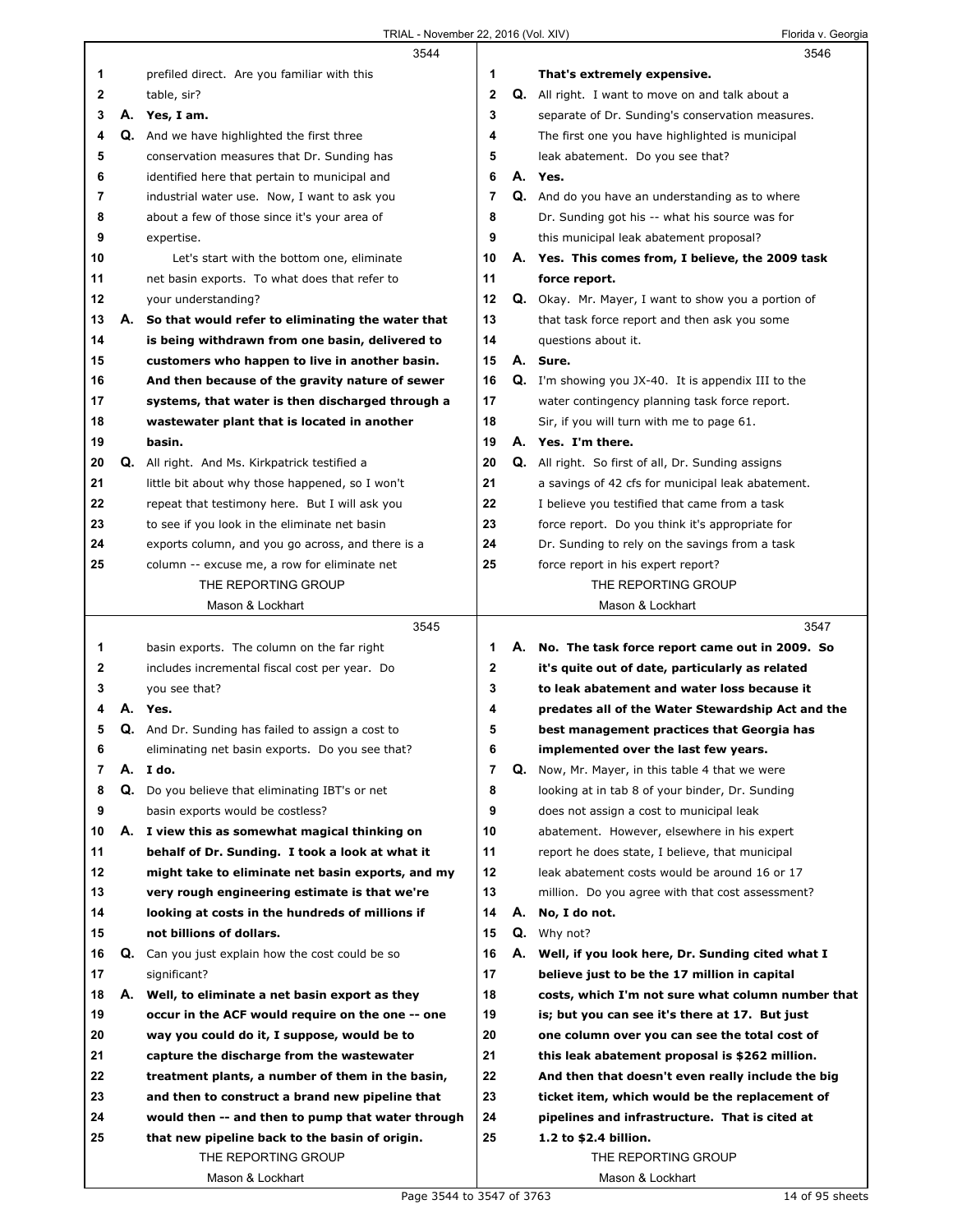|              |    | 3548                                                        |                | 3550                                                      |
|--------------|----|-------------------------------------------------------------|----------------|-----------------------------------------------------------|
| 1            |    | Q. All right. Thank you, Mr. Mayer. You can set             | 1              | by which you believe Dr. Sunding overstated               |
| $\mathbf{2}$ |    | aside JX-40. Let's go back to tab 8 in your                 | $\mathbf{2}$   | outdoor water use?                                        |
| 3            |    | binder, back to Dr. Sunding's conservation                  | 3              | A. I have.                                                |
| 4            |    | scenarios. We have discussed eliminating net                | 4              | Q. And what did you find?                                 |
| 5            |    | basin exports. We have discussed municipal leak             | 5              | A. Well, in his expert reports I estimate that            |
| 6            |    | abatement. Let's now talk about his proposal to             | 6              | Dr. Sunding overstated outdoor water use by               |
| 7            |    | reduce municipal outdoor use by 50 percent. Do              | $\overline{7}$ | between 45 percent and 120 percent depending on           |
| 8            |    | you see that?                                               | 8              | the year. In his testimony, he attempted to               |
| 9            |    | A. Yes.                                                     | 9              | correct for one of his mistakes and -- but he did         |
| 10           |    | Q. Have you analyzed Dr. Sunding's calculations and         | 10             | not correct for all of them; and he did not               |
| 11           |    | methodologies by which he went about trying to              | 11             | correct for the most important issue of outdoor           |
| 12           |    | calculate municipal outdoor water use in the                | 12             | versus seasonal water use. It's my estimate that          |
| 13           |    | Metro District and the ACF Basin?                           | 13             | he's overstated outdoor water use in his                  |
| 14           |    | A. Yes, I have.                                             | 14             | testimony by at least 17 percent.                         |
| 15           |    | <b>Q.</b> And what's your opinion of those calculations and | 15             | <b>Q.</b> All right. I want to show you another document, |
| 16           |    | methodologies by Dr. Sunding?                               | 16             | if I might, Mr. Mayer.                                    |
| 17           |    | A. He made some significant errors.                         | 17             | I'm going to hand you FX-880, which the Court             |
| 18           |    | Q. Would you explain those to us, please.                   | 18             | has seen before and some witnesses have been              |
| 19           |    | A. Well, the most significant error is that                 | 19             | asked about.                                              |
| 20           |    | Dr. Sunding used a methodology to calculate                 | 20             | And, Mr. Mayer, if you turn with me to                    |
| 21           |    | outdoor water use that really includes many other           | 21             | page 24, please. And in the second paragraph              |
| 22           |    | water uses besides outdoor water use. What he --            | 22             | from the bottom, the last sentence, there is a            |
| 23           |    | what he calls outdoor water use really in my                | 23             | sentence that begins with the issue of what is            |
| 24           |    | field is what we would call seasonal water use.             | 24             | practical cost. Do you see that?                          |
| 25           |    | That's the water use that increases in the                  | 25             | A. Yes. I do.                                             |
|              |    | THE REPORTING GROUP                                         |                | THE REPORTING GROUP                                       |
|              |    | Mason & Lockhart                                            |                | Mason & Lockhart                                          |
|              |    |                                                             |                |                                                           |
|              |    |                                                             |                |                                                           |
|              |    | 3549                                                        |                | 3551                                                      |
| 1            |    | summertime. And water use increases in the                  | 1.             | Q. And then the end of that sentence refers to a          |
| 2            |    | summertime for a number of reasons. Outdoor use             | $\mathbf{2}$   | figure of at least 3.5 million for each million           |
| 3            |    | is part of it, but it is not the only part of it.           | 3              | gallons of water per day. Do you see that?                |
| 4            |    | There is water that's used for cooling towers.              | 4              | A. Yes.                                                   |
| 5            |    | There is water that is used in -- as part of                | 5              | <b>Q.</b> And, Mr. Mayer, were you in the courtroom when  |
| 6            |    | industrial cycles. There is increases in                    | 6              | counsel for Florida asked Dr. Sunding about this          |
| 7            |    | tourism. There's a lot of reasons that water use            | $\overline{7}$ | specific language?                                        |
| 8            |    | increases in the summertime, not just outdoor               | 8              | A. Yes, I was.                                            |
| 9            |    | water use. But Dr. Sunding has assumed that all             | 9              | Q. And so you heard Dr. Sunding testify that the          |
| 10           |    | of that is outdoor water use, and that has led              | 10             | cost of the alternatives he had identified are            |
| 11           |    | him to greatly overstate the volume of outdoor              | 11             | less than the value in this report. Do you                |
| 12           |    | water use in Georgia.                                       | 12             | remember that?                                            |
| 13           |    | Q. Have you quantified maybe to the extent to which         | 13             | A. I do remember that.                                    |
| 14           |    | Dr. Sunding has overstated the volume of outdoor            | 14             | Q. Do you agree with that?                                |
| 15           |    | water use in Georgia?                                       | 15             | A. No. I do not.                                          |
| 16           |    | A. Yes, I have. But I should also point out that's          | 16             | <b>Q.</b> Why not?                                        |
| 17           |    | just one of the mistakes that Dr. Sunding made.             | 17             | A. Well, I made some of my own calculations; and my       |
| 18           |    | <b>Q.</b> Oh, I'm sorry. What's the other one?              | 18             | assessment is that the measures he's proposed             |
| 19           | А. | He made a number of mathematical errors also.               | 19             | cost -- would cost significantly more than this           |
| 20           |    | So the first mistake I described is more of a               | 20             | \$3.5 million.                                            |
| 21           |    | methodological error. Then he took that                     | 21             | <b>Q.</b> Do you have any sense for how much more?        |
| 22           |    | methodology and made some errors in applying it,            | 22             | A. Sure. Well, let's just take IBT's, for example.        |
| 23           |    | which further led him to overstate outdoor water            | 23             | Let's assume what I would consider a conservative         |
| 24           |    | use.                                                        | 24             | estimate of what it would take to eliminate               |
| 25           |    | Q. All right. And have you quantified the magnitude         | 25             | IBT's, \$1 billion. That would put the cost per           |
|              |    | THE REPORTING GROUP<br>Mason & Lockhart                     |                | THE REPORTING GROUP<br>Mason & Lockhart                   |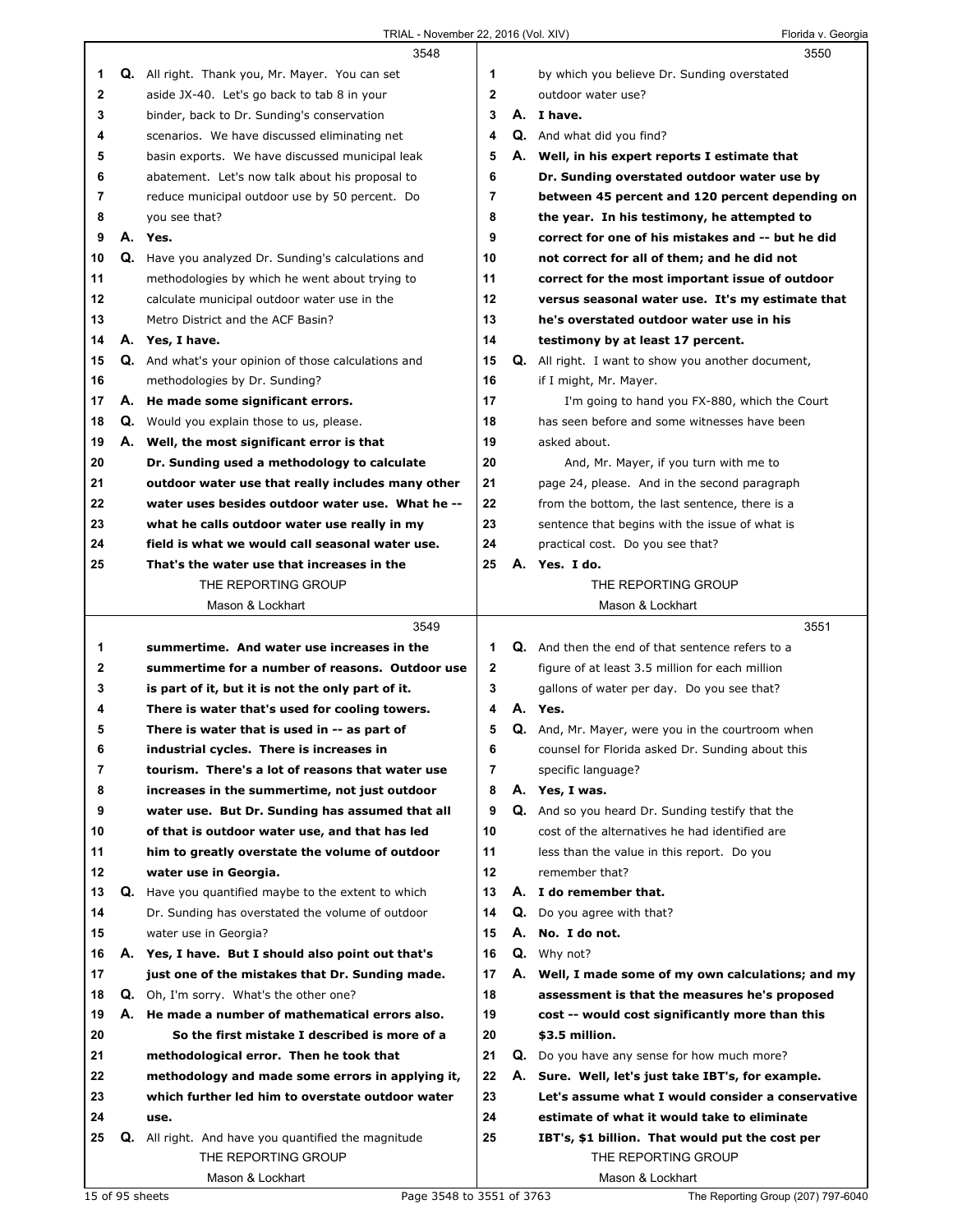|              |    | 3552                                                 |                |    | 3554                                                       |
|--------------|----|------------------------------------------------------|----------------|----|------------------------------------------------------------|
| 1            |    | mgd, based on Dr. Sunding's analysis, at over \$23   | 1              |    | use in the Georgia ACF.                                    |
| $\mathbf{2}$ |    | million per mgd.                                     | $\overline{2}$ |    | Q. And, Mr. Mayer, do you -- were you also here when       |
| 3            |    | Similarly, if you look at the task force             | 3              |    | Dr. Sunding said that he didn't believe his                |
| 4            |    | report, leak abatement, they propose \$262 million   | 4              |    | reductions would exceed consumptive use because            |
| 5            |    | in total costs. That works out to over \$10          | 5              |    | certain M & I groundwater withdrawals were not             |
| 6            |    | million per mgd.                                     | 6              |    | included?                                                  |
| 7            |    | So both of those greatly exceed this \$3.5           | $\overline{7}$ |    | A. Yes, I was here.                                        |
| 8            |    | million number.                                      | 8              |    | Q. And do you agree with that statement from               |
| 9            |    | Q. All right. Mr. Mayer, let's shift to -- stick     | 9              |    | Dr. Sunding?                                               |
| 10           |    | with Dr. Sunding, but shift to a different topic.    | 10             | А. | No. Dr. Sunding suggested groundwater                      |
| 11           |    | Mr. Mayer, were you here when Dr. Sunding was        | 11             |    | withdrawals were about 15 percent, I believe.              |
| 12           |    | directly asked, would your proposed M & I remedy     | $12 \,$        |    | First of all, I don't -- I think that in itself            |
| 13           |    | exceed total M & I consumption? Were you here        | 13             |    | is an overstatement. But let's just take him at            |
| 14           |    | for that?                                            | 14             |    | his word. If we were to increase consumptive use           |
| 15           |    | A. I was.                                            | 15             |    | by 15 percent, what you would see would be that            |
| 16           |    | Q. And you heard Dr. Sunding say that in his view,   | 16             |    | the consumptive -- his proposal would still                |
| 17           |    | his remedies would not exceed total municipal and    | 17             |    | exceed the available consumptive use in two                |
| 18           |    | industrial consumption. Do you remember that?        | 18             |    | months of the year.                                        |
| 19           |    | A. Yes, I heard him say that in response to a        | 19             |    | <b>Q.</b> All right. Mr. Mayer, I want to move on to       |
| 20           |    | question from the Special Master.                    | 20             |    | another topic you were asked about in your                 |
| 21           |    | <b>Q.</b> Do you agree with that?                    | 21             |    | cross-examination; and that was the comparison             |
| 22           |    | A. No. I do not.                                     | 22             |    | you did between flows in the Apalachicola River            |
| 23           |    | Q. Why not?                                          | 23             |    | and municipal and industrial water use.                    |
| 24           |    | A. Well, I prepared a demonstrative to specifically  | 24             |    | Can you turn to tab 10, sir.                               |
| 25           |    | address this point.                                  | 25             | А. | Sure.                                                      |
|              |    | THE REPORTING GROUP                                  |                |    | THE REPORTING GROUP                                        |
|              |    | Mason & Lockhart                                     |                |    | Mason & Lockhart                                           |
|              |    | 3553                                                 |                |    | 3555                                                       |
| 1            |    | <b>Q.</b> And is this demonstrative 9?               | 1              |    | Q. Just so we're all clear, you have in fact done an       |
| 2            |    | A. Let's see.                                        | 2              |    | analysis to compare Georgia's municipal and                |
| 3            |    | $Q.$ Or tab 9?                                       | 3              |    | industrial consumptive use to flows at the state           |
| 4            |    | A. This is demonstrative 9; correct.                 | 4              |    | line. Correct?                                             |
| 5            |    | Q. Okay. So if we all look at tab 9, can you tell    | 5              |    | A. Yes, I have.                                            |
| 6            |    | us what you're showing here?                         | 6              |    | <b>Q.</b> And if we're all looking at tab 10, can you tell |
| 7            | А. | So this is -- I have put two graphs here on          | 7              |    | us what you're trying to show here?                        |
| 8            |    | tab 9. Let's start on the graph on the left.         | 8              | А. | Sure. Tab 10 has two lines again. The blue line            |
| 9            |    | The graph on the left shows the 2011 municipal       | 9              |    | is the flow in the Apalachicola River at the               |
| 10           |    | and industrial consumptive use in the Georgia ACF    | 10             |    | <b>Chattahoochee Gage just below the Woodruff Dam at</b>   |
| 11           |    | on a monthly basis. And 2011 is specifically the     | 11             |    | the Georgia and Florida state line. So that's              |
| 12           |    | year that Dr. Sunding suggests that his              | 12             |    | really the water that's flowing into Florida.              |
| 13           |    | conservation scenarios should be applied against.    | 13             |    | The purple line at the bottom is the Georgia               |
| 14           |    | Then on the right I have applied                     | 14             |    | municipal and industrial consumptive use.                  |
| 15           |    | Dr. Sunding's conservation scenarios as he           | 15             | Q. | And what, if anything, does this tell you, sir?            |
| 16           |    | specified in his testimony to Georgia's 2011         | 16             | А. | Well, this tells me that the municipal and                 |
| 17           |    | municipal and industrial consumptive use.            | 17             |    | industrial consumptive use in Georgia is a tiny            |
| 18           |    | Q. And, Mr. Mayer, what conclusions do you draw, if  | 18             |    | fraction of the water that is being delivered at           |
|              |    |                                                      |                |    |                                                            |
| 19           |    | any, from this comparison?                           | 19             |    | the state line to Florida. Yet, this is the                |
| 20           |    | A. Well, as you can see in three months of the year, | 20             |    | water that supports 5.1 million people and the             |
| 21           |    | in February, March, and April, Dr. Sunding's         | 21             |    | multi-billion dollar economy.                              |
| 22           |    | proposal exceeds the available consumptive use in    | 22             |    | <b>Q.</b> And, Mr. Mayer, we have talked about some of the |
| 23           |    |                                                      |                |    |                                                            |
|              |    | Georgia. And in other months of the year, his        | 23             |    | concerns you have with Dr. Sunding's proposal              |
| 24           |    | proposal reduces dramatically. And I would even      | 24             |    | surrounding municipal and industrial water use.            |
| 25           |    | say almost at a draconian level the consumptive      | 25             |    | But have you, in fact, looked at what impact               |
|              |    | THE REPORTING GROUP<br>Mason & Lockhart              |                |    | THE REPORTING GROUP<br>Mason & Lockhart                    |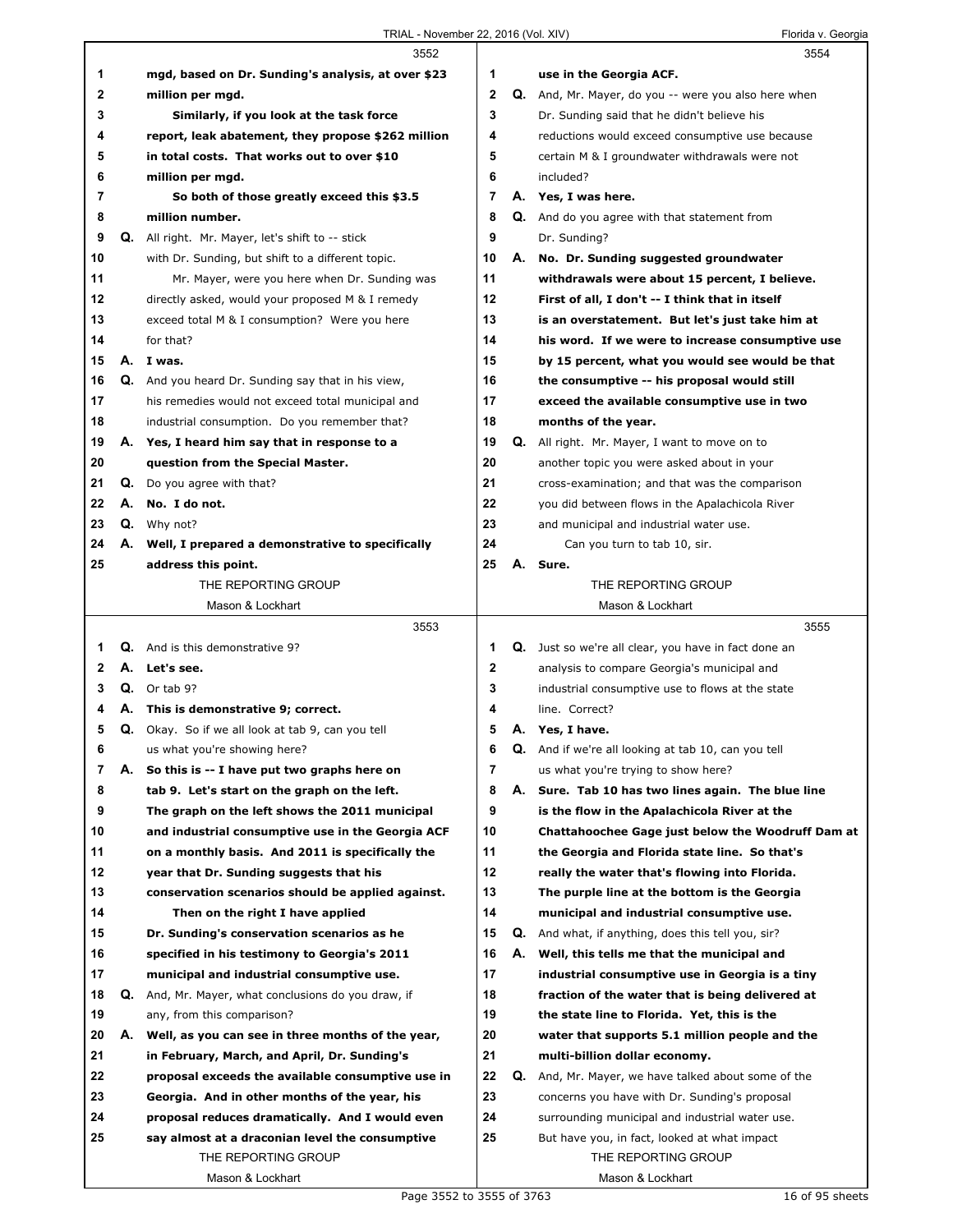|    |    | 3556                                                       |          | 3558                                                                    |
|----|----|------------------------------------------------------------|----------|-------------------------------------------------------------------------|
| 1  |    | implementing Dr. Sunding's proposals as they are           | 1        | A. That's my understanding.                                             |
| 2  |    | would have on municipal and industrial                     | 2        | Q. Okay. And you're not aware of whether                                |
| 3  |    | consumptive use?                                           | 3        | Dr. Sunding annualized his costs; correct?                              |
| 4  |    | A. Yes, I have.                                            | 4        | A. No.                                                                  |
| 5  |    | <b>Q.</b> And, sir, if we look at tab 11, is that analysis | 5        | Q. You're not aware whether 16 million annualized is                    |
| 6  |    | reflected here?                                            | 6        | the same as the total cost of 262. Correct?                             |
| 7  |    | A. Yes. It is.                                             | 7        | A. No. But I would also point out that that's                           |
| 8  |    | <b>Q.</b> And can you explain to us what you're showing in | 8        | still -- even if that were true, it still does                          |
| 9  |    | tab 11, which is also demonstrative 11?                    | 9        | not include the 1.2 to \$2.4 billion cost that                          |
| 10 |    | A. Sure. So this shows just a two-year time period,        | 10       | Dr. Sunding ignored.                                                    |
| 11 |    | 2011 and 2012, which were, again, years that               | 11       | <b>Q.</b> And I -- by that I assume you mean the pipeline               |
| 12 |    | Dr. Sunding chose to focus on. The blue line is,           | 12       | replacement?                                                            |
| 13 |    | once again, the flow in the Apalachicola River as          | 13       | A. I'm talking about the pipeline replacement.                          |
| 14 |    | measured at the Chattahoochee Gage at the state            | 14       | Q. You're not aware, are you, that Dr. Sunding                          |
| 15 |    | line. The purple line is, again, the Georgia's             | 15       | doesn't actually include pipeline replacement in                        |
| 16 |    | municipal and industrial consumptive use in each           | 16       | his remedy. Right?                                                      |
| 17 |    | of those months of the year. And then to that I            | 17       | A. Well, I would be pretty surprised if you could                       |
| 18 |    | have deducted what I consider to be Dr. Sunding's          | 18       | achieve the level of savings that Dr. Sunding has                       |
| 19 |    | erroneous scenarios.                                       | 19       | proposed without replacing some pipes.                                  |
| 20 |    | Q. And what, if anything, does this tell you, sir?         | 20       | <b>Q.</b> Let's just -- let's look at what the task force               |
| 21 |    | A. I think it really shows you the very small impact       | 21       | said. Do you see there is a 1 and a 2 on this                           |
| 22 |    | that Dr. Sunding's proposals might have on flows           | 22       | page on the left column. Right?                                         |
| 23 |    | at the state line.                                         | 23       | A. Yes.                                                                 |
| 24 |    | Q. Mr. Mayer, thank you for your time.                     | 24       | Q. And there is a separate yield for leak abatement                     |
| 25 |    | I have no further questions.                               | 25       | and for pipeline replacement. Right?                                    |
|    |    | THE REPORTING GROUP                                        |          | THE REPORTING GROUP                                                     |
|    |    | Mason & Lockhart                                           |          | Mason & Lockhart                                                        |
|    |    |                                                            |          |                                                                         |
|    |    |                                                            |          |                                                                         |
|    |    | 3557                                                       |          | 3559                                                                    |
| 1  |    | MR. FAWAL: Very briefly, your Honor.                       | 1        | A. Yes, there is a separate yield.                                      |
| 2  |    | RECROSS-EXAMINATION                                        | 2        | Q. And you haven't analyzed Dr. Sunding's remedy                        |
| 3  |    | BY MR. FAWAL:                                              | 3        | enough to know that he's just referencing the                           |
| 4  |    | Q. Mr. Mayer, I would like to start with appendix          | 4        | leak abatement yield and remedy. Correct?                               |
| 5  |    | III, one of the loose documents.                           | 5        | A. No. I have -- well, I know that he did -- he may                     |
| 6  | А. | From the contingency planning task force?                  | 6        | have just been focusing on the leak abatement                           |
| 7  | Q. | Exactly right.                                             | 7        | remedy. But pipeline replacement will certainly                         |
| 8  | А. | Okay. What page?                                           | 8        | have to be part of a long-term water loss                               |
| 9  | Q. | And you were looking at page 61.                           | 9        | control. So whether he considered that or not,                          |
| 10 | А. | Thank you.                                                 | 10       | I'm not sure.                                                           |
| 11 |    | Q. And again for the record, this is JX-40. I              | 11       | Q. Your remedy is pipeline replacement, but his                         |
| 12 |    | believe you testified that Dr. Sunding had                 | 12       | remedy is not; isn't that right?                                        |
| 13 |    | assessed a cost of 16 to \$17 million. Correct?            | 13       | A. No. My remedy would include both. And I believe                      |
| 14 |    | A. I believe -- I didn't testify to that. That was         | 14       | that ultimately there will be pipes that have to                        |
| 15 |    | something that Mr. Allen had noted.                        | 15       | be replaced.                                                            |
| 16 |    | Q. Okay. You're not aware if that's in your                | 16       | Q. You also testified about outdoor watering.                           |
| 17 |    | prefiled testimony?                                        | 17       | Correct?                                                                |
| 18 |    | A. I believe -- I think he did state something like        | 18<br>19 | A. Yes.                                                                 |
| 19 |    | that in his report. In the table he suggested              |          | Q. And, again, you did a comparison with                                |
| 20 |    | there's no incremental cost.                               | 20       | Dr. Sunding. Right?                                                     |
| 21 |    | Q. In your prefiled testimony you said he assigned         | 21       | A. Yes.                                                                 |
| 22 |    | 17 million; isn't that right?                              | 22       | Q. And I just want to make sure I understand your                       |
| 23 |    | A. Yes, I did.                                             | 23       | present testimony correctly. The difference                             |
| 24 |    | Q. So you believe that he has identified the total         | 24       | between your calculation of the effect of the                           |
| 25 |    | cost as 17 million; is that right?<br>THE REPORTING GROUP  | 25       | remedy on outdoor watering use and Dr. Sunding's<br>THE REPORTING GROUP |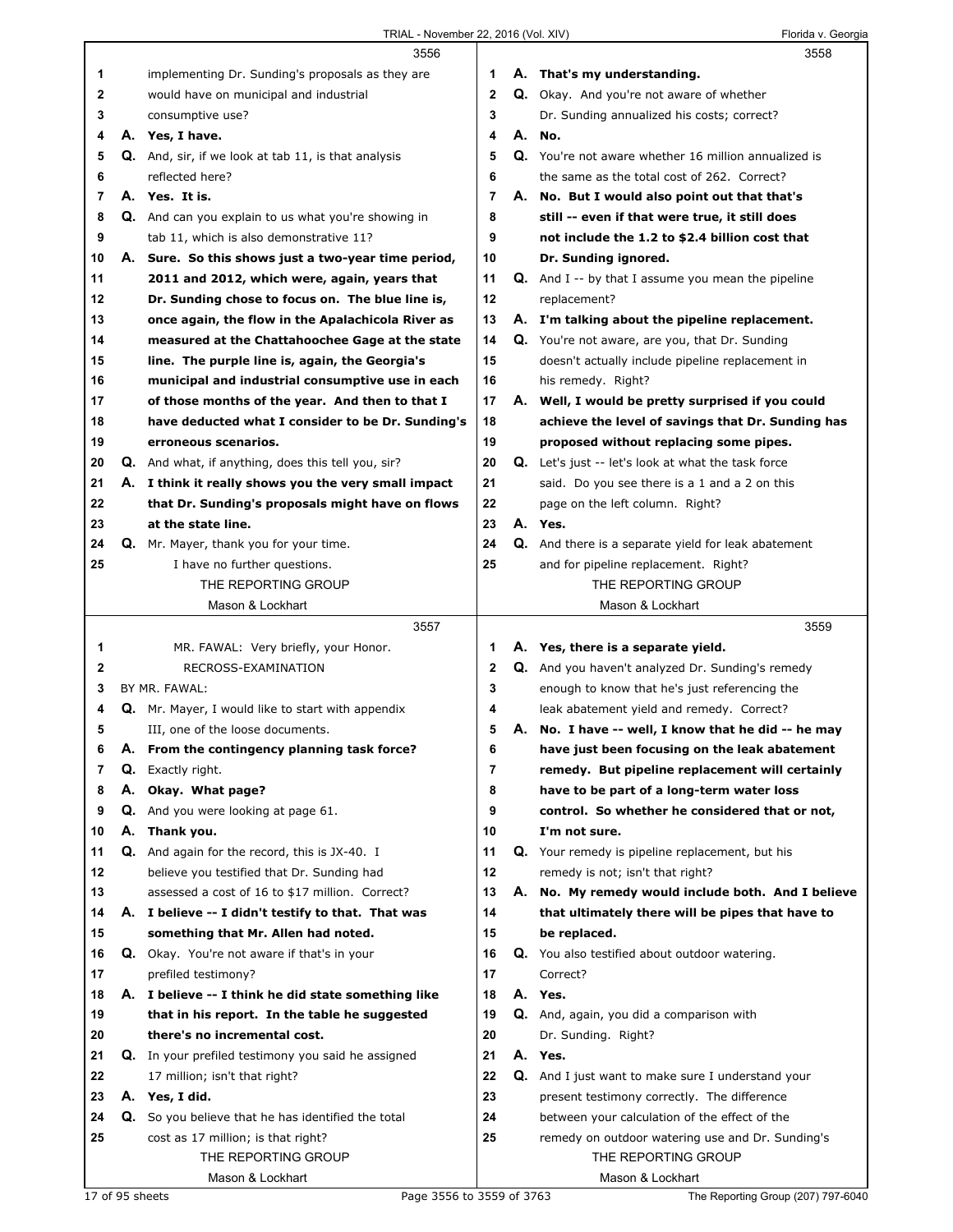|              |    | 3560                                                        |                |    | 3562                                                        |
|--------------|----|-------------------------------------------------------------|----------------|----|-------------------------------------------------------------|
| 1            |    | calculation of water use is approximately 17                | 1              |    | the streamflows of the Apalachicola River in                |
| 2            |    | percent. That's the difference you have. Right?             | 2              |    | years that you know to be particularly dry. For             |
| 3            |    | A. The -- well, first of all, Dr. Sunding didn't            | 3              |    | example, 2007 to 2008 or 2012?                              |
| 4            |    | actually report a number for outdoor water use              | 4              |    | A. Yes. It's -- yes. The flows are lower in those           |
| 5            |    | exactly in his testimony. He said around 130,000            | 5              |    | years than in other years; that's true.                     |
| 6            |    | acre-feet. So I used 130,000 acre-feet. And                 | 6              |    | Q. And you're aware, aren't you, that consumptive           |
| 7            |    | then when I compared that to the correct -- when            | $\overline{7}$ |    | use and M & I consumptive use is generally higher           |
| 8            |    | you correctly apply his methodology, he's                   | 8              |    | in drier years. Correct?                                    |
| 9            |    | overstated by about 17 percent.                             | 9              | А. | Sometimes. But that really depends on whether               |
| 10           |    | But it's also important to remember that                    | 10             |    | demand is being restricted. So, you know -- so,             |
| 11           |    | that's -- that still includes that -- his                   | 11             |    | yes, it was higher -- consumptive use was higher            |
| 12           |    | estimate of outdoor water use still includes all            | 12             |    | in 2007; but then it was much lower in 2008                 |
| 13           |    | of these other water uses; so it's still even               | 13             |    | because demand -- because drought restrictions              |
| 14           |    | overstated beyond that. The 17 percent error is             | 14             |    | had been put in place.                                      |
| 15           |    | just the mathematical error.                                | 15             |    | Q. Your counsel showed you earlier a chart that had         |
| 16           |    | Q. Mr. Mayer, I appreciate that; but if you can             | 16             |    | a peak in 2007 and then another spike in 2012.              |
| 17           |    | answer just yes or no.                                      | 17             |    | You remember that; right?                                   |
| 18           |    | A. I'm sorry. It wasn't a yes or no question in my          | 18             |    | A. Yes, I do.                                               |
| 19           |    | mind.                                                       | 19             |    | <b>Q.</b> And that was consumptive use?                     |
| 20           |    | Q. In your prefiled testimony you identified the            | 20             |    | A. That was consumptive use.                                |
| 21           |    | difference as at least 17 percent?                          | 21             |    | <b>Q.</b> And so you would agree then if consumptive use is |
| 22           |    | A. At least, yes.                                           | 22             |    | increasing and streamflows are decreasing in dry            |
| 23           |    | <b>Q.</b> And you said the same thing here to your counsel. | 23             |    | years, that M & I consumptive use in those years            |
| 24           |    | Correct?                                                    | 24             |    | is a much larger percentage than in general on              |
| 25           |    | A. At least 17 percent, yes.                                | 25             |    | this demonstrative. Correct?                                |
|              |    | THE REPORTING GROUP                                         |                |    | THE REPORTING GROUP                                         |
|              |    | Mason & Lockhart                                            |                |    | Mason & Lockhart                                            |
|              |    |                                                             |                |    |                                                             |
|              |    |                                                             |                |    |                                                             |
|              |    | 3561                                                        |                |    | 3563                                                        |
| 1            |    | Q. If you will turn to tab 10 in your binder.               | 1              |    | A. No. I think that mischaracterizes the                    |
| $\mathbf{2}$ |    | A. Yes.<br>MR. FAWAL: Mr. Walton?                           | $\mathbf{2}$   |    | demonstrative.                                              |
| 3<br>4       |    | BY MR. FAWAL:                                               | 3<br>4         |    | Q. I want you to turn back to tab 2 in your                 |
|              |    |                                                             |                |    | binder -- still in the binder your counsel gave             |
| 5            |    | Q. Sir, in tab 10 you discuss the streamflow                | 5              |    | you.                                                        |
| 6            |    | relative to M & I consumptive use. Correct?                 | 6              | Α. | Yes, thank you.                                             |
| 7            | А. | Correct.                                                    | 7              | Q. | And I just want to be clear on what this is                 |
| 8            |    | <b>Q.</b> And you agree that your demonstrative depicts wet | 8              |    | depicting.                                                  |
| 9            |    | and dry years. Correct?                                     | 9              |    | A. Sure.                                                    |
| 10           |    | A. Yes. It depicts the years from 1994 to 2013,             | 10             |    | Q. This shows withdrawals, presumably returns, and          |
| 11           |    | which includes a wide variety of climates.                  | 11             |    | the consumptive use is the difference. Correct?             |
| 12           |    | Q. And it also depicts a wide variety of flows;             | 12             | А. | So the combined -- the combination of the green             |
| 13           |    | doesn't it?                                                 | 13             |    | and the blue bar together is the withdrawals.               |
| 14           |    | A. Absolutely.                                              | 14             |    | Q. Correct.                                                 |
| 15           |    | Q. And you can see that in generally dry years, the         | 15             |    | A. The blue bar itself represents the returns. And          |
| 16           |    | flows decrease. Correct?                                    | 16             |    | the green portion represents the consumptive use.           |
| 17           |    | A. Sure. But also, you know, those are -- this              | 17             | Q. | And you agree a large portion of M & I                      |
| 18           |    | whole thing is a regulated system. Yes.                     | 18             |    | consumptive use is a result of outdoor watering.            |
| 19           |    | But, sure. Yes.                                             | 19             |    | Right?                                                      |
| 20           | Q. | You agree in dry years the flows are generally              | 20             | А. | You know, my understanding is in Georgia, outdoor           |
| 21           |    | decreasing in this chart. Correct?                          | 21             |    | water use in the urban sector constitutes about             |
| 22           |    | A. I'm sorry. What do you mean when you say                 | 22             |    | 20 percent of metered demand. So I would not                |
| 23           |    | generally?                                                  | 23             |    | agree with that statement.                                  |
| 24           |    | Do you mean over a trend line or --                         | 24             | Q. | But you understand that indoor water use does not           |
| 25           | Q. | No, no. I'm just looking at where you're showing            | 25             |    | have a meaningful impact on consumptive use.                |
|              |    | THE REPORTING GROUP<br>Mason & Lockhart                     |                |    | THE REPORTING GROUP<br>Mason & Lockhart                     |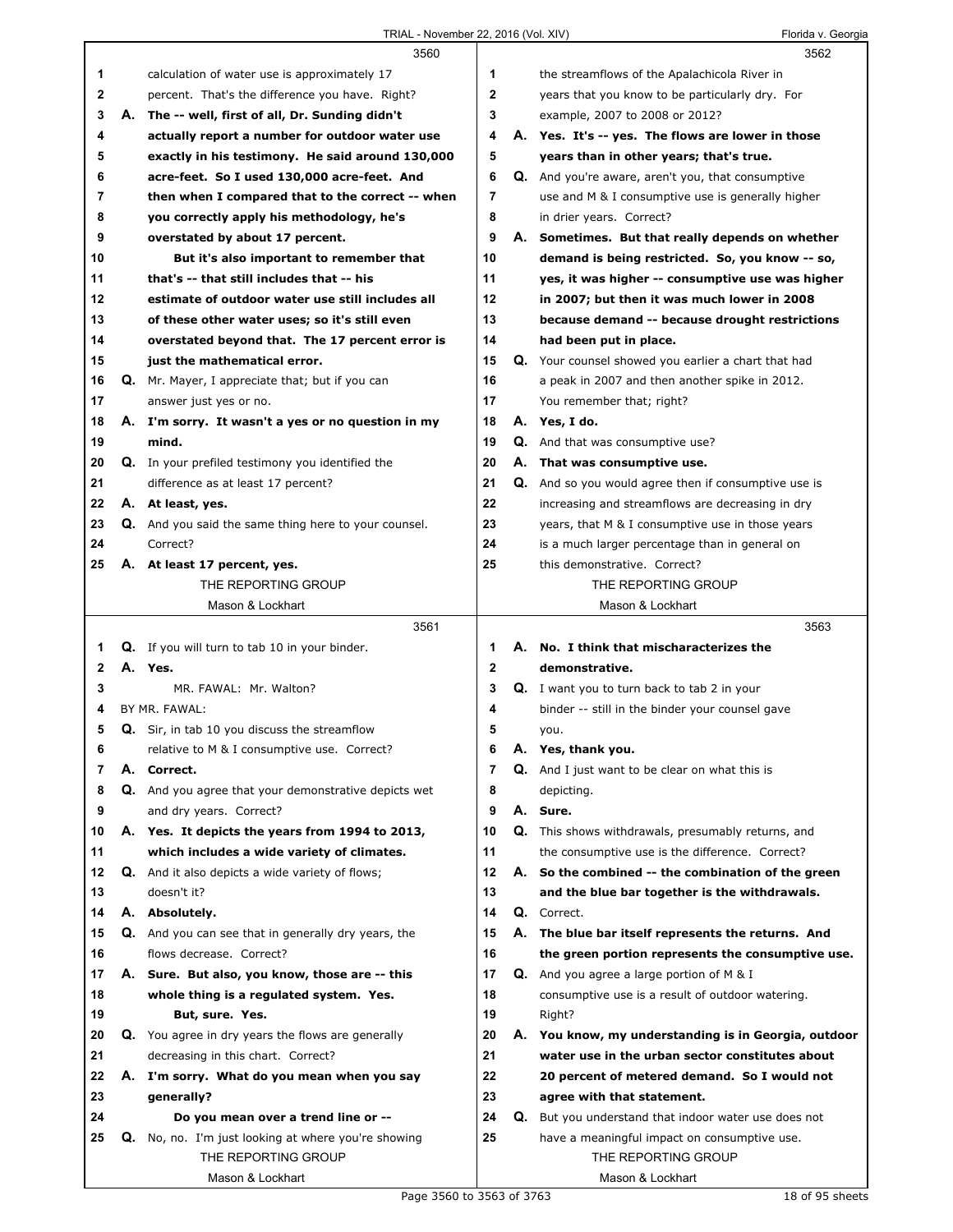|                |    | 3564                                                       |         |    | 3566                                                       |
|----------------|----|------------------------------------------------------------|---------|----|------------------------------------------------------------|
| 1              |    | Right?                                                     | 1       |    | it?                                                        |
| 2              |    | A. Indoor -- I'm not -- please restate that                | 2       |    | A. Well, it's important -- I think it's important          |
| 3              |    | question.                                                  | 3       |    | for me to allow me to answer this question.                |
| 4              |    | <b>Q.</b> Sure. I'm just asking you things like -- and you | 4       | Q. | Mr. Mayer, just a yes or no. Atlanta has grown             |
| 5              |    | were here when Ms. Kirkpatrick testified                   | 5       |    | very recently; hasn't it?                                  |
| 6              |    | yesterday?                                                 | 6       | Α. | Oh, Atlanta is a growing city; and it has grown            |
| 7              |    | I believe she testified the same thing,                    | 7       |    | recently, certainly.                                       |
| 8              |    | showerheads, faucets --                                    | 8       |    | <b>Q.</b> Will you turn to tab 6 for a moment. Here your   |
| 9              | Α. | Yes. Those are largely nonconsumptive.                     | 9       |    | counsel walked you through several conservation            |
| 10             | Q. | Right.                                                     | 10      |    | measures in Georgia. Right?                                |
| 11             |    | A. Yes. Outdoor use is a portion of consumptive            | 11      |    | A. Yes.                                                    |
| 12             |    | use. Cooling is a portion of consumptive use.              | 12      |    | Q. And you testified earlier that you didn't               |
| 13             |    | Water loss is a portion of consumptive use.                | 13      |    | quantify results from any one of these measures.           |
| 14             |    | Those are things that are part of consumptive              | 14      |    | Right?                                                     |
| 15             |    | use.                                                       | 15      | А. | No, I didn't quantify the results of any one of            |
| 16             | Q. | Water loss can be remedied by leak abatement.              | 16      |    | these measures.                                            |
| 17             |    | Right?                                                     | 17      |    | <b>Q.</b> Are you aware of recent conditions on the Upper  |
| 18             |    | A. Yes.                                                    | 18      |    | Flint River?                                               |
| 19             |    | Q. And outdoor watering can be remedied by outdoor         | 19      |    | A. A little bit.                                           |
| 20             |    | watering restrictions. Right?                              | 20      |    | Q. Okay. You didn't look at impacts of Georgia's           |
| 21             |    | A. Outdoor water use can be limited through                | 21      |    | water use on that; did you?                                |
| 22             |    | restrictions, yes.                                         | 22      |    | A. Not recently.                                           |
| 23             |    | <b>Q.</b> And then this also -- the same demonstrative     | 23      |    | Q. You didn't look at that --                              |
| 24             |    | we're on has annual data. Correct?                         | 24      | А. | You asked me about flows recently on the Flint             |
| 25             |    | A. Correct.                                                | 25      |    | River. I presume you mean in the last few                  |
|                |    | THE REPORTING GROUP                                        |         |    | THE REPORTING GROUP                                        |
|                |    | Mason & Lockhart                                           |         |    | Mason & Lockhart                                           |
|                |    | 3565                                                       |         |    | 3567                                                       |
| 1              |    |                                                            |         |    |                                                            |
|                |    |                                                            |         |    |                                                            |
|                |    | <b>Q.</b> And this doesn't reflect when peak consumptive   | 1       |    | months?                                                    |
| 2              |    | use is occurring within any year. Correct?                 | 2       | Q. | Did you look at any flows on the Upper Flint               |
| з              |    | A. No. This is annual data.                                | 3       |    | River?                                                     |
| 4              | Q. | Can you turn to tab 5 for a moment.                        | 4       | Α. | I have looked at flows on the Upper Flint River.           |
| 5              |    | A. Sure.                                                   | 5       |    | I know it's about 100 cfs.                                 |
| b              | Q. | And I just had a couple questions about per                | 6       | Q. | And you didn't include any analysis of the                 |
| $\overline{7}$ |    | capita usage. So I assume you're aware that                | 7       |    | impacts on Georgia's water use on those flows.             |
| 8              |    | per capita usage has decreased nationally.                 | 8       |    | Right?                                                     |
| 9              |    | Correct?                                                   | 9       | А. | Georgia withdraws a very small amount of water is          |
| 10             | А. | Oh, yes.                                                   | 10      |    | my understanding from the Upper Flint.                     |
| 11             |    | Q. And that's true, especially in urban cities             | 11      |    | Q. You didn't look at the impacts of any of                |
| 12             |    | that have had increasing populations. Correct?             | $12 \,$ |    | Georgia's M & I water use on downstream users or           |
| 13             |    | A. Yes. Overall, per capita use has decreased              | 13      |    | ecosystems. Right?                                         |
| 14             |    | nationally. I conducted a study of residential             | 14      | А. | No. That's not something I was asked to look at.           |
| 15             |    | water use that documented about a 15 percent               | 15      | Q. | And so you don't know if any of the measures               |
| 16             |    | reduction in indoor per capita use over the past           | 16      |    | listed in tab 6 have had impacts on downstream             |
| 17             |    | 15 years. What's significant about this is that            | 17      |    | users or ecosystems. Right?                                |
| 18             |    | Georgia has accomplished more than a 36.7 percent          | 18      | А. | No. That's not something I did.                            |
| 19             |    | reduction.                                                 | 19      |    | MR. FAWAL: No further questions.                           |
| 20             | Q. | Mr. Mayer, I can see that here; and I appreciate           | 20      |    | MR. ALLEN: Very briefly, your Honor.                       |
| 21             |    | your testimony. But it's correct, isn't it, that           | 21      |    | REDIRECT EXAMINATION                                       |
| 22             |    | per capita usage decreases as population                   | 22      |    | BY MR. ALLEN:                                              |
| 23             |    | increases generally speaking. Correct?                     | 23      |    | <b>Q.</b> Mr. Mayer, I think there is something you wanted |
| 24             |    | A. You know, that's only true very recently.               | 24      |    | to explain about per capita water use. Can you             |
| 25             |    | Q. And Atlanta has grown very recently; hasn't             | 25      |    | explain that for us, please.                               |
|                |    | THE REPORTING GROUP<br>Mason & Lockhart                    |         |    | THE REPORTING GROUP<br>Mason & Lockhart                    |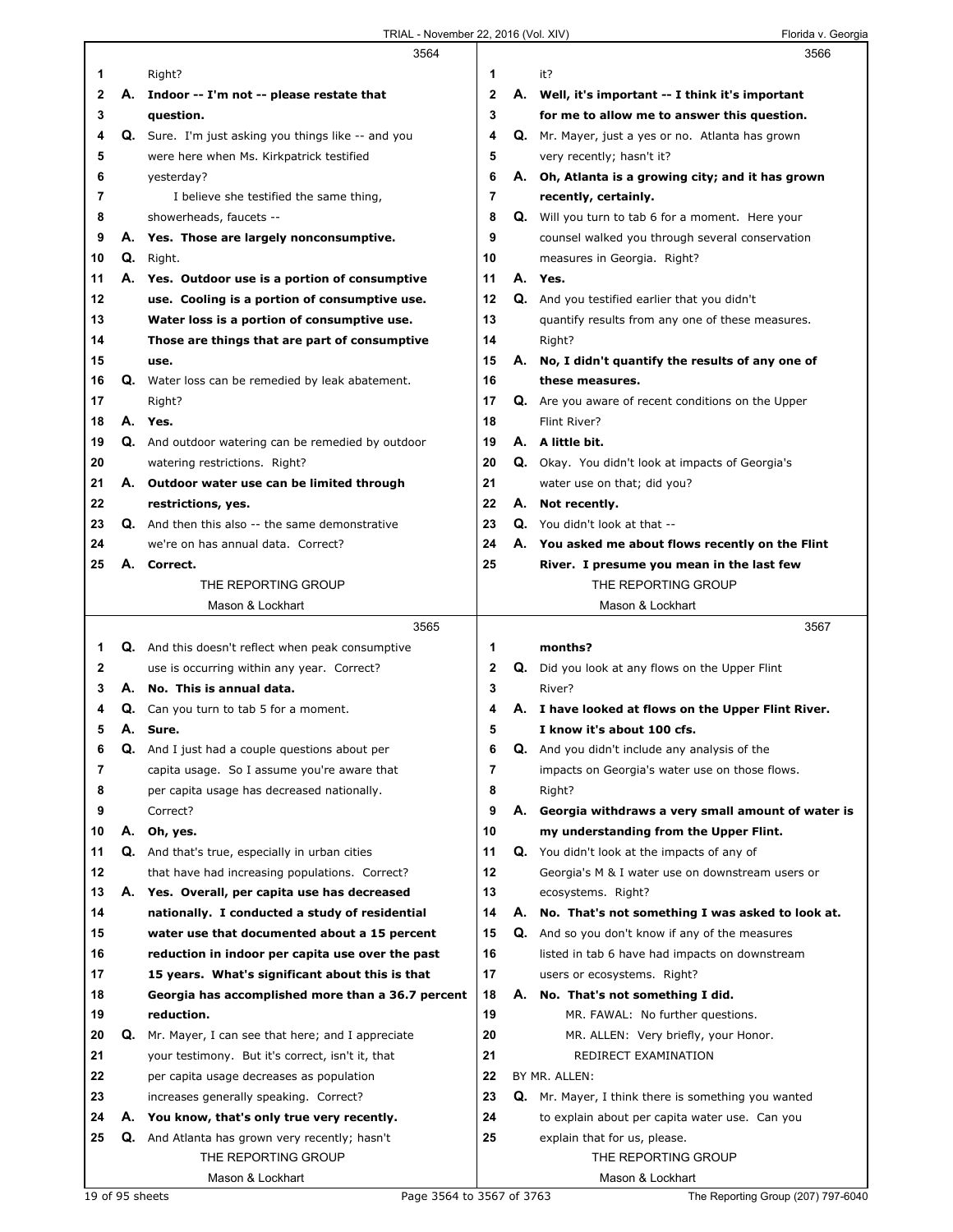## TRIAL - November 22, 2016 (Vol. XIV) Florida v. Georgia

|              | 3568                                                |                | 3570                                                |  |
|--------------|-----------------------------------------------------|----------------|-----------------------------------------------------|--|
| 1            | A. It was suggested that because the population was | 1              | minutes; and we can return with Mr. Masters.        |  |
| $\mathbf{2}$ | increasing, that per capita water use would go      | $\mathbf{2}$   | SPECIAL MASTER LANCASTER: Thank you.                |  |
| 3            | down. And, you know, historically that was not      | 3              | (Time Noted: 10:22 a.m.)                            |  |
| 4            | true at all. You know, we used to assume that as    | 4              | (Recess Called)                                     |  |
| 5            | population increased, water use would increase      | 5              | (Time Noted: 10:32 a.m.)                            |  |
| 6            | proportionally with population. It's only           | 6              | MR. ALLEN: Your Honor, before we get                |  |
| 7            | through the implementation of water conservation    | $\overline{7}$ | started with Mr. Masters, I have one                |  |
| 8            | measures over the last 20 years that we have        | 8              | housekeeping item, if I might. The copy of          |  |
| 9            | really been able to change that equation and        | 9              | FX-880 that we handed out inadvertently had         |  |
| 10           | actually -- and accomplish things like we have      | 10             | some notes from Mr. Primis who had been             |  |
| 11           | seen in Georgia where the population has            | 11             | writing on them; and we just copied that. So        |  |
| 12           | increased significantly; but the consumptive use    | 12             | we would like to exchange it with a clean           |  |
| 13           | has really remained stable.                         | 13             | copy that does not have Mr. Primis's                |  |
| 14           | Q. Thank you, Mr. Mayer.                            | 14             | handwritten notes, if that's all right.             |  |
| 15           | SPECIAL MASTER LANCASTER: Further                   | 15             | SPECIAL MASTER LANCASTER: Sure.                     |  |
| 16           | cross?                                              | 16             | MR. ALLEN: Your Honor, Georgia calls                |  |
| 17           | MR. FAWAL: Nothing further.                         | 17             | Mark Masters to the stand.                          |  |
| 18           | SPECIAL MASTER LANCASTER: Mr. Mayer, do             | 18             | THE CLERK: Please raise your right                  |  |
| 19           | I correctly understand that you're a civil          | 19             | hand.                                               |  |
| 20           | engineer?                                           | 20             | Do you solemnly swear that the testimony            |  |
| 21           | THE WITNESS: Yes, I'm a civil                       | 21             | you shall give in the cause now in hearing          |  |
| 22           | engineer -- a water resources engineer. It's        | 22             | shall be the truth, the whole truth, and            |  |
| 23           | a division of civil engineering.                    | 23             | nothing but the truth, so help you God?             |  |
| 24           | SPECIAL MASTER LANCASTER: And that you              | 24             | THE WITNESS: I do.                                  |  |
| 25           | are testifying today on M & I use?                  | 25             | THE CLERK: Please be seated.                        |  |
|              | THE REPORTING GROUP                                 |                | THE REPORTING GROUP                                 |  |
|              | Mason & Lockhart                                    |                | Mason & Lockhart                                    |  |
|              |                                                     |                |                                                     |  |
|              |                                                     |                |                                                     |  |
|              | 3569                                                |                | 3571                                                |  |
| 1            | THE WITNESS: Yes.                                   | 1              | Pull yourself right up to the microphone            |  |
| 2            | SPECIAL MASTER LANCASTER: There is no               | $\mathbf 2$    | and please state your name and spell your           |  |
| 3            | reason then that you should know anything           | 3              | last name.                                          |  |
| 4            | about Battle Bend?                                  | 4              | THE WITNESS: My name is Mark Masters,               |  |
| 5            | THE WITNESS: No. But I -- I was in                  | 5              | M A R K, M A S T E R S.                             |  |
| 6            | court yesterday when you mentioned Battle           | 6              | MR. ALLEN: Your Honor, Georgia calls                |  |
| 7            | Bend. I had never heard of it before, so I          | 7              | Mark Masters, director of the Georgia Water         |  |
| 8            | did go and look it up.                              | 8              | Planning and Policy Center in Albany State          |  |
| 9            | SPECIAL MASTER LANCASTER: Okay. Do you              | 9              | University which is located in the ACF Basin.       |  |
| 10           | then have an opinion as to the effect that          | 10             | May I approach the witness and provide              |  |
| 11           | rerouting the Apalachicola River through            | 11             | him with his testimony?                             |  |
| 12           | Battle Bend would have?                             | 12             | SPECIAL MASTER LANCASTER: You may.                  |  |
| 13           | THE WITNESS: You know, I don't have an              | 13             | DIRECT EXAMINATION                                  |  |
| 14           | opinion. I'm not a hydrologist. But I do            | 14             | BY MR. ALLEN:                                       |  |
| 15           | believe there are experts who could answer          | 15             | Q. Mr. Masters, do you recognize this as a true and |  |
| 16           | that question for you.                              | 16             | accurate copy of the testimony you provided in      |  |
| 17           | SPECIAL MASTER LANCASTER: Thank you.                | 17             | this case?                                          |  |
| 18           | MR. ALLEN: Nothing further, your Honor.             | 18             | A. Yes, I do.                                       |  |
| 19           | MR. FAWAL: Nothing further, your Honor.             | 19             | <b>Q.</b> And do you adopt it as your own?          |  |
| 20           | THE WITNESS: Thank you. Have a good                 | 20             | A. Yes, sir, I do.                                  |  |
| 21           | Thanksgiving.                                       | 21             | MR. ALLEN: Tender the witness.                      |  |
| 22           | SPECIAL MASTER LANCASTER: Thank you.                | 22             | CROSS-EXAMINATION                                   |  |
| 23           | You, too.                                           | 23             | BY MS. WINE:                                        |  |
| 24           | MR. ALLEN: Your Honor, I would suggest              | 24             | Q. Good afternoon -- good morning, Mr. Masters. My  |  |
| 25           | that we take a morning break for about 10           | 25             | name is Jamie Wine, and I'm counsel for Florida     |  |
|              | THE REPORTING GROUP<br>Mason & Lockhart             |                | THE REPORTING GROUP<br>Mason & Lockhart             |  |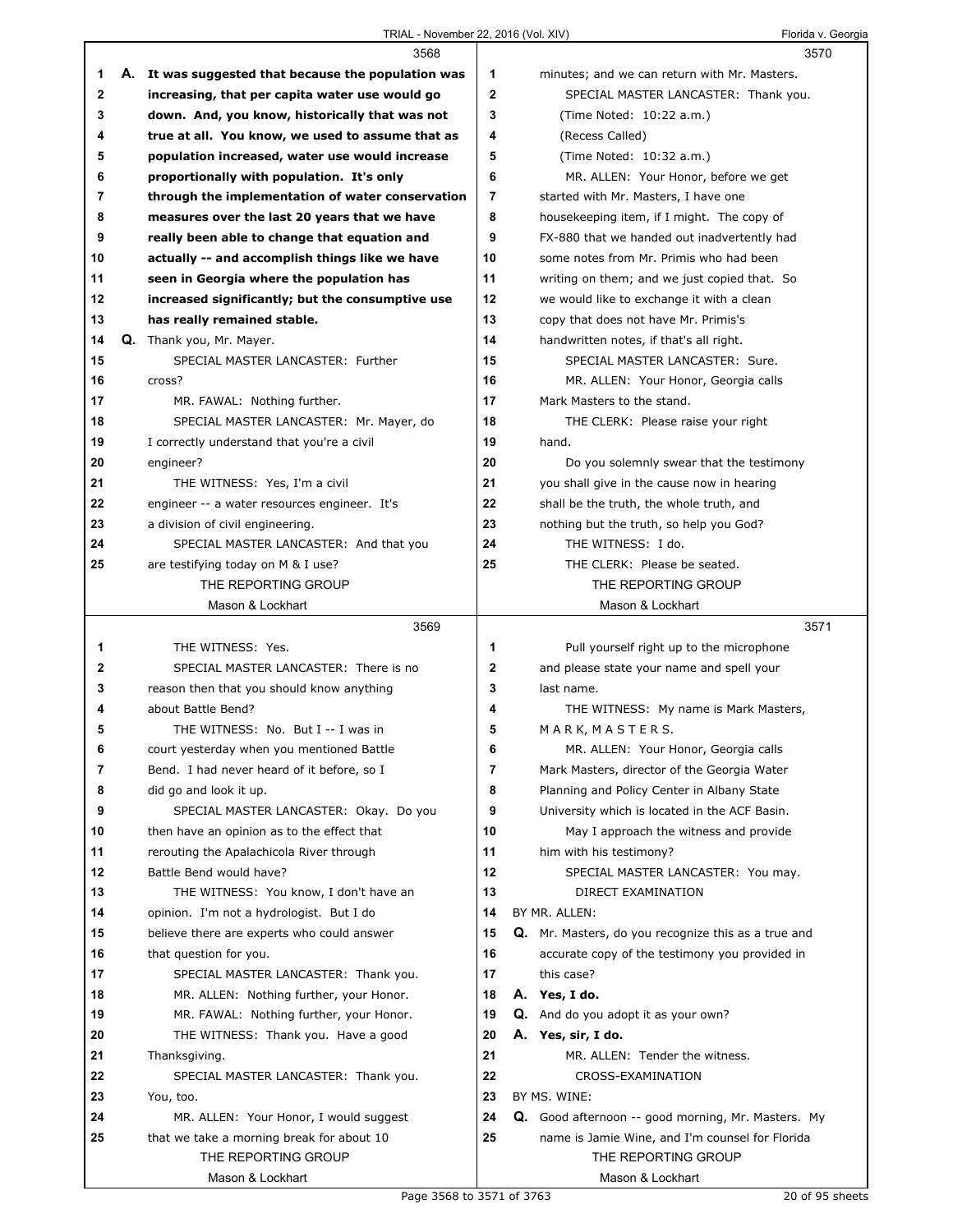|    |    | 3572                                                       |              |    | 3574                                                        |
|----|----|------------------------------------------------------------|--------------|----|-------------------------------------------------------------|
| 1  |    | in this case.                                              | 1            |    | A. That's correct.                                          |
| 2  |    | A. Good morning, Ms. Wine.                                 | $\mathbf{2}$ |    | <b>Q.</b> And that's a center that receives a majority of   |
| 3  |    | MS. WINE: Your Honor, we have a binder                     | 3            |    | its funding from the State of Georgia. Correct?             |
| 4  |    | of documents we might use if we could                      | 4            |    | A. I would not say it receives the majority of              |
| 5  |    | approach and pass them out.                                | 5            |    | its funding from the State of Georgia at all                |
| 6  |    | SPECIAL MASTER LANCASTER: Certainly.                       | 6            |    | times. The Water Policy Center receives a                   |
| 7  |    | MS. WINE: And I'm going to give you a                      | 7            |    | certain amount of money through the Board of                |
| 8  |    | warning, your Honor. I know everybody is                   | 8            |    | Regents appropriations. Over time, the full                 |
| 9  |    | trying to get out of here for Thanksgiving.                | 9            |    | amount of Water Policy Center funding depends               |
| 10 |    | It's a large binder; I don't intend to go                  | 10           |    | on contracts, grants that we receive from the               |
| 11 |    | through every one of the documents. And I do               | 11           |    | State of Georgia, other nonprofit entities, as              |
| 12 |    | intend to hold us to our promise to get out                | 12           |    | well as the federal government. So the                      |
| 13 |    | of here at a reasonable hour today.                        | 13           |    | percentage of our total budget that comes from              |
| 14 |    | SPECIAL MASTER LANCASTER: Thank you.                       | 14           |    | state funding can, you know, increase or decrease           |
| 15 |    | BY MS. WINE:                                               | 15           |    | depending on the year.                                      |
| 16 |    | Q. Mr. Masters, you're here today to testify about         | 16           |    | <b>Q.</b> Certainly over the last year, the majority of the |
| 17 |    | Georgia's management of agricultural resources;            | 17           |    | funding has come from the State of Georgia.                 |
| 18 |    | is that correct?                                           | 18           |    | Correct?                                                    |
| 19 |    | A. I believe that could be part of my testimony            | 19           |    | A. I believe over the last year, the majority of the        |
| 20 |    | today, yes.                                                | 20           |    | funding, roughly half of it has come from the               |
| 21 |    | Q. And just to be clear, you're not testifying today       | 21           |    | <b>State of Georgia.</b>                                    |
| 22 |    | as an expert witness for the State of Georgia;             | 22           |    | Q. And prior to that the State of Georgia has               |
| 23 |    | correct?                                                   | 23           |    | provided substantial funding to the center via              |
| 24 |    | A. That's my understanding.                                | 24           |    | contract and direct funding. Correct?                       |
| 25 |    | <b>Q.</b> And you understand that the State of Georgia has | 25           | А. | Again, that number changes over time. The last              |
|    |    | THE REPORTING GROUP                                        |              |    | THE REPORTING GROUP                                         |
|    |    | Mason & Lockhart                                           |              |    | Mason & Lockhart                                            |
|    |    | 3573                                                       |              |    | 3575                                                        |
| 1  |    | disclosed an expert report for an individual               | 1            |    | two to three years we have performed a lot of               |
| 2  |    | named Dr. Irmak; is that correct?                          | 2            |    | work in support of the statewide water planning             |
| 3  |    | A. That is my understanding.                               | 3            |    | effort. And so those contracts have increased in            |
| 4  |    |                                                            |              |    |                                                             |
|    |    | Q. And that Dr. Irmak has offered various expert           | 4            |    | the last two to three years. If you go back five            |
| 5  |    | opinions about Georgia's management of                     | 5            |    | or six years, there was very little in the way of           |
| 6  |    | agricultural resources; correct?                           | 6            |    | state contract support for the center.                      |
| 7  | А. | I recall that Dr. Irmak included some discussion           | 7            |    | <b>Q.</b> Okay. Thank you.                                  |
| 8  |    | of Georgia's management in his expert report,              | 8            |    | You're also a farmer yourself?                              |
| 9  |    | yes.                                                       | 9            |    | A. I am.                                                    |
| 10 |    | Q. And also, he included a discussion of Georgia's         | 10           |    | Q. You and your family hold multiple agricultural           |
| 11 |    | agricultural water conservation efforts in his             | 11           |    | withdrawal permits in the ACF Basin. Correct?               |
| 12 |    | report. Correct?                                           | 12           | А. | My family does hold permits for withdrawal in the           |
| 13 |    | A. I seem to recall that, yes.                             | 13           |    | ACF Basin, yes.                                             |
| 14 |    | Q. And you have reviewed his report. Correct?              | 14           |    | <b>Q.</b> Okay. So if the Supreme Court imposes limits on   |
| 15 | А. | I have looked at Dr. Irmak's report, yes.                  | 15           |    | agricultural irrigation in the ACF Basin, it                |
| 16 | Q. | And you, yourself, you're not a Ph.D. Correct?             | 16           |    | could potential impact your family. Correct?                |
| 17 | А. | That's correct.                                            | 17           |    | A. Potentially.                                             |
| 18 |    | <b>Q.</b> Okay. And as we just heard, you're currently     | 18           |    | Q. Okay. Your prefiled direct testimony contains an         |
| 19 |    | employed at Albany State University in Georgia?            | 19           |    | extensive discussion of the work you have done on           |
| 20 |    | A. Yes, ma'am.                                             | 20           |    | behalf of the State of Georgia over the years.              |
| 21 |    | <b>Q.</b> And that's a public university in Georgia?       | 21           |    | Correct?                                                    |
| 22 | А. | Yes, ma'am.                                                | 22           |    | A. I believe it contains a summary of some work I           |
| 23 |    | Q. And your job at Albany State is to serve as             | 23           |    | have done on behalf of the state, certainly.                |
| 24 |    | director of the university Water Policy Center.            | 24           |    | <b>Q.</b> And it includes your work on the 2009 Lower       |
| 25 |    | Correct?                                                   | 25           |    | Flint-Ochlockonee Regional Water Plan. Correct?             |
|    |    | THE REPORTING GROUP<br>Mason & Lockhart                    |              |    | THE REPORTING GROUP<br>Mason & Lockhart                     |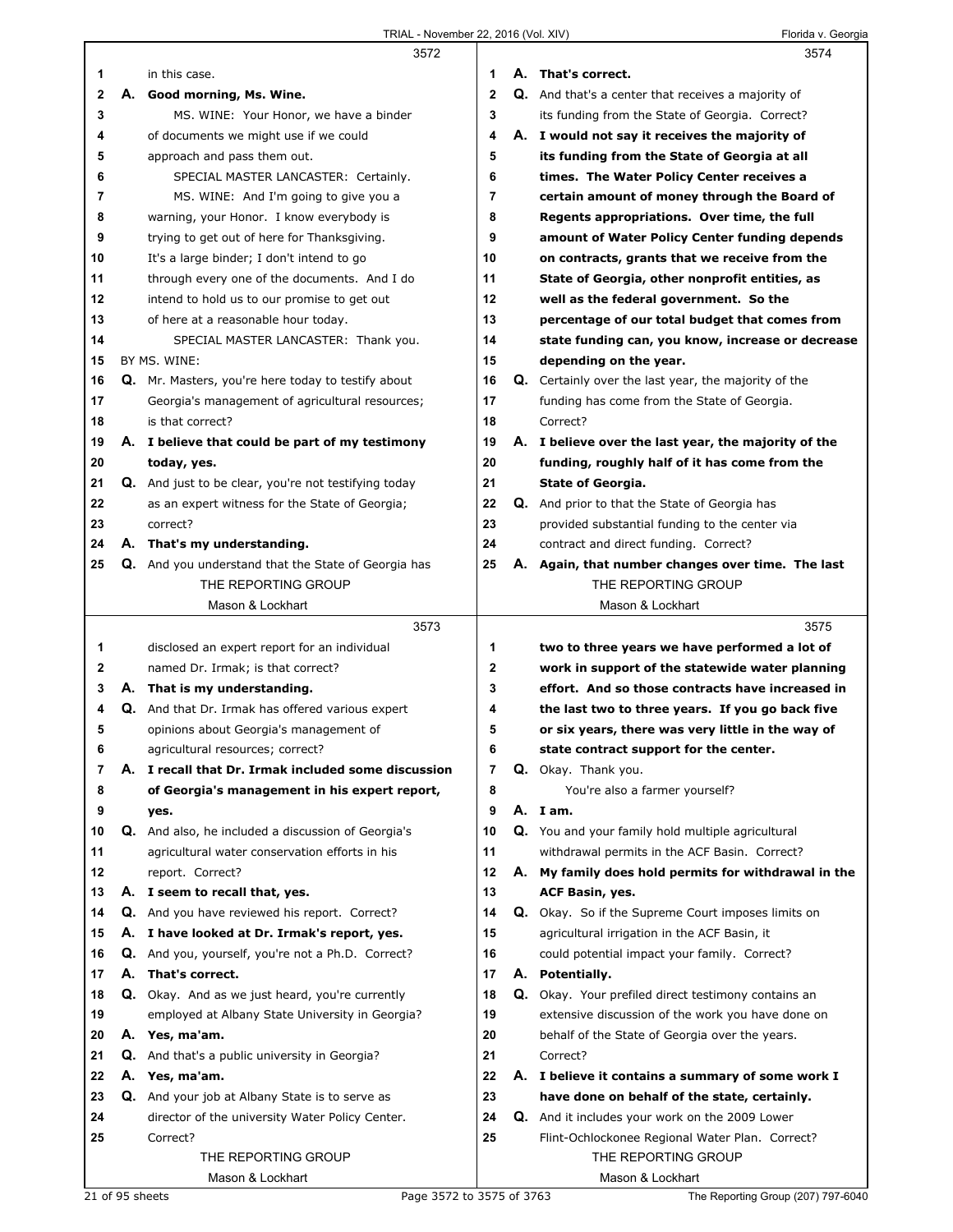|              | 3576                                                                                        |                | 3578                                                                                                |
|--------------|---------------------------------------------------------------------------------------------|----------------|-----------------------------------------------------------------------------------------------------|
| 1            | A. I believe that plan was adopted in 2011. I                                               | 1              | at tab 1 of your binder. It's Exhibit FX-883.                                                       |
| $\mathbf{2}$ | believe the process began in 2009. And I believe                                            | $\mathbf{2}$   | And that's the Sustainable Water Management Plan.                                                   |
| 3            | that is mentioned in my prefile direct, yes.                                                | 3              | Correct?                                                                                            |
| 4            | <b>Q.</b> And thank you for that clarification.                                             | 4              | A. It appears to be, yes.                                                                           |
| 5            | And you have done work with various regional                                                | 5              | MS. WINE: And, Mr. Walton, if we turn                                                               |
| 6            | water plans in Georgia since about 2004.                                                    | 6              | to pdf pages 2 and 3, the second and third                                                          |
| 7            | Correct?                                                                                    | $\overline{7}$ | pages of the document. They don't otherwise                                                         |
| 8            | A. Yes, that's correct.                                                                     | 8              | have page numbers on them. If you put both                                                          |
| 9            | Q. Okay. You were also involved in the ACF                                                  | 9              | of those pages up side by side.                                                                     |
| 10           | Stakeholders Group. Correct?                                                                | 10             | BY MS. WINE:                                                                                        |
| 11           | A. Yes, ma'am. That's correct.                                                              | 11             | <b>Q.</b> And, Mr. Masters, under the acknowledgments                                               |
| 12           | <b>Q.</b> But you don't mention that anywhere in your                                       | 12             | section in the top of the first page that we have                                                   |
| 13           | prefiled direct testimony. Correct?                                                         | 13             | on the screen, you will see there's special                                                         |
| 14           | A. I don't believe that is in my prefiled direct.                                           | 14             | thanks to you at the bottom of that. Do you see                                                     |
| 15           | Q. And not only were you involved in the ACF                                                | 15             | that, sir?                                                                                          |
| 16           | Stakeholders, you were a founding member of that                                            | 16             | A. I do.                                                                                            |
| 17           | organization. Correct?                                                                      | 17             | Q. And then you're also listed on the next page as                                                  |
| 18           | A. I was.                                                                                   | 18             | one of the contributors. Correct?                                                                   |
| 19           | Q. And then you served as its executive manager.                                            | 19             | A. Yes, ma'am. That's correct.                                                                      |
| 20           | Correct?                                                                                    | 20             | Q. And in your role as executive manager of the                                                     |
| 21           | A. Yes, ma'am.                                                                              | 21             | ACFS, you acted as a conduit between technical                                                      |
| 22           | <b>Q.</b> For several years since 2010?                                                     | 22             | contractors and the ACF Stakeholders themselves.                                                    |
| 23           | A. I believe that's accurate, yes.                                                          | 23             | Correct?                                                                                            |
| 24           | Q. And are you still in that role?                                                          | 24             | A. As part of my role as executive manager, I did.                                                  |
| 25           | A. I am not under contract to the ACF Stakeholders                                          | 25             | As part of that role, I was responsible for                                                         |
|              | THE REPORTING GROUP                                                                         |                | THE REPORTING GROUP                                                                                 |
|              | Mason & Lockhart                                                                            |                | Mason & Lockhart                                                                                    |
|              |                                                                                             |                |                                                                                                     |
|              | 3577                                                                                        |                | 3579                                                                                                |
| 1            | at this time, no.                                                                           | 1              | working with the contractors in terms of ensuring                                                   |
| $\mathbf{2}$ | <b>Q.</b> Does that -- that means you're not still in the                                   | 2              | the delivery of materials that stakeholders had                                                     |
| 3            | role?                                                                                       | 3              | contracted for. I was called upon at certain                                                        |
| 4            | A. I am providing some support on an ad hoc basis                                           | 4              | times to support the technical oversight                                                            |
| 5            | that would be administrative in nature; but as I                                            | 5              | committee with certain questions that they may                                                      |
| 6            | mentioned, I'm not under contract to ACF at                                                 | 6              | have had, particularly related to agriculture.                                                      |
| 7            | this -- the ACF Stakeholders at this time.                                                  | $\overline{7}$ | But in general, I was in an administrative                                                          |
| 8            | Q. And how long were you under contract with the ACF                                        | 8              | support role of making sure deliverables were                                                       |
| 9            | Stakeholders? From 2010 to when?                                                            | 9              | provided to the stakeholders on a timely basis                                                      |
| 10           | A. I believe the actual contract started in 2011.                                           | 10             | and just being the main interface with the                                                          |
| 11           | I'm taxing a little bit of my memory. I was                                                 | 11             | technical contractors.                                                                              |
| 12           | providing some administrative and managerial                                                | 12             | Q. Sure. You were a conduit between the contractors                                                 |
| 13           | support since, as you mentioned, 2010. I believe                                            | 13             | and the stakeholders?                                                                               |
| 14           | that the first formal contract was in 2011.                                                 | 14             | A. Yes.                                                                                             |
| 15           | Q. Okay. And when did it go up through, your                                                | 15             | Q. And, sir, if you look at the bottom of the second                                                |
| 16           | position as executive manager?                                                              | 16             | page that's on the screen here under Facilitation                                                   |
| 17           | A. Up through earlier this year.                                                            | 17             | and Technical Team, I just want to talk a little                                                    |
| 18           | Q. Okay. So sometime in 2016?                                                               | 18             | bit about these contractors -- technical                                                            |
| 19<br>20     | A. Yes.                                                                                     | 19<br>20       | contractors. The main contractor was an entity<br>called Black & Veatch; is that correct?           |
| 21           | Q. Okay. And through your work with the ACF<br>Stakeholders Group, you were involved in the | 21             |                                                                                                     |
| 22           | development of the Sustainable Water Management                                             | 22             | A. Yes. Black & Veatch Corporation was engaged to<br>develop the Sustainable Water Management Plan. |
| 23           | Plan produced by that group. Correct?                                                       | 23             | Q. And, sir, you had worked with Black & Veatch                                                     |
| 24           | A. Yes.                                                                                     | 24             | prior to this project on some of the other water                                                    |
| 25           | Q. Okay. If you could, sir, you will find that plan                                         | 25             | planning efforts that you were involved with for                                                    |
|              | THE REPORTING GROUP                                                                         |                | THE REPORTING GROUP                                                                                 |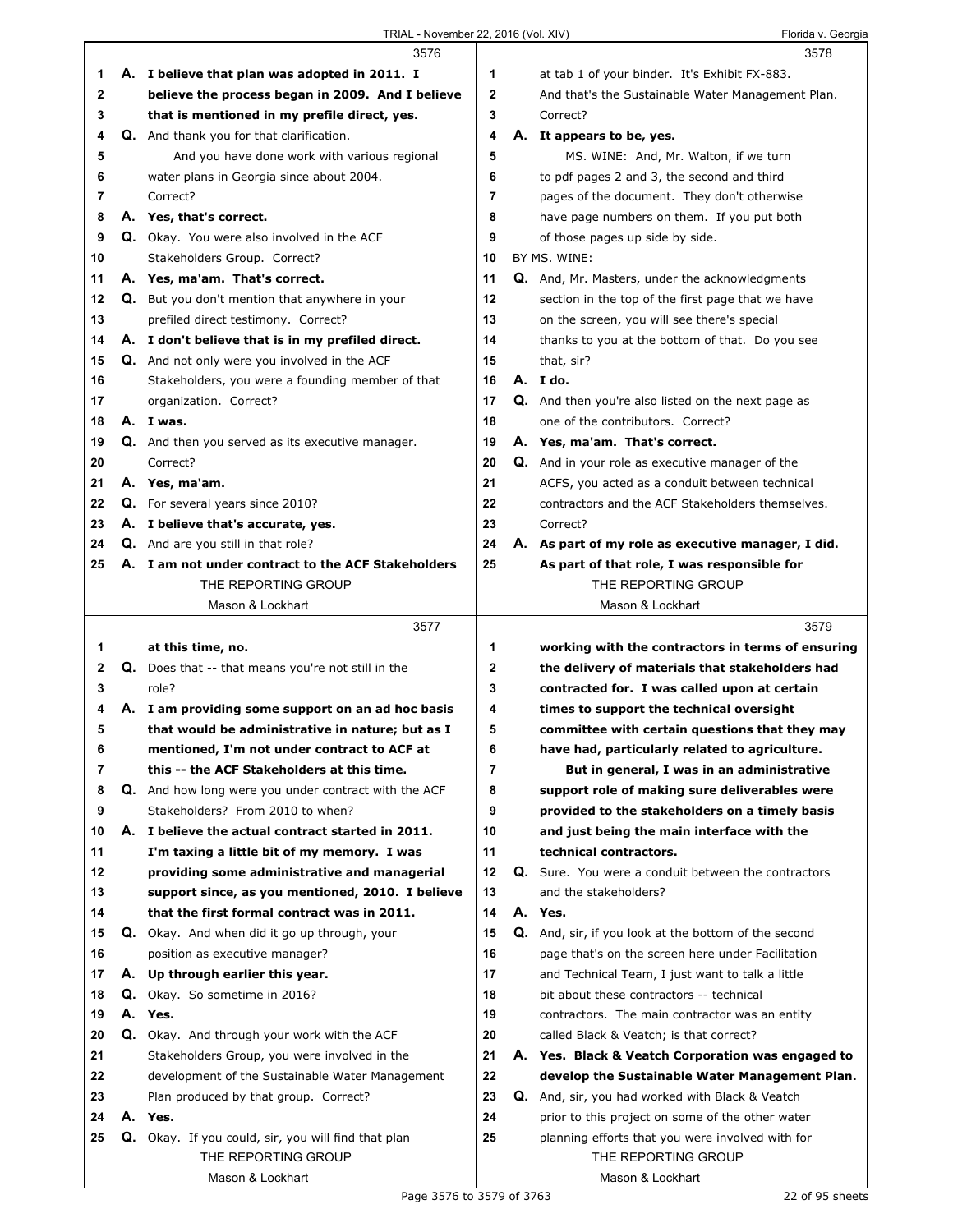|              |    | 3580                                                                                      |                   |    | 3582                                                        |
|--------------|----|-------------------------------------------------------------------------------------------|-------------------|----|-------------------------------------------------------------|
| 1            |    | the State of Georgia going back to roughly 2008?                                          | 1                 |    | A. Yes, ma'am; it is. It's broken down by sub-basin         |
| $\mathbf{2}$ | А. | Yes, ma'am; that's correct. The Water Policy                                              | $\mathbf{2}$      |    | the way the stakeholders defined them. And there            |
| 3            |    | Center served as a subcontractor to Black &                                               | 3                 |    | are two representatives that are elected from               |
| 4            |    | Veatch who was engaged by the State of Georgia as                                         | 4                 |    | each of those sub-basin caucuses to represent               |
| 5            |    | the prime contractor to develop the Lower                                                 | 5                 |    | their group on the executive committee.                     |
| 6            |    | Flint-Ochlockonee, Upper Flint, and Middle                                                | 6                 |    | Q. Okay. Thank you.                                         |
| 7            |    | Chattahoochee Regional Water Plans.                                                       | 7                 |    | MS. WINE: Now, if we go back to the                         |
| 8            |    | <b>Q.</b> And, sir, the technical oversight committee of                                  | 8                 |    | second page again, Mr. Walton.                              |
| 9            |    | the ACFS Group was primarily responsible for                                              | 9                 |    | And I don't think you have the very                         |
| 10           |    | working with these contractors. Correct?                                                  | 10                |    | bottom of that page up on your screen,                      |
| 11           | А. | Yes, ma'am.                                                                               | 11                |    | Mr. Walton.                                                 |
| 12           |    | $Q.$ And if we $-$                                                                        | 12                |    | Can we get the stuff that appears                           |
| 13           | А. | That's correct.                                                                           | 13                |    | under -- no, no. It's not on that page.                     |
| 14           |    | <b>Q.</b> If we look -- I'm sorry. I didn't mean to talk                                  | 14                |    | That's not -- it's not there.                               |
| 15           |    | over you.                                                                                 | 15                |    | BY MS. WINE:                                                |
| 16           |    | If we look back on the first page that's up                                               | 16                |    | Q. Sir, in the copy in your binder do you see that          |
| 17           |    | on this screen, we'll see the technical                                                   | 17                |    | there's some additional contractors listed                  |
| 18           |    | committee. It's right there in the middle. It                                             | 18                |    | under -- at the bottom of that page?                        |
| 19           |    | says TOCWG.                                                                               | 19                |    | A. Yes, ma'am; I do see that.                               |
| 20           |    | Sir, this is the technical oversight                                                      | 20                |    | <b>Q.</b> And one of them is the Georgia Water Resources    |
| 21           |    | committee. Correct?                                                                       | 21                |    | Institute or GWRI; is that right?                           |
| 22           | А. | Yes, ma'am. That's correct.                                                               | 22                |    | A. I do see that, yeah.                                     |
| 23           | Q. | And it comprised stakeholders representing these                                          | 23                |    | Q. And they're affiliated with Georgia Tech, which          |
| 24           |    | four groups that we see here, Apalachicola,                                               | 24                |    | is a public university of Georgia?                          |
| 25           |    | Flint, Middle Chattahoochee, and Upper                                                    | 25                | А. | That's correct.                                             |
|              |    | THE REPORTING GROUP                                                                       |                   |    | THE REPORTING GROUP                                         |
|              |    | Mason & Lockhart                                                                          |                   |    | Mason & Lockhart                                            |
|              |    |                                                                                           |                   |    |                                                             |
|              |    |                                                                                           |                   |    |                                                             |
|              |    | 3581                                                                                      |                   |    | 3583                                                        |
| 1            |    | Chattahoochee?                                                                            | 1<br>$\mathbf{2}$ |    | <b>Q.</b> Is that -- and you understand that GWRI served as |
| 2<br>3       | А. | That's correct. The stakeholders early on broke                                           | 3                 |    | a subcontractor to Black & Veatch for this work?            |
| 4            |    | the entire ACF Basin into four sub-basins for                                             | 4                 |    | A. That is my understanding.                                |
| 5            |    | their purposes of the Apalachicola, the Flint,                                            |                   |    | Q. And you also understand that GWRI more generally         |
|              |    | the Upper Chattahoochee from the headwaters of                                            | 5                 |    | serves as the State of Georgia's National Water             |
| 6<br>7       |    | the Chattahoochee down to roughly West Point                                              | 6<br>7            |    | Research Institute. Correct?                                |
|              |    | Lake, and then the Lower and Middle Chattahoochee                                         |                   |    | A. I believe that GWRI at Georgia Tech is the               |
| 8            |    | from West Point Lake down to Lake Seminole.                                               | 8                 |    | state's Water Resource Institute, which I believe           |
| 9            |    | Q. And three of these four stakeholder groups                                             | 9<br>10           |    | is somehow connected to the U.S. Geological                 |
| 10           |    | represent stakeholder interests in Georgia.                                               | 11                |    | Survey and some other federal entities perhaps.             |
| 11           |    | Correct?                                                                                  |                   |    | But that is my understanding, yes.                          |
| 12           | А. | Georgia as well as Alabama; that's correct.                                               | 12                |    | <b>Q.</b> And GWRI is run by a fellow named Dr. Aris        |
| 13           | Q. | Okay. And the Apalachicola is the Florida                                                 | 13<br>14          |    | Georgakakos. Correct?                                       |
| 14           |    | stakeholders; correct?                                                                    |                   |    | A. That's correct.                                          |
| 15           |    | A. Generally speaking, I would say that's correct.                                        | 15                |    | Q. Okay. Now, one of Georgia Tech's                         |
| 16           |    | The Apalachicola Basin itself is fully contained<br>within the State of Florida. So those | 16<br>17          |    | responsibilities in the ACF -- ACFS process was             |
| 17           |    |                                                                                           |                   |    | to review the Army Corps of Engineers' UIF's.               |
| 18<br>19     |    | representatives were necessarily Florida<br>residents.                                    | 18<br>19          |    | Correct?                                                    |
|              |    |                                                                                           |                   |    | A. As I recall, the stakeholders engaged                    |
| 20           |    | <b>Q.</b> Okay. And if we just look above this, we'll see                                 | 20                |    | Dr. Georgakakos and his team to perform a review            |
| 21           |    | there is a listing for executive -- the executive                                         | 21                |    | of what became known as the UIF, or the                     |
| 22           |    | committee members as well. Do you see that, sir?                                          | 22                |    | unimpaired flows dataset, yes.                              |
| 23           |    | A. Yes, ma'am; I do.                                                                      | 23                |    | Q. All right. And Georgia Tech prepared a report            |
| 24           | Q. | And that's the same breakdown in terms of the                                             | 24                |    | called the Unimpaired Flow Assessment Report in             |
| 25           |    | stakeholder groups. Correct?                                                              | 25                |    | late 2012. Correct?                                         |
|              |    | THE REPORTING GROUP<br>Mason & Lockhart                                                   |                   |    | THE REPORTING GROUP<br>Mason & Lockhart                     |

23 of 95 sheets Page 3580 to 3583 of 3763 The Reporting Group (207) 797-6040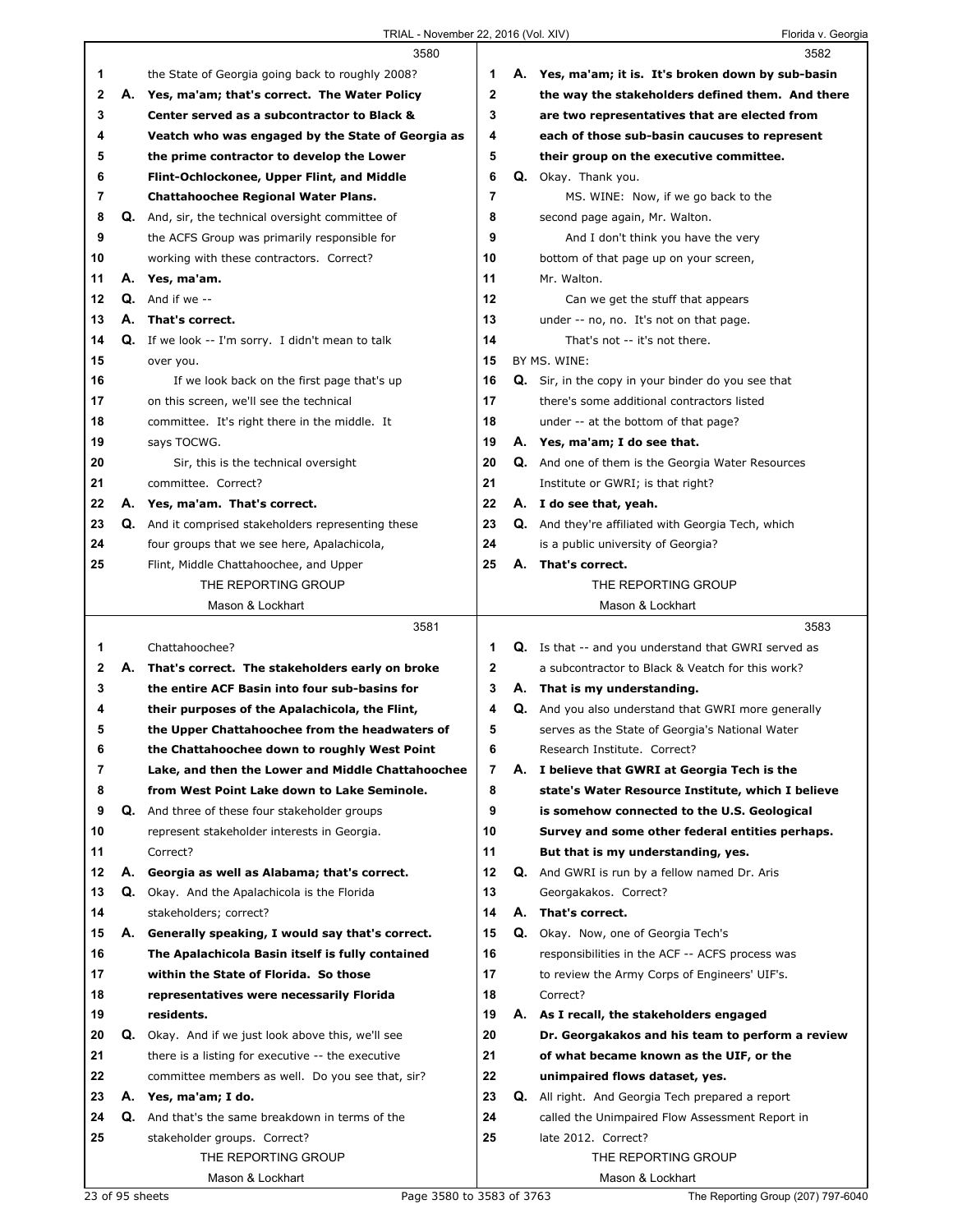|    |    | 3584                                                     |             | 3586                                                        |
|----|----|----------------------------------------------------------|-------------|-------------------------------------------------------------|
| 1  |    | A. I believe that is correct. I believe that was         | 1           | technical oversight and coordination work group.            |
| 2  |    | the title of the report.                                 | 2           | I don't believe Brad Moore was the chair of the             |
| 3  |    | <b>Q.</b> Yes. Sir, if you just want to turn to tab 2 in | 3           | ACFS.                                                       |
| 4  |    | your binder, I believe the report is there. I            | 4           | Q. Okay. And thank you for that clarification.              |
| 5  |    | just want to make sure that we're talking about          | 5           | Do you recall that Mr. Moore found the UIF                  |
| 6  |    | the same report.                                         | 6           | report to be very rigorous and well supported?              |
| 7  |    | A. I see that, yes. I believe this was the -- what       | 7           | A. Again, I don't remember the specific comments            |
| 8  |    | became known as the UIF report, yes.                     | 8           | from various members of the Stakeholders Group.             |
| 9  |    | <b>Q.</b> Great. Or sometimes referred to as the UIF     | 9           | Q. You do recall that the UIF report contained              |
| 10 |    | assessment report?                                       | 10          | detailed critiques of the Army Corps UIF dataset.           |
| 11 |    | A. That's possible.                                      | 11          | Correct?                                                    |
| 12 |    | Q. Okay. Do you want to just call it UIF report for      | 12          | A. That's generally my understanding.                       |
| 13 |    | today's purposes?                                        | 13          | <b>Q.</b> And if you could, sir, staying in tab 2, the UIF  |
| 14 |    | A. I'll call it whatever you want to call it.            | 14          | report, the numbering is a little funny. It                 |
| 15 |    | <b>Q.</b> Okay. Great. I'll try to be consistent.        | 15          | changes from Roman numerals to Arabic numerals.             |
| 16 |    | Are you aware that the UIF report was                    | 16          | But if you could go to the executive summary at             |
| 17 |    | reviewed by multiple federal and state agencies?         | 17          | page 4(i)(b). Do you see that, sir?                         |
| 18 |    | A. That is my recollection, yes.                         | 18          | A. Yes, ma'am; I see it.                                    |
| 19 |    | <b>Q.</b> Including U.S. Fish and Wildlife Service?      | 19          | Q. And, sir, if you could just read to yourself the         |
| 20 |    | A. I recall that the UIF report was reviewed by a        | 20          | fourth paragraph that begins the assessment                 |
| 21 |    | number of entities. I believe the U.S. Fish and          | 21          | demonstrates. Do you see that?                              |
| 22 |    | Wildlife Service was one of those entities. I            | 22          | A. I do.                                                    |
| 23 |    | can't remember specifically.                             | 23          | <b>Q.</b> If you could just read that to yourself, and then |
| 24 |    | Q. Okay. Do you recall whether the EPA looked at         | 24          | I'll have some questions.                                   |
| 25 |    | it?                                                      | 25          | A. I have read it.                                          |
|    |    | THE REPORTING GROUP                                      |             | THE REPORTING GROUP                                         |
|    |    | Mason & Lockhart                                         |             | Mason & Lockhart                                            |
|    |    |                                                          |             |                                                             |
|    |    | 3585                                                     |             | 3587                                                        |
| 1  |    | A. I don't recall.                                       | 1           | <b>Q.</b> Okay. And, sir, you recall that the -- that       |
| 2  |    | <b>Q.</b> How about NOAA?                                | $\mathbf 2$ | Georgia Tech found that the Corps' UIF's                    |
| 3  |    | A. I don't recall.                                       | 3           | contained both random and systematic errors.                |
| 4  |    | Q. Okay. Do you recall that the UIF report was           | 4           | Correct?                                                    |
| 5  |    | widely praised for its scientific validity?              | 5           | A. I see that written in the executive summary.             |
| 6  | Α. | I am aware of certain reviews of the UIF report          | 6           | Q. And do you recall that from reading the report at        |
| 7  |    | that, you know, were thought that the report was         | 7           | the time?                                                   |
| 8  |    | a valid scientific undertaking. Yes, I am.               | 8           | A. I don't specifically recall this statement being         |
| 9  |    | Q. And do you recall that a gentleman named Woody        | 9           | in the report. It's been a number of years since            |
| 10 |    | Hicks, who is a Georgia hydrologist at the Jones         | 10          | I have, frankly, even looked at the report. But             |
| 11 |    | Center and a member of the ACFS executive                | 11          | I do see that in the executive summary, yes.                |
| 12 |    | committee, was among these people who thought it         | 12          | Q. And do you recall that Georgia Tech was concerned        |
| 13 |    | was a valid scientific report?                           | 13          | that the UIF's would create false assurances on             |
| 14 |    | A. I recall that Mr. Hicks served on the technical       | 14          | the amount of water available during droughts?              |
| 15 |    | oversight work group. I know that Mr. Hicks is a         | 15          | A. Again, I see that written in the executive               |
| 16 |    | retired geologist from USGS, and I believe at the        | 16          | summary of the UIF report.                                  |
| 17 |    | time was in fact working at the Jones Center.            | 17          | Q. Okay. Do you recall that there was a concern on          |
| 18 |    | I'm -- I'm aware and remember Mr. Hicks                  | 18          | the part of Georgia Tech that the UIF would                 |
| 19 |    | reviewing the report. I don't remember all of            | 19          | present an unrealistic representation of                    |
| 20 |    | the details of his comments.                             | 20          | environmental flow regimes?                                 |
| 21 |    | <b>Q.</b> Okay. We might look at some of those later.    | 21          | A. Again, I see that written in the executive               |
| 22 |    | A. Okay.                                                 | 22          | summary.                                                    |
| 23 |    | Q. And how about Brad Moore; do you recall that he       | 23          | Q. Sir, do you recall that one of the principal             |
| 24 |    | was the chair of the ACFS?                               | 24          | sources of the uncertainties and errors with the            |
| 25 |    | A. I believe Brad Moore was the chair of the             | 25          | Army Corps UIF was the agricultural water --                |
|    |    | THE REPORTING GROUP                                      |             | THE REPORTING GROUP                                         |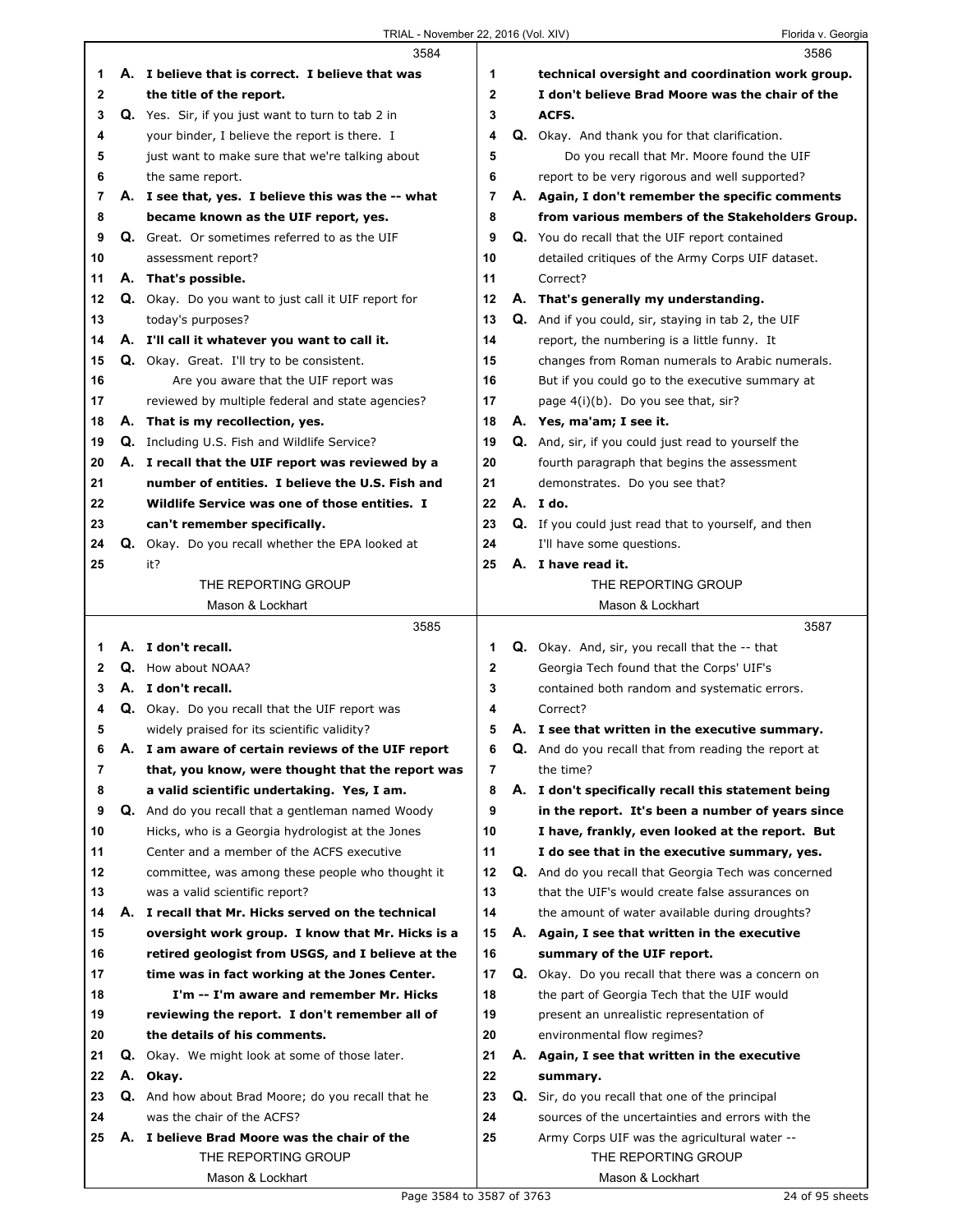|    |    | 3588                                                      |                |    | 3590                                                        |
|----|----|-----------------------------------------------------------|----------------|----|-------------------------------------------------------------|
| 1. |    | agricultural withdrawal data?                             | 1              |    | consumptive use in wet years and an underestimate           |
| 2  |    | A. I don't specifically recall that, no.                  | $\mathbf{2}$   |    | of consumptive use in dry years. Do you recall              |
| 3  |    | Q. Sir, if you could please turn to page 10 of the        | 3              |    | that conclusion by Georgia Tech?                            |
| 4  |    | document. If you look in the box, the legend at           | 4              | А. | No, ma'am; I do not.                                        |
| 5  |    | the bottom of the document in gray on the left            | 5              | Q. | And have you ever talked with anybody in Georgia            |
| 6  |    | side of those boxes, there are some page numbers.         | 6              |    | about the potential for underestimation of                  |
| 7  |    | Are you following me?                                     | 7              |    | consumptive use in dry years due to the error in            |
| 8  |    | A. Yes, ma'am; I am.                                      | 8              |    | the UIF's?                                                  |
| 9  |    | $Q.$ I'm on page 10.                                      | 9              |    | A. No, ma'am; I have not.                                   |
| 10 | А. | 10, okay. At the top, 2.4.2?                              | 10             |    | <b>Q.</b> Sir, the UIF report also discusses the impacts of |
| 11 |    | <b>Q.</b> Correct. And, sir, this is a section that deals | 11             |    | reservoirs on national streamflows. Do you                  |
| 12 |    | with the uncertainties and potential error                | 12             |    | recall reading that section of the UIF report?              |
| 13 |    | sources that arise during the estimation of the           | 13             |    | A. I reviewed the report when it was completed. I'm         |
| 14 |    | agricultural withdrawals. Do you recall this              | 14             |    | sure I would have, you know, read that section.             |
| 15 |    | section, sir?                                             | 15             |    | I don't specifically remember the details of that           |
| 16 | А. | Not specifically, no, ma'am.                              | 16             |    | section.                                                    |
| 17 | Q. | Sir, since your time -- since the time that               | 17             |    | Q. Okay. And, sir, if you're still on page 10 of            |
| 18 |    | this report came out, have you had any                    | 18             |    | the UIF report, you will see section 2.5,                   |
| 19 |    | conversations with anybody in Georgia about               | 19             |    | reservoir effects. Do you see that, sir?                    |
| 20 |    | the errors and uncertainties that are in the              | 20             |    | A. Yes, ma'am; I see it.                                    |
| 21 |    | Army Corps UIF's?                                         | 21             | Q. | And in that section Georgia Tech finds that while           |
| 22 |    | A. I don't recall any specific discussions with           | 22             |    | the Corps' UIF dataset considers net evaporation            |
| 23 |    | representatives from the State of Georgia                 | 23             |    | from major federal reservoirs, it does not                  |
| 24 |    | regarding uncertainties in the UIF.                       | 24             |    | consider evaporation loss from any other                    |
| 25 | Q. | And, sir, do you know that the Army Corps relied          | 25             |    | reservoir or impoundment, including farm ponds.             |
|    |    | THE REPORTING GROUP                                       |                |    | THE REPORTING GROUP                                         |
|    |    | Mason & Lockhart                                          |                |    | Mason & Lockhart                                            |
|    |    |                                                           |                |    |                                                             |
|    |    | 3589                                                      |                |    | 3591                                                        |
| 1  |    | on consumptive use data supplied by Georgia in            | 1              |    | Do you recall ever talking about that with                  |
| 2  |    | order to come up with the UIF's?                          | 2              |    | anybody from Georgia?                                       |
| 3  |    | A. That is generally my understanding, yes.               | 3              | Α. | I recall there was a discussion about the farm              |
| 4  |    | Q. And I don't recall; were you in the courtroom          | 4              |    | ponds and the evaporative -- potential                      |
| 5  |    | yesterday when Dr. Zeng testified?                        | 5              |    | evaporative loses from reservoirs other than the            |
|    | Α. | No, ma'am; I was not.                                     | b              |    | Corps impoundments. I don't specifically                    |
| 7  | Q. | Have you spoken with Dr. Zeng about the Army              | $\overline{7}$ |    | remember discussing, you know, any particular               |
| 8  |    | Corps UIF's?                                              | 8              |    | amounts or what that number might be with anyone            |
| 9  |    | A. I don't recall speaking with Dr. Zeng                  | 9              |    | from the State of Georgia.                                  |
| 10 |    | specifically about the UIF's, no.                         | 10             |    | <b>Q.</b> Have you ever heard a quantification of what that |
| 11 |    | Let me clarify. The Corps' UIF dataset.                   | 11             |    | amount might be?                                            |
| 12 | Q. | Do you recall speaking with Dr. Zeng about this           | 12             | А. | I recall that there was a quantification,                   |
| 13 |    | UIF assessment report that Georgia Tech prepared?         | 13             |    | either as part of this report or others, that was           |
| 14 | А. | Not specifically, no.                                     | 14             |    | discussed during the stakeholders process. I                |
| 15 | Q. | Sir, you will see later in that section 2.4.2             | 15             |    | don't recall exactly what that number is.                   |
| 16 |    | that Georgia Tech concluded that the associated           | 16             |    | Q. Okay. Sir, if you could now turn to page 191 of          |
| 17 |    | error related to crop demands to be up to 70              | 17             |    | this report. It's much further in the back of               |
| 18 |    | percent of the actual crop water requirement. Do          | 18             |    | the document.                                               |
| 19 |    | you recall ever speaking with anybody from the            | 19             |    | Are you there, sir?                                         |
| 20 |    | State of Georgia about that conclusion?                   | 20             | А. | Yes, ma'am; I'm there.                                      |
| 21 | А. | No, ma'am.                                                | 21             |    | Q. And if you could, do you see the section at the          |
| 22 | Q. | Sir, later in the report -- you don't necessarily         | 22             |    | bottom titled Net Evaporation Losses From Other             |
| 23 |    | have to turn to it; it's at page 191 -- Georgia           | 23             |    | Basin Impoundments?                                         |
| 24 |    | Tech concluded that the impact of the errors from         | 24             |    | A. I see that. Yes.                                         |
| 25 |    | the Ag withdrawals resulted in an overestimate of         | 25             |    | <b>Q.</b> And if you could just read the first two          |
|    |    | THE REPORTING GROUP<br>Mason & Lockhart                   |                |    | THE REPORTING GROUP<br>Mason & Lockhart                     |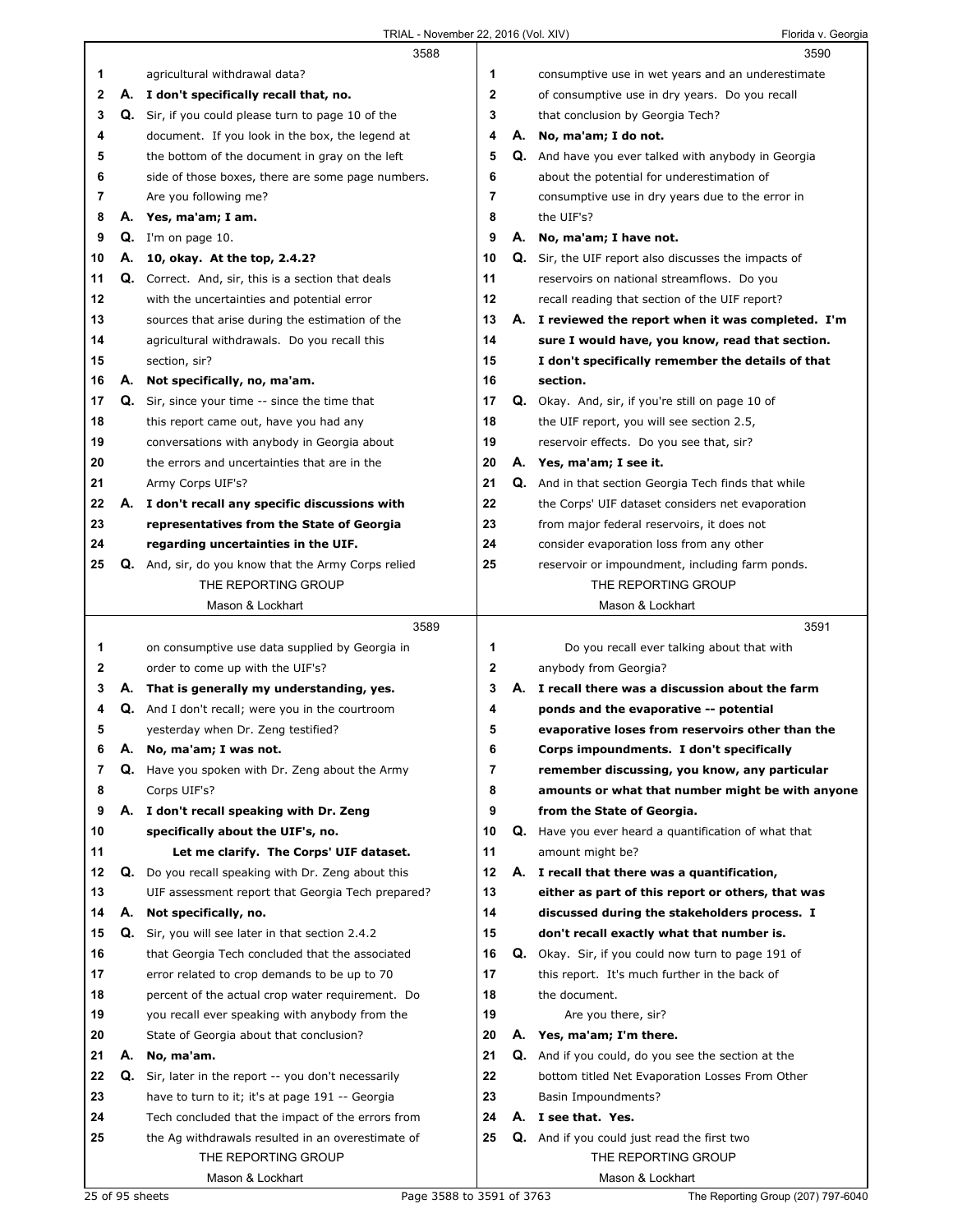|              |    | 3592                                                |                |    | 3594                                                     |
|--------------|----|-----------------------------------------------------|----------------|----|----------------------------------------------------------|
| 1            |    | sentences to yourself, sir.                         | 1              |    | <b>Q.</b> And, sir, if you could turn to tab 4 of your   |
| 2            | А. | I have read the first two sentences.                | $\mathbf{2}$   |    | binder. Sir, you will see there there is an              |
| 3            |    | Q. And, sir, do you see that there is an estimate   | 3              |    | e-mail from Mr. Hicks that cc's you dated                |
| 4            |    | there that about half of the total -- sorry --      | 4              |    | March 29, 2013? Do you see that, sir?                    |
| 5            |    | that these impoundments are estimated to be about   | 5              |    | A. I see that, yes.                                      |
| 6            |    | half of the total surface area of the main river    | 6              |    | <b>Q.</b> And, sir, could you just take a moment just to |
| 7            |    | stem reservoirs, including all federal and          | $\overline{7}$ |    | read this e-mail to yourself.                            |
| 8            |    | Georgia power projects?                             | 8              |    | A. I have read the e-mail.                               |
| 9            |    | A. I see that sentence.                             | 9              |    | <b>Q.</b> And, sir, do you recall receiving this e-mail? |
| 10           |    | Q. And, sir, is that consistent with your           | 10             |    | A. I do now.                                             |
| 11           |    | understanding of the extent of farm ponds and       | 11             |    | Q. And do you recall that Mr. Hicks was referencing      |
| 12           |    | other impoundments in the Georgia portion of the    | 12             |    | the criticisms of the UIF dataset as reflected in        |
| 13           |    | <b>ACF Basin?</b>                                   | 13             |    | the work that Georgia Tech did?                          |
| 14           |    | A. I don't have any knowledge as to the extent of   | 14             |    | A. I'm not sure that Mr. Hicks was referring             |
| 15           |    | surface area of farm ponds or other reservoirs in   | 15             |    | specifically to the UIF report. He may very well         |
| 16           |    | the ACF Basin. That's -- that's not an area of      | 16             |    | be.                                                      |
| 17           |    | which I have done any work.                         | 17             |    | And I may need to read it again. I don't                 |
| 18           |    | Q. Sir, in the mapping work that you have done of   | 18             |    | recall seeing that in the e-mail.                        |
| 19           |    | the ACF Basin, which we'll get into a little bit    | 19             |    | <b>Q.</b> Do you read this as he is expressing concerns  |
| 20           |    | later, did that at all map or estimate the size     | 20             |    | about the UIF dataset that's being used by the           |
| 21           |    | of farm ponds and other impoundments on farms in    | 21             |    | Corps?                                                   |
| 22           |    | the ACF Basin?                                      | 22             |    | A. I see Mr. Hicks mentioning his concern. And I         |
| 23           |    | A. As part of our detailed and field verification   | 23             |    | believe this to be Mr. Hicks's individual                |
| 24           |    | mapping work, we would capture withdrawals that     | 24             |    | personal concerns about modeling linkages and            |
| 25           |    | may be from farm ponds. But our field               | 25             |    | perhaps information on demand.                           |
|              |    | THE REPORTING GROUP                                 |                |    | THE REPORTING GROUP                                      |
|              |    | Mason & Lockhart                                    |                |    | Mason & Lockhart                                         |
|              |    |                                                     |                |    |                                                          |
|              |    |                                                     |                |    |                                                          |
|              |    | 3593                                                |                |    | 3595                                                     |
| 1            |    | verification work as part of the mapping that we    | 1              |    | I'm still not seeing reference to the UIF                |
| $\mathbf{2}$ |    | completed did not account for surface area or       | $\mathbf{2}$   |    | report or the UIF's in general.                          |
| 3            |    | anything of that kind.                              | 3              |    | Q. Okay. When he talked about the linkages, he does      |
| 4            |    | Q. Okay. Thank you.                                 | 4              |    | mention EPD efforts. Correct?                            |
| 5            |    | And, sir, if you could just look at the             | 5              |    | A. Yes. He mentions in the parens there USGS and         |
| 6            |    | bottom of the paragraph that you were just          | 6              |    | EPD efforts.                                             |
| 7            |    | reading. Do you see that Georgia Tech, at least     | $\overline{7}$ |    | Q. Okay. As we said before, the Corps gets its           |
| 8            |    | in this report, estimates that the net              | 8              |    | consumptive use numbers from the EPD. Correct?           |
| 9            |    | evaporation from these impoundments could be up     | 9              |    | A. I believe EPD provides use estimates, demand          |
| 10           |    | to 1200 cfs net loss?                               | 10             |    | estimates to the Corps, yes.                             |
| 11           | А. | So I'm reading the last full sentence in that --    | 11             | Q. | Okay. And just stepping back from this e-mail,           |
| 12           |    | that's on my screen. I see that number, yes.        | 12             |    | since it's not clear what it's referencing, do           |
| 13           |    | Q. Okay. And, sir, do you recall having discussions | 13             |    | you recall discussions with Mr. Hicks more               |
| 14           |    | with anybody in the State of Georgia about the      | 14             |    | generally about the UIF dataset?                         |
| 15           |    | potential for an additional 1200 cfs in             | 15             |    | A. I don't specifically remember discussing the UIF      |
| 16           |    | consumptive use based on these impoundments?        | 16             |    | dataset with Mr. Hicks. I was involved, as you           |
| 17           |    | A. No, ma'am.                                       | 17             |    | have pointed out, in the stakeholders process;           |
| 18           |    | Q. Sir, we talked earlier about Mr. Woody Hicks.    | 18             |    | and I know the stakeholders discussed the UIF's.         |
| 19           |    | Again, you're familiar with him?                    | 19             |    | So it's certainly reasonable to think that               |
| 20           |    | He's at the Jones Center in Atlanta -- or           | 20             |    | Mr. Hicks had discussed it as part of his work           |
| 21           |    | Georgia; I'm sorry?                                 | 21             |    | with the stakeholders. But I don't specifically          |
| 22           | А. | I believe -- I am familiar with Mr. Hicks. I        | 22             |    | remember discussing it individually with                 |
| 23           |    | believe he is retired now from the Jones            | 23             |    | Mr. Hicks.                                               |
| 24           |    | Ecological Research Center which is in Newton,      | 24             | Q. | Okay. Now, Georgia Tech concluded in the UIF             |
| 25           |    | Georgia.                                            | 25             |    | report that the UIF's needed to be improved              |
|              |    | THE REPORTING GROUP<br>Mason & Lockhart             |                |    | THE REPORTING GROUP<br>Mason & Lockhart                  |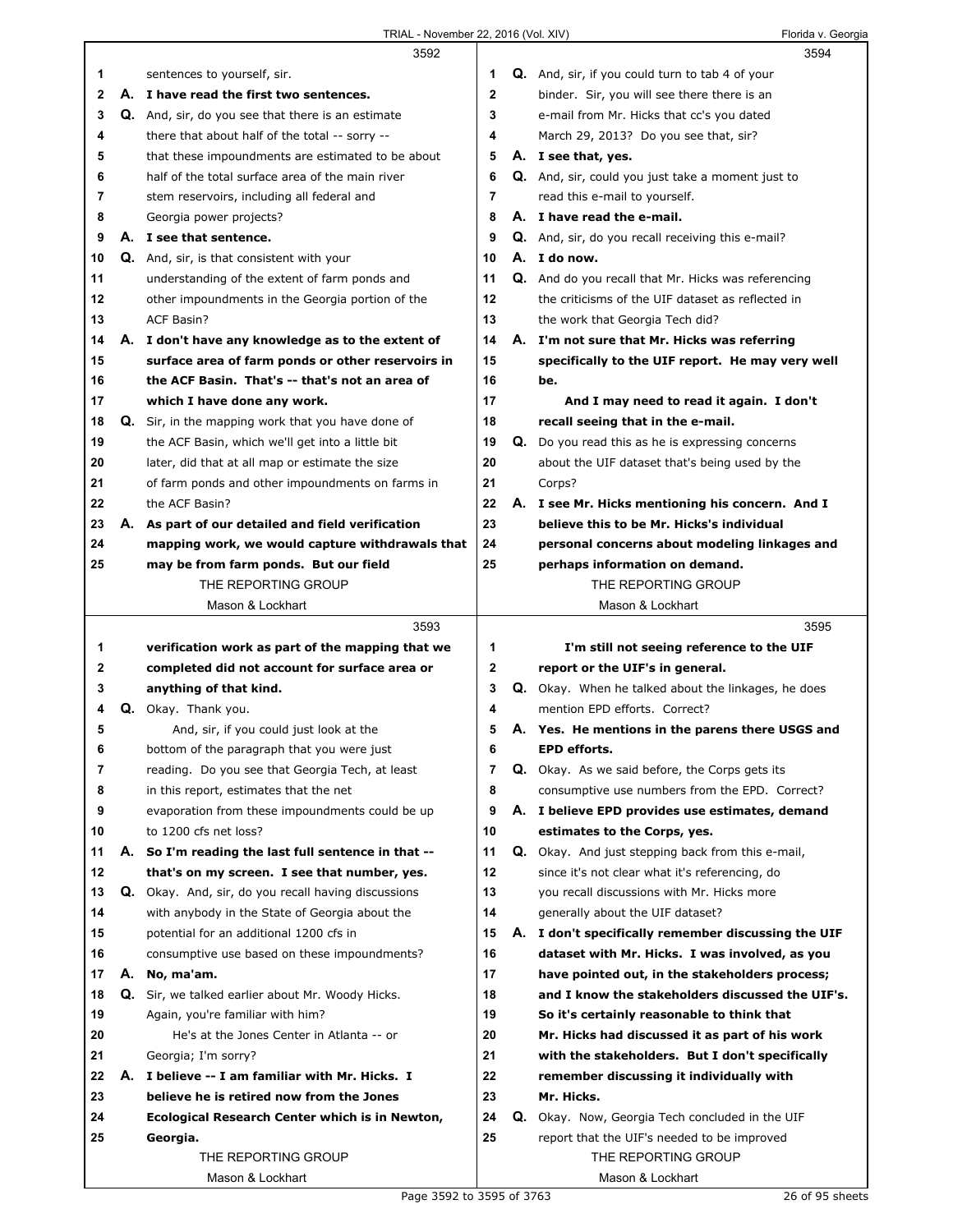|    |    | 3596                                                      |                | 3598                                                        |
|----|----|-----------------------------------------------------------|----------------|-------------------------------------------------------------|
| 1  |    | before they can support valid water management            | 1              | going to be somewhat lengthy and somewhat                   |
| 2  |    | assessments. Correct?                                     | $\overline{2}$ | expensive in terms of the stakeholders'                     |
| 3  |    | A. Would you repeat the first part of that question?      | 3              | perspective. But more importantly, I think the              |
| 4  |    | Q. Sure. I'm just wondering if Georgia Tech               | 4              | stakeholders realized that operations of the                |
| 5  |    | concluded after it looked at the UIF's that the           | 5              | Corps of Engineers were going to be very central            |
| 6  |    | UIF's needed to be improved before they could             | 6              | to their Sustainable Water Management Plan. And             |
| 7  |    | support valid water management assessments?               | 7              | so having and using the same dataset that the               |
| 8  |    | A. I don't specifically remember that. It's               | 8              | Corps was using in their operations was going to            |
| 9  |    | possible that that statement was made as part of          | 9              | be really important.                                        |
| 10 |    | the report; but I don't specifically remember it          | 10             | <b>Q.</b> Okay. Sir, thank you. And we'll get to the cost   |
| 11 |    | myself.                                                   | 11             | of -- and time involved in updating those sets in           |
| 12 |    | <b>Q.</b> Okay. Do you recall that Georgia Tech           | 12             | a moment.                                                   |
| 13 |    | recommended that further work be done to improve          | 13             | Just give me one second, sir. I want to                     |
| 14 |    | the UIF's?                                                | 14             | direct your attention to some language.                     |
| 15 |    | A. I recall that as a general recommendation from         | 15             | Sir, if you could in your binder go to tab 1,               |
| 16 |    | Georgia Tech, yes.                                        | 16             | which is the Sustainable Water Management Plan              |
| 17 |    | Q. And, sir, just briefly, if you would turn back to      | 17             | document. And if you could, sir, turn to page 15            |
| 18 |    | tab 2, which is the -- which is Georgia Tech's            | 18             | of that document.                                           |
| 19 |    | UIF report. And if you could, sir, there is a             | 19             | Sir, do you see the section that says review                |
| 20 |    | paragraph that starts out -- towards the bottom           | 20             | of unimpaired flow datasets?                                |
| 21 |    | it starts out, the overarching study. Do you see          | 21             | A. Yes, I do.                                               |
| 22 |    | that, sir?                                                | 22             | Q. And if you look at the third paragraph that              |
| 23 |    | A. May I have a page number?                              | 23             | begins after reviewing this analysis, the second            |
| 24 |    | <b>Q.</b> Yes. I'm sorry. It's little 4 in the executive  | 24             | sentence there, that's the reference to the time            |
| 25 |    | summary, about three pages into the document. Do          | 25             | and monetary commitment that would be involved in           |
|    |    | THE REPORTING GROUP                                       |                | THE REPORTING GROUP                                         |
|    |    | Mason & Lockhart                                          |                | Mason & Lockhart                                            |
|    |    |                                                           |                |                                                             |
|    |    | 3597                                                      |                | 3599                                                        |
| 1  |    | you see that, sir?                                        | 1              | the effort of updating the UIF dataset. Is that             |
| 2  |    | And I'm at the second to last paragraph on                | $\mathbf{2}$   | correct?                                                    |
| 3  |    | the page that begins the overarching study.               | 3              | A. It appears to be.                                        |
| 4  | А. | Okay. I see the paragraph.                                | 4              | <b>Q.</b> And, sir, are you aware that after the completion |
| 5  |    | <b>Q.</b> And, sir, if you could just read that paragraph | 5              | of the UIF report, Georgia Tech did prepare and             |
| 6  |    | and the next.                                             | 6              | submit a detailed grant proposal for the work to            |
| 7  |    | A. I have read the two paragraphs.                        | 7              | update the UIF dataset?                                     |
| 8  |    | Q. So there, sir, you will see that Georgia Tech is       | 8              | A. I don't specifically remember that grant                 |
| 9  |    | recommending that the UIF's be improved before            | 9              | proposal. It certainly is possible that they                |
| 10 |    | they're used. Correct?                                    | 10             | did.                                                        |
| 11 |    | A. I see that, yes.                                       | 11             | Q. Do you recall that they actually received funding        |
| 12 |    | Q. And on the top of the next page they then              | 12             | from USGS to do this work?                                  |
| 13 |    | recommend that a panel of experts be formed from          | 13             | A. I don't recall that, no.                                 |
| 14 |    | a bunch of agencies, including federal agencies,          | 14             | <b>Q.</b> Do you recall seeing any estimates from Black &   |
| 15 |    | to help in that effort of improving the UIF's.            | 15             | Veatch or Georgia Tech about how much it would              |
| 16 |    | Correct?                                                  | 16             | cost to fix the UIF dataset?                                |
| 17 |    | A. I see that as well, yes.                               | 17             | A. I recall numbers were discussed as part of the           |
| 18 |    | Q. But the UIF's were, nevertheless, used by the          | 18             | stakeholders' decisions regarding, as you have              |
| 19 |    | ACFS Group in the modeling for the Sustainable            | 19             | put it, fixing the UIF. I don't remember what               |
| 20 |    | Water Management Plan. Correct?                           | 20             | those numbers specifically were. I know numbers             |
| 21 | А. | The stakeholders made a decision to use the               | 21             | were thrown around.                                         |
| 22 |    | existing unimpaired flows dataset that the Corps          | 22             | Q. Do you recall seeing ranges thrown around that           |
| 23 |    | of Engineers used. And I think that was based on          | 23             | varied between 20,000 and \$225,000?                        |
| 24 |    | two, I think, important reasons. One, as I                | 24             | A. I don't specifically remember a range, no.               |
| 25 |    | recall, the proposal to modify the UIF's was              | 25             | Q. Do you remember Black & Veatch estimating that it        |
|    |    | THE REPORTING GROUP<br>Mason & Lockhart                   |                | THE REPORTING GROUP<br>Mason & Lockhart                     |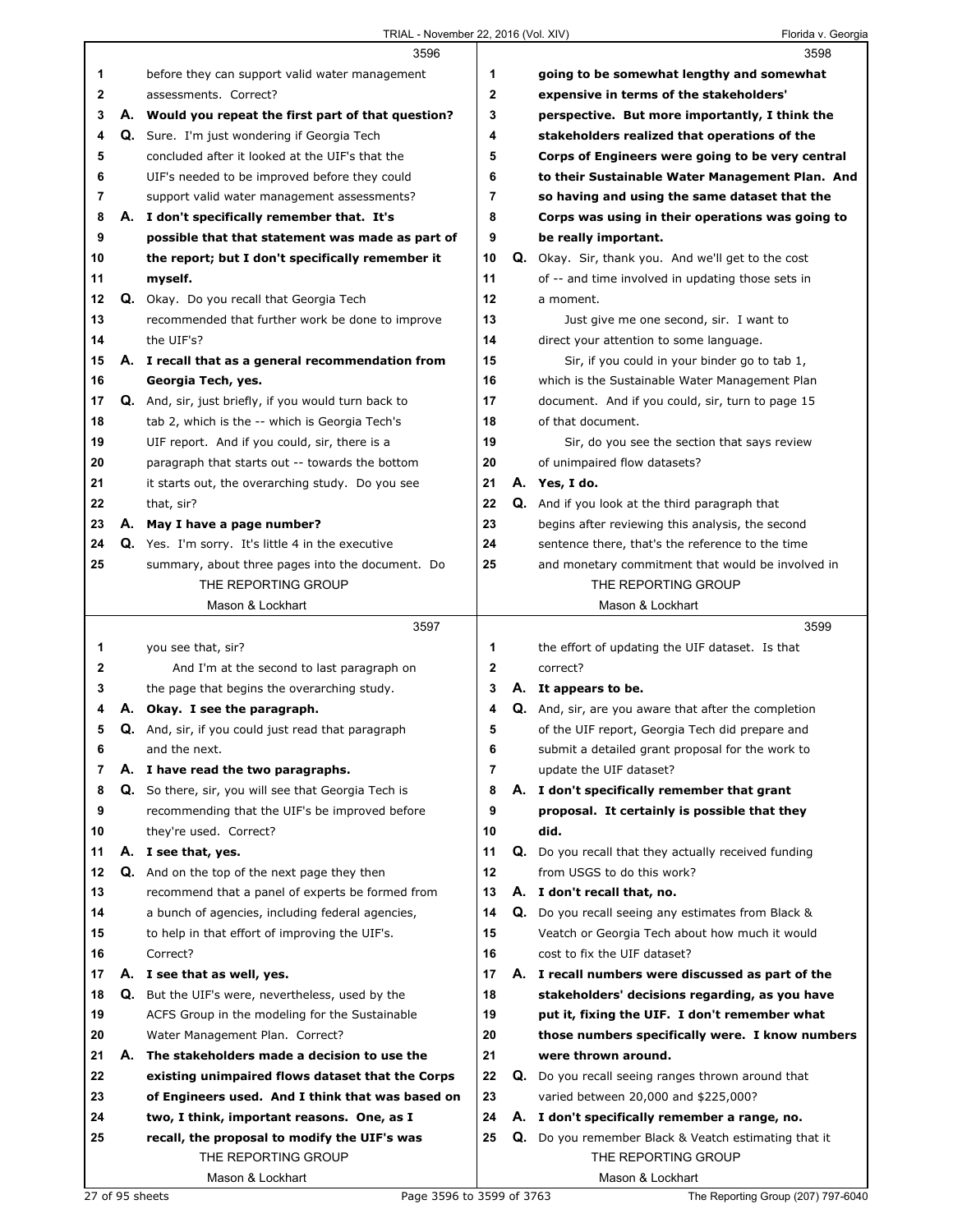|    |    | 3600                                                 |                         |    | 3602                                                      |  |
|----|----|------------------------------------------------------|-------------------------|----|-----------------------------------------------------------|--|
| 1  |    | would take about six months to complete the work     | 1                       |    | trends rather than focusing on individual                 |  |
| 2  |    | necessary to update and fix the errors in the        | $\mathbf 2$             |    | numbers.                                                  |  |
| 3  |    | UIF's?                                               | 3                       |    | Q. Okay. So there was still a concern about using         |  |
| 4  |    | A. I don't specifically remember that, no.           | 4                       |    | the UIF dataset if you were trying to look at an          |  |
| 5  | Q. | Okay. Sir, if you could just continue reading on     | 5                       |    | absolute number or a particular flow number?              |  |
| 6  |    | the rest of that paragraph on page 15 of the         | 6                       |    | A. I think there were some concerns expressed by          |  |
| 7  |    | Sustainable Water Management Plan, FX-883. And I     | $\overline{\mathbf{r}}$ |    | certain stakeholders that the UIF's may not allow         |  |
| 8  |    | want to direct your attention to a sentence in       | 8                       |    | for that precise a comparison.                            |  |
| 9  |    | the middle of the paragraph.                         | 9                       |    | What I would just remind you of is that the               |  |
| 10 |    | Actually, it's a continuation of what we were        | 10                      |    | consensus of the stakeholders was, in fact, to            |  |
| 11 |    | just looking at. So after saying that about the      | 11                      |    | utilize the existing Corps of Engineers UIF               |  |
| 12 |    | time and monetary commitment, do you see the line    | 12                      |    | dataset in order to -- and I recall this being            |  |
| 13 |    | that says, ACFS decided to proceed with the          | 13                      |    | discussed a lot in the technical committee --             |  |
| 14 |    |                                                      | 14                      |    |                                                           |  |
|    |    | modeling runs using existing UIF's in any event?     | 15                      |    | being able to speak the same language as the              |  |
| 15 |    | A. I do see that, yes.                               |                         |    | <b>Corps of Engineers.</b>                                |  |
| 16 | Q. | Do you see that they say that they're going to       | 16                      |    | Q. And do you recall, in addition to some of the          |  |
| 17 |    | use the UIF's and the modeling of the UIF's for      | 17                      |    | stakeholders being concerned about the UIF -- the         |  |
| 18 |    | trends and relative comparison rather than for       | 18                      |    | use of the UIF's, the U.S. Fish and Wildlife              |  |
| 19 |    | absolute numbers?                                    | 19                      |    | Service also expressed serious concerns with the          |  |
| 20 |    | A. I do see that, yes.                               | 20                      |    | use of the UIF's. Correct?                                |  |
| 21 | Q. | And, sir, do you recall having a discussion          | 21                      |    | A. You mentioned in an earlier question concern           |  |
| 22 |    | with anybody about what that -- what that            | 22                      |    | expressed by the U.S. Fish and Wildlife Service.          |  |
| 23 |    | sentence means, using these for trends and           | 23                      |    | I seem to recall them reviewing this. I don't             |  |
| 24 |    | relative comparisons rather than for absolute        | 24                      |    | remember the details of their review.                     |  |
| 25 |    | numbers?                                             | 25                      |    | Q. Sir, if you could please turn to tab 5 in your         |  |
|    |    | THE REPORTING GROUP                                  |                         |    | THE REPORTING GROUP                                       |  |
|    |    | Mason & Lockhart                                     |                         |    | Mason & Lockhart                                          |  |
|    |    |                                                      |                         |    |                                                           |  |
|    |    | 3601                                                 |                         |    | 3603                                                      |  |
| 1  |    | A. I believe that's a reference to the stakeholders' | 1                       |    | binder. Sir, this is a letter from the U.S. Fish          |  |
| 2  |    | general, I guess programmatic, if you will,          | $\mathbf 2$             |    | and Wildlife Service dated February 5, 2013. And          |  |
| 3  |    | way in which they were developing their plan.        | 3                       |    | it's addressed to the ACF Stakeholders. Do you            |  |
| 4  |    | In other words, the stakeholders were                | 4                       |    | see that, sir?                                            |  |
| 5  |    | looking at different suites of water management      | 5                       |    | A. Yes, ma'am; I see that.                                |  |
| 6  |    | packages to see how those different management       | 6                       | Q. | And in the introduction they say they have got            |  |
| 7  |    | practices would impact their suite of performance    | 7                       |    | serious concerns regarding the flow                       |  |
| 8  |    | metrics; that is, are those performance metrics      | 8                       |    | recommendations. And if you look under the next           |  |
| 9  |    | getter better or getting worse? That is looking      | 9                       |    | section in the middle of that paragraph, can you          |  |
| 10 |    | at trends of different water management              | 10                      |    | read the sentence that begins, in this case it is         |  |
| 11 |    | practices.                                           | 11                      |    | inappropriate. Do you see where I'm reading?              |  |
| 12 | Q. | Okay. And if I am to understand you correctly,       | 12                      |    | A. Yes, ma'am; I see that.                                |  |
| 13 |    | is the idea that if you're just comparing            | 13                      |    | <b>Q.</b> And you can just read that to yourself, sir.    |  |
| 14 |    | different alternatives and looking at trends, to     | 14                      |    | A. I see that.                                            |  |
| 15 |    | the extent there's error and uncertainty in what     | 15                      |    | <b>Q.</b> And, sir, do you recall having discussions with |  |
| 16 |    | you're looking at, it's going to be constant in      | 16                      |    | anyone from the State of Georgia regarding the            |  |
| 17 |    | comparing those different alternatives?              | 17                      |    | U.S. Fish and Wildlife Service's concerns about           |  |
| 18 | А. | I don't know depending -- I think that would be,     | 18                      |    | using the unimpaired flow dataset to set                  |  |
| 19 |    | you know, item specific. I'm not sure that we        | 19                      |    | environmental flow targets?                               |  |
| 20 |    | could make that statement on every single            | 20                      |    | A. I don't specifically remember discussions with         |  |
| 21 |    | scenario that the stakeholders investigated.         | 21                      |    | anyone within the State of Georgia about setting          |  |
| 22 |    | I think this sentence, again, is a throw-back        | 22                      |    | environmental flow targets based on the                   |  |
| 23 |    | to, you know, we want to see how a suite of          | 23                      |    | unimpaired flows datasets or the Fish and                 |  |
| 24 |    | management practices either improves or harms our    | 24                      |    | Wildlife Service's concern with that. I'm not             |  |
| 25 |    | suite of performance metrics and identify those      | 25                      |    | sure that I recall the degree to which any of the         |  |
|    |    | THE REPORTING GROUP                                  |                         |    | THE REPORTING GROUP                                       |  |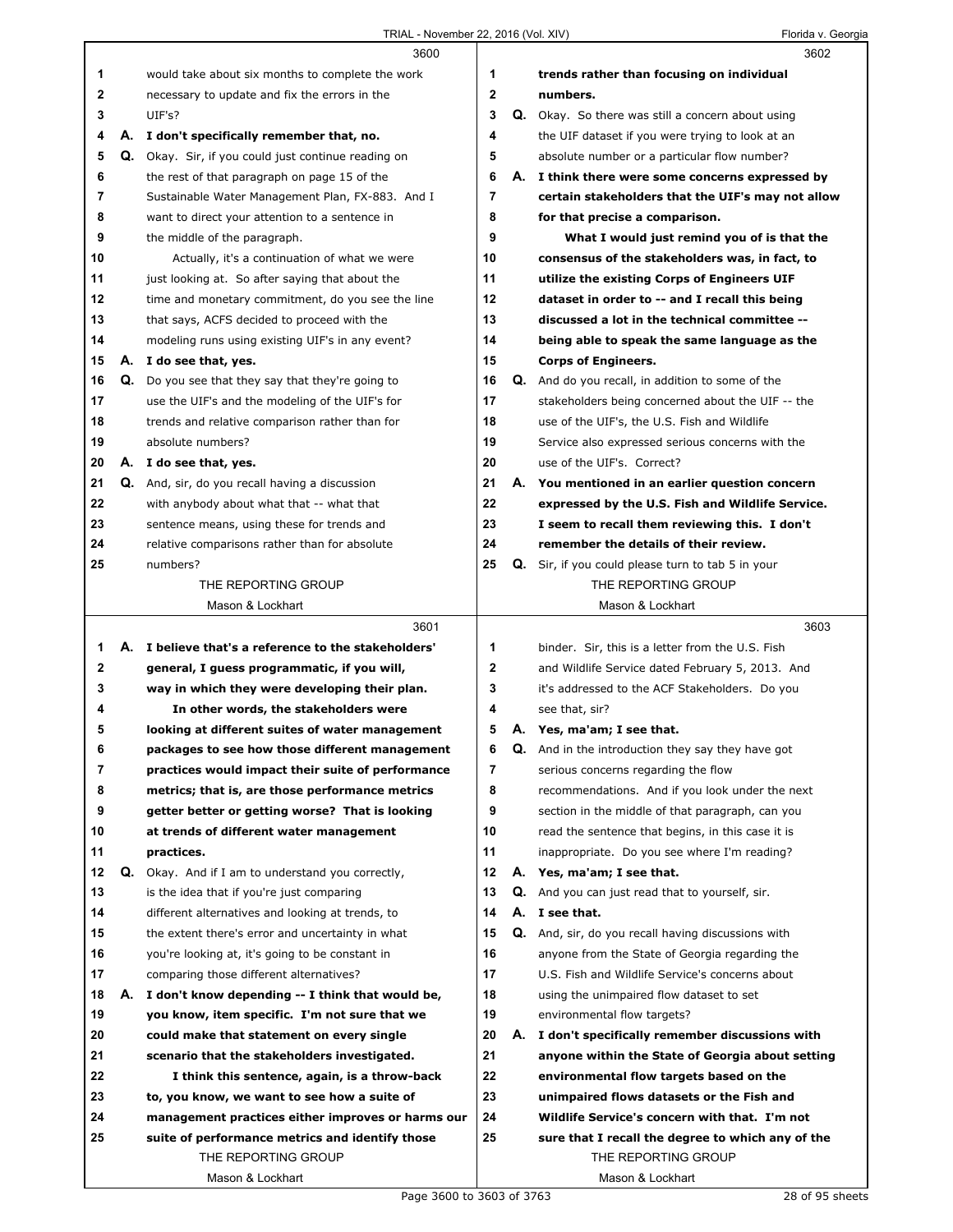|    |    | 3604                                                        |              |    | 3606                                                   |
|----|----|-------------------------------------------------------------|--------------|----|--------------------------------------------------------|
| 1  |    | stakeholders' metrics were set by the unimpaired            | 1            |    | I recall that the UIF report was, in fact, one of      |
| 2  |    | flows dataset.                                              | 2            |    | those documents, yes.                                  |
| 3  |    | Q. Okay. Now, some of the members of the ACFS Group         | 3            |    | Q. Right. And under the policy for restricted          |
| 4  |    | did not like the UIF assessment report. Correct?            | 4            |    | materials, the only way a technical report could       |
| 5  |    | A. I recall concerns expressed from a number of             | 5            |    | be disseminated outside of the ACFS Stakeholder        |
| 6  |    | stakeholders concerning the -- what we're calling           | 6            |    | Group is if all the members agreed that it could       |
| 7  |    | the UIF report.                                             | 7            |    | be shared more broadly. Correct?                       |
| 8  |    | <b>Q.</b> And are you familiar with the Atlanta Regional    | 8            |    | A. Correct. The restricted materials policy stated     |
| 9  |    | Commission?                                                 | 9            |    | that if the stakeholders agreed by consensus to a      |
| 10 |    | A. Generally speaking I know what the Atlanta               | 10           |    | public release of a document, then that document       |
| 11 |    | Regional Commission is, yes.                                | 11           |    | could in fact be released.                             |
| 12 |    | <b>Q.</b> They are known as the ARC for short?              | 12           |    | Q. And if one stakeholder objected to the release of   |
| 13 |    | A. Yes.                                                     | 13           |    | that document, that could be sufficient to             |
| 14 |    | Q. And they were one of the members of the ACF              | 14           |    | prevent the dissemination of that technical            |
| 15 |    | Stakeholders Group?                                         | 15           |    | report. Correct?                                       |
| 16 |    | A. ARC was a member -- is a member of the                   | 16           |    | A. It could. The stakeholders operated in terms of     |
| 17 |    | Stakeholders Group, yes.                                    | 17           |    | restricted materials as well as the substantive        |
| 18 |    | <b>Q.</b> And ARC represents the interests of metro Atlanta | 18           |    | issues of their plan by consensus. So one              |
| 19 |    | and surrounding counties. Correct?                          | 19           |    | stakeholder in that sense could prevent a              |
| 20 |    | A. Generally speaking, yes.                                 | 20           |    | recommendation from going into the SWMP or a           |
| 21 |    | Q. And do you recall that Katherine Zitsch was one          | 21           |    | document being released, yes.                          |
| 22 |    | of the ARC representatives who participated in              | 22           |    | Q. And, sir, the ARC put in this objection to the      |
| 23 |    | the ACF Stakeholders Group?                                 | 23           |    | dissemination of the UIF report about two years        |
| 24 |    | A. I recall Katherine Zitsch representing ARC on the        | 24           |    | after it was published -- published. Correct?          |
| 25 |    | governing board of ACF Stakeholders, yes.                   | 25           | А. | The memo is dated September 2014. I believe the        |
|    |    | THE REPORTING GROUP                                         |              |    | THE REPORTING GROUP                                    |
|    |    | Mason & Lockhart                                            |              |    | Mason & Lockhart                                       |
|    |    | 3605                                                        |              |    | 3607                                                   |
|    |    |                                                             |              |    |                                                        |
|    |    |                                                             |              |    |                                                        |
| 1  |    | Q. Okay. If you could please, sir, turn to tab 7 in         | 1            |    | UIF report was dated November -- October,              |
| 2  |    | your binder. Sir, this is a September 5, 2014,              | $\mathbf{2}$ |    | November, of 2012, I believe, yes.                     |
| 3  |    | memo from Katherine Zitsch to you. Do you see               | 3            |    | Q. That's correct. So about two years later?           |
| 4  |    | that, sir?                                                  | 4            |    | A. Give or take.                                       |
| 5  |    | A. I see that it was -- the memo was sent to me as          | 5            |    | <b>Q.</b> And, sir, you recall that Dr. Georgakakos of |
| 6  |    | well as Gail Bingham, the ACFS facilitator.                 | 6            |    | Georgia Tech was not happy about ARC's belated         |
| 7  |    | <b>Q.</b> That's correct. And do you recall receiving this  | 7            |    | criticisms of the UIF assessment report.               |
| 8  |    | memo?                                                       | 8            |    | Correct?                                               |
| 9  |    | A. I do.                                                    | 9            |    | A. I'm not sure to the degree that Dr. Georgakakos     |
| 10 | Q. | And do you recall that in this memo the ARC was             | 10           |    | was happy or unhappy. I recall Dr. Georgakakos         |
| 11 |    | objecting to the citation or dissemination of               | 11           |    | drafting a memo to certain members of the ACF          |
| 12 |    | Georgia Tech's UIF assessment report?                       | 12           |    | Stakeholders regarding certain criticisms of the       |
| 13 |    | A. I don't remember all of the contents of the memo.        | 13           |    | UIF report.                                            |
| 14 | Q. | But you remember in general they were lodging an            | 14           |    | Q. Yes. And, sir, if you could turn to tab 8 in        |
| 15 |    | objection to the dissemination of this report?              | 15           |    | your binder. Sir, this is an e-mail from               |
| 16 |    | A. I recall ARC expressing concerns about some of           | 16           |    | Dr. Georgakakos dated September 17, 2014. The          |
| 17 |    | the aspects of the UIF report, yes.                         | 17           |    | Re: line is ARC comments on UIF report. And it         |
| 18 |    | <b>Q.</b> And they didn't want it cited or disseminated by  | 18           |    | appears in the original version to have attached       |
| 19 |    | the ACFS Stakeholders Group. Correct?                       | 19           |    | a memo.                                                |
| 20 |    | A. As I recall, the UIF report, as well as other            | 20           |    | And I believe we have redacted the e-mail              |
| 21 |    | technical materials that were being developed as            | 21           |    | addresses so that personal e-mails were not shown      |
| 22 |    | part of the ACF Stakeholders process, were in               | 22           |    | in this proceeding. But if you will look at the        |
| 23 |    | fact considered what stakeholders ended up                  | 23           |    | Dear line at the top of that e-mail, one of the        |
| 24 |    | calling restrictive materials that were not to be           | 24           |    | people is Mark. And I believe that's you, sir,         |
| 25 |    | disseminated out of the ACF Stakeholders process.           | 25           |    | having seen the e-mail address.                        |
|    |    | THE REPORTING GROUP<br>Mason & Lockhart                     |              |    | THE REPORTING GROUP<br>Mason & Lockhart                |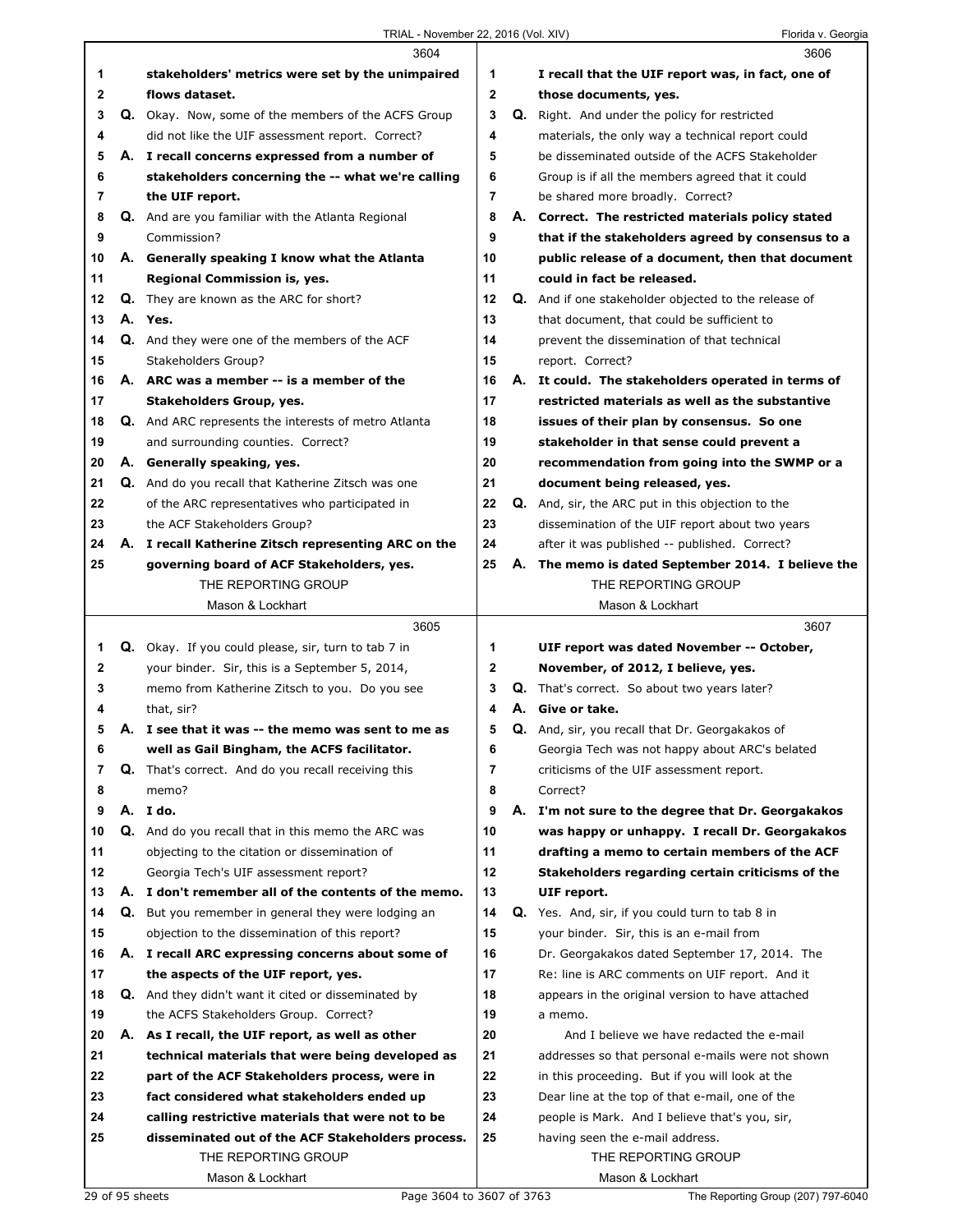|    |    | 3608                                                    |              |    | 3610                                                |
|----|----|---------------------------------------------------------|--------------|----|-----------------------------------------------------|
| 1  |    | Do you recall having received this e-mail               | 1            |    | Q. Sir, do you recall receiving an e-mail from      |
| 2  |    | from Dr. Georgakakos?                                   | $\mathbf{2}$ |    | Mr. Hicks where he called the entire ARC            |
| 3  |    | A. I recall seeing this now -- in front of me today,    | 3            |    | challenge pure BS?                                  |
| 4  |    | I recall receiving this e-mail, yes.                    | 4            |    | A. I don't specifically remember that e-mail, no.   |
| 5  |    | Q. And, sir, if you could just take a moment to read    | 5            |    | Q. Now, sir, even though the ARC did not want the   |
| 6  |    | the e-mail.                                             | 6            |    | UIF assessment report disseminated, it              |
| 7  |    | A. I read the e-mail.                                   | 7            |    | nonetheless acknowledged that the unimpaired flow   |
| 8  |    | Q. Okay. And, sir, do you recall that                   | 8            |    | dataset needed to be improved and refined.          |
| 9  |    | Dr. Georgakakos felt that ARC's critiques of the        | 9            |    | Correct?                                            |
| 10 |    | UIF report were general and technically                 | 10           | А. | Did ARC make that statement individually?           |
| 11 |    | unsubstantiated. Correct?                               | 11           |    | Q. Correct.                                         |
| 12 |    | A. I see that in this e-mail.                           | 12           |    | A. To the degree that the sentence we reviewed in   |
| 13 |    | Q. And one of the things he was concerned about was     | 13           |    | the Sustainable Water Management Plan               |
| 14 |    | that ARC was not revealing the identity of its          | 14           |    | acknowledges that there were stakeholders that      |
| 15 |    | experts or their work to Dr. Georgakakos.               | 15           |    | expressed concerns about the unimpaired flows       |
| 16 |    | Correct?                                                | 16           |    | dataset and the fact that the Sustainable Water     |
| 17 |    | A. I'm not sure if that was one of Dr. Georgakakos's    | 17           |    | Management Plan was approved by a consensus of      |
| 18 |    | concerns or not.                                        | 18           |    | the stakeholders, one might draw that inference.    |
| 19 |    | Q. Sir, do you see references in this e-mail to         | 19           | Q. | Well, sir, if we just very quickly flip back to     |
| 20 |    | claims by experts unseen, and then later in the         | 20           |    | tab 7, which is the memo from Katherine Zitsch of   |
| 21 |    | next paragraph to the unnamed ARC experts?              | 21           |    | the ARC. And if you turn to the second page of      |
| 22 |    | A. I do see that, yes.                                  | 22           |    | that memo, you will see that the origin of that     |
| 23 |    | Q. All right. He even offers to debate the issues       | 23           |    | language that we looked at in the Sustainable       |
| 24 |    | in public with some of these unnamed ARC experts.       | 24           |    | Water Management Plan actually was a proposal       |
| 25 |    | Correct?                                                | 25           |    | from Ms. Zitsch at ARC. Correct?                    |
|    |    | THE REPORTING GROUP                                     |              |    | THE REPORTING GROUP                                 |
|    |    | Mason & Lockhart                                        |              |    | Mason & Lockhart                                    |
|    |    |                                                         |              |    |                                                     |
|    |    | 3609                                                    |              |    | 3611                                                |
| 1  |    | A. I see that sentence in the e-mail.                   | 1            |    | That's the last two paragraphs on this page         |
| 2  |    | <b>Q.</b> And he questions the purposes and motivations | 2            |    | of the memo.                                        |
| 3  |    | behind the late-stage ARC criticisms of the UIF         | 3            |    | A. I haven't read the last part of this memo.       |
| 4  |    | report. Correct?                                        | 4            |    | Q. Sure. Why don't you take a look at the part that |
| 5  |    | A. I'm not sure if Dr. Georgakakos was questioning      | 5            |    | starts, we propose to follow the path --            |
| 6  |    | the motivations of the critiques.                       | 6            | Α. | Okay.                                               |
| 7  | Q. | Sir, do you see at the end of the e-mail where he       | 7            |    | Q. -- and read to the end of that memo.             |
| 8  |    | says that he believes the ACFS would be well            | 8            | А. | I have read the two paragraphs.                     |
| 9  |    | served to keep the technical facts free of              | 9            |    | Q. And, sir, do you see that this tracks relatively |
| 10 |    | internal politics?                                      | 10           |    | closely to the language that we see in the          |
| 11 | А. | I see that sentence.                                    | 11           |    | Sustainable Water Management Plan. Correct?         |
| 12 | Q. | And, sir, after receiving this e-mail, did you          | 12           | А. | I think this tracks with what the stakeholders      |
| 13 |    | have any discussions with Dr. Georgakakos about         | 13           |    | reached consensus on was that the Corps should      |
| 14 |    | his reactions to the ARC criticisms that came two       | 14           |    | investigate the possibility of refinements to the   |
| 15 |    | years after the publication of his report?              | 15           |    | UIF.                                                |
| 16 |    | A. I know I had a lot of discussions with               | 16           | Q. | Sir, do you know if the refinements to the UIF      |
| 17 |    | Dr. Georgakakos over the time and period that we        | 17           |    | dataset have ever been made?                        |
| 18 |    | developed the Sustainable Water Management Plan.        | 18           | А. | I'm not sure to the degree that the Corps of        |
| 19 |    | I don't specifically remember discussing this           | 19           |    | Engineers may be looking at that. I don't know      |
| 20 |    | exact issue. It is possible that we did.                | 20           |    | exactly what all the Army Corps of Engineers is     |
| 21 |    | Q. Sir, do you recall that Mr. Woody Hicks agreed       | 21           |    | doing. I'm not aware of a formal update to the      |
| 22 |    | with Dr. Georgakakos's assessments of the ARC           | 22           |    | unimpaired flows dataset from the Corps of          |
| 23 |    | criticisms of the UIF report?                           | 23           |    | Engineers.                                          |
| 24 | А. | I don't recall if Mr. Hicks agreed or disagreed         | 24           | Q. | Are you aware of any work by the State of Georgia   |
| 25 |    | with Dr. Georgakakos's characterization.                | 25           |    | to improve and refine the UIF dataset or its own    |
|    |    | THE REPORTING GROUP<br>Mason & Lockhart                 |              |    | THE REPORTING GROUP<br>Mason & Lockhart             |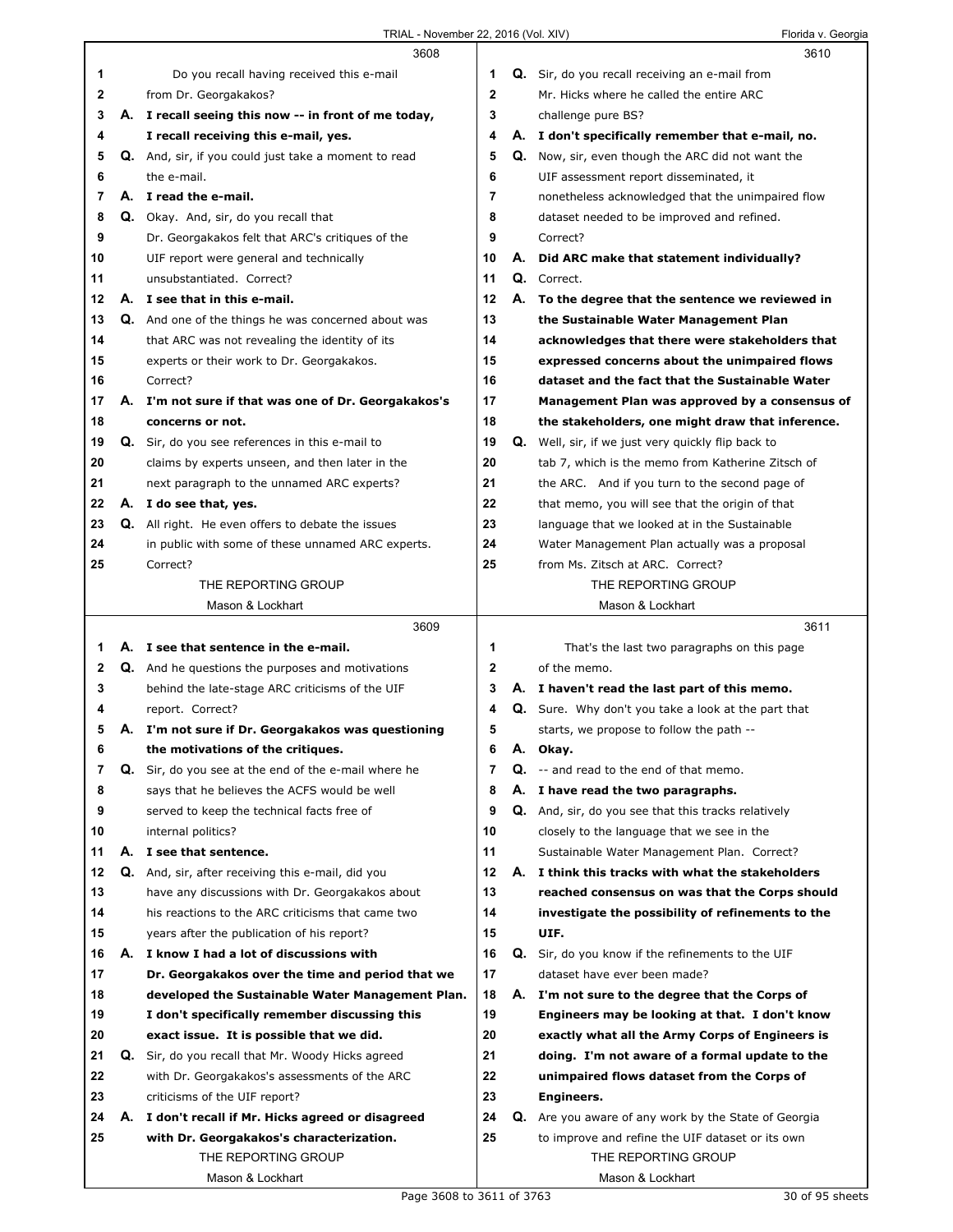|    |    | 3612                                                                                            |             | 3614                                                     |
|----|----|-------------------------------------------------------------------------------------------------|-------------|----------------------------------------------------------|
| 1  |    | consumptive use data that feeds into that UIF                                                   | 1           | about some of the agriculture methods and                |
| 2  |    | dataset?                                                                                        | $\mathbf 2$ | conservation measures that you talk about in your        |
| 3  | А. | And, again, I'm not sure to the degree that the                                                 | 3           | prefiled direct.                                         |
| 4  |    | State of Georgia through efforts that I'm not                                                   | 4           | First, sir, you're familiar with center-pivot            |
| 5  |    | aware of could be investigating that. I'm not                                                   | 5           | irrigation. Correct?                                     |
| 6  |    | aware of any formal updates from the State of                                                   | 6           | A. Yes, ma'am; I am.                                     |
| 7  |    | Georgia to the unimpaired flows dataset.                                                        | 7           | <b>Q.</b> And center-pivots frequently have end-guns on  |
| 8  |    | Q. Okay, sir. Just one more topic regarding the                                                 | 8           | them that extend the range of an irrigation              |
| 9  |    | Sustainable Water Management Plan. As you said,                                                 | 9           | system approximately 100 feet?                           |
| 10 |    | the goal was for the ACFS Group to reach                                                        | 10          | A. That's correct.                                       |
| 11 |    | consensus agreement. Correct?                                                                   | 11          | Q. Okay. And in your prefiled direct on pages 28         |
| 12 |    | A. The ultimate goal of the ACF Stakeholders was to                                             | 12          | through 30 -- you know, you have it in front of          |
| 13 |    | reach a consensus agreement on a plan for                                                       | 13          | you -- we included a couple of pictures of               |
| 14 |    | sustainably managing the waters of the ACF Basin,                                               | 14          | end-guns on center-pivots spraying water on roads        |
| 15 |    | yes.                                                                                            | 15          | in Florida. Correct?                                     |
| 16 |    | <b>Q.</b> And part of the consensus that this group reached                                     | 16          | A. Yes, that is correct.                                 |
| 17 |    | was to explicitly recommend that Florida receive                                                | 17          | Q. Now, you have seen this phenomenon in Georgia,        |
| 18 |    | additional water into the Apalachicola River.                                                   | 18          | too; haven't you?                                        |
| 19 |    | Correct?                                                                                        | 19          | A. I have.                                               |
| 20 | А. | So I think it's important to understand, and as I                                               | 20          | <b>Q.</b> And if you turn to tab 10 in your binder, just |
| 21 |    | mentioned briefly before, the stakeholders                                                      | 21          | take a look at the picture that's included there.        |
| 22 |    | recommended a suite of water management                                                         | 22          | That appears to be a center-pivot irrigation             |
| 23 |    | practices, specifically not a menu of options by                                                | 23          | system spraying water on the road. Correct?              |
| 24 |    | which to pick and choose.                                                                       | 24          | A. It does.                                              |
| 25 |    | If you look at the recommendations that were                                                    | 25          | Q. Okay. And, sir, you know that you testified in        |
|    |    | THE REPORTING GROUP                                                                             |             | THE REPORTING GROUP                                      |
|    |    | Mason & Lockhart                                                                                |             | Mason & Lockhart                                         |
|    |    |                                                                                                 |             |                                                          |
|    |    | 3613                                                                                            |             | 3615                                                     |
| 1  |    | approved by consensus of the ACF Stakeholders,                                                  | 1           | your prefiled direct that you don't believe              |
| 2  |    |                                                                                                 | 2           | pictures like that, even if taken in Georgia,            |
| 3  |    | you will find that the majority and a lot of<br>recommendations involve operations of the Corps | 3           | show that Georgia farmers are inefficiently or           |
| 4  |    | of Engineers. As part of that package -- and not                                                | 4           | inappropriately using water on a large-scale             |
| 5  |    | to get too much into the detail -- essentially                                                  | 5           | basis. Correct?                                          |
| 6  |    | what the stakeholders were suggesting is that                                                   | 6           | A. It's my testimony that a picture or a handful of      |
| 7  |    | more water be stored in times when the water is                                                 | 7           | pictures of water going onto noncropped areas is         |
| 8  |    | available in the basin in the Corps reservoirs,                                                 | 8           | not indicative of the overall management of water        |
| 9  |    | and changing the way the Corps of Engineers                                                     | 9           | by Georgia farmers; that's correct.                      |
| 10 |    | manages that water and makes releases.                                                          | 10          | Q. And you don't think that we can draw broader          |
| 11 |    | One of the recommendations that is in the                                                       | 11          | conclusions about the practices of farmers in the        |
| 12 |    | Sustainable Water Management Plan is to use all                                                 | 12          | ACF Basin as a whole based on a picture like             |
| 13 |    | of that additional water that is stored by                                                      | 13          | that. Correct?                                           |
| 14 |    | changing operations to allow for two pulse flows                                                | 14          | A. I think drawing broad conclusions from individual     |
| 15 |    | into the Apalachicola River during two periods of                                               | 15          | pictures about any practice, and in this case            |
| 16 |    | the year.                                                                                       | 16          | farmers in the entirety of ACF Georgia, would not        |
| 17 | Q. | So, sir, the answer to my question was, yes, that                                               | 17          | necessarily be appropriate.                              |
| 18 |    | the consensus of this group was to explicitly                                                   | 18          | Q. And, sir, you're aware, aren't you, that this         |
| 19 |    | recommend that Florida receive additional water                                                 | 19          | practice of watering roads through irrigation            |
| 20 |    | into the Apalachicola River?                                                                    | 20          | systems occurs so frequently in south Georgia            |
| 21 | А. | Understanding that that is one of a suite of                                                    | 21          | that there's been a nickname developed for it?           |
| 22 |    | packages that is contingent on the entire suite                                                 | 22          | A. I'm dying to hear what that is.                       |
| 23 |    | being adopted.                                                                                  | 23          | Q. Have you heard of the nickname "going through a       |
| 24 | Q. | Thank you.                                                                                      | 24          | south Georgia car wash"?                                 |
| 25 |    | Now, I want to switch topics, sir, and talk                                                     | 25          | A. I have heard that on occasion, yes.                   |
|    |    | THE REPORTING GROUP                                                                             |             | THE REPORTING GROUP                                      |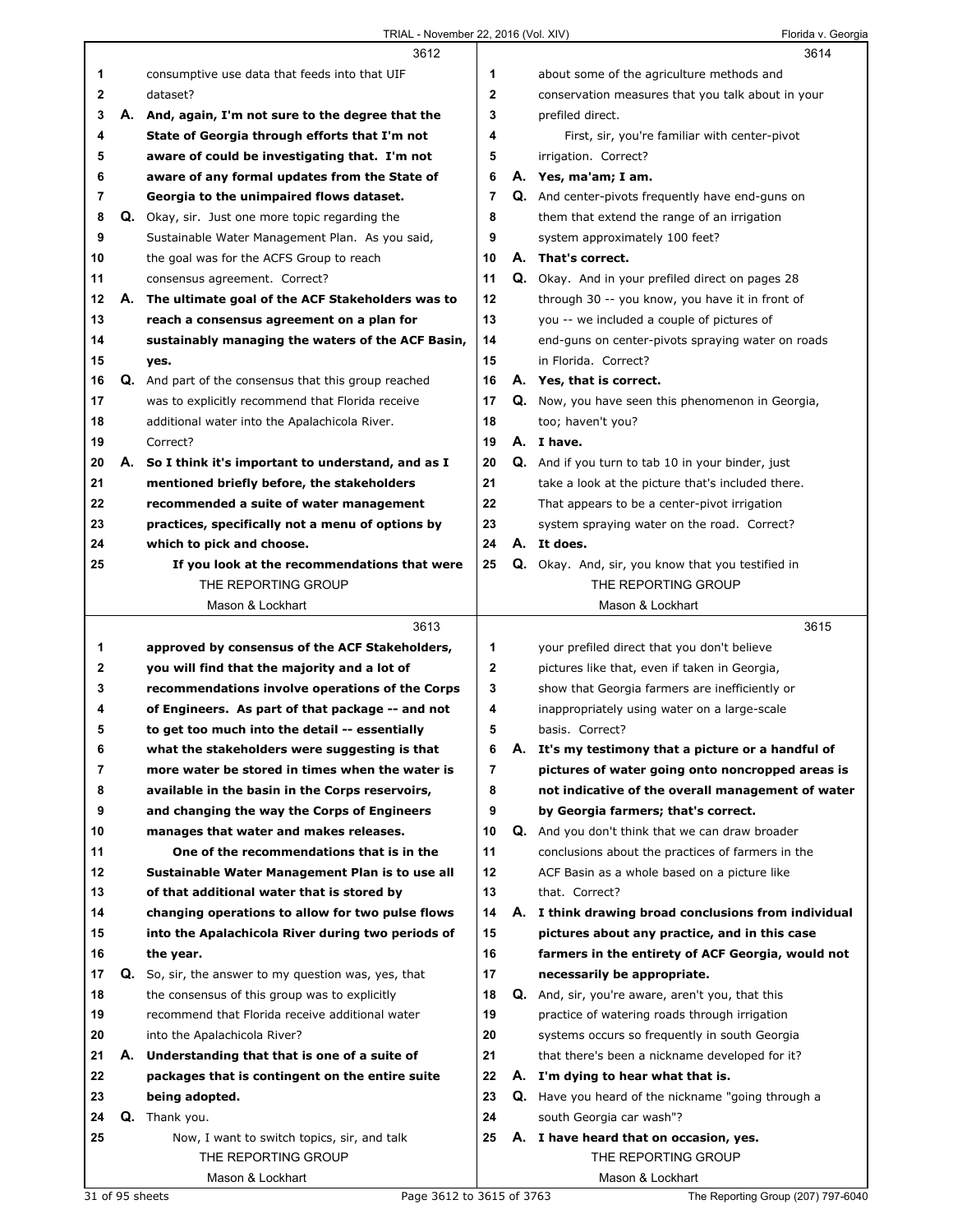|              | 3616                                                       |                | 3618                                                                            |
|--------------|------------------------------------------------------------|----------------|---------------------------------------------------------------------------------|
| 1            | Q. Okay. And do you know who Mr. Calvin Perry is?          | 1              | Q. And that's in Georgia's portion of the ACF Basin?                            |
| $\mathbf{2}$ | A. I do.                                                   | $\mathbf{2}$   | A. It is.                                                                       |
| 3            | <b>Q.</b> He's a well-respected agricultural researcher at | 3              | <b>Q.</b> About 26 or 27 miles from where you live?                             |
| 4            | University of Georgia?                                     | 4              | A. Give or take.                                                                |
| 5            | A. Calvin Perry is the superintendent at the               | 5              | Q. Okay. Were you aware that Sumter County passed                               |
| 6            | <b>Stripling Irrigation Farm, I believe.</b>               | 6              | an ordinance to ban the watering of roads from                                  |
| 7            | <b>Q.</b> Okay. Well-respected guy?                        | 7              | irrigation systems?                                                             |
| 8            | A. I have known Calvin a long time. I think he's a         | 8              | A. I am not aware of that.                                                      |
| 9            | good guy, yes.                                             | 9              | Q. Okay. Sir, if you turn about -- these pages                                  |
| 10           | Q. Have you ever heard him say that this phenomenon        | 10             | are not numbered -- I don't think they are --                                   |
| 11           | happens often and used the term "south Georgia             | 11             | they're not numbered sequentially; so it's about                                |
| 12           | car wash"?                                                 | 12             | 13 pages into the document, sir. You will see a                                 |
| 13           | A. I don't specifically remember Mr. Perry saying          | 13             | page that has the heading section Roman numeral                                 |
| 14           | that, but it's possible.                                   | 14             | XV.                                                                             |
| 15           | Q. Okay. Now, the practice of watering roads is so         | 15             | MS. WINE: The next page, Mr. Walton.                                            |
| 16           | prevalent in Georgia that it's gone to the                 | 16             | BY MS. WINE:                                                                    |
| 17           | trouble of making special road signs to warn               | 17             | Q. Sir, are you there?                                                          |
| 18           | drivers of slippery roads due to irrigation                | 18             | A. Yes, ma'am; I'm there.                                                       |
| 19           | hazard?                                                    | 19             | Q. And do you see the heading there says, Approval                              |
| 20           | If you want to see what I'm talking about,                 | 20             | of an ordinance of the Sumter County Board of                                   |
| 21           | sir, you can flip to tab 13 in your book.                  | 21             | Commissioners governing agricultural irrigation                                 |
| 22           | A. I see the picture.                                      | 22             | systems for other lawful purposes?                                              |
| 23           | Q. Do you recall ever seeing signs like this in            | 23             | A. I see it.                                                                    |
| 24           | south Georgia?                                             | 24             | <b>Q.</b> Okay. Sir, if you look down -- I know the print                       |
| 25           | A. I do not.                                               | 25             | is small; we'll try to blow it up on the screen                                 |
|              | THE REPORTING GROUP                                        |                | THE REPORTING GROUP                                                             |
|              | Mason & Lockhart                                           |                | Mason & Lockhart                                                                |
|              |                                                            |                |                                                                                 |
|              |                                                            |                |                                                                                 |
|              | 3617                                                       |                | 3619                                                                            |
| 1            | <b>Q.</b> Okay. I can represent that this is a picture     | 1              | as well. There's a few whereas clauses. The                                     |
| 2            | taken in south Georgia; and it's a sign that was           | 2              | third one establishes what we're talking about,                                 |
| 3            | still up this summer and has been up for a number          | 3              | irrigation systems that are diverting water onto                                |
| 4            | of years, sir.                                             | 4              | the roads. And if you could look at the last two                                |
| 5            | Sir, are you familiar with the fact that the               | 5              | whereas clauses on that page and just read those                                |
| 6            | practice of watering roads in Georgia is so                | 6              | to yourself, sir.                                                               |
| 7            | prevalent that a number of counties in Georgia             | $\overline{7}$ | A. I see that.                                                                  |
| 8            | have had to enact ordinances to try to curb the            | 8              | Q. And, sir, do you see that Sumter enacted an                                  |
| 9            | practice?                                                  | 9              | ordinance regarding the diversion of water onto                                 |
| 10           | A. I'm not aware of that, no.                              | 10             | roadways from agricultural irrigation systems                                   |
| 11           | Q. You're not aware of any of these ordinances?            | 11             | because they needed to protect the public health,                               |
| 12           | A. I have heard of certain ordinances. I'm not             | $12 \,$<br>13  | safety, and welfare of its citizens?                                            |
| 13           | aware of specific counties necessarily that have           |                | A. I see that sentence.                                                         |
| 14<br>15     | adopted such ordinances.                                   | 14<br>15       | Q. And they also cited this practice as a waste of<br>valuable water resources? |
|              | Q. But you have heard that some of these ordinances        | 16             |                                                                                 |
| 16           | might exist?<br>A. I have.                                 |                | A. I see that sentence as well.                                                 |
| 17<br>18     |                                                            | 17<br>18       | Q. And, sir, if you just look on the next page,                                 |
| 19           | Q. Okay. Sir, if you could turn, please, to tab 15         | 19             | section 161, that's where they actually ban the                                 |
|              | in your binder. Sir, tab 15 is Florida                     | 20             | watering of roads from irrigation systems.<br>Correct?                          |
| 20           | Exhibit 128. It's minutes from a meeting dated             |                |                                                                                 |
| 21<br>22     | March 17, 2015. Do you see that, sir?<br>A. I do see that. | 21<br>22       | A. I'm reading it.                                                              |
|              |                                                            | 23             | Q. Okay.                                                                        |
| 23           | <b>Q.</b> And I believe these are from Sumter County, sir. |                | A. One second.                                                                  |
| 24<br>25     | Do you know where Sumter County is?<br>A. Ido.             | 24<br>25       | Q. Take your time, sir.<br>A. I have read section 161.                          |
|              | THE REPORTING GROUP                                        |                | THE REPORTING GROUP                                                             |
|              | Mason & Lockhart                                           |                | Mason & Lockhart                                                                |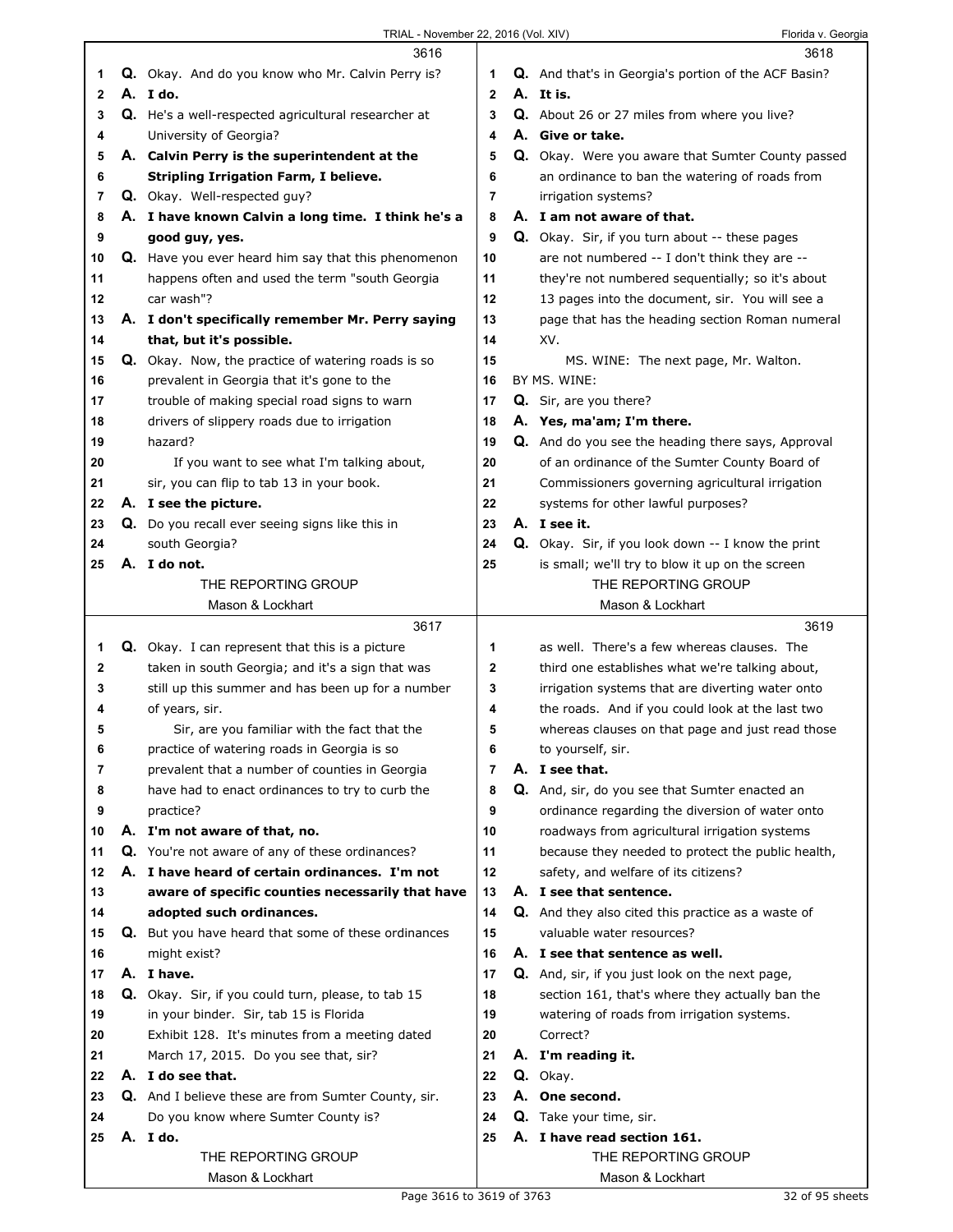|              |    | 3620                                                        |                | 3622                                                     |
|--------------|----|-------------------------------------------------------------|----------------|----------------------------------------------------------|
| 1            |    | Q. And that's where they're saying that basically           | 1              | prevent that from happening to be in compliance          |
| $\mathbf{2}$ |    | this practice needs to stop?                                | $\mathbf{2}$   | with an ordinance it's possible that the farmer          |
| 3            |    | A. I see where Sumter has adopted a prohibition             | 3              | may need to spend some money in terms of                 |
| 4            |    | against the incidental throw of irrigation                  | 4              | installing a device or some other -- some other          |
| 5            |    | water onto county right-of-ways, whether paved or           | 5              | remedy.                                                  |
| 6            |    | dirt.                                                       | 6              | Q. Do you think requiring end-guns on center-pivot       |
| 7            |    | <b>Q.</b> Now, one of the ways to prevent the throw of      | 7              | systems is a direct hit to farmers?                      |
| 8            |    | water onto roads would be to have end-gun                   | 8              | A. I think most center-pivots have end-guns on them.     |
| 9            |    | shutoffs on all these center-pivot systems.                 | 9              | Q. And, in fact, for new permittees in Georgia,          |
| 10           |    | Correct?                                                    | 10             | they're required to have end-guns on their               |
| 11           |    | A. An end-gun shutoff is a device that can be               | 11             | center-pivot systems. Correct?                           |
| 12           |    | installed on center-pivot irrigation systems to             | 12             | A. I'm not sure that there is a requirement that         |
| 13           |    | switch off the end-gun to prevent the wetting or            | 13             | farmers have end-guns on center pivots. Perhaps          |
| 14           |    | irrigation of noncropped areas.                             | 14             | you're referring to end-gun shutoffs.                    |
| 15           |    | Q. Okay. Now, sir, if you could, please, now turn           | 15             | Q. I'm sorry. I misspoke. I am referring to              |
| 16           |    | to tab 17 in your binder. This is FX-129.                   | 16             | end-gun shutoffs. Thank you.                             |
| 17           |    | And, sir, these are meetings, again, from                   | 17             | A. It's my understanding that permits issued in          |
| 18           |    | Sumter County Board of Commissioners meeting                | 18             | recent years, since 2006, in the Lower Flint             |
| 19           |    | dated April 1, 2015. So this is just about two              | 19             | River Basin are required to have end-gun                 |
| 20           |    | weeks later after we saw the ordinance get                  | 20             | shutoffs, yes.                                           |
| 21           |    | passed. Correct?                                            | 21             | Q. And, sir, do you consider repeals of ordinances       |
| 22           |    | A. It appears to be, yes.                                   | 22             | like this one to be examples of a strong                 |
| 23           |    | <b>Q.</b> And, sir, if you could look at section 5 right in | 23             | commitment to agricultural water conservation?           |
| 24           |    | that front page which is titled Ordinance of the            | 24             | A. So, I'm sorry, Ms. Wine; help me -- in terms of       |
| 25           |    | Sumter County Board of Commissioners governing              | 25             | repeal of the ordinance?                                 |
|              |    | THE REPORTING GROUP                                         |                | THE REPORTING GROUP                                      |
|              |    | Mason & Lockhart                                            |                | Mason & Lockhart                                         |
|              |    |                                                             |                |                                                          |
|              |    | 3621                                                        |                | 3623                                                     |
| 1            |    | agricultural irrigation systems and for other               | 1              | I don't $-$                                              |
| 2            |    | lawful purposes. Do you see that, sir?                      | $\mathbf{2}$   | Q. Yes. So, sorry if I didn't --                         |
| 3            |    | A. I see that.                                              | 3              | A. I'm confused.                                         |
| 4            |    | <b>Q.</b> And, sir, feel free to read that whole paragraph; | 4              | <b>Q.</b> In these minutes at tab 17, the effect of them |
| 5            |    | but I want to focus your attention on a sentence            | 5              | was actually to repeal the ordinance that we             |
| 6            |    | towards the bottom that begins, the ordinance was           | 6              | looked at that had just been passed two weeks            |
| 7            |    | not an intentional direct hit, and just ask you             | $\overline{7}$ | prior?                                                   |
| 8            |    | to read that sentence and the following two                 | 8              | And if you want to flip back to tab 15, which            |
| 9            |    | sentences.                                                  | 9              | is FX-128, you will actually see a box on the            |
| 10           |    | A. I have read the two sentences that are                   | 10             | upper left-hand corner that said, item 15, which         |
| 11           |    | highlighted towards the bottom of section V.                | 11             | was the item we were looking at, was repealed by         |
| 12           |    | Q. Okay.                                                    | 12             | the Board at a special-called meeting on April 1,        |
| 13           |    | MS. WINE: And let's highlight one more                      | 13             | 2015. Do you see that?                                   |
| 14           |    | sentence there, Mr. Walton.                                 | 14             | A. No, ma'am. And I apologize.                           |
| 15           |    | BY MS. WINE:                                                | 15             | So you referenced me back to tab 15?                     |
| 16           |    | Q. Just read that to yourself, Mr. Masters.                 | 16             | Q. Yes.                                                  |
| 17           |    | A. I have read the third sentence.                          | 17             | A. And --                                                |
| 18           |    | Q. Now, sir, do you believe that an ordinance               | 18             | <b>Q.</b> Upper left-hand corner of the cover page.      |
| 19           |    | banning the watering of roads is a direct hit on            | 19             | A. Okay. So I see -- I see that. Okay. Thank you.        |
| 20           |    | farmers?                                                    | 20             | Q. Yes. Sorry. I was just trying to speed along.         |
| 21           | А. | I'm not sure if it would be considered a direct             | 21             | A. Yes. So when you mentioned repeal, I wasn't sure      |
| 22           |    | hit or not. It is possible that a farmer would              | 22             | where we were going.                                     |
| 23           |    | necessarily -- you know, in the event that there            | 23             | Q. Sure.                                                 |
| 24           |    | was incidental spray of irrigation water to a               | 24             | A. So thank you.                                         |
| 25           |    | noncropped area, in this case a road, in order to           | 25             | Q. So let me just ask you this. Do you view              |
|              |    | THE REPORTING GROUP<br>Mason & Lockhart                     |                | THE REPORTING GROUP<br>Mason & Lockhart                  |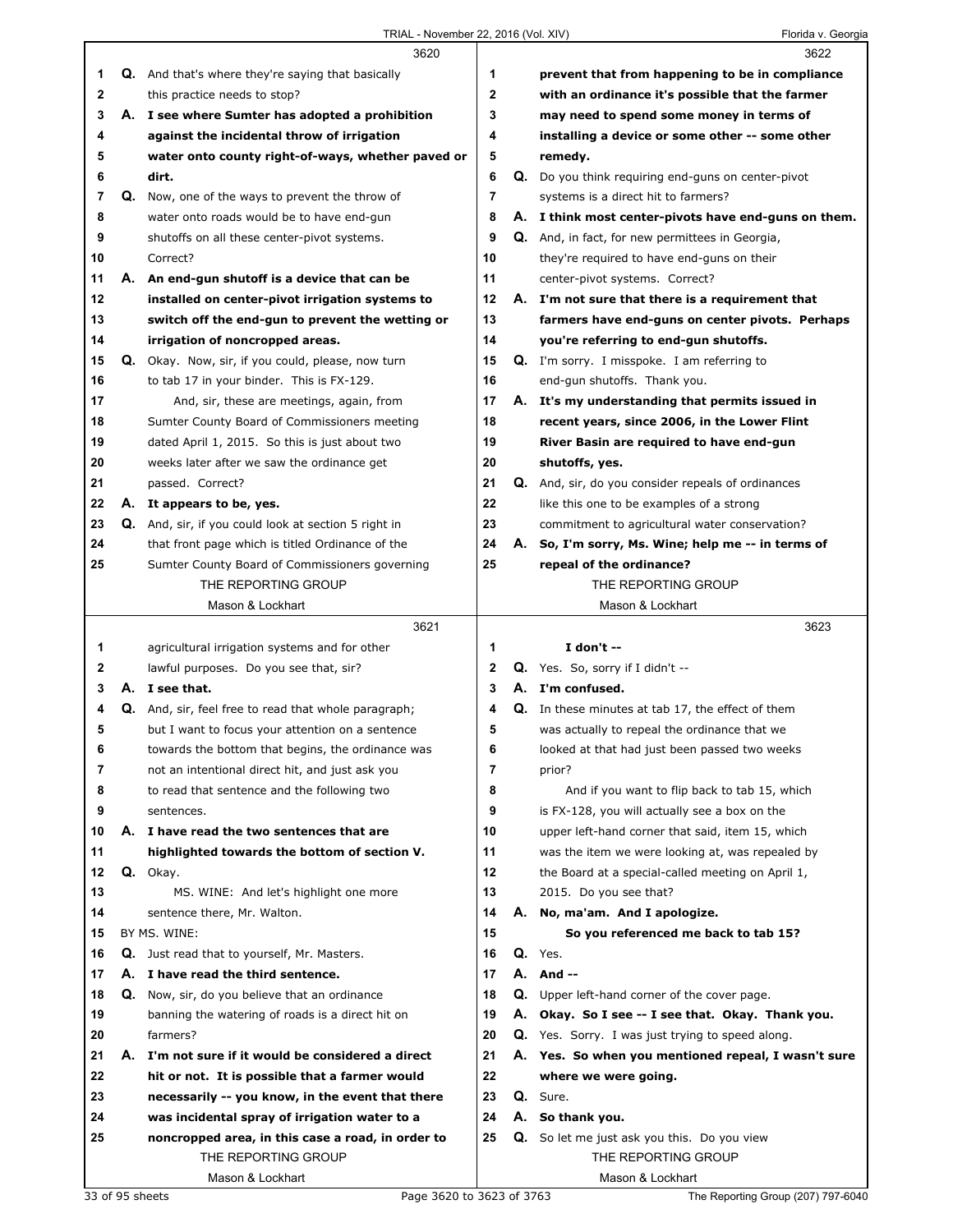|              |    | 3624                                              |                | 3626                                                       |
|--------------|----|---------------------------------------------------|----------------|------------------------------------------------------------|
| 1            |    | repealing an ordinance that was aimed at          | 1              | percentage of farms in the Georgia portion of the          |
| $\mathbf{2}$ |    | eliminating the watering of roadways in Georgia   | $\mathbf{2}$   | ACF currently do not use any irrigation at all;            |
| 3            |    | as an example of a strong commitment to           | 3              | is that right?                                             |
| 4            |    | agricultural water conservation?                  | 4              | A. I'm aware of acreage in the ACF Basin that is           |
| 5            |    | A. I'm not sure I can speak to that directly. I   | 5              | produced under dry-land and nonirrigated                   |
| 6            |    | understand that the county commissioners of       | 6              | conditions, yes.                                           |
| 7            |    | Sumter felt like the repeal of that particular    | $\overline{7}$ | Q. And that's about more than half of the acres do         |
| 8            |    | ordinance was in the best interests of the        | 8              | not use irrigation?                                        |
| 9            |    | citizens of their county just based on what I see | 9              | A. I'm not sure of that number exactly. I am aware,        |
| 10           |    | in these meeting minutes. But beyond that, I      | 10             | as you mention, of acreage that is produced under          |
| 11           |    | have no way to speculate.                         | 11             | dry-land conditions. I think that number can               |
| 12           |    | Q. Okay.                                          | 12             | change a great deal depending on where in the              |
| 13           |    | MS. WINE: Your Honor, I'm at a good               | 13             | basin you're referring to.                                 |
| 14           |    | breaking point. I don't know what was             | 14             | <b>Q.</b> Have you ever consulted the USDA census data for |
| 15           |    | decided about lunch. I can keep going. We         | 15             | Georgia?                                                   |
| 16           |    | can take a shorter lunch break, whatever          | 16             | A. I have looked at some USDA census data for the          |
| 17           |    | suits the Court. But I still have probably        | 17             | State of Georgia; yes, ma'am.                              |
| 18           |    | about 45 minutes to an hour.                      | 18             | Q. And are you aware that the census data for              |
| 19           |    | SPECIAL MASTER LANCASTER: Why don't we            | 19             | Georgia, at least as of 2012, says that 74                 |
| 20           |    | take a break.                                     | 20             | percent of farms in the Georgia portion of the             |
| 21           |    | MS. WINE: Okay. Would you like it to              | 21             | ACF Basin use no irrigation and that less than             |
| 22           |    | be shorter than usual, or shall we take the       | 22             | half of the acres in the Georgia portion of the            |
| 23           |    | usual hour?                                       | 23             | ACF Basin are irrigated?                                   |
| 24           |    | SPECIAL MASTER LANCASTER: Let's make it           | 24             | A. So you have asked me, I think, kind of a two-part       |
| 25           |    | half an hour.                                     | 25             | question.                                                  |
|              |    | THE REPORTING GROUP                               |                | THE REPORTING GROUP                                        |
|              |    | Mason & Lockhart                                  |                | Mason & Lockhart                                           |
|              |    |                                                   |                |                                                            |
|              |    |                                                   |                |                                                            |
|              |    | 3625                                              |                | 3627                                                       |
| 1            |    | MS. WINE: Perfect. Thank you, your                | 1              | Q. Sure.                                                   |
| 2            |    | Honor.                                            | $\mathbf{2}$   | A. In terms of the number of farms -- and USDA has         |
| 3            |    | MR. ALLEN: Thank you, your Honor.                 | 3              | certain definitions of farms. They can reflect             |
| 4            |    | (Time Noted: 11:42 a.m.)                          | 4              | something as small as, you know, 5 or 10 acres             |
| 5            |    | (Recess Called)                                   | 5              | that produces anything more then a thousand                |
| 6            |    | (Time Noted: 12:15 p.m.)                          | 6              | dollars. That's their definition of farm.                  |
| 7            |    | MS. WINE: Your Honor, before we resume,           | 7              | So it doesn't surprise me that a relatively                |
| 8            |    | I would like just to acknowledge my               | 8              | high percentage of the total farms, as defined by          |
| 9            |    | colleague, Mr. Andrew Prins, who has been         | 9              | USDA, would not have irrigation.                           |
| 10           |    | assisting me today.                               | 10             | In terms of acreage, again, depending on                   |
| 11           |    | MR. PRINS: Good afternoon, your Honor.            | 11             | where you are in the Flint River Basin, there is,          |
| 12           |    | SPECIAL MASTER LANCASTER: Good                    | 12             | in fact, acreage that is grown under dry-land              |
| 13           |    | afternoon.                                        | 13             | conditions. I don't know exactly about the                 |
| 14           |    | BY MS. WINE:                                      | 14             | percent. You're quoting me some numbers from               |
| 15           |    | Q. Good afternoon, Mr. Masters.                   | 15             | USDA, and I have heard that number used before.            |
| 16           |    | A. Good afternoon.                                | 16             | But the thing I think that is important to                 |
| 17           | Q. | Mr. Masters, I want to talk for a bit about the   | 17             | understand is that you can't necessarily decouple          |
| 18           |    | growth of agricultural irrigation in the Georgia  | 18             | that irrigated acreage from dry-land acreage.              |
| 19           |    | ACF Basin. You state in your prefiled direct      | 19             | Often it is part of a singer farmer's portfolio            |
| 20           |    | testimony at paragraph 20 that the development of | 20             | of production.                                             |
| 21           |    | irrigation has been critical to the continued     | 21             | Q. Sir, you know that irrigation was not introduced        |
| 22           |    | survival and productivity of agriculture in       | 22             | into Georgia's portion of the ACF Basin to any             |
| 23           |    | southwest Georgia. Correct?                       | 23             | significant degree until the 1970's. Correct?              |
| 24           |    | A. Correct.                                       | 24             | A. That is correct. Largely in the late 1970's,            |
| 25           |    | Q. But you're aware that a very significant       | 25             | early 1980's is when center-pivot irrigation               |
|              |    | THE REPORTING GROUP<br>Mason & Lockhart           |                | THE REPORTING GROUP<br>Mason & Lockhart                    |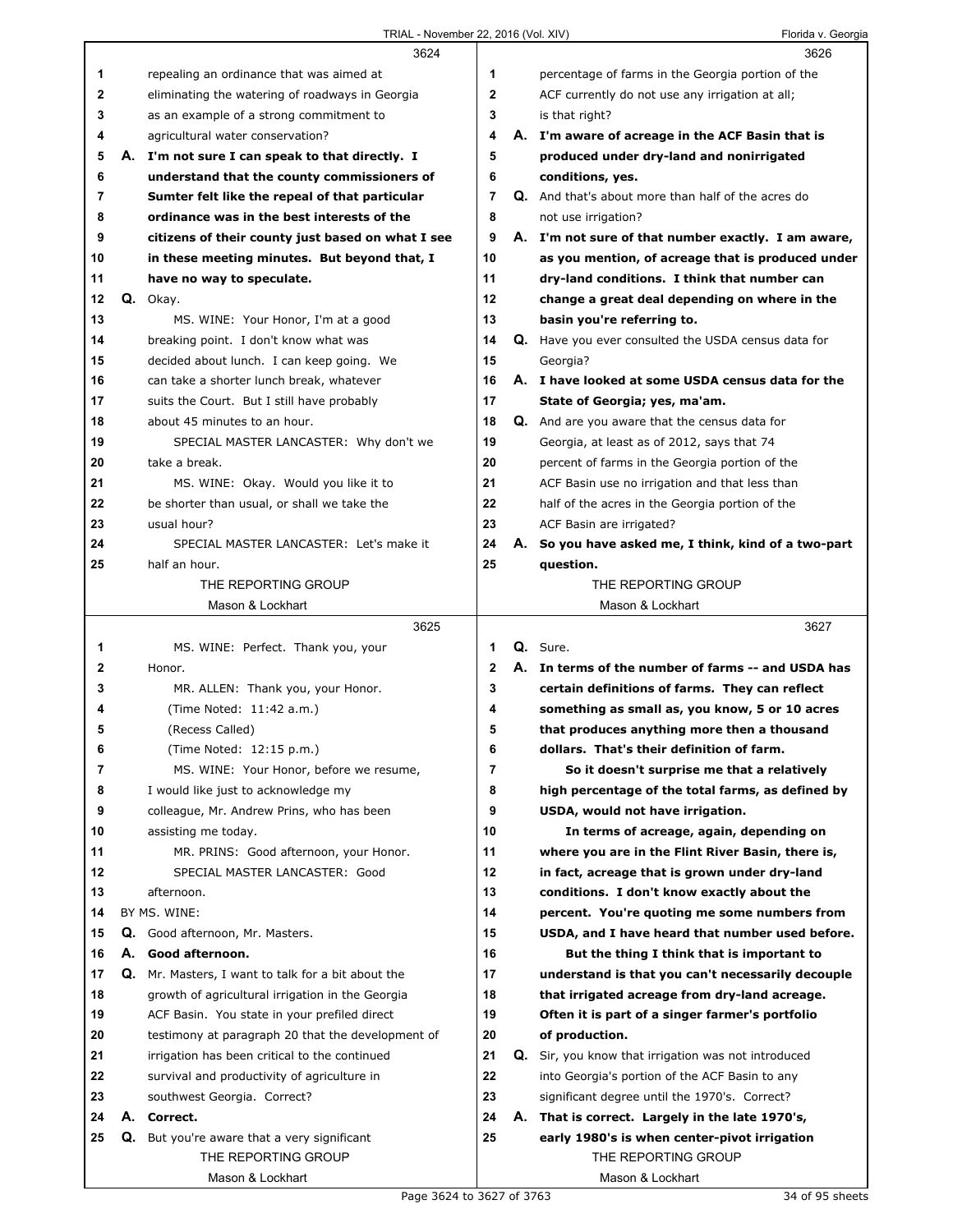|    |    | 3628                                                 |             |    | 3630                                                      |
|----|----|------------------------------------------------------|-------------|----|-----------------------------------------------------------|
| 1  |    | became somewhat commonplace in the Flint River       | 1           |    | <b>Q.</b> Are you aware of the term limited irrigation?   |
| 2  |    | Basin in Georgia.                                    | $\mathbf 2$ |    | A. I have heard that term as well. And I believe          |
| 3  |    | Q. And, sir, when you reviewed Dr. Irmak's report,   | 3           |    | the same thing applies. I think that means                |
| 4  |    | do you recall reviewing charts that he included      | 4           |    | different things to different people.                     |
| 5  |    | in his report that showed that prior to the          | 5           |    | Q. Do you understand those terms to refer to the          |
| 6  |    | advent of widespread irrigation in the Georgia       | 6           |    | practice of applying less than the optimal amount         |
| 7  |    | portion of the ACF Basin, Georgia farmers were       | 7           |    | of irrigation necessary to achieve the maximum            |
| 8  |    | able to harvest very significant crops without       | 8           |    | possible yield on a crop?                                 |
| 9  |    | irrigation?                                          | 9           |    | A. That is one definition of deficit or limited           |
| 10 |    | A. I can't say I specifically remember those charts; | 10          |    | irrigation that I'm familiar with and I believe           |
| 11 |    | no, ma'am.                                           | 11          |    | is reasonable.                                            |
| 12 |    | Q. You don't recall that he had charts showing corn  | 12          |    | <b>Q.</b> And the Shellman Farm has conducted a long-term |
| 13 |    | crops and peanut crops and the extent of             | 13          |    | study regarding yield loss associated with                |
| 14 |    | productivity from those crops prior to the           | 14          |    | deficit irrigation on its farm. Correct?                  |
| 15 |    | 1970's?                                              | 15          | А. | So I think we should be very clear about what the         |
| 16 |    | A. I recall Dr. Irmak had a significant amount of    | 16          |    | Shellman Farm sort of does and doesn't do.                |
| 17 |    | information in his report. I cannot say I            | 17          |    | Q. Sure.                                                  |
| 18 |    | specifically remember that chart, no.                | 18          |    | A. The Shellman Farm -- and without getting too in        |
| 19 |    | Q. Okay. Now, sir, you previously worked at a        | 19          |    | the weeds about it, I would not say that the              |
| 20 |    | United States Department of Agriculture facility     | 20          |    | Shellman Farm specifically looks at deficit               |
| 21 |    | known as Shellman Farm; is that right?               | 21          |    | irrigation; that is, targeting some specific              |
| 22 |    | A. Well, so to be clear, I worked at the U.S.        | 22          |    | reduced amount of water. What it does through             |
| 23 |    | <b>Department of Agriculture's National Peanut</b>   | 23          |    | the equipment that's installed there, it applies          |
| 24 |    | Research Laboratory.                                 | 24          |    | specific reductions that are uniform across all           |
| 25 |    | Q. Okay.                                             | 25          |    | of the crops.                                             |
|    |    | THE REPORTING GROUP                                  |             |    | THE REPORTING GROUP                                       |
|    |    | Mason & Lockhart                                     |             |    | Mason & Lockhart                                          |
|    |    | 3629                                                 |             |    | 3631                                                      |
| 1  |    | A. Of which the Shellman Irrigation Farm was one of  | 1           |    | So if I might sort of try to elaborate on                 |
| 2  |    | our research locations, yes.                         | 2           |    | that a little bit, the researchers have specific          |
| 3  |    | Q. Okay. And the Shellman Farm conducts research     | 3           |    | guidelines in terms of what they feel is the best         |
| 4  |    | and experiments on the impacts of different          | 4           |    | amount or the appropriate amount of water for a           |
| 5  |    | irrigation and agricultural management practices     | 5           |    | crop. Then the hardware that's at Shellman just           |
| 6  |    | on crop yield; is that correct?                      | 6           |    | reduces that amount by a set rate, 30 percent,            |
| 7  | А. | The Shellman Irrigation Research Farm was set up     | 7           |    | then 60 percent, and then dry-land.                       |
| 8  |    | and developed to look at different water regimes     | 8           |    | And so I think it -- I think we need to be                |
| 9  |    | on the impact of not just yield, but also crop       | 9           |    | very careful that the researchers are not trying          |
| 10 |    | quality and overall crop development across a        | 10          |    | to tweak some specific reduction, like you might          |
| 11 |    | number of crop rotations and things like that.       | 11          |    | under a targeted deficit irrigation regime.               |
| 12 |    | So I think it's a little bit more in-depth than      | 12          |    | Rather, they're looking to see what happens if            |
| 13 |    | just investigations of yield.                        | 13          |    | water reducing is taken out by some specific set          |
| 14 | Q. | But certainly, as you state in your prefiled         | 14          |    | amount.                                                   |
| 15 |    | direct, it does include the impact of different      | 15          |    | Q. Okay. That's helpful. And you know a lot about         |
| 16 |    | irrigation and agricultural management practices     | 16          |    | that because you were involved in that study at           |
| 17 |    | on crop yields. Correct?                             | 17          |    | Shellman Farm. Correct?                                   |
| 18 |    | A. Yield is one of the items that the researchers do | 18          | А. | I put the first plow in the ground at Shellman,           |
|    |    |                                                      |             |    |                                                           |
| 19 |    | investigate; yes, ma'am.                             | 19<br>20    |    | yes.                                                      |
| 20 |    | Q. Okay. And are you familiar with the term deficit  |             |    | Q. You had a lead role in that study?                     |
| 21 |    | irrigation?                                          | 21          |    | A. I was a research associate, so I would not say I       |
| 22 |    | A. I am familiar with the term deficit irrigation.   | 22<br>23    |    | had a lead role. But I helped develop the                 |
| 23 |    |                                                      |             |    | Shellman Farm, yes.                                       |
|    |    | I have heard that term. I'm aware that that          |             |    |                                                           |
| 24 |    | term can mean different things to different          | 24          |    | Q. Okay. And you understand that the study looked         |
| 25 |    | people.                                              | 25          |    | at the impact on yield from irrigating at these           |
|    |    | THE REPORTING GROUP<br>Mason & Lockhart              |             |    | THE REPORTING GROUP<br>Mason & Lockhart                   |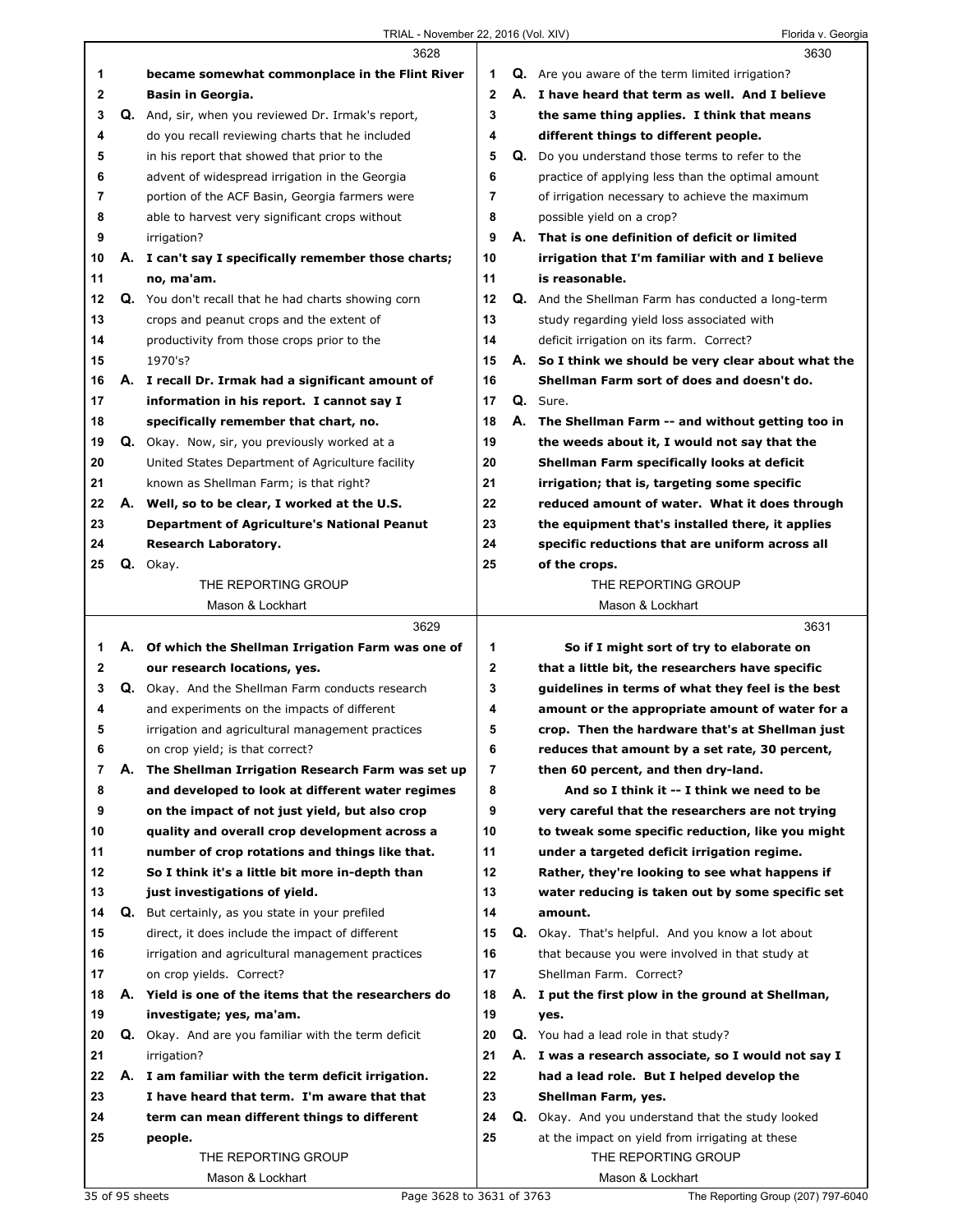|    |    | 3632                                                     |                |    | 3634                                                       |
|----|----|----------------------------------------------------------|----------------|----|------------------------------------------------------------|
| 1  |    | various levels that you just described. I think          | 1              |    | irrigation or 100 percent to dry-land.                     |
| 2  |    | they did 100 percent watering rate, 66 percent           | $\overline{2}$ |    | <b>Q.</b> And, sir, if you could please turn the page. And |
| 3  |    | rate, 33 percent rate, and then looked at no             | 3              |    | you will see this is that same chart which we              |
| 4  |    | irrigation at all. Correct?                              | 4              |    | have modified slightly to add some bolded entries          |
| 5  | А. | That is correct.                                         | 5              |    | at the bottom right. Do you see that?                      |
| 6  |    | Q. And it looked at yield on impacts of various          | 6              |    | We have highlighted them on the screen.                    |
| 7  |    | crops such as peanuts and cotton and corn.               | 7              |    | A. I see that.                                             |
| 8  |    | Correct?                                                 | 8              |    | Q. And, sir, what we did -- and I didn't bring a           |
| 9  |    | A. Again, it looked at the yield as well as the crop     | 9              |    | calculator; so, hopefully, you will trust me --            |
| 10 |    | quality and other growth characteristics of crop.        | 10             |    | is we took the 100 percent yield number, and we            |
| 11 |    | Q. Okay. And, sir, if you could please turn to           | 11             |    | computed what percentage of that 100 percent               |
| 12 |    | tab 24 in your binder. Tab 24 is from JX-169.            | 12             |    | yield would remain if irrigation were applied at           |
| 13 |    | And, sir, do you see at the top of the page it           | 13             |    | the 66 percent rate irrigation level and the 33            |
| 14 |    | says Shellman Farm peanut yield?                         | 14             |    | percent irrigation level. Do you -- are you                |
| 15 |    | A. I see that, yes.                                      | 15             |    | following me on that?                                      |
| 16 |    | <b>Q.</b> Okay. And this table appears to contain yearly | 16             |    | A. I'm following you on that, yes.                         |
| 17 |    | yield data. Correct?                                     | 17             |    | <b>Q.</b> Okay. And then do you see here -- and I          |
| 18 |    | A. I believe this is yield data. It's -- the             | 18             |    | understand you're taking my word on the math --            |
| 19 |    | numbers -- the chart doesn't say. But the                | 19             |    | that the data shows that if irrigation is applied          |
| 20 |    | numbers in the table generally reflect amounts           | 20             |    | at a 66 percent rate, the peanut yield would               |
| 21 |    | consistent with peanut yield. I believe they are         | 21             |    | still be 96.1 percent of what it would have been           |
| 22 |    | likely expressed in pounds per acre.                     | 22             |    | at 100 percent irrigation?                                 |
| 23 |    | Q. Okay. And then you'll see that the column             | 23             |    | A. So I think we're -- I agree with -- and I will          |
| 24 |    | headings show the sprinkler rate levels that we          | 24             |    | accept your representation that the math is                |
| 25 |    | just discussed?                                          | 25             |    | correct. The -- what we're looking at is an                |
|    |    | THE REPORTING GROUP                                      |                |    | THE REPORTING GROUP                                        |
|    |    | Mason & Lockhart                                         |                |    | Mason & Lockhart                                           |
|    |    |                                                          |                |    |                                                            |
|    |    | 3633                                                     |                |    | 3635                                                       |
| 1  |    | A. I believe that is what the columns reflect, yes.      | 1              |    | average of some averages at a research farm                |
| 2  |    | Q. And on the bottom row, there appear to be an          | 2              |    | operated by the USDA. And so I think it's                  |
| 3  |    | average of the data that's above from the various        | 3              |    | important to keep in mind that how the logistics           |
| 4  |    | years; is that correct?                                  | 4              |    | of making irrigation management decisions and the          |
| 5  |    | A. I have no way to confirm that that is the average     | 5              |    | ability to really target those irrigation                  |
| 6  |    | without, you know, a calculator.                         | 6              |    | management decisions at a few acres on a research          |
| 7  |    | Q. Okay.                                                 | 7              |    | farm is likely not the same, and I can testify             |
| 8  |    | A. I'm not -- I don't know that I could do that          | 8              |    | that it is not the same as the challenges that             |
| 9  |    | average in my head on the stand.                         | 9              |    | farmers face in the real world making irrigation           |
| 10 |    | I believe that that is reflective of the                 | 10             |    | decisions.                                                 |
| 11 |    | average of the years shown, yes.                         | 11             |    | But I do see the numbers at the bottom of the              |
| 12 |    | Q. And, sir, in general the table seems to show that     | 12             |    | page.                                                      |
| 13 |    | yield decreases somewhat as less irrigation is           | 13             | Q. | And -- thank you. And I'm just asking about this           |
| 14 |    | applied. Correct?                                        | 14             |    | study right now.                                           |
| 15 | А. | The table seems to show that across all years,           | 15             |    | You will also see that we computed that even               |
| 16 |    | 2001 to 2014, yields were reflective of certain          | 16             |    | at 33 percent irrigation rate, you would still             |
| 17 |    | dry years, certain wet years across the range of         | 17             |    | get 84.9 percent of the yield that you would get           |
| 18 |    | those years as well as across all of the                 | 18             |    | under 100 percent irrigation rate. Correct?                |
| 19 |    | different rotations that the researchers are             | 19             |    | A. Again, under the conditions at the research farm,       |
| 20 |    | looking at at Shellman, which is not necessarily         | 20             |    | that appears to be correct.                                |
| 21 |    | broken out here. This appears to be an aggregate         | 21             |    | Q. Okay. And, sir, we have done the same in the            |
| 22 |    | of all of the peanut data. And so understanding          | 22             |    | following pages for cotton crop. And I won't               |
| 23 |    | that there's, you know, a lot more nuance to this        | 23             |    | belabor that now, but that's just what you will            |
| 24 |    | data, generally speaking the yields decrease as          | 24             |    | find in the rest of that tab.                              |
| 25 |    | you move down the irrigation treatments from full        | 25             |    | Sir, I want to switch topics for a moment and              |
|    |    | THE REPORTING GROUP<br>Mason & Lockhart                  |                |    | THE REPORTING GROUP<br>Mason & Lockhart                    |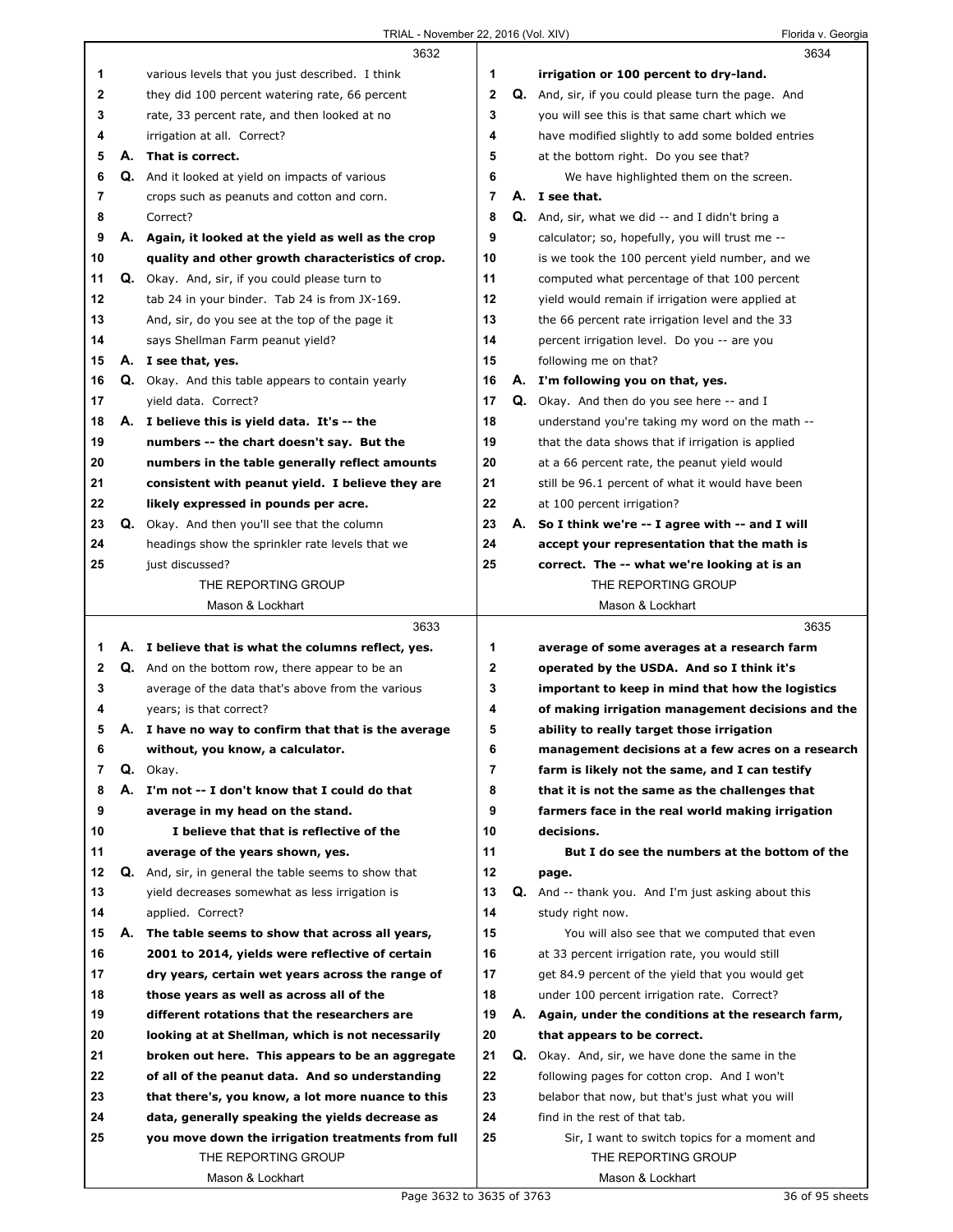|          | 3636                                                                                      |             |    | 3638                                                                                   |
|----------|-------------------------------------------------------------------------------------------|-------------|----|----------------------------------------------------------------------------------------|
| 1        | talk about the issuance of agricultural permits.                                          | 1           |    | A. As I recall following adoption of the 2006 plan,                                    |
| 2        | Okay?                                                                                     | $\mathbf 2$ |    | the permits that were submitted to Georgia EPD                                         |
| 3        | A. Yes, ma'am.                                                                            | 3           |    | prior to December of 1999 -- or I believe you                                          |
| 4        | <b>Q.</b> Now, sir, you're familiar with the Flint River                                  | 4           |    | have termed them the backlogged permits -- were                                        |
| 5        | Regional Water Development Conservation Plan.                                             | 5           |    | issued following adoption of this plan, yes.                                           |
| 6        | Correct?                                                                                  | 6           |    | Q. Right. But prior to that, there had been a                                          |
| 7        | A. Yes, ma'am; I am.                                                                      | 7           |    | moratorium on the issuance of new permits.                                             |
| 8        | <b>Q.</b> I think folks have referred to that in this trial                               | 8           |    | Correct?                                                                               |
| 9        | as the 2006 plan. Is that a term you're familiar                                          | 9           |    | A. Yes, ma'am.                                                                         |
| 10       | with?                                                                                     | 10          |    | Q. Okay.                                                                               |
| 11       | A. That would be fine with me.                                                            | 11          |    | A. There was a moratorium put in place, I believe it                                   |
| 12       | <b>Q.</b> Okay, sir. For the record, the plan is found                                    | 12          |    | was in December of 1999.                                                               |
| 13       | on -- the 2006 plan is found behind tab 14 in                                             | 13          |    | Q. Okay. Now, sir, if you could turn to your                                           |
| 14       | your binder. It's JX-21 for the record.                                                   | 14          |    | prefiled direct testimony, page 18, paragraph 55.                                      |
| 15       | You were an adviser on the 2006 plan.                                                     | 15          |    | A. Yes, ma'am.                                                                         |
| 16       | Correct?                                                                                  | 16          |    | <b>Q.</b> Are you there?                                                               |
| 17       | A. I was a member of the Technical Advisory                                               | 17          |    | A. Yes, ma'am; I'm there.                                                              |
| 18       | Committee for this plan, yes.                                                             | 18          |    | Q. Okay. I was just giving you a moment.                                               |
| 19       | <b>Q.</b> And the 2006 plan divided the Lower Flint River                                 | 19          |    | You will see in the second sentence there you                                          |
| 20       | Basin into three differ use zones. Correct?                                               | 20          |    | say that permits issued for new irrigation                                             |
| 21       | A. Yes, ma'am; it did.                                                                    | 21          |    | withdrawals since the adoption of the 2006 plan                                        |
| 22       | <b>Q.</b> And, sir, if we could turn to page 25 in this                                   | 22          |    | have been almost entirely for groundwater                                              |
| 23       | document, you will see there that there is a map                                          | 23          |    | withdrawals from aquifers other than the Floridan                                      |
| 24       | that I believe is depicting the three use zones;                                          | 24          |    | Aquifer or in areas where the Sound Science Study                                      |
| 25       | is that correct?                                                                          | 25          |    | showed that groundwater withdrawals had little to                                      |
|          | THE REPORTING GROUP                                                                       |             |    | THE REPORTING GROUP                                                                    |
|          | Mason & Lockhart                                                                          |             |    | Mason & Lockhart                                                                       |
|          | 3637                                                                                      |             |    | 3639                                                                                   |
| 1.       | A. It appears to be, yes, ma'am.                                                          | 1           |    | no impact on streamflow.                                                               |
| 2        | Q. And the three categories are capacity use areas                                        | 2           |    | Do you see that, sir?                                                                  |
| 3        | which are denoted in red. I know the legend is                                            | 3           |    | A. Yes, ma'am; I do see that.                                                          |
| 4        | difficult to see. Is that correct?                                                        | 4           |    | <b>Q.</b> And do you stand by that testimony today?                                    |
| 5        | A. Yes, ma'am. I believe the red watersheds on this                                       | 5           |    | A. Yes, ma'am; I do.                                                                   |
| 6        | map are reflective of what were deemed capacity                                           | 6           | Q. | Sir, I would like you to turn to tab 27 in your                                        |
| 7        | use areas.                                                                                | 7           |    | binder.                                                                                |
| 8        | Q. And the restricted use areas are denoted in                                            | 8           |    | And, sir, you're familiar with Georgia's                                               |
| 9        | yellow. Is that correct?                                                                  | 9           |    | agricultural permitting database; is that                                              |
| 10       | A. Yes, ma'am. I believe that's correct.                                                  | 10          |    | correct?                                                                               |
| 11       | Q. And then there are conservation use areas denoted                                      | 11          |    | A. Generally speaking, I am.                                                           |
| 12       | in green. Correct?                                                                        | 12          |    | Q. Okay. And I'll represent that this is                                               |
| 13       | A. Yes, ma'am. That's correct.                                                            | 13          |    | information that we have compiled from JX-132,                                         |
| 14       | <b>Q.</b> And a big consideration in determining where                                    | 14          |    | which is the agricultural permitting database.                                         |
| 15       | those zones are drawn was impact on streamflow.                                           | 15          |    | Now, you're aware that that database contains                                          |
| 16       | Correct?                                                                                  | 16          |    | records of permits issued by Georgia EPD for                                           |
| 17       | A. That was my understanding, yes.                                                        | 17          |    | agricultural water withdrawals?                                                        |
| 18       | <b>Q.</b> And this 2006 plan imposed some conservation                                    | 18          |    | A. That is my understanding of what is contained in                                    |
| 19       | measures on future agricultural permits issued in                                         | 19          |    | the Ag permitting database, yes.                                                       |
| 20       | all three use zones. Correct?                                                             | 20<br>21    |    | <b>Q.</b> And you're aware that for most permits the                                   |
| 21<br>22 | A. I believe that's correct. Yes.<br>Q. Now, the plan, while imposing those restrictions, |             |    | database contains the permit issue date?                                               |
| 23       | at the same time lifted an earlier moratorium on                                          | 22<br>23    |    | A. That is my understanding, yes.<br>Q. And what we have done here is we have compiled |
| 24       | new permits that had been in place prior to this                                          | 24          |    | data from the database, and we identified all                                          |
| 25       | point; is that correct?                                                                   | 25          |    | permits issued in the Flint River Basin                                                |
|          |                                                                                           |             |    |                                                                                        |
|          |                                                                                           |             |    |                                                                                        |
|          | THE REPORTING GROUP                                                                       |             |    | THE REPORTING GROUP                                                                    |
|          | Mason & Lockhart                                                                          |             |    | Mason & Lockhart                                                                       |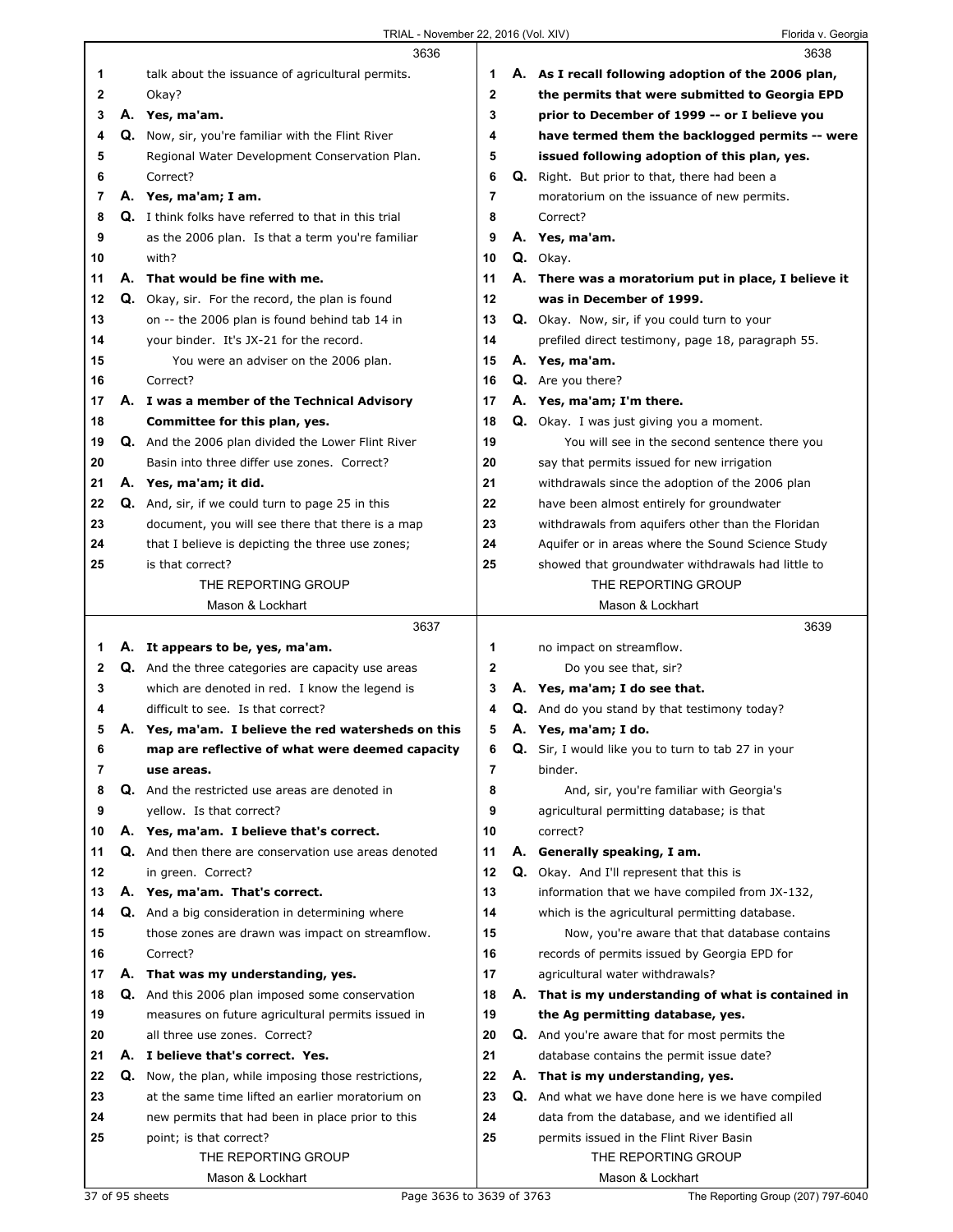|              |    | 3640                                                                                           |        |    | 3642                                                                                         |
|--------------|----|------------------------------------------------------------------------------------------------|--------|----|----------------------------------------------------------------------------------------------|
| 1            |    | conservation zones after 2006. Okay?                                                           | 1      |    | analysis is in my prefiled direct.                                                           |
| 2            |    | A. Okay.                                                                                       | 2      | Q. | Do you know if that's been produced to Florida?                                              |
| 3            |    | Q. And we limited that data to surface water                                                   | 3      |    | A. I'm not sure.                                                                             |
| 4            |    | withdrawals and groundwater withdrawals tied to                                                | 4      |    | Q. Okay. Sir, could you now turn to tab 26, please.                                          |
| 5            |    | the Floridan Aquifer. Okay?                                                                    | 5      |    | Sir, tab 26 was also compiled from JX-132, which                                             |
| 6            | А. | Okay.                                                                                          | 6      |    | is the agricultural permitting database.                                                     |
| 7            | Q. | And do you see here where it says that after                                                   | 7      |    | Sir, what we have done here is we have just                                                  |
| 8            |    | 2006, 569 permits were issued in the conservation                                              | 8      |    | looked at 2006 to the presence -- to the present                                             |
| 9            |    | use zone?                                                                                      | 9      |    | and tallied up the number of permits. And I'll                                               |
| 10           |    | A. I see the number on this paper, yes.                                                        | 10     |    | represent to you that it equals 1387 permits                                                 |
| 11           | Q. | And do you see here it says that after 2006, 144                                               | 11     |    | issued since 2006. Does that number sound right                                              |
| 12           |    | permits were issued in the restricted and                                                      | 12     |    | to you, sir?                                                                                 |
| 13           |    | capacity use zones. Correct?                                                                   | 13     |    | A. So I see the numbers on this -- on this table                                             |
| 14           |    | A. I see the number on this paper, yes.                                                        | 14     |    | that you have as your demonstrative. I haven't                                               |
| 15           |    | Q. Okay. Do you have any reason to disagree with                                               | 15     |    | added up the numbers in the 2006 to 2015 rows.                                               |
| 16           |    | the numbers that are on this paper?                                                            | 16     |    | If you represent to me that it's roughly 1300,                                               |
| 17           | А. | I'm not entirely sure that the numbers on this                                                 | 17     |    | I believe you said, I have no reason to doubt                                                |
| 18           |    | paper are accurate, no.                                                                        | 18     |    | that.                                                                                        |
| 19           |    | Q. Sir, have you looked at the agricultural                                                    | 19     |    | Q. Okay. And, sir, if we look at the number of                                               |
| 20           |    | permitting database for this information?                                                      | 20     |    | permits shown on the prior demonstrative behind                                              |
| 21           |    | A. I have.                                                                                     | 21     |    | tab 27 and compare that to the total number of                                               |
| 22           | Q. | You have?                                                                                      | 22     |    | permits issued since 2006, it's about half of the                                            |
| 23           |    | A. Yes, ma'am.                                                                                 | 23     |    | permits that have been issued since 2006 which                                               |
| 24           |    | Q. And have you done an analysis that would tell you                                           | 24     |    | are in conservation zones. Do you have any                                                   |
| 25           |    | that the numbers are different for permits issued                                              | 25     |    | reason to dispute that, sir?                                                                 |
|              |    | THE REPORTING GROUP                                                                            |        |    | THE REPORTING GROUP                                                                          |
|              |    | Mason & Lockhart                                                                               |        |    | Mason & Lockhart                                                                             |
|              |    |                                                                                                |        |    |                                                                                              |
|              |    | 3641                                                                                           |        |    | 3643                                                                                         |
| 1            |    | since 2006?                                                                                    | 1      |    |                                                                                              |
| $\mathbf{2}$ |    |                                                                                                |        |    | A. I believe the majority of the acreage that has                                            |
| 3            |    | A. I don't remember the exact numbers off the top of                                           | 2<br>3 |    | been permitted, the vast majority that's been                                                |
| 4            |    | my head.<br>So we have these classified as conservation                                        | 4      |    | permitted are in areas outside of the capacity                                               |
| 5            |    | and restricted and capacity. I don't remember                                                  | 5      |    | use areas which I was referring to in my prefiled<br>direct in paragraph 55.                 |
|              |    |                                                                                                |        |    |                                                                                              |
| ь<br>7       |    | the exact numbers that I have in my analysis.<br>I don't -- I'm not certain that these numbers | 6<br>7 |    | I see the total number of permits in this<br>demonstrative. I would just offer that it makes |
| 8            |    |                                                                                                | 8      |    |                                                                                              |
| 9            |    | reflect the active permits that are in, for<br>example, the capacity use area issued since     | 9      |    | a really big difference where these permits are<br>in terms of their impact.                 |
| 10           |    | 2006.                                                                                          | 10     |    | Q. So, sir, in paragraph 55 you were just referring                                          |
| 11           |    | Q. Do you remember if your numbers were something                                              | 11     |    | to the capacity use zones and not the other                                                  |
| 12           |    | close to this?                                                                                 | 12     |    | conservation zones?                                                                          |
| 13           | А. | They -- I remember that the numbers for the                                                    | 13     |    | A. I think generally I was referring to the capacity                                         |
| 14           |    | capacity use areas certainly are significantly                                                 | 14     |    | use areas. As I recall from the Sound Science                                                |
| 15           |    | less than the number on this paper. And I                                                      | 15     |    | Study and the 2006 plan, it was those capacity                                               |
| 16           |    | understand that you have combined these, so I                                                  | 16     |    | use areas where the vast majority of the                                                     |
| 17           |    | want to make sure I'm clear in my testimony.                                                   | 17     |    | streamflow impact from groundwater pumping out of                                            |
| 18           |    | But in terms of the capacity use areas, I                                                      | 18     |    | the Floridan Aquifer were realized.                                                          |
| 19           |    | believe the number is much less.                                                               | 19     | Q. | Now, sir, you're aware that Georgia EPD                                                      |
| 20           |    | Q. And what about for the restricted use and                                                   | 20     |    | instituted a new moratorium on Ag permits in                                                 |
| 21           |    | conservation use numbers?                                                                      | 21     |    | 2012. Correct?                                                                               |
| 22           |    | A. I don't remember those specifically.                                                        | 22     |    | A. That is my understanding, yes.                                                            |
| 23           |    | Q. And, sir, is your work product somewhere in your                                            | 23     |    | Q. And, sir, do you recall that the 2012 moratorium,                                         |
| 24           |    |                                                                                                | 24     |    |                                                                                              |
| 25           |    | prefiled direct?                                                                               | 25     |    | the zone that was outlined in that overlapped in                                             |
|              |    | A. I do not believe the work product for that<br>THE REPORTING GROUP                           |        |    | very significant part with all of the<br>THE REPORTING GROUP                                 |
|              |    | Mason & Lockhart                                                                               |        |    | Mason & Lockhart                                                                             |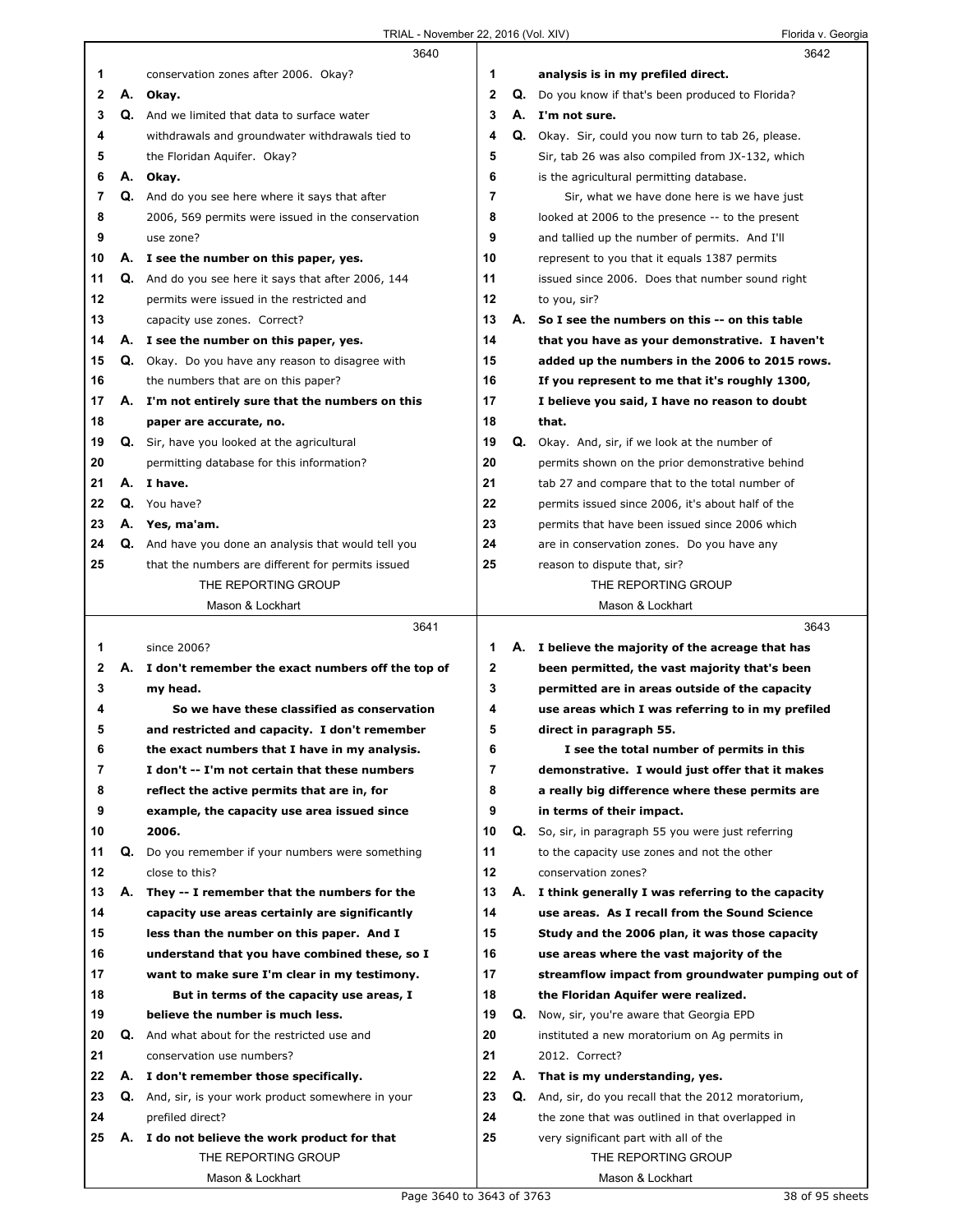|              |          | 3644                                                                                  |              |    | 3646                                                                   |
|--------------|----------|---------------------------------------------------------------------------------------|--------------|----|------------------------------------------------------------------------|
| 1            |          | conservation zones defined by the 2006 plan?                                          | 1            |    | mapped irrigated fields in the State of Georgia.                       |
| $\mathbf{2}$ | А.       | As I recall, the 2012 permit moratorium was for                                       | $\mathbf{2}$ |    | Correct?                                                               |
| 3            |          | Upper Floridan Aquifer withdrawals in what has                                        | 3            | А. | It certainly contains information about the                            |
| 4            |          | commonly become known as sub-area 4, which is                                         | 4            |    | mapped wetted acreage in the State of Georgia,                         |
| 5            |          | essentially the Upper Floridan Aquifer region of                                      | 5            |    | yes.                                                                   |
| 6            |          | southwest Georgia as well as surface water                                            | 6            |    | Q. And it lists the permit number of a field, the                      |
| 7            |          | withdrawals in, I believe, four of the sub-basins                                     | 7            |    | type of irrigation system used, and the number of                      |
| 8            |          | in southwest Georgia.                                                                 | 8            |    | acres irrigated. Correct?                                              |
| 9            |          | Q. And, sir, if you turn back to tab 14 briefly,                                      | 9            |    | A. I believe five of the columns in that database                      |
| 10           |          | JX-21, which is the 2006 plan, and go to page 25,                                     | 10           |    | were populated with permit numbers to one degree                       |
| 11           |          | it's a map we were looking at.                                                        | 11           |    | or another through our mapping efforts and in                          |
| 12           |          | A. Yes, ma'am.                                                                        | 12           |    | consultation with EPD, essentially in an attempt                       |
| 13           |          | Q. Am I correct that sub-area 4 that you just                                         | 13           |    | to link those -- particularly for groundwater,                         |
| 14           |          | mentioned is outlined by this red line that is                                        | 14           |    | link those back to aquifer sources. So that                            |
| 15           |          | drawn -- this red circle that is drawn over a                                         | 15           |    | information is in fact contained in the wetted                         |
| 16           |          | substantial portion of the basin here?                                                | 16           |    | acreage database.                                                      |
| 17           |          | A. I believe sub-area 4 is generally reflected by                                     | 17           |    | Q. And you compiled the information in the wetted                      |
| 18           |          | the red outline on the map on page 25 of the '06                                      | 18           |    | acreage database through a combination of                              |
| 19           |          | plan.                                                                                 | 19           |    | on-the-ground field mapping as well as some                            |
| 20           |          | <b>Q.</b> And, sir, that overlaps rather substantially with                           | 20           |    | aerial imagery. Correct?                                               |
| 21           |          | all of the -- with the -- certainly all of the                                        | 21           | А. | That is correct.                                                       |
| 22           |          | red and yellow conservation zones, as well as a                                       | 22           | Q. | And you believe that the 2016 wetted acreage                           |
| 23           |          | substantial portion of the green conservation                                         | 23           |    | database is currently the most accurate                                |
| 24           |          | zone. Correct?                                                                        | 24           |    | reflection of irrigation occurring in Georgia's                        |
| 25           | А.       |                                                                                       | 25           |    | portion of the ACF Basin. Correct?                                     |
|              |          | It's my understanding that the red boundary on<br>THE REPORTING GROUP                 |              |    | THE REPORTING GROUP                                                    |
|              |          | Mason & Lockhart                                                                      |              |    | Mason & Lockhart                                                       |
|              |          |                                                                                       |              |    |                                                                        |
|              |          |                                                                                       |              |    |                                                                        |
|              |          | 3645                                                                                  |              |    | 3647                                                                   |
| 1            |          | page 25 of the '06 plan, again, representing what                                     | 1            |    | A. I believe the acreage in the wetted acreage                         |
| $\mathbf 2$  |          | has commonly become known as sub-area 4, is the                                       | $\mathbf{2}$ |    | database is the most accurate estimate of actual                       |
| 3<br>4       |          | modeling extent of the groundwater impact model                                       | 3<br>4       | Q. | wetted acreage in the ACF Basin, yes.                                  |
|              |          | that the Georgia U.S. -- pardon me, the USGS                                          |              |    | Okay. Sir, now, if you could, could you please                         |
| 5            |          | completed as part of their work supporting this                                       | 5            |    | turn to tab 30 in your binder.                                         |
| 6            |          | plan. And it was through that modeling that they                                      | 6            |    | Sir, tab 30 is a compilation that we put                               |
| 7            |          | determined that of that entire region, just the                                       | 7            |    | together based on JX-129, which is your wetted                         |
| 8            |          | groundwater pumping from what became known as                                         | 8            |    | acreage database. And tab 30 has actually been                         |
| 9            |          | capacity restricted use areas had a demonstrable                                      | 9            |    | marked as an exhibit itself.                                           |
| 10           |          | impact on streamflow.                                                                 | 10           |    | MS. WINE: For the record it's Florida                                  |
| 11<br>12     | Q.       | And the moratorium says that no more Ag permits                                       | 11<br>12     |    | Exhibit 708.<br>BY MS. WINE:                                           |
|              |          | can be issued in this area that's outlined by the<br>red circle on this map. Correct? | 13           |    |                                                                        |
| 13           |          |                                                                                       |              |    | <b>Q.</b> Now, as the data compilation here shows -- it                |
| 14           | А.       | That is consistent with the 2012 moratorium, yes.                                     | 14<br>15     |    | might require just a little bit of math -- there                       |
| 15           | Q.       | Okay. Thank you.                                                                      |              |    | are up to 90,000 acres of unpermitted illegal                          |
| 16           |          | Sir, I would like to talk now about the                                               | 16           |    | acreage in Georgia. Correct?                                           |
| 17           |          | wetted acreage database that you put together.                                        | 17           |    | A. I don't know that that's correct.                                   |
| 18           |          | Okay?                                                                                 | 18           |    | <b>Q.</b> Have you done a tally of how many unpermitted,               |
| 19<br>20     | А.<br>Q. | Yes, ma'am.                                                                           | 19<br>20     |    | illegal acres there are potentially in Georgia                         |
|              |          | You spearheaded the development of that database;                                     |              |    | based on your wetted acreage database?                                 |
| 21           |          | is that correct?                                                                      | 21           | А. | Well, so, first of all, I'm -- I don't know that                       |
| 22           |          | A. I did.                                                                             | 22           |    | I can speak to the legality of any acreage in the                      |
| 23<br>24     |          | Q. And that database was completed in 2016?<br>A. It was.                             | 23<br>24     |    | state. Is it -- are you representing to me that                        |
|              |          |                                                                                       |              |    | a comparison was made between wetted acreage from                      |
| 25           |          | Q. And it contains extensive information about the<br>THE REPORTING GROUP             | 25           |    | our database and permitted acreage from Georgia<br>THE REPORTING GROUP |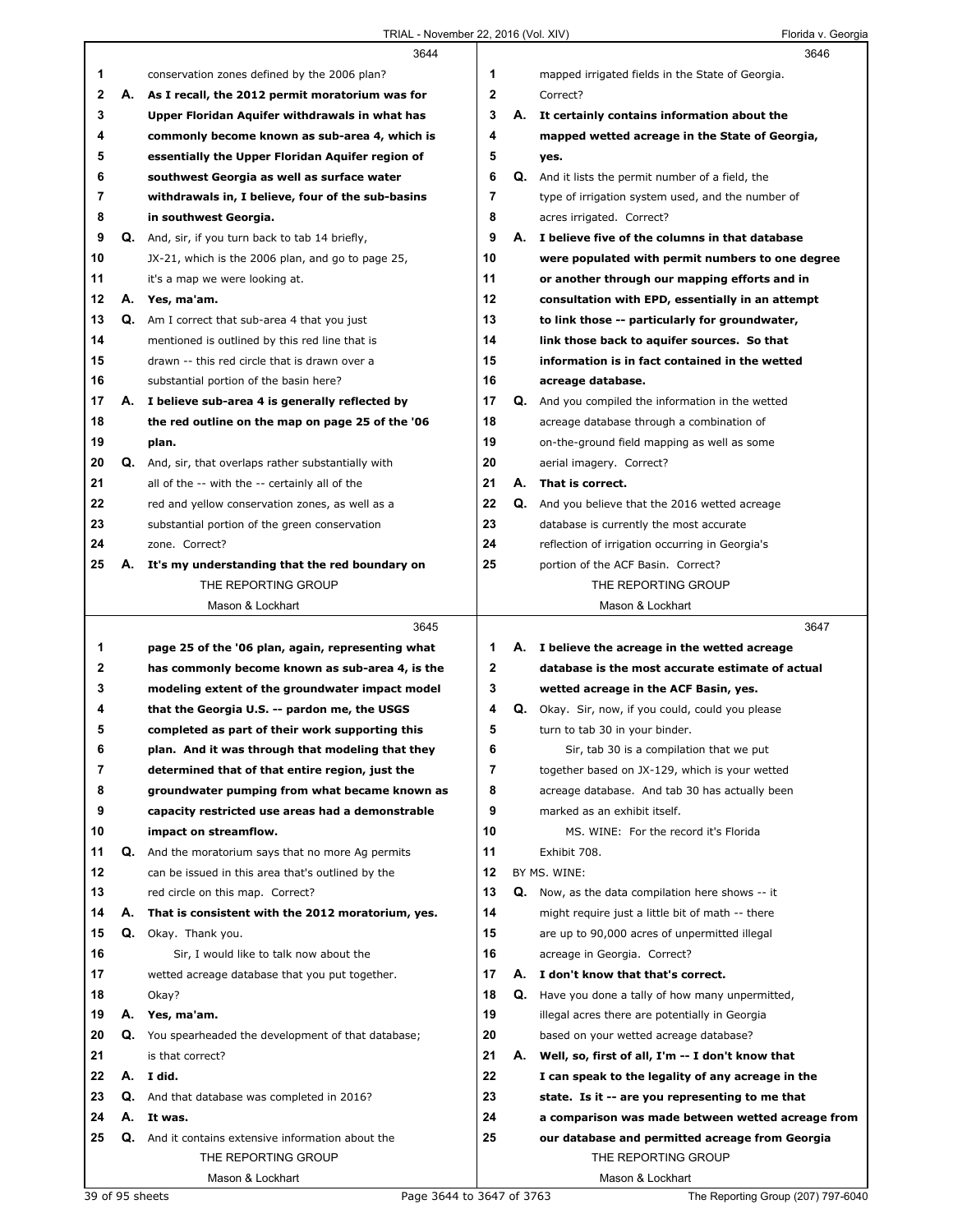|    |    | 3648                                                |                |    | 3650                                                      |  |
|----|----|-----------------------------------------------------|----------------|----|-----------------------------------------------------------|--|
| 1  |    | EPD? Is that what --                                | 1              |    | issue of unpermitted wetted acres in Georgia.             |  |
| 2  |    | $Q.$ I am.                                          | $\overline{2}$ |    | Correct?                                                  |  |
| 3  |    | A. -- I'm looking at?                               | 3              |    | A. That's my understanding.                               |  |
| 4  |    | Q. Yes, sir.                                        | 4              |    | <b>Q.</b> Are you a member of that task force?            |  |
| 5  |    | A. Okay.                                            | 5              | А. | No, ma'am; I'm not.                                       |  |
| 6  |    | Q. Have you been able to do that analysis yourself, | 6              |    | Q. Do you know any of the members on that task            |  |
| 7  |    | sir?                                                | 7              |    | force?                                                    |  |
| 8  |    | A. I have looked at certain areas. I have performed | 8              |    | A. I'm not aware of a comprehensive list. I have          |  |
| 9  |    | a similar analysis where I'm comparing one          | 9              |    | seen the list. I know a list of members exists.           |  |
| 10 |    | electronic database to another electronic           | 10             |    | I recognized some of the names, but I don't               |  |
| 11 |    | database. And depending on how you perform that     | 11             |    | remember all of the names.                                |  |
| 12 |    | analysis, I think one could get dramatically        | 12             |    | <b>Q.</b> Who do you recall is on that task force?        |  |
| 13 |    | different results.                                  | 13             |    | A. As I recall -- and you brought up Mr. Calvin           |  |
| 14 | Q. | Okay. Have you heard the 90,000 acre number         | 14             |    | Perry earlier during my cross-examination. I              |  |
| 15 |    | associated with unpermitted acreage?                | 15             |    | recall he is on the list. I recall Lucius Atkins          |  |
| 16 | А. | I have heard the 90,000 acre number. I recall --    | 16             |    | is on the list. I'm not sure beyond that.                 |  |
| 17 |    | I believe I was here for a portion of Dr. Cowie's   | 17             |    | <b>Q.</b> And who is Mr. Atkins?                          |  |
| 18 |    | testimony in this court. And I believe that         | 18             |    | A. Mr. Atkins is a farmer in Baker County, I              |  |
| 19 |    | number came up. I recall Dr. Cowie mentioning       | 19             |    | believe. I recall Mr. Atkins serving on the               |  |
| 20 |    | that Georgia EPD was, in fact, aware of this        | 20             |    | Stakeholder Advisory Committee of the 2006 plan           |  |
| 21 |    | analysis and that the State of Georgia has          | 21             |    | that we have spent a lot of time discussing               |  |
| 22 |    | compiled a task force to look into it further.      | 22             |    | today.                                                    |  |
| 23 | Q. | And Georgia became aware of this analysis because   | 23             |    | Q. Are you aware that on October 21 Georgia EPD           |  |
| 24 |    | Florida informed them of it. Correct?               | 24             |    | issued 30 notices of violation to permit holders          |  |
| 25 |    | A. I'm not entirely sure exactly how the State of   | 25             |    | suspected of irrigating acreage that is not               |  |
|    |    | THE REPORTING GROUP                                 |                |    | THE REPORTING GROUP                                       |  |
|    |    | Mason & Lockhart                                    |                |    | Mason & Lockhart                                          |  |
|    |    |                                                     |                |    |                                                           |  |
|    |    |                                                     |                |    |                                                           |  |
|    |    | 3649                                                |                |    | 3651                                                      |  |
| 1  |    | Georgia became aware of this.                       | 1              |    | properly permitted?                                       |  |
| 2  | Q. | Sir, could you turn to tab 31 in your binder.       | 2              |    | A. It's my understanding that notices have been           |  |
| 3  |    | This is FX-708. And it's a listing of all the       | 3              |    | distributed by the compliance department at EPD.          |  |
| 4  |    | potentially unpermitted irrigated acres from your   | 4              |    | I'm not sure of the exact number.                         |  |
| 5  |    | wetted acreage database. Have you had a chance      | 5              |    | $Q.$ Have you had a chance to $-$ and I don't want any    |  |
| 6  |    | to review this prior to today?                      | 6              |    | names. I just want to know if you have had a              |  |
| 7  | А. | I would not say that I have reviewed this in any    | 7              |    | chance to scan the list of permittees in Georgia          |  |
| 8  |    | detail. I see that apparently by permit number,     | 8              |    | who are potentially irrigating additional acres           |  |
| 9  |    | perhaps -- I'm not sure of the exact linkage that   | 9              |    | that exceed their permits. And I'm just                   |  |
| 10 |    | your team may have used to compare these            | 10             |    | wondering if you recognize any of the names,              |  |
| 11 |    | databases.                                          | 11             |    | family, friends, neighbors?                               |  |
| 12 |    | But assuming it's permit number, it appears         | 12             |    | A. I have not done that, no.                              |  |
| 13 |    | that there was a comparison made between a number   | 13             |    | Q. You haven't scanned the list to check out who is       |  |
| 14 |    | in Georgia EPD's electronic permit database and     | 14             |    | on there?                                                 |  |
| 15 |    | the number -- and I'm not sure if this is           | 15             |    | A. No.                                                    |  |
| 16 |    | reflective of our wetted acreage in our database    | 16             |    | Q. Okay, sir. I would like to shift topics and talk       |  |
| 17 |    | that has end-gun throw included or hardware         | 17             |    | a little bit about Georgia's agricultural                 |  |
| 18 |    | included.                                           | 18             |    | conservation efforts. Okay?                               |  |
| 19 |    | As you mentioned, there is a wealth of              | 19             |    | A. Okay.                                                  |  |
| 20 |    | information in our database. The point being I      | 20             |    | <b>Q.</b> And to do so, I would like to turn to tab 32 to |  |
| 21 |    | think it's very important how this analysis was     | 21             |    | start with, which is GX-1247. It's the Upper              |  |
| 22 |    | done and could dramatically impact the numbers      | 22             |    | Flint Regional Water Plan.                                |  |
| 23 |    | that you get from such an analysis.                 | 23             |    | Sir, do you recognize this document?                      |  |
| 24 | Q. | Sir, you mentioned that the Governor just           | 24             |    | A. Yes, ma'am; I do.                                      |  |
| 25 |    | recently set up a task force to look into the       | 25             |    | <b>Q.</b> And what is this?                               |  |
|    |    | THE REPORTING GROUP<br>Mason & Lockhart             |                |    | THE REPORTING GROUP<br>Mason & Lockhart                   |  |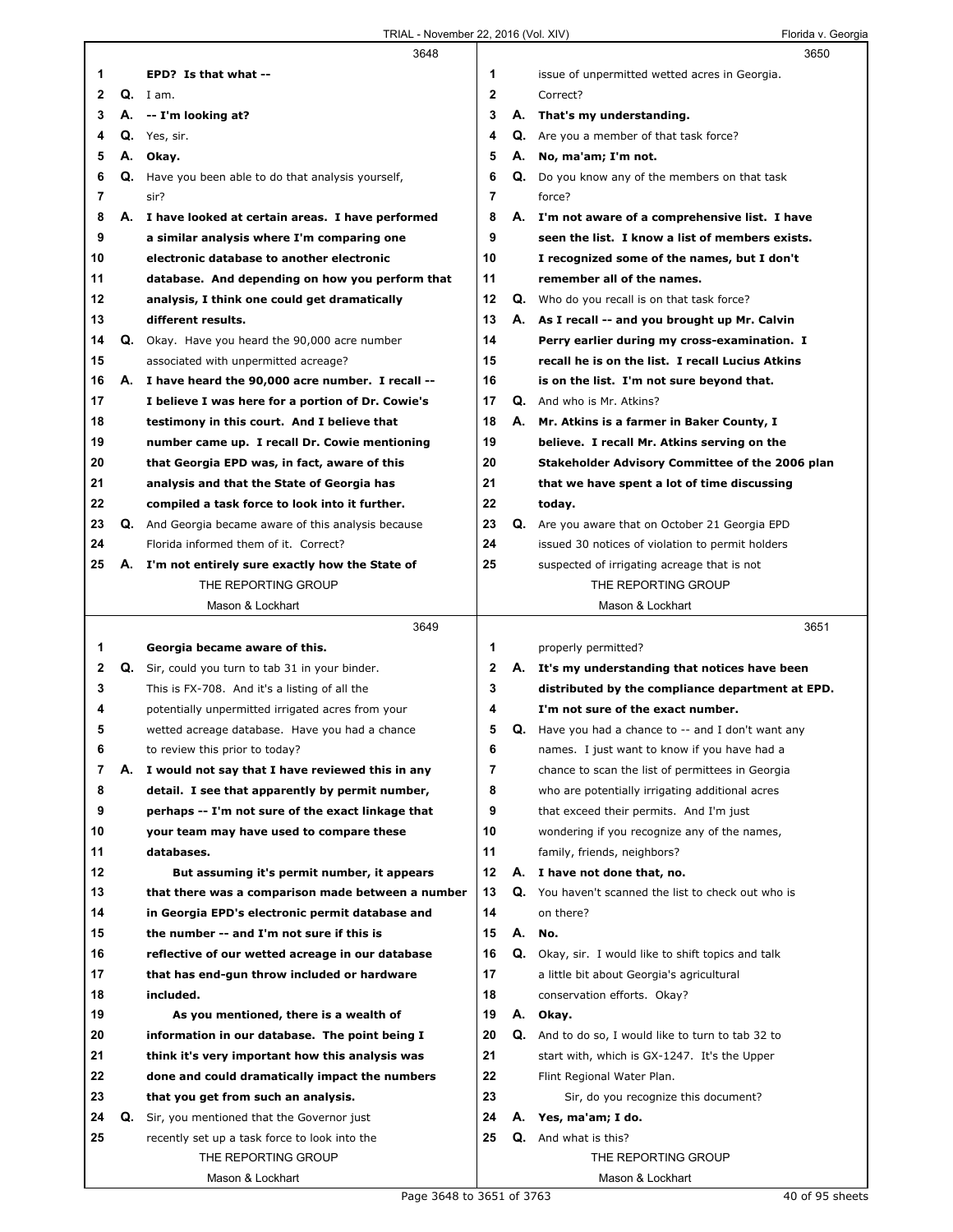|    |    | 3652                                                       |    | 3654                                                        |
|----|----|------------------------------------------------------------|----|-------------------------------------------------------------|
| 1  |    | A. This appears to be the final version of the Upper       | 1  | from a presentation that you gave at the Southern           |
| 2  |    | Flint Regional Water Council's Regional Water              | 2  | Legislative Conference annual meeting in July of            |
| 3  |    | Plan adopted in September of 2011.                         | 3  | 2013. Is that correct?                                      |
| 4  |    | <b>Q.</b> And your Water Planning and Policy Center        | 4  | A. It appears to be so, yes.                                |
| 5  |    | provided technical assistance in the development           | 5  | Q. And, sir, feel free to flip through this; but do         |
| 6  |    | of this plan. Correct?                                     | 6  | you recall this presentation?                               |
| 7  |    | A. We did. The Water Policy Center provided that           | 7  | A. In general, yes, I recall this presentation.             |
| 8  |    | assistance under a subcontract to Black & Veatch.          | 8  | <b>Q.</b> Okay. And the title is Agricultural or Ag Water   |
| 9  |    | Q. And the purpose of this plan was to manage water        | 9  | Management in Georgia: Past, Present and Future.            |
| 10 |    | resources in a sustainable manner through 2050.            | 10 | Correct?                                                    |
| 11 |    | Correct?                                                   | 11 | A. That's what the title says; yes, ma'am.                  |
| 12 |    | A. I believe that is a fair assessment of the              | 12 | <b>Q.</b> Thanks. And these pages, I'll represent to you    |
| 13 |    | overall goal of the plan. I seem to recall the             | 13 | the slides were not numbered. Just for ease of              |
| 14 |    | specific vision statement that was adopted by the          | 14 | everybody following along, we manually applied              |
| 15 |    | council that may -- you may have been reading              | 15 | our own page numbers so everybody would know what           |
| 16 |    | from it; I'm not sure. I don't remember what the           | 16 | slide we're on.                                             |
| 17 |    | exact vision statement was.                                | 17 | And if you would, sir, turn to slide 2.                     |
| 18 |    | Q. Okay. And we have looked at this document a lot         | 18 | That's just a chart that you put together that              |
| 19 |    | during the course of this trial. So I don't want           | 19 | shows growth in irrigation that's consistent with           |
| 20 |    | to belabor it. But do you recall that this                 | 20 | what we talked about earlier that irrigation                |
| 21 |    | document identifies some shortfalls in meeting             | 21 | really started to increase and become prevalent             |
| 22 |    | EPD's stainability criteria for surface water              | 22 | beginning in 1970. Correct?                                 |
| 23 |    | flows in the Flint River Basin at Bainbridge?              | 23 | A. I believe that's an accurate representation of           |
| 24 |    | A. I do recall that, yes.                                  | 24 | the chart, yes.                                             |
| 25 |    | <b>Q.</b> Okay. And do you also recall that as part of the | 25 | Q. Okay, sir. Now, if you would, please, turn to            |
|    |    | THE REPORTING GROUP                                        |    | THE REPORTING GROUP                                         |
|    |    | Mason & Lockhart                                           |    | Mason & Lockhart                                            |
|    |    |                                                            |    |                                                             |
|    |    | 3653                                                       |    | 3655                                                        |
| 1  |    | development of this plan, there were some                  | 1  | slide 4 in this presentation. It should be                  |
| 2  |    | suggestions put in place to address those                  | 2  | titled EPD Issues and Manages Agricultural                  |
| 3  |    | sustainability gaps?                                       | 3  | Withdrawal Permits. Do you see that?                        |
| 4  | А. | I recall that the plan was -- that the plan                | 4  | A. Yes, ma'am; I do.                                        |
| 5  |    | ultimately put forth a set of demand management            | 5  | <b>Q.</b> Okay. And if you look at the bottom of the page   |
| 6  |    | practices as well as supply management practices           | 6  | on the left-hand side, it says, withdrawal                  |
| 7  |    | and also I believe water quality practices, yes.           | 7  | quantity not specified.                                     |
| 8  | Q. | And a lot of these -- they're set forth in                 | 8  | Do you see that?                                            |
| 9  |    | section 6. I don't intend to walk through them             | 9  | A. Yes, ma'am; I do.                                        |
| 10 |    | now; but a lot of them are management -- manned            | 10 | <b>Q.</b> And then it says below that, maximum pumping rate |
| 11 |    | management methods and conservation measures that          | 11 | listed. Correct?                                            |
| 12 |    | you agree with in a general sense. They're                 | 12 | A. Yes, ma'am; that's correct.                              |
| 13 |    | things that you advocated in the past. Correct?            | 13 | Q. And it's your understanding, is it not, that             |
| 14 | А. | Well, so to the degree that I haven't looked at            | 14 | Georgia's agricultural permits do not limit the             |
| 15 |    | all of them, I'm not sure that I can speak to              | 15 | total amount that any farmer can irrigate?                  |
| 16 |    | anything that I may or may not have advocated for          | 16 | A. I believe Georgia's agricultural water withdrawal        |
| 17 |    | in the past. I generally recall the demand                 | 17 | permits for the majority of them have an acreage            |
| 18 |    | management practices and supply management                 | 18 | assigned to them, as we have talked about already           |
| 19 |    | practices being adopted by a majority or perhaps           | 19 | today. It's my understanding that those permits             |
| 20 |    | even a consensus of the overall group.                     | 20 | do not have a withdrawal limit in terms of a                |
| 21 |    | Q. Okay. And we could do a comparison later, but           | 21 | volumetric number.                                          |
| 22 |    | let's just stick with some things that you have            | 22 | Q. And, sir, are you aware that in Florida's portion        |
| 23 |    | prepared yourself. So let's turn to tab 20 in              | 23 | of the ACF Basin permits contain caps on the                |
| 24 |    | your binder, if you would.                                 | 24 | total amount of water that permit holders may               |
| 25 |    | Sir, tab 20 is a -- appears to a PowerPoint                | 25 | pump?                                                       |
|    |    | THE REPORTING GROUP                                        |    | THE REPORTING GROUP                                         |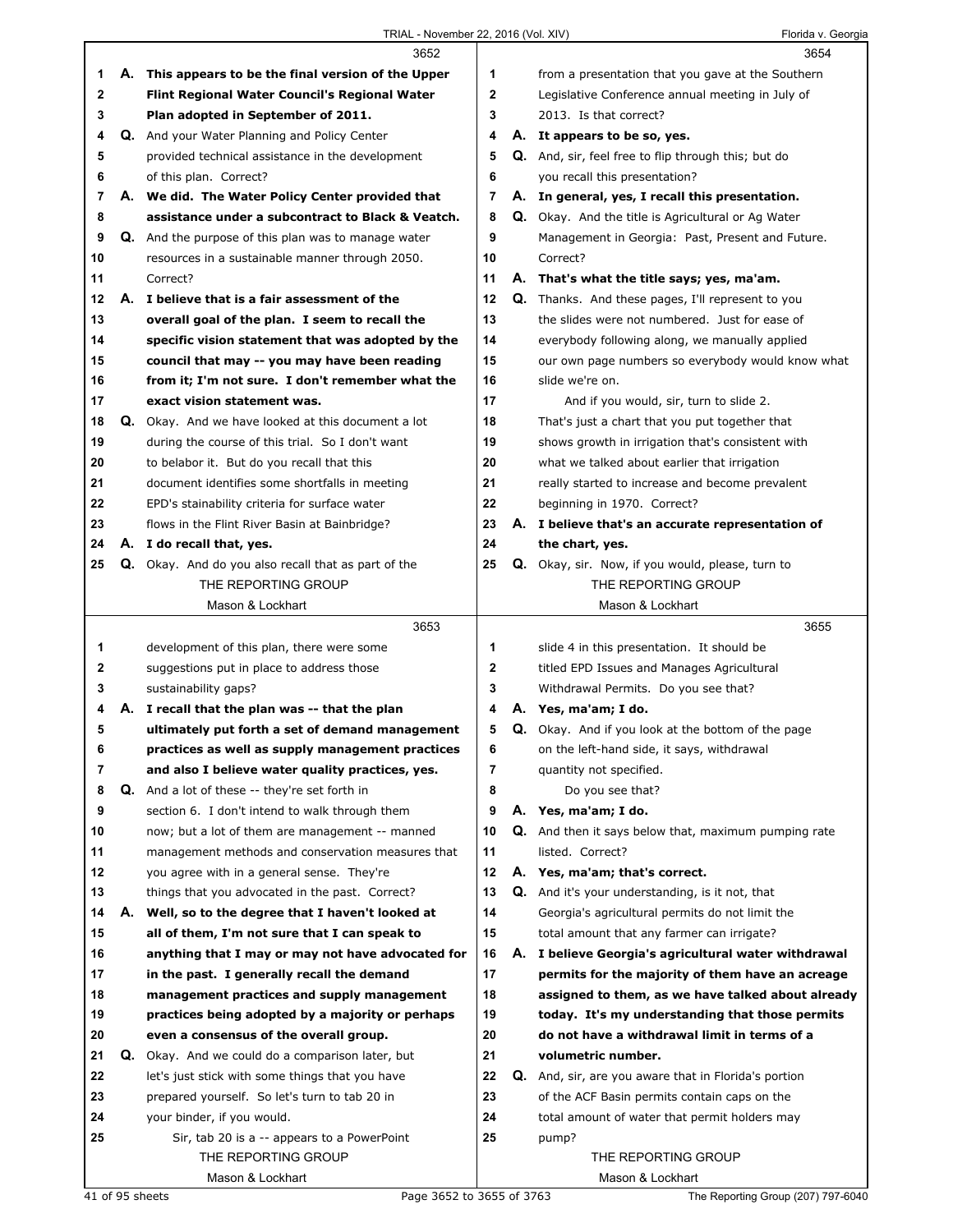|             |    | 3656                                                      |              |    | 3658                                                        |
|-------------|----|-----------------------------------------------------------|--------------|----|-------------------------------------------------------------|
| 1           |    | A. I'm not fully aware of all of the requirements of      | 1            |    | A. I do see that, yes.                                      |
| $\mathbf 2$ |    | Florida's agricultural water withdrawal                   | $\mathbf{2}$ |    | <b>Q.</b> And you understand that the Flint River Drought   |
| 3           |    | permitting system or in the Northwest Florida             | 3            |    | Protection Act established an auction process in            |
| 4           |    | Water Management District. I have been told that          | 4            |    | which Georgia can buy out farmers' rights to                |
| 5           |    | certain agricultural water withdrawal permits             | 5            |    | irrigate in times of drought. Correct?                      |
| 6           |    | have some volumetric cap, yes.                            | 6            |    | A. That's correct.                                          |
| 7           |    | Q. And, sir, were you in the courtroom when               | 7            |    | <b>Q.</b> And you agree that the Flint River Drought        |
| 8           |    | Mr. Brett Cyphers testified?                              | 8            |    | Protection Act was a milestone in agricultural              |
| 9           |    | A. No, ma'am; I was not.                                  | 9            |    | water management. Correct?                                  |
| 10          |    | <b>Q.</b> And have you read Mr. Cyphers's prefiled direct | 10           |    | A. I think in terms of the development of Georgia's         |
| 11          |    | testimony in this case?                                   | 11           |    | agricultural management and the policies that               |
| 12          |    | A. Yes, ma'am; I have.                                    | 12           |    | govern agricultural water management, the passage           |
| 13          |    | Q. And do you recall seeing a reference in his            | 13           |    | of the Flint River Drought Protection Act was in            |
| 14          |    | prefiled direct testimony on such a cap?                  | 14           |    | fact a milestone, yes.                                      |
| 15          |    | A. I recall -- I recall language in Mr. Cyphers's         | 15           |    | <b>Q.</b> And you have called it a central management       |
| 16          |    | prefiled direct testimony regarding certain               | 16           |    | practice of Georgia. Correct?                               |
| 17          |    | modeled amounts for anticipated water use by              | 17           |    | A. As I recall, the Flint River Drought Protection          |
| 18          |    | certain crops under certain conditions. It's my           | 18           |    | Act was referenced in the 2006 water plan to --             |
| 19          |    | understanding that that in some way informs how           | 19           |    | excuse me, 2006 plan, I believe, is the term we             |
| 20          |    | the Northwest Florida Management District permits         | 20           |    | agreed to use. And it's referenced I believe in             |
| 21          |    | their Ag users.                                           | 21           |    | other plans including the regional water plans of           |
| 22          | Q. | Are you aware that Florida requires the farmers           | 22           |    | the Upper and Lower Flint Councils. I believe               |
| 23          |    | in its portion of the ACF Basin to employ deficit         | 23           |    | that it is certainly a management tool that the             |
| 24          |    | irrigation techniques?                                    | 24           |    | State has at its disposal.                                  |
| 25          |    | A. I don't recall that being a requirement. I             | 25           |    | <b>Q.</b> And, sir, parts of Georgia's portion of the ACF   |
|             |    | THE REPORTING GROUP                                       |              |    | THE REPORTING GROUP                                         |
|             |    | Mason & Lockhart                                          |              |    | Mason & Lockhart                                            |
|             |    |                                                           |              |    |                                                             |
|             |    | 3657                                                      |              |    | 3659                                                        |
| 1           |    | recall language concerning some modeled amount of         | 1            |    | region are currently experiencing a drought.                |
| 2           |    | water that may reflect some reduction over                | $\mathbf{2}$ |    | Correct?                                                    |
| 3           |    | another modeled amount that informs their                 | 3            |    | A. I am aware of certain regions in the State of            |
| 4           |    | permitting requirements. But I'm not sure to the          | 4            |    | Georgia that are experiencing a drought. And as             |
| 5           |    | degree that that is necessarily deficit                   | 5            |    | I recall, certain regions of southwest Georgia              |
| 6           |    | irrigation.                                               | 6            |    | are in drought conditions as defined by NOAA,               |
| 7           |    | Q. Okay. Well, are you aware that, in fact, Florida       | 7            |    | yes.                                                        |
| 8           |    | farmers are only allowed to use water they need           | 8            | Q. | And were you in the courtroom when former EPD               |
| 9           |    | for optimal growth of crops 80 percent of the             | 9            |    | Director Judson Turner testified last week?                 |
| 10          |    | time?                                                     | 10           | А. | No, ma'am; I don't believe I was.                           |
| 11          |    | A. I'm not aware of all of the permit requirements        | 11           |    | Q. Have you read his testimony about the possibility        |
| 12          |    | in Florida.                                               | 12           |    | of the Flint River Drought Protection Act being             |
| 13          |    | Q. You don't recall reading that in Mr. Cyphers'          | 13           |    | utilized in 2017 if the drought continues?                  |
| 14          |    | prefiled direct testimony?                                | 14           | А. | No, ma'am; I am not.                                        |
| 15          | А. | Not specifically. I remember the number 80                | 15           |    | <b>Q.</b> Sir, in the event that the drought continues into |
| 16          |    | percent, but I don't remember the exact context.          | 16           |    | 2017, would you expect that the Georgia EPD                 |
| 17          |    | Q. Okay. Now, sir, going back to your slide               | 17           |    | should invoke the Flint River Drought Protection            |
| 18          |    | presentation that's found behind tab 20, which is         | 18           |    | Act as one of its managements tools?                        |
| 19          |    | FX-908, could you please turn to the next slide,          | 19           |    | A. I'm not sure what I would expect some six months         |
| 20          |    | which is slide 5. And it's titled Milestones in           | 20           |    | down the road. I'm not sure. I don't want to                |
| 21          |    | Management.                                               | 21           |    | speculate.                                                  |
| 22          |    | A. Okay.                                                  | 22           |    | Q. Okay, sir. If you could, going back to your              |
| 23          | Q. | Do you see, sir, that in the third bullet point           | 23           |    | presentation behind tab 20 of FX-908. And, sir,             |
| 24          |    | there there is a reference to the Flint River             | 24           |    | please turn to slide 15. And, sir, you will see             |
| 25          |    | Drought Protection Act of 2000?                           | 25           |    | on this slide under conservation it says                    |
|             |    | THE REPORTING GROUP                                       |              |    | THE REPORTING GROUP                                         |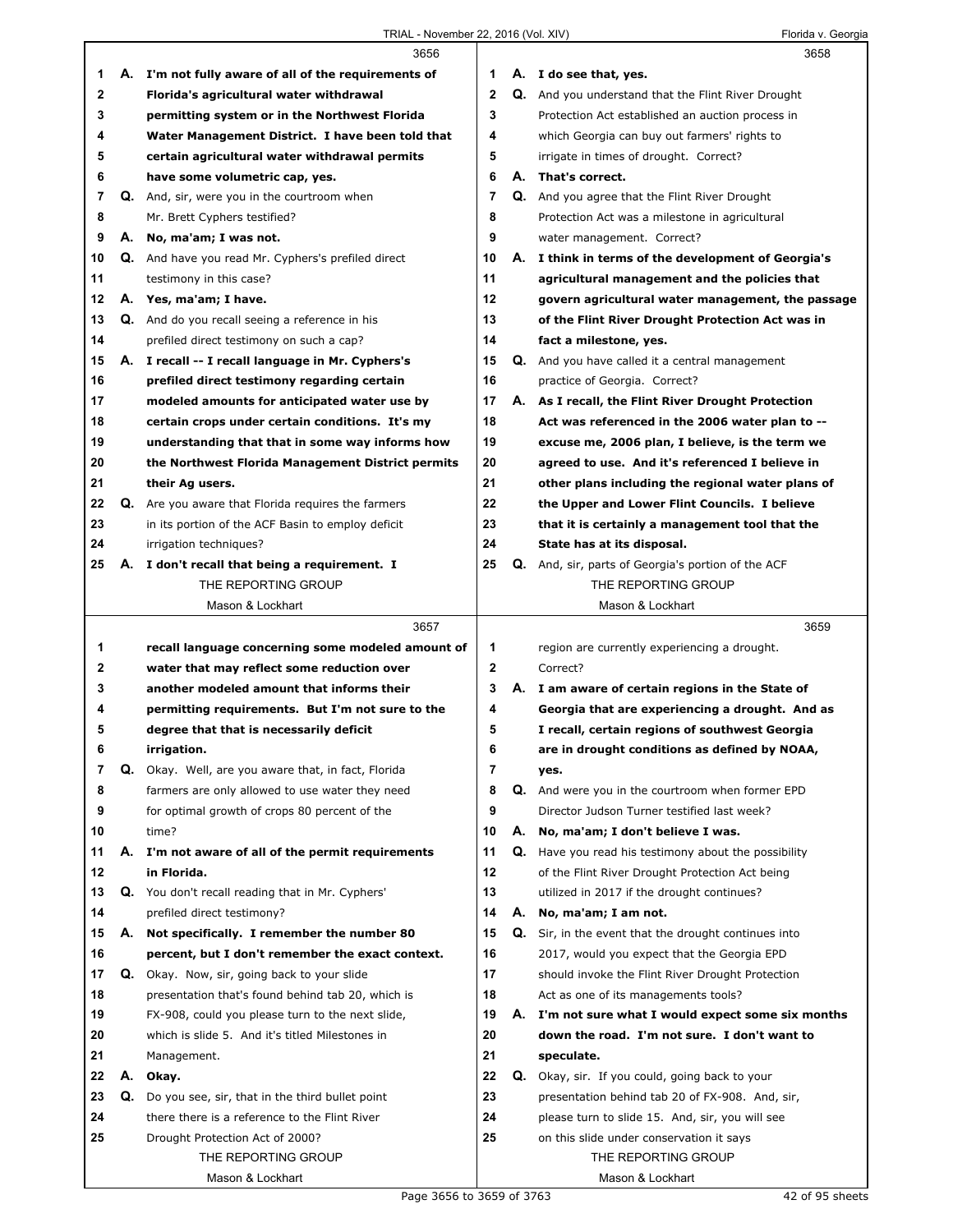|              | 3660                                                        |         | 3662                                                    |
|--------------|-------------------------------------------------------------|---------|---------------------------------------------------------|
| 1            | irrigation scheduling as the first item. Do you             | 1       | Georgia. Correct?                                       |
| $\mathbf{2}$ | see that?                                                   | 2       | A. I'm not able to give you a quantum -- a specific     |
| 3            | A. Yes, ma'am; I do.                                        | 3       | quantified number of farmers using irrigation           |
| 4            | <b>Q.</b> And you agree that irrigation scheduling is an    | 4       | scheduling. In my experience with working with          |
| 5            | agricultural management option for the Flint                | 5       | these farmers over the years on all the various         |
| 6            | River Basin. Correct?                                       | 6       | outreach projects that we perform at the Water          |
| 7            | A. Yes, I would agree with that.                            | 7       | Center and through our partners, I know                 |
| 8            | Q. And you testified about it in your prefiled              | 8       | anecdotally, as I testified in my prefiled              |
| 9            | direct testimony. Correct?                                  | 9       | direct, that more farmers are in fact using this        |
| 10           | A. I believe that was mentioned in my prefiled              | 10      | technology.                                             |
| 11           | direct, yes.                                                | 11      | Q. And you don't know of a study and haven't done       |
| 12           | Q. You believe it's beneficial?                             | 12      |                                                         |
|              |                                                             | 13      | one yourself to put a percentage on that in terms       |
| 13           | A. I believe improving information on when and how          |         | of number of farmers in Georgia who are currently       |
| 14           | much to irrigate crops, which is essentially what           | 14      | using irrigation scheduling. Correct?                   |
| 15           | irrigation scheduling is, is beneficial overall,            | 15      | A. No, ma'am; I am not.                                 |
| 16           | certainly.                                                  | 16      | Q. Okay. Is soil moisture monitoring important to       |
| 17           | <b>Q.</b> Do you agree that irrigation scheduling can       | 17      | irrigation scheduling?                                  |
| 18           | reduce water use by up to 15 percent?                       | 18      | A. It is.                                               |
| 19           | A. I don't know if I agree necessarily with 15              | 19      | Q. And are you aware of how many farmers in Georgia     |
| 20           | percent. It would necessarily depend on how                 | 20      | are using soil moisture monitoring right now?           |
| 21           | farmers -- an individual farmer, for example, is            | 21      | A. Well, so, again, I think that's -- I would ask       |
| 22           | managing and scheduling their irrigation at some            | 22      | you to be more specific. Soil moisture                  |
| 23           | baseline before you could estimate what potential           | 23      | monitoring can be as simple as taking a shovel          |
| 24           | savings would be gained. I think that is largely            | 24      | and digging up the dirt to see how wet it is, or        |
| 25           | a farmer-by-farmer type of analysis.                        | 25      | it could be as advanced as having a Smart Phone         |
|              | THE REPORTING GROUP                                         |         | THE REPORTING GROUP                                     |
|              | Mason & Lockhart                                            |         | Mason & Lockhart                                        |
|              |                                                             |         |                                                         |
|              | 3661                                                        |         | 3663                                                    |
| 1            | Q. Sir, are you familiar with the Stripling                 | 1       | app that measures soil moisture at varying depths       |
| 2            | Irrigation Research Park?                                   | 2       | throughout your field. So I don't know what you         |
| 3            | A. Iam.                                                     | 3       | mean.                                                   |
| 4            | Q. And what is that, sir?                                   | 4       | Q. Do you have any numbers on how many farmers in       |
| 5            | A. The Stripling Irrigation Research Park is a              | 5       | Georgia are using any of those soil moisture            |
| 6            | research and demonstration farm in Mitchell                 | 6       | monitoring techniques?                                  |
| 7            | County, Georgia, operated by the University of              | 7       | A. I think all farmers are going to monitor the soil    |
| 8            | Georgia.                                                    | 8       | moisture in their fields to, you know, manage           |
| 9            | Q. And have you ever reviewed any of their                  | 9       |                                                         |
| 10           | materials?                                                  | 10      | their irrigation and decide when it's appropriate       |
|              |                                                             | 11      | to irrigate. I think that's commonsense                 |
| 11           | A. I believe I have seen some of their materials            | $12 \,$ | management.                                             |
| 12           | over the years, yes.                                        | 13      | If you're asking how many farmers are using             |
| 13           | <b>Q.</b> And are you familiar with the fact that they have |         | these very, very new or relatively new Smart            |
| 14           | associated an up to 15 percent water savings                | 14      | Phone apps and things of that nature, I don't           |
| 15           | number with advanced irrigation scheduling?                 | 15      | have the number on that.                                |
| 16           | A. I don't specifically recall that being in some of        | 16      | Q. Are you familiar with the Flint River Soil and       |
| 17           | their materials. I have no reason to doubt that             | 17      | <b>Water Conservation District?</b>                     |
| 18           | that is the case.                                           | 18      | A. I am.                                                |
| 19           | I'm not sure what you mean by advanced                      | 19      | <b>Q.</b> And are you aware of their estimate that less |
| 20           | irrigation scheduling. There are a number of                | 20      | than 5 percent of farmers in Georgia are using          |
| 21           | irrigation scheduling tools and methods. Some               | 21      | some form of soil moisture monitoring?                  |
| 22           | may be classifieds as very advanced; some are in            | 22      | A. I'm not aware of that, no.                           |
| 23           | fact very rudimentary.                                      | 23      | Q. Sir, could you turn to tab 39 for me, please.        |
| 24           | <b>Q.</b> And, sir, you're not able today to tell us how    | 24      | Sir, tab 39, which is FX-663, is titled                 |
| 25           | many farmers are using irrigation scheduling in             | 25      | Irrigation Management Technology For Water              |
|              | THE REPORTING GROUP<br>Mason & Lockhart                     |         | THE REPORTING GROUP<br>Mason & Lockhart                 |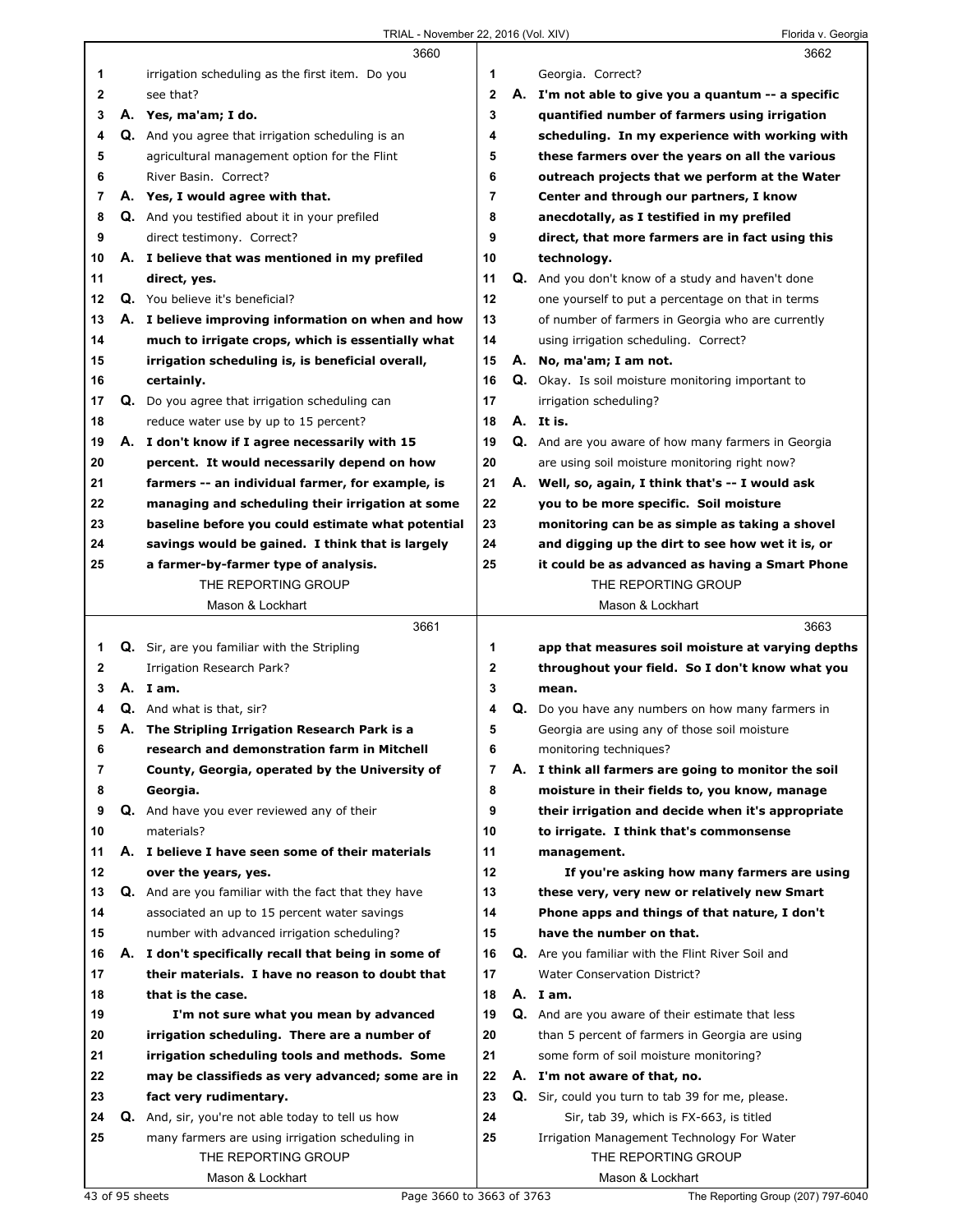|    |    | 3664                                                  |              | 3666                                                |
|----|----|-------------------------------------------------------|--------------|-----------------------------------------------------|
| 1  |    | Conservation in Georgia. Do you see that?             | 1            | A. I believe that in terms of overall reductions to |
| 2  |    | A. Yes, ma'am; I do.                                  | $\mathbf{2}$ | the degree that they benefit certain regions        |
| 3  |    | <b>Q.</b> And the first paragraph describes a project | 3            | or -- let me rephrase.                              |
| 4  |    | that's referred to as IrrigatorPro. Do you see        | 4            | I agree that it's possible that reductions          |
| 5  |    | that?                                                 | 5            | could benefit some segments of the entire basin,    |
| 6  |    | A. Yes, ma'am; I do.                                  | 6            | yes.                                                |
| 7  |    | Q. And, sir, you're familiar with that project.       | 7            | Q. You actually say they will benefit in this       |
| 8  |    | Correct?                                              | 8            | document. Correct?                                  |
| 9  |    | A. Yes, ma'am; I am.                                  | 9            | A. I believe that is what the sentence says, yes.   |
| 10 |    | <b>Q.</b> And how were you involved in that project?  | 10           | Q. Thank you, sir.                                  |
| 11 |    | A. If this is the same proposal that is in my mind,   | 11           | Could you go back to page -- sorry, tab 20,         |
| 12 |    | this was a joint project that I co-authored           | 12           | which is your presentation again, Exhibit FX-908.   |
| 13 |    | along with folks at the USDA National Peanut          | 13           | And I would to return to slide 15 which we          |
| 14 |    | Research Lab and the Georgia Soil and Water           | 14           | were looking at before. Let me know when you're     |
| 15 |    | Conservation Commission. And it was a proposal        | 15           | there, sir.                                         |
| 16 |    | to the U.S. Department of Agriculture and their       | 16           | A. I'm there.                                       |
| 17 |    | conservation innovation grants. And it was, as        | 17           | Q. Okay. We spoke about -- under conservation, we   |
| 18 |    | I recall, a proposal to secure funding to             | 18           | spoke about irrigation scheduling. The next item    |
| 19 |    | incentivize the use of IrrigatorPro irrigation        | 19           | is precision application strategies. Do you see     |
| 20 |    | scheduling software.                                  | 20           | that, sir?                                          |
| 21 |    | Q. Okay. And, sir, if you turn to the page ending     | 21           | A. I do.                                            |
| 22 |    | in 847 -- those are the small numbers at the          | 22           | Q. And, sir, you agree that something called        |
| 23 |    | bottom right of the page -- you will see a            | 23           | variable rate irrigation can be an example of a     |
| 24 |    | reference to you in the last bullet. Correct?         | 24           | precision application strategy. Correct?            |
| 25 | А. | Yes, ma'am.                                           | 25           | A. I believe it could, yes.                         |
|    |    | THE REPORTING GROUP                                   |              | THE REPORTING GROUP                                 |
|    |    | Mason & Lockhart                                      |              | Mason & Lockhart                                    |
|    |    |                                                       |              |                                                     |
|    |    | 3665                                                  |              | 3667                                                |
| 1  |    | Q. And, sir, did you say that you had a role in       | 1            | <b>Q.</b> And variable rate irrigation is sometimes |
| 2  |    | actually drafting this document?                      | $\mathbf{2}$ | referred to as VRI?                                 |
| 3  |    | A. I recall seeing this document in its draft form,   | 3            | A. It is.                                           |
| 4  |    | yes.                                                  | 4            | Q. And VRI systems can vary the amount of water     |
| 5  |    | Q. You saw it in a draft form. Were you actually      | 5            | applied by cycling sprinklers on and off,           |
| 6  |    | one of the drafters or editors of the document?       | 6            | controlling the end-gun, and varying the            |
| 7  |    | A. I believe I was, yes.                              | 7            | center-pivot travel speed; is that correct?         |
| 8  |    | Q. Okay, sir. If you look to the next page, the       | 8            | A. That's generally correct, yes.                   |
| 9  |    | page ending in 848, do you see there is a section     | 9            | Q. And that was all described by Dr. Irmak in his   |
| 10 |    | entitled Project Benefits and Transferability?        | 10           | expert report. Correct?                             |
| 11 |    | A. I see that, yes.                                   | 11           | A. It may have. I believe he -- Dr. Irmak did, in   |
| 12 |    | Q. And, sir, if you look three-quarters of the way    | 12           | fact, discuss VRI, yes.                             |
| 13 |    | down the paragraph, there is a sentence that          | 13           | Q. And, sir, do you agree that VRI could increase   |
| 14 |    | starts upstream communities. Do you see that?         | 14           | agricultural water efficiency in Georgia by         |
| 15 |    | A. I do.                                              | 15           | approximately 15 percent?                           |
| 16 |    | Q. And, sir, could you just read that sentence to     | 16           | A. I don't know that I agree necessarily that VRI   |
| 17 |    | yourself.                                             | 17           | across the board could increase -- could decrease   |
| 18 |    | A. I see that.                                        | 18           | overall consumption by 15 percent or increase       |
| 19 |    | Q. So, sir, in this document you were recognizing     | 19           | efficiency. I, again, very much like your           |
| 20 |    | that downstream communities, including the            | 20           | irrigation schedule question, believe that is       |
| 21 |    | Apalachicola estuary and oyster fisheries, would      | 21           | a farm-to-farm, farmer-to-farmer type of            |
| 22 |    | also benefit from improved water resource             | 22           | analysis.                                           |
| 23 |    | management upstream in Georgia. Correct?              | 23           | Q. Do you recall reading in Dr. Irmak's report that |
| 24 |    | A. I do see that sentence in the proposal, yes.       | 24           | he said that VRI on average can reduce water use    |
| 25 |    | Q. And you agree with that sentence. Correct?         | 25           | by more than 15 percent?                            |
|    |    | THE REPORTING GROUP<br>Mason & Lockhart               |              | THE REPORTING GROUP<br>Mason & Lockhart             |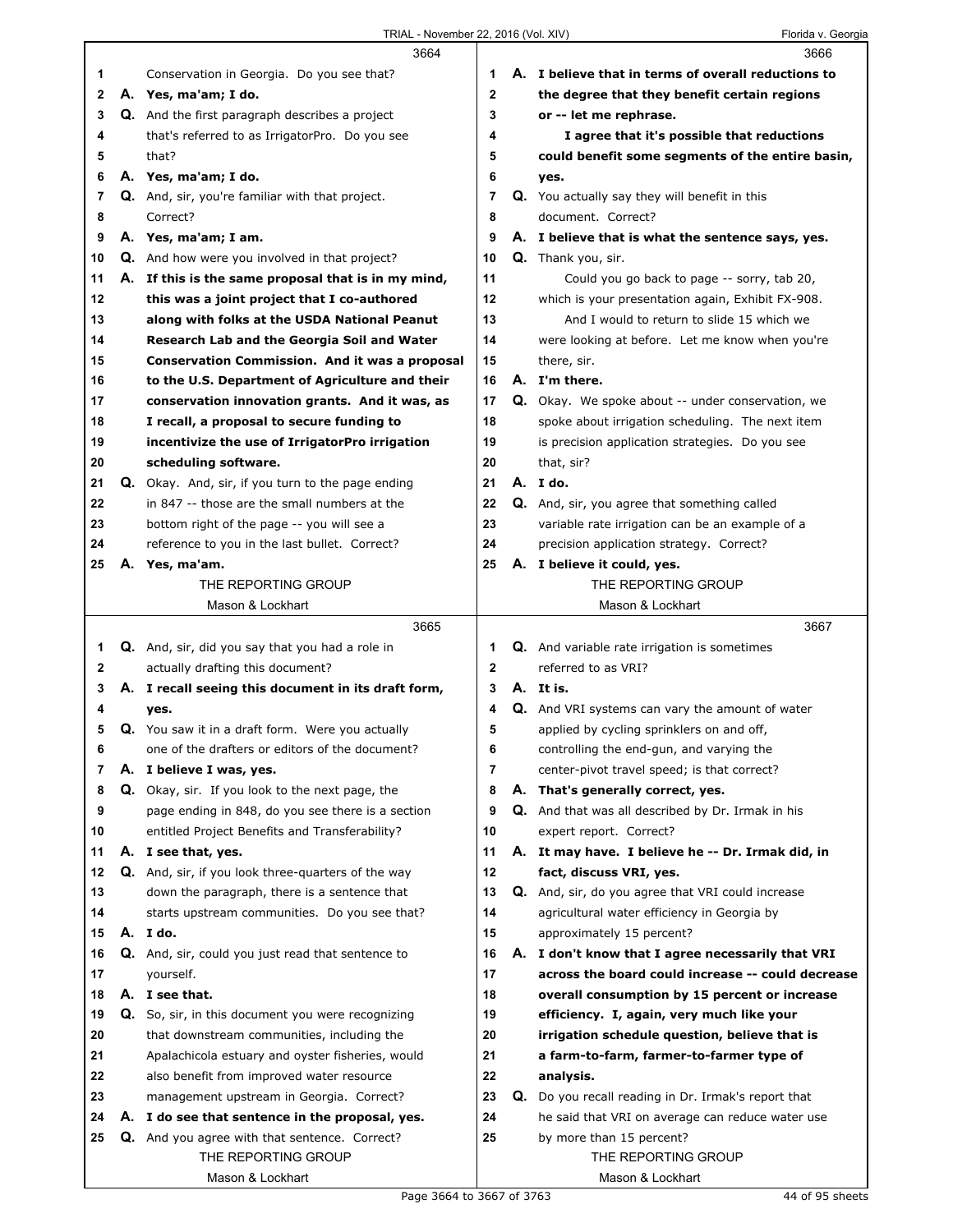|    |    | 3668                                                             |        |    | 3670                                                                                              |
|----|----|------------------------------------------------------------------|--------|----|---------------------------------------------------------------------------------------------------|
| 1  |    | A. I don't remember that specific statement in his               | 1      |    | mapping of irrigation in Georgia. Correct?                                                        |
| 2  |    | report, no.                                                      | 2      |    | A. We have completed field verification on a                                                      |
| 3  | Q. | Do you recall reading anything from the Stripling                | 3      |    | significant portion of the acreage in the Flint                                                   |
| 4  |    | Irrigation Research Farm that also says that VRI                 | 4      |    | River Basin; and we have mapped all of the                                                        |
| 5  |    | systems can result in water savings of up to 15                  | 5      |    | acreage in the state, yes.                                                                        |
| 6  |    | percent?                                                         | 6      |    | <b>Q.</b> And are you aware that your field mapping shows                                         |
| 7  |    | A. I recall the Stripling Irrigation Park putting                | 7      |    | that now there are only 10 farmers using VRI                                                      |
| 8  |    | together -- seems like a one-or-two-page summary                 | 8      |    | systems in Georgia?                                                                               |
| 9  |    | of various conservation measures that had certain                | 9      |    | A. I don't -- I honestly don't remember exactly the                                               |
| 10 |    | percentages attached to them. I can't say that I                 | 10     |    | numbers in that full mapping database.                                                            |
| 11 |    | specifically remember the one about VRI.                         | 11     |    | Q. You have no reason to dispute that number though.                                              |
| 12 |    | Q. Okay. But you have no reason to dispute here                  | 12     |    | Correct?                                                                                          |
| 13 |    | today that they associated 15 percent reduction                  | 13     |    | A. Not sitting here right now, no.                                                                |
| 14 |    | in water use to VRI?                                             | 14     |    | <b>Q.</b> Okay. And the VRI systems, they are indicated on                                        |
| 15 |    | A. I have no reason to dispute their association.                | 15     |    | your database of the mapped information.                                                          |
| 16 |    | Q. Okay, sir. If we could go back one more time to               | 16     |    | Correct?                                                                                          |
| 17 |    | tab 20 and to slide 37.                                          | 17     |    | If there is one, it's demoted by VRI equals Y                                                     |
| 18 |    | I'm sorry. Before I go there, I just want to                     | 18     |    | in your code; is that correct?                                                                    |
| 19 |    | make clear that Georgia doesn't currently mandate                | 19     |    | A. I don't know exactly what the code says. I do                                                  |
| 20 |    | the use of VRI systems. Correct?                                 | 20     |    | recall that whether or not a system was shown to                                                  |
| 21 | А. | No, ma'am, Georgia does not mandate the use of                   | 21     |    | have VRI technology was captured as part of our                                                   |
| 22 |    | VRI systems.                                                     | 22     |    | mapping work -- excuse me, field verification                                                     |
| 23 |    | Q. Okay. Now, if you could turn to slide 37, which               | 23     |    | work, yes.                                                                                        |
| 24 |    | is titled Pivot System Conservation Methods. Are                 | 24     |    | Q. Okay, sir. If you would, for a moment, would                                                   |
| 25 |    | you there, sir?                                                  | 25     |    | you turn to your prefiled direct testimony at                                                     |
|    |    | THE REPORTING GROUP                                              |        |    | THE REPORTING GROUP                                                                               |
|    |    | Mason & Lockhart                                                 |        |    | Mason & Lockhart                                                                                  |
|    |    |                                                                  |        |    |                                                                                                   |
|    |    | 3669                                                             |        |    | 3671                                                                                              |
| 1  |    |                                                                  | 1      |    |                                                                                                   |
| 2  |    | A. Yes, ma'am. I'm on page 37.<br>Q. I just wanted to make sure. | 2      |    | page 21. And you will see there's a demo there<br>that's labeled Masters demo 6. Do you see that, |
| 3  |    | A. Yes.                                                          | 3      |    | sir?                                                                                              |
| 4  |    | Q. And if you will look, the second big bullet about             | 4      |    | A. Yes, ma'am; I do.                                                                              |
| 5  |    |                                                                  | 5      |    | Q. And this is a table summarizing the breakdown of                                               |
| 6  |    | two-thirds of the way down the page says Variable                |        |    |                                                                                                   |
| 7  |    | Rate Irrigation, VRI. Do you see that?<br>A. Yes, ma'am; I do.   | 6<br>7 |    | the types of irrigation systems in the Lower                                                      |
| 8  |    | <b>Q.</b> And it identifies five systems for 1,064 acres.        | 8      |    | Flint-Ochlockonee water planning region.<br>Correct?                                              |
| 9  |    | Correct?                                                         | 9      |    | A. I want to be very careful and make sure that I'm                                               |
| 10 | А. | That is what is on this PowerPoint slide.                        | 10     |    | answering you correctly. So there were a number                                                   |
| 11 |    | Q. Right.                                                        | 11     |    | of tables. I just want to read that real                                                          |
| 12 |    | A. I believe --                                                  | 12     |    | quick --                                                                                          |
| 13 |    | Q. I'm sorry.                                                    | 13     |    | Q. Sure thing.                                                                                    |
| 14 |    | A. Well, no. I just want to be clear as to the                   | 14     | А. | -- if you don't mind.                                                                             |
| 15 |    | context. This was a summary of a very specific                   | 15     |    | Yes. I believe Masters demo 6 reflects the                                                        |
| 16 |    | mapping project in a very specific small                         | 16     |    | change in irrigation systems and type as well as                                                  |
| 17 |    | watershed.                                                       | 17     |    | acreage in the Lower Flint-Ochlockonee water                                                      |
| 18 |    | Q. Okay. And based on that mapping project, you                  | 18     |    | planning region.                                                                                  |
| 19 |    | were able to identify as of that time in 2013                    | 19     |    | Q. Okay. And just adding up the number column under                                               |
| 20 |    | only five parcels that were using a VRI system.                  | 20     |    | 2015 -- do you see that right in the middle of                                                    |
| 21 |    | Correct?                                                         | 21     |    | your chart?                                                                                       |
| 22 | А. | Of the region mapped and from the data reflected                 | 22     |    | It looks like you're reporting on a total of,                                                     |
| 23 |    | from that mapping for that small watershed, that                 | 23     |    | you know -- I think it's 11,370 systems. Does                                                     |
| 24 |    | is correct.                                                      | 24     |    | that math sound right?                                                                            |
| 25 | Q. | And you have since done your more advanced                       | 25     |    | A. That appears to be close.                                                                      |
|    |    | THE REPORTING GROUP                                              |        |    | THE REPORTING GROUP                                                                               |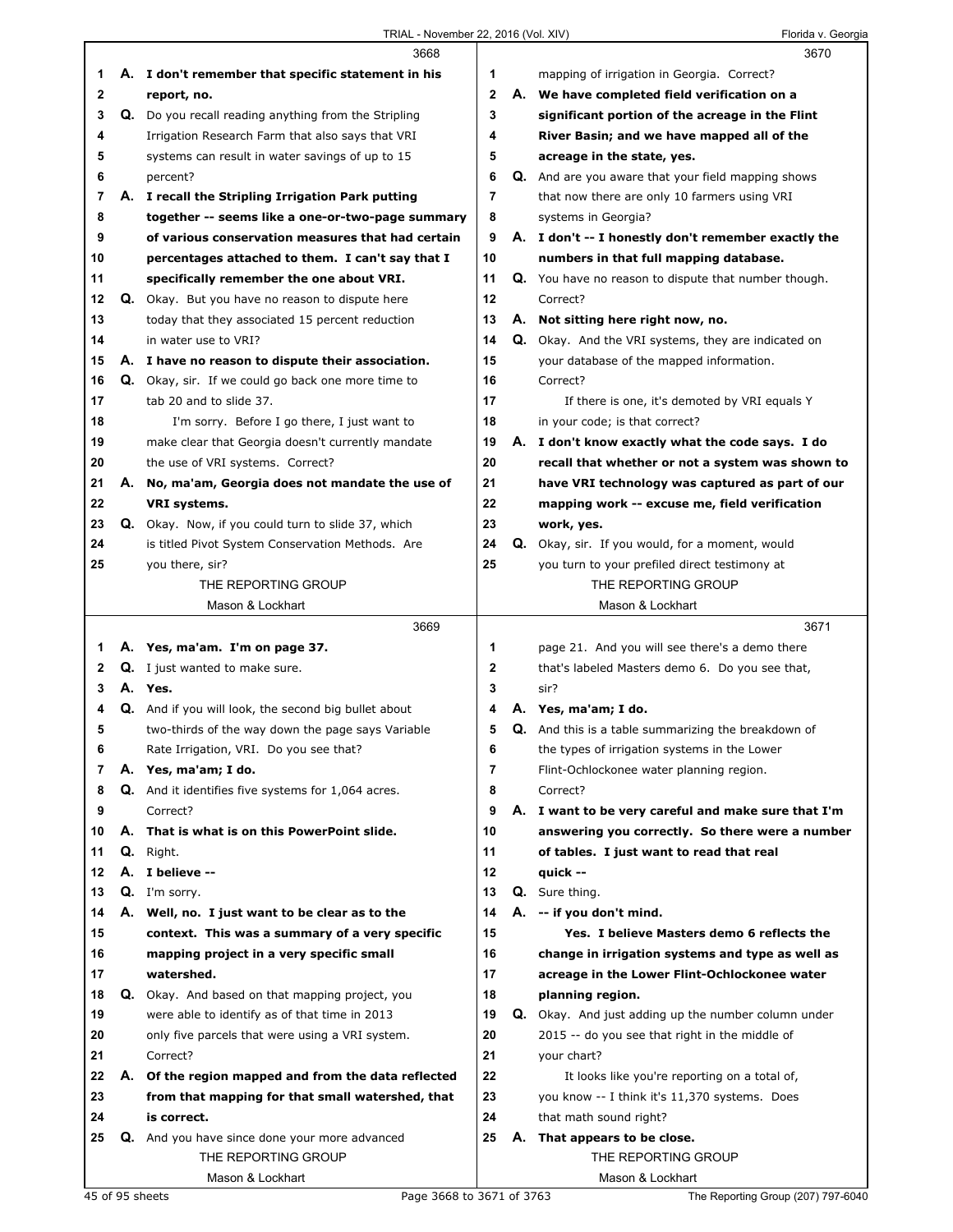|    |    | 3672                                                    |                |    | 3674                                                        |
|----|----|---------------------------------------------------------|----------------|----|-------------------------------------------------------------|
| 1  |    | <b>Q.</b> And almost 1900 of those systems are traveler | 1              |    | A. I believe in my prefiled direct I make mention of        |
| 2  |    | irrigation systems. Correct?                            | $\overline{2}$ |    | the Mobile Irrigation Lab that has been in large            |
| 3  |    | A. In the Lower Flint-Ochlockonee planning region,      | 3              |    | part funded through the Soil and Water                      |
| 4  |    | correct.                                                | 4              |    | <b>Conservation Commission that has assisted farmers</b>    |
| 5  |    | Q. Correct. And that's about 17 percent of those        | 5              |    | in capturing information about the uniformity of            |
| 6  |    | systems?                                                | 6              |    | their systems as well as supporting certain                 |
| 7  |    | A. I haven't done the math on the percentage.           | $\overline{7}$ |    | retrofit programs administered by the State and             |
| 8  |    | Q. Okay. And in your prefiled direct you say that       | 8              |    | USDA.                                                       |
| 9  |    | the traveler irrigation systems are less                | 9              | Q. | And what do you mean by the uniformity of their             |
| 10 |    | efficient than the center-pivot and drip                | 10             |    | systems?                                                    |
| 11 |    | irrigation systems. Correct?                            | 11             |    | A. So in general, the Mobile Irrigation Lab goes out        |
| 12 |    | A. Overall that is correct.                             | 12             |    | and tests farmers' uniformity of application, the           |
| 13 |    | Q. Okay. And so there's some room for efficiency        | 13             |    | uniformity in terms of water delivery of the                |
| 14 |    | improvement here if we convert at least some of         | 14             |    | irrigation system to the field, and then can make           |
| 15 |    | those traveler systems to center-pivot or drip          | 15             |    | recommendations on ways to improve that                     |
| 16 |    | systems?                                                | 16             |    | uniformity.                                                 |
| 17 |    | A. I believe that traveler irrigation systems are       | 17             |    | Q. And, sir, you're aware that Dr. Irmak reports            |
| 18 |    | largely used on smaller acreage where they are          | 18             |    | that the Mobile Irrigation Lab inspections result           |
| 19 |    | most -- that's what they were designed to do is         | 19             |    | in an improvement in average uniformity from 73.5           |
| 20 |    | irrigate relatively small tracts of land. So I          | 20             |    | percent to an average of 85 percent. Correct?               |
| 21 |    | would say that conversion of certain traveler           | 21             |    | A. I don't remember the specific numbers. I believe         |
| 22 |    | fields to center-pivot fields is not necessarily        | 22             |    | you're representing that to me as part of his               |
| 23 |    | achievable.                                             | 23             |    | report. I have no reason to doubt that.                     |
| 24 |    | What I also think this shows is that overall,           | 24             | Q. | Do you recall that in his report he says that               |
| 25 |    | there is a trend away from irrigating fields with       | 25             |    | this Mobile Irrigation Lab program has helped               |
|    |    | THE REPORTING GROUP                                     |                |    | THE REPORTING GROUP                                         |
|    |    | Mason & Lockhart                                        |                |    | Mason & Lockhart                                            |
|    |    |                                                         |                |    |                                                             |
|    |    | 3673                                                    |                |    | 3675                                                        |
| 1  |    | less efficient travelers to more efficient              | 1              |    | Georgia save approximately 965 million gallons of           |
| 2  |    | irrigation systems.                                     | $\mathbf 2$    |    | water per growing season?                                   |
| 3  |    | The other thing I think I would point out, if           | 3              |    | A. I recall some type of chart along those lines in         |
| 4  |    | you don't mind --                                       | 4              |    | his report, yes.                                            |
| 5  |    | Q. No, not at all.                                      | 5              |    | <b>Q.</b> Okay. And the Mobile Irrigation Lab program also  |
| 6  | Α. | -- is in the Lower Flint-Ochlockonee planning           | 6              |    | will sometimes go out and install end-gun                   |
| 7  |    | region -- and I don't have the numbers exactly          | 7              |    | shutoffs on farmers' center-pivots. Correct?                |
| 8  |    | off the top of my head -- I believe what you find       | 8              |    | A. I believe that has been one of the functions of          |
| 9  |    | is that a significant portion of these traveler         | 9              |    | the Mobile Irrigation Lab, yes.                             |
| 10 |    | systems are actually in the Ochlockonee watershed       | 10             |    | Q. And do you recall that Dr. Irmak reported that an        |
| 11 |    | as opposed to the Flint watershed.                      | 11             |    | additional 232 million gallons of savings                   |
| 12 |    | Q. Sir, you're not saying that there is no room for     | 12             |    | resulted in the growing season as a result of the           |
| 13 |    | further efficiency here by converting some of the       | 13             |    | installation of end-gun shutoffs by the Mobile              |
| 14 |    | traveler systems. Correct?                              | 14             |    | Irrigation Lab?                                             |
| 15 | А. | No, ma'am; I'm not.                                     | 15             |    | A. Again, I don't remember the specific numbers in          |
| 16 |    | Q. Okay. And you also speak -- and I'm not going to     | 16             |    | Dr. Irmak's report.                                         |
| 17 |    | belabor it here. You and Dr. Irmak speak about          | 17             |    | Q. Okay. Now, based on your mapping work, you know          |
| 18 |    | different pressures, sprinklers, and nozzle heads       | 18             |    | that almost all of the center-pivots in the Lower           |
| 19 |    | and some at least modest room for improvement           | 19             |    | Flint River Basin now have end-guns. Correct?               |
| 20 |    | that still exists there. Correct?                       | 20             |    | A. The majority of center-pivots in the Flint River         |
| 21 |    | A. I believe that I mentioned that in my prefiled       | 21             |    | Basin do have end-guns, yes.                                |
| 22 |    | direct, yes.                                            | 22             |    | <b>Q.</b> I think it's something like 99 percent; does that |
| 23 |    | Q. And, sir, you also talk in your prefiled direct      | 23             |    | sound right?                                                |
| 24 |    | about the Mobile Irrigation Lab as a conservation       | 24             |    | A. I -- that would not surprise me. I believe               |
| 25 |    | action that Georgia has taken. Correct?                 | 25             |    | that's -- that's accurate, yes.                             |
|    |    | THE REPORTING GROUP                                     |                |    | THE REPORTING GROUP                                         |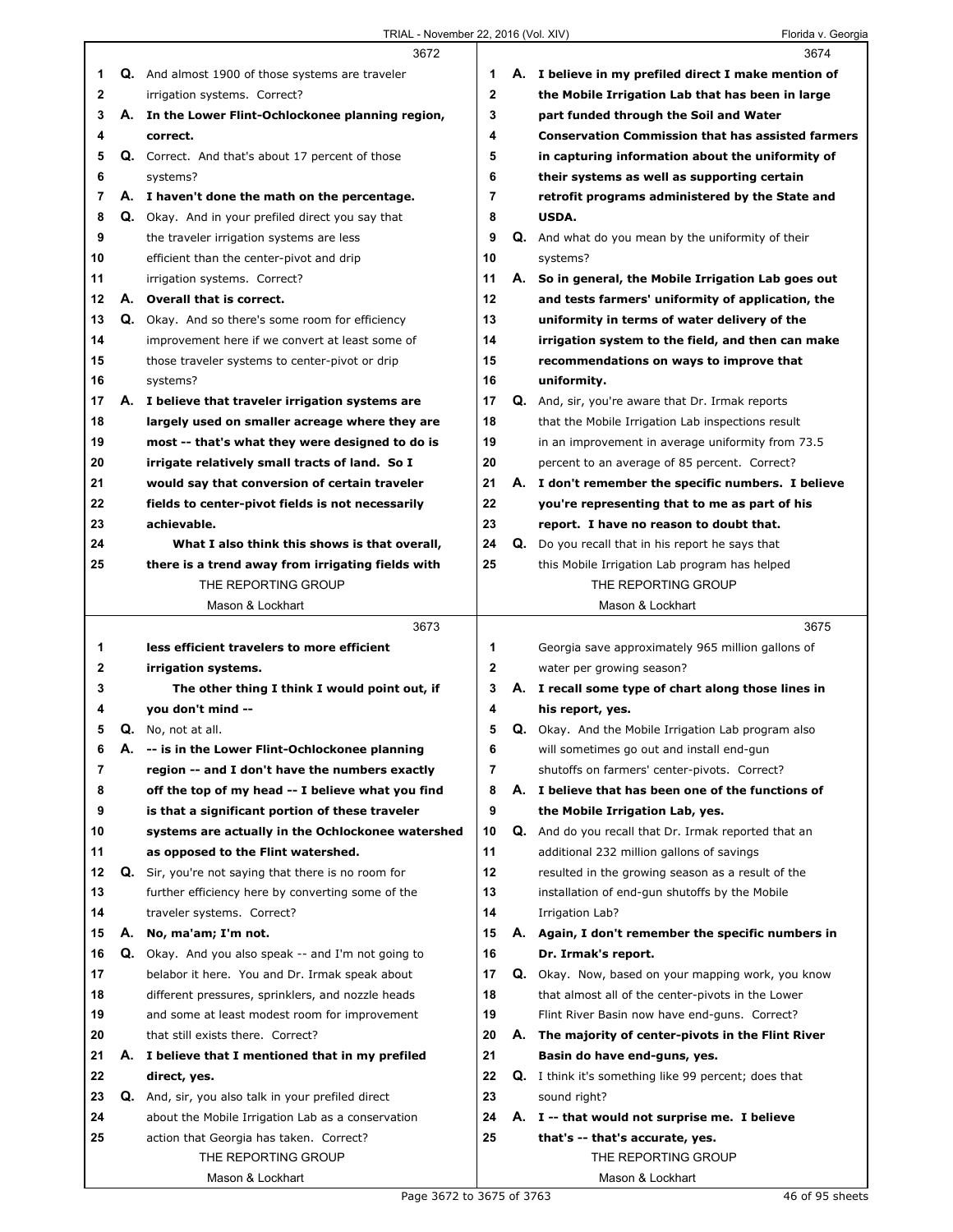|              |    | 3676                                                               |                | 3678                                                                                       |
|--------------|----|--------------------------------------------------------------------|----------------|--------------------------------------------------------------------------------------------|
| 1            |    | <b>Q.</b> And the Mobile Irrigation Lab only visits farmers        | 1              | A. I was not aware of the percentage of those total                                        |
| $\mathbf{2}$ |    | at the request of a farmer; is that correct?                       | $\mathbf{2}$   | systems. I recall some number in Dr. Cyphers's                                             |
| 3            |    | A. I believe the Mobile Irrigation Lab does, in                    | 3              | prefiled direct, but I don't remember exactly                                              |
| 4            |    | fact, make visits at the request of farmers. I'm                   | 4              | what it was.                                                                               |
| 5            |    | also aware that the Mobile Irrigation Lab over                     | 5              | Q. And do you recall reading that Florida has, in                                          |
| 6            |    | time, dating back to the early 2000's, supported                   | 6              | fact, serviced most of those twice?                                                        |
| 7            |    | a number of incentive programs administered by                     | 7              | A. I recall something to that effect, yes.                                                 |
| 8            |    | the USDA as well as the State of Georgia. And so                   | 8              | <b>Q.</b> Do you know how many physical Mobile Irrigation                                  |
| 9            |    | those visits to those particular farmers would                     | 9              | Labs Georgia has?                                                                          |
| 10           |    | have been made in conjunction with those                           | 10             | A. No, ma'am; I don't.                                                                     |
| 11           |    | incentive programs, not necessarily just at the                    | 11             | <b>Q.</b> Does two sound about right?                                                      |
| 12           |    | request of the farmer.                                             | 12             | A. I know that there's one stationed at the Hooks                                          |
| 13           |    | <b>Q.</b> Do you recall that Dr. Irmak reported that only          | 13             | <b>Hanner Environmental Resource Center that is</b>                                        |
| 14           |    | about 560 center-pivots in all of Georgia had                      | 14             | located in Terrell County, Georgia. I know there                                           |
| 15           |    | been serviced or retrofitted by the Mobile                         | 15             | is a team stationed there. Beyond that, I'm not                                            |
| 16           |    | Irrigation Lab?                                                    | 16             | altogether sure.                                                                           |
| 17           |    | A. I don't remember that number, no.                               | 17             | <b>Q.</b> Did you know that Florida has 17 Mobile                                          |
| 18           |    | Q. And do you know that less than half of those that               | 18             | <b>Irrigation Labs?</b>                                                                    |
| 19           |    | were visited were actually in the sensitive areas                  | 19             | A. I don't know what all Florida has.                                                      |
| 20           |    | of the Lower Flint River Basin?                                    | 20             | Q. Hold on one moment, sir.                                                                |
| 21           |    | A. I don't have any recollection of exactly where                  | 21             | Sir, if you would for a moment, turn back to                                               |
| 22           |    | the Mobile Irrigation Lab has completed farm                       | 22             | slide 20 in your presentation. That's behind                                               |
| 23           |    | visits.                                                            | 23             | tab 20. It's the one that we have been looking                                             |
| 24           |    | Q. Are you aware that there's about 10,000                         | 24             | at through the course of this portion of the                                               |
| 25           |    | center-pivots in the State of Georgia?                             | 25             | testimony. And, sir, this is just an expansion                                             |
|              |    | THE REPORTING GROUP                                                |                | THE REPORTING GROUP                                                                        |
|              |    | Mason & Lockhart                                                   |                | Mason & Lockhart                                                                           |
|              |    |                                                                    |                |                                                                                            |
|              |    | 3677                                                               |                | 3679                                                                                       |
| 1            |    | A. I believe so, yes.                                              | 1              | of your slide pulling up additional options under                                          |
| $\mathbf{2}$ |    | Q. And about 9,000 of those center-pivots are in the               | $\mathbf 2$    | Ag management. Okay, sir?                                                                  |
| 3            |    | Lower Flint River Basin, Correct?                                  | 3              | And you will see that the first bolded bullet                                              |
| 4            |    | A. I believe there are slightly less than 9,000                    | 4              | now on this slide says Emergency Powers. Do you                                            |
| 5            |    | center-pivots in the entire ACF Basin.                             | 5              | see that?                                                                                  |
| 6            |    | <b>Q.</b> Okay. And only 560 of those were visited by the          | 6              | A. I do.                                                                                   |
| 7            |    | Mobile Irrigation Lab?                                             | $\overline{7}$ | Q. And, sir, could you tell me what you're referring                                       |
| 8            | А. | Well, again, I'm not sure of the data that                         | 8              | to in that bullet?                                                                         |
| 9            |    | Dr. Irmak was referencing. You have represented                    | 9              | A. It's my understanding that there are certain                                            |
| 10           |    | to me that that was in his report. I don't know                    | 10<br>11       | emergency powers that the State may have                                                   |
| 11<br>12     |    | the timing of that data. I don't know anything<br>about that data. | 12             | regarding suspension of any type of water use<br>during extreme drought conditions.        |
| 13           |    | Q. Do you know how many center-pivots there are in                 | 13             |                                                                                            |
| 14           |    | Florida?                                                           | 14             | Q. Okay. And you were citing that as an<br>agricultural management option available to the |
| 15           |    | A. Approximately, yes.                                             | 15             | State of Georgia?                                                                          |
| 16           |    | <b>Q.</b> And what's that number?                                  | 16             | A. I think what I was attempting to do in this                                             |
| 17           |    | A. As I recall from Dr. Cyphers's prefiled direct,                 | 17             | slide -- and, honestly, this presentation is --                                            |
| 18           |    | there are approximately 450 or 500 pivots.                         | 18             | actually tells a very good story about how                                                 |
| 19           |    | <b>Q.</b> And you know that Florida also has a Mobile              | 19             | Georgia's agricultural water management has                                                |
| 20           |    | Irrigation Lab program; don't you?                                 | 20             | evolved since 1999 or 2000.                                                                |
| 21           |    | A. I am aware of that, yes.                                        | 21             | The point of this slide was to say that that                                               |
| 22           |    | Q. Do you know that in Florida's portion of the ACF                | 22             | is one potential option that is in -- within                                               |
| 23           |    | Basin the Mobile Irrigation Lab program has                        | 23             | Georgia's statute as a possible tool, yes.                                                 |
| 24           |    | inspected about 80 percent of the irrigation                       | 24             | Q. And a couple bullets down you also cite statute                                         |
| 25           |    | systems in Florida?                                                | 25             | changes. Correct?                                                                          |
|              |    | THE REPORTING GROUP                                                |                | THE REPORTING GROUP                                                                        |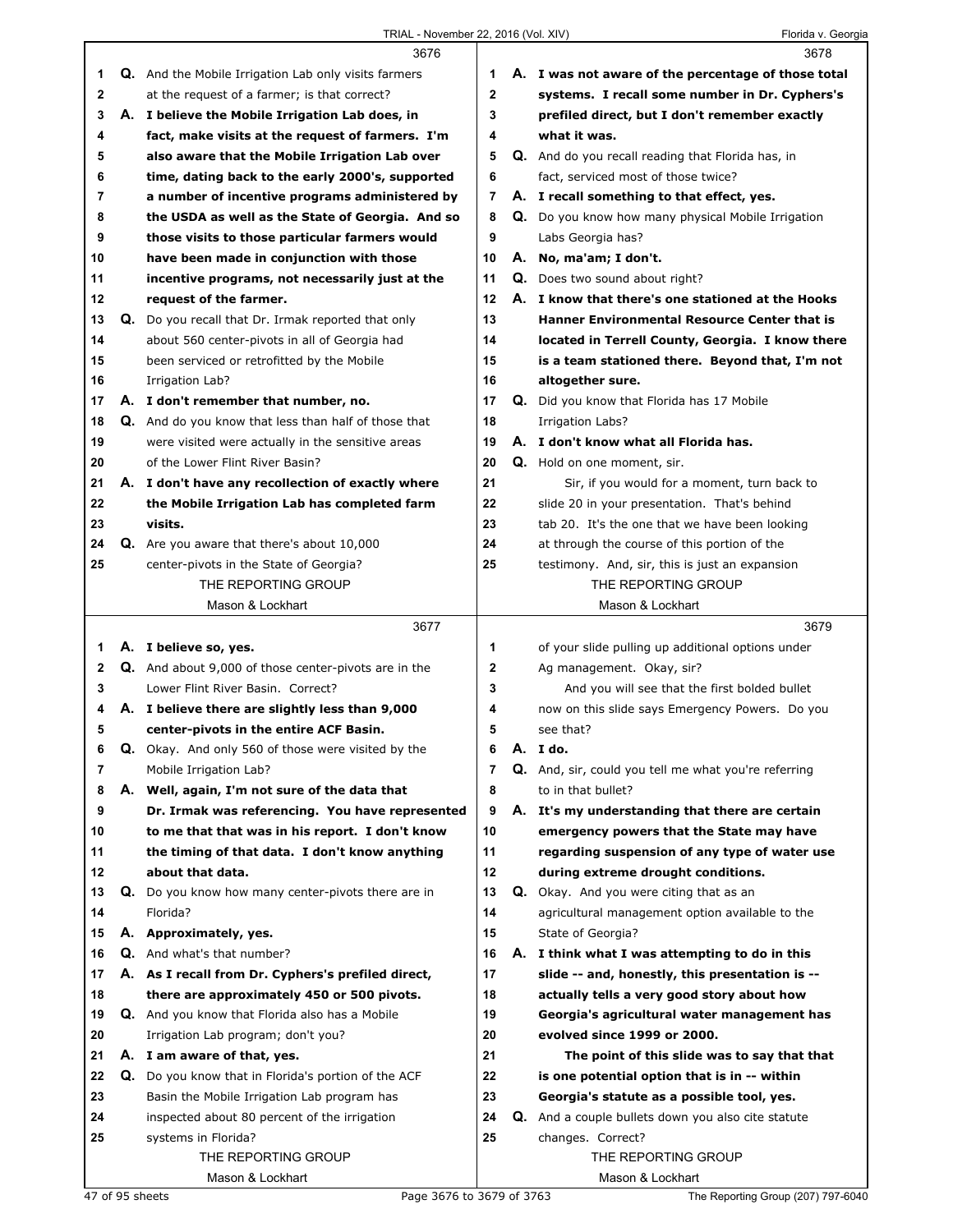|    |    | 3680                                                |              |    | 3682                                                        |  |
|----|----|-----------------------------------------------------|--------------|----|-------------------------------------------------------------|--|
| 1  |    | A. I do see that, yes.                              | 1            |    | are abundantly good stewards of the water                   |  |
| 2  |    | Q. And what did you mean by that?                   | $\mathbf{2}$ |    | resources within the State of Georgia. And I                |  |
| 3  |    | A. So statute changes, I believe, is something that | 3            |    | think as we talk about some of the potential                |  |
| 4  |    | is always on the table for management of really     | 4            |    | strategies that could come down on Georgia                  |  |
| 5  |    | anything, not just Ag water use.                    | 5            |    | agriculture, I think it's just important to                 |  |
| 6  |    | Q. Okay. And, sir, the last bullet point you say,   | 6            |    | remember that, you know, you're talking about               |  |
| 7  |    | demand management equals exposure to individuals,   | 7            |    | exposure to individuals.                                    |  |
| 8  |    | dot, dot, dot, to what end?                         | 8            |    | Q. And, sir, you talk about those individuals in            |  |
| 9  |    | Sir, what did you mean by that bullet?              | 9            |    | your prefiled direct testimony. And you say that            |  |
| 10 | А. | What I meant by that is agricultural water use is   | 10           |    | they are able to actually provide stability to              |  |
| 11 |    | somewhat unique. And so when there are              | 11           |    | themselves because they can irrigate. Correct?              |  |
| 12 |    | discussions of management or caps or reductions     | 12           |    | That's in paragraph 20 of your prefiled                     |  |
| 13 |    | to water use or anything like that, particularly    | 13           |    | direct testimony. You say, irrigation helps                 |  |
| 14 |    | when it's the product of some modeling              | 14           |    | provide farmers stability in yield and crop                 |  |
| 15 |    | assumptions or whatever, I think there's a real     | 15           |    | quality. Correct?                                           |  |
| 16 |    | danger in not understanding what the true impact    | 16           |    | A. That's correct.                                          |  |
| 17 |    | of that could be. When we talk about reducing       | 17           |    | <b>Q.</b> And your position is that that stability is       |  |
| 18 |    | water use to agriculture, you're talking about      | 18           |    | important to farmers. Correct?                              |  |
| 19 |    | reducing water use to folks like me and my          | 19           |    | A. I think stability in any business is important.          |  |
| 20 |    | neighbors. And so that impact is directly felt      | 20           |    | <b>Q.</b> And, sir, the oystermen in the oyster industry in |  |
| 21 |    | by an individual, by a person. It's not spread      | 21           |    | Apalachicola Bay, they don't have any ability to            |  |
| 22 |    | out over some larger entity. And so that would      | 22           |    | stabilize their crops by pulling fresh water out            |  |
| 23 |    | have to be absorbed by individuals, individual      | 23           |    | of some system. Correct?                                    |  |
| 24 |    | farmers.                                            | 24           |    | A. I'm not sure to the degree that fresh water is           |  |
| 25 |    | And the point about to what end I think is          | 25           |    | impacting the stability of their -- of the                  |  |
|    |    | THE REPORTING GROUP                                 |              |    | THE REPORTING GROUP                                         |  |
|    |    | Mason & Lockhart                                    |              |    | Mason & Lockhart                                            |  |
|    |    |                                                     |              |    |                                                             |  |
|    |    | 3681                                                |              |    | 3683                                                        |  |
| 1  |    | important. I think Georgia had -- Georgia           | 1            |    | oysters in Apalachicola Bay.                                |  |
| 2  |    | farmers have done an extraordinary job of coming    | $\mathbf{2}$ |    | I'm not an expert necessarily on Apalachicola               |  |
| 3  |    | to the table in terms of developing Ag water        | 3            |    | Bay. I am testifying about the sustainability               |  |
| 4  |    | management strategies and practices. But I          | 4            |    | and the stewardship of water resources in                   |  |
| 5  |    | think -- and not speaking for all the farmers,      | 5            |    | Georgia.                                                    |  |
| 6  |    | but since I'm here in this court to at least        | 6            | Q. | Sir, the oyster industry is dependent upon the              |  |
| 7  |    | speak on my behalf, I think they want to see to     | 7            |    | freshwater flows that are coming down; and that's           |  |
| 8  |    | what degree all of this is going to benefit         | 8            |    | entirely dependent on the upstream uses.                    |  |
| 9  |    | someone else. If they're going to be exposed to,    | 9            |    | Correct?                                                    |  |
| 10 |    | you know, a much increased risk of decreased        | 10           |    | A. I don't know that that is necessarily correct,           |  |
| 11 |    | yields or decreased quality or going out of         | 11           |    | no.                                                         |  |
| 12 |    | business, they want to see to what end.             | 12           | Q. | Sir, I would like to just finish up by addressing           |  |
| 13 | Q. | And, sir, the impact that you just described to     | 13           |    | some of the critiques that you outline in your              |  |
| 14 |    | farmers in your community, that's not much          | 14           |    | prefiled direct testimony regarding Georgia's               |  |
| 15 |    | different than the impact, for example, that can    | 15           |    | expert, Dr. Sunding. Do you recall those                    |  |
| 16 |    | be felt by the oystermen in Apalachicola Bay.       | 16           |    | critiques?                                                  |  |
| 17 |    | Correct?                                            | 17           | А. | Can you point me to a location in my direct?                |  |
| 18 |    | A. I don't know to the extent about impacts to      | 18           |    | Q. Sure. Prefiled direct, paragraph 48.                     |  |
| 19 |    | oystermen. I have heard of impacts to oystermen.    | 19           |    | A. Yes, ma'am; I see that.                                  |  |
| 20 |    | I think that agricultural water users, as I         | 20           | Q. | Okay, sir. And you state that you have -- you're            |  |
| 21 |    | said, have done an admirable job of coming to the   | 21           |    | referencing the agricultural metering database;             |  |
| 22 |    | table to support the development of really good     | 22           |    | and you state that you have reviewed the data for           |  |
| 23 |    | Ag management practices. I think the data           | 23           |    | three farms with irrigation depths above 50                 |  |
| 24 |    | shows -- let me rephrase.                           | 24           |    | inches per acre that were provided by Florida to            |  |
| 25 |    | I know the data shows in Georgia that farmers       | 25           |    | Georgia -- to Georgia's expert, Dr. Stavins,                |  |
|    |    | THE REPORTING GROUP                                 |              |    | THE REPORTING GROUP                                         |  |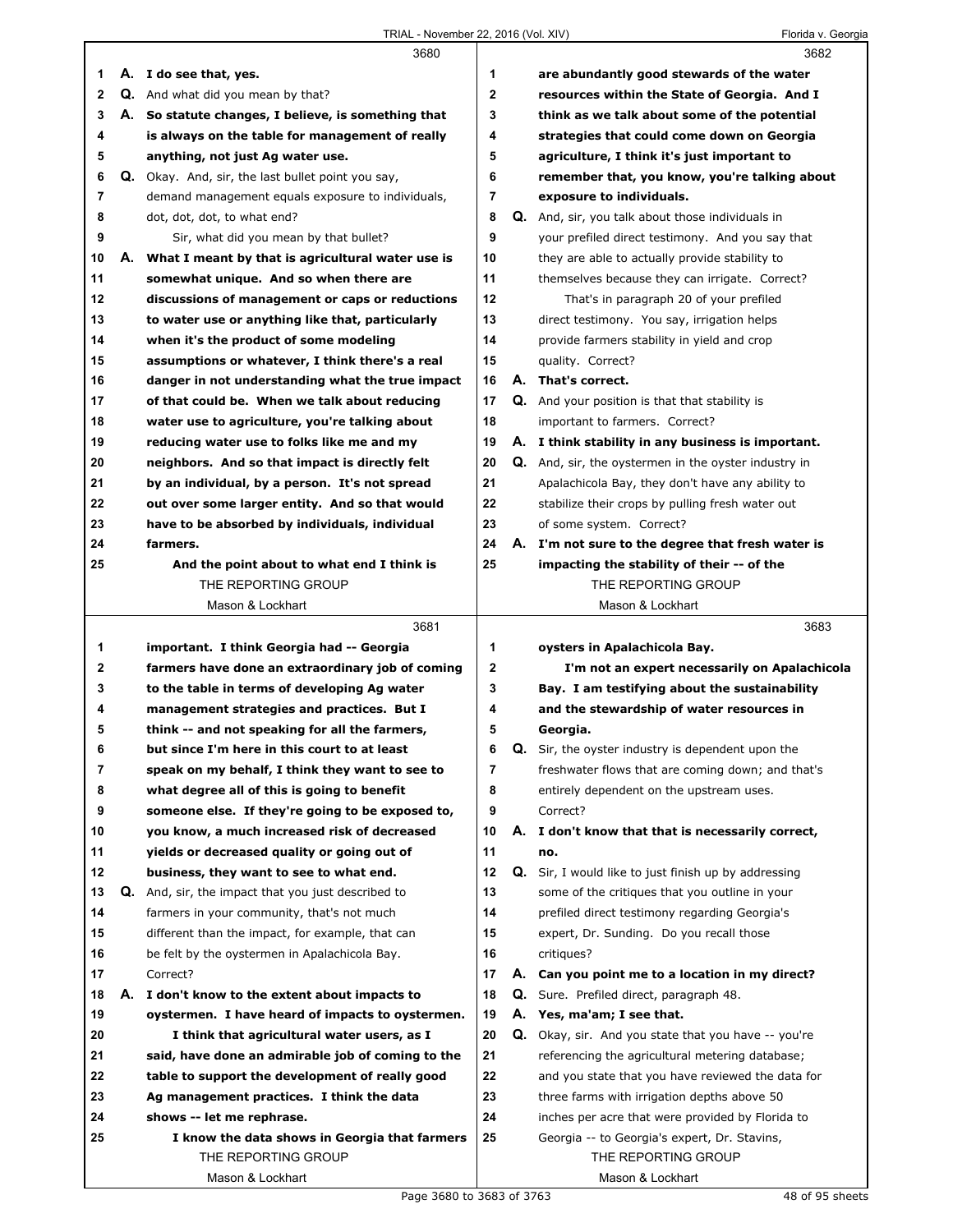|             |    | 3684                                                      |              | 3686                                                      |
|-------------|----|-----------------------------------------------------------|--------------|-----------------------------------------------------------|
| 1           |    | during his deposition. Do you see that?                   | 1            | have asked me about analysis Dr. Sunding did.             |
| $\mathbf 2$ |    | A. I do see that, yes.                                    | $\mathbf{2}$ | It's my understanding he did a lot of analyses,           |
| 3           |    | Q. And you state that in those -- those instances         | 3            | and I just didn't know which one you were                 |
| 4           |    | were examples of a meter measuring farmers                | 4            | referring to.                                             |
| 5           |    | irrigating multiple fields rather than farmers            | 5            | <b>Q.</b> Sir, do you know that Dr. Sunding accounted for |
| 6           |    | wasting water. Correct?                                   | 6            | whether a meter measured water that was used to           |
| 7           |    | A. For those specific instances that were                 | 7            | irrigate multiple fields?                                 |
| 8           |    | highlighted in the document presented to                  | 8            | A. I'm not sure if Dr. Sunding did or not. I know         |
| 9           |    | Dr. Stavins. As I recall, there was a point               | 9            | for a fact that there were at least three                 |
| 10          |    | being made that some of these farmers were                | 10           | instances on that exhibit that did not.                   |
| 11          |    | irrigating more than 50 inches. I happened to             | 11           | Q. Sir, you also state in your testimony that high        |
| 12          |    | look at those three examples of the list; and for         | 12           | readings from the agricultural metering database          |
| 13          |    | all three of those examples, the acreage                  | 13           | could be from double-cropped acres rather than            |
| 14          |    | associated with the meter was incorrect. And the          | 14           | wasted water. Is that right?                              |
| 15          |    | meter was actually serving more than one field,           | 15           | A. It's my testimony that double-cropping or              |
| 16          |    | whereas, the -- whereas, in the data that was             | 16           | multi-cropping can lead to irrigation depths              |
| 17          |    | being used for this deposition example reflected          | 17           | assigned to particular crops that would overstate         |
| 18          |    | only one field. It necessarily showed a higher            | 18           | the use associated with that crop. That is my             |
| 19          |    | application rate than was actually being put on           | 19           | testimony.                                                |
| 20          |    | the field.                                                | 20           | <b>Q.</b> Did you review the source code produced by      |
| 21          |    | <b>Q.</b> And, sir, did you actually review Dr. Sunding's | 21           | Dr. Sunding?                                              |
| 22          |    | analysis; or did you just review these three              | 22           | A. No, ma'am; I did not.                                  |
| 23          |    | example exhibits used during the Stavins                  | 23           | Q. So you don't know whether the source code              |
| 24          |    | deposition?                                               | 24           | accounts for any potential double-cropped acres;          |
| 25          |    | A. I would not say I did a thorough review of             | 25           | do you?                                                   |
|             |    | THE REPORTING GROUP                                       |              | THE REPORTING GROUP                                       |
|             |    | Mason & Lockhart                                          |              | Mason & Lockhart                                          |
|             |    |                                                           |              |                                                           |
|             |    | 3685                                                      |              | 3687                                                      |
| 1           |    | Dr. Sunding's analysis. I looked at this                  | 1            | A. I did not review Dr. Sunding's source code.            |
| 2           |    | example, certainly.                                       | 2            | Q. Okay. Thank you, sir.                                  |
| 3           |    | $Q.$ Did you --                                           | 3            | MR. ALLEN: Your Honor, can I suggest a                    |
| 4           |    | A. I'm aware that it is not uncommon, depending on,       | 4            | five-minute break before we start redirect?               |
| 5           |    | you know, the exchange of data in these databases         | 5            | SPECIAL MASTER LANCASTER: You can                         |
| 6           |    | for meters to not be assigned exactly right to            | 6            | suggest it, yes.                                          |
| 7           |    | the acreage in which they serve.                          | 7            | (Time Noted: 1:33 p.m.)                                   |
| 8           |    | <b>Q.</b> Did you review Dr. Sunding's analysis           | 8            | (Recess Called)                                           |
| 9           |    | sufficiently to realize that he excluded from his         | 9            | (Time Noted: 1:38 p.m.)                                   |
| 10          |    | analysis all irrigation depths greater than 50            | 10           | MR. ALLEN: Ready when you are, your                       |
| 11          |    | inches?                                                   | 11           | Honor.                                                    |
| 12          | А. | Again, ma'am, all I did was I looked at one of            | 12           | REDIRECT EXAMINATION                                      |
| 13          |    | the examples that was provided to Dr. Stavins.            | 13           | BY MR. ALLEN:                                             |
| 14          |    | I'm not sure what all Dr. Sunding looked at in            | 14           | Q. Mr. Masters, thank you for your time this              |
| 15          |    | his analysis. I know he modeled an awful lot              | 15           | afternoon. I have a few questions for you.                |
| 16          |    | of things; but, again, I'm not sure what all              | 16           | Let's do our best to speak slowly so that                 |
| 17          |    | Dr. Sunding did.                                          | 17           | madam court reporter can take everything down.            |
| 18          |    | Q. So the answer is, no, you don't realize that he        | 18           | Now, Mr. Masters, I know we talked earlier                |
| 19          |    | actually excluded from his analysis all                   | 19           | briefly that you work at the Water Policy                 |
| 20          |    | irrigation depths greater than 50 inches?                 | 20           | Planning Center in Albany State. Can you just             |
| 21          | А. | Well, so I guess I should ask; in terms of which          | 21           | describe for us what that institution is and what         |
| 22          |    | analysis?                                                 | 22           | it does.                                                  |
| 23          |    | Q. Sir, I'm just asking you what you looked at.           | 23           | A. The Water Planning and Policy Center at Albany         |
| 24          | А. | And I believe I have testified I looked at one            | 24           | State was developed as part of a consortium of            |
| 25          |    | exhibit that was provided to Dr. Stavins. You             | 25           | research institutes from a grant by the Georgia           |
|             |    | THE REPORTING GROUP                                       |              | THE REPORTING GROUP                                       |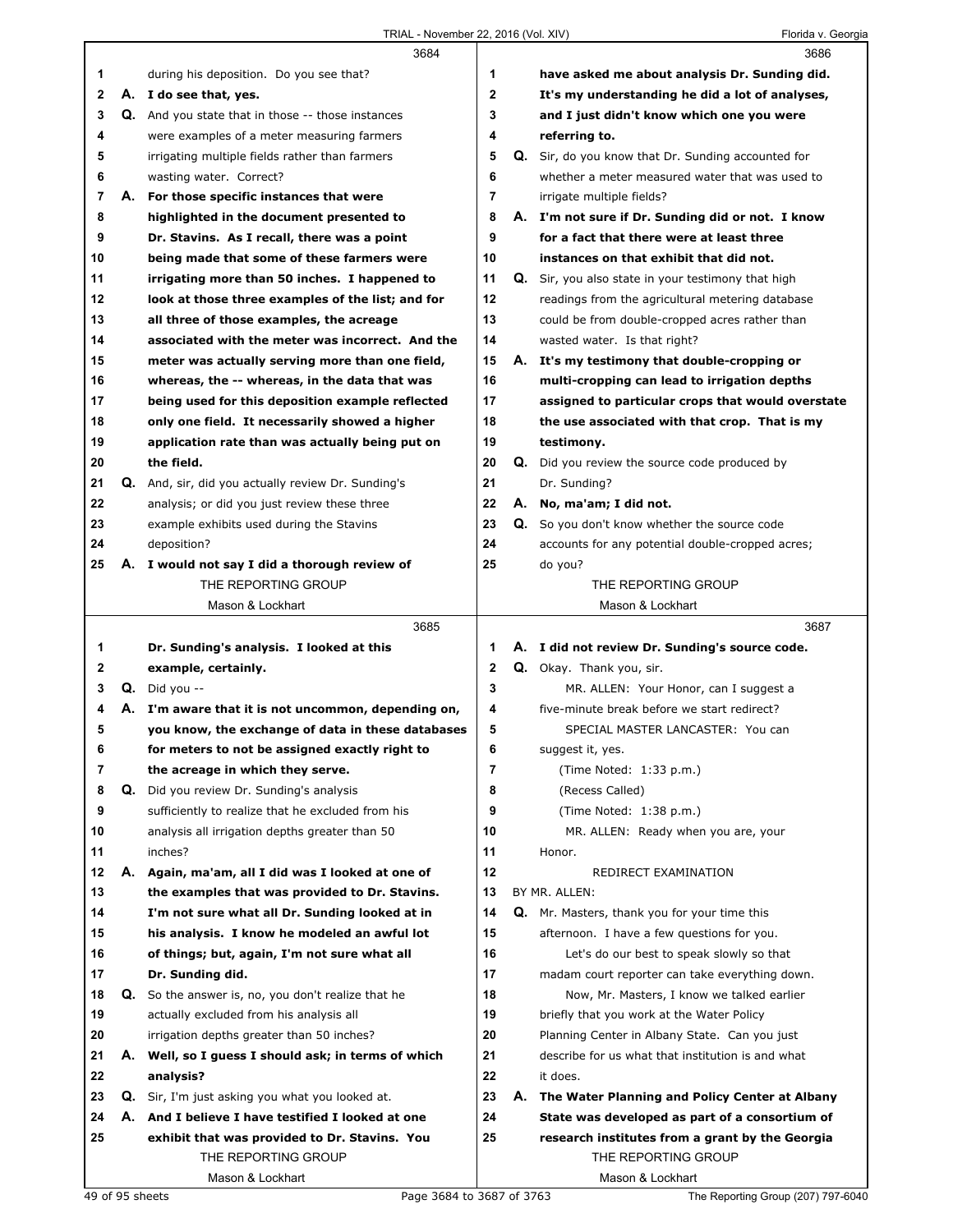|              |    | 3688                                                     |                |    | 3690                                                       |
|--------------|----|----------------------------------------------------------|----------------|----|------------------------------------------------------------|
| 1            |    | legislature in 1999, I believe. The overall              | 1              |    | economic -- it's incredibly important                      |
| 2            |    | mission of the Water Policy Center is to provide         | $\mathbf{2}$   |    | economically in terms of not just the production           |
| 3            |    | information, technical resources to stakeholders,        | 3              |    | of individual farmers, but also the industries             |
| 4            |    | decision makers, policy makers in Georgia                | 4              |    | that that production supports in terms of the              |
| 5            |    | concerning water use and management.                     | 5              |    | processing of agriculture commodities and things           |
| 6            |    | Q. And, Mr. Masters, is part of the Center's work        | 6              |    | of that nature. So, certainly, jobs and                    |
| 7            |    | also to work with individual farmers in the ACF          | $\overline{7}$ |    | employment, tax base, schools are all heavily              |
| 8            |    | Basin?                                                   | 8              |    | dependent on Ag production in that part of the             |
| 9            |    | A. It is.                                                | 9              |    | world.                                                     |
| 10           |    | Q. And what kind of work does the Center do with the     | 10             |    | I think it's also important to understand                  |
| 11           |    | farmers in the ACF?                                      | 11             |    | that beyond just those economic benefits, it               |
| 12           |    | A. So over the years we have completed a number of       | 12             |    | really does -- agriculture really does kind of             |
| 13           |    | direct technical outreach and support projects           | 13             |    | knit together the social fabric, if you will, of           |
| 14           |    | aimed at improving on-farm water management,             | 14             |    | that part of the world. It's a really good place           |
| 15           |    | conservation planning, things of that nature. We         | 15             |    | to grow agricultural commodities, and people have          |
| 16           |    | have also, as we have discussed already today,           | 16             |    | been doing it for generations. And so I think,             |
| 17           |    | supported a number of regional plans, water plans        | 17             |    | again, just beyond that economic importance, it            |
| 18           |    | developed in the Flint Basin in southwest Georgia        | 18             |    | really is just important socially to that part of          |
| 19           |    | that involved a large degree of agricultural             | 19             |    | the world.                                                 |
| 20           |    | stakeholder involvement. So there's been a lot           | 20             | Q. | And, Mr. Masters, we're obviously talking a lot            |
| 21           |    | of work back and forth with individual farmers in        | 21             |    | in this case about agricultural irrigation. Can            |
| 22           |    | the basin.                                               | 22             |    | you just explain to us why farmers in ACF Georgia          |
| 23           |    | Q. And how many farmers would you say that you have      | 23             |    | irrigate their crops?                                      |
| 24           |    | worked with over the course of your career?              | 24             | А. | Irrigation is, frankly, the best risk management           |
| 25           |    | A. It's easily in the hundreds.                          | 25             |    | tool that farmers have. In southwest Georgia it            |
|              |    | THE REPORTING GROUP                                      |                |    | THE REPORTING GROUP                                        |
|              |    | Mason & Lockhart                                         |                |    | Mason & Lockhart                                           |
|              |    |                                                          |                |    |                                                            |
|              |    | 3689                                                     |                |    | 3691                                                       |
| 1            |    | Q. And in addition to the Water Policy Planning          | 1              |    | is a very good place to grow things, for sure.             |
| $\mathbf{2}$ |    | Center, are there other institutions in or around        | $\mathbf{2}$   |    | We have a high degree of variability in our                |
| 3            |    | the ACF Basin that also work with farmers in the         | 3              |    | soils. We grow a lot of different things. And              |
| 4            |    | ACF on water conservation?                               | 4              |    | our summertime weather pattern is such that it's           |
| 5            |    | A. Absolutely. So we have discussed one already          | 5              |    | really hard to predict. Predicting the weather             |
| 6            |    | today, and that's the University of Georgia,             | 6              |    | is tough under normal circumstance, but our                |
| 7            |    | particularly their Stripling Irrigation Park             | 7              |    | weather pattern during the growing season is               |
| 8            |    | located in the basin. The University of Georgia          | 8              |    | highly erratic. Irrigation allows farmers to               |
| 9            |    | <b>Extension Service also does a lot of work on-farm</b> | 9              |    | bridge those gaps where they may not receive               |
| 10           |    | with growers to improve irrigation and water             | 10             |    | those summertime thunderstorms that crop up as in          |
| 11           |    | management. The Soil and Water Conservation              | 11             |    | the course of our normal weather.                          |
| 12           |    | Districts, I'm -- I happen to be a supervisor in         | 12             |    | Having those dry times during the growing                  |
| 13           |    | the Lower Chattahoochee Soil and Water District.         | 13             |    | season can have a significant impact not on just           |
| 14           |    | We do some outreach projects. The Flint District         | 14             |    | the yield of the crop, but also the quality. And           |
| 15           |    | does a number of projects as well.                       | 15             |    | so I say it's a risk management strategy because           |
| 16           | Q. | Mr. Masters, as someone who lives in the ACF             | 16             |    | it kind of helps guarantee to the degree possible          |
| 17           |    | Basin and has worked with hundreds of farmers in         | 17             |    | that a good crop is going to be realized at the            |
| 18           |    | the basin and has spent a decade or more working         | 18             |    | end of the growing season.                                 |
| 19           |    | with these individuals and working in the                | 19             |    | <b>Q.</b> Can you also describe for us the factors that go |
| 20           |    | agricultural arena, can you just tell us about           | 20             |    | into a farmer's decision about whether or not to           |
| 21           |    | the extent and the prevalence of agriculture and         | 21             |    | turn on their irrigation system on a particular            |
| 22           |    | its importance to the region?                            | 22             |    | day?                                                       |
| 23           | А. | Sure. The fact of the matter is agriculture              | 23             | А. | Sure. And there are a lot of them. Certainly,              |
| 24           |    | really is the lifeblood of southwest Georgia and         | 24             |    | the growth stage of the plant, where is the                |
| 25           |    | the Flint River Basin. There's certainly                 | 25             |    | plant, the crop, in terms of its development.              |
|              |    | THE REPORTING GROUP<br>Mason & Lockhart                  |                |    | THE REPORTING GROUP<br>Mason & Lockhart                    |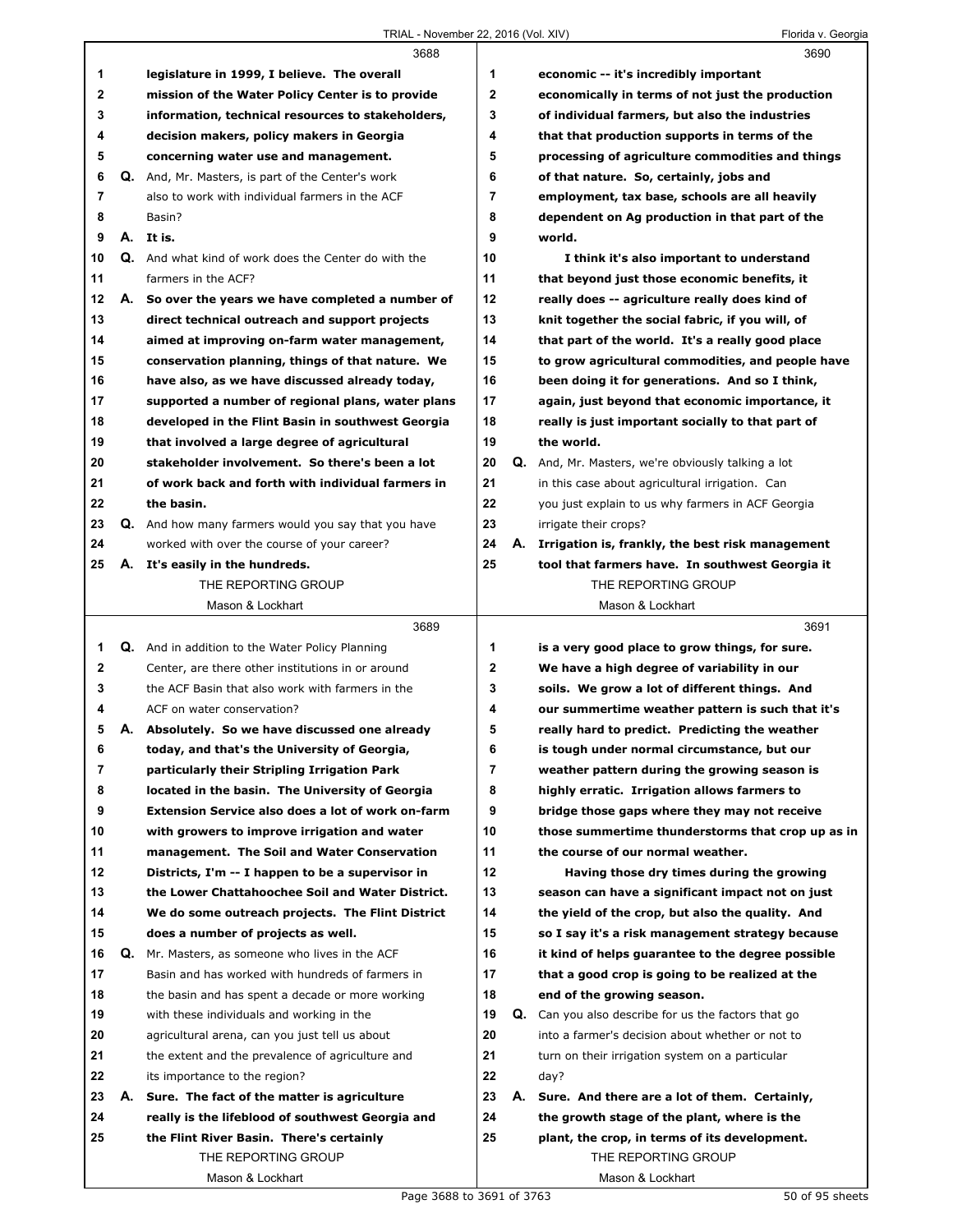|              |    | 3692                                                                                                |              |    | 3694                                                                                                |
|--------------|----|-----------------------------------------------------------------------------------------------------|--------------|----|-----------------------------------------------------------------------------------------------------|
| 1            |    | That's a critical, important part of making the                                                     | 1            |    | to understand is that those -- oftentimes those                                                     |
| $\mathbf{2}$ |    | irrigation scheduling decision.                                                                     | $\mathbf{2}$ |    | dry-land acres aren't out there in a vacuum, if                                                     |
| 3            |    | Also -- and we discussed it earlier -- the                                                          | 3            |    | you will. They are part of a farmer's overall                                                       |
| 4            |    | moisture in the soil. Is it drying out? Do we                                                       | 4            |    | portfolio of production.                                                                            |
| 5            |    | need to add supplemental irrigation?                                                                | 5            |    | And so many times what we see is a farmer                                                           |
| 6            |    | And then obviously farmers are going to look                                                        | 6            |    | will have a wide variety of acreage. Much of it                                                     |
| 7            |    | at the forecast of rain in the future in making                                                     | 7            |    | irrigated, some of it dry land that goes into his                                                   |
| 8            |    | that irrigation -- whether or not to make the                                                       | 8            |    | overall portfolio of production. What I would                                                       |
| 9            |    | decision to go ahead and irrigate or not.                                                           | 9            |    | submit is there are very few examples -- I can                                                      |
| 10           |    | Q. Mr. Masters, at the beginning of the growing                                                     | 10           |    | think of very few farmers that are growing crops                                                    |
| 11           |    | season does a farmer know how much water they're                                                    | 11           |    | in the Lower Flint Basin purely on a dry-land                                                       |
| 12           |    | going to have to apply to their crops over the                                                      | $12 \,$      |    | basis.                                                                                              |
| 13           |    | next couple months?                                                                                 | 13           |    | <b>Q.</b> Let me ask you about that. Why do you think                                               |
| 14           |    | A. I think that would be impossible to know at the                                                  | 14           |    | there are so few examples of pure dry-land                                                          |
| 15           |    | beginning of the growing season for a lot of                                                        | 15           |    | farming in the ACF Basin?                                                                           |
| 16           |    | the factors that I have already talked about.                                                       | 16           |    | A. Because production under pure dry-land is                                                        |
| 17           |    | Farmers understand the total amount of water                                                        | 17           |    | inherently more risky. Growing a crop is an                                                         |
| 18           |    | that it's going to take to kind of get a plant                                                      | 18           |    | incredibly expensive proposition. And so as                                                         |
| 19           |    | from, you know, planting to harvest. Knowing                                                        | 19           |    | farmers attempt to secure financing early in the                                                    |
| 20           |    | the future about how much of that is going to                                                       | 20           |    | year to get them through from planting to                                                           |
| 21           |    | come from rainfall versus supplemental irrigation                                                   | 21           |    | harvest, the lenders are also looking at their                                                      |
| 22           |    | would be almost impossible.                                                                         | 22           |    | portfolio of production. And they're going to be                                                    |
| 23           |    | <b>Q.</b> Now, Mr. Masters, Dr. Sunding, an expert for                                              | 23           |    | looking at their risk of providing an operating                                                     |
| 24           |    | Florida in this case, has suggested that Florida                                                    | 24           |    | loan to these farmers. And so as a way to                                                           |
| 25           |    | could impose field-specific irrigation caps based                                                   | 25           |    | mitigate their risk, it's my understanding, just                                                    |
|              |    | THE REPORTING GROUP                                                                                 |              |    | THE REPORTING GROUP                                                                                 |
|              |    | Mason & Lockhart                                                                                    |              |    | Mason & Lockhart                                                                                    |
|              |    |                                                                                                     |              |    |                                                                                                     |
|              |    |                                                                                                     |              |    |                                                                                                     |
|              |    | 3693                                                                                                |              |    | 3695                                                                                                |
| 1            |    | on the crops being grown and the soil type and                                                      | 1            |    | talking to some folks I'm familiar with in the                                                      |
| 2<br>3       |    | things like that. What's your reaction to that                                                      | 2<br>3       |    | basin, that lenders are becoming less and less                                                      |
| 4            |    | proposal?<br>A. I think that is fine as a modeling exercise in                                      | 4            |    | likely to provide operation financing to farmers<br>that are irrigating purely on -- farming purely |
| 5            |    | terms of estimating some potential savings from                                                     | 5            |    | on a dry-land basis.                                                                                |
| 6            |    |                                                                                                     | 6            | Q. | Let's talk about some of the limited irrigation                                                     |
| 7            |    | farmers having and applying perfect information<br>in terms of their -- you know, all these factors | 7            |    | scenarios you were presented with. Do you                                                           |
| 8            |    | that go into getting a crop from planting to                                                        | 8            |    | remember you were shown some charts from Shellman                                                   |
| 9            |    | harvest. The fact of the matter is growing a                                                        | 9            |    | Farm and some things about that and impacts on                                                      |
| 10           |    | crop in southwest Georgia is a textbook                                                             | 10           |    |                                                                                                     |
| 11           |    | definition of decision making with imperfect                                                        | 11           |    | yields from reduced irrigation. Can you just<br>tell us what risks do farmers face, if any, from    |
| 12           |    | information. And so I think there's a danger                                                        | 12           |    | having to irrigate with a limited or reduced                                                        |
| 13           |    | there when assuming water savings or whatever,                                                      | 13           |    | irrigation requirement?                                                                             |
| 14           |    | you know, assuming we have all of this perfect,                                                     | 14           |    | A. Well, so I think that also goes back to why                                                      |
| 15           |    | nice, neat package in terms of what's actually                                                      | 15           |    | farmers adopted irrigation in the first place.                                                      |
| 16           |    | happening out in the field.                                                                         | 16           |    | It was to bridge those times of, you know,                                                          |
| 17           | Q. | Mr. Masters, you were asked some questions on                                                       | 17           |    | reduced rainfall or dryness that are really                                                         |
| 18           |    | cross-examination about dry-land farming and what                                                   | 18           |    | common even in normal or wet years in southwest                                                     |
| 19           |    | I'm going to call limited-irrigation farming; and                                                   | 19           |    | Georgia.                                                                                            |
| 20           |    | I want to ask you about those. What's your                                                          | 20           |    | So attempting -- again, assuming we have this                                                       |
| 21           |    | understanding as to the circumstances under which                                                   | 21           |    | perfect information, to impose some type of                                                         |
| 22           |    | dry-land farming occurs in the ACF Basin?                                                           | 22           |    | limited irrigation regime sort of, I think, is --                                                   |
| 23           |    | A. So as I mentioned earlier today, there are, in                                                   | 23           |    | is dangerously detached from what's actually                                                        |
| 24           |    | fact, acres grown as dry land, without                                                              | 24           |    | going on in the field in terms of farmers'                                                          |
| 25           |    | irrigation. The thing I think that's important                                                      | 25           |    | decisions to irrigate.                                                                              |
|              |    | THE REPORTING GROUP                                                                                 |              |    | THE REPORTING GROUP                                                                                 |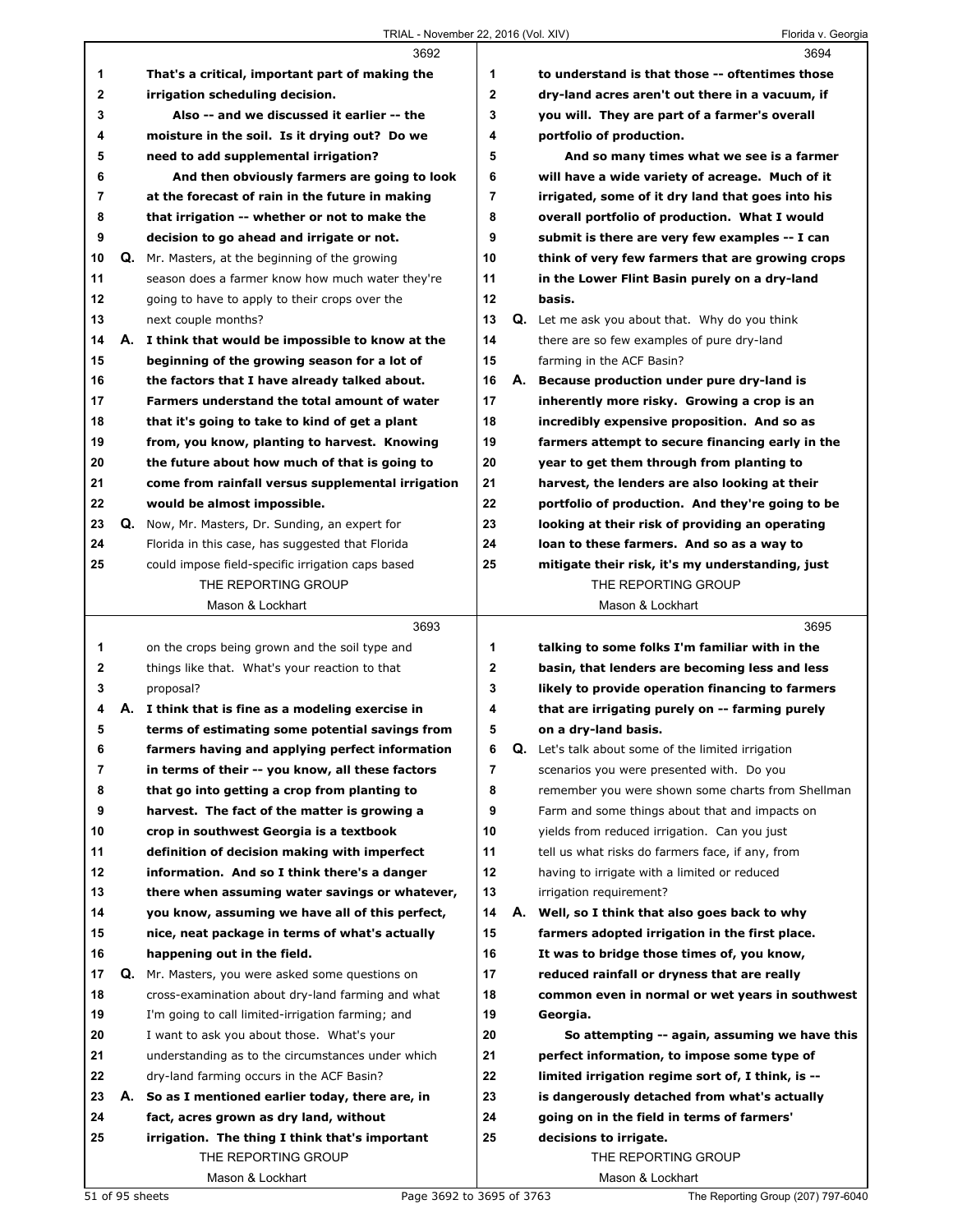TRIAL - November 22, 2016 (Vol. XIV) TRIAL - November 22, 2016 (Vol. XIV)

|          |    | 3696                                                |              |    | 3698                                                                |
|----------|----|-----------------------------------------------------|--------------|----|---------------------------------------------------------------------|
| 1        |    | Farmers, as a rule, are not out                     | 1            |    | terms of things that they can do in the field to                    |
| 2        |    | over-irrigating their crops. It makes no sense      | $\mathbf{2}$ |    | conserve, we're seeing -- and as I have already                     |
| 3        |    | to do so.                                           | 3            |    | testified -- farmers adopted irrigation                             |
| 4        |    | Q. Let's talk about that for a second, if we can.   | 4            |    | scheduling tools to better understand and apply                     |
| 5        |    | Mr. Masters, in your experience do farmers in the   | 5            |    | water exactly when the crop needs it.                               |
| 6        |    | ACF Basin in Georgia -- do they take steps to       | 6            |    | The final thing I would mention is                                  |
| 7        |    | conserve their water use?                           | 7            |    | conservation tillage. The State's Water                             |
| 8        |    | A. They absolutely do.                              | 8            |    | <b>Conservation Commission cooperates with the USDA</b>             |
| 9        |    | Q. Okay. And then before I ask you about what steps | 9            |    | on a research farm on conservation tillage and                      |
| 10       |    | they take, what incentives do these farmers have,   | 10           |    | how that impacts water management. The fact is                      |
| 11       |    | if any, to actually conserve their water use?       | 11           |    | we're seeing for two of our major row crops, corn                   |
| 12       |    | A. So I think the first incentive is the fact that  | 12           |    | and cotton, a high adoption rate of conservation                    |
| 13       |    | irrigating is, in fact, a cost of production; it    | 13           |    | tillage, which also saves water.                                    |
| 14       |    | is also not free to irrigate. The equipment that    | 14           |    | Q. Mr. Masters, you were asked on cross-examination                 |
| 15       |    | they have installed on their farms to irrigate      | 15           |    | about some of the mapping work you have done in                     |
| 16       |    | with is very expensive. The wells or service        | 16           |    | the ACF Basin. I just want to briefly cover that                    |
| 17       |    | water sources that withdraw the water are           | 17           |    | because I think you spoke about it a lot during                     |
| 18       |    | expensive. And there is an actual cost of           | 18           |    |                                                                     |
| 19       |    |                                                     | 19           |    | your cross, and I just want to briefly cover a<br>couple of topics. |
| 20       |    | withdrawing water and applying it to their          | 20           |    |                                                                     |
|          |    | fields.                                             | 21           |    | One is what's the purpose of that mapping<br>work? How is it used?  |
| 21       |    | And so farmers, like any sort of rational           | 22           |    |                                                                     |
| 22       |    | agent, they're going to try to minimize their       |              |    | A. So if we look back in time, we see                               |
| 23<br>24 |    | cost of production. So there is an economic         | 23<br>24     |    | recommendations from stakeholders as well as the                    |
|          |    | incentive to conserve.                              |              |    | State that we need to get better information on                     |
| 25       |    | Beyond that, it doesn't make sense to drown         | 25           |    | exactly what acreage is being irrigated in the                      |
|          |    | THE REPORTING GROUP                                 |              |    | THE REPORTING GROUP                                                 |
|          |    | Mason & Lockhart                                    |              |    | Mason & Lockhart                                                    |
|          |    |                                                     |              |    |                                                                     |
|          |    | 3697                                                |              |    | 3699                                                                |
| 1        |    | your crop in water. Crops respond to water on       | 1            |    | basin. And so our mapping efforts, first and                        |
| 2        |    | a curve, on a growth curve; and farmers             | 2            |    | foremost, were an attempt to do that, get better                    |
| 3        |    | understand that. It can be just as harmful to       | 3            |    | information about exactly where the water is                        |
| 4        |    | irrigate a crop too much as for a crop to not       | 4            |    | coming from and exactly how many acres the water                    |
| 5        |    | have enough water. And so, you know, from a crop    | 5            |    | is being applied to. So certainly that.                             |
| 6        |    | development standpoint, it makes no sense to        | 6            |    | Better information necessarily helps the                            |
| 7        |    | over-irrigate.                                      | 7            |    | state as well as these regional water planning                      |
| 8        | Q. | Okay. And what specific steps do farmers take to    | 8            |    | councils develop better estimates of agricultural                   |
| 9        |    | actually conserve water?                            | 9            |    | demand and also informs the resource assessments                    |
| 10       | А. | So there are a number of them. And I think we       | 10           |    | that are part of their Regional Water Plans.                        |
| 11       |    | can maybe categorize them in terms of maybe         | 11           |    | Q. All right. And how much of the irrigated acreage                 |
| 12       |    | equipment and hardware steps. And some of those     | 12           |    | in the ACF Basin has, in fact, been mapped?                         |
| 13       |    | we have already discussed today.                    | 13           |    | A. The Water Policy Center has mapped 100 percent of                |
| 14       |    | There are also a number of steps in terms of        | 14           |    | the acreage in the ACF Basin.                                       |
| 15       |    | just in-field and how they manage the growth of     | 15           |    | Q. All right. And we also discussed on cross some                   |
| 16       |    | the plant that I think are also helpful.            | 16           |    | of your field verification work. Do you recall                      |
| 17       | Q. | And have you actually seen these techniques         | 17           |    | that?                                                               |
| 18       |    | actually implemented in the ACF Basin in Georgia?   | 18           |    | A. Yes, sir; I do.                                                  |
| 19       |    | A. Absolutely. So if we look at hardware, for       | 19           | Q. | And I want to talk about that briefly just so we                    |
| 20       |    | example, nearly 90 percent of the center-pivot      | 20           |    | all understand what that is. Can you tell us --                     |
| 21       |    | systems in southwest Georgia in the Lower Flint     | 21           |    | what kinds of information does your team collect                    |
| 22       |    | Basin are already operating at low pressure. In     | 22           |    | when they actually go out and do these field                        |
| 23       |    | other words, they are reaching near the highest     | 23           |    | verifications?                                                      |
| 24       |    | percent of efficiency for center-pivot systems.     | 24           |    | A. Sure. First thing our team members would do on a                 |
| 25       |    | If we look at the other side of the ledger in       | 25           |    | field verification visit is go locate the source                    |
|          |    | THE REPORTING GROUP                                 |              |    | THE REPORTING GROUP                                                 |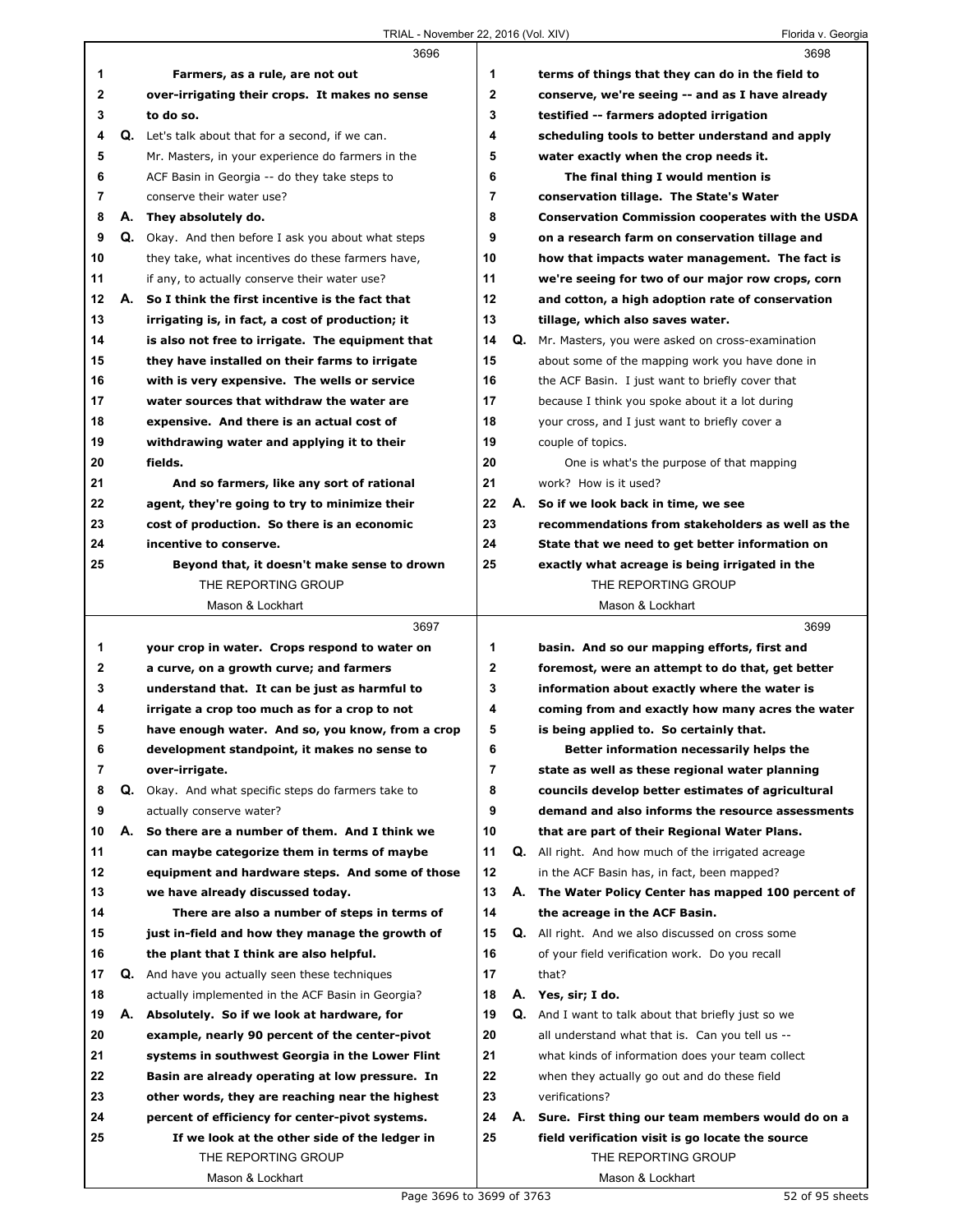## TRIAL - November 22, 2016 (Vol. XIV) Florida v. Georgia

|        |    | 3700                                                      |              | 3702                                                 |
|--------|----|-----------------------------------------------------------|--------------|------------------------------------------------------|
| 1      |    | of the water and determine exactly what type of           | 1            | and your field verification work, have you           |
| 2      |    | source it is. Is it a groundwater well? Is it a           | $\mathbf{2}$ | noticed any particular trends in irrigation --       |
| 3      |    | surface water withdrawal on a creek or a stream           | 3            | excuse me, in irrigated acreage over time?           |
| 4      |    | or a pond? And capture any other information              | 4            | A. Yes, sir; I have.                                 |
| 5      |    | about the source of the water that they seem --           | 5            | Q. What trend have you noticed?                      |
| 6      |    | that they deem relevant.                                  | 6            | A. In terms of the source of water, for example. So  |
| 7      |    | The second thing that they do is they capture             | 7            | we talked about how we go and locate the source.     |
| 8      |    | information about the exact acreage that is under         | 8            | Over time, over the last five, six, seven years      |
| 9      |    | irrigation from a particular source. So we take           | 9            | we have noticed a trend away from acreage being      |
| 10     |    | a GPS unit, collect points that allows us to get          | 10           | irrigated with surface water sources towards         |
| 11     |    | an accurate estimate of the actual acreage being          | 11           | acres -- that same acreage being irrigated from      |
| 12     |    | wetted.                                                   | 12           | groundwater sources. And it's about 30 to 35,000     |
| 13     |    | The third thing that we do is capture                     | 13           | acres in the Flint Basin that is now being           |
| 14     |    | information about the irrigation system. Is it a          | 14           | irrigated by groundwater sources that was surface    |
| 15     |    | center-pivot system? Is it a traveler or some             | 15           | water.                                               |
| 16     |    | other type?                                               | 16           | Q. And was that trend significant to you?            |
| 17     |    | And the final thing we do is capture                      | 17           | A. I believe it is significant, yes.                 |
| 18     |    | information about the flowmeter. We locate the            | 18           | <b>Q.</b> Why is that?                               |
| 19     |    | flowmeter, take a reading at the meter. And any           | 19           | A. In terms of impact to the stream, a stream        |
| 20     |    | information that we think would be helpful to the         | 20           | withdrawal is a direct one-to-one impact. If I       |
| 21     |    | Soil and Water Commission as they work through            | 21           | take a gallon out to irrigate, that's a gallon       |
| 22     |    | their metering program, we provide that back to           | 22           | that's no longer in the stream at that location.     |
| 23     |    | them.                                                     | 23           | Groundwater withdrawals are somewhat less            |
| 24     |    | Q. And, Mr. Masters, if you would explain to us, if       | 24           | impactful. Depending on the location, they could     |
| 25     |    | you could, the extent of this field mapping               | 25           | have little to no impact at all.                     |
|        |    | THE REPORTING GROUP                                       |              | THE REPORTING GROUP                                  |
|        |    | Mason & Lockhart                                          |              | Mason & Lockhart                                     |
|        |    |                                                           |              |                                                      |
|        |    |                                                           |              |                                                      |
|        |    | 3701                                                      |              | 3703                                                 |
| 1      |    | effort. How much acreage has been mapped --               | 1            | Q. Okay.                                             |
| 2      |    | field verified, and where is it?                          | 2<br>3       | MR. ALLEN: Your Honor, I want to ask                 |
| 3<br>4 |    | A. So we have field-verified hundreds of thousands        | 4            | Mr. Masters about a demonstrative he was             |
|        |    | of acres in the Flint River Basin.                        |              | shown. I have some others.                           |
| 5      |    | <b>Q.</b> Just so I'm clear, this is people on the ground | 5            | Might I approach him with a binder of a              |
| 6      |    | at the field. Correct?                                    | 6            | couple documents?                                    |
| 7      |    | A. Field verified means my team has gone to the           | 7            | SPECIAL MASTER LANCASTER: Sure.                      |
| 8      |    | field and touched the system and captured                 | 8<br>9       | BY MR. ALLEN:                                        |
| 9      |    | information about the system and all of the               |              | Q. Now, Mr. Masters, if you would turn with me to    |
| 10     |    | attributes about that particular field. So it's           | 10           | tab 1 of your binder.                                |
| 11     |    | easy -- we have easily accounted for, you know,           | 11           | A. Yes, sir.                                         |
| 12     |    | several hundred thousand acres in the Flint River         | 12           | Q. You will see we have reproduced a copy of a       |
| 13     |    | Basin.                                                    | 13           | demonstrative you were shown during your             |
| 14     |    | I think it's important to understand exactly              | 14           | cross-examination. Do you remember seeing this?      |
| 15     |    | where we have done that work. So we have seen a           | 15           | A. Yes, sir; I do remember that.                     |
| 16     |    | map of the Lower Flint with capacity use areas            | 16           | Q. And, Mr. Masters, have you undertaken an exercise |
| 17     |    | and restricted use areas, the red and yellow and          | 17           | to in some way verify or evaluate the numbers        |
| 18     |    | green map. We have field-verified 100 percent of          | 18           | that were in this table?                             |
| 19     |    | the acreage in that region in Georgia. We have            | 19           | A. Did I perform an analysis to try and recreate the |
| 20     |    | also field-verified all of the surface water use          | 20           | numbers that are shown on this chart? Yes.           |
| 21     |    | in that part of Georgia. And so I think it would          | 21           | <b>Q.</b> And what did that analysis show?           |
| 22     |    | be accurate to say that we have field-verified            | 22           | A. Well, the first thing that I was able to          |
| 23     |    | all of the acreage in the Lower Flint that has            | 23           | determine is that over 400, around 440 of the        |
| 24     |    | the potential to impact streamflow.                       | 24           | permits that are shown in this table are, in         |
| 25     | Q. | Mr. Masters, in doing your aerial mapping work            | 25           | fact, listed in the Georgia EPD database as          |
|        |    | THE REPORTING GROUP<br>Mason & Lockhart                   |              | THE REPORTING GROUP<br>Mason & Lockhart              |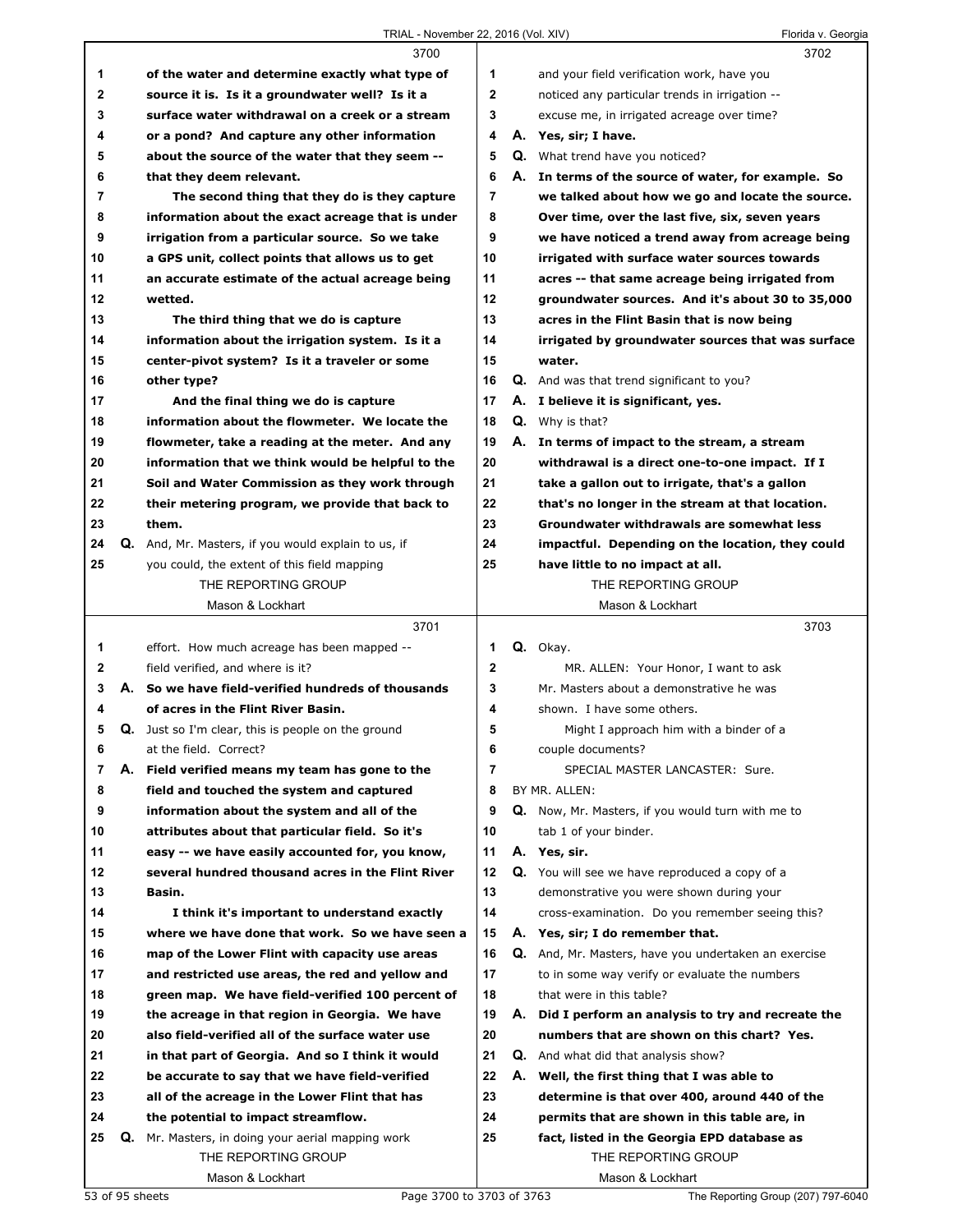|    |    | 3704                                                        |                |    | 3706                                                    |
|----|----|-------------------------------------------------------------|----------------|----|---------------------------------------------------------|
| 1  |    | inactive.                                                   | 1              |    | of the pie. Do you see that?                            |
| 2  |    | Q. Mr. Masters, before you get too far down the             | $\mathbf{2}$   |    | A. Yes, sir; I do.                                      |
| 3  |    | line, I just want to be clear. The first time               | 3              |    | <b>Q.</b> Can you describe for us what we're looking at |
| 4  |    | you saw this table was during the course of this            | 4              |    | there.                                                  |
| 5  |    | trial. Correct?                                             | 5              |    | A. So of the permits issued in the capacity use         |
| 6  |    | A. Yes, sir. That is correct.                               | 6              |    | zones, so the red zones, around 239 of them were        |
| 7  |    | <b>Q.</b> I believe it was after it was shown to Dr. Cowie; | $\overline{7}$ |    | either for backlogged permits that were issued as       |
| 8  |    | does that sound right?                                      | 8              |    |                                                         |
|    |    |                                                             |                |    | a result of the 2006 plan or they were permits          |
| 9  |    | A. Yes, sir. That is correct.                               | 9              |    | that were issued for aquifers other than the            |
| 10 |    | Q. Okay. And back to your analysis, I believe you           | 10             |    | Upper Floridan, which is important because those        |
| 11 |    | said that you identified some number of these               | 11             |    | other aquifers, in terms of the best available          |
| 12 |    | permits that are inactive, I believe?                       | 12             |    | science to date, show that there's really little        |
| 13 |    | A. Yes, sir. I determined that around 440 of the            | 13             |    | to no impact on streamflow from those aquifers.         |
| 14 |    | permits in this table are listed in the EPD                 | 14             |    | So if we look at the total universe of                  |
| 15 |    | database as inactive.                                       | 15             |    | permits from the capacity use areas issued since        |
| 16 |    | Q. Have you undertaken any other kind of analysis           | 16             |    | 2000, the bulk of them are either backlogged            |
| 17 |    | with respect to these permits?                              | 17             |    | permits which were issued consistent with               |
| 18 |    | A. I have. As I mentioned to Ms. Wine earlier, I            | 18             |    | Georgia law in the 2006 plan or for aquifers            |
| 19 |    | can see the number of permits; but I think it's             | 19             |    | other than the Upper Floridan.                          |
| 20 |    | also important to understand where those permits            | 20             |    | Q. Thank you, Mr. Masters. I want to shift topics       |
| 21 |    | are in the basin. Just this number of permits               | 21             |    | and talk about the types of irrigation systems          |
| 22 |    | doesn't really tell much of a story.                        | 22             |    | that are used in the ACF Basin. You were asked          |
| 23 |    | <b>Q.</b> And why is it important to know where they are?   | 23             |    | on cross some questions about the prevalence of         |
| 24 |    | A. Because where those permits are has an impact on         | 24             |    | center-pivots and traveler systems. Do you              |
|    |    |                                                             | 25             |    |                                                         |
| 25 |    | whether or not the acreage associated with those            |                |    | recall that?                                            |
|    |    | THE REPORTING GROUP                                         |                |    | THE REPORTING GROUP                                     |
|    |    | Mason & Lockhart                                            |                |    | Mason & Lockhart                                        |
|    |    |                                                             |                |    |                                                         |
|    |    | 3705                                                        |                |    | 3707                                                    |
| 1  |    | permits is impacting streamflows.                           | 1              |    | A. Yes, sir; I do.                                      |
| 2  |    | <b>Q.</b> All right. So if we turn to tab 2, sir, is this   | 2              |    | Q. And have you looked at how the prevalence of         |
| 3  |    | a demonstrative that you helped create, sir?                | 3              |    | those systems have changed over time?                   |
| 4  |    | A. Yes, sir; it is.                                         | 4              |    | A. Yes, sir; I have.                                    |
| 5  |    | <b>Q.</b> And what's being depicted here?                   | 5              |    | <b>Q.</b> And what did that show you?                   |
| 6  | А. | So as I looked at the permits that have been                | 6              | А. | So if we look at the -- again, thinking about all       |
| 7  |    | issued since 2000 and looked at where they are --           | 7              |    | of our field-verified acreage, there is a               |
| 8  |    | because, again, where they are is critically                | 8              |    | definite trend away from fields irrigated by            |
| 9  |    | important -- I determined right away that over              | 9              |    | traveler systems. In the Lower Flint Basin              |
| 10 |    | 84 percent of those new permits are in                      | 10             |    | itself, the actual watershed, we have seen almost       |
| 11 |    | conservation use areas or areas outside of the              | 11             |    | a 50 percent reduction in acreage irrigated by          |
| 12 |    | Lower Flint River Basin.                                    | 12             |    | travelers. We have also seen an increase in the         |
| 13 |    | Q. Let me stop you right there. Is that significant         | 13             |    | acreage, again in the Flint Basin itself, of -- I       |
|    |    |                                                             |                |    |                                                         |
| 14 |    | to you?                                                     | 14             |    | think it was between 20 and 25 percent of acreage       |
| 15 |    | A. Yes, sir. I believe it is significant.                   | 15             |    | irrigated by center-pivots.                             |
| 16 |    | $Q.$ Why?                                                   | 16             |    | <b>Q.</b> And just roughly, what's the difference in    |
| 17 | А. | Because as a result of the 2006 sound -- Flint              | 17             |    | efficiency between a center-pivot and a traveler        |
| 18 |    | River Plan, the culmination of that seven-year              | 18             |    | system?                                                 |
| 19 |    | Sound Science Study, the modeling suggested that            | 19             |    | A. I think, all else being equal, traveler systems      |
| 20 |    | withdrawals in these conservation use zones had             | 20             |    | are assumed to be somewhere around 50 to 60             |
| 21 |    | little to no impact on the actual streamflow.               | 21             |    | percent efficient. Center-pivot irrigation              |
| 22 |    | Q. And, sir, if you look, you identified some               | 22             |    | systems, like the ones that are so prevalent in         |
| 23 |    | number of permits that are in the red zones;                | 23             |    | southwest Georgia, in terms of their technology         |
| 24 |    | and those have been broken out between the red              | 24             |    | are assumed to be 85 to 90 percent efficient.           |
| 25 |    | slice of the pie and what I call the pink slice             | 25             |    | <b>Q.</b> All right. Mr. Masters, now, are all          |
|    |    | THE REPORTING GROUP                                         |                |    | THE REPORTING GROUP                                     |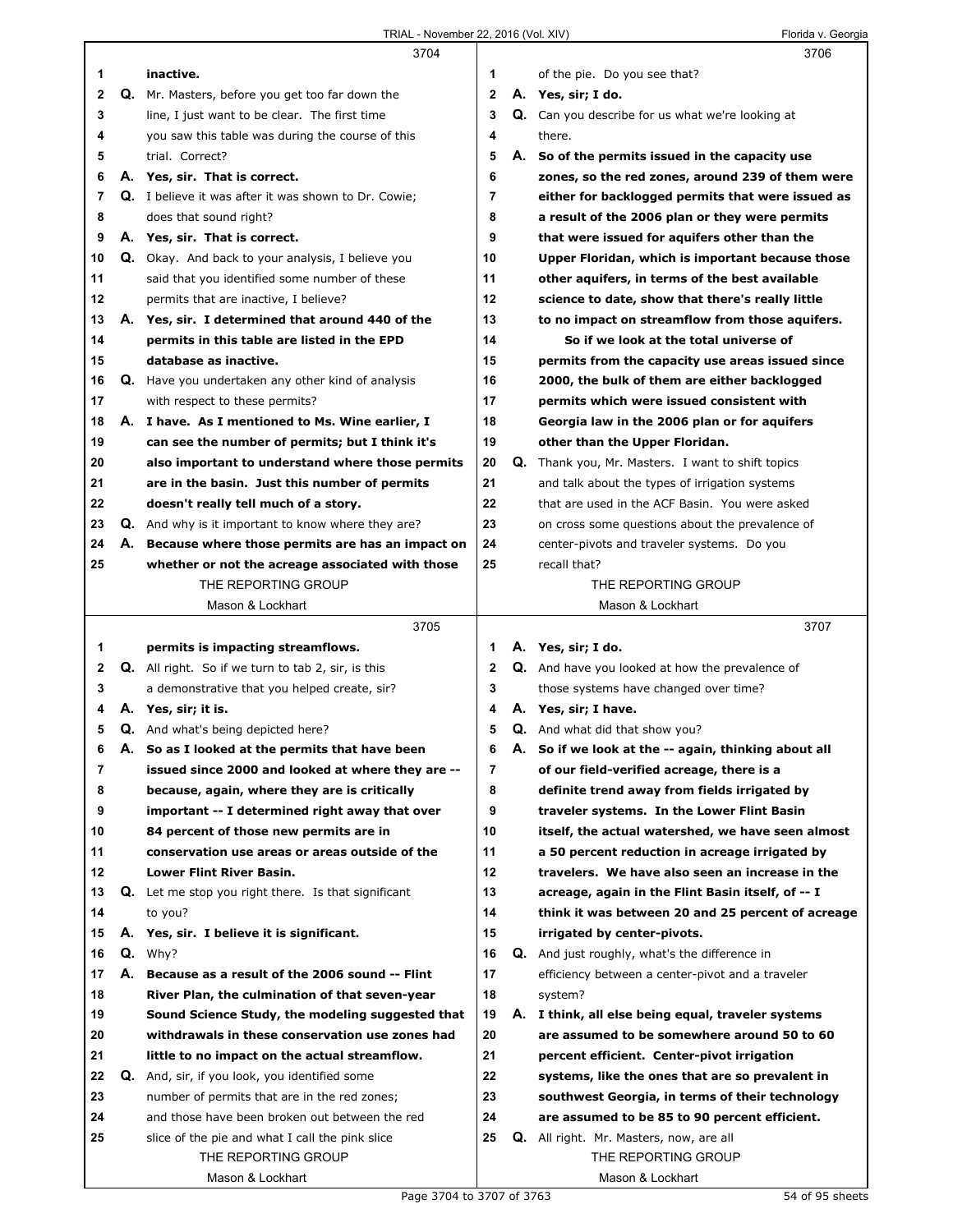|              |    | 3708                                                |                |    | 3710                                                      |
|--------------|----|-----------------------------------------------------|----------------|----|-----------------------------------------------------------|
| 1            |    | center-pivots -- do they all come alike in terms    | 1              |    | of efficiency rates?                                      |
| $\mathbf{2}$ |    | of efficiency?                                      | $\mathbf{2}$   |    | A. So, certainly, if we work backwards from tab 5,        |
| 3            |    | A. No, sir; they do not.                            | 3              |    | the high-pressure irrigation systems have a lower         |
| 4            |    | Q. And if you look at demonstratives 3, 4, and 5 in | 4              |    | efficiency than do these other lower pressure             |
| 5            |    | your binder, there are pictures of different        | 5              |    | systems. I have seen literature that suggests             |
| 6            |    | types of center-pivot systems. And I would ask      | 6              |    | high-pressure irrigation systems are 70 to 75             |
| 7            |    | if you could just briefly walk us through each of   | $\overline{7}$ |    | percent efficient.                                        |
| 8            |    | these starting with tab 3, and tell us what we're   | 8              |    | As we move back up through tabs 4 and 3,                  |
| 9            |    | looking at there.                                   | 9              |    | those low-pressure drop-nozzle systems, I have            |
| 10           | А. | Certainly. So on tab 3 of the binder, this is a     | 10             |    | seen literature suggest they can be as high as 95         |
| 11           |    | somewhat typical irrigation system in southwest     | 11             |    | percent efficient. I think a good range would be          |
| 12           |    | Georgia that is operating at low pressure and has   | 12             |    | 85 to 90 percent efficient.                               |
| 13           |    | been installed with drop nozzles. The reason        | 13             |    | Q. And, Mr. Masters, as part of the field                 |
| 14           |    | that is significant is the low pressure and         | 14             |    | verification, on-the-ground work that you did,            |
| 15           |    | getting the water closer to the ground helps        | 15             |    | has your team identified rates of adoption with           |
| 16           |    | prevent wind drift, in other words, wind blowing    | 16             |    | respect to low-pressure systems and high-pressure         |
| 17           |    | the water out from where it needs to go, which is   | 17             |    | systems and other types of center-pivots?                 |
| 18           |    | to the crop, or evaporative loss. It gets the       | 18             |    | A. Yes, sir; we have.                                     |
| 19           |    | water closer to the ground where the -- where it    | 19             |    | <b>Q.</b> And, sir, if you look with me at tab 6, is this |
| 20           |    | can get to the beneficial use of the crap rather    | 20             |    | something you all put together, sir?                      |
| 21           |    | than evaporate.                                     | 21             |    | A. Yes, sir; it is.                                       |
| 22           |    | <b>Q.</b> And what kind of system is in tab 4?      | 22             |    | Q. And can you tell us what's being shown here?           |
| 23           |    | A. In tab 4 this is an example of a low-pressure    | 23             |    | A. Yes, sir. So in tab 6 there is a pie chart             |
| 24           |    | irrigation system but where the water is emitted    | 24             |    | detailing both the number and the percentage of           |
| 25           |    | from the top of the actual hardware itself. So      | 25             |    | the center-pivot systems that we field-verified           |
|              |    | THE REPORTING GROUP                                 |                |    | THE REPORTING GROUP                                       |
|              |    | Mason & Lockhart                                    |                |    | Mason & Lockhart                                          |
|              |    |                                                     |                |    |                                                           |
|              |    |                                                     |                |    |                                                           |
|              |    | 3709                                                |                |    | 3711                                                      |
| 1            |    | instead of having a big sprinkler on top, it's a    | 1              |    | in the Lower Flint. So we accounted for nearly            |
| 2            |    | small little nozzle that just emits the water.      | $\mathbf 2$    |    | 4800, approaching 5,000 center-pivot systems.             |
| 3            |    | And you can see it just sort of showers down        | 3              |    | We went out and actually touched them in these --         |
| 4            |    | around the actual hardware itself. Again,           | 4              |    | in these heavily Ag use areas of southwest                |
| 5            |    | operating at low pressure, helping prevent loss     | 5              |    | Georgia.                                                  |
| 6            |    | from, you know, the wind blowing the water out of   | 6              |    | What we found is that almost 90 percent of                |
| 7            |    | the field and also helps reduce evaporative loss    | 7              |    | the center-pivot irrigation systems in southwest          |
| 8            |    | as well.                                            | 8              |    | Georgia are utilizing low-pressure technology.            |
| 9            |    | <b>Q.</b> And what about tab 5?                     | 9              |    | <b>Q.</b> And is that significant to you, sir?            |
| 10           | А. | So in tab 5 we see irrigation -- an irrigation      | 10             | А. | It is significant. We have discussed that the             |
| 11           |    | system that is an example of a high-pressure        | 11             |    | low-pressure technology and certainly the                 |
| 12           |    | impact type irrigation system. And so you           | 12             |    | low-pressure drop technology which you see is             |
| 13           |    | can see there is also an end-gun installed on       | 13             |    | actually installed on approaching 3,000                   |
| 14           |    | this particular example. So you can see right       | 14             |    | center-pivot irrigation systems, or about 60              |
| 15           |    | away that this irrigation system is actually        | 15             |    | percent is a higher efficiency. There is less             |
| 16           |    | throwing water much higher into the air. It         | 16             |    | loss from those systems as opposed to the                 |
| 17           |    | operates at a much higher pressure in order         | 17             |    | high-pressure systems, which accounts for only            |
| 18           |    | to make those sprinklers actually work. And         | 18             |    | about 10 percent of the systems in south Georgia.         |
| 19           |    | you do have an increased likelihood of              | 19             |    | <b>Q.</b> And, sir, can you look at tab 7. It's a similar |
| 20           |    | evaporative loss because you're throwing water      | 20             |    | pie chart, but it's a little different. Can you           |
| 21           |    | so much higher in the air, and you also have a      | 21             |    | explain to us what's being shown in tab 7?                |
| 22           |    | more of a chance of that water getting blown        | 22             |    | A. Yes, sir. So what is in tab 7 is a subset of the       |
| 23           |    | out of the field by wind.                           | 23             |    | data that was in tab 6. So we have talked a lot           |
| 24           | Q. | And just generally, Mr. Masters, how do these       | 24             |    | about capacity use areas, the red zones, in               |
| 25           |    | three systems compare with one another in terms     | 25             |    | southwest Georgia. Those are the areas that the           |
|              |    | THE REPORTING GROUP<br>Mason & Lockhart             |                |    | THE REPORTING GROUP<br>Mason & Lockhart                   |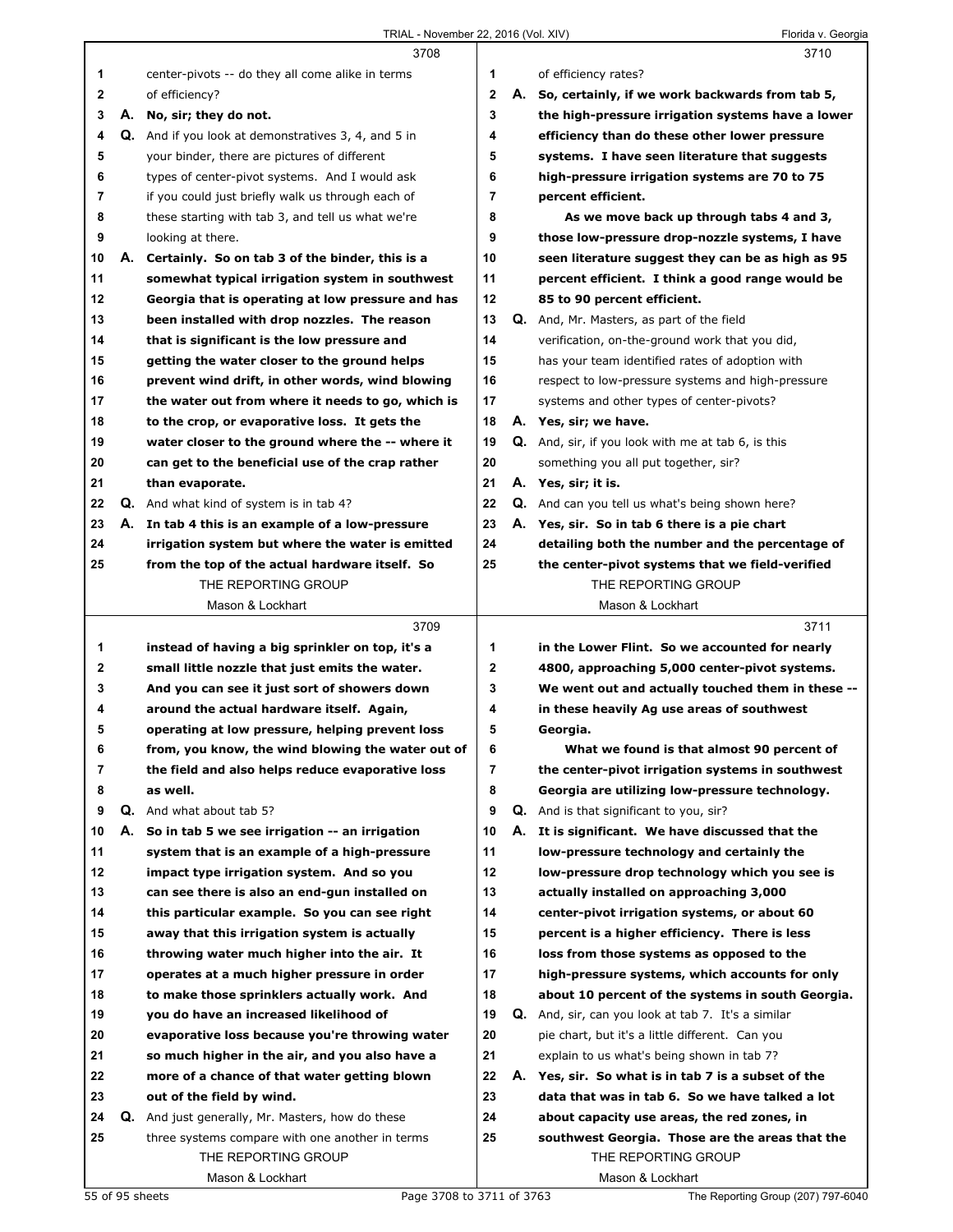|    |    | 3712                                                 |             |    | 3714                                               |
|----|----|------------------------------------------------------|-------------|----|----------------------------------------------------|
| 1  |    | Sound Science Study suggested that -- where          | 1           |    | was the ACFS Sustainable Water Management Plan.    |
| 2  |    | pumping had the most impact on streamflow.           | $\mathbf 2$ |    | A. Yes, sir.                                       |
| 3  |    | So if we really drilled down to just those           | 3           |    | Q. And, sir, can you just describe for us what the |
| 4  |    | regions -- and I would remind you that we have       | 4           |    | final recommendations were that were included in   |
| 5  |    | actually field-verified 100 percent of those         | 5           |    | the ACF Sustainable Water Management Plan?         |
| 6  |    | systems. If you drill down, what you find is         | 6           | А. | Well, sir, there were a number of recommendations  |
| 7  |    | that 93 percent of the irrigation systems are        | 7           |    | as part of that plan, to be sure. I would say      |
| 8  |    | operating with low-pressure technology; and about    | 8           |    | that the bulk of the recommendations that the      |
| 9  |    | 60 percent of those using the low-pressure drops     | 9           |    | stakeholders approved by consensus that they       |
| 10 |    | that we saw in tab 3, I believe.                     | 10          |    | determined made the basin better off as a whole    |
| 11 | Q. | Thank you, Mr. Masters. I want to talk about a       | 11          |    | were related to the operation of the system by     |
| 12 |    | different topic.                                     | 12          |    | the Corps of Engineers. And so there was a suite   |
| 13 |    | You can set your binder aside. We're done            | 13          |    | of recommendations; and I believe, as I mentioned  |
| 14 |    | with that.                                           | 14          |    | to Ms. Wine, that the stakeholders were clear      |
| 15 |    | Mr. Masters, you were asked, I think, a              | 15          |    | that it was in fact a suite and not a menu of      |
| 16 |    | question or two about the agricultural metering      | 16          |    | things to pick and choose from.                    |
| 17 |    |                                                      | 17          |    | The suite of recommendations focused on            |
| 18 |    | program. Do you remember that?                       | 18          |    | essentially storing more water through changes in  |
|    |    | A. Yes, sir; I do.                                   | 19          |    |                                                    |
| 19 |    | <b>Q.</b> What is that program?                      |             |    | management during times when the water was         |
| 20 |    | A. The agricultural metering program was a result of | 20          |    | available. So, for example, changing the rule      |
| 21 |    | legislation adopted by the Georgia General           | 21          |    | curve at West Point Lake, having the Corps of      |
| 22 |    | Assembly in 2003. Pursuant to that legislation,      | 22          |    | Engineers better coordinate their releases in      |
| 23 |    | the Georgia Soil and Water Conservation              | 23          |    | relation to some of their action zones. There      |
| 24 |    | Commission began installing flowmeters on all        | 24          |    | was a recommendation regarding tweaks to           |
| 25 |    | permitted agricultural withdrawals in the State      | 25          |    | hydropower releases; and there was, in fact --     |
|    |    | THE REPORTING GROUP                                  |             |    | THE REPORTING GROUP                                |
|    |    | Mason & Lockhart                                     |             |    | Mason & Lockhart                                   |
|    |    |                                                      |             |    |                                                    |
|    |    | 3713                                                 |             |    | 3715                                               |
| 1  |    | of Georgia.                                          | 1           |    | given all of these other recommendations that      |
| 2  |    | Q. And do you know how many meters have been         | $\mathbf 2$ |    | helped to store water, there was also a            |
| 3  |    | installed statewide?                                 | 3           |    | recommendation that certain pulse flows be sent    |
| 4  |    | A. I believe the commission has installed over       | 4           |    | down into the Apalachicola River during certain    |
| 5  |    | 12,000 flowmeters statewide.                         | 5           |    | periods of the year.                               |
| 6  | Q. | And just in the ACF Basin, do you know that          | 6           | Q. | Mr. Masters, I believe you mentioned that the      |
| 7  |    | number?                                              | 7           |    | bulk of the recommendations, some of them applied  |
| 8  |    | A. I believe it's around 6,000.                      | 8           |    | to the Corps. Right?                               |
| 9  |    | Q. And do you know what percentage of irrigation     | 9           | А. | Yes, sir. That is correct.                         |
| 10 |    | systems in the Lower Flint River Basin are           | 10          | Q. | Do you have an understanding as to why that was?   |
| 11 |    | metered?                                             | 11          |    | A. I think the stakeholders realized through seven |
| 12 | А. | In the Lower Flint River Basin approximately 77      | 12          |    | years of really hard deliberative work and a lot   |
| 13 |    | percent, 78 percent of the systems are metered.      | 13          |    | of technical work that in order to make the        |
| 14 |    | And if you look at that in terms of the acreage,     | 14          |    | basin better off as a whole, they set up a bunch   |
| 15 |    | it's a little more than 80 percent of the acreage    | 15          |    | of performance metrics; and they -- that sort      |
| 16 |    | is metered.                                          | 16          |    | of guided their management decisions. They         |
| 17 |    | Q. And, sir, just so we're clear, how do you know    | 17          |    | realized that in order to achieve a better         |
| 18 |    | that?                                                | 18          |    | basin across the board, including downstream,      |
| 19 |    | A. Because my team has gone and located those meters | 19          |    | you can't extract the Corps of Engineers. The      |
| 20 |    | and touched those irrigation systems; and we have    | 20          |    | fact of the matter is in order to achieve similar  |
| 21 |    | determined those percentages not by an estimate,     | 21          |    | performance metric goals downstream, one would     |
| 22 |    | but by actually going and collecting the data.       | 22          |    | have to make significant cuts to consumptive use.  |
| 23 | Q. | All right. Mr. Masters, I want to end by going       | 23          |    | And in some cases you would have to cut all        |
| 24 |    | back to a topic we discussed at the very             | 24          |    | consumptive use in order to achieve similar        |
| 25 |    | beginning of your cross-examination. And that        | 25          |    | performance metrics.                               |
|    |    | THE REPORTING GROUP                                  |             |    | THE REPORTING GROUP                                |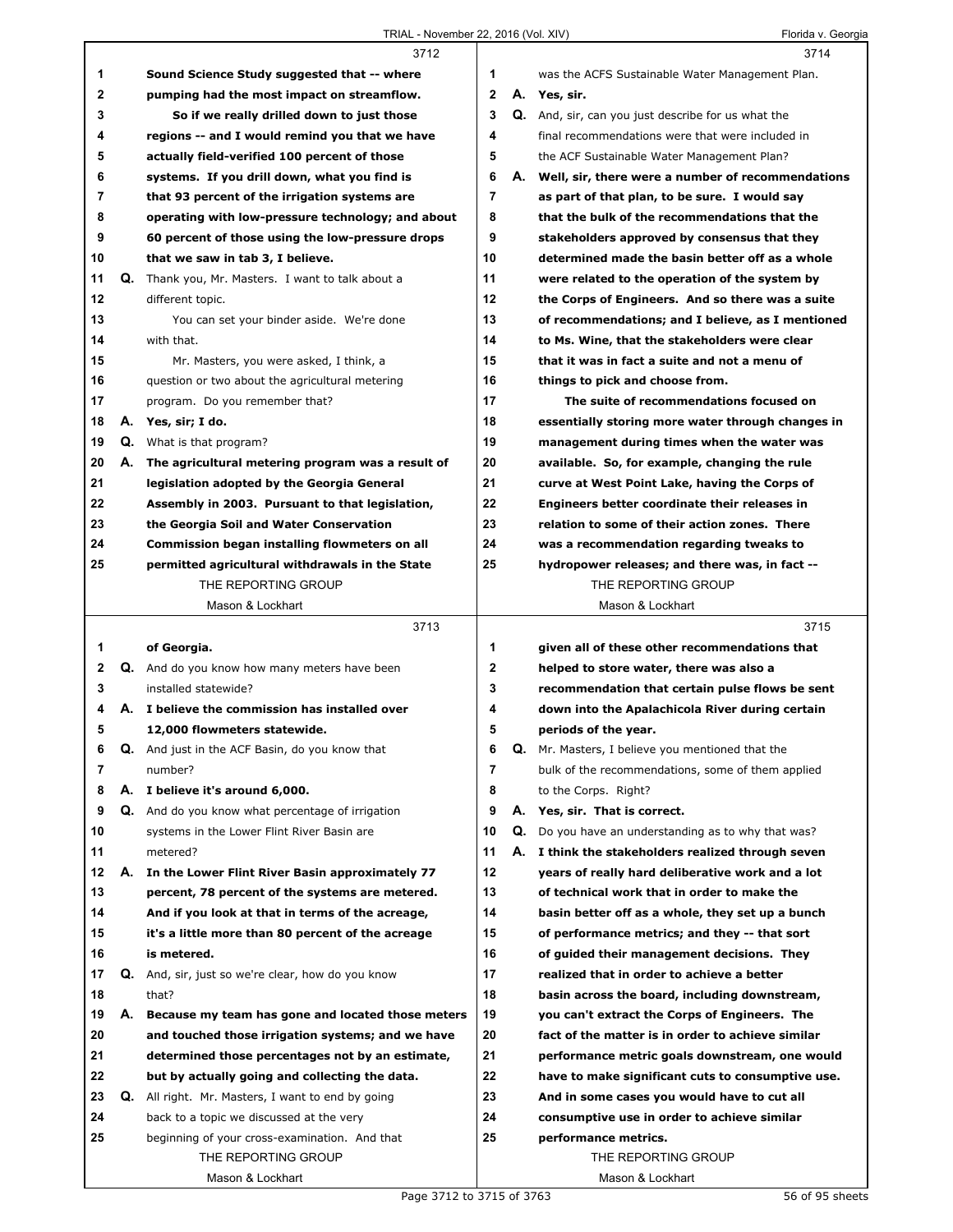|                |    | 3716                                               |              |    | 3718                                                       |
|----------------|----|----------------------------------------------------|--------------|----|------------------------------------------------------------|
| 1              |    | Q. Thank you, Mr. Masters.                         | 1            |    | except for what is shown in tab 2 which, in fact,          |
| $\mathbf 2$    |    | MR. ALLEN: No further questions.                   | $\mathbf{2}$ |    | is the results -- a summary of the analysis that           |
| 3              |    | SPECIAL MASTER LANCASTER: Ms. Wine?                | 3            |    | I performed regarding the information in tab 1.            |
| 4              |    | MS. WINE: Just briefly, your Honor, a              | 4            |    | Q. Okay. And sticking with tab 1 for a moment, you         |
| 5              |    | housekeeping item. I need to correct for the       | 5            |    | mentioned some inactive permits; is that correct?          |
| 6              |    | record the exhibit number of tab 20 in the book    | 6            |    | A. Yes, ma'am.                                             |
| $\overline{7}$ |    | that I gave Mr. Merit -- Mr. Masters, which        | 7            | Q. | Did you check whether those supposedly inactive            |
| 8              |    | was his presentation -- slide presentation         | 8            |    | permitted areas were actually being irrigated              |
| 9              |    | that we looked at. I said that it was              | 9            |    | against your Ag watering database?                         |
| 10             |    | Exhibit FX-908. It is actually FX-910. I           | 10           |    | A. No, ma'am. What I did in this analysis was I            |
| 11             |    | just wanted to clarify that for the record.        | 11           |    | looked exclusively at the database that I believe          |
| 12             |    | SPECIAL MASTER LANCASTER: Thank you.               | 12           |    | your team used to develop this table in tab 1,             |
| 13             |    | RECROSS-EXAMINATION                                | 13           |    | which is the EPD permit database. And I removed            |
| 14             |    | BY MS. WINE:                                       | 14           |    | all of the permits that EPD had classified for             |
| 15             |    | Q. Mr. Masters, I think I just heard about three   | 15           |    | one reason or another -- they were either revoked          |
| 16             |    | different analyses from you for which we have no   | 16           |    | or never installed or whatever -- as inactive. I           |
| 17             |    | documentation. And I just want to make sure I'm    | 17           |    | removed those because, you know, I felt that was           |
| 18             |    | clear.                                             | 18           |    | the thing to do.                                           |
| 19             |    | So, first, Georgia's counsel just asked you        | 19           |    | <b>Q.</b> Well, sir, there is a chance that the permitting |
| 20             |    | about your field verification. Do you recall       | 20           |    | database is not 100 percent complete or up to              |
| 21             |    | that?                                              | 21           |    | date. Correct?                                             |
| 22             |    | A. Yes, ma'am; I do.                               | 22           |    | A. I believe that the permit database has changes to       |
| 23             |    | Q. And, sir, are you aware that no documents have  | 23           |    | it made on a regular basis.                                |
| 24             |    | been produced to Florida regarding your field      | 24           |    | $Q.$ And so $-$                                            |
| 25             |    | verification process?                              | 25           |    | A. What I can tell you, however, is when I looked          |
|                |    | THE REPORTING GROUP                                |              |    | THE REPORTING GROUP                                        |
|                |    | Mason & Lockhart                                   |              |    | Mason & Lockhart                                           |
|                |    |                                                    |              |    |                                                            |
|                |    | 3717                                               |              |    | 3719                                                       |
| 1              |    | A. Honestly, ma'am, I'm not sure what all has been | 1            |    | at the results that you showed to Dr. Cowie and            |
| 2              |    | provided to the State of Florida. It's my          | $\mathbf 2$  |    | that you showed me earlier today, when I used              |
| 3              |    | understanding that all of the data that was        | 3            |    | that same database, I find that 440 of the                 |
| 4              |    | collected as part of the discovery, which would    | 4            |    | permits were inactive; and I find that less than           |
| 5              |    | have necessarily included all of that field        | 5            |    | 1 percent of them are Upper Floridan capacity use          |
| 6              |    | verification work, was turned over. I -- that's    | 6            |    | withdrawals permitted since 2006.                          |
| 7              |    | the extent of my knowledge about what you may or   | 7            | Q. | Well, sir, we went ahead and double-checked these          |
| 8              |    | may not have.                                      | 8            |    | supposedly inactive permitted acres against your           |
| 9              |    | Q. So you're not aware that Georgia's counsel      | 9            |    | wetted acreage database and found that most were           |
| 10             |    | refused to produce that to us?                     | 10           |    | actually being irrigated right now. You have no            |
| 11             | А. | I'm not aware of anything of the sort.             | 11           |    | reason to dispute that. Correct?                           |
| 12             | Q. | Okay. And, sir, in relation to tab 1 of the        | 12           |    | A. Again, ma'am, I'm telling you that I have not           |
| 13             |    | binder that Georgia's counsel just gave you, you   | 13           |    | done an analysis beyond trying to replicate what           |
| 14             |    | said you did an analysis of the permits that were  | 14           |    | you all showed Dr. Cowie and then showed me                |
| 15             |    | issued post-2006. Correct?                         | 15           |    | earlier today. I have not done any analysis                |
| 16             |    | A. I believe I looked at an analysis of permits    | 16           |    | beyond that regarding wetted acreage or anything           |
| 17             |    | post-2000 as well as 2006.                         | 17           |    | of the sort.                                               |
| 18             |    | Q. Okay.                                           | 18           |    | Q. Now, sir, if you turn to tab 2 in the binder that       |
| 19             | А. | Yes.                                               | 19           |    | Georgia's counsel just gave you, sir, you have             |
| 20             | Q. | Thank you. And you have not produced that          | 20           |    | not produced to us any of the analysis that you            |
| 21             |    | analysis to us; have you?                          | 21           |    | did that supports this chart, correct, or this             |
| 22             |    | A. I'm not sure what has been produced.            | 22           |    | graph or whatever you want to call it?                     |
| 23             |    | Q. Okay. We don't even have the results of your    | 23           |    | A. Again, I -- I can't speak to what has been              |
| 24             |    | analysis here. Correct?                            | 24           |    | produced to you.                                           |
| 25             |    | A. I don't believe there's a chart or anything     | 25           |    | Q. Now, sir, you are not a hydrologist. Correct?           |
|                |    | THE REPORTING GROUP<br>Mason & Lockhart            |              |    | THE REPORTING GROUP<br>Mason & Lockhart                    |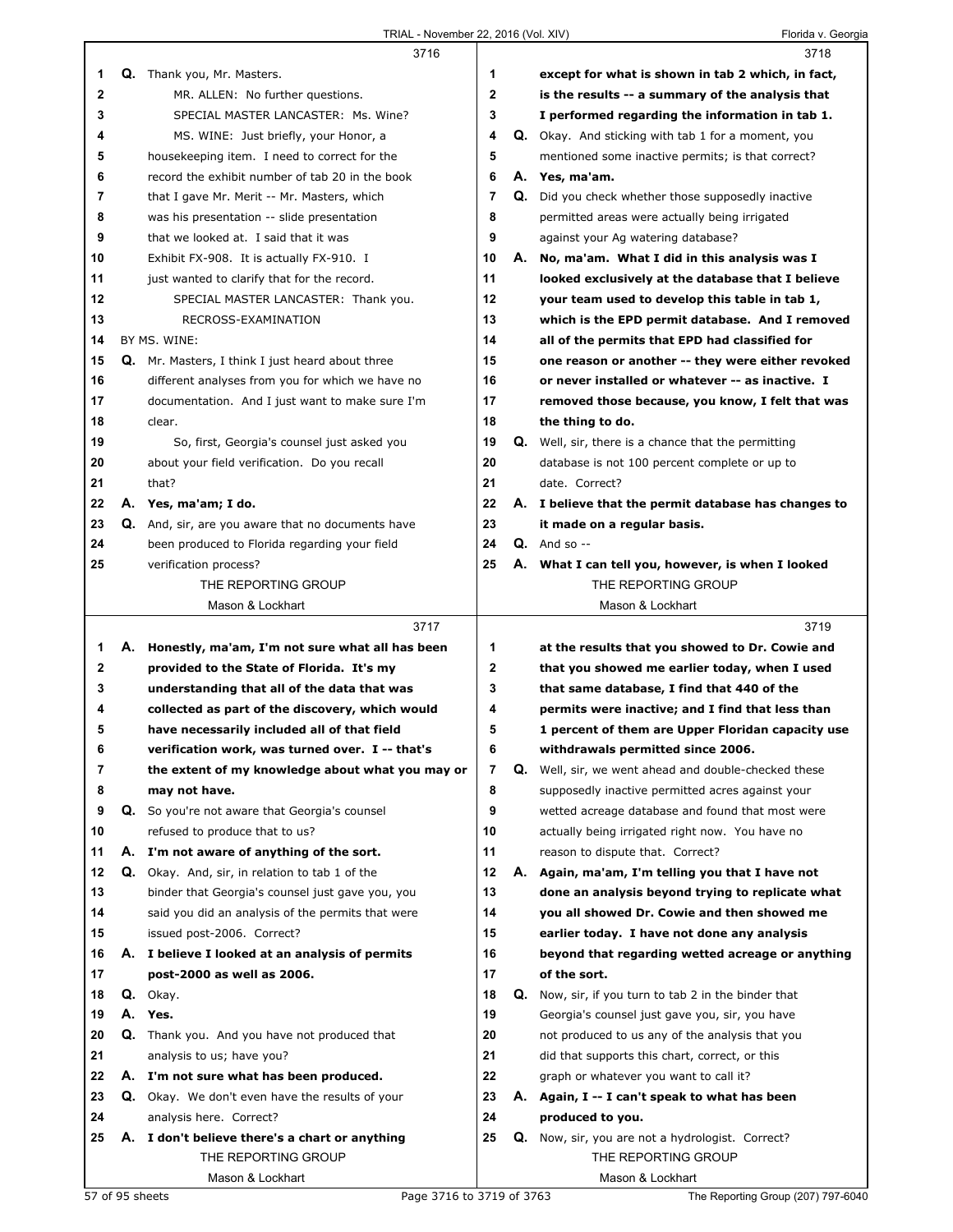|    | 3720                                                 |                | 3722                                                   |  |
|----|------------------------------------------------------|----------------|--------------------------------------------------------|--|
| 1  | A. No, ma'am; I'm not.                               | 1              | A. Iam.                                                |  |
| 2  | Q. So you don't know whether there's an impact from  | $\mathbf{2}$   | Q. You're aware that farmers can get crop insurance?   |  |
| 3  | agricultural pumping on the Claiborne Aquifer        | 3              | A. I am aware that farmers can get crop insurance,     |  |
| 4  | north of sub-area 4. Correct?                        | 4              | yes.                                                   |  |
| 5  | A. I am not aware of specific impacts to the         | 5              | <b>Q.</b> And that might be federally-backed crop      |  |
| 6  | <b>Claiborne Aquifer.</b>                            | 6              | insurance. Correct?                                    |  |
| 7  | I know that the State of Georgia has engaged         | $\overline{7}$ | A. That's true.                                        |  |
| 8  | in a number of studies looking at the sustainable    | 8              | Q. And you're aware that in the Flint River Drought    |  |
| 9  | vield of the Claiborne. And I recall that those      | 9              | Protection Act, farmers would have been bought         |  |
| 10 | studies during the first round of planning           | 10             | out to stop irrigating and stop farming?               |  |
| 11 | suggested that there was sustainable yield in the    | 11             | A. I am aware that the Flint River Drought             |  |
| 12 | Claiborne.                                           | 12             | Protection Act had an auction provision in it          |  |
| 13 | Q. But, sir, you can't speak to whether and the      | 13             | that would have reimbursed farmers for not             |  |
| 14 | amount of impact there is on the Claiborne           | 14             | irrigating based on an auction.                        |  |
| 15 | Aquifer north of sub-area 4 particularly where       | 15             | <b>Q.</b> Okay. And sticking with this concept of risk |  |
| 16 | that aquifer is shallow. Correct?                    | 16             | management, does irrigation in Georgia limit the       |  |
| 17 | A. Ma'am, I -- as you pointed out, I'm not a         | 17             | risk to the oyster industry in Apalachicola Bay?       |  |
| 18 | hydrologist. I'm just understanding the data         | 18             | A. I'm not sure to the degree that I can speak to      |  |
| 19 | that I was shown as part of the first round of       | 19             | the risk of oysters in Apalachicola Bay.               |  |
| 20 | water planning.                                      | 20             | Q. Do you think irrigation in Georgia limits the       |  |
| 21 | Q. Sir, were you in the courtroom when Mr. Mayer was | 21             | risk to the fish and wildlife in the Apalachicola      |  |
| 22 | testifying just before you?                          | 22             | River?                                                 |  |
| 23 | A. I saw what I believe was the -- somewhat the tail | 23             | A. I don't know that I can speak to that.              |  |
| 24 | end of Mr. Mayer's examination, yes.                 | 24             | Q. Thank you, sir.                                     |  |
| 25 | Q. Did you hear him say that cost is a very          | 25             | MR. ALLEN: Your Honor, we have no                      |  |
|    | THE REPORTING GROUP                                  |                | THE REPORTING GROUP                                    |  |
|    | Mason & Lockhart                                     |                | Mason & Lockhart                                       |  |
|    | 3721                                                 |                | 3723                                                   |  |
|    |                                                      |                |                                                        |  |
|    |                                                      |                |                                                        |  |
| 1  | important driver of demand when it comes to          | 1              | further questions.                                     |  |
| 2  | water?                                               | $\mathbf 2$    | SPECIAL MASTER LANCASTER: Mr. Masters,                 |  |
| 3  | A. I recall that statement, yes.                     | 3              | there is no reason why you should know; but            |  |
| 4  | Q. And did you take that to mean that if you charge  | 4              | do you know anything about Aroostook County,           |  |
| 5  | more for water, demand may go down?                  | 5              | Maine?                                                 |  |
| 6  | A. I recall that was the context in which Mr. Mayer  | 6              | THE WITNESS: No, sir; I do not.                        |  |
| 7  | was speaking, yes.                                   | 7              | SPECIAL MASTER LANCASTER: Or its                       |  |
| 8  | Q. And, sir, farmers in the Georgia ACF are not      | 8              | products?                                              |  |
| 9  | charged anything for their water. Correct?           | 9              | THE WITNESS: Not specifically, no.                     |  |
| 10 | A. Farmers do not pay a fee for water, no.           | 10             | SPECIAL MASTER LANCASTER: Or farming up                |  |
| 11 | Q. Okav.                                             | 11             | there?                                                 |  |
| 12 | A. I would --                                        | 12             | THE WITNESS: No, sir; I do not.                        |  |
| 13 | $Q.$ So you --                                       | 13             | SPECIAL MASTER LANCASTER: Or Veazie,                   |  |
| 14 | A. -- say with regard to my other testimony that, in | 14             | Maine?                                                 |  |
| 15 | fact, pumping water and having the ability to        | 15             | THE WITNESS: Sir?                                      |  |
| 16 | pump that water is not free, certainly.              | 16             | SPECIAL MASTER LANCASTER: Veazie,                      |  |
| 17 | Q. Sure. But they don't have to pay for the water    | 17             | Maine.                                                 |  |
| 18 | itself?                                              | 18             | THE WITNESS: No, sir, I do not.                        |  |
| 19 | A. That is correct.                                  | 19             | SPECIAL MASTER LANCASTER: Where my                     |  |
| 20 | Q. Now, sir, you mentioned at the outset of your     | 20             | grandparents had a two-holer, but no app?              |  |
| 21 | redirect that irrigation is the best risk            | 21             | THE WITNESS: That's --                                 |  |
| 22 | management tool that farmers have. Correct?          | 22             | SPECIAL MASTER LANCASTER: You don't                    |  |
| 23 | A. I believe that is true, yes.                      | 23             | know anything about that?                              |  |
| 24 | Q. And, sir, you're aware of other risk management   | 24             | THE WITNESS: I have heard plenty of                    |  |
| 25 | tools that farmers have. Correct?                    | 25             | stories.                                               |  |
|    | THE REPORTING GROUP<br>Mason & Lockhart              |                | THE REPORTING GROUP<br>Mason & Lockhart                |  |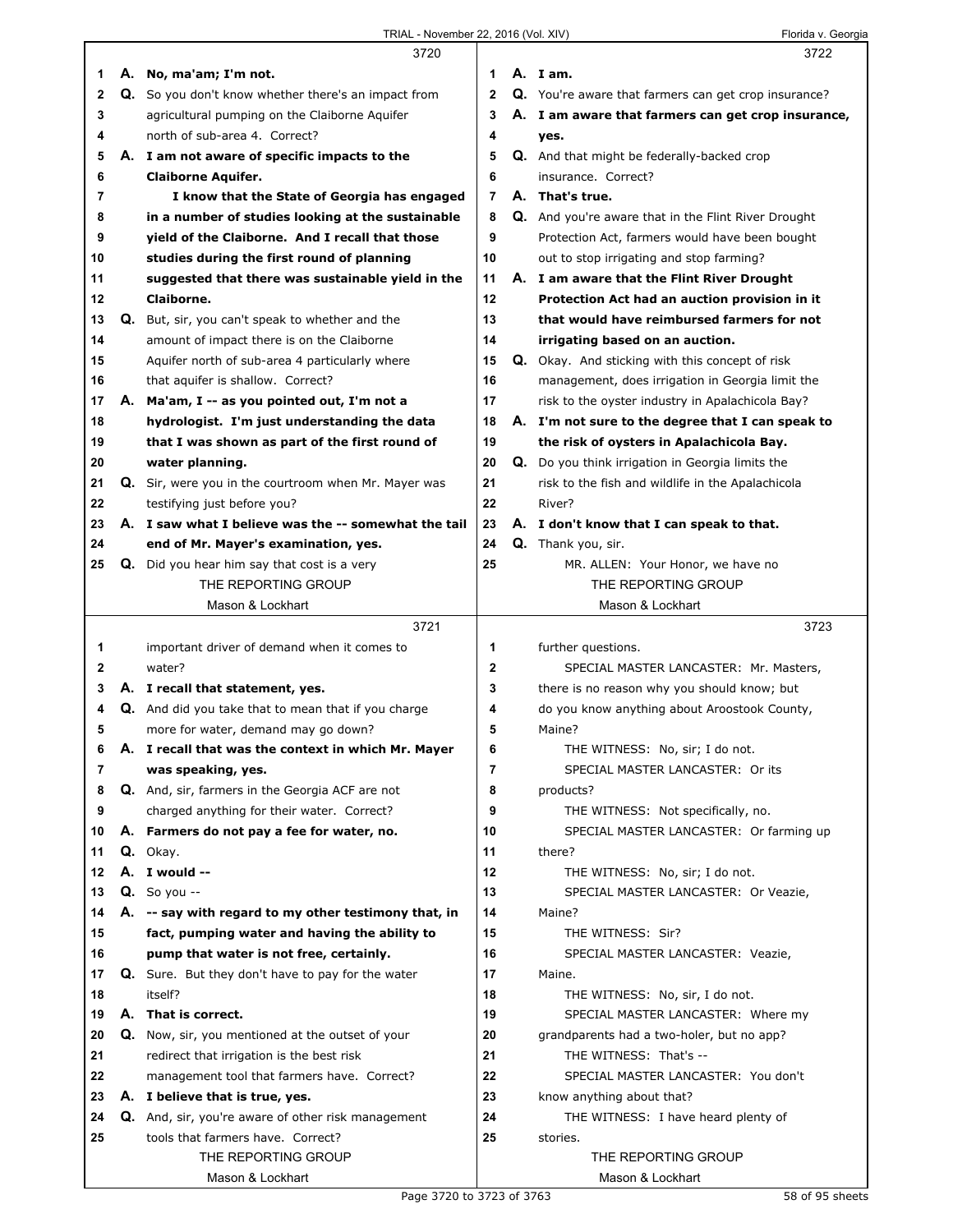|        | TRIAL - November 22, 2016 (Vol. XIV)                             |                     |                                                                               | Florida v. Georgia |
|--------|------------------------------------------------------------------|---------------------|-------------------------------------------------------------------------------|--------------------|
|        | 3724                                                             |                     |                                                                               | 3726               |
| 1      | SPECIAL MASTER LANCASTER: Let me ask                             | 1                   | We're recessed until Tuesday.                                                 |                    |
| 2      | you what, if anything, you know about Battle                     | $\mathbf 2$         | (Time Noted: 2:25 p.m.)                                                       |                    |
| 3      | Bend?                                                            | 3                   | (Proceeding adjourned to Tuesday,                                             |                    |
| 4      | THE WITNESS: Yes, sir. I have traveled                           | 4                   | November 29, 2016, at 9:00 a.m.)                                              |                    |
| 5      | down the Apalachicola River. I have -- I                         | 5                   | (End of day)                                                                  |                    |
| 6      | don't know anything about Battle Bend                            | 6                   |                                                                               |                    |
| 7      | specifically. It was pointed out to me on a                      | 7                   |                                                                               |                    |
| 8      | trip down the river one time. That's the                         | 8                   |                                                                               |                    |
| 9      | extent of my knowledge.                                          | 9                   |                                                                               |                    |
| 10     | SPECIAL MASTER LANCASTER: And you're                             | 10                  |                                                                               |                    |
| 11     | not a hydrologist?                                               | 11                  |                                                                               |                    |
| 12     | THE WITNESS: No, sir.                                            | 12                  |                                                                               |                    |
| 13     | SPECIAL MASTER LANCASTER: So you                                 | 13                  |                                                                               |                    |
| 14     | couldn't comment on what would happen if the                     | 14                  |                                                                               |                    |
| 15     | river flowing -- if Battle Bend were                             | 15                  |                                                                               |                    |
| 16     | rerouted -- the river flowing to Battle Bend                     | 16                  |                                                                               |                    |
| 17     | were rerouted?                                                   | 17                  |                                                                               |                    |
| 18     | THE WITNESS: No, sir. I -- I don't                               | 18                  |                                                                               |                    |
| 19     | have any information about that.                                 | 19                  |                                                                               |                    |
| 20     | MR. ALLEN: Nothing further, your Honor.                          | 20                  |                                                                               |                    |
| 21     | MS. WINE: Nothing further, your Honor.                           | 21                  |                                                                               |                    |
| 22     | SPECIAL MASTER LANCASTER: Thank you                              | 22                  |                                                                               |                    |
| 23     | very much.                                                       | 23                  |                                                                               |                    |
| 24     | THE WITNESS: Thank you.                                          | 24                  |                                                                               |                    |
| 25     | MR. ALLEN: Your Honor, that's our final                          | 25                  |                                                                               |                    |
|        | THE REPORTING GROUP                                              |                     | THE REPORTING GROUP                                                           |                    |
|        | Mason & Lockhart                                                 |                     | Mason & Lockhart                                                              | 3727               |
|        | 3725                                                             | 1                   | <b>CERTIFICATE</b>                                                            |                    |
| 1      | witness for today. We would suggest that we                      | $\mathbf 2$         | I, Claudette G. Mason, a Notary Public                                        |                    |
| 2<br>3 | adjourn for the Thanksgiving holiday and<br>return next Tuesday. | 3                   | in and for the State of Maine, hereby certify                                 |                    |
| 4      | SPECIAL MASTER LANCASTER: We will do                             | 4                   | that the foregoing pages are a correct                                        |                    |
| 5      | that shortly. But before we do, let me just                      | 5                   | transcript of my stenographic notes of the                                    |                    |
| 6      | tell you all that last night on television I                     | 6                   | Proceedings.                                                                  |                    |
| 7      | was watching the snow fall in northern New                       | $\overline{7}$<br>8 | I further certify that I am a<br>disinterested person in the event or outcome |                    |
| 8      | York. It was over 2 feet and still snowing.                      | 9                   | of the above-named cause of action.                                           |                    |
| 9      | Now, it's a bad thing for Maine; but                             | 10                  | IN WITNESS WHEREOF, I subscribe my hand                                       |                    |
| 10     | it's a good thing for us that our drought in                     | 11                  | this 12th day of December, 2016.                                              |                    |
| 11     | southern Maine is predicted to last until                        | 12                  |                                                                               |                    |
| 12     | February. So, hopefully, we won't have that                      | 13                  |                                                                               |                    |
| 13     | to deal with.                                                    | 14<br>15            | /s/ Claudette G. Mason                                                        |                    |
| 14     | However, just in case, I would suggest                           |                     | Claudette G. Mason, RMR, CRR                                                  |                    |
| 15     | that because Black Friday is coming up, you                      | 16                  | Court Reporter                                                                |                    |
| 16     | look on the L. L. Bean website, get yourself                     |                     |                                                                               |                    |
| 17     | some earmuffs, and certainly, certainly some                     | 17                  | My Commission Expires                                                         |                    |
| 18     | L. L. Bean boots. I don't think you will                         |                     | June 9, 2019.                                                                 |                    |
| 19     | need snowshoes, but you will need boots.                         | 18<br>19            |                                                                               |                    |
| 20     | That's my advice.                                                | 20                  |                                                                               |                    |
| 21     | We will adjourn until Tuesday. I wish                            | 21                  |                                                                               |                    |
| 22     | everyone a very, very happy Thanksgiving.                        | 22                  |                                                                               |                    |
| 23     | And, Mr. Perry and Mr. Primis, if I                              | 23                  |                                                                               |                    |
| 24     | could see you for just a second before we<br>break.              | 24                  |                                                                               |                    |
| 25     | THE REPORTING GROUP                                              | 25                  |                                                                               |                    |
|        | Mason & Lockhart                                                 |                     | THE REPORTING GROUP<br>Mason & Lockhart                                       |                    |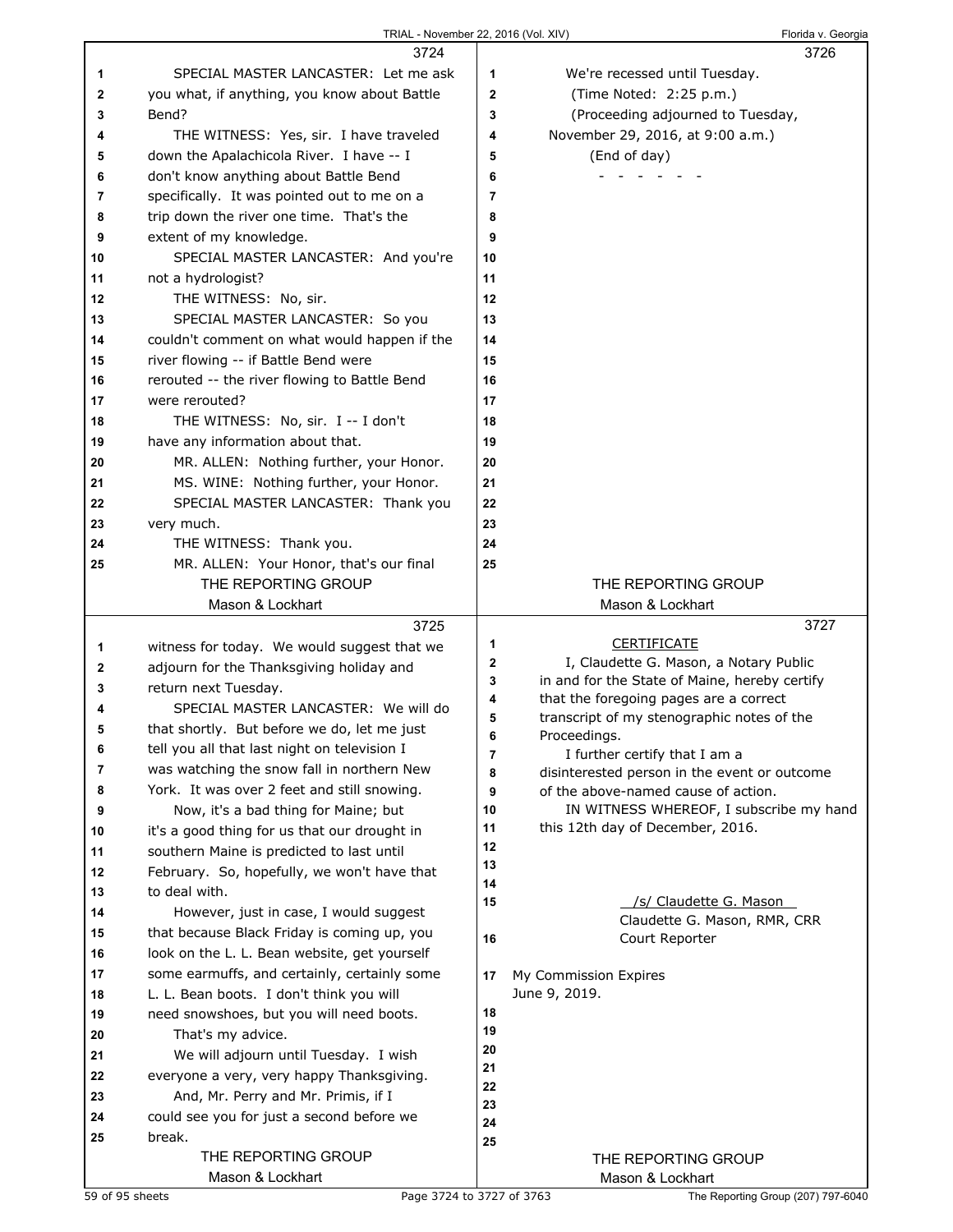| \$                                   | 11:42 [1] - 3625:4              | 1994 [6] - 3511:10,                   | 3514:17, 3534:6,                      | 3654:3, 3669:19                      |
|--------------------------------------|---------------------------------|---------------------------------------|---------------------------------------|--------------------------------------|
|                                      | $12,000$ [1] - 3713:5           | 3531:1, 3531:13,                      | 3534:16, 3622:18,                     | $2014$ [4] - 3605:2,                 |
| $$10$ [1] - 3552:5                   | $120$ [1] - 3550:7              | 3532:15, 3533:10,                     | 3636:9, 3636:13,                      | 3606:25, 3607:16,                    |
| $$17$ [1] - 3557:13                  | 1200 [2] - 3593:10,             | 3561:10                               | 3636:15, 3636:19,                     | 3633:16                              |
| \$225,000 [1] - 3599:23              | 3593:15                         | 1998 [1] - 3513:22                    | 3637:18, 3638:1,                      | $2015$ [8] - 3518:1,                 |
| $$23$ [1] - 3552:1                   | $128$ [1] - 3617:20             | 1999 [5] - 3514:1,                    | 3638:21, 3640:1,                      | 3539:17, 3542:10,                    |
| $$262$ [2] - 3547:21,                | $12:15$ [1] - 3625:6            | 3638:3, 3638:12,                      | 3640:8, 3640:11,                      | 3617:21, 3620:19,                    |
| 3552:4                               | 12th [1] - 3727:11              | 3679:20, 3688:1                       | 3641:1, 3641:10,                      | 3623:13, 3642:15,                    |
|                                      | <b>13</b> $[2] - 3616:21$       | $1:33$ [1] - 3687:7                   | 3642:8, 3642:11,                      | 3671:20                              |
| ٠                                    | 3618:12                         | $1:38$ [1] - 3687:9                   | 3642:15, 3642:22,                     | 2016 [6] - 3492:13,                  |
|                                      | 130,000 [2] - 3560:5,           |                                       | 3642:23, 3643:15,                     | 3577:18, 3645:23,                    |
| $'06$ [2] - 3644:18,                 | 3560:6                          | $\mathbf 2$                           | 3644:1, 3644:10,                      | 3646:22, 3726:4,                     |
| 3645:1                               | 1300 [1] - 3642:16              |                                       | 3650:20, 3658:18,                     | 3727:11                              |
| $'11$ [1] - 3516:20                  | 1387 [1] - 3642:10              | 2 [29] - 3503:1,                      | 3658:19, 3705:17,                     | $2017$ [2] - 3659:13,                |
| $'12$ [1] - 3516:20                  | 14 [4] - 3525:2,                | 3506:15, 3518:10,                     | 3706:8, 3706:18,                      | 3659:16                              |
|                                      | 3536:11, 3636:13,               | 3520:20, 3520:23,                     | 3717:17, 3719:6                       | 2019 [1] - 3727:17                   |
|                                      | 3644:9                          | 3521:21, 3524:4,                      | 2007 [11] - 3514:12,                  | $2050$ [2] - 3501:15,                |
| /s [1] - 3727:15                     | 142 [1] - 3492:1                | 3524:9, 3524:10,                      | 3514:22, 3516:20,                     | 3652:10                              |
|                                      | 144 [1] - 3640:11               | 3525:2, 3525:3,                       | 3517:15, 3517:16,                     | <b>21</b> [2] - 3650:23,             |
|                                      | 14th $[2] - 3524:19$ ,          | 3525:8, 3525:23,                      | 3534:6, 3534:19,                      | 3671:1                               |
|                                      | 3525:6                          | 3526:8, 3526:19,                      | 3535:2, 3562:3,                       | 22 [1] - 3492:13                     |
| 1 [23] - 3497:2, 3497:5,             | 15 [22] - 3499:12,              | 3530:22, 3530:23,                     | 3562:12, 3562:16                      | 23 [1] - 3503:10                     |
| 3499:12, 3512:6,                     | 3554:11, 3554:15,               | 3530:24, 3558:21,                     | $2008$ [9] - 3514:16,                 | 232 [1] - 3675:11                    |
| 3519:20, 3520:2,                     | 3565:15, 3565:17,               | 3563:3, 3578:6,                       | 3517:16, 3517:17,                     | 239 [1] - 3706:6                     |
| 3520:13, 3520:15,                    | 3598:17, 3600:6,                | 3584:3, 3586:13,                      | 3523:13, 3523:19,                     | 24 [3] - 3550:21,                    |
| 3520:21, 3524:8,                     | 3617:18, 3617:19,               | 3596:18, 3654:17,                     | 3534:19, 3562:3,                      | 3632:12                              |
| 3529:3, 3551:25,                     | 3623:8, 3623:10,                | 3705:2, 3718:1,                       | 3562:12, 3580:1                       | $25$ [5] - 3636:22,                  |
| 3558:21, 3578:1,                     | 3623:15, 3659:24,               | 3719:18, 3725:8                       | 2009 [13] - 3504:14,                  | 3644:10, 3644:18,                    |
| 3598:15, 3620:19,                    | 3660:18, 3660:19,               | $2.4$ [2] - 3547:25,                  | 3510:8, 3510:12,                      | 3645:1, 3707:14                      |
| 3623:12, 3703:10,                    | 3661:14, 3666:13,               | 3558:9                                | 3510:16, 3510:25,                     | $26$ [3] - 3618:3,                   |
| 3717:12, 3718:3,                     | 3667:15, 3667:18,               | <b>2.4.2</b> [2] - 3588:10,           | 3514:7, 3515:7,                       | 3642:4, 3642:5                       |
| 3718:4, 3718:12,                     | 3667:25, 3668:5,                | 3589:15                               | 3534:23, 3546:10,                     | $262$ [1] - 3558:6                   |
| 3719:5                               | 3668:13                         | $2.5$ [1] - 3590:18                   | 3547:1, 3575:24,                      | $27$ [3] - 3618:3,                   |
| $1,064$ [1] - 3669:8                 | $155$ [1] - 3536:9              | 20 [18] - 3505:15,                    | 3576:2                                | 3639:6, 3642:21                      |
| 1.2 $[2] - 3547:25$                  | 16 [3] - 3547:12,               | 3512:6, 3528:3,                       | 2010 [4] - 3507:15,                   | 28 [1] - 3614:11                     |
| 3558:9                               | 3557:13, 3558:5                 | 3530:18, 3563:22,                     | 3576:22, 3577:9,                      | 29 [2] - 3594:4, 3726:4              |
| $1.6$ [1] - 3531:16                  | $161$ [2] - 3619:18,            | 3568:8, 3625:20,<br>3653:23, 3653:25, | 3577:13                               | $2:25$ [1] - 3726:2                  |
| $10$ [15] - 3539:17,                 | 3619:25                         | 3657:18, 3659:23,                     | 2011 [14] - 3515:11,                  |                                      |
| 3554:24, 3555:6,                     | 17 [17] - 3547:12,              | 3666:11, 3668:17,                     | 3516:16, 3516:25,                     | 3                                    |
| 3555:8, 3561:1,                      | 3547:17, 3547:19,               | 3678:22, 3678:23,                     | 3534:10, 3535:1,                      |                                      |
| 3561:5, 3569:25,                     | 3550:14, 3557:22,               | 3682:12, 3707:14,                     | 3542:10, 3553:9,                      | $3$ [15] - 3497:5,                   |
| 3588:3, 3588:9,<br>3588:10, 3590:17, | 3557:25, 3560:1,                | 3716:6                                | 3553:11, 3553:16,                     | 3519:17, 3520:19,                    |
| 3614:20, 3627:4,                     | 3560:9, 3560:14,                | 20's [1] - 3494:9                     | 3556:11, 3576:1,<br>3577:10, 3577:14, | 3521:25, 3522:6,                     |
| 3670:7, 3711:18                      | 3560:21, 3560:25,               | 20,000 [1] - 3599:23                  | 3652:3                                | 3532:8, 3532:11,                     |
| <b>10,000</b> [2] - 3509:6,          | 3607:16, 3617:21,               | 2000 [9] - 3533:15,                   | 2012 [16] - 3509:1,                   | 3532:12, 3532:17,<br>3578:6, 3708:4, |
| 3676:24                              | 3620:16, 3623:4,                | 3533:22, 3534:19,                     | 3515:17, 3515:22,                     | 3708:8, 3708:10,                     |
| <b>100</b> [15] - $3536:13$ ,        | 3672:5, 3678:17                 | 3536:7, 3536:9,                       | 3516:25, 3534:10,                     | 3710:8, 3712:10                      |
| 3539:9, 3539:21,                     | <b>18</b> [1] - 3638:14         | 3657:25, 3679:20,                     | 3535:1, 3556:11,                      | $3,000$ [3] - 3509:22,               |
| 3567:5, 3614:9,                      | $185$ [1] - 3506:19             | 3705:7, 3706:16                       | 3562:3, 3562:16,                      | 3509:23, 3711:13                     |
| 3632:2, 3634:1,                      | 1900 [1] - 3672:1               | <b>2000's</b> [1] - 3676:6            | 3583:25, 3607:2,                      | 3-plus [1] - 3519:15                 |
| 3634:10, 3634:11,                    | 191 [2] - 3589:23,              | $2001$ [3] - 3513:4,                  | 3626:19, 3643:21,                     | $3.5$ [3] - 3551:2,                  |
| 3634:22, 3635:18,                    | 3591:16                         | 3514:1, 3633:16                       | 3643:23, 3644:2,                      | 3551:20, 3552:7                      |
| 3699:13, 3701:18,                    | 1970 [1] - 3654:22              | $2002$ [1] - 3513:8                   | 3645:14                               | $30$ [7] - 3614:12,                  |
| 3712:5, 3718:20                      | <b>1970's</b> $[3] - 3627:23$ , | 2003 [6] - 3504:10,                   | $2013$ [13] - 3531:1,                 | 3631:6, 3647:5,                      |
| <b>10:00</b> [1] - 3540:6            | 3627:24, 3628:15                | 3504:11, 3504:13,                     | 3531:12, 3532:15,                     | 3647:6, 3647:8,                      |
| <b>10:22</b> [1] - 3570:3            | <b>1980's</b> [1] - 3627:25     | 3513:22, 3537:17,                     | 3533:10, 3533:15,                     | 3650:24, 3702:12                     |
| $10:32$ [1] - 3570:5                 | 1990 [1] - 3510:6               | 3712:22                               | 3533:22, 3536:8,                      | $31$ [1] - 3649:2                    |
| 11 [3] - 3556:5, 3556:9              | <b>1991</b> [1] - $3513:8$      | <b>2004</b> [1] - 3576:6              | 3536:12, 3561:10,                     | 32 [1] - 3651:20                     |
| 11,370 [1] - 3671:23                 | 1992 [2] - 3513:4,              | THE REPORTING                         | GROUP 4, 3603:2,                      | $33$ [3] - 3632:3,                   |
|                                      | 3513:7                          |                                       |                                       |                                      |
|                                      |                                 |                                       |                                       |                                      |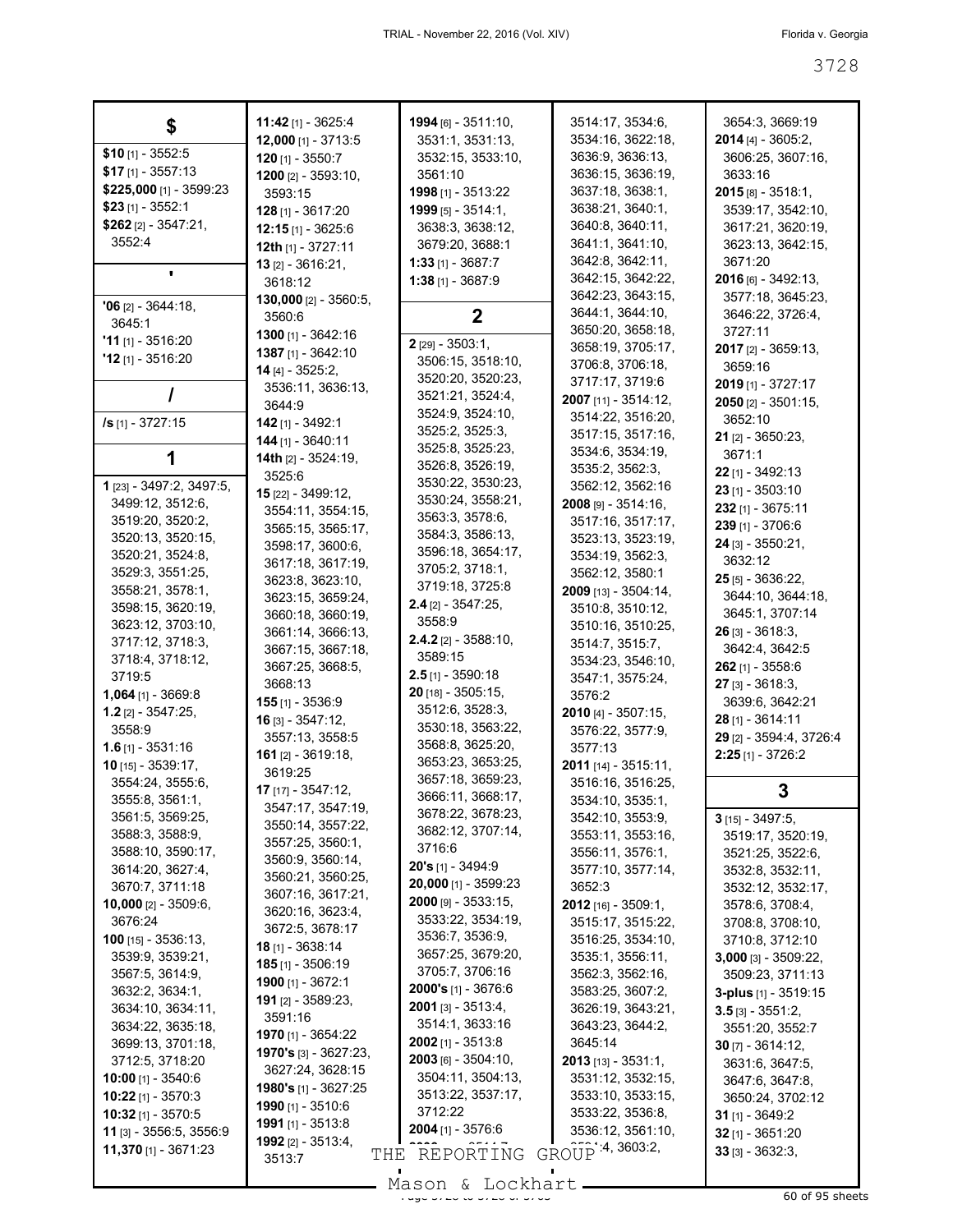| 3634:13, 3635:16             | 48 [1] - 3683:18                                | $75$ [1] - 3710:6            | 3559:6, 3564:16            | 3604:23, 3604:25,         |
|------------------------------|-------------------------------------------------|------------------------------|----------------------------|---------------------------|
| 3495 [1] - 3493:3            | 4800 [1] - 3711:2                               | 77 [1] - 3713:12             | ability [3] - 3635:5,      | 3605:22, 3605:25,         |
|                              |                                                 |                              |                            |                           |
| 3496 [1] - 3493:3            | $4:00$ [1] - 3540:7                             | 78 [1] - 3713:13             | 3682:21, 3721:15           | 3607:11, 3612:12,         |
| 35,000 [1] - 3702:12         |                                                 |                              | <b>able</b> $[9] - 3568:9$ | 3612:14, 3613:1,          |
| 3517 [1] - 3493:17           | 5                                               | 8                            | 3602:14, 3628:8,           | 3615:12, 3615:16,         |
| 3524 [1] - 3493:15           |                                                 |                              | 3648:6, 3661:24,           | 3618:1, 3625:19,          |
| 3527 [1] - 3493:3            | $5$ [17] - 3517:23,                             | 8 [4] - 3543:24,             | 3662:2, 3669:19,           | 3626:2, 3626:4,           |
| 3546 [1] - 3493:9            | 3532:17, 3536:3,                                | 3547:8, 3548:2,              | 3682:10, 3703:22           | 3626:21, 3626:23,         |
|                              | 3536:5, 3536:6,                                 | 3607:14                      | above-entitled [1] -       | 3627:22, 3628:7,          |
| 3550 [1] - 3493:14           | 3565:4, 3602:25,                                | 80 $[4] - 3657:9$            | 3492:10                    | 3646:25, 3647:3,          |
| 3557 [1] - 3493:3            | 3603:2, 3605:2,                                 | 3657:15, 3677:24,            |                            |                           |
| 3567 [1] - 3493:3            | 3620:23, 3627:4,                                | 3713:15                      | above-named [1] -          | 3655:23, 3656:23,         |
| 3570 [1] - 3493:14           |                                                 |                              | 3727:9                     | 3658:25, 3677:5,          |
| 3571 [2] - 3493:4            | 3657:20, 3663:20,                               | $84$ [1] - 3705:10           | absolute [3] -             | 3677:22, 3688:7,          |
| 3577 [1] - 3493:14           | 3708:4, 3709:9,                                 | $84.9$ [1] - 3635:17         | 3600:19, 3600:24,          | 3688:11, 3689:3,          |
|                              | 3709:10, 3710:2                                 | 847 [1] - 3664:22            | 3602:5                     | 3689:4, 3689:16,          |
| $36.7$ [2] - 3536:12,        | 5,000 [1] - 3711:2                              | 848 [1] - 3665:9             | absolutely [6] -           | 3690:22, 3693:22,         |
| 3565:18                      | 5.1 $[2] - 3500:11$ ,                           | 85 [3] - 3674:20,            |                            | 3694:15, 3696:6,          |
| 3600 [1] - 3493:14           | 3555:20                                         | 3707:24, 3710:12             | 3530:7, 3538:24,           |                           |
| 3617 [1] - 3493:12           | 50 $[7] - 3548:7,$                              |                              | 3561:14, 3689:5,           | 3697:18, 3698:16,         |
| 3620 [1] - 3493:12           |                                                 | $8:53$ [1] - 3492:14         | 3696:8, 3697:19            | 3699:12, 3699:14,         |
| 3632 [1] - 3493:10           | 3683:23, 3684:11,                               |                              | absorbed [1] -             | 3706:22, 3713:6,          |
|                              | 3685:10, 3685:20,                               | 9                            | 3680:23                    | 3714:5, 3721:8            |
| 3636 [1] - 3493:8            | 3707:11, 3707:20                                |                              | abundantly [1] -           | ACFS [15] - 3578:21,      |
| 3639 [1] - 3493:10           | $500$ [1] - 3677:18                             | $9$ [7] - 3512:8, 3553:1,    | 3682:1                     | 3580:9, 3583:16,          |
| 3646 [1] - 3493:9            | 537 [1] - 3492:12                               | 3553:3, 3553:4,              |                            | 3585:11, 3585:24,         |
| 3647 [1] - 3493:13           | 55 [3] - 3638:14,                               | 3553:5, 3553:8,              | accept [3] - 3514:3,       |                           |
| 3651 [1] - 3493:17           |                                                 | 3727:17                      | 3516:1, 3634:24            | 3586:3, 3597:19,          |
| 3663 [1] - 3493:13           | 3643:5, 3643:10                                 | $9,000$ [2] - 3677:2,        | accomplish [1] -           | 3600:13, 3604:3,          |
|                              | $560$ [2] - 3676:14,                            | 3677:4                       | 3568:10                    | 3605:6, 3605:19,          |
| 3687 [1] - 3493:4            | 3677:6                                          |                              | accomplished [1] -         | 3606:5, 3609:8,           |
| $369.5$ [1] - 3542:9         | $569$ [1] - 3640:8                              | $90$ [6] - 3539:13,          | 3565:18                    | 3612:10, 3714:1           |
| 37 [3] - 3668:17,            | 57 $[2] - 3543:2,$                              | 3539:14, 3697:20,            |                            | achievable [1] -          |
| 3668:23, 3669:1              | 3543:14                                         | 3707:24, 3710:12,            | account [1] - 3593:2       | 3672:23                   |
|                              |                                                 |                              |                            |                           |
|                              |                                                 | 3711:6                       | accounted [3] -            |                           |
| $3715$ [1] - 3493:15         |                                                 |                              | 3686:5, 3701:11,           | achieve [5] - 3558:18,    |
| 3716 [1] - 3493:4            | 6                                               | $90,000$ [3] - 3647:15,      | 3711:1                     | 3630:7, 3715:17,          |
| 39 [2] - 3663:23,            |                                                 | 3648:14, 3648:16             | accounts [2] -             | 3715:20, 3715:24          |
| 3663:24                      | 6 [10] - 3499:21,                               | 93 $[1] - 3712:7$            |                            | acknowledge [1] -         |
| 391-3-30-0.3(1)(b [1] -      | 3537:11, 3566:8,                                | $95$ [1] - 3710:10           | 3686:24, 3711:17           | 3625:8                    |
| 3522:14                      | 3567:16, 3653:9,                                | $96.1$ [1] - 3634:21         | accurate [10] -            |                           |
|                              | 3671:2, 3671:15,                                | $965$ [1] - 3675:1           | 3495:20, 3571:16,          | acknowledged [1] -        |
|                              | 3710:19, 3710:23,                               | 98 [1] - 3536:14             | 3576:23, 3640:18,          | 3610:7                    |
| 4                            | 3711:23                                         |                              | 3646:23, 3647:2,           | acknowledges [1] -        |
| 4 [20] - 3523:3,             |                                                 | 99 [2] - 3528:16,            | 3654:23, 3675:25,          | 3610:14                   |
|                              | $6,000$ [1] - 3713:8                            | 3675:22                      |                            | acknowledgments [1]       |
| 3533:17, 3533:18,            | 60 [5] - 3503:9,                                | $9:00$ [1] - 3726:4          | 3700:11, 3701:22           | $-3578:11$                |
| 3533:20, 3533:21,            | 3631:7, 3707:20,                                |                              | ACF $[79] - 3497:12$ ,     | <b>acre</b> [6] - 3560:6, |
| 3543:25, 3547:7,             | 3711:14, 3712:9                                 | A                            | 3498:12, 3498:17,          |                           |
| 3594:1, 3596:24,             | 61 $[2] - 3546:18$                              |                              | 3501:4, 3523:11,           | 3632:22, 3648:14,         |
| 3644:4, 3644:13,             | 3557:9                                          | a.m [6] - 3492:14,           | 3532:16, 3533:6,           | 3648:16, 3683:24          |
| 3644:17, 3645:2,             | 612 $[1] - 3542:10$                             | 3540:7, 3570:3,              | 3534:4, 3538:1,            | acre-feet [2] - 3560:6    |
| 3655:1, 3708:4,              |                                                 | 3570:5, 3625:4,              | 3539:10, 3539:13,          | acreage [53] - 3626:4,    |
| 3708:22, 3708:23,            | 66 $[3] - 3632:2$                               | 3726:4                       | 3539:21, 3542:5,           | 3626:10, 3627:10,         |
|                              | 3634:13, 3634:20                                |                              | 3545:19, 3548:13,          | 3627:12, 3627:18,         |
| 3710:8, 3720:4,              |                                                 | abatement $[24]$ -           |                            | 3643:1, 3645:17,          |
| 3720:15                      | 7                                               | 3507:11, 3507:13,            | 3553:10, 3554:1,           | 3646:4, 3646:16,          |
| <b>4(i)(b)</b> [1] - 3586:17 |                                                 | 3507:23, 3508:3,             | 3571:9, 3575:11,           | 3646:18, 3646:22,         |
| 400 [1] - 3703:23            | $7$ [7] - 3524:16,                              | 3508:11, 3508:13,            | 3575:13, 3575:15,          |                           |
| 42 [3] - 3499:11,            | 3542:1, 3605:1,                                 | 3508:21, 3509:13,            | 3576:9, 3576:15,           | 3647:1, 3647:3,           |
| 3500:20, 3546:21             | 3610:20, 3711:19,                               | 3540:25, 3541:4,             | 3576:25, 3577:6,           | 3647:8, 3647:16,          |
| 42,000 [1] - 3509:8          | 3711:21, 3711:22                                | 3541:21, 3546:5,             | 3577:7, 3577:8,            | 3647:20, 3647:22,         |
| 440 [3] - 3703:23,           | <b>70</b> [3] - 3530:18,                        | 3546:9, 3546:21,             | 3577:20, 3578:22,          | 3647:24, 3647:25,         |
| 3704:13, 3719:3              | 3589:17, 3710:6                                 | 3547:3, 3547:10,             | 3581:3, 3583:16,           | 3648:15, 3649:5,          |
|                              | $708$ [1] - 3647:11                             |                              | 3592:13, 3592:16,          | 3649:16, 3650:25,         |
| <b>45</b> [2] - 3550:7,      |                                                 | 3547:12, 3547:21,            | 3592:19, 3592:22,          | 3655:17, 3670:3,          |
| 3624:18<br>450 [1] - 3677:18 | $73.5$ [1] - 3674:19<br>74 [1] - 3626:19<br>THE | 3548:6, 3552:4,<br>REPORTING | GROUP 3, 3604:14,          | 3670:5, 3671:17,          |

Mason & Lockhart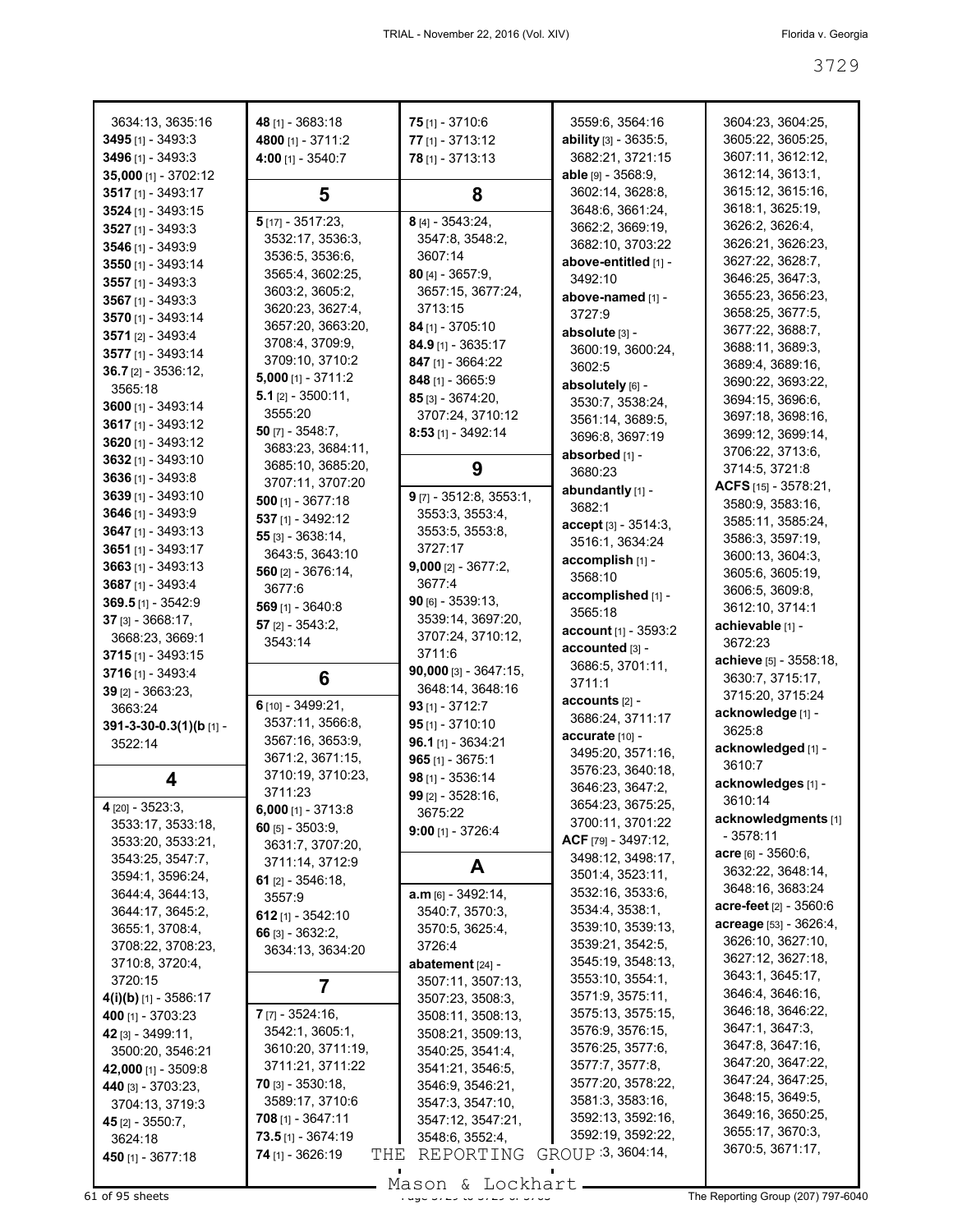| 3672:18, 3684:13,                 | 3537:23, 3538:1,             | 3711:4, 3718:9        | 3625:22, 3680:18,          | 3521:22, 3526:11,             |
|-----------------------------------|------------------------------|-----------------------|----------------------------|-------------------------------|
| 3685:7, 3694:6,                   | 3538:5, 3540:20,             | agencies [3] -        | 3682:5, 3689:21,           | 3526:17, 3538:19,             |
| 3698:25, 3699:11,                 | 3541:6, 3552:25,             | 3584:17, 3597:14      | 3689:23, 3690:5,           | 3567:9, 3574:7,               |
|                                   |                              |                       |                            |                               |
| 3699:14, 3700:8,                  | 3607:25, 3653:2              | agent [1] - 3696:22   | 3690:12                    | 3574:9, 3587:14,              |
| 3700:11, 3701:1,                  | addressed [1] -              | aggregate [1] -       | Agriculture [2] -          | 3591:11, 3628:16,             |
| 3701:19, 3701:23,                 | 3603:3                       | 3633:21               | 3628:20, 3664:16           | 3630:6, 3630:22,              |
| 3702:3, 3702:9,                   | addresses [2] -              | ago [1] - 3524:10     | Agriculture's [1] -        | 3631:4, 3631:6,               |
| 3702:11, 3704:25,                 | 3509:25, 3607:21             | agree [29] - 3497:20, | 3628:23                    | 3631:14, 3655:15,             |
| 3707:7, 3707:11,                  | addressing [1] -             | 3506:11, 3508:3,      | ahead [2] - 3692:9,        | 3655:24, 3657:1,              |
| 3707:13, 3707:14,                 | 3683:12                      | 3517:7, 3523:21,      | 3719:7                     | 3657:3, 3667:4,               |
| 3713:14, 3713:15,                 | <b>adjourn</b> [2] - 3725:2, | 3526:22, 3542:11,     | <b>aimed</b> [2] - 3624:1, | 3692:17, 3720:14              |
| 3719:9, 3719:16                   | 3725:21                      | 3543:4, 3547:13,      | 3688:14                    | amounts <sub>[4]</sub> -      |
| acres [21] - 3626:7,              | adjourned [1] - 3726:3       | 3551:14, 3552:21,     | aims $[1] - 3510:8$        | 3531:21, 3591:8,              |
| 3626:22, 3627:4,                  |                              |                       |                            | 3632:20, 3656:17              |
| 3635:6, 3646:8,                   | administered [2] -           | 3554:8, 3561:8,       | $air_{[2]} - 3709:16$ ,    |                               |
|                                   | 3674:7, 3676:7               | 3561:20, 3562:21,     | 3709:21                    | <b>analyses</b> [2] - 3686:2, |
| 3647:15, 3647:19,                 | administrative [3] -         | 3563:17, 3563:23,     | Alabama [1] - 3581:12      | 3716:16                       |
| 3649:4, 3650:1,                   | 3577:5, 3577:12,             | 3634:23, 3653:12,     | Albany [5] - 3571:8,       | analysis [53] - 3500:5,       |
| 3651:8, 3669:8,                   | 3579:7                       | 3658:7, 3660:4,       | 3573:19, 3573:23,          | 3502:8, 3502:13,              |
| 3686:13, 3686:24,                 | admirable [1] -              | 3660:7, 3660:17,      | 3687:20, 3687:23           | 3505:25, 3506:13,             |
| 3693:24, 3694:2,                  | 3681:21                      | 3660:19, 3665:25,     | alike [1] - 3708:1         | 3510:20, 3510:24,             |
| 3699:4, 3701:4,                   | adopt [2] - 3495:23,         | 3666:4, 3666:22,      | allegation [1] -           | 3530:16, 3530:17,             |
| 3701:12, 3702:11,                 | 3571:19                      | 3667:13, 3667:16      | 3531:25                    | 3531:8, 3531:25,              |
| 3702:13, 3719:8                   | adopted [12] -               | agreed [6] - 3523:20, | alleged [1] - 3531:20      | 3532:3, 3533:12,              |
| Act [18] - 3504:14,               |                              | 3606:6, 3606:9,       |                            | 3533:18, 3543:8,              |
| 3507:16, 3512:4,                  | 3537:17, 3541:24,            | 3609:21, 3609:24,     | ALLEN [30] - 3492:21,      | 3552:1, 3555:2,               |
|                                   | 3576:1, 3613:23,             |                       | 3494:4, 3494:8,            |                               |
| 3518:18, 3518:23,                 | 3617:14, 3620:3,             | 3658:20               | 3494:14, 3494:17,          | 3556:5, 3567:6,               |
| 3519:5, 3521:7,                   | 3652:3, 3652:14,             | agreement [2] -       | 3495:9, 3495:18,           | 3598:23, 3640:24,             |
| 3522:10, 3547:4,                  | 3653:19, 3695:15,            | 3612:11, 3612:13      | 3495:25, 3527:14,          | 3641:6, 3642:1,               |
| 3657:25, 3658:3,                  | 3698:3, 3712:21              | agricultural [53] -   | 3527:16, 3527:22,          | 3648:6, 3648:9,               |
| 3658:8, 3658:13,                  | adoption [5] - 3638:1,       | 3519:7, 3521:16,      | 3567:20, 3567:22,          | 3648:12, 3648:21,             |
| 3658:18, 3659:12,                 | 3638:5, 3638:21,             | 3522:18, 3526:3,      | 3569:18, 3569:24,          | 3648:23, 3649:21,             |
| 3659:18, 3722:9,                  | 3698:12, 3710:15             | 3572:17, 3573:6,      | 3570:6, 3570:16,           | 3649:23, 3660:25,             |
| 3722:12                           | advanced [5] -               | 3573:11, 3575:10,     | 3571:6, 3571:14,           | 3667:22, 3684:22,             |
| acted $[1]$ - 3578:21             | 3661:15, 3661:19,            | 3575:15, 3587:25,     | 3571:21, 3625:3,           | 3685:1, 3685:8,               |
| <b>action</b> $[3] - 3673:25$ ,   | 3661:22, 3662:25,            | 3588:1, 3588:14,      | 3687:3, 3687:10,           | 3685:10, 3685:15,             |
| 3714:23, 3727:9                   | 3669:25                      | 3616:3, 3618:21,      |                            | 3685:19, 3685:22,             |
| actions [1] - 3512:16             |                              | 3619:10, 3621:1,      | 3687:13, 3703:2,           | 3686:1, 3703:19,              |
| active [2] - 3513:11,             | advent [1] - 3628:6          |                       | 3703:8, 3716:2,            | 3703:21, 3704:10,             |
|                                   | advice [1] - 3725:20         | 3622:23, 3624:4,      | 3722:25, 3724:20,          | 3704:16, 3717:14,             |
| 3641:8                            | adviser [1] - 3636:15        | 3625:18, 3629:5,      | 3724:25                    |                               |
| Acts [1] - 3512:25                | <b>Advisory</b> [2] -        | 3629:16, 3636:1,      | Allen [1] - 3557:15        | 3717:16, 3717:21,             |
| actual [9] - 3577:10,             | 3636:17, 3650:20             | 3637:19, 3639:9,      | allow [3] - 3566:3,        | 3717:24, 3718:2,              |
| 3589:18, 3647:2,                  | advocated [2] -              | 3639:14, 3639:17,     | 3602:7, 3613:14            | 3718:10, 3719:13,             |
| 3696:18, 3700:11,                 | 3653:13, 3653:16             | 3640:19, 3642:6,      | allowed [6] - 3522:14,     | 3719:15, 3719:20              |
| 3705:21, 3707:10,                 | aerial $[2] - 3646:20$ ,     | 3651:17, 3655:14,     | 3526:6, 3526:14,           | analyze [3] - 3499:6,         |
| 3708:25, 3709:4                   | 3701:25                      | 3655:16, 3656:2,      | 3526:15, 3540:6,           | 3501:2, 3504:17               |
| ad $[1] - 3577:4$                 | affecting [3] -              | 3656:5, 3658:8,       | 3657:8                     | analyzed [4] - 3523:5,        |
| add $[2] - 3634:4,$               |                              | 3658:11, 3658:12,     | allows [2] - 3691:8,       | 3536:17, 3548:10,             |
| 3692:5                            | 3505:22, 3506:7,             | 3660:5, 3667:14,      | 3700:10                    | 3559:2                        |
| added [1] - 3642:15               | 3506:21                      | 3679:14, 3679:19,     |                            | Andrew [1] - 3625:9           |
| adding [1] - 3671:19              | affiliated [1] - 3582:23     | 3680:10, 3681:20,     | almost [9] - 3509:21,      | ANDREW $[1]$ -                |
|                                   | afraid $[1]$ - 3542:21       | 3683:21, 3686:12,     | 3520:11, 3553:25,          | 3492:19                       |
| <b>addition</b> $[2] - 3602:16$ , | afternoon [6] -              |                       | 3638:22, 3672:1,           |                               |
| 3689:1                            | 3571:24, 3625:11,            | 3688:19, 3689:20,     | 3675:18, 3692:22,          | anecdotally [1] -             |
| additional [9] -                  | 3625:13, 3625:15,            | 3690:15, 3690:21,     | 3707:10, 3711:6            | 3662:8                        |
| 3521:2, 3582:17,                  | 3625:16, 3687:15             | 3699:8, 3712:16,      | alternatives [3] -         | annual $[4] - 3541:16$ ,      |
| 3593:15, 3612:18,                 | Ag [13] - 3589:25,           | 3712:20, 3712:25,     | 3551:10, 3601:14,          | 3564:24, 3565:3,              |
| 3613:13, 3613:19,                 | 3639:19, 3643:20,            | 3720:3                | 3601:17                    | 3654:2                        |
| 3651:8, 3675:11,                  | 3645:11, 3654:8,             | Agricultural [2] -    | altogether [1] -           | annualized [2] -              |
| 3679:1                            | 3656:21, 3679:2,             | 3654:8, 3655:2        | 3678:16                    | 3558:3, 3558:5                |
| address [10] -                    | 3680:5, 3681:3,              | agriculture [9] -     | amount [26] - 3499:18,     | <b>answer</b> [9] - 3503:18,  |
| 3507:22, 3522:24,                 | THE<br>3681:23, 3690:8       | REPORTING             | GROUP 10, 3509:3,          | 3507:2, 3507:3,               |
|                                   |                              |                       |                            |                               |

Mason & Lockhart <u>entitled by</u> 3730 and 3763 sheets

 $\mathcal{L}_{\mathcal{A}}$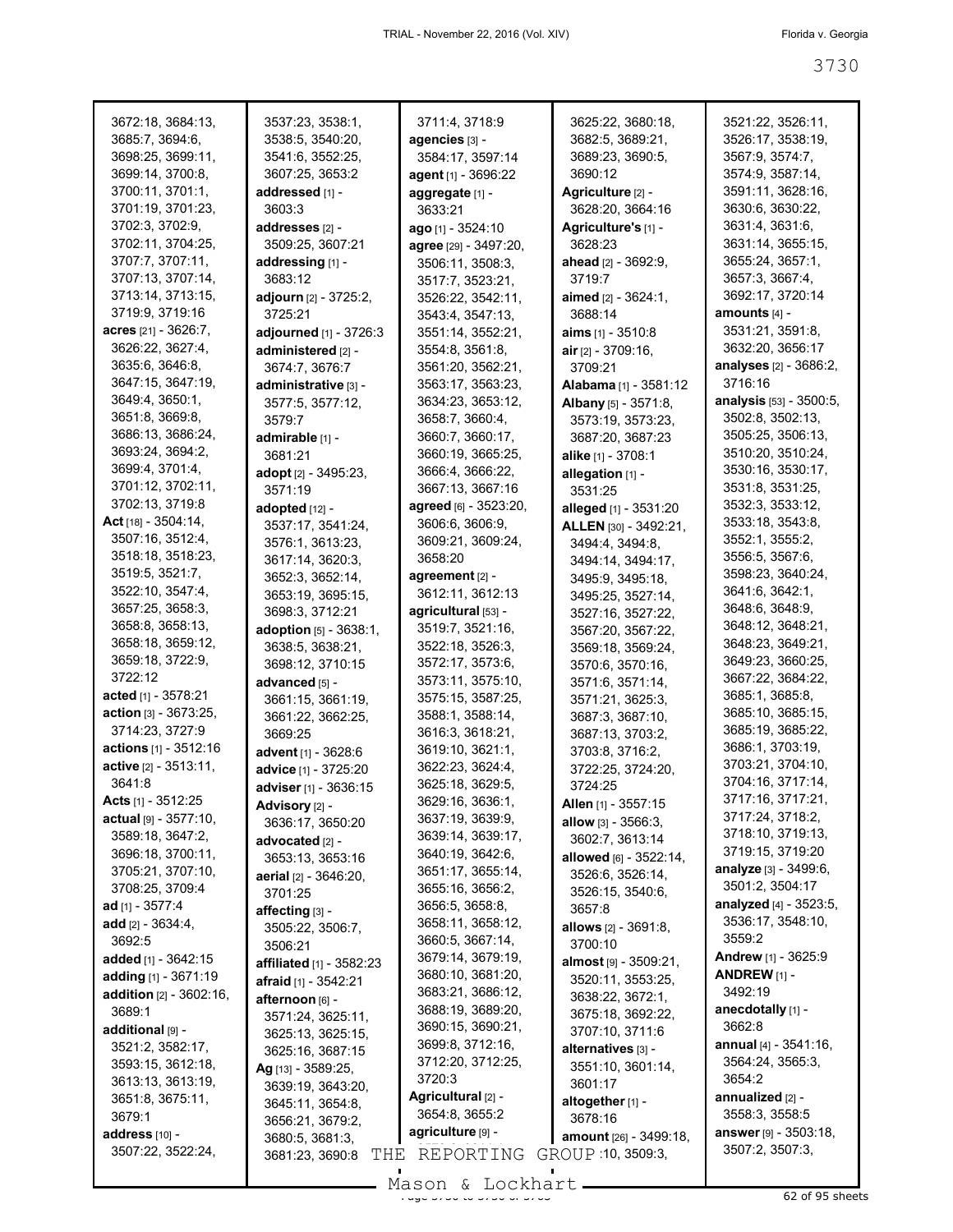| 3520:17, 3560:17,      | 3631:4, 3663:9          | arena [1] - 3689:20         | 3707:20, 3707:24               | 3633:5, 3633:9,              |
|------------------------|-------------------------|-----------------------------|--------------------------------|------------------------------|
| 3566:3, 3569:15,       | appropriations $[1]$ -  | <b>Aris</b> $[1] - 3583:12$ | assuming $[4]$ -               | 3633:11, 3635:1,             |
| 3613:17, 3685:18       | 3574:8                  | arise [1] - 3588:13         | 3649:12, 3693:13,              | 3667:24, 3674:19,            |
| answered [2] -         | Approval [1] - 3618:19  | Army [7] - 3583:17,         | 3693:14, 3695:20               | 3674:20                      |
| 3503:12, 3506:23       | approvals [2] -         | 3586:10, 3587:25,           | assumption [2] -               | <b>averages</b> [1] - 3635:1 |
| answering [2] -        | 3510:22, 3511:2         | 3588:21, 3588:25,           | 3501:12, 3543:4                | $AVVA$ [1] - 3492:22         |
| 3505:2, 3671:10        | approved [3] -          | 3589:7, 3611:20             | assumptions [1] -              | award $[2] - 3540.9$ ,       |
| anticipated [1] -      | 3610:17, 3613:1,        | Aroostook [1] -             | 3680:15                        | 3540:15                      |
| 3656:17                | 3714:9                  | 3723:4                      | assurances [1] -               | award-winning [2] -          |
| Apalachicola [23] -    | apps [1] - 3663:14      | arrows [1] - 3529:16        | 3587:13                        | 3540:9, 3540:15              |
| 3499:23, 3554:22,      | April [3] - 3553:21,    | <b>ARUN [1] - 3492:22</b>   | athletic [4] - 3519:9,         | aware [76] - 3510:15,        |
| 3555:9, 3556:13,       | 3620:19, 3623:12        | aside [2] - 3548:2,         | 3521:18, 3523:2,               | 3510:18, 3510:19,            |
| 3562:1, 3569:11,       | aquifer [2] - 3646:14,  | 3712:13                     | 3525:24                        | 3513:25, 3514:11,            |
| 3580:24, 3581:4,       | 3720:16                 | aspect [3] - 3500:15,       | Atkins [4] - 3650:15,          | 3516:16, 3516:18,            |
| 3581:13, 3581:16,      | Aquifer [8] - 3638:24,  | 3508:5, 3540:13             | 3650:17, 3650:18,              | 3516:19, 3516:21,            |
| 3612:18, 3613:15,      | 3640:5, 3643:18,        | aspects [5] - 3497:25,      | 3650:19                        | 3524:6, 3524:11,             |
| 3613:20, 3665:21,      | 3644:3, 3644:5,         | 3498:7, 3502:24,            | Atlanta [18] - 3508:10,        | 3524:14, 3525:1,             |
| 3681:16, 3682:21,      | 3720:3, 3720:6,         | 3503:25, 3605:17            | 3508:19, 3508:25,              | 3525:3, 3543:2,              |
| 3683:1, 3683:2,        | 3720:15                 | Assembly [1] -              | 3509:5, 3509:17,               | 3543:3, 3557:16,             |
| 3715:4, 3722:17,       | aquifers [5] - 3638:23, | 3712:22                     | 3509:20, 3511:18,              | 3558:2, 3558:5,              |
| 3722:19, 3722:21,      | 3706:9, 3706:11,        | assessed [1] -              | 3511:20, 3528:12,              | 3558:14, 3562:6,             |
| 3724:5                 | 3706:13, 3706:18        | 3557:13                     | 3529:1, 3565:25,               | 3565:7, 3566:17,             |
| apologize [1] -        | Arabic [1] - 3586:15    | assessment [11] -           | 3566:4, 3566:6,                | 3584:16, 3585:6,             |
| 3623:14                | ARC $[20] - 3604:12$ ,  | 3502:12, 3547:13,           | 3593:20, 3604:8,               | 3585:18, 3599:4,             |
| app [2] - 3663:1,      | 3604:16, 3604:18,       | 3551:18, 3584:10,           | 3604:10, 3604:18               | 3611:21, 3611:24,            |
| 3723:20                | 3604:22, 3604:24,       | 3586:20, 3589:13,           | <b>Atlanta's</b> [2] - 3502:9, | 3612:5, 3612:6,              |
| appear [2] - 3509:12,  | 3605:10, 3605:16,       | 3604:4, 3605:12,            | 3511:17                        | 3615:18, 3617:10,            |
| 3633:2                 | 3606:22, 3607:17,       | 3607:7, 3610:6,             | attached [2] -                 | 3617:11, 3617:13,            |
| APPEARANCES [1] -      | 3608:14, 3608:21,       | 3652:12                     | 3607:18, 3668:10               | 3618:5, 3618:8,              |
| 3492:16                | 3608:24, 3609:3,        | Assessment [1] -            | attempt [3] - 3646:12,         | 3625:25, 3626:4,             |
| appeared [1] - 3516:5  | 3609:14, 3609:22,       | 3583:24                     | 3694:19, 3699:2                | 3626:9, 3626:18,             |
| appendix [2] -         | 3610:2, 3610:5,         | assessments [4] -           | attempted [1] - 3550:8         | 3629:23, 3630:1,             |
| 3546:16, 3557:4        | 3610:10, 3610:21,       | 3596:2, 3596:7,             | attempting [2] -               | 3639:15, 3639:20,            |
| application [4] -      | 3610:25                 | 3609:22, 3699:9             | 3679:16, 3695:20               | 3643:19, 3648:20,            |
| 3666:19, 3666:24,      | ARC's [2] - 3607:6,     | assign [2] - 3545:5,        | <b>attention</b> [8] - 3518:9, | 3648:23, 3649:1,             |
| 3674:12, 3684:19       | 3608:9                  | 3547:9                      | 3519:19, 3520:16,              | 3650:8, 3650:23,             |
| applied [9] - 3553:13, | area $[21] - 3526:1$ ,  | assigned [4] -              | 3534:5, 3534:9,                | 3655:22, 3656:1,             |
| 3553:14, 3633:14,      | 3528:12, 3528:25,       | 3557:21, 3655:18,           | 3598:14, 3600:8,               | 3656:22, 3657:7,             |
| 3634:12, 3634:19,      | 3529:1, 3535:17,        | 3685:6, 3686:17             | 3621:5                         | 3657:11, 3659:3,             |
| 3654:14, 3667:5,       | 3535:25, 3542:20,       | assigns [1] - 3546:20       | attorneys [1] - 3496:5         | 3662:19, 3663:19,            |
| 3699:5, 3715:7         | 3544:8, 3592:6,         | assistance [2] -            | attributable [1] -             | 3663:22, 3670:6,             |
| applies [2] - 3630:3,  | 3592:15, 3592:16,       | 3652:5, 3652:8              | 3504:18                        | 3674:17, 3676:5,             |
| 3630:23                | 3593:2, 3621:25.        | assisted [1] - 3674:4       | attributes [1] -               | 3676:24, 3677:21,            |
| apply [5] - 3521:8,    | 3641:9, 3644:4,         | assisting [1] -             | 3701:10                        | 3678:1, 3685:4,              |
| 3522:10, 3560:8,       | 3644:13, 3644:17,       | 3625:10                     | <b>auction</b> [3] - 3658:3,   | 3716:23, 3717:9,             |
| 3692:12, 3698:4        | 3645:2, 3645:12,        | associate [1] -             | 3722:12, 3722:14               | 3717:11, 3720:5,             |
| applying [4] -         | 3720:4, 3720:15         | 3631:21                     | <b>audit</b> $[5] - 3507:18$   | 3721:24, 3722:2,             |
| 3549:22, 3630:6,       | areas [25] - 3615:7,    | associated [9] -            | 3541:15, 3541:16,              | 3722:3, 3722:8,              |
| 3693:6, 3696:19        | 3620:14, 3637:2,        | 3508:13, 3589:16,           | 3541:17                        | 3722:11                      |
| appreciate [3] -       | 3637:7, 3637:8,         | 3630:13, 3648:15,           | <b>audits</b> $[1]$ - 3507:22  | awful [1] - 3685:15          |
| 3505:2, 3560:16,       | 3637:11, 3638:24,       | 3661:14, 3668:13,           | <b>authored</b> [1] - 3664:12  | <b>AWWA</b> $[1] - 3541:14$  |
| 3565:20                | 3641:14, 3641:18,       | 3684:14, 3686:18,           | available [10] -               |                              |
| approach [6] -         | 3643:3, 3643:4,         | 3704:25                     | 3528:19, 3530:2,               | Β                            |
| 3495:12, 3496:7,       | 3643:14, 3643:16,       | association [1] -           | 3530:3, 3553:22,               | <b>backed</b> [1] - 3722:5   |
| 3510:3, 3571:10,       | 3645:9, 3648:8,         | 3668:15                     | 3554:17, 3587:14,              | background [1] -             |
| 3572:5, 3703:5         | 3676:19, 3701:16,       | <b>assume</b> [5] - 3543:1, | 3613:8, 3679:14,               | 3527:24                      |
| approaching [2] -      | 3701:17, 3705:11,       | 3551:23, 3558:11,           | 3706:11, 3714:20               | backlogged [3] -             |
| 3711:2, 3711:13        | 3706:15, 3711:4,        | 3565:7, 3568:4              | average [11] -                 | 3638:4, 3706:7,              |
| appropriate [4] -      | 3711:24, 3711:25,       | assumed [4] -               | 3530:17, 3535:18,              | 3706:16                      |
| 3546:23, 3615:17,      | 3718:8<br>THE           | REPORTING                   | GROUP : 10, 3633:3,            | backwards [1] -              |
|                        |                         |                             |                                |                              |

Mason & Lockhart **Page 3731 to 3731 to 3731 to 3731 to 3731 to 3731 to 3731 to 3731 to 3731 to 3731 of 3731 to 3731 of 3731 to 3731 to 3731 to 3731 to 3731 to 3741 to 3741 to 3741 to 3741 to 3741 to 3741 to 3741 to 3741 to**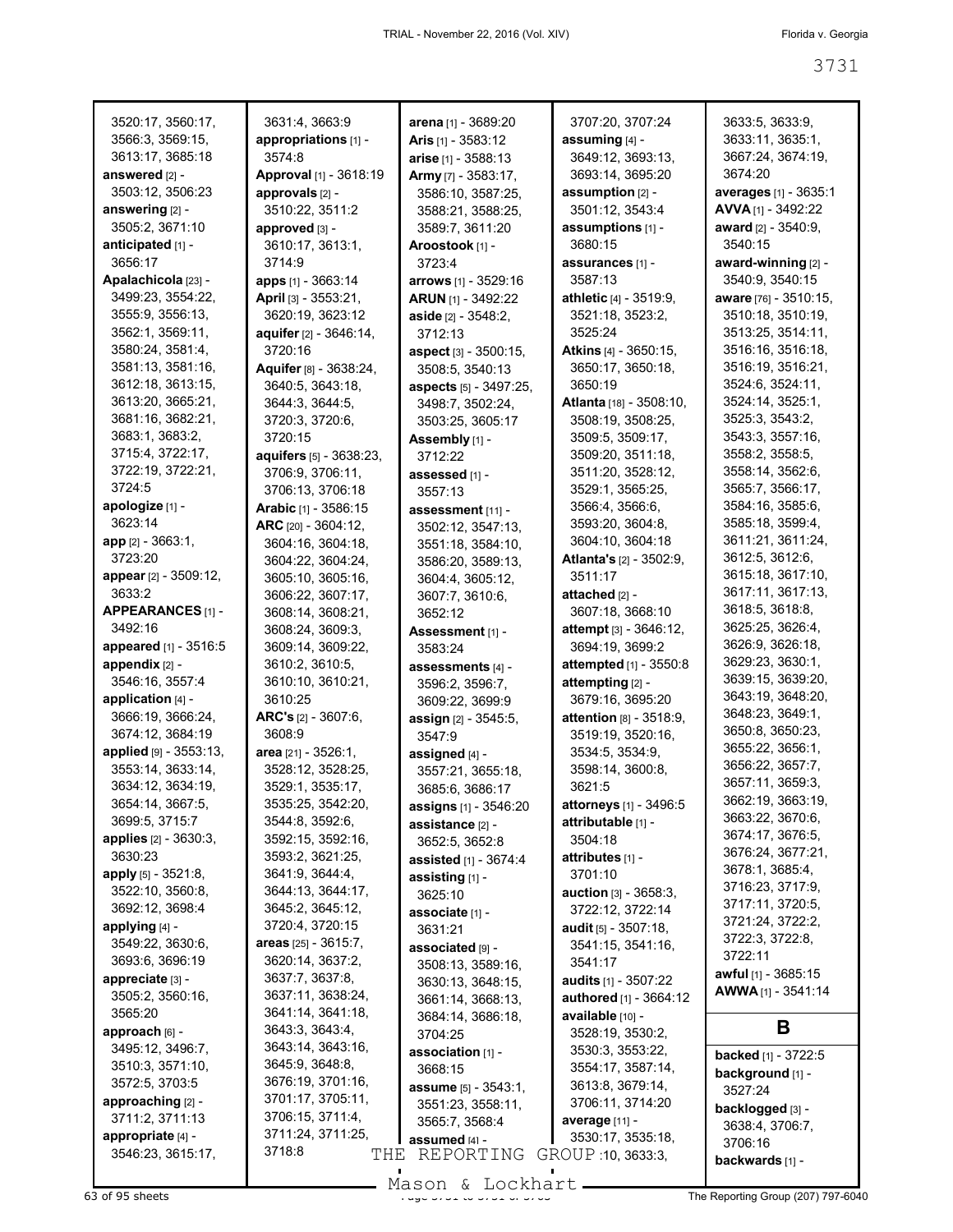| 3710:2                                | 3591:23, 3592:13,                           | begins [6] - 3550:23,           | 3709:1                                   | 3679:3                                    |
|---------------------------------------|---------------------------------------------|---------------------------------|------------------------------------------|-------------------------------------------|
| <b>bad</b> $[1] - 3725:9$             | 3592:16, 3592:19,                           | 3586:20, 3597:3,                | biggest [1] - 3536:24                    | <b>book</b> $[2] - 3616:21$ ,             |
| Bainbridge [1] -                      | 3592:22, 3612:14,                           | 3598:23, 3603:10,               | <b>billion</b> [4] - 3547:25,            | 3716:6                                    |
| 3652:23                               | 3615:12, 3618:1,                            | 3621:6                          | 3551:25, 3555:21,                        | <b>boots</b> $[2] - 3725:18$ ,            |
| Baker [1] - 3650:18                   | 3622:19, 3625:19,                           | <b>behalf</b> [4] - $3545:11$ , | 3558:9                                   | 3725:19                                   |
| <b>ban</b> $[14] - 3514:11$ ,         | 3626:4, 3626:21,                            | 3575:20, 3575:23,               | <b>billions</b> $[4] - 3500:12$ ,        | <b>bottom</b> [19] - 3499:24,             |
|                                       | 3626:23, 3627:11,                           | 3681:7                          |                                          | 3544:10, 3550:22,                         |
| 3514:14, 3517:7,                      | 3627:22, 3628:2,                            |                                 | 3500:13, 3530:9,                         |                                           |
| 3517:17, 3522:4,                      |                                             | <b>behind</b> [6] - 3609:3,     | 3545:15                                  | 3555:13, 3578:14,                         |
| 3522:7, 3523:14,                      | 3628:7, 3636:20,                            | 3636:13, 3642:20,               | <b>binder</b> [41] - $3496:8$ ,          | 3579:15, 3582:10,                         |
| 3523:16, 3523:19,                     | 3639:25, 3646:25,                           | 3657:18, 3659:23,               | 3497:2, 3503:1,                          | 3582:18, 3588:5,                          |
| 3527:8, 3527:10,                      | 3647:3, 3652:23,                            | 3678:22                         | 3517:23, 3524:16,                        | 3591:22, 3593:6,                          |
| 3540:4, 3618:6,                       | 3655:23, 3656:23,                           | belabor [3] - 3635:23,          | 3529:4, 3532:9,                          | 3596:20, 3621:6,                          |
| 3619:18                               | 3660:6, 3670:4,                             | 3652:20, 3673:17                | 3533:18, 3537:11,                        | 3621:11, 3633:2,                          |
| Bankruptcy [1] -                      | 3675:19, 3675:21,                           | <b>belated</b> $[1] - 3607:6$   | 3542:2, 3547:8,                          | 3634:5, 3635:11,                          |
| 3492:12                               | 3676:20, 3677:3,                            | belief [1] - 3511:15            | 3548:3, 3561:1,                          | 3655:5, 3664:23                           |
| <b>banned</b> [2] - 3519:16,          | 3677:5, 3677:23,                            | <b>believes</b> [1] - 3609:8    | 3563:4, 3572:3,                          | <b>bought</b> [1] - 3722:9                |
| 3534:19                               | 3688:8, 3688:18,                            | <b>below</b> $[5] - 3520:21$ ,  | 3572:10, 3578:1,                         | boundary [1] -                            |
| <b>banning</b> $[4] - 3517:10$ ,      | 3689:3, 3689:17,                            | 3532:17, 3536:13,               | 3582:16, 3584:4,                         | 3644:25                                   |
| 3523:23, 3527:9,                      | 3689:25, 3693:22,                           |                                 | 3594:2, 3598:15,                         |                                           |
|                                       | 3694:11, 3694:15,                           | 3555:10, 3655:10                |                                          | <b>box</b> $[2] - 3588:4$ ,               |
| 3621:19                               | 3696:6, 3697:18,                            | <b>Bend</b> [7] - 3569:4,       | 3603:1, 3605:2,                          | 3623:9                                    |
| <b>bans</b> $[1] - 3534:24$           |                                             | 3569:7, 3569:12,                | 3607:15, 3614:20,                        | boxes [1] - 3588:6                        |
| <b>bar</b> $[2] - 3563:13$ ,          | 3697:22, 3698:16,                           | 3724:3, 3724:6,                 | 3617:19, 3620:16,                        | Brad [3] - 3585:23,                       |
| 3563:15                               | 3699:12, 3699:14,                           | 3724:15, 3724:16                | 3632:12, 3636:14,                        | 3585:25, 3586:2                           |
| <b>bars</b> $[1] - 3530:24$           | 3701:4, 3701:13,                            | beneficial [3] -                | 3639:7, 3647:5,                          | <b>brand</b> $[1]$ - 3545:23              |
| base [1] - 3690:7                     | 3702:13, 3705:12,                           | 3660:12, 3660:15,               | 3649:2, 3653:24,                         | <b>break</b> $[5]$ - 3569:25,             |
| <b>based</b> $[16] - 3501:15$ ,       | 3706:22, 3707:9,                            | 3708:20                         | 3703:5, 3703:10,                         | 3624:16, 3624:20,                         |
| 3501:17, 3541:25,                     | 3707:13, 3713:6,                            | <b>benefit</b> [5] - 3665:22,   | 3708:5, 3708:10,                         | 3687:4, 3725:25                           |
| 3543:8, 3552:1,                       | 3713:10, 3713:12                            | 3666:2, 3666:5,                 | 3712:13, 3717:13,                        | breakdown [2] -                           |
| 3593:16, 3597:23,                     | <b>basins</b> $[2]$ - $3581:3$ ,            | 3666:7, 3681:8                  | 3719:18                                  | 3581:24, 3671:5                           |
| 3603:22, 3615:12,                     | 3644:7                                      | <b>benefits</b> [1] - 3690:11   | <b>Bingham</b> [1] - 3605:6              | <b>breaking</b> [1] - 3624:14             |
|                                       | <b>basis</b> [8] - 3501:4,                  |                                 | <b>bit</b> $[14] - 3508:25$ ,            |                                           |
| 3624:9, 3647:7,                       | 3553:11, 3577:4,                            | <b>Benefits</b> [1] - 3665:10   | 3511:4, 3527:24,                         | <b>Brett</b> $[1]$ - 3656:8               |
| 3647:20, 3669:18,                     | 3579:9, 3615:5,                             | <b>BENJAMIN</b> [1] -           | 3535:8, 3544:21,                         | <b>bridge</b> $[2] - 3691:9$ ,            |
| 3675:17, 3692:25,                     | 3694:12, 3695:5,                            | 3492:18                         |                                          | 3695:16                                   |
| 3722:14                               | 3718:23                                     | <b>best</b> $[10] - 3541:6$ ,   | 3566:19, 3577:11,                        | <b>brief</b> $[1] - 3542:6$               |
| <b>baseline</b> [1] - 3660:23         |                                             | 3541:23, 3547:5,                | 3579:18, 3592:19,                        | <b>briefly</b> [11] - 3557:1,             |
| <b>basin</b> [28] - 3544:11,          | <b>Battle</b> $[7]$ - 3569:4,               | 3624:8, 3631:3,                 | 3625:17, 3629:12,                        | 3567:20, 3596:17,                         |
| 3544:14, 3544:15,                     | 3569:6, 3569:12,                            | 3687:16, 3690:24,               | 3631:2, 3647:14,                         | 3612:21, 3644:9,                          |
| 3544:19, 3544:23,                     |                                             |                                 |                                          |                                           |
|                                       | 3724:2, 3724:6,                             | 3706:11, 3721:21                | 3651:17                                  |                                           |
| 3545:1, 3545:6,                       | 3724:15, 3724:16                            |                                 | <b>Black</b> [9] - $3579:20$ ,           | 3687:19, 3698:16,                         |
| 3545:9, 3545:12,                      | Bay [6] - 3681:16,                          | <b>better</b> [10] - 3601:9,    | 3579:21, 3579:23,                        | 3698:18, 3699:19,                         |
|                                       | 3682:21, 3683:1,                            | 3698:4, 3698:24,                | 3580:3, 3583:2,                          | 3708:7, 3716:4                            |
| 3545:18, 3545:22,                     | 3683:3, 3722:17,                            | 3699:2, 3699:6,                 | 3599:14, 3599:25,                        | <b>bring</b> $[1]$ - 3634:8               |
| 3545:25, 3548:5,                      | 3722:19                                     | 3699:8, 3714:10,                | 3652:8, 3725:15                          | <b>broad</b> $[1]$ - 3615:14              |
| 3582:1, 3582:4,                       | <b>Bean</b> $[2] - 3725:16$ ,               | 3714:22, 3715:14,               | <b>block</b> [1] - $3538:8$              | <b>broader</b> [1] - 3615:10              |
| 3613:8, 3626:13,                      | 3725:18                                     | 3715:17                         |                                          | <b>broadly</b> $[1]$ - 3606:7             |
| 3644:16, 3666:5,                      |                                             | <b>between</b> [12] - 3513:7,   | <b>block-rate</b> [1] - 3538:8           | <b>broke</b> $[2] - 3534:24$ ,            |
| 3688:22, 3689:8,                      | <b>bearing</b> [1] - $3511:17$              | 3550:7, 3554:22,                | <b>blow</b> $[1]$ - 3618:25              | 3581:2                                    |
| 3689:18, 3695:2,                      | <b>became</b> [6] - 3583:21,                | 3559:24, 3578:21,               | <b>blowing</b> [2] - 3708:16,            | <b>broken</b> [3] - 3582:1,               |
| 3699:1, 3704:21,                      | 3584:8, 3628:1,                             | 3579:12, 3599:23,               | 3709:6                                   | 3633:21, 3705:24                          |
| 3714:10, 3715:14,                     | 3645:8, 3648:23,                            | 3647:24, 3649:13,               | <b>blown</b> [1] - 3709:22               | <b>brought</b> $[1]$ - 3650:13            |
| 3715:18                               | 3649:1                                      | 3705:24, 3707:14,               | <b>blue</b> $[9] - 3529:10$ ,            | <b>BS</b> $[1]$ - 3610:3                  |
| <b>Basin</b> [75] - 3497:12,          | <b>become</b> [3] - 3644:4,                 | 3707:17                         | 3529:15, 3531:1,                         | <b>budget</b> $[1]$ - 3574:13             |
| 3498:12, 3498:18,                     | 3645:2, 3654:21                             | beyond [9] - 3560:14,           | 3532:13, 3533:23,                        |                                           |
| 3511:16, 3511:19,                     | <b>becomes</b> $[1]$ - 3530:2               | 3624:10, 3650:16,               | 3555:8, 3556:12,                         | <b>bulk</b> $[3] - 3706:16$               |
| 3511:23, 3523:11,                     | <b>becoming</b> [1] - 3695:2                | 3678:15, 3690:11,               | 3563:13, 3563:15                         | 3714:8, 3715:7                            |
| 3529:8, 3534:5,                       | <b>beg</b> [1] - $3513:5$                   | 3690:17, 3696:25,               | <b>Board</b> [5] - $3574:7$ ,            | <b>bullet</b> [7] - 3657:23,              |
| 3538:2, 3539:10,                      | <b>began</b> $[2] - 3576:2$ ,               |                                 | 3618:20, 3620:18,                        | 3664:24, 3669:4,                          |
|                                       | 3712:24                                     | 3719:13, 3719:16                |                                          | 3679:3, 3679:8,                           |
| 3542:5, 3548:13,                      |                                             | $big$ [8] - 3500:18,            | 3620:25, 3623:12                         | 3680:6, 3680:9                            |
| 3571:9, 3575:11,                      | beginning [4] -                             | 3501:1, 3542:17,                | <b>board</b> [3] - $3604:25$ ,           | <b>bullets</b> $[1]$ - 3679:24            |
| 3575:13, 3575:15,<br>3581:3, 3581:16, | 3654:22, 3692:10,<br>3692:15, 3713:2<br>THE | 3547:22, 3637:14,<br>REPORTING  | 3667:17, 3715:18<br>GROUP 1[2] - 3634:4, | <b>bunch</b> $[2] - 3597:14$ ,<br>3715:14 |

Page 3732 to 3732 of 3763 64 of 95 sheets Mason & Lockhart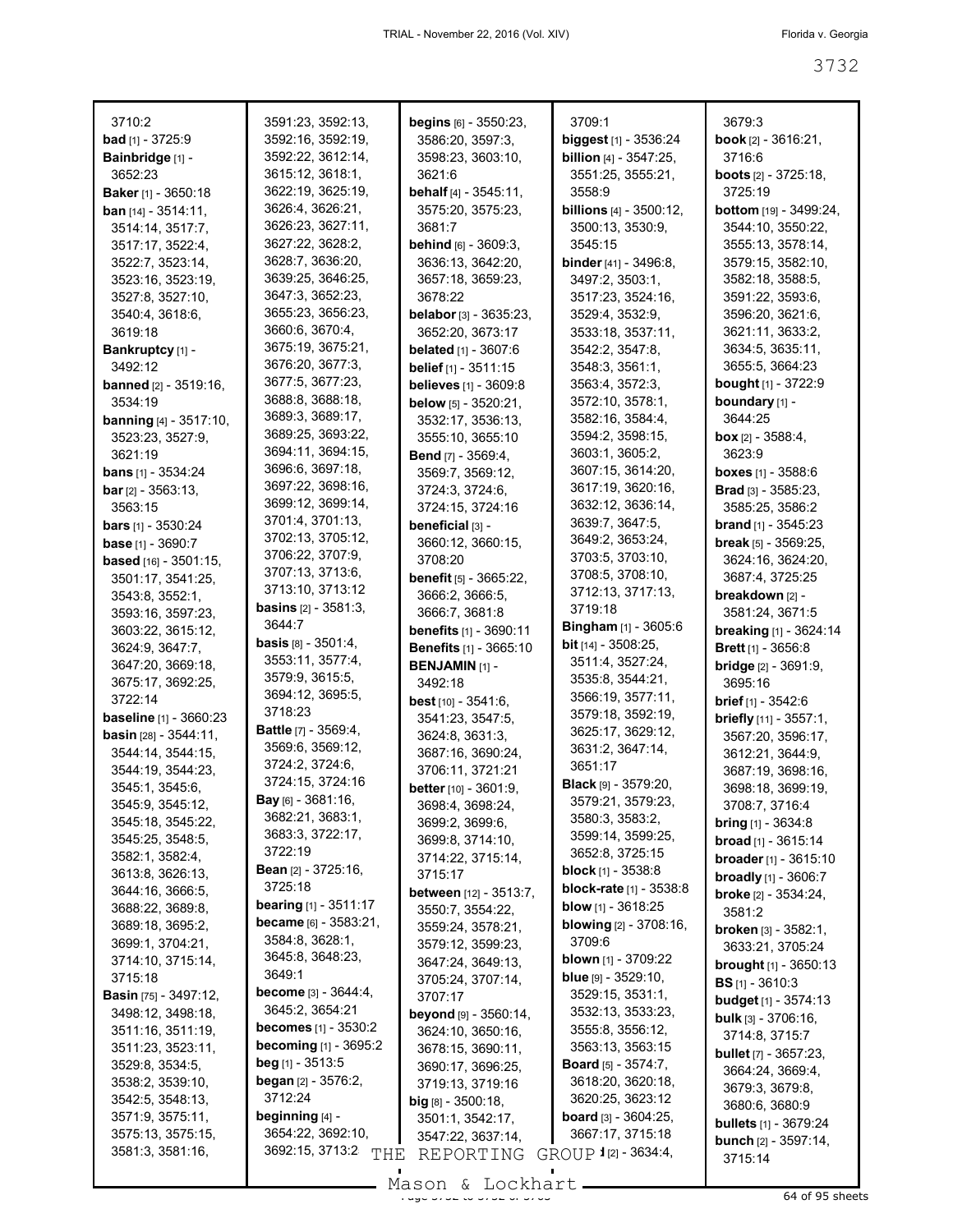| <b>buried</b> [1] - 3509:22<br>business [2] -<br>3681:12, 3682:19<br>businesses [1] -<br>3529:12<br>buy [1] - $3658:4$<br>BY [19] - 3495:18,<br>3496:2, 3496:10,<br>3527:22, 3557:3,<br>3561:4, 3567:22,<br>3571:14, 3571:23,<br>3572:15, 3578:10,<br>3582:15, 3618:16,<br>3621:15, 3625:14, | 3568:2<br>capital [1] - 3547:17<br>caps [3] - 3655:23,<br>3680:12, 3692:25<br>capture [6] - 3545:21,<br>3592:24, 3700:4,<br>3700:7, 3700:13,<br>3700:17<br>captured [2] -<br>3670:21, 3701:8<br>capturing [1] - 3674:5<br>car $[3] - 3521:3$ ,<br>3615:24, 3616:12<br>career [1] - 3688:24 | 3677:13, 3697:20,<br>3697:24, 3700:15,<br>3706:24, 3707:15,<br>3707:17, 3707:21,<br>3708:1, 3708:6,<br>3710:17, 3710:25,<br>3711:2, 3711:7,<br>3711:14<br>Center's [1] - 3688:6<br>center-pivot [21] -<br>3614:4, 3614:22,<br>3620:9, 3620:12,<br>3622:6, 3622:11,<br>3627:25, 3667:7, | 3725:17<br><b>CERTIFICATE [1] -</b><br>3727:1<br>certify [2] - 3727:3,<br>3727.7<br>cetera [1] - 3519:9<br>cfs $[4] - 3546:21$ ,<br>3567:5, 3593:10,<br>3593:15<br>chair [3] - 3585:24,<br>3585:25, 3586:2<br>challenge [1] - 3610:3<br>challenges [1] -<br>3635:8 | chose [2] - 3504:22,<br>3556:12<br>Chris [1] - 3496:5<br>CHRISTOPHER [2] -<br>3492:18, 3492:22<br>circle $[2] - 3644:15$ ,<br>3645:13<br>circumstance [1] -<br>3691:6<br>circumstances [1] -<br>3693:21<br>citation [1] - 3605:11<br>cite [1] - 3679:24<br>cited [4] - 3547:16, |
|----------------------------------------------------------------------------------------------------------------------------------------------------------------------------------------------------------------------------------------------------------------------------------------------|--------------------------------------------------------------------------------------------------------------------------------------------------------------------------------------------------------------------------------------------------------------------------------------------|----------------------------------------------------------------------------------------------------------------------------------------------------------------------------------------------------------------------------------------------------------------------------------------|--------------------------------------------------------------------------------------------------------------------------------------------------------------------------------------------------------------------------------------------------------------------|---------------------------------------------------------------------------------------------------------------------------------------------------------------------------------------------------------------------------------------------------------------------------------|
| 3647:12, 3687:13,<br>3703:8, 3716:14                                                                                                                                                                                                                                                         | careful [2] - 3631:9,<br>3671:9<br>case [18] - 3495:21,                                                                                                                                                                                                                                    | 3672:10, 3672:15,<br>3672:22, 3697:20,<br>3697:24, 3700:15,                                                                                                                                                                                                                            | chance [5] - 3649:5,<br>3651:5, 3651:7,<br>3709:22, 3718:19                                                                                                                                                                                                        | 3547:24, 3605:18,<br>3619:14<br>cities $[1] - 3565:11$                                                                                                                                                                                                                          |
| C                                                                                                                                                                                                                                                                                            | 3496:12, 3503:2,                                                                                                                                                                                                                                                                           | 3707:17, 3707:21,<br>3708:6, 3710:25,                                                                                                                                                                                                                                                  | change [4] - 3532:5,                                                                                                                                                                                                                                               | citing [1] - 3679:13                                                                                                                                                                                                                                                            |
| calculate [2] -                                                                                                                                                                                                                                                                              | 3516:12, 3531:21,<br>3531:24, 3537:20,                                                                                                                                                                                                                                                     | 3711:2, 3711:7,                                                                                                                                                                                                                                                                        | 3568:9, 3626:12,<br>3671:16                                                                                                                                                                                                                                        | citizens [2] - 3619:12,<br>3624:9                                                                                                                                                                                                                                               |
| 3548:12, 3548:20                                                                                                                                                                                                                                                                             | 3540:23, 3571:17,                                                                                                                                                                                                                                                                          | 3711:14                                                                                                                                                                                                                                                                                | changed [5] - 3518:3,                                                                                                                                                                                                                                              | city $[1] - 3566:6$                                                                                                                                                                                                                                                             |
| calculated [1] -<br>3535:11                                                                                                                                                                                                                                                                  | 3572:1, 3603:10,                                                                                                                                                                                                                                                                           | center-pivots [15] -                                                                                                                                                                                                                                                                   | 3518:5, 3536:18,                                                                                                                                                                                                                                                   | civil $[5] - 3495:10$ ,                                                                                                                                                                                                                                                         |
| calculation [2] -                                                                                                                                                                                                                                                                            | 3615:15, 3621:25,                                                                                                                                                                                                                                                                          | 3614:7, 3614:14,                                                                                                                                                                                                                                                                       | 3536:19, 3707:3                                                                                                                                                                                                                                                    | 3528:1, 3568:19,                                                                                                                                                                                                                                                                |
| 3559:24, 3560:1                                                                                                                                                                                                                                                                              | 3656:11, 3661:18,                                                                                                                                                                                                                                                                          | 3622:8, 3675:7,<br>3675:18, 3675:20,                                                                                                                                                                                                                                                   | changes [6] -                                                                                                                                                                                                                                                      | 3568:21, 3568:23                                                                                                                                                                                                                                                                |
| calculations [4] -                                                                                                                                                                                                                                                                           | 3690:21, 3692:24,                                                                                                                                                                                                                                                                          | 3676:14, 3676:25,                                                                                                                                                                                                                                                                      | 3574:25, 3586:15,                                                                                                                                                                                                                                                  | Claiborne [5] -                                                                                                                                                                                                                                                                 |
| 3542:25, 3548:10,                                                                                                                                                                                                                                                                            | 3725:14<br>cases [1] - 3715:23                                                                                                                                                                                                                                                             | 3677:2, 3677:5,                                                                                                                                                                                                                                                                        | 3679:25, 3680:3,<br>3714:18, 3718:22                                                                                                                                                                                                                               | 3720:3, 3720:6,                                                                                                                                                                                                                                                                 |
| 3548:15, 3551:17                                                                                                                                                                                                                                                                             | categories [1] -                                                                                                                                                                                                                                                                           | 3677:13, 3706:24,                                                                                                                                                                                                                                                                      | changing [3] - 3613:9,                                                                                                                                                                                                                                             | 3720:9, 3720:12,<br>3720:14                                                                                                                                                                                                                                                     |
| calculator [2] -                                                                                                                                                                                                                                                                             | 3637:2                                                                                                                                                                                                                                                                                     | 3707:15, 3708:1,                                                                                                                                                                                                                                                                       | 3613:14, 3714:20                                                                                                                                                                                                                                                   | claims [1] - 3608:20                                                                                                                                                                                                                                                            |
| 3633:6, 3634:9                                                                                                                                                                                                                                                                               | categorize [1] -                                                                                                                                                                                                                                                                           | 3710:17                                                                                                                                                                                                                                                                                | characteristics [1] -                                                                                                                                                                                                                                              | clarification [2] -                                                                                                                                                                                                                                                             |
| California [1] -<br>3541:24                                                                                                                                                                                                                                                                  | 3697:11                                                                                                                                                                                                                                                                                    | <b>central</b> [2] - 3598:5,                                                                                                                                                                                                                                                           | 3632:10                                                                                                                                                                                                                                                            | 3576:4, 3586:4                                                                                                                                                                                                                                                                  |
| Calvin [4] - 3616:1,                                                                                                                                                                                                                                                                         | category [1] - 3519:23                                                                                                                                                                                                                                                                     | 3658:15                                                                                                                                                                                                                                                                                | characterization [1] -                                                                                                                                                                                                                                             | clarify [2] - 3589:11,                                                                                                                                                                                                                                                          |
| 3616:5, 3616:8,                                                                                                                                                                                                                                                                              | caucuses [1] - 3582:4                                                                                                                                                                                                                                                                      | certain [28] - 3534:4,<br>3554:5, 3574:7,                                                                                                                                                                                                                                              | 3609:25                                                                                                                                                                                                                                                            | 3716:11                                                                                                                                                                                                                                                                         |
| 3650:13                                                                                                                                                                                                                                                                                      | caused [1] - 3517:17                                                                                                                                                                                                                                                                       | 3579:3, 3579:5,                                                                                                                                                                                                                                                                        | charge [1] - 3721:4                                                                                                                                                                                                                                                | classified $[2] - 3641:4$ ,                                                                                                                                                                                                                                                     |
| campaign [3] -                                                                                                                                                                                                                                                                               | $cc's$ [1] - 3594:3                                                                                                                                                                                                                                                                        | 3585:6, 3602:7,                                                                                                                                                                                                                                                                        | charged [1] - 3721:9                                                                                                                                                                                                                                               | 3718:14                                                                                                                                                                                                                                                                         |
| 3520:4, 3520:6,                                                                                                                                                                                                                                                                              | census [3] - 3626:14,<br>3626:16, 3626:18                                                                                                                                                                                                                                                  | 3607:11, 3607:12,                                                                                                                                                                                                                                                                      | chart [14] - 3561:21,<br>3562:15, 3628:18,                                                                                                                                                                                                                         | classifieds [1] -<br>3661:22                                                                                                                                                                                                                                                    |
| 3520:11                                                                                                                                                                                                                                                                                      | Center [19] - 3571:8,                                                                                                                                                                                                                                                                      | 3617:12, 3627:3,                                                                                                                                                                                                                                                                       | 3632:19, 3634:3,                                                                                                                                                                                                                                                   | Claudette [4] -                                                                                                                                                                                                                                                                 |
| cannot [1] - 3628:17                                                                                                                                                                                                                                                                         | 3573:24, 3574:6,                                                                                                                                                                                                                                                                           | 3633:16, 3633:17,                                                                                                                                                                                                                                                                      | 3654:18, 3654:24,                                                                                                                                                                                                                                                  | 3492:14, 3727:2,                                                                                                                                                                                                                                                                |
| cap [2] - 3656:6,                                                                                                                                                                                                                                                                            | 3574:9, 3580:3,                                                                                                                                                                                                                                                                            | 3641:7, 3648:8,                                                                                                                                                                                                                                                                        | 3671:21, 3675:3,                                                                                                                                                                                                                                                   | 3727:15, 3727:15                                                                                                                                                                                                                                                                |
| 3656:14                                                                                                                                                                                                                                                                                      | 3585:11, 3585:17,                                                                                                                                                                                                                                                                          | 3656:5, 3656:16,                                                                                                                                                                                                                                                                       | 3703:20, 3710:23,                                                                                                                                                                                                                                                  | <b>clauses</b> [2] - 3619:1,                                                                                                                                                                                                                                                    |
| capacity [17] - 3637:2,                                                                                                                                                                                                                                                                      | 3593:20, 3593:24,                                                                                                                                                                                                                                                                          | 3656:18, 3659:3,                                                                                                                                                                                                                                                                       | 3711:20, 3717:25,                                                                                                                                                                                                                                                  | 3619:5                                                                                                                                                                                                                                                                          |
| 3637:6, 3640:13,<br>3641:5, 3641:9,                                                                                                                                                                                                                                                          | 3652:4, 3652:7,                                                                                                                                                                                                                                                                            | 3659:5, 3666:2,<br>3668:9, 3672:21,                                                                                                                                                                                                                                                    | 3719:21                                                                                                                                                                                                                                                            | clean $[1]$ - 3570:12                                                                                                                                                                                                                                                           |
| 3641:14, 3641:18,                                                                                                                                                                                                                                                                            | 3662:7, 3678:13,                                                                                                                                                                                                                                                                           | 3674:6, 3679:9,                                                                                                                                                                                                                                                                        | charts [4] - 3628:4,                                                                                                                                                                                                                                               | <b>clear</b> [14] - $3555:1$ ,                                                                                                                                                                                                                                                  |
| 3643:3, 3643:11,                                                                                                                                                                                                                                                                             | 3687:20, 3687:23,                                                                                                                                                                                                                                                                          | 3715:3, 3715:4                                                                                                                                                                                                                                                                         | 3628:10, 3628:12,                                                                                                                                                                                                                                                  | 3563:7, 3572:21,                                                                                                                                                                                                                                                                |
| 3643:13, 3643:15,                                                                                                                                                                                                                                                                            | 3688:2, 3688:10,<br>3689:2, 3699:13                                                                                                                                                                                                                                                        | certainly [29] - 3498:1,                                                                                                                                                                                                                                                               | 3695:8                                                                                                                                                                                                                                                             | 3595:12, 3628:22,                                                                                                                                                                                                                                                               |
| 3645:9, 3701:16,                                                                                                                                                                                                                                                                             | center $[40] - 3574:2$                                                                                                                                                                                                                                                                     | 3513:19, 3515:12,                                                                                                                                                                                                                                                                      | Chattahoochee [14] -<br>3499:23, 3528:21,                                                                                                                                                                                                                          | 3630:15, 3641:17,                                                                                                                                                                                                                                                               |
| 3706:5, 3706:15,                                                                                                                                                                                                                                                                             | 3574:23, 3575:6,                                                                                                                                                                                                                                                                           | 3523:7, 3527:9,                                                                                                                                                                                                                                                                        | 3528:22, 3528:23,                                                                                                                                                                                                                                                  | 3668:19, 3669:14,<br>3701:5, 3704:3,                                                                                                                                                                                                                                            |
| 3711:24, 3719:5                                                                                                                                                                                                                                                                              | 3614:4, 3614:7,                                                                                                                                                                                                                                                                            | 3559:7, 3566:7,                                                                                                                                                                                                                                                                        | 3529:8, 3555:10,                                                                                                                                                                                                                                                   | 3713:17, 3714:14,                                                                                                                                                                                                                                                               |
| capita $[23] - 3504:23$ ,                                                                                                                                                                                                                                                                    | 3614:14, 3614:22,                                                                                                                                                                                                                                                                          | 3572:6, 3574:16,                                                                                                                                                                                                                                                                       | 3556:14, 3580:7,                                                                                                                                                                                                                                                   | 3716:18                                                                                                                                                                                                                                                                         |
| 3505:14, 3535:11,                                                                                                                                                                                                                                                                            | 3620:9, 3620:12,                                                                                                                                                                                                                                                                           | 3575:23, 3595:19,                                                                                                                                                                                                                                                                      | 3580:25, 3581:1,                                                                                                                                                                                                                                                   | <b>CLERK</b> [4] - 3494:21,                                                                                                                                                                                                                                                     |
| 3535:14, 3535:15,<br>3535:19, 3535:23,                                                                                                                                                                                                                                                       | 3622:6, 3622:8,                                                                                                                                                                                                                                                                            | 3599:9, 3629:14,<br>3641:14, 3644:21,                                                                                                                                                                                                                                                  | 3581:5, 3581:6,                                                                                                                                                                                                                                                    | 3495:3, 3570:18,                                                                                                                                                                                                                                                                |
| 3535:25, 3536:4,                                                                                                                                                                                                                                                                             | 3622:11, 3622:13,                                                                                                                                                                                                                                                                          | 3646:3, 3658:23,                                                                                                                                                                                                                                                                       | 3581:7, 3689:13                                                                                                                                                                                                                                                    | 3570:25                                                                                                                                                                                                                                                                         |
| 3536:6, 3536:9,                                                                                                                                                                                                                                                                              | 3627:25, 3667:7,                                                                                                                                                                                                                                                                           | 3660:16, 3685:2,                                                                                                                                                                                                                                                                       | check [2] - 3651:13,                                                                                                                                                                                                                                               | climates [1] - 3561:11                                                                                                                                                                                                                                                          |
| 3536:13, 3536:14,                                                                                                                                                                                                                                                                            | 3672:10, 3672:15,                                                                                                                                                                                                                                                                          | 3689:25, 3690:6,                                                                                                                                                                                                                                                                       | 3718:7                                                                                                                                                                                                                                                             | close [2] - 3641:12,                                                                                                                                                                                                                                                            |
| 3536:17, 3536:25,                                                                                                                                                                                                                                                                            | 3672:22, 3675:7,<br>3675:18, 3675:20,                                                                                                                                                                                                                                                      | 3691:23, 3699:5,                                                                                                                                                                                                                                                                       | checked [1] - 3719:7                                                                                                                                                                                                                                               | 3671:25                                                                                                                                                                                                                                                                         |
| 3565:7, 3565:8,                                                                                                                                                                                                                                                                              | 3676:14, 3676:25,                                                                                                                                                                                                                                                                          | 3708:10, 3710:2,                                                                                                                                                                                                                                                                       | <b>CHIPEV</b> [1] - 3492:19<br>choose [2] - 3612:24,                                                                                                                                                                                                               | closely [1] - 3611:10                                                                                                                                                                                                                                                           |
| 3565:13, 3565:16,                                                                                                                                                                                                                                                                            | 3677:2, 3677:5,<br>THE                                                                                                                                                                                                                                                                     | REPORTING                                                                                                                                                                                                                                                                              | GROUP 16                                                                                                                                                                                                                                                           | closer [2] - 3708:15,                                                                                                                                                                                                                                                           |
| 3565:22, 3567:24,                                                                                                                                                                                                                                                                            |                                                                                                                                                                                                                                                                                            |                                                                                                                                                                                                                                                                                        |                                                                                                                                                                                                                                                                    | 3708:19                                                                                                                                                                                                                                                                         |

Mason & Lockhart **Page 3733 of 95 sheets**<br>65 of 95 sheets and 3733 of 3733 of 3733 of 3743 of 3733 of 3743 The Reporting Group (207) 797-6040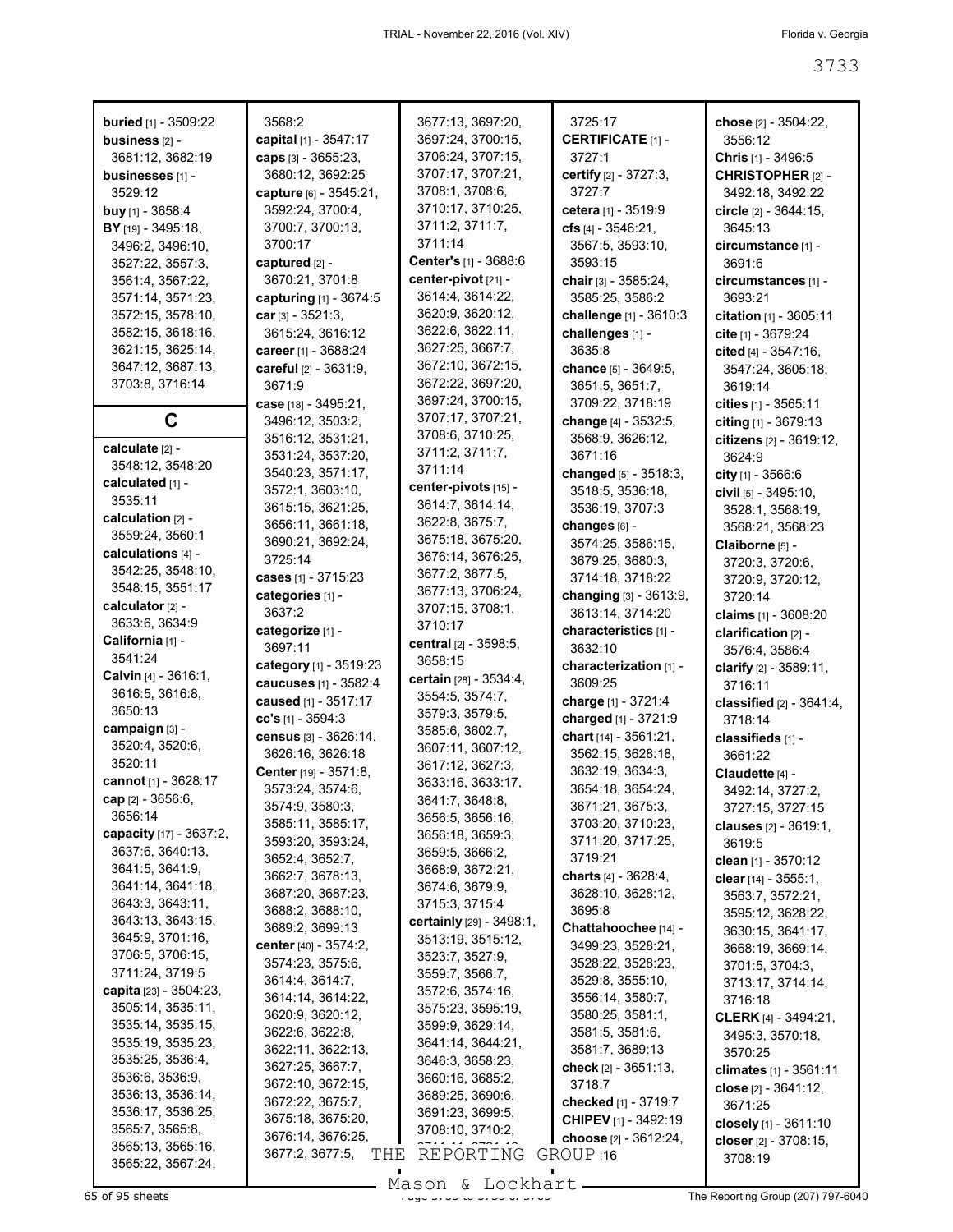| <b>co</b> [1] - 3664:12      | 3636:18, 3650:20                    | 3594:22, 3602:3,              | 3653:20, 3714:9                | 3632:21, 3645:14,                         |
|------------------------------|-------------------------------------|-------------------------------|--------------------------------|-------------------------------------------|
| co-authored [1] -            | commodities [2] -                   | 3602:21, 3603:24              | Conservation [9] -             | 3654:19, 3706:17                          |
| 3664:12                      | 3690:5, 3690:15                     | concerned [3] -               | 3636:5, 3663:17,               | consortium [1] -                          |
| code $[5] - 3670:18$ ,       | common [1] - 3695:18                | 3587:12, 3602:17,             | 3664:1, 3664:15,               | 3687:24                                   |
| 3670:19, 3686:20,            | commonly [2] -                      | 3608:13                       | 3668:24, 3674:4,               | constant $[1] - 3601:16$                  |
|                              |                                     |                               |                                |                                           |
| 3686:23, 3687:1              | 3644:4, 3645:2                      | concerning [3] -              | 3689:11, 3698:8,               | constitutes [1] -                         |
| cold [1] - 3494:11           | commonplace [1] -                   | 3604:6, 3657:1,               | 3712:23                        | 3563:21                                   |
| colleague [1] - 3625:9       | 3628:1                              | 3688:5                        | conservation [63] -            | construct <sub>[1]</sub> -                |
| collect [2] - 3699:21,       | commonsense [1] -                   | <b>CONCETNS [11] -</b>        | 3497:7, 3504:3,                | 3545:23                                   |
| 3700:10                      | 3663:10                             | 3555:23, 3594:19,             | 3504:7, 3504:19,               | consultation [1] -                        |
| collected [1] - 3717:4       | communities [2] -                   | 3594:24, 3602:6,              | 3505:9, 3505:21,               | 3646:12                                   |
| collecting [1] -             | 3665:14, 3665:20                    | 3602:19, 3603:7,              | 3505:25, 3507:9,               | consulted [1] -                           |
|                              |                                     | 3603:17, 3604:5,              | 3511:6, 3513:3,                |                                           |
| 3713:22                      | community [1] -                     |                               |                                | 3626:14                                   |
| Colorado [1] - 3528:3        | 3681:14                             | 3605:16, 3608:18,             | 3513:6, 3513:11,               | consumed [1] -                            |
| column [8] - 3544:24,        | compare [7] - 3502:8,               | 3610:15                       | 3513:16, 3528:7,               | 3531:22                                   |
| 3544:25, 3545:1,             | 3533:1, 3541:21,                    | concerted [1] -               | 3535:5, 3535:9,                | $\frac{1}{2}$ consumption $\frac{1}{2}$ - |
| 3547:18, 3547:20,            | 3555:2, 3642:21,                    | 3541:12                       | 3538:9, 3538:23,               | 3496:13, 3503:22,                         |
| 3558:22, 3632:23,            | 3649:10, 3709:25                    | concluded [6] -               | 3538:24, 3539:7,               | 3503:24, 3535:6,                          |
| 3671:19                      | $compared$ [3] -                    | 3497:17, 3502:17,             | 3539:12, 3539:18,              | 3542:8, 3543:19,                          |
|                              | 3500:18, 3500:22,                   | 3589:16, 3589:24,             | 3539:20, 3539:22,              |                                           |
| <b>columns</b> [2] - 3633:1, |                                     |                               | 3539:24, 3540:14,              | 3552:13, 3552:18,                         |
| 3646:9                       | 3560:7                              | 3595:24, 3596:5               |                                | 3667:18                                   |
| combination [2] -            | comparing [3] -                     | conclusion [4] -              | 3543:21, 3544:5,               | consumptive [69] -                        |
| 3563:12, 3646:18             | 3601:13, 3601:17,                   | 3532:7, 3536:24,              | 3546:3, 3548:3,                | 3499:17, 3499:25,                         |
| combined $[4]$ -             | 3648:9                              | 3589:20, 3590:3               | 3553:13, 3553:15,              | 3500:3, 3500:6,                           |
| 3530:24, 3538:11,            | comparison [11] -                   | conclusions [4] -             | 3566:9, 3568:7,                | 3500:11, 3500:24,                         |
| 3563:12, 3641:16             | 3500:1, 3500:3,                     | 3536:22, 3553:18,             | 3573:11, 3614:2,               | 3501:8, 3504:23,                          |
|                              | 3536:23, 3553:19,                   | 3615:11, 3615:14              | 3622:23, 3624:4,               | 3505:11, 3505:15,                         |
| coming [5] - 3681:2,         |                                     | conditions [12] -             | 3637:11, 3637:18,              |                                           |
| 3681:21, 3683:7,             | 3554:21, 3559:19,                   |                               | 3640:1, 3640:8,                | 3505:22, 3506:7,                          |
| 3699:4, 3725:15              | 3600:18, 3602:8,                    | 3511:12, 3521:6,              |                                | 3506:22, 3517:18,                         |
| commencing [1] -             | 3647:24, 3649:13,                   | 3524:12, 3524:24,             | 3641:4, 3641:21,               | 3517:20, 3531:5,                          |
| 3492:13                      | 3653:21                             | 3566:17, 3626:6,              | 3642:24, 3643:12,              | 3531:10, 3531:13,                         |
| comment [1] -                | comparisons [1] -                   | 3626:11, 3627:13,             | 3644:1, 3644:22,               | 3532:4, 3532:21,                          |
| 3724:14                      | 3600:24                             | 3635:19, 3656:18,             | 3644:23, 3651:18,              | 3532:23, 3533:2,                          |
| comments [3] -               | compilation $[2]$ -                 | 3659:6, 3679:12               | 3653:11, 3659:25,              | 3533:8, 3534:1,                           |
|                              | 3647:6, 3647:13                     | <b>conduct</b> [2] - 3531:24, | 3664:17, 3666:17,              | 3534:22, 3534:25,                         |
| 3585:20, 3586:7,             | compiled [5] -                      | 3533:12                       | 3668:9, 3673:24,               | 3542:15, 3543:1,                          |
| 3607:17                      |                                     |                               | 3688:15, 3689:4,               | 3543:10, 3553:10.                         |
| commercial [4] -             | 3639:13, 3639:23,                   | conducted [2] -               | 3698:7, 3698:9,                |                                           |
| 3519:7, 3521:16,             | 3642:5, 3646:17,                    | 3565:14, 3630:12              | 3698:12, 3705:11,              | 3553:17, 3553:22,                         |
| 3522:17, 3526:3              | 3648:22                             | conducts [1] - 3629:3         |                                | 3553:25, 3554:4,                          |
| Commission [8] -             | complaint [1] -                     | conduit [2] - 3578:21,        | 3705:20                        | 3554:14, 3554:16,                         |
| 3604:9, 3604:11,             | 3531:20                             | 3579:12                       | conservative [1] -             | 3554:17, 3555:3,                          |
| 3664:15, 3674:4,             | complete [2] - 3600:1,              | Conference [1] -              | 3551:23                        | 3555:14, 3555:17,                         |
| 3698:8, 3700:21,             | 3718:20                             | 3654:2                        | conserve [5] - 3696:7,         | 3556:3, 3556:16,                          |
|                              | completed [7] -                     | confirm [1] - 3633:5          | 3696:11, 3696:24,              | 3561:6, 3562:6,                           |
| 3712:24, 3727:17             |                                     |                               | 3697:9, 3698:2                 | 3562:7, 3562:11,                          |
| commission [1] -             | 3590:13, 3593:2,                    | confused [1] - 3623:3         | <b>consider</b> $[6] - 3538.7$ | 3562:19, 3562:20,                         |
| 3713:4                       | 3645:5, 3645:23,                    | Congress <sub>[1]</sub> -     | 3541:5, 3551:23,               |                                           |
| commissioners [1] -          | 3670:2, 3676:22,                    | 3492:12                       |                                | 3562:21, 3562:23,                         |
| 3624:6                       | 3688:12                             | conjunction [1] -             | 3556:18, 3590:24,              | 3563:11, 3563:16,                         |
| Commissioners [3] -          | completion [1] -                    | 3676:10                       | 3622:21                        | 3563:18, 3563:25,                         |
| 3618:21, 3620:18,            | 3599:4                              | connected [1] -               | considerably [1] -             | 3564:11, 3564:12,                         |
| 3620:25                      | compliance [2] -                    | 3583:9                        | 3501:19                        | 3564:13, 3564:14,                         |
|                              | 3622:1, 3651:3                      | conscious [3] -               | consideration [2] -            | 3565:1, 3568:12,                          |
| commitment [4] -             | comprehensive [1] -                 | 3497:22, 3498:10,             | 3506:13, 3637:14               | 3589:1, 3590:1,                           |
| 3598:25, 3600:12,            |                                     |                               | considered [4] -               | 3590:2, 3590:7,                           |
| 3622:23, 3624:3              | 3650:8                              | 3503:14                       | 3508:4, 3559:9,                | 3593:16, 3595:8,                          |
| committee [8] -              | comprised [1] -                     | consensus [12] -              | 3605:23, 3621:21               | 3612:1, 3715:22,                          |
| 3579:5, 3580:8,              | 3580:23                             | 3602:10, 3606:9,              |                                |                                           |
| 3580:18, 3580:21,            | computed $[2]$ -                    | 3606:18, 3610:17,             | considers [1] -                | 3715:24                                   |
| 3581:22, 3582:5,             | 3634:11, 3635:15                    | 3611:13, 3612:11,             | 3590:22                        | contain [2] - 3632:16,                    |
| 3585:12, 3602:13             | concept [1] - 3722:15               | 3612:13, 3612:16,             | consistent [6] -               | 3655:23                                   |
| Committee [2] -              | concern $[5]$ - 3587 $\mathrm{THE}$ | REPORTING                     | GROUP 15, 3592:10,             | contained [6] -                           |
|                              |                                     |                               |                                |                                           |

Mason & Lockhart <u>external and the 3744 of 378</u> sheets

 $\mathcal{L}_{\mathcal{A}}$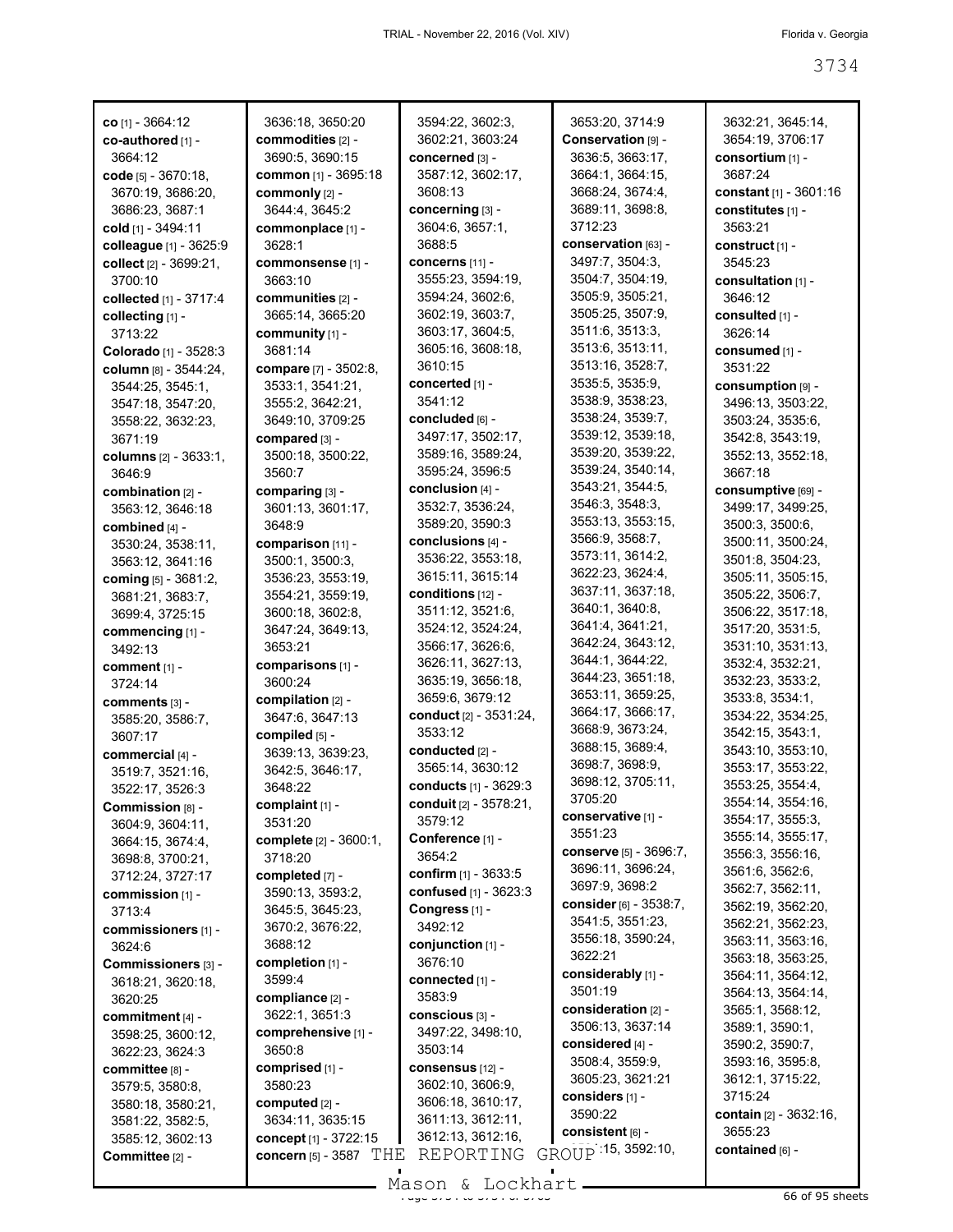| 3501:25, 3581:16,              | cooperates [1] -                | 3521:19, 3521:24, | 3611:11, 3612:11,  | 3704:6, 3704:9,                |
|--------------------------------|---------------------------------|-------------------|--------------------|--------------------------------|
| 3586:9, 3587:3,                | 3698:8                          | 3522:15, 3522:19, | 3612:19, 3614:5,   | 3715:9, 3716:5,                |
| 3639:18, 3646:15               | cooperation $[1]$ -             | 3523:3, 3523:19,  | 3614:10, 3614:15,  | 3717:15, 3717:24,              |
| contains [6] -                 | 3520:9                          | 3524:2, 3524:3,   | 3614:16, 3614:23,  | 3718:5, 3718:21,               |
| 3575:18, 3575:22,              | coordinate [1] -                | 3524:18, 3524:19, | 3615:5, 3615:9,    | 3719:11, 3719:21,              |
| 3639:15, 3639:21,              | 3714:22                         | 3525:13, 3525:14, | 3615:13, 3619:20,  | 3719:25, 3720:4,               |
| 3645:25, 3646:3                | coordination [1] -              | 3525:24, 3526:7,  | 3620:10, 3620:21,  | 3720:16, 3721:9,               |
| contents [1] - 3605:13         | 3586:1                          | 3526:23, 3528:12, | 3622:11, 3625:23,  | 3721:19, 3721:22,              |
| context [5] - 3497:21,         | copied [1] - 3570:11            | 3533:10, 3533:11, | 3625:24, 3627:23,  | 3721:25, 3722:6,               |
| 3503:13, 3657:16,              | copy [7] - 3495:20,             | 3550:9, 3550:10,  | 3627:24, 3629:6,   | 3727:4                         |
| 3669:15, 3721:6                | 3497:1, 3570:8,                 | 3550:11, 3553:4,  | 3629:17, 3630:14,  | Correct [1] - 3496:18          |
| contingency [2] -              | 3570:13, 3571:16,               | 3555:4, 3557:13,  | 3631:17, 3632:4,   | correctly [5] -                |
| 3546:17, 3557:6                | 3582:16, 3703:12                | 3558:3, 3558:6,   | 3632:5, 3632:8,    | 3559:23, 3560:8,               |
| contingent [1] -               | corn $[3] - 3628:12$ ,          | 3559:4, 3559:17,  | 3632:17, 3633:4,   | 3568:19, 3601:12,              |
| 3613:22                        | 3632:7, 3698:11                 | 3560:7, 3560:24,  | 3633:14, 3634:25,  | 3671:10                        |
| continuation $[1]$ -           | <b>corner</b> [2] - 3623:10,    | 3561:6, 3561:7,   | 3635:18, 3635:20,  | cost $[22] - 3545:2$ ,         |
| 3600:10                        | 3623:18                         | 3561:9, 3561:16,  | 3636:6, 3636:16,   | 3545:5, 3545:16,               |
| continue $[4]$ -               | Corporation $[1]$ -             | 3561:21, 3562:8,  | 3636:20, 3636:25,  | 3547:9, 3547:13,               |
| 3521:20, 3523:3,               | 3579:21                         | 3562:25, 3563:11, | 3637:4, 3637:9,    | 3547:20, 3550:24,              |
| 3542:8, 3600:5                 | <b>Corps</b> $[26] - 3583:17$ , | 3563:14, 3564:24, | 3637:10, 3637:12,  | 3551:10, 3551:19,              |
| continued [2] -                | 3586:10, 3587:25,               | 3564:25, 3565:2,  | 3637:13, 3637:16,  | 3551:25, 3557:13,              |
| 3514:15, 3625:21               | 3588:21, 3588:25,               | 3565:9, 3565:12,  | 3637:20, 3637:21,  | 3557:20, 3557:25,              |
| continues [3] -                | 3589:8, 3591:6,                 | 3565:21, 3565:23, | 3637:25, 3638:8,   | 3558:6, 3558:9,                |
| 3521:19, 3659:13,              | 3594:21, 3595:7,                | 3572:18, 3572:23, | 3639:10, 3640:13,  | 3598:10, 3599:16,              |
| 3659:15                        | 3595:10, 3597:22,               | 3573:2, 3573:6,   | 3643:21, 3644:13,  | 3696:13, 3696:18,              |
| <b>contract</b> [7] - 3574:24, | 3598:5, 3598:8,                 | 3573:12, 3573:14, | 3644:24, 3645:13,  | 3696:23, 3720:25               |
| 3575:6, 3576:25,               |                                 | 3573:16, 3573:17, | 3645:21, 3646:2,   | costless [2] - 3530:5,         |
|                                | 3602:11, 3602:15,               | 3573:25, 3574:1,  | 3646:8, 3646:20,   | 3545.9                         |
| 3577:6, 3577:8,                | 3611:13, 3611:18,               | 3574:3, 3574:18,  | 3646:21, 3646:25,  | costs [5] - 3545:14,           |
| 3577:10, 3577:14               | 3611:20, 3611:22,               | 3574:24, 3575:11, | 3647:16, 3647:17,  | 3547:12, 3547:18,              |
| contracted [1] -               | 3613:3, 3613:8,                 | 3575:16, 3575:21, | 3648:24, 3650:2,   | 3552:5, 3558:3                 |
| 3579:3                         | 3613:9, 3714:12,                | 3575:25, 3576:7,  | 3652:6, 3652:11,   |                                |
| contractor [2] -               | 3714:21, 3715:8,                | 3576:8, 3576:10,  | 3653:13, 3654:3,   | cotton $[3] - 3632:7$ ,        |
| 3579:19, 3580:5                | 3715:19                         | 3576:11, 3576:13, | 3654:10, 3654:22,  | 3635:22, 3698:12               |
| contractors [8] -              | <b>Corps'</b> [3] - $3587:2$ ,  | 3576:17, 3576:20, | 3655:11, 3655:12,  | <b>council</b> [1] - 3652:15   |
| 3578:22, 3579:1,               | 3589:11, 3590:22                | 3577:23, 3578:3,  | 3658:5, 3658:6,    | <b>Council's [1] - 3652:2</b>  |
| 3579:11, 3579:12,              | <b>correct</b> [311] -          | 3578:18, 3578:19, | 3658:9, 3658:16,   | <b>councils</b> [1] - 3699:8   |
| 3579:18, 3579:19,              | 3496:13, 3496:14,               | 3578:23, 3579:20, | 3659:2, 3660:6,    | <b>Councils [1] - 3658:22</b>  |
| 3580:10, 3582:17               | 3497:8, 3497:13,                |                   | 3660:9, 3662:1,    | counsel [13] -                 |
| contracts [2] -                | 3497:14, 3497:23,               | 3580:2, 3580:10,  |                    | 3496:15, 3505:3,               |
| 3574:10, 3575:3                | 3497:24, 3498:13,               | 3580:13, 3580:21, | 3662:14, 3664:8,   | 3534:3, 3551:6,                |
| contributors [1] -             | 3498:18, 3498:25,               | 3580:22, 3581:2,  | 3664:24, 3665:23,  | 3560:23, 3562:15,              |
| 3578:18                        | 3499:4, 3500:7,                 | 3581:11, 3581:12, | 3665:25, 3666:8,   | 3563:4, 3566:9,                |
| control [11] - 3507:14,        | 3501:2, 3501:9,                 | 3581:14, 3581:15, | 3666:24, 3667:7,   | 3571:25, 3716:19,              |
| 3509:13, 3528:8,               | 3501:10, 3501:14,               | 3581:25, 3582:25, | 3667:8, 3667:10,   | 3717:9, 3717:13,               |
| 3540:24, 3541:4,               | 3501:16, 3502:14,               | 3583:6, 3583:13,  | 3668:20, 3669:9,   | 3719:19                        |
| 3541:7, 3541:8,                | 3503:2, 3503:7,                 | 3583:14, 3583:18, | 3669:21, 3669:24,  | count [1] - 3543:11            |
| 3541:19, 3541:21,              | 3504:5, 3504:15,                | 3583:25, 3584:1,  | 3670:1, 3670:12,   | counties [3] -                 |
| 3541:25, 3559:9                | 3505:23, 3506:17,               | 3586:11, 3587:4,  | 3670:16, 3670:18,  | 3604:19, 3617:7,               |
| controlling [1] -              | 3507:12, 3507:18,               | 3588:11, 3595:4,  | 3671:8, 3672:2,    | 3617:13                        |
| 3667:6                         | 3507:19, 3507:23,               | 3595:8, 3596:2,   | 3672:4, 3672:5,    | country [2] - 3536:16,         |
| conversations [1] -            | 3508:1, 3508:4,                 | 3597:10, 3597:16, | 3672:11, 3672:12,  | 3538:12                        |
| 3588:19                        | 3508:21, 3510:1,                | 3597:20, 3599:2,  | 3673:14, 3673:20,  | County [10] - 3617:23,         |
| conversion [1] -               | 3510:4, 3510:10,                | 3602:20, 3604:4,  | 3673:25, 3674:20,  | 3617:24, 3618:5,               |
| 3672:21                        | 3512:4, 3514:5,                 | 3604:19, 3605:7,  | 3675:7, 3675:19,   | 3618:20, 3620:18,              |
| convert [1] - 3672:14          | 3514:21, 3515:9,                | 3605:19, 3606:7,  | 3676:2, 3677:3,    | 3620:25, 3650:18,              |
| converting [1] -               | 3515:17, 3517:15,               | 3606:8, 3606:15,  | 3679:25, 3681:17,  | 3661:7, 3678:14,               |
|                                | 3518:4, 3519:10,                | 3606:24, 3607:3,  | 3682:11, 3682:15,  | 3723:4                         |
| 3673:13                        | 3520:2, 3520:25,                | 3607:8, 3608:11,  | 3682:16, 3682:18,  | <b>county</b> $[3] - 3620.5$ , |
| cooking [1] - 3529:14          | 3521:1, 3521:9,                 | 3608:16, 3608:25, | 3682:23, 3683:9,   | 3624:6, 3624:9                 |
| cooling [2] - 3549:4,          | 3521:14, 3521:1                 | D-NASC N-NNSC     | 2522:10, 3684:6,   | couple $[7] - 3511:9$ ,        |
| 3564:12                        | THE                             | REPORTING         | GROUP<br>6,3704:5, |                                |
|                                |                                 |                   |                    |                                |

Mason & Lockhart

 $\frac{1000011}{1000011}$  and  $\frac{100011101}{100011101}$  be  $\frac{100011101}{1000111010}$  The Reporting Group (207) 797-6040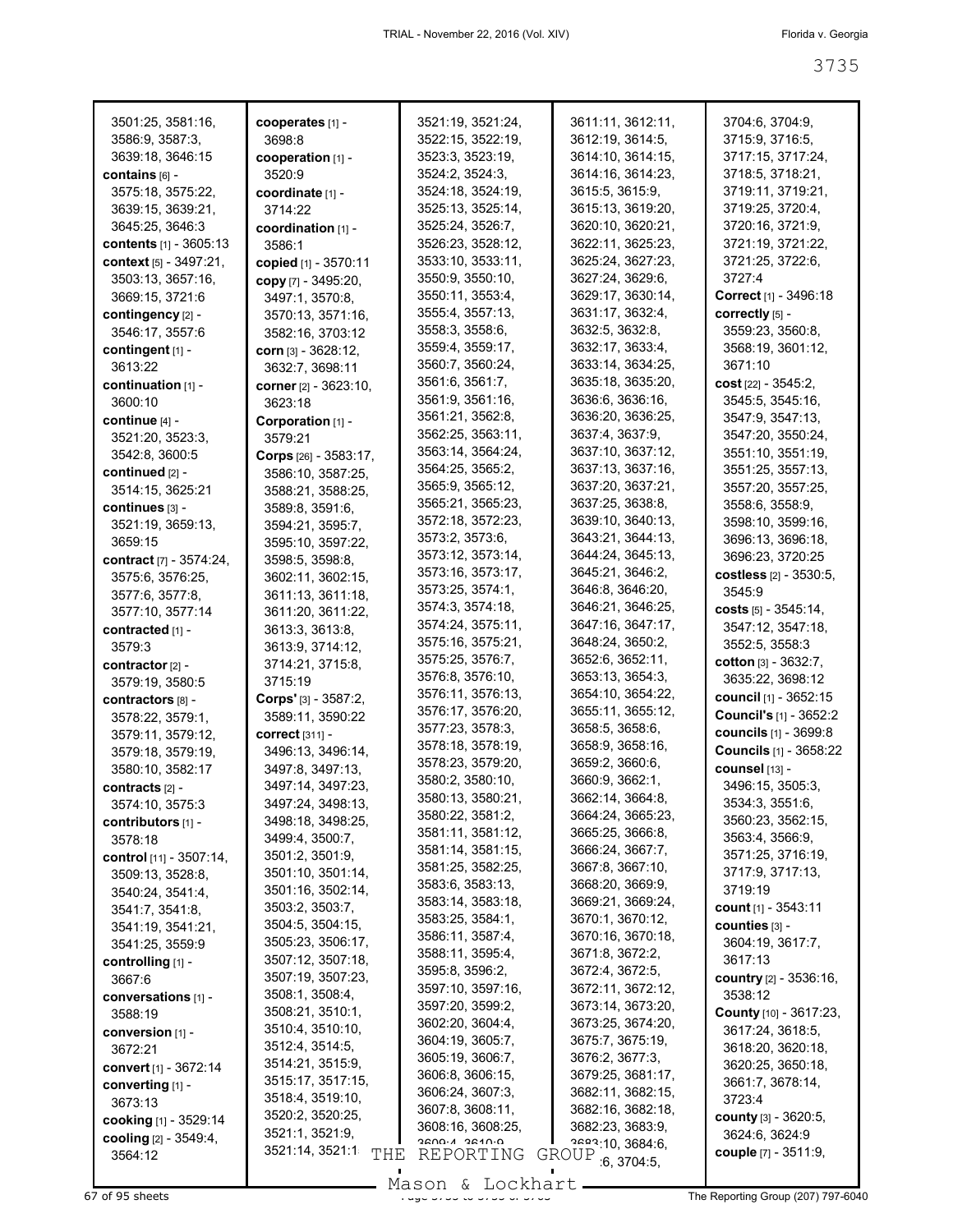| 3565:6, 3614:13,                      | 3697:1, 3697:4,                  | 3693:12                                           | 3718:21                              | decouple [1] -                    |
|---------------------------------------|----------------------------------|---------------------------------------------------|--------------------------------------|-----------------------------------|
| 3679:24, 3692:13,                     | 3697:5, 3698:5,                  | dangerously [1] -                                 | dated [8] - 3524:19,                 | 3627:17                           |
| 3698:19, 3703:6                       | 3708:18, 3722:2,                 | 3695:23                                           | 3594:3, 3603:2,                      | decrease [5] -                    |
| COUISE [6] - 3536:15,                 | 3722:3, 3722:5                   | dark [1] - 3529:10                                | 3606:25, 3607:1,                     | 3517:17, 3561:16,                 |
| 3652:19, 3678:24,                     | cropped [2] - 3686:13,           | data $[32] - 3531:7$ ,                            | 3607:16, 3617:20,                    | 3574:14, 3633:24,                 |
| 3688:24, 3691:11,                     | 3686:24                          | 3531:9, 3564:24,                                  | 3620:19                              | 3667:17                           |
| 3704:4                                | cropping $[2]$ -                 | 3565:3, 3588:1,                                   | <b>dating</b> [1] - 3676:6           | decreased [4] -                   |
| courses $[4] - 3519.9$ ,              | 3686:15, 3686:16                 | 3589:1, 3612:1,                                   | days [7] - 3520:24,                  | 3565:8, 3565:13,                  |
| 3521:18, 3523:2,                      | crops [18] - 3628:8,             | 3626:14, 3626:16,                                 | 3521:17, 3524:10,                    | 3681:10, 3681:11                  |
| 3525:24                               | 3628:13, 3628:14,                | 3626:18, 3632:17,                                 | 3526:6, 3526:8,                      | decreases [2] -                   |
| court $[5] - 3503.6$ ,                | 3630:25, 3632:7,                 | 3632:18, 3633:3,                                  | 3526:9, 3526:14                      | 3565:22, 3633:13                  |
| 3569:6, 3648:18,                      | 3656:18, 3657:9,                 | 3633:22, 3633:24,                                 | daytime [1] - 3540:5                 | decreasing [2] -                  |
| 3681:6, 3687:17                       | 3660:14, 3682:22,                | 3634:19, 3639:24,                                 | deal [2] - 3626:12,                  | 3561:21, 3562:22                  |
| <b>COURT</b> $[1]$ - 3492:1           | 3686:17, 3690:23,                | 3640:3, 3647:13,                                  | 3725:13                              | deducted [1] -                    |
| Court $[9] - 3492:12$                 | 3692:12, 3693:1,                 | 3669:22, 3677:8,                                  | <b>Deal</b> $[3] - 3524:11$ ,        | 3556:18                           |
| 3496:20, 3522:23,                     | 3694:10, 3696:2,                 | 3677:11, 3677:12,                                 | 3524:15, 3524:18                     | <b>deem</b> [1] - 3700:6          |
| 3527:23, 3528:14,                     | 3697:1, 3698:11                  | 3681:23, 3681:25,                                 | deals [1] - 3588:11                  | deemed [1] - 3637:6               |
| 3550:17, 3575:14,                     | <b>Cross</b> $[1]$ - 3493:2      | 3683:22, 3684:16,                                 | Dear $[1]$ - 3607:23                 | Defendants [1] -                  |
| 3624:17, 3727:16                      | cross $[11] - 3538:18$ ,         | 3685:5, 3711:23,                                  | debate [1] - 3608:23                 | 3492.7                            |
| courtroom [5] -                       | 3554:21, 3568:16,                | 3713:22, 3717:3,                                  | decade [1] - 3689:18                 | deficit [8] - 3629:20,            |
| 3551:5, 3589:4,                       | 3650:14, 3693:18,                | 3720:18                                           | decades [1] - 3511:9                 | 3629:22, 3630:9,                  |
| 3656:7, 3659:8,                       | 3698:14, 3698:18,                | database [38] -                                   | December [3] -                       | 3630:14, 3630:20,                 |
| 3720:21                               | 3699:15, 3703:14,                | 3639:9, 3639:14,                                  | 3638:3, 3638:12,                     | 3631:11, 3656:23,                 |
| cover $[3] - 3623:18$ ,               | 3706:23, 3713:25                 | 3639:15, 3639:19,                                 | 3727:11                              | 3657:5                            |
| 3698:16, 3698:18                      | <b>CROSS</b> $[2] - 3496:1$      | 3639:21, 3639:24,                                 | decide [1] - 3663:9                  | defined [5] - 3502:20,            |
| Cowie [4] - 3648:19,                  | 3571:22                          | 3640:20, 3642:6,                                  | decided [2] - 3600:13,               | 3582:2, 3627:8,                   |
| 3704:7, 3719:1,                       | <b>CROSS-</b>                    | 3645:17, 3645:20,                                 | 3624:15                              | 3644:1, 3659:6                    |
| 3719:14                               | <b>EXAMINATION [2] -</b>         | 3645:23, 3646:9,                                  | decision [8] - 3516:9,               | definite [1] - 3707:8             |
| <b>Cowie's</b> [1] - $3648:17$        | 3496:1, 3571:22                  | 3646:16, 3646:18,                                 | 3527:11, 3597:21,                    | definitely [1] - 3516:4           |
| CRAIG [1] - 3492:21                   | cross-examination [6]            | 3646:23, 3647:2,                                  | 3688:4, 3691:20,                     | definition [6] - 3498:4,          |
| crap [1] - 3708:20                    | $-3554:21, 3650:14,$             | 3647:8, 3647:20,                                  | 3692:2, 3692:9,                      | 3498:6, 3503:11,                  |
| create [2] - 3587:13,                 | 3693:18, 3698:14,                | 3647:25, 3648:10,                                 | 3693:11                              | 3627:6, 3630:9,                   |
| 3705:3                                | 3703:14, 3713:25                 | 3648:11, 3649:5,                                  | decisions [7] -                      | 3693:11                           |
| creation $[1] - 3513:7$               | <b>CRR</b> $[2] - 3492:14$ ,     | 3649:14, 3649:16,                                 | 3527:3, 3599:18,                     | definitions [1] -                 |
| creek [1] - 3700:3                    | 3727:15                          | 3649:20, 3670:10,                                 | 3635:4, 3635:6,                      | 3627:3                            |
| crisp $[2] - 3494:6,$                 | culmination [1] -                | 3670:15, 3683:21,                                 | 3635:10, 3695:25,                    | degree [16] - 3603:25,            |
| 3494:7                                | 3705:18                          | 3686:12, 3703:25,                                 | 3715:16                              | 3607:9, 3610:12,                  |
| criteria [1] - 3652:22                | curb $[3] - 3517:8$ ,            | 3704:15, 3718:9,                                  | declaration [6] -                    | 3611:18, 3612:3,                  |
| critical [2] - 3625:21,               | 3517:11, 3617:8                  | 3718:11, 3718:13,                                 | 3515:6, 3516:8,                      | 3627:23, 3646:10,                 |
| 3692:1                                | current [2] - 3523:25,           | 3718:20, 3718:22,                                 | 3525:7, 3525:16,                     | 3653:14, 3657:5,                  |
| critically [1] - 3705:8               | 3525:12                          | 3719:3, 3719:9                                    | 3526:19, 3527:1                      | 3666:2, 3681:8,                   |
| criticisms [6] -                      | curve [3] - 3697:2,              | databases [2] -                                   | declare [2] - 3514:25,               | 3682:24, 3688:19,                 |
| 3594:12, 3607:7,                      | 3714:21                          | 3649:11, 3685:5<br><b>dataset</b> [24] - 3583:22, | 3516:10                              | 3691:2, 3691:16,                  |
| 3607:12, 3609:3,                      | $cuts$ tomers $[3] -$            | 3586:10, 3589:11,                                 | declared [18] -                      | 3722:18                           |
| 3609:14, 3609:23                      | 3539:21, 3540:11,                | 3590:22, 3594:12,                                 | 3511:16, 3511:23,                    | deliberative [1] -                |
| critiques [5] -                       | 3544:15                          | 3594:20, 3595:14,                                 | 3511:25, 3512:16,                    | 3715:12                           |
| 3586:10, 3608:9,                      | cut [1] - 3715:23                | 3595:16, 3597:22,                                 | 3512:18, 3512:20,                    | deliverables [1] -                |
| 3609:6, 3683:13,                      | <b>cuts</b> [1] - 3715:22        | 3598:7, 3599:1,                                   | 3512:23, 3512:24,                    | 3579:8                            |
| 3683:16                               | cycles [1] - 3549:6              | 3599:7, 3599:16,                                  | 3515:9, 3515:14,                     | delivered [2] -                   |
| crop [30] - 3589:17,                  | cycling [1] - 3667:5             | 3602:4, 3602:12,                                  | 3517:3, 3524:7,                      | 3544:14, 3555:18                  |
| 3589:18, 3629:6,                      | Cyphers [1] - 3656:8             | 3603:18, 3604:2,                                  | 3524:8, 3525:2,                      | delivery [2] - 3579:2,            |
| 3629:9, 3629:10,                      | Cyphers' [1] - 3657:13           | 3610:8, 3610:16,                                  | 3525:4, 3525:5,                      | 3674:13                           |
| 3629:11, 3629:17,                     | Cyphers's $[4]$ -                | 3611:17, 3611:22,                                 | 3525:8, 3527:1                       | demand $[14]$ -                   |
| 3630:8, 3631:5,                       | 3656:10, 3656:15,                | 3611:25, 3612:2,                                  | declaring [2] - 3515:3,              | 3512:17, 3528:7,                  |
| 3632:9, 3632:10,                      | 3677:17, 3678:2                  | 3612:7                                            | 3527:4                               | 3528:8, 3562:10,                  |
| 3635:22, 3682:14,                     |                                  | datasets [2] - 3598:20,                           | declined [3] -                       | 3562:13, 3563:22,                 |
| 3686:18, 3691:10,                     | D                                | 3603:23                                           | 3505:17, 3536:11,                    | 3594:25, 3595:9,                  |
| 3691:14, 3691:17,                     | <b>Dam</b> [1] - 3555:10         | <b>date</b> $[4] - 3547:2$ ,                      | 3536:25                              | 3653:5, 3653:17,                  |
| 3691:25, 3693:8,<br>3693:10, 3694:17, | <b>danger</b> [2] - 3680:<br>THE | REPORTING                                         | declining [2] -<br>GROUP 24, 3543:15 | 3680:7, 3699:9,<br>3721:1, 3721:5 |
|                                       |                                  |                                                   |                                      |                                   |
|                                       |                                  | Mason & Lockhart                                  |                                      |                                   |

Mason & Lockhart <u>entitled by</u> 38 of 95 sheets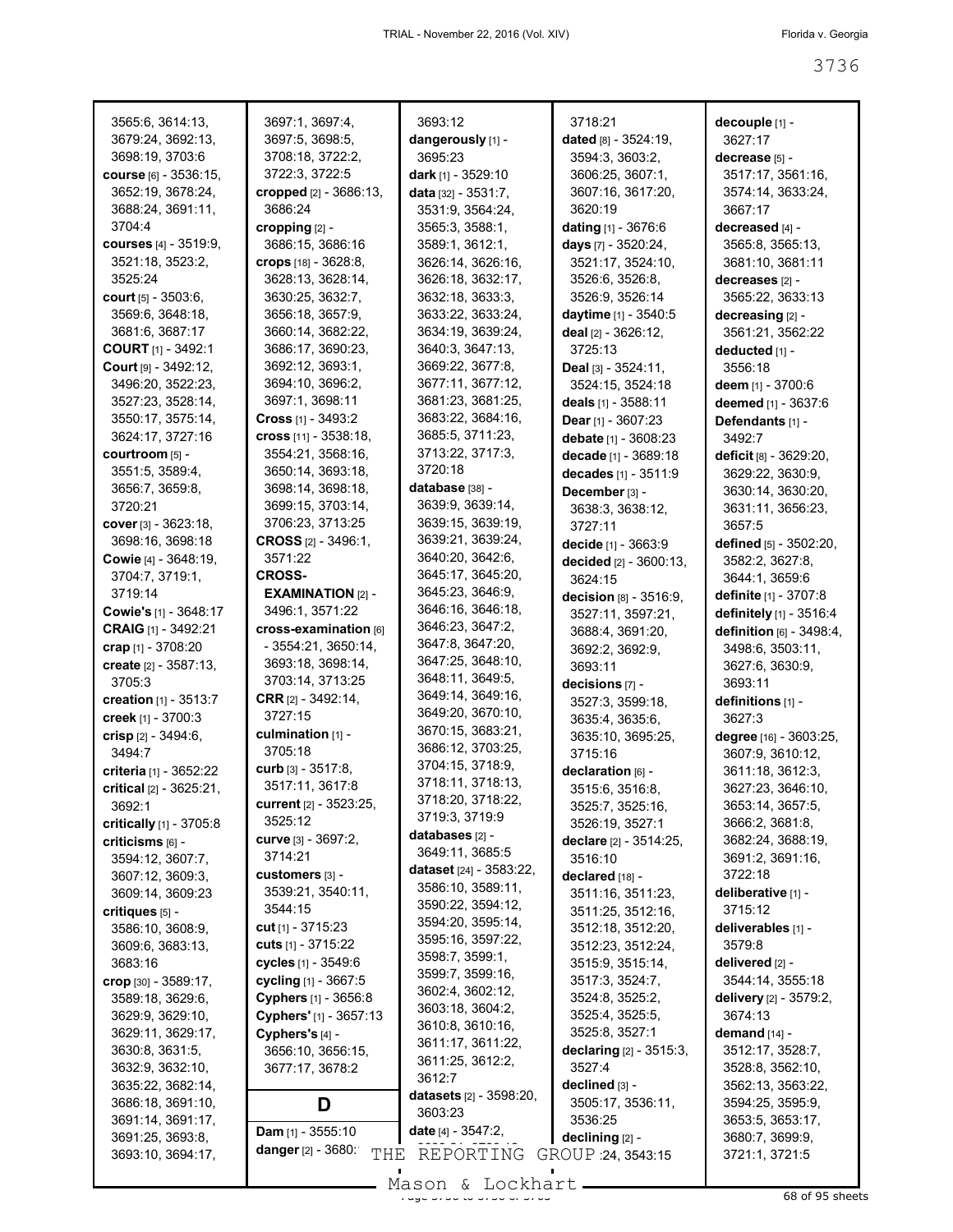| demands [1] -                            | <b>describes</b> $[1] - 3664:3$    | 3633:19, 3640:25,                                   | discussed [17] -                                 | <b>doctor</b> [1] - 3496:22         |
|------------------------------------------|------------------------------------|-----------------------------------------------------|--------------------------------------------------|-------------------------------------|
| 3589:17                                  | designed [2] -                     | 3648:13, 3673:18,                                   | 3498:7, 3503:25,                                 | document [25] -                     |
| demo [3] - $3671:1$ ,                    | 3538:12, 3672:19                   | 3681:15, 3691:3,                                    | 3548:4, 3548:5,                                  | 3518:11, 3519:22,                   |
| 3671:2, 3671:15                          | despite [1] - 3494:11              | 3708:5, 3711:20,                                    | 3591:14, 3595:18,                                | 3550:15, 3578:7,                    |
| demonstrable [1] -                       | detached [1] -                     | 3712:12, 3716:16                                    | 3595:20, 3599:17,                                | 3588:4, 3588:5,                     |
| 3645:9                                   | 3695:23                            | difficult [2] - 3499:16,                            | 3602:13, 3632:25,                                | 3591:18, 3596:25,                   |
| demonstrate [1] -                        | detail [2] - 3613:5,               | 3637:4                                              | 3688:16, 3689:5,                                 | 3598:17, 3598:18,                   |
| 3542:7                                   | 3649:8                             | digging [1] - 3662:24                               | 3692:3, 3697:13,                                 | 3606:10, 3606:13,                   |
| demonstrates [1] -                       | detailed [3] - 3586:10,            | <b>Direct</b> [1] - $3493:2$                        | 3699:15, 3711:10,                                | 3606:21, 3618:12,                   |
| 3586:21                                  | 3592:23, 3599:6                    | <b>DIRECT</b> [2] - 3495:17,                        | 3713:24                                          | 3636:23, 3651:23,                   |
| demonstration [1] -                      | detailing [1] - 3710:24            | 3571:13                                             | discusses [1] -                                  | 3652:18, 3652:21,                   |
| 3661:6                                   | details [3] - 3585:20,             | direct [52] - 3495:20,                              | 3590:10                                          | 3665:2, 3665:3,                     |
| demonstrative [17] -                     | 3590:15, 3602:24                   | 3497:2, 3498:25,                                    | discussing [5] -                                 | 3665:6, 3665:19,                    |
| 3529:4, 3532:9,                          | detection [1] -                    | 3507:10, 3507:20,                                   | 3591:7, 3595:15,                                 | 3666:8, 3684:8                      |
| 3533:9, 3552:24,                         | 3508:15                            | 3512:7, 3518:8,                                     | 3595:22, 3609:19,                                | documentation [1] -                 |
| 3553:1, 3553:4,                          | determination [1] -                | 3529:5, 3532:10,                                    | 3650:21                                          | 3716:17                             |
| 3556:9, 3561:8,                          | 3498:9                             | 3534:5, 3544:1,                                     | discussion [8] -                                 | documented [1] -                    |
| 3562:25, 3563:2,                         | determine [3] -                    | 3574:24, 3575:18,                                   | 3498:23, 3499:2,                                 | 3565:15                             |
| 3564:23, 3642:14,                        | 3531:25, 3700:1,                   | 3576:3, 3576:13,                                    | 3503:20, 3573:7,                                 | documents [6] -                     |
| 3642:20, 3643:7,                         | 3703:23                            | 3576:14, 3598:14,                                   | 3573:10, 3575:19,                                | 3557:5, 3572:4,                     |
| 3703:3, 3703:13,                         | determined [5] -                   | 3600:8, 3614:3,                                     | 3591:3, 3600:21<br>discussions [8] -             | 3572:11, 3606:2,<br>3703:6, 3716:23 |
| 3705:3                                   | 3645:7, 3704:13,                   | 3614:11, 3615:1,<br>3621:7, 3621:19,                | 3588:22, 3593:13,                                | dollar [1] - 3555:21                |
| demonstratives [2] -                     | 3705:9, 3713:21,                   | 3621:21, 3622:7,                                    | 3595:13, 3603:15,                                | dollars [4] - 3500:13,              |
| 3527:17, 3708:4<br>demoted [1] - 3670:17 | 3714:10                            | 3625:19, 3629:15,                                   | 3603:20, 3609:13,                                | 3530:10, 3545:15,                   |
|                                          | determining [1] -                  | 3638:14, 3641:24,                                   | 3609:16, 3680:12                                 | 3627:6                              |
| denoted [3] - 3637:3,<br>3637:8, 3637:11 | 3637:14                            | 3642:1, 3643:5,                                     | disinterested [1] -                              | done [28] - 3500:20,                |
| department [1] -                         | develop [5] - 3579:22,             | 3656:10, 3656:14,                                   | 3727:8                                           | 3502:8, 3520:12,                    |
| 3651:3                                   | 3580:5, 3631:22,                   | 3656:16, 3657:14,                                   | disposal [1] - 3658:24                           | 3542:24, 3555:1,                    |
| Department [3] -                         | 3699:8, 3718:12<br>developed [6] - | 3660:9, 3660:11,                                    | dispute [5] - 3642:25,                           | 3575:19, 3575:23,                   |
| 3628:20, 3628:23,                        | 3605:21, 3609:18,                  | 3662:9, 3670:25,                                    | 3668:12, 3668:15,                                | 3576:5, 3592:17,                    |
| 3664:16                                  | 3615:21, 3629:8,                   | 3672:8, 3673:22,                                    | 3670:11, 3719:11                                 | 3592:18, 3596:13,                   |
| dependent [4] -                          | 3687:24, 3688:18                   | 3673:23, 3674:1,                                    | disseminated [4] -                               | 3635:21, 3639:23,                   |
| 3512:22, 3683:6,                         | developing [2] -                   | 3677:17, 3678:3,                                    | 3605:18, 3605:25,                                | 3640:24, 3642:7,                    |
| 3683:8, 3690:8                           | 3601:3, 3681:3                     | 3682:9, 3682:13,                                    | 3606:5, 3610:6                                   | 3647:18, 3649:22,                   |
| depict [1] - 3537:14                     | development [10] -                 | 3683:14, 3683:17,                                   | dissemination [4] -                              | 3651:12, 3662:11,                   |
| depicted [6] -                           | 3577:22, 3625:20,                  | 3683:18, 3688:13,                                   | 3605:11, 3605:15,                                | 3669:25, 3672:7,                    |
| 3512:15, 3530:23,                        | 3629:10, 3645:20,                  | 3702:20                                             | 3606:14, 3606:23                                 | 3681:2, 3681:21,                    |
| 3532:5, 3532:11,                         | 3652:5, 3653:1,                    | directly [3] - 3552:12,                             | distributed [1] -                                | 3698:15, 3701:15,                   |
| 3536:5, 3705:5                           | 3658:10, 3681:22,                  | 3624:5, 3680:20                                     | 3651.3                                           | 3712:13, 3719:13,                   |
| depicting [2] - 3563:8,                  | 3691:25, 3697:6                    | director [2] - 3571:7,                              | District [27] - 3504:13,                         | 3719:15                             |
| 3636:24                                  | Development [1] -                  | 3573:24                                             | 3509:7, 3509:21,                                 | <b>dot</b> [3] - $3680:8$           |
| depicts [5] - 3512:25,                   | 3636:5                             | Director [3] - 3513:25,                             | 3510:8, 3512:1,                                  | dotted [1] - 3532:20                |
| 3533:22, 3561:8,                         | device $[2] - 3620:11$ ,           | 3515:19, 3659:9                                     | 3513:8, 3515:15,                                 | double [5] - 3543:11,               |
| 3561:10, 3561:12                         | 3622:4                             | <b>dirt</b> $[2] - 3620:6$                          | 3528:11, 3528:15,                                | 3686:13, 3686:15,                   |
| deposition $[7]$ -                       | differ $[1]$ - 3636:20             | 3662:24                                             | 3528:16, 3528:17,                                | 3686:24, 3719:7                     |
| 3498:5, 3498:6,                          | difference [8] -                   | disagree [4] -                                      | 3530:9, 3530:14,                                 | double-checked [1] -                |
| 3503:2, 3506:16,                         | 3499:19, 3542:18,                  | 3505:13, 3506:9,                                    | 3530:20, 3530:21,                                | 3719:7                              |
| 3684:1, 3684:17,                         | 3559:23, 3560:2,                   | 3516:23, 3640:15                                    | 3535:12, 3536:7,                                 | double-cropped [2] -                |
| 3684:24                                  | 3560:21, 3563:11,                  | disagreed [1] -                                     | 3536:20, 3538:10,                                | 3686:13, 3686:24                    |
| depth $[1]$ - 3629:12                    | 3643:8, 3707:16                    | 3609:24                                             | 3539:6, 3542:5,                                  | double-cropping [1] -               |
| depths [5] - 3663:1,                     | different [29] - 3515:4,           | discharge [1] -                                     | 3548:13, 3656:4,                                 | 3686:15                             |
| 3683:23, 3685:10,                        | 3516:7, 3525:15,                   | 3545:21                                             | 3656:20, 3663:17,                                | doubt $[3] - 3642:17$ ,             |
| 3685:20, 3686:16                         | 3529:9, 3529:13,                   | discharged [2] -                                    | 3689:13, 3689:14                                 | 3661:17, 3674:23                    |
| describe [4] -                           | 3543:18, 3552:10,                  | 3529:18, 3544:17                                    | <b>District's</b> $[1]$ - 3501:15                | down $[26] - 3501:19$ ,             |
| 3687:21, 3691:19,                        | 3601:5, 3601:6,                    | disclosed $[1]$ - 3573:1                            | <b>Districts</b> $[1]$ - 3689:12                 | 3503:6, 3510:6,                     |
| 3706:3, 3714:3                           | 3601:10, 3601:14,                  | discovery [1] - 3717:4<br>discuss $[4] - 3507:20$ , | diversion [1] - 3619:9<br>diverting [1] - 3619:3 | 3520:19, 3522:2,<br>3568:3, 3581:6, |
| described [4] -                          | 3601:17, 3629:4,                   | 3511:5, 3561:5,                                     | divided [1] - 3636:19                            | 3581:8, 3582:1,                     |
| 3549:20, 3632:1,                         | 3629:8, 3629:15,                   |                                                     | GROUP $\cdot$ n [1] - 3568:23                    | 3618:24, 3633:25,                   |
| 3667:9, 3681:13                          | 3629:24, 3630:4<br>THE             | REPORTING                                           |                                                  |                                     |

 $\overline{69}$  of 95 sheets  $\overline{37}$  and  $\overline{37}$  to 3737 to 3737 of 3737 to 3737 of 3737 The Reporting Group (207) 797-6040 Mason & Lockhart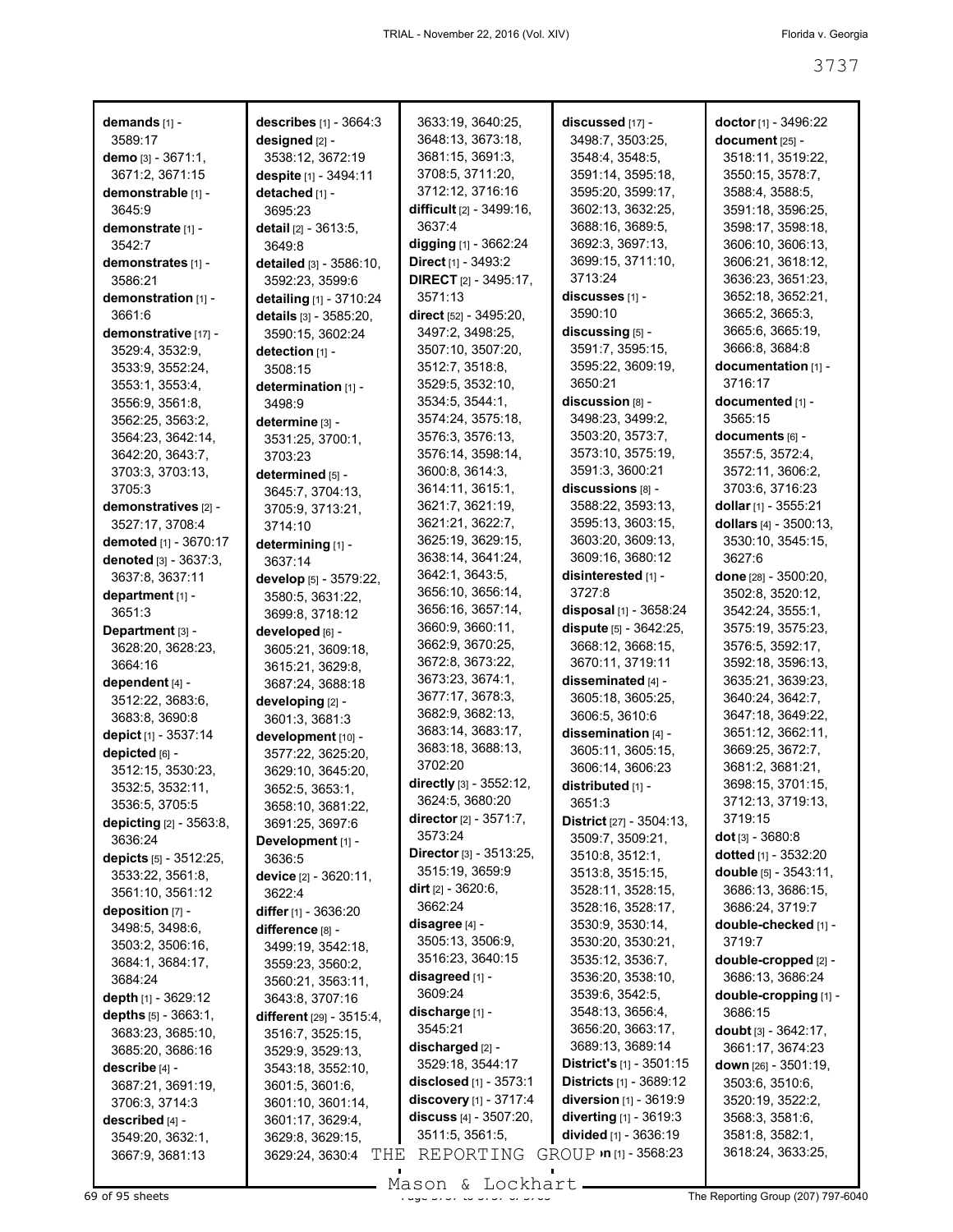| 3659:20, 3665:13,<br>3669:5, 3679:24, | 3684:9, 3684:21,<br>3685:1, 3685:8,   | 3516:17, 3516:25,                      | dryness [1] - 3695:17                 | editors $[1] - 3665.6$                    |
|---------------------------------------|---------------------------------------|----------------------------------------|---------------------------------------|-------------------------------------------|
|                                       | 3685:13, 3685:14,                     | 3518:3, 3518:9,                        | due $[2] - 3590:7$ ,                  | education [3] -                           |
| 3682:4, 3683:7,                       |                                       | 3518:14, 3518:20,                      | 3616:18                               | 3520:10, 3540:10,                         |
| 3687:17, 3704:2,                      | 3685:17, 3685:25,                     | 3519:11, 3519:15,                      | <b>DUNLAP</b> [1] - 3492:24           | 3540:13                                   |
| 3709:3, 3712:3,<br>3712:6, 3715:4,    | 3686:1, 3686:5,<br>3686:8, 3686:21,   | 3519:17, 3519:20,<br>3519:24, 3519:25, | during [26] - 3511:12,                | effect [4] - 3559:24,<br>3569:10, 3623:4, |
| 3721:5, 3724:5,                       | 3687:1, 3692:23,                      | 3520:2, 3520:7,                        | 3513:12, 3514:12,                     |                                           |
| 3724:8                                | 3704:7, 3719:1,                       | 3520:8, 3520:12,                       | 3520:12, 3525:20,                     | 3678:7<br>effective [8] - 3523:16,        |
| downstream [11] -                     | 3719:14                               | 3520:16, 3520:19,                      | 3539:19, 3539:20,<br>3540:5, 3540:18, | 3523:17, 3523:20,                         |
| 3499:3, 3499:8,                       | draconian [1] -                       | 3520:23, 3521:10,                      | 3587:14, 3588:13,                     | 3523:21, 3526:25,                         |
| 3501:4, 3502:14,                      | 3553:25                               | 3521:21, 3521:25,                      | 3591:14, 3613:15,                     | 3527:7, 3527:10,                          |
| 3502:21, 3530:3,                      | draft [2] - 3665:3,                   | 3522:6, 3523:18,                       | 3650:14, 3652:19,                     | 3538:24                                   |
| 3567:12, 3567:16,                     | 3665:5                                | 3524:1, 3524:4,                        | 3679:12, 3684:1,                      | effectiveness [3] -                       |
| 3665:20, 3715:18,                     | drafters [1] - 3665:6                 | 3524:6, 3524:12,                       | 3684:23, 3691:7,                      | 3497:6, 3504:3,                           |
| 3715:21                               | drafting [2] - 3607:11,               | 3524:24, 3525:2,                       | 3691:12, 3698:17,                     | 3523:5                                    |
| <b>Dr</b> [108] - $3503:21$ ,         | 3665:2                                | 3525:3, 3525:13,                       | 3703:13, 3704:4,                      | effects [1] - 3590:19                     |
| 3516:14, 3516:15,                     | dramatically [3] -                    | 3525:16, 3525:23,                      | 3714:19, 3715:4,                      | efficiency [16] -                         |
| 3542:23, 3542:24,                     | 3553:24, 3648:12,                     | 3527:4, 3534:4,                        | 3720:10                               | 3497:7, 3504:4,                           |
| 3543:22, 3543:25,                     | 3649:22                               | 3534:18, 3534:21,                      | dying [1] - 3615:22                   | 3508:6, 3533:5,                           |
| 3544:5, 3545:5,                       | draw [5] - 3536:22,                   | 3534:23, 3539:17,                      |                                       | 3535:24, 3536:2,                          |
| 3545:11, 3546:3,                      | 3536:24, 3553:18,                     | 3539:19, 3539:21,                      | Е                                     | 3667:14, 3667:19,                         |
| 3546:8, 3546:20,                      | 3610:18, 3615:10                      | 3562:13, 3658:5,                       |                                       | 3672:13, 3673:13,                         |
| 3546:24, 3547:8,                      | drawing $[2] - 3529:7$ ,              | 3659:1, 3659:4,                        | e-mail [21] - 3594:3,                 | 3697:24, 3707:17,                         |
| 3547:16, 3548:3,                      | 3615:14                               | 3659:6, 3659:13,                       | 3594:7, 3594:8,                       | 3708:2, 3710:1,                           |
| 3548:10, 3548:16,                     | drawn [3] - 3637:15,                  | 3659:15, 3679:12,                      | 3594:9, 3594:18,                      | 3710:4, 3711:15                           |
| 3548:20, 3549:9,                      | 3644:15                               | 3725:10                                | 3595:11, 3607:15,                     | efficient [9] - 3538:3,                   |
| 3549:14, 3549:17,                     | drier $[1] - 3562.8$                  | Drought [12] - 3512:4,                 | 3607:20, 3607:23,                     | 3672:10, 3673:1,                          |
| 3550:1, 3550:6,                       | drift $[1]$ - 3708:16                 | 3518:1, 3519:23,                       | 3607:25, 3608:1,                      | 3707:21, 3707:24,                         |
| 3551:6, 3551:9,                       | drill $[1]$ - 3712:6                  | 3657:25, 3658:2,                       | 3608:4, 3608:6,                       | 3710:7, 3710:11,                          |
| 3552:1, 3552:10,                      | drilled [1] - 3712:3                  | 3658:7, 3658:13,                       | 3608:7, 3608:12,                      | 3710:12                                   |
| 3552:11, 3552:16,                     | drip [3] - 3519:8,                    | 3658:17, 3659:12,                      | 3608:19, 3609:1,<br>3609:7, 3609:12,  | effort [8] - 3505:8,                      |
| 3553:12, 3553:15,                     | 3672:10, 3672:15                      | 3659:17, 3722:8,                       | 3610:1, 3610:4                        | 3505:20, 3506:20,                         |
| 3553:21, 3554:3,                      | drive [1] - 3539:4                    | 3722:11                                | e-mails [1] - 3607:21                 | 3541:12, 3575:3,                          |
| 3554:9, 3554:10,                      | driver [1] - 3721:1                   | droughts [6] -                         | early [4] - 3581:2,                   | 3597:15, 3599:1,                          |
| 3555:23, 3556:1,                      | drivers [1] - 3616:18                 | 3511:22, 3512:20,                      | 3627:25, 3676:6,                      | 3701:1                                    |
| 3556:12, 3556:18,                     | driveway [1] - 3521:3                 | 3513:1, 3516:20,                       | 3694:19                               | efforts $[9] - 3541:20$ ,                 |
| 3556:22, 3557:12,<br>3558:3, 3558:10, | drop [3] - 3708:13,                   | 3517:3, 3587:14<br>drown [1] - 3696:25 | earmuffs [1] - 3725:17                | 3573:11, 3579:25,                         |
| 3558:14, 3558:18,                     | 3710:9, 3711:12                       | dry [26] - 3511:12,                    | ease [1] - 3654:13                    | 3595:4, 3595:6,                           |
| 3559:2, 3559:20,                      | drop-nozzle [1] -                     | 3515:12, 3561:9,                       | easily [2] - 3688:25,                 | 3612:4, 3646:11,                          |
| 3559:25, 3560:3,                      | 3710:9                                | 3561:15, 3561:20,                      | 3701:11                               | 3651:18, 3699:1                           |
| 3573:2, 3573:4,                       | dropped [2] - 3534:22,                | 3562:2, 3562:22,                       | easy [1] - 3701:11                    | either [7] - 3510:22,                     |
| 3573:7, 3573:15,                      | 3536:13                               | 3590:2, 3590:7,                        | Ecological [1] -                      | 3515:17, 3591:13,                         |
| 3583:12, 3583:20,                     | drops [1] - 3712:9                    | 3626:5, 3626:11,                       | 3593:24                               | 3601:24, 3706:7,<br>3706:16, 3718:15      |
| 3589:5, 3589:7,                       | drought [84] - 3511:5,                | 3627:12, 3627:18,                      | economic [4] -                        | elaborate [1] - 3631:1                    |
| 3589:9, 3589:12,                      | 3511:8, 3511:12,                      | 3631:7, 3633:17,                       | 3690:1, 3690:11,                      | elected [1] - 3582:3                      |
| 3607:5, 3607:9,                       | 3511:15, 3511:17,                     | 3634:1, 3691:12,                       | 3690:17, 3696:23                      | electronic [3] -                          |
| 3607:10, 3607:16,                     | 3511:19, 3512:10,                     | 3693:18, 3693:22,                      | economically [1] -                    | 3648:10, 3649:14                          |
| 3608:2, 3608:9,                       | 3512:15, 3512:18,                     | 3693:24, 3694:2,                       | 3690:2                                | eliminate [6] -                           |
| 3608:15, 3608:17,                     | 3512:21, 3512:24,                     | 3694:7, 3694:11,                       | economy [4] -                         | 3544:10, 3544:23,                         |
| 3609:5, 3609:13,                      | 3513:15, 3513:22,                     | 3694:14, 3694:16,                      | 3500:12, 3502:23,                     | 3544:25, 3545:12,                         |
| 3609:17, 3609:22,                     | 3514:1, 3514:4,                       | 3695:5                                 | 3529:15, 3555:21                      | 3545:18, 3551:24                          |
| 3609:25, 3628:3,                      | 3514:7, 3514:13,<br>3514:18, 3514:23, | dry-land [13] - 3626:5,                | ecosystem [3] -                       | eliminated [1] -                          |
| 3628:16, 3648:17,                     | 3514:25, 3515:1,                      | 3626:11, 3627:12,                      | 3497:22, 3503:14,                     | 3517:12                                   |
| 3648:19, 3667:9,                      | 3515:3, 3515:4,                       | 3627:18, 3631:7,                       | 3504:1                                | eliminating [6] -                         |
| 3667:11, 3667:23,                     | 3515:6, 3515:7,                       | 3634:1, 3693:18,                       | ecosystems [8] -                      | 3517:10, 3544:13,                         |
| 3673:17, 3674:17,                     | 3515:10, 3515:11,                     | 3693:22, 3694:2,                       | 3498:11, 3498:17,                     | 3545:6, 3545:8,                           |
| 3675:10, 3675:16,                     | 3515:14, 3515:16,                     | 3694:11, 3694:14,                      | 3498:24, 3499:3,                      | 3548:4, 3624:2                            |
| 3676:13, 3677:9,                      | 3515:23, 3516:5,                      | 3694:16, 3695:5                        | 3501:3, 3502:21,                      | elsewhere [2] -                           |
| 3677:17, 3678:2,                      | 3516:8, 3516:10<br>THE                | REPORTING                              | GROUP 13, 3567:17                     | 3537:1, 3547:10                           |
| 3683:15, 3683:25,                     |                                       | Mason & Lockhart                       |                                       |                                           |
|                                       |                                       |                                        |                                       |                                           |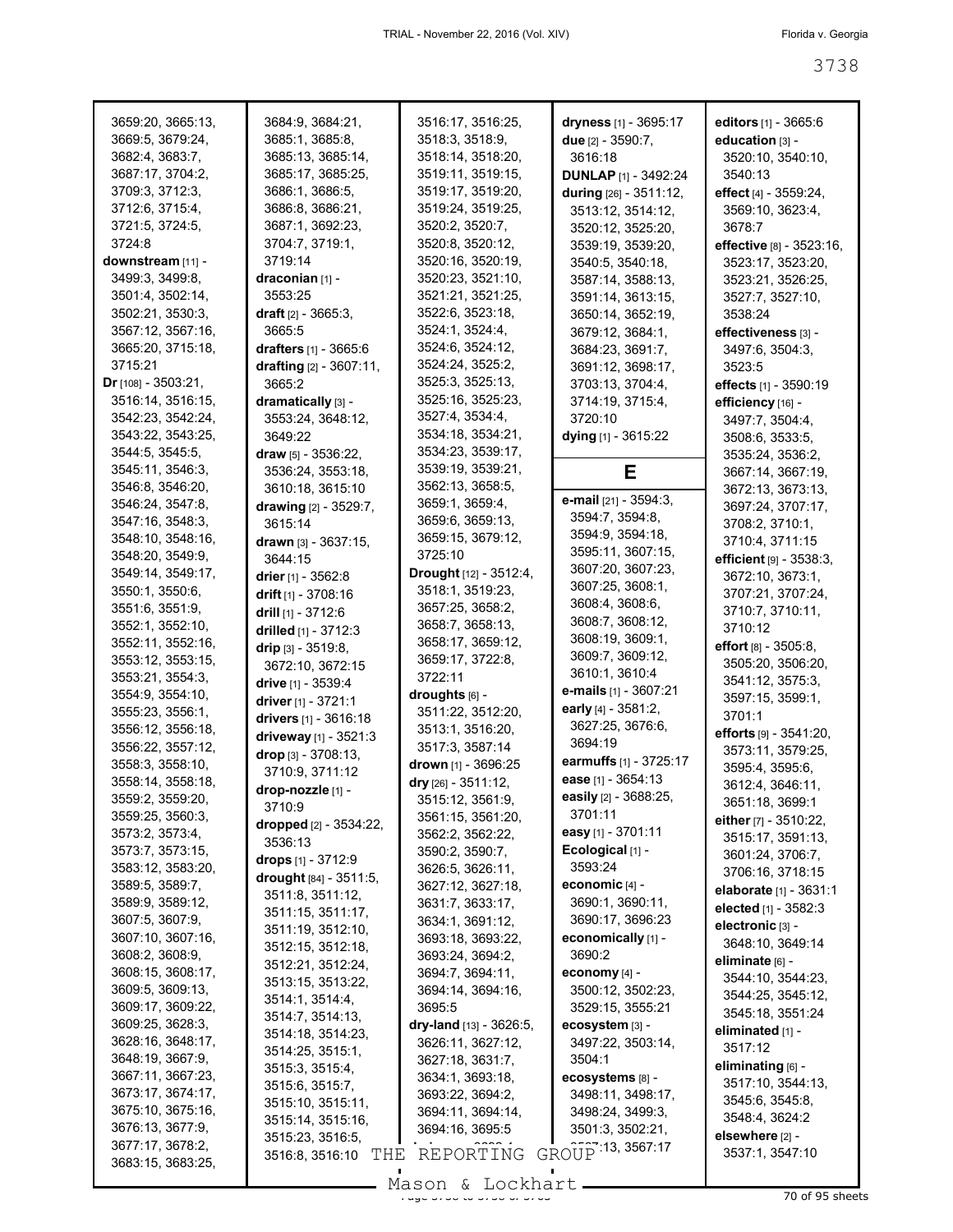| Emergency [1] -                       | 3714:22, 3715:19                   | 3588:20, 3589:24,                                        | exact [10] - 3507:7,                     | excuse [4] - 3544:25,               |
|---------------------------------------|------------------------------------|----------------------------------------------------------|------------------------------------------|-------------------------------------|
| 3679:4                                | Engineers' [1] -                   | 3600:2                                                   | 3523:15, 3609:20,                        | 3658:19, 3670:22,                   |
| emergency [1] -                       | 3583:17                            | escalated [1] - 3524:9                                   | 3641:2, 3641:6,                          | 3702:3                              |
| 3679:10                               | <b>ensure</b> $[1]$ - 3543:16      | especially [1] -                                         | 3649:9, 3651:4,                          | executive [14] -                    |
| emits [1] - 3709:2                    | ensuring [1] - 3579:1              | 3565:11                                                  | 3652:17, 3657:16,                        | 3576:19, 3577:16,                   |
| emitted [1] - 3708:24                 | enter [1] - 3500:4                 | ESQ [11] - 3492:17,                                      | 3700:8                                   | 3578:20, 3578:24,                   |
| employ [1] - 3656:23                  | entire [9] - 3498:12,              | 3492:17, 3492:18,                                        | exactly [20] - 3525:6,                   | 3581:21, 3582:5,                    |
| employed [1] -                        | 3512:1, 3516:1,                    | 3492:18, 3492:19,                                        | 3557:7, 3560:5,                          | 3585:11, 3586:16,                   |
| 3573:19                               | 3581:3, 3610:2,                    | 3492:19, 3492:21,                                        | 3591:15, 3611:20,                        | 3587:5, 3587:11,                    |
| employment [1] -                      | 3613:22, 3645:7,                   | 3492:21, 3492:22,                                        | 3626:9, 3627:13,                         | 3587:15, 3587:21,                   |
| 3690:7                                | 3666:5, 3677:5                     | 3492:22, 3492:24                                         | 3648:25, 3670:9,                         | 3596:24                             |
| enact [1] - 3617:8                    | entirely [5] - 3541:25,            | essentially [7] -                                        | 3670:19, 3673:7,                         | Executive [1] -                     |
| enacted [2] - 3527:12,                | 3638:22, 3640:17,                  | 3505:16, 3533:7,                                         | 3676:21, 3678:3,                         | 3524:17                             |
| 3619:8                                | 3648:25, 3683:8                    | 3613:5, 3644:5,                                          | 3685:6, 3698:5,                          | exemplary [1] -                     |
| <b>End</b> $[1]$ - 3726:5             | entirety [1] - 3615:16             | 3646:12, 3660:14,                                        | 3698:25, 3699:3,                         | 3541:13                             |
| end [29] - 3509:14,                   | entities [4] - 3574:11,            | 3714:18                                                  | 3699:4, 3700:1,                          | <b>exercise</b> [2] - 3693:4,       |
| 3551:1, 3609:7,                       | 3583:10, 3584:21,                  | established [1] -                                        | 3701:14                                  | 3703:16                             |
| 3611:7, 3614:7,                       | 3584:22                            | 3658:3                                                   | EXAMINATION [9] -                        | Exhibit [5] - 3578:1,               |
| 3614:14, 3620:8,                      | entitled [2] - 3492:10,            | establishes [1] -                                        | 3495:17, 3496:1,                         | 3617:20, 3647:11,                   |
| 3620:11, 3620:13,                     | 3665:10                            | 3619:2                                                   | 3527:21, 3557:2,                         | 3666:12, 3716:10                    |
| 3622:6, 3622:8,                       | entity $[2] - 3579:19$ ,           | estimate [12] -                                          | 3567:21, 3571:13,                        | <b>exhibit</b> $[4] - 3647:9$ ,     |
| 3622:10, 3622:13,                     | 3680:22                            | 3545:13, 3550:5,                                         | 3571:22, 3687:12,                        | 3685:25, 3686:10,                   |
| 3622:14, 3622:16,                     | entries [1] - 3634:4               | 3550:12, 3551:24,                                        | 3716:13                                  | 3716:6                              |
| 3622:19, 3649:17,                     | Environmental [1] -                | 3560:12, 3592:3,                                         | examination $[7]$ -<br>3554:21, 3650:14, | <b>EXHIBITS</b> $[1] - 3493.6$      |
| 3667:6, 3675:6,                       | 3678:13                            | 3592:20, 3647:2,                                         |                                          | exhibits [1] - 3684:23              |
| 3675:13, 3675:19,                     | environmental [3] -                | 3660:23, 3663:19,                                        | 3693:18, 3698:14,<br>3703:14, 3713:25,   | exist [1] - 3617:16                 |
| 3675:21, 3680:8,                      | 3587:20, 3603:19,                  | 3700:11, 3713:21                                         | 3720:24                                  | existing [3] - 3597:22,             |
| 3680:25, 3681:12,                     | 3603:22                            | estimated [1] - 3592:5<br><b>estimates</b> [5] - 3593:8, | example [16] -                           | 3600:14, 3602:11                    |
| 3691:18, 3709:13,<br>3713:23, 3720:24 | EPA [2] - 3528:5,                  | 3595:9, 3595:10,                                         | 3551:22, 3562:3,                         | exists [2] - 3650:9,<br>3673:20     |
| end-gun [11] - 3620:8,                | 3584:24                            | 3599:14, 3699:8                                          | 3624:3, 3641:9,                          | expansion [1] -                     |
| 3620:11, 3620:13,                     | EPD [19] - 3595:4,                 | estimating [2] -                                         | 3660:21, 3666:23,                        | 3678:25                             |
| 3622:14, 3622:16,                     | 3595:6, 3595:8,<br>3595:9, 3638:2, | 3599:25, 3693:5                                          | 3681:15, 3684:17,                        | expect [2] - 3659:16,               |
| 3622:19, 3649:17,                     | 3639:16, 3643:19,                  | estimation $[1]$ -                                       | 3684:23, 3685:2,                         | 3659:19                             |
| 3667:6, 3675:6,                       | 3646:12, 3648:1,                   | 3588:13                                                  | 3697:20, 3702:6,                         | expensive [6] -                     |
| 3675:13, 3709:13                      | 3648:20, 3650:23,                  | estuary [1] - 3665:21                                    | 3708:23, 3709:11,                        | 3530:7, 3546:1,                     |
| end-guns [8] - 3614:7,                | 3651:3, 3655:2,                    | et [1] - 3519:9                                          | 3709:14, 3714:20                         | 3598:2, 3694:18,                    |
| 3614:14, 3622:6,                      | 3659:8, 3659:16,                   | evaluate [2] - 3498:21,                                  | examples [8] -                           | 3696:16, 3696:18                    |
| 3622:8, 3622:10,                      | 3703:25, 3704:14,                  | 3703:17                                                  | 3504:15, 3622:22,                        | experience [2] -                    |
| 3622:13, 3675:19,                     | 3718:13, 3718:14                   | evaluated [3] -                                          | 3684:4, 3684:12,                         | 3662:4, 3696:5                      |
| 3675:21                               | <b>EPD's</b> $[2] - 3649:14$ ,     | 3498:16, 3513:18,                                        | 3684:13, 3685:13,                        | experienced [1] -                   |
| ended [1] - 3605:23                   | 3652:22                            | 3513:20                                                  | 3694:9, 3694:14                          | 3524:23                             |
| ending [2] - 3664:21,                 | equal $[1] - 3707:19$              | evaporate [1] -                                          | exceed [6] - 3552:7,                     | experiencing [2] -                  |
| 3665:9                                | equals [3] - 3642:10,              | 3708:21                                                  | 3552:13, 3552:17,                        | 3659:1, 3659:4                      |
| engaged [4] -                         | 3670:17, 3680:7                    | Evaporation [1] -                                        | 3554:4, 3554:17,                         | experiments [1] -                   |
| 3579:21, 3580:4,                      | equation [1] - 3568:9              | 3591:22                                                  | 3651:9                                   | 3629:4                              |
| 3583:19, 3720:7                       | equipment [3] -                    | evaporation [3] -                                        | <b>exceeds</b> [1] - 3553:22             | expert [20] - 3495:10,              |
| engineer [6] -                        | 3630:23, 3696:14,                  | 3590:22, 3590:24,                                        | except [2] - 3522:7,                     | 3496:11, 3501:22,                   |
| 3496:16, 3528:1,                      | 3697:12                            | 3593:9                                                   | 3718:1<br>exceptions [8] -               | 3502:4, 3508:9,                     |
| 3528:2, 3568:20,                      | erratic [1] - 3691:8               | evaporative [6] -                                        | 3518:16, 3518:22,                        | 3516:11, 3542:23,                   |
| 3568:22                               | erroneous [1] -                    | 3540:7, 3591:4,                                          | 3519:4, 3519:12,                         | 3543:22, 3546:25,                   |
| engineering [3] -                     | 3556:19                            | 3591:5, 3708:18,                                         | 3521:6, 3521:8,                          | 3547:10, 3550:5,                    |
| 3495:10, 3545:13,<br>3568:23          | error $[8] - 3548.19$ ,            | 3709:7, 3709:20                                          | 3522:8, 3522:9                           | 3572:22, 3573:1,                    |
| Engineers [12] -                      | 3549:21, 3560:14,                  | event $[4] - 3600:14$ ,<br>3621:23, 3659:15,             | exchange [2] -                           | 3573:4, 3573:8,<br>3667:10, 3683:2, |
| 3597:23, 3598:5,                      | 3560:15, 3588:12,                  | 3727:8                                                   | 3570:12, 3685:5                          | 3683:15, 3683:25,                   |
| 3602:11, 3602:15,                     | 3589:17, 3590:7,<br>3601:15        | eventually [1] - 3530:3                                  | excluded [2] - 3685:9,                   | 3692:23                             |
| 3611:19, 3611:20,                     | errors [8] - 3548:17,              | ever-increasing [1] -                                    | 3685:19                                  | expertise [2] -                     |
| 3611:23, 3613:4,                      | 3549:19, 3549:22,                  | 3531:21                                                  | exclusively [1] -                        | 3542:20, 3544:9                     |
| 3613:9, 3714:12,                      | THE<br>3587:3, 3587:24             | REPORTING                                                | GROUP 11                                 | experts [9] - 3498:20,              |
|                                       |                                    |                                                          |                                          |                                     |

Mason & Lockhart **Page 3739 of 3739 to 3739 and 3739 to 3739 complement** and 374 of 95 sheets **Page 3739 complement** and 374-6040 of 376390 and 374-6040 complement and 374-6040 complement and 374-6040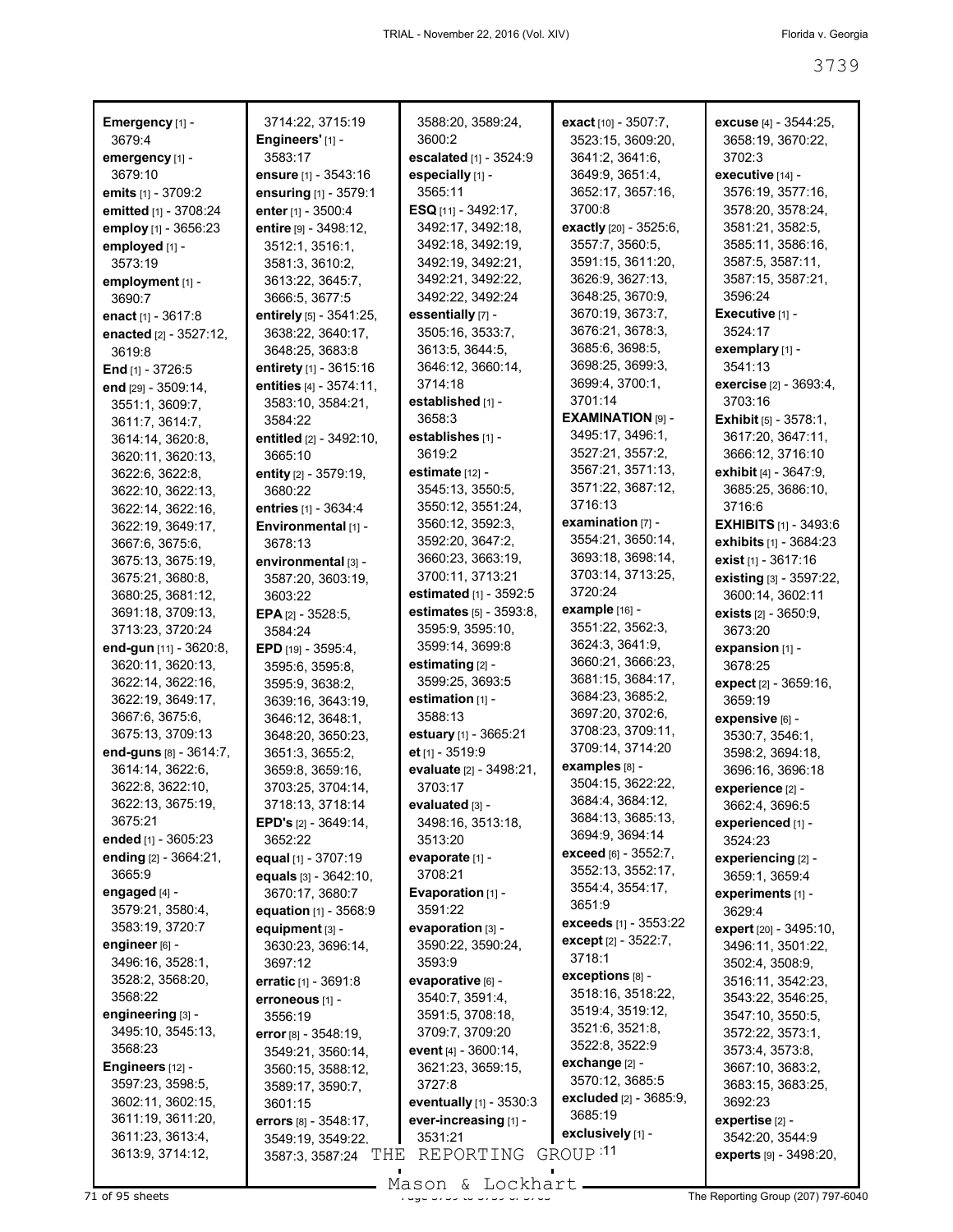| 3499:9, 3502:15,                  | 3555:25, 3585:17,                  | 3631:17, 3631:23,              | 3722:10, 3723:10              | 3712:5, 3716:20,              |
|-----------------------------------|------------------------------------|--------------------------------|-------------------------------|-------------------------------|
| 3569:15, 3597:13,                 | 3602:10, 3605:23,                  | 3632:14, 3668:4,               | farms $[8] - 3592:21$ ,       | 3716:24, 3717:5               |
| 3608:15, 3608:20,                 | 3606:1, 3606:11,                   | 3695:9                         | 3626:1, 3626:20,              | field-specific [1] -          |
| 3608:21, 3608:24                  | 3610:16, 3617:5,                   | $form-to-farm$ [1] -           | 3627:2, 3627:3,               | 3692:25                       |
| <b>Expires</b> [1] - 3727:17      | 3622:9, 3627:12,                   | 3667:21                        | 3627:8, 3683:23,              | field-verified [7] -          |
| explain [13] - 3505:5,            | 3646:15, 3648:20,                  | <b>farmer</b> [14] - 3575:8,   | 3696:15                       | 3701:3, 3701:18,              |
|                                   |                                    |                                |                               |                               |
| 3529:6, 3530:23,                  | 3657:7, 3658:14,                   | 3621:22, 3622:2,               | <b>faucets</b> $[1] - 3564:8$ | 3701:20, 3701:22,             |
| 3532:10, 3534:15,                 | 3661:13, 3661:23,                  | 3650:18, 3655:15,              | <b>Fawal</b> [1] - 3496:5     | 3707:7, 3710:25,              |
| 3545:16, 3548:18,                 | 3662:9, 3667:12,                   | 3660:21, 3660:25,              | <b>FAWAL</b> [12] - 3492:18,  | 3712:5                        |
| 3556:8, 3567:24,                  | 3676:4, 3678:6,                    | 3667:21, 3676:2,               | 3494:5, 3496:2,               | fields $[13]$ - 3519:9,       |
| 3567:25, 3690:22,                 | 3686:9, 3689:23,                   | 3676:12, 3692:11,              | 3496:7, 3496:10,              | 3521:18, 3523:2,              |
| 3700:24, 3711:21                  | 3693:9, 3693:24,                   | 3694:5                         | 3557:1, 3557:3,               | 3525:24, 3646:1,              |
| explicitly $[2]$ -                | 3696:12, 3696:13,                  | <b>farmer's</b> [3] - 3627:19, | 3561:3, 3561:4,               | 3663:8, 3672:22,              |
| 3612:17, 3613:18                  | 3698:10, 3699:12,                  | 3691:20, 3694:3                | 3567:19, 3568:17,             | 3672:25, 3684:5,              |
| export [1] - 3545:18              | 3703:25, 3714:15,                  | farmer-by-farmer [1] -         | 3569:19                       | 3686:7, 3696:20,              |
|                                   | 3714:25, 3715:20,                  | 3660:25                        |                               | 3707:8                        |
| exports [7] - 3544:11,            |                                    |                                | February [3] -                |                               |
| 3544:24, 3545:1,                  | 3718:1, 3721:15                    | farmer-to-farmer [1] -         | 3553:21, 3603:2,              | figure $[8]$ - 3499:21,       |
| 3545:6, 3545:9,                   | <b>factor</b> [1] - $3502:3$       | 3667:21                        | 3725:12                       | 3499:22, 3500:21,             |
| 3545:12, 3548:5                   | factors $[6] - 3515:5$ ,           | farmers [71] - 3615:3,         | federal $[6] - 3574:12$ ,     | 3512:8, 3512:19,              |
| exposed [1] - 3681:9              | 3516:7, 3525:15,                   | 3615:9, 3615:11,               | 3583:10, 3584:17,             | 3513:21, 3551:2               |
| <b>exposure</b> [2] - 3680:7,     | 3691:19, 3692:16,                  | 3615:16, 3621:20,              | 3590:23, 3592:7,              | <b>final</b> $[5] - 3652:1$ , |
| 3682:7                            | 3693:7                             | 3622:7, 3622:13,               | 3597:14                       | 3698:6, 3700:17,              |
| expressed [6] -                   | facts $[1]$ - 3609:9               | 3628:7, 3635:9,                | federally [1] - 3722:5        | 3714:4, 3724:25               |
| 3602:6, 3602:19,                  | failed [1] - 3545:5                | 3656:22, 3657:8,               | federally-backed [1] -        | financing $[2]$ -             |
| 3602:22, 3604:5,                  | <b>fair</b> [1] - 3652:12          | 3660:21, 3661:25,              | 3722:5                        | 3694:19, 3695:3               |
|                                   | fairly [1] - 3519:10               | 3662:3, 3662:5,                | fee [1] - 3721:10             | <b>fine</b> [4] - 3496:23,    |
| 3610:15, 3632:22                  |                                    |                                |                               |                               |
| expressing [2] -                  | <b>fall</b> $[1]$ - 3725:7         | 3662:9, 3662:13,               | feeds [1] - 3612:1            | 3505:7, 3636:11,              |
| 3594:19, 3605:16                  | false $[1] - 3587:13$              | 3662:19, 3663:4,               | feet $[4] - 3560.6$ ,         | 3693:4                        |
| <b>extend</b> $[1] - 3614.8$      | <b>familiar</b> $[27] - 3501:21$ , | 3663:7, 3663:12,               | 3614:9, 3725:8                | <b>finish</b> $[1]$ - 3683:12 |
| <b>Extension [1] - 3689:9</b>     | 3501:25, 3507:11,                  | 3663:20, 3670:7,               | fellow [1] - 3583:12          | <b>first</b> $[34] - 3518.8$  |
| extensive [2] -                   | 3507:13, 3512:3,                   | 3674:4, 3676:1,                | felt $[5]$ - 3608:9,          | 3519:19, 3520:11,             |
| 3575:19, 3645:25                  | 3516:14, 3516:15,                  | 3676:4, 3676:9,                | 3624:7, 3680:20,              | 3524:22, 3538:4,              |
| extent [12] - 3508:19,            | 3518:16, 3521:10,                  | 3680:24, 3681:2,               | 3681:16, 3718:17              | 3538:7, 3543:8,               |
| 3549:13, 3592:11,                 | 3543:20, 3544:1,                   | 3681:5, 3681:14,               | few $[12] - 3509:6$ ,         | 3544:4, 3546:4,               |
| 3592:14, 3601:15,                 | 3593:19, 3593:22,                  | 3681:25, 3682:14,              | 3522:7, 3524:10,              | 3546:20, 3549:20,             |
|                                   | 3604:8, 3614:4,                    | 3682:18, 3684:4,               |                               | 3554:12, 3560:3,              |
| 3628:13, 3645:3,                  | 3617:5, 3629:20,                   | 3684:5, 3684:10,               | 3544:8, 3547:6,               | 3577:14, 3578:12,             |
| 3681:18, 3689:21,                 |                                    | 3688:7, 3688:11,               | 3566:25, 3619:1,              |                               |
| 3700:25, 3717:7,                  | 3629:22, 3630:10,                  |                                | 3635:6, 3687:15,              | 3580:16, 3591:25,             |
| 3724:9                            | 3636:4, 3636:9,                    | 3688:21, 3688:23,              | 3694:9, 3694:10,              | 3592:2, 3596:3,               |
| extract [1] - 3715:19             | 3639:8, 3661:1,                    | 3689:3, 3689:17,               | 3694:14                       | 3614:4, 3631:18,              |
| extraordinary [1] -               | 3661:13, 3663:16,                  | 3690:3, 3690:22,               | field [43] - 3535:20,         | 3647:21, 3660:1,              |
| 3681:2                            | 3664:7, 3695:1                     | 3690:25, 3691:8,               | 3535:21, 3548:24,             | 3664:3, 3679:3,               |
| <b>extreme</b> [1] - 3679:12      | family [5] - 3526:5,               | 3692:6, 3692:17,               | 3592:23, 3592:25,             | 3695:15, 3696:12,             |
| extremely [4] -                   | 3575:10, 3575:12,                  | 3693:6, 3694:10,               | 3646:6, 3646:19,              | 3699:1, 3699:24,              |
| 3508:5, 3530:7,                   | 3575:16, 3651:11                   | 3694:19, 3694:24,              | 3663:2, 3670:2,               | 3703:22, 3704:3,              |
| 3535:21, 3546:1                   | far $[2] - 3545:1, 3704:2$         | 3695:3, 3695:11,               | 3670:6, 3670:22,              | 3716:19, 3720:10,             |
|                                   | farm [18] - 3590:25.               | 3695:15, 3696:1,               | 3674:14, 3684:15,             | 3720:19                       |
|                                   | 3591:3, 3592:11,                   | 3696:5, 3696:10,               | 3684:18, 3684:20,             | <b>fiscal</b> $[1]$ - 3545:2  |
| F                                 | 3592:15, 3592:21,                  | 3696:21, 3697:2,               |                               | Fish [7] - 3584:19,           |
| <b>fabric</b> $[1] - 3690:13$     | 3592:25, 3627:6,                   | 3697:8, 3698:3,                | 3692:25, 3693:16,             | 3584:21, 3602:18,             |
| face $[2] - 3635.9$ ,             |                                    | 3721:8, 3721:10,               | 3695:24, 3697:15,             |                               |
| 3695:11                           | 3630:14, 3635:1,                   | 3721:22, 3721:25,              | 3698:1, 3699:16,              | 3602:22, 3603:1,              |
|                                   | 3635:7, 3635:19,                   |                                | 3699:22, 3699:25,             | 3603:17, 3603:23              |
| Facilitation [1] -                | 3661:6, 3667:21,                   | 3722:2, 3722:3,                | 3700:25, 3701:2,              | fish $[2] - 3499:7$ ,         |
| 3579:16                           | 3676:22, 3688:14,                  | 3722:9, 3722:13                | 3701:3, 3701:6,               | 3722:21                       |
| <b>facilitator</b> $[1] - 3605:6$ | 3689:9, 3698:9                     | farmers' [4] - 3658:4,         | 3701:7, 3701:8,               | fisheries [1] - 3665:21       |
| facility $[1]$ - 3628:20          | <b>Farm</b> $[14] - 3616:6$ ,      | 3674:12, 3675:7,               | 3701:10, 3701:18,             | five $[7] - 3514:4$ ,         |
| fact $[41] - 3508:20$ ,           | 3628:21, 3629:1,                   | 3695:24                        | 3701:20, 3701:22,             | 3575:4, 3646:9,               |
| 3510:15, 3531:12,                 | 3629:3, 3629:7,                    | farming [7] - 3693:18,         | 3702:1, 3707:7,               | 3669:8, 3669:20,              |
| 3540:14, 3541:24,                 | 3630:12, 3630:16,                  | 3693:19, 3693:22,              | 3709:7, 3709:23,              | 3687:4, 3702:8                |
| 3543:14, 3555:1,                  | 3630:18, 3630:2                    |                                | GROUP 13, 3710:25,            | five-minute [1] -             |
|                                   | THE                                | REPORTING                      |                               |                               |

 $\frac{200011}{x}$  and  $\frac{200111}{x}$  of  $\frac{200011}{x}$  of 95 sheets Mason & Lockhart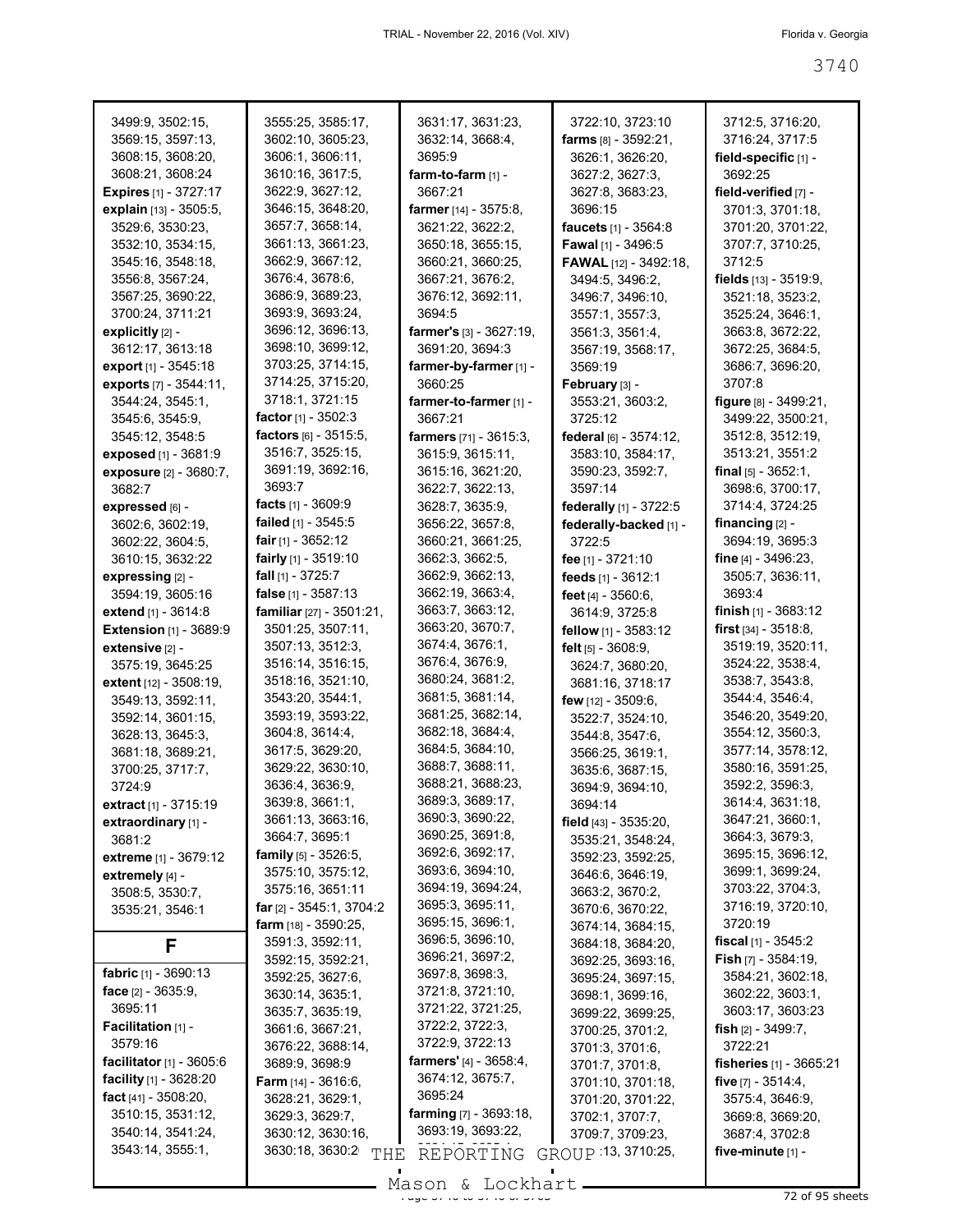| 3687:4                                               | 3581:13, 3581:17,<br>3581:18, 3612:17, | 3714:17                          | <b>friends</b> $[1] - 3651:11$                    | 3691:9                                   |
|------------------------------------------------------|----------------------------------------|----------------------------------|---------------------------------------------------|------------------------------------------|
| five-year [1] - 3514:4<br>fix $[2] - 3599:16$ ,      | 3613:19, 3614:15,                      | focusing [2] - 3559:6,<br>3602:1 | <b>front</b> $[3] - 3608:3$ ,<br>3614:12, 3620:24 | gas $[1] - 3539:3$<br>gears [1] - 3517:4 |
| 3600:2                                               | 3617:19, 3642:2,                       | folks $[4] - 3636:8$ ,           | $full$ [6] - 3514:14,                             | general [12] - 3522:4,                   |
| fixing [1] - 3599:19                                 | 3647:10, 3648:24,                      | 3664:13, 3680:19,                | 3523:14, 3574:8,                                  | 3562:24, 3579:7,                         |
| flat $[1]$ - 3532:24                                 | 3656:3, 3656:20,                       | 3695:1                           | 3593:11, 3633:25,                                 | 3595:2, 3596:15,                         |
| Flewelling [1] -                                     | 3656:22, 3657:7,                       | <b>follow</b> $[1]$ - 3611:5     | 3670:10                                           | 3601:2, 3605:14,                         |
| 3542:24                                              | 3657:12, 3677:14,                      | following [9] -                  | fully $[3]$ - 3531:19,                            | 3608:10, 3633:12,                        |
|                                                      | 3677:19, 3677:25,                      | 3522:15, 3588:7,                 | 3581:16, 3656:1                                   | 3653:12, 3654:7,                         |
| Flewelling's [1] -<br>3503:21                        | 3678:5, 3678:17,                       | 3621:8, 3634:15,                 | functions [1] - 3675:8                            | 3674:11                                  |
|                                                      | 3678:19, 3683:24,                      | 3634:16, 3635:22,                | funded [1] - 3674:3                               | General [1] - 3712:21                    |
| <b>Flint</b> [63] - $3511:16$ ,<br>3511:18, 3511:19, | 3692:24, 3716:24,                      | 3638:1, 3638:5,                  | funding [10] - 3574:3,                            | generally [22] -                         |
| 3511:23, 3512:3,                                     | 3717:2                                 | 3654:14                          | 3574:5, 3574:9,                                   | 3508:4, 3528:14,                         |
| 3566:18, 3566:24,                                    | Florida's [5] -                        | follows [1] - 3500:21            | 3574:14, 3574:17,                                 | 3561:15, 3561:20,                        |
| 3567:2, 3567:4,                                      | 3499:17, 3542:23,                      | force [14] - 3546:11,            | 3574:20, 3574:23,                                 | 3561:23, 3562:7,                         |
| 3567:10, 3575:25,                                    | 3655:22, 3656:2,                       | 3546:13, 3546:17,                | 3574:24, 3599:11,                                 | 3565:23, 3581:15,                        |
| 3580:6, 3580:25,                                     | 3677:22                                | 3546:23, 3546:25,                | 3664:18                                           | 3583:4, 3586:12,                         |
| 3581:4, 3622:18,                                     | Floridan [8] - 3638:23.                | 3547:1, 3552:3,                  | funny [1] - 3586:14                               | 3589:3, 3595:14,                         |
| 3627:11, 3628:1,                                     | 3640:5, 3643:18,                       | 3557:6, 3558:20,                 | Future [1] - 3654:9                               | 3604:10, 3604:20,                        |
| 3636:4, 3636:19,                                     | 3644:3, 3644:5,                        | 3648:22, 3649:25,                | future [14] - 3501:8,                             | 3632:20, 3633:24,                        |
| 3639:25, 3651:22,                                    | 3706:10, 3706:19,                      | 3650:4, 3650:7,                  | 3501:12, 3502:3,                                  | 3639:11, 3643:13,                        |
| 3652:2, 3652:23,                                     | 3719:5                                 | 3650:12                          | 3502:10, 3502:11,                                 | 3644:17, 3653:17,                        |
| 3657:24, 3658:2,                                     | Flow [1] - 3583:24                     | forecast [2] - 3543:9,           | 3502:12, 3510:9,                                  | 3667:8, 3709:24                          |
| 3658:7, 3658:13,                                     | flow [18] - 3499:22,                   | 3692:7                           | 3542:3, 3543:1,                                   | generations [1] -                        |
| 3658:17, 3658:22,                                    | 3500:1, 3500:10,                       | forecasting [1] -                | 3543:10, 3543:19,                                 | 3690:16                                  |
| 3659:12, 3659:17,                                    | 3500:22, 3502:9,                       | 3528:8                           | 3637:19, 3692:7,                                  | gentleman [1] -                          |
| 3660:5, 3663:16,                                     | 3502:10, 3502:11,                      | foregoing [1] - 3727:4           | 3692:20                                           | 3585:9                                   |
| 3670:3, 3671:7,                                      | 3529:16, 3555:9,                       | foremost [1] - 3699:2            | <b>FX-128</b> [2] - 3493:12,                      | Geological [1] -                         |
| 3671:17, 3672:3,                                     | 3556:13, 3587:20,                      | <b>form</b> $[4] - 3529:18$ ,    | 3623:9                                            | 3583:9                                   |
| 3673:6, 3673:11,                                     | 3598:20, 3602:5,                       | 3663:21, 3665:3,                 | <b>FX-129</b> [2] - 3493:12,                      | geologist [1] -                          |
| 3675:19, 3675:20,                                    | 3603:7, 3603:18,                       | 3665:5                           | 3620:16                                           | 3585:16                                  |
| 3676:20, 3677:3,                                     | 3603:19, 3603:22,                      | formal [3] - 3577:14,            | <b>FX-663</b> [2] - 3493:13,                      | Georgakakos [12] -                       |
| 3688:18, 3689:14,                                    | 3610:7                                 | 3611:21, 3612:6                  | 3663:24                                           | 3583:13, 3583:20,                        |
| 3689:25, 3694:11,                                    | flowing $[3]$ - 3555:12,               | formed [1] - 3597:13             | <b>FX-708</b> [2] - 3493:13,                      | 3607:5, 3607:9,                          |
| 3697:21, 3701:4,                                     | 3724:15, 3724:16                       | former [2] - 3513:25,            | 3649:3                                            | 3607:10, 3607:16,                        |
| 3701:12, 3701:16,                                    | flowmeter [2] -                        | 3659:8                           | FX-880 [3] - 3493:14.                             | 3608:2, 3608:9,                          |
| 3701:23, 3702:13,                                    | 3700:18, 3700:19                       | forth $[3] - 3653:5$ ,           | 3550:17, 3570:9                                   | 3608:15, 3609:5,                         |
| 3705:12, 3705:17,                                    | flowmeters $[2]$ -                     | 3653:8, 3688:21                  | FX-883 [3] - 3493:14,                             | 3609:13, 3609:17                         |
| 3707:9, 3707:13,                                     | 3712:24, 3713:5                        | forward $[1]$ - 3536:2           | 3578:1, 3600:7                                    | Georgakakos's [3] -                      |
| 3711:1, 3713:10,                                     | flows [29] - 3500:3,                   | founding [1] - 3576:16           | <b>FX-896</b> [2] - 3493:15,                      | 3608:17, 3609:22,                        |
| 3713:12, 3722:8,                                     | 3500:7, 3501:2,                        | four [6] - 3518:3.               | 3524:17                                           | 3609:25                                  |
| 3722:11                                              | 3529:21, 3529:22,<br>3529:25, 3530:6,  | 3518:5, 3580:24,                 | <b>FX-908</b> [4] - 3657:19,                      | GEORGE $[1]$ -                           |
| Flint-Ochlockonee [6]<br>$-3575:25,3580:6,$          | 3554:22, 3555:3,                       | 3581:3, 3581:9,                  | 3659:23, 3666:12,                                 | 3492:19                                  |
| 3671:7, 3671:17,                                     | 3556:22, 3561:12,                      | 3644:7                           | 3716:10                                           | <b>GEORGIA</b> [1] - 3492:6              |
| 3672:3, 3673:6                                       | 3561:16, 3561:20,                      | fourth $[1]$ - 3586:20           | FX-910 $[2] - 3493:15$ ,                          | Georgia [225] -                          |
| flip $[4] - 3610:19$ ,                               | 3562:4, 3566:24,                       | fraction [1] - 3555:18           | 3716:10                                           | 3492:21, 3497:12,                        |
| 3616:21, 3623:8,                                     | 3567:2, 3567:4,                        | <b>frankly</b> $[2] - 3587:10$ , |                                                   | 3500:12, 3500:14,                        |
| 3654:5                                               | 3567:7, 3583:22,                       | 3690:24                          | G                                                 | 3500:24, 3504:10,<br>3504:20, 3506:2,    |
| flipping [1] - 3541:10                               | 3597:22, 3603:23,                      | free $[5] - 3609.9$ ,            | Gage [3] - 3499:23,                               | 3507:21, 3513:1,                         |
| <b>FLORIDA</b> $[1]$ - 3492:3                        | 3604:2, 3610:15,                       | 3621:4, 3654:5,                  | 3555:10, 3556:14                                  | 3514:11, 3516:11,                        |
| Florida [43] - 3492:17,                              | 3611:22, 3612:7,                       | 3696:14, 3721:16                 | Gail $[1]$ - 3605:6                               | 3517:15, 3519:16,                        |
| 3496:6, 3499:18,                                     | 3613:14, 3652:23,                      | frequency $[1]$ -<br>3521:23     | gained [1] - 3660:24                              | 3523:7, 3523:13,                         |
| 3500:4, 3500:23,                                     | 3683:7, 3715:3                         | frequently [2] -                 | gallon [2] - 3702:21                              | 3523:17, 3523:25,                        |
| 3530:4, 3531:20,                                     | fluctuated $[1]$ -                     | 3614:7, 3615:20                  | gallons [9] - 3530:25,                            | 3524:2, 3524:23,                         |
| 3534:3, 3537:20,                                     | 3531:11                                | fresh $[2] - 3682:22$            | 3535:15, 3536:10,                                 | 3531:15, 3531:23,                        |
| 3540:22, 3542:5,                                     | flushing $[1]$ - 3529:14               | 3682:24                          | 3536:13, 3536:14,                                 | 3532:16, 3534:18,                        |
| 3543:22, 3551:6,                                     | focus $[3] - 3522:20$ ,                | freshwater <sub>[1]</sub> -      | 3542:9, 3551:3,                                   | 3536:20, 3536:25,                        |
| 3555:11, 3555:12,                                    | 3556:12, 3621:5                        | 3683:7                           | 3675:1, 3675:11                                   | 3537:3, 3537:8,                          |
| 3555:19, 3571:25,                                    | focused [2] - 3511<br>THE              | REPORTING                        | GROUP 21 - 3653:3,                                | 3537:17, 3539:10,                        |
|                                                      |                                        |                                  |                                                   |                                          |

Mason & Lockhart **Page 3741 to 3741 to 3741 to 3741 to 3741 to 3741 to 3763 The Reporting Group (207) 797-6040**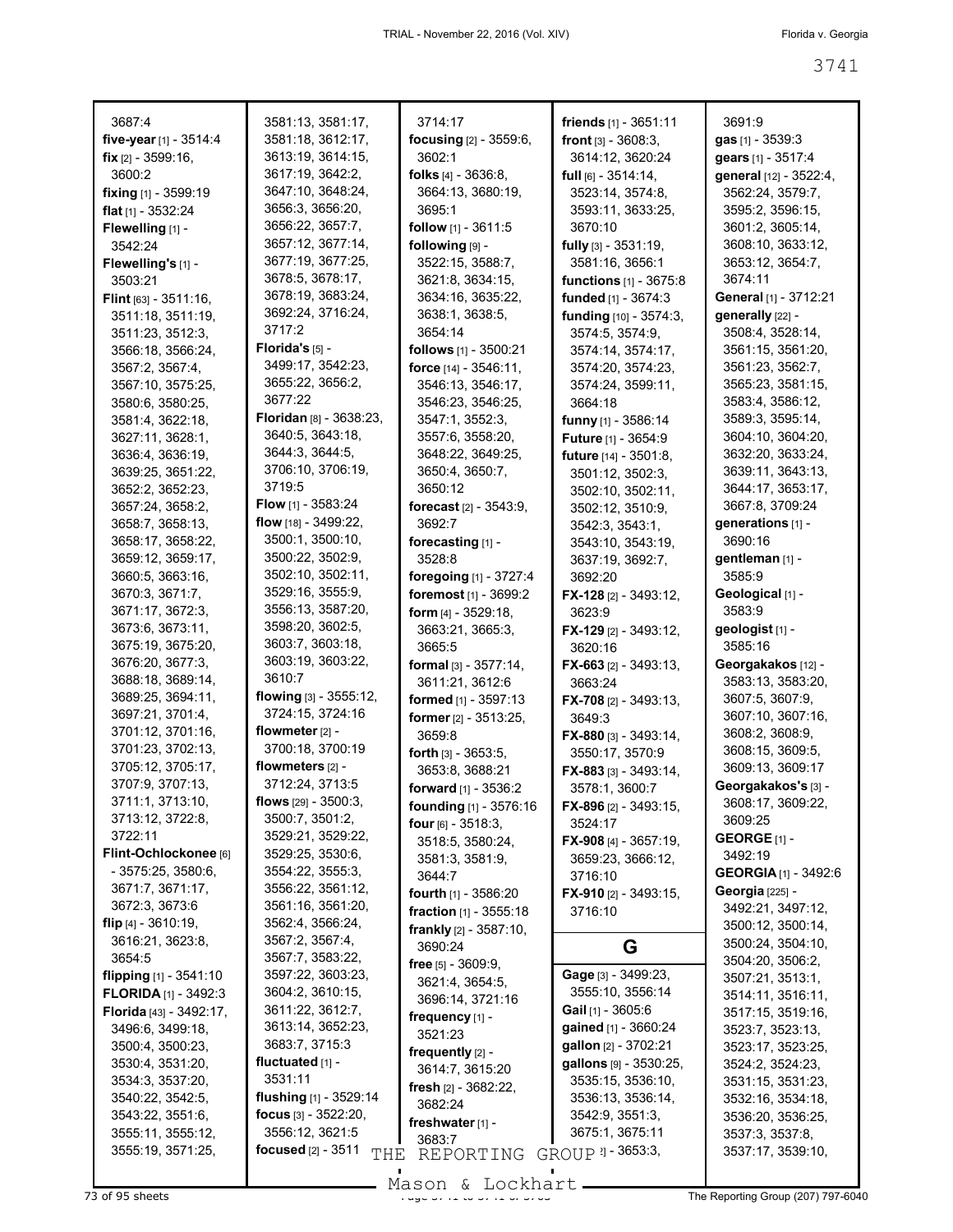| 3540:4, 3540:23,                      | 3648:21, 3648:23,                    | 3717:9, 3717:13,                       | 3577:21, 3580:9,                           | н                                        |
|---------------------------------------|--------------------------------------|----------------------------------------|--------------------------------------------|------------------------------------------|
| 3541:1, 3541:3,                       | 3649:1, 3649:14,                     | 3719:19                                | 3586:8, 3597:19,                           |                                          |
| 3541:5, 3541:12,                      | 3650:1, 3650:23,                     | getter [1] - 3601:9                    | 3604:3, 3604:15,                           | habitats [1] - 3499:8                    |
| 3547:5, 3549:12,                      | 3651:7, 3654:9,                      | given [2] - 3535:17,                   | 3604:17, 3604:23,                          | <b>half</b> $[8] - 3574:20$ ,            |
| 3549:15, 3553:10,                     | 3658:4, 3658:16,                     | 3715:1                                 | 3605:19, 3606:6,                           | 3592:4, 3592:6,                          |
| 3553:23, 3554:1,                      | 3659:4, 3659:5,                      | goal [3] - 3612:10,                    | 3612:10                                    | 3624:25, 3626:7,                         |
| 3555:11, 3555:13,                     | 3659:16, 3661:7,                     | 3612:12, 3652:13                       | group [7] - 3577:23,                       | 3626:22, 3642:22,                        |
| 3555:17, 3563:20,                     | 3661:8, 3662:1,                      | goals [1] - 3715:21                    | 3582:5, 3585:15,                           | 3676:18                                  |
| 3565:18, 3566:10,                     | 3662:13, 3662:19,                    | God [2] - 3495:1,                      | 3586:1, 3612:16,                           | hand [8] - 3494:22,<br>3527:18, 3550:17, |
| 3567:9, 3568:11,                      | 3663:5, 3663:20,                     | 3570:23                                | 3613:18, 3653:20                           | 3570:19, 3623:10,                        |
| 3570:16, 3571:6,                      | 3664:1, 3664:14,                     | golf [4] - 3519:9,                     | groups [3] - 3580:24,                      | 3623:18, 3655:6,                         |
| 3571:7, 3572:22,                      | 3665:23, 3667:14,                    | 3521:18, 3523:2,                       | 3581:9, 3581:25                            | 3727:10                                  |
| 3572:25, 3573:19,                     | 3668:19, 3668:21,                    | 3525:24                                | grow $[4] - 3542:8$ ,                      | handed [1] - 3570:9                      |
| 3573:21, 3574:3,                      | 3670:1, 3670:8,                      | govern [1] - 3658:12                   | 3690:15, 3691:1,                           | handful [1] - 3615:6                     |
| 3574:5, 3574:11,<br>3574:17, 3574:21, | 3673:25, 3675:1,<br>3676:8, 3676:14, | governing [3] -                        | 3691:3                                     | handwritten [1] -                        |
| 3574:22, 3575:20,                     | 3676:25, 3678:9,                     | 3604:25, 3618:21,                      | growers [1] - 3689:10                      | 3570:14                                  |
| 3576:6, 3580:1,                       | 3678:14, 3679:15,                    | 3620:25                                | growing [11] - 3566:6,<br>3675:2, 3675:12, | Hanner [1] - 3678:13                     |
| 3580:4, 3581:10,                      | 3681:1, 3681:25,                     | government [1] -<br>3574:12            | 3691:7, 3691:12,                           | happy [3] - 3607:6,                      |
| 3581:12, 3582:20,                     | 3682:2, 3682:4,                      | Governor [4] -                         | 3691:18, 3692:10,                          | 3607:10, 3725:22                         |
| 3582:23, 3582:24,                     | 3683:5, 3683:25,                     |                                        | 3692:15, 3693:9,                           | <b>hard</b> $[2] - 3691:5$ ,             |
| 3583:7, 3583:15,                      | 3687:25, 3688:4,                     | 3524:11, 3524:15,                      | 3694:10, 3694:17                           | 3715:12                                  |
| 3583:23, 3585:10,                     | 3688:18, 3689:6,                     | 3524:18, 3649:24<br>GPS [1] - 3700:10  | grown [6] - 3565:25,                       | hardware [6] - 3631:5,                   |
| 3587:2, 3587:12,                      | 3689:8, 3689:24,                     | grandparents [1] -                     | 3566:4, 3566:6,                            | 3649:17, 3697:12,                        |
| 3587:18, 3588:19,                     | 3690:22, 3690:25,                    | 3723:20                                | 3627:12, 3693:1,                           | 3697:19, 3708:25,                        |
| 3588:23, 3589:1,                      | 3693:10, 3695:19,                    | grant [3] - 3599:6,                    | 3693:24                                    | 3709:4                                   |
| 3589:13, 3589:16,                     | 3696:6, 3697:18,                     | 3599:8, 3687:25                        | growth [9] - 3502:13,                      | <b>harmful</b> $[1]$ - 3697:3            |
| 3589:20, 3589:23,                     | 3697:21, 3701:19,                    | grants [2] - 3574:10,                  | 3533:1, 3625:18,                           | <b>harms</b> [1] - 3601:24               |
| 3590:3, 3590:5,                       | 3701:21, 3703:25,                    | 3664:17                                | 3632:10, 3654:19,                          | harvest [4] - 3628:8,                    |
| 3590:21, 3591:2,                      | 3706:18, 3707:23,                    | graph [6] - 3532:12,                   | 3657:9, 3691:24,                           | 3692:19, 3693:9,                         |
| 3591:9, 3592:8,                       | 3708:12, 3711:5,                     | 3533:21, 3536:6,                       | 3697:2, 3697:15                            | 3694:21                                  |
| 3592:12, 3593:7,                      | 3711:8, 3711:18,                     | 3553:8, 3553:9,                        | guarantee [1] -                            | hazard [1] - 3616:19                     |
| 3593:14, 3593:21,                     | 3711:25, 3712:21,                    | 3719:22                                | 3691:16                                    | head $[3] - 3633.9$ ,                    |
| 3593:25, 3594:13,<br>3595:24, 3596:4, | 3712:23, 3713:1,<br>3720:7, 3721:8,  | graphs [1] - 3553:7                    | guess [2] - 3601:2,                        | 3641:3, 3673:8                           |
| 3596:12, 3596:16,                     | 3722:16, 3722:20                     | gravity [1] - 3544:16                  | 3685:21                                    | heading [2] - 3618:13,                   |
| 3596:18, 3597:8,                      | Georgia's [51] -                     | gray [1] - 3588:5                      | guidance [3] - 3510:7,                     | 3618:19                                  |
| 3599:5, 3599:15,                      | 3496:12, 3497:6,                     | great [4] - 3500:13,                   | 3510:13, 3510:25                           | headings [1] -                           |
| 3603:16, 3603:21,                     | 3497:16, 3497:17,                    | 3584:9, 3584:15,                       | guided [1] - 3715:16                       | 3632:24                                  |
| 3605:12, 3607:6,                      | 3498:11, 3498:15,                    | 3626:12                                | guidelines [1] -<br>3631:3                 | heads [1] - 3673:18                      |
| 3611:24, 3612:4,                      | 3498:16, 3498:19,                    | greater [2] - 3685:10,                 | gun [11] - 3620:8,                         | neadwaters [1] -<br>3581:5               |
| 3612:7, 3614:17,                      | 3499:6, 3499:25,                     | 3685:20                                | 3620:11, 3620:13,                          | health [1] - 3619:11                     |
| 3615:2, 3615:3,                       | 3501:3, 3501:8,                      | <b>greatly</b> $[2] - 3549:11$ ,       | 3622:14, 3622:16,                          | <b>hear</b> $[2] - 3615:22$ ,            |
| 3615:9, 3615:16,                      | 3504:3, 3510:3,                      | 3552:7                                 | 3622:19, 3649:17,                          | 3720:25                                  |
| 3615:20, 3615:24,                     | 3511:5, 3511:8,                      | green $[6] - 3531:4,$                  | 3667:6, 3675:6,                            | heard [19] - 3551:9,                     |
| 3616:4, 3616:11,                      | 3511:11, 3512:9,                     | 3563:12, 3563:16,<br>3637:12, 3644:23, | 3675:13, 3709:13                           | 3552:16, 3552:19,                        |
| 3616:16, 3616:24,                     | 3535:4, 3540:15,                     | 3701:18                                | <b>guns</b> $[8] - 3614:7$ ,               | 3569:7, 3573:18,                         |
| 3617:2, 3617:6,                       | 3541:20, 3541:25,                    | ground [6] - 3631:18,                  | 3614:14, 3622:6,                           | 3591:10, 3615:23,                        |
| 3617:7, 3622:9,                       | 3542:6, 3553:16,                     | 3646:19, 3701:5,                       | 3622:8, 3622:10,                           | 3615:25, 3616:10,                        |
| 3624:2, 3625:18,                      | 3555:2, 3556:15,                     | 3708:15, 3708:19,                      | 3622:13, 3675:19,                          | 3617:12, 3617:15,                        |
| 3625:23, 3626:1,                      | 3566:20, 3567:7,                     | 3710:14                                | 3675:21                                    | 3627:15, 3629:23,                        |
| 3626:15, 3626:17,                     | 3567:12, 3572:17,                    | groundwater [14] -                     | $guy$ [2] - 3616:7,                        | 3630:2, 3648:14,                         |
| 3626:19, 3626:20,<br>3626:22, 3628:2, | 3573:5, 3573:8,<br>3573:10, 3583:5,  | 3528:19, 3554:5,                       | 3616:9                                     | 3648:16, 3681:19,                        |
| 3628:6, 3628:7,                       | 3618:1, 3627:22,                     | 3554:10, 3638:22,                      | <b>GWRI</b> [5] - $3582:21$ ,              | 3716:15, 3723:24                         |
| 3638:2, 3639:16,                      | 3639:8, 3646:24,                     | 3638:25, 3640:4,                       | 3583:1, 3583:4,                            | <b>HEARING</b> $[1]$ -                   |
| 3643:19, 3644:6,                      | 3651:17, 3655:14,                    | 3643:17, 3645:3,                       | 3583:7, 3583:12                            | 3492:10                                  |
| 3644:8, 3645:4,                       | 3655:16, 3658:10,                    | 3645:8, 3646:13,                       | $GX-1247$ [2] - 3493:17,                   | <b>hearing</b> $[3] - 3494:24$ ,         |
| 3646:1, 3646:4,                       | 3658:25, 3679:19,                    | 3700:2, 3702:12,                       | 3651:21                                    | 3507:5, 3570:21                          |
| 3647:16, 3647:19,                     | 3679:23, 3683:14                     | 3702:14, 3702:23                       | $GX-935$ [2] - 3493:17,                    | <b>heat</b> $[1]$ - 3540:8               |
| 3647:25, 3648:20,                     | THE<br>3683:25, 3716:1               | REPORTING                              | GROUP 25                                   | heavily [2] - 3690:7,                    |

Mason & Lockhart <u>external and the 374 of 95 sheets</u>

 $\mathcal{L}_{\mathcal{A}}$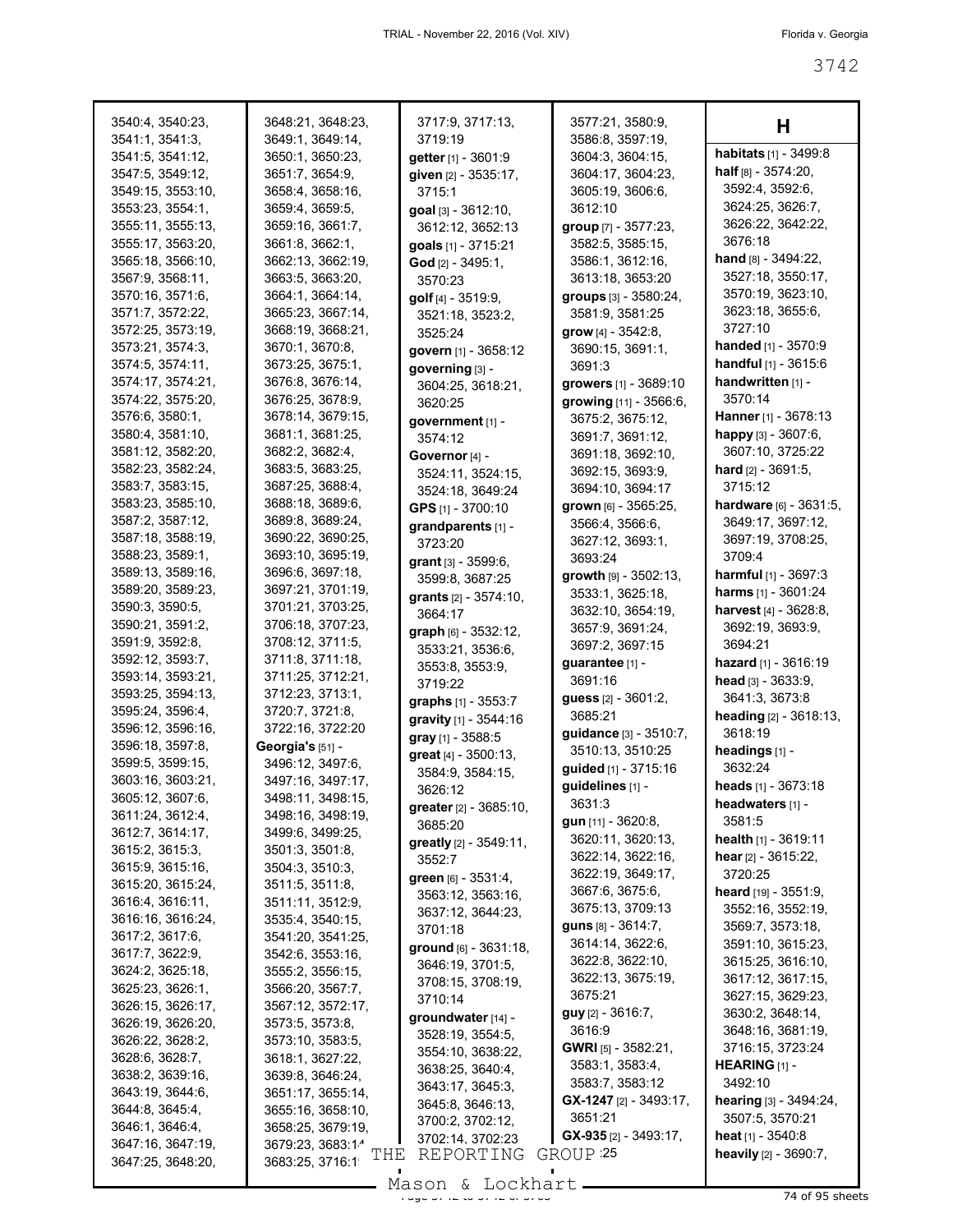| 3711:4                      | 3575:10, 3575:12,                | identifies [2] -              | importance [2] -              | in-depth [1] - 3629:12  |
|-----------------------------|----------------------------------|-------------------------------|-------------------------------|-------------------------|
| held [1] - 3492:11          | 3678:20                          | 3652:21, 3669:8               | 3689:22, 3690:17              | in-field [1] - 3697:15  |
| help $[5] - 3495:1$ ,       | holders [2] - 3650:24,           | identify [2] - 3601:25,       | important [38] -              | inactive [8] - 3704:1,  |
| 3540:10, 3570:23,           | 3655:24                          | 3669:19                       | 3500:15, 3502:24,             | 3704:12, 3704:15,       |
| 3597:15, 3622:24            | holer $[1]$ - 3723:20            | identity [1] - 3608:14        | 3503:22, 3508:5,              | 3718:5, 3718:7,         |
| helped $[4] - 3631:22$ ,    | holiday [1] - 3725:2             | ignored [1] - 3558:10         | 3509:10, 3520:7,              | 3718:16, 3719:4,        |
| 3674:25, 3705:3,            | homes [2] - 3526:5               | III [2] - 3546:16,            | 3525:14, 3529:25,             | 3719:8                  |
| 3715:2                      | honestly [3] - 3670:9,           | 3557:5                        | 3535:19, 3535:21,             | inadvertently [1] -     |
| helpful [3] - 3631:15,      | 3679:17, 3717:1                  | <b>illegal</b> [2] - 3647:15, | 3539:16, 3540:13,             | 3570:9                  |
| 3697:16, 3700:20            | Honor [29] - 3494:4,             | 3647:19                       | 3550:11, 3560:10,             | inappropriate [1] -     |
| helping [1] - 3709:5        | 3494:15, 3495:9,                 | imagery [1] - 3646:20         | 3566:2, 3597:24,              | 3603:11                 |
| helps [5] - 3682:13,        | 3496:7, 3527:14,                 | impact [50] - 3498:16,        | 3598:9, 3612:20,              | inappropriately [1] -   |
| 3691:16, 3699:6,            | 3527:16, 3557:1,                 | 3498:19, 3498:24,             | 3627:16, 3635:3,              | 3615:4                  |
| 3708:15, 3709:7             | 3567:20, 3569:18,                | 3499:2, 3499:6,               | 3649:21, 3662:16,             | incentive [5] -         |
| hereby [1] - 3727:3         | 3569:19, 3569:24,                | 3501:2, 3504:24,              | 3681:1, 3682:5,               | 3541:18, 3676:7,        |
| Hicks [17] - 3585:10,       | 3570:6, 3570:16,                 | 3505:24, 3506:1,              | 3682:18, 3682:19,             | 3676:11, 3696:12,       |
| 3585:14, 3585:15,           | 3571:6, 3572:3,                  | 3506:10, 3506:12,             | 3690:1, 3690:10,              | 3696:24                 |
| 3585:18, 3593:18,           | 3572:8, 3624:13,                 | 3508:17, 3511:20,             | 3690:18, 3692:1,              | incentives [1] -        |
| 3593:22, 3594:3,            | 3625:2, 3625:3,                  | 3523:8, 3523:10,              | 3693:25, 3701:14,             | 3696:10                 |
| 3594:11, 3594:14,           | 3625:7, 3625:11,                 | 3523:12, 3535:4,              | 3704:20, 3704:23,             | incentivize [1] -       |
| 3594:22, 3595:13,           | 3687:3, 3687:11,                 | 3539:25, 3555:25,             | 3705:9, 3706:10,              | 3664:19                 |
| 3595:16, 3595:20,           | 3703:2, 3716:4,                  | 3556:21, 3563:25,             | 3721.1                        | inches [4] - 3683:24,   |
| 3595:23, 3609:21,           | 3722:25, 3724:20,                | 3575:16, 3589:24,             | importantly $[1]$ -           | 3684:11, 3685:11,       |
| 3609:24, 3610:2             | 3724:21, 3724:25                 | 3601:7, 3629:9,               | 3598:3                        | 3685:20                 |
| Hicks's [1] - 3594:23       | <b>Hooks</b> [1] - 3678:12       | 3629:15, 3631:25,             | <b>impose</b> [4] - 3523:13,  | incidental [2] -        |
| high [12] - 3519:13,        | hope [1] - 3494:11               | 3637:15, 3639:1,              | 3539:20, 3692:25,             | 3620:4, 3621:24         |
| 3519:15, 3627:8,            | hopefully [2] - 3634:9,          | 3643:9, 3643:17,              | 3695:21                       | include [13] - 3498:23, |
| 3686:11, 3691:2,            | 3725:12                          | 3645:3, 3645:10,              | imposed [5] -                 | 3499:2, 3502:20,        |
| 3698:12, 3709:11,           | Hornberger [1] -                 | 3649:22, 3680:16,             | 3517:20, 3517:22,             | 3513:13, 3516:25,       |
| 3710:3, 3710:6,             | 3542:23                          | 3680:20, 3681:13,             | 3534:20, 3540:4,              | 3519:12, 3520:13,       |
| 3710:10, 3710:16,           | hour $[4] - 3572:13$ ,           | 3681:15, 3691:13,             | 3637:18                       | 3547:22, 3558:9,        |
| 3711:17                     | 3624:18, 3624:23,                | 3701:24, 3702:19,             | imposes [1] - 3575:14         | 3558:15, 3559:13,       |
| high-pressure [5] -         | 3624:25                          | 3702:20, 3702:25,             | imposing [1] -                | 3567:6, 3629:15         |
| 3709:11, 3710:3,            | housekeeping [2] -               | 3704:24, 3705:21,             | 3637:22                       | included [13] -         |
| 3710:6, 3710:16,            | 3570:8, 3716:5                   | 3706:13, 3709:12,             | impossible [2] -              | 3504:13, 3519:7,        |
| 3711:17                     | hundred [1] - 3701:12            | 3712:2, 3720:2,               | 3692:14, 3692:22              | 3543:10, 3554:6,        |
| high-valued [1] -           | hundreds [4] -                   | 3720:14                       | impoundment [1] -             | 3573:7, 3573:10,        |
| 3519:13                     | 3545:14, 3688:25,                | impactful [1] -               | 3590:25                       | 3614:13, 3614:21,       |
| higher [8] - 3562:7,        | 3689:17, 3701:3                  | 3702:24                       | impoundments [6] -            | 3628:4, 3649:17,        |
| 3562:11, 3684:18,           | hydrologist <sub>[5]</sub> -     | impacting [2] -               | 3591:6, 3592:5,               | 3649:18, 3714:4,        |
| 3709:16, 3709:17,           | 3569:14, 3585:10,                | 3682:25, 3705:1               | 3592:12, 3592:21,             | 3717:5                  |
| 3709:21, 3711:15            | 3719:25, 3720:18,                | $impacts$ [16] -              | 3593:9, 3593:16               | includes [7] - 3517:2,  |
| highest [2] - 3538:11,      | 3724:11                          | 3499:18, 3502:13,             | Impoundments [1] -            | 3545:2, 3548:21,        |
| 3697:23                     | hydropower [1] -                 | 3502:20, 3505:10,             | 3591:23                       | 3560:11, 3560:12,       |
| highlight $[1]$ - 3621:13   | 3714:25                          | 3566:20, 3567:7,              | <b>improve</b> [4] - 3596:13, | 3561:11, 3575:24        |
| highlighted [5] -           |                                  | 3567:11, 3567:16,             | 3611:25, 3674:15,             | including [9] -         |
| 3544:4, 3546:4,             |                                  | 3590:10, 3629:4,              | 3689:10                       | 3502:22, 3584:19,       |
| 3621:11, 3634:6,            | <b>IBT's</b> [7] - 3543:11,      | 3632:6, 3681:18,              | improved [5] -                | 3590:25, 3592:7,        |
| 3684:8                      | 3543:13, 3543:14,                | 3681:19, 3695:9,              | 3595:25, 3596:6,              | 3597:14, 3658:21,       |
| highly $[3] - 3523:17$ ,    | 3543:17, 3545:8,                 | 3698:10, 3720:5               | 3597:9, 3610:8,               | 3665:20, 3715:18        |
| 3529:18, 3691:8             | 3551:22, 3551:25                 | $imperfect$ [1] -             | 3665:22                       | incorporates [1] -      |
| historical [1] -            | <b>idea</b> [2] - 3536:1,        | 3693:11                       | improvement [4] -             | 3542:24                 |
| 3516:17                     | 3601:13                          | implementation [1] -          | 3541:16, 3672:14,             | incorrect [1] - 3684:14 |
| historically [1] -          | identified [10] -                | 3568:7                        | 3673:19, 3674:19              | increase [17] -         |
| 3568:3                      | 3513:7, 3539:25,                 | implemented [5] -             | improves [1] -                | 3510:16, 3533:5,        |
| <b>hit</b> $[4] - 3621:7$ , | 3544:6, 3551:10,                 | 3514:14, 3541:5,              | 3601:24                       | 3533:24, 3538:13,       |
| 3621:19, 3621:22,           | 3557:24, 3560:20,                | 3541:14, 3547:6,              | improving [3] -               | 3539:2, 3543:2,         |
| 3622:7                      | 3639:24, 3704:11,                | 3697:18                       | 3597:15, 3660:13,             | 3543:9, 3543:13,        |
| hoc [1] - 3577:4            | 3705:22, 3710:1 <sup>-</sup> THE | implementing [1] -            | 3688:14                       | 3543:17, 3554:14,       |
| hold $[4] - 3572:12$ ,      |                                  | REPORTING                     | GROUP 3727:10                 | 3568:5, 3574:14,        |

75 of 95 sheets **Page 3743 of 3743 of 3743 of 3743 to 3743 The Reporting Group (207) 797-6040** Mason & Lockhart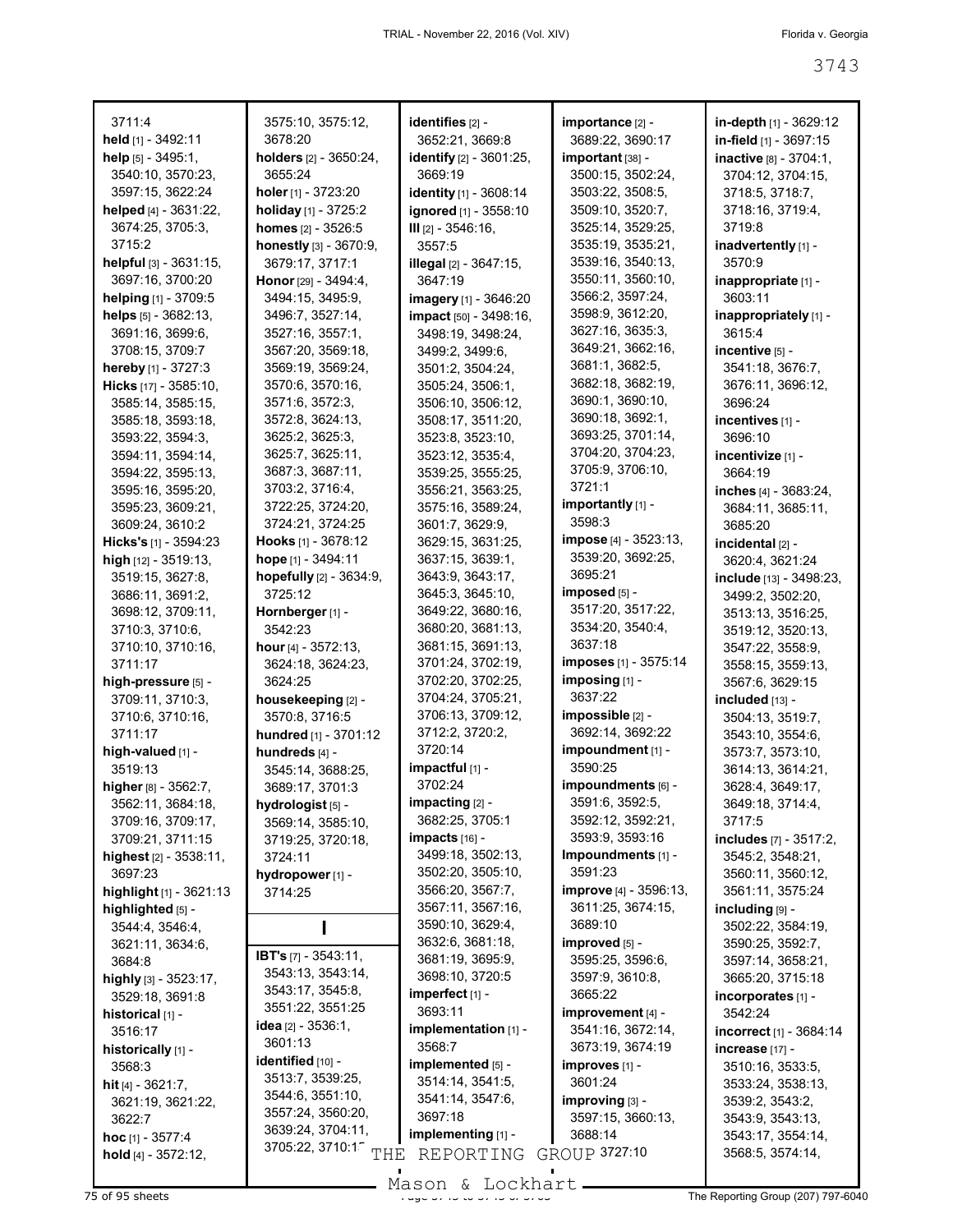| 3654:21, 3667:13,           | 3555:14, 3555:17,                   | 3643:20                        | 3675:16                         | 3630:10, 3630:14,                    |
|-----------------------------|-------------------------------------|--------------------------------|---------------------------------|--------------------------------------|
| 3667:17, 3667:18,           | 3555:24, 3556:2,                    | institutes און -               | <b>irrigate</b> [16] - 3655:15, | 3630:21, 3631:11,                    |
| 3707:12                     | 3556:16                             | 3687:25                        | 3658:5, 3660:14,                | 3632:4, 3633:13,                     |
| increased [9] -             | industries [1] - 3690:3             | institution $[1]$ -            | 3663:10, 3672:20,               | 3633:25, 3634:1,                     |
| 3524:4, 3531:15,            | industry [3] - 3682:20,             | 3687:21                        | 3682:11, 3686:7,                | 3634:12, 3634:13,                    |
| 3532:16, 3535:3,            | 3683:6, 3722:17                     | institutions $[1]$ -           | 3690:23, 3692:9,                | 3634:14, 3634:19,                    |
| 3568:5, 3568:12,            | inefficiently [1] -                 | 3689:2                         | 3695:12, 3695:25,               | 3634:22, 3635:4,                     |
| 3575:3, 3681:10,            |                                     |                                | 3696:14, 3696:15,               | 3635:5, 3635:9,                      |
| 3709:19                     | 3615:3                              | insurance [3] -                |                                 |                                      |
|                             | inference [1] -                     | 3722:2, 3722:3,                | 3697:4, 3697:7,                 | 3635:16, 3635:18,                    |
| increases $[5]$ -           | 3610:18                             | 3722:6                         | 3702:21                         | 3638:20, 3646:7,                     |
| 3548:25, 3549:1,            | inflated [1] - 3543:11              | intakes [1] - 3529:9           | $irrigated$ [17] -              | 3646:24, 3654:19,                    |
| 3549:6, 3549:8,             | information [31] -                  | intend [3] - 3572:10,          | 3626:23, 3627:18,               | 3654:20, 3656:24,                    |
| 3565:23                     | 3520:4, 3520:6,                     | 3572:12, 3653:9                | 3646:1, 3646:8,                 | 3657:6, 3660:1,                      |
| increasing [5] -            | 3520:10, 3594:25,                   | intentional [1] -              | 3649:4, 3694:7,                 | 3660:4, 3660:15,                     |
| 3531:21, 3538:8,            | 3628:17, 3639:13,                   | 3621:7                         | 3698:25, 3699:11,               | 3660:17, 3660:22,                    |
| 3562:22, 3565:12,           | 3640:20, 3645:25,                   | interbasin [9] -               | 3702:3, 3702:10,                | 3661:15, 3661:20,                    |
| 3568:2                      | 3646:3, 3646:15,                    | 3510:1, 3510:4,                | 3702:11, 3702:14,               | 3661:21, 3661:25,                    |
| incredibly [2] -            | 3646:17, 3649:20,                   | 3510:5, 3510:9,                | 3707:8, 3707:11,                | 3662:3, 3662:14,                     |
| 3690:1, 3694:18             | 3660:13, 3670:15,                   | 3510:11, 3510:16,              | 3707:15, 3718:8,                | 3662:17, 3663:9,                     |
| incremental $[2]$ -         | 3674:5, 3688:3,                     |                                | 3719:10                         | 3664:19, 3666:18,                    |
|                             |                                     | 3510:20, 3510:21,              | $irrigating [11] -$             | 3666:23, 3667:1,                     |
| 3545:2, 3557:20             | 3693:6, 3693:12,                    | 3511:1                         |                                 | 3667:20, 3670:1,                     |
| indeed [1] - 3494:8         | 3695:21, 3698:24,                   | interests [3] -                | 3631:25, 3650:25,               | 3671:6, 3671:16,                     |
| <b>INDEX</b> $[1]$ - 3493:1 | 3699:3, 3699:6,                     | 3581:10, 3604:18,              | 3651:8, 3672:25,                |                                      |
| indicated [3] -             | 3699:21, 3700:4,                    | 3624:8                         | 3684:5, 3684:11,                | 3672:2, 3672:9,                      |
| 3524:11, 3540:22,           | 3700:8, 3700:14,                    | interface [1] - 3579:10        | 3695:4, 3696:2,                 | 3672:11, 3672:17,                    |
| 3670:14                     | 3700:18, 3700:20,                   | internal [1] - 3609:10         | 3696:13, 3722:10,               | 3673:2, 3674:14,                     |
| indicates [4] -             | 3701:9, 3718:3,                     | interrupt [1] - 3538:16        | 3722:14                         | 3677:24, 3682:13,                    |
| 3501:11, 3524:22,           | 3724:19                             | introduced [1] -               | Irrigation [28] -               | 3683:23, 3685:10,                    |
| 3533:4, 3533:5              | informed [1] - 3648:24              | 3627:21                        | 3616:6, 3629:1,                 | 3685:20, 3686:16,                    |
| indicative [2] -            | informs $[3] - 3656:19$ ,           | introduction [1] -             | 3629:7, 3661:2,                 | 3689:10, 3690:21,                    |
| 3535:4, 3615:8              | 3657:3, 3699:9                      | 3603:6                         | 3661:5, 3663:25,                | 3690:24, 3691:8,                     |
| individual [16] -           | infrastructure [1] -                |                                | 3668:4, 3668:7,                 | 3691:21, 3692:2,                     |
| 3504:25, 3505:24,           | 3547:24                             | investigate [2] -              | 3669:6, 3673:24,                | 3692:5, 3692:8,                      |
|                             |                                     | 3611:14, 3629:19               | 3674:2, 3674:11,                | 3692:21, 3692:25,                    |
| 3506:12, 3507:6,            | inherently $[1]$ -                  | investigated [1] -             | 3674:18, 3674:25,               | 3693:19, 3693:25,                    |
| 3513:15, 3535:16,           | 3694:17                             | 3601:21                        | 3675:5, 3675:9,                 | 3695:6, 3695:10,                     |
| 3573:1, 3594:23,            | innovation [1] -                    | investigating [1] -            |                                 | 3695:13, 3695:15,                    |
| 3602:1, 3615:14,            | 3664:17                             | 3612:5                         | 3675:14, 3676:1,                | 3695:22, 3698:3,                     |
| 3660:21, 3680:21,           | inspected [1] -                     | investigations [1] -           | 3676:3, 3676:5,                 |                                      |
| 3680:23, 3688:7,            | 3677:24                             | 3629:13                        | 3676:16, 3676:22,               | 3700:9, 3700:14,<br>3702:2, 3706:21, |
| 3688:21, 3690:3             | inspections [1] -                   | invite [1] - 3534:9            | 3677:7, 3677:20,                |                                      |
| individually [2] -          | 3674:18                             | <b>invoke</b> [1] - 3659:17    | 3677:23, 3678:8,                | 3707:21, 3708:11,                    |
| 3595:22, 3610:10            | install [1] - 3675:6                | involve [1] - 3613:3           | 3678:18, 3689:7                 | 3708:24, 3709:10,                    |
| individuals [5] -           | installation [1] -                  | involved [14] - 3515:2,        | $irrigation$ [132] -            | 3709:12, 3709:15,                    |
| 3680:7, 3680:23,            | 3675:13                             | 3516:9, 3527:3,                | 3519:8, 3540:17,                | 3710:3, 3710:6,                      |
| 3682:7, 3682:8,             | installed [9] -                     | 3527:11, 3576:9,               | 3575:15, 3614:5,                | 3711:7, 3711:14,                     |
| 3689:19                     | 3620:12, 3630:23,                   | 3576:15, 3577:21,              | 3614:8, 3614:22,                | 3712:7, 3713:9,                      |
| indoor $[3]$ - 3563:24,     | 3696:15, 3708:13,                   |                                | 3615:19, 3616:18,               | 3713:20, 3721:21,                    |
| 3564:2, 3565:16             | 3709:13, 3711:13,                   | 3579:25, 3595:16,              | 3618:7, 3618:21,                | 3722:16, 3722:20                     |
| $industrial$ [27] -         | 3713:3, 3713:4,                     | 3598:11, 3598:25,              | 3619:3, 3619:10,                | IrrigatorPro [2] -                   |
| 3495:11, 3496:13,           | 3718:16                             | 3631:16, 3664:10,              | 3619:19, 3620:4,                | 3664:4, 3664:19                      |
|                             |                                     | 3688:19                        | 3620:12, 3620:14,               | <b>issuance</b> [2] - 3636:1,        |
| 3496:24, 3497:12,           | installing [2] - 3622:4,            | involvement [1] -              | 3621:1, 3621:24,                | 3638:7                               |
| 3499:25, 3500:24,           | 3712:24                             | 3688:20                        | 3625:18, 3625:21,               | <b>issue</b> [6] - 3542:3,           |
| 3522:21, 3528:25,           | instances [3] -                     | <b>Irmak</b> [11] - 3573:2,    | 3626:2, 3626:8,                 | 3550:11, 3550:23,                    |
| 3531:23, 3532:21,           | 3684:3, 3684:7,                     | 3573:4, 3573:7,                | 3626:21, 3627:9,                | 3609:20, 3639:21,                    |
| 3533:25, 3537:9,            | 3686:10                             | 3628:16, 3667:9,               | 3627:21, 3627:25,               | 3650:1                               |
| 3538:2, 3538:5,             | <b>instead</b> $[2] - 3496:21$ ,    | 3667:11, 3673:17,              |                                 |                                      |
| 3542:4, 3544:7,             | 3709:1                              | 3674:17, 3675:10,              | 3628:6, 3628:9,                 | <b>issued</b> [22] - 3622:17,        |
| 3549:6, 3552:18,            | <b>Institute</b> $[3] - 3582:21$ ,  | 3676:13, 3677:9                | 3629:5, 3629:16,                | 3637:19, 3638:5,                     |
| 3553:10, 3553:17,           | 3583:6, 3583:8                      | <b>Irmak's</b> $[4] - 3573:15$ | 3629:21, 3629:22,               | 3638:20, 3639:16,                    |
| 3554:23, 3555:3,            | instituted $[2]$ - 35. $\text{THE}$ | REPORTING                      | GROUP 1, 3630:7,                | 3639:25, 3640:8,                     |
|                             |                                     |                                |                                 | 3640:12, 3640:25,                    |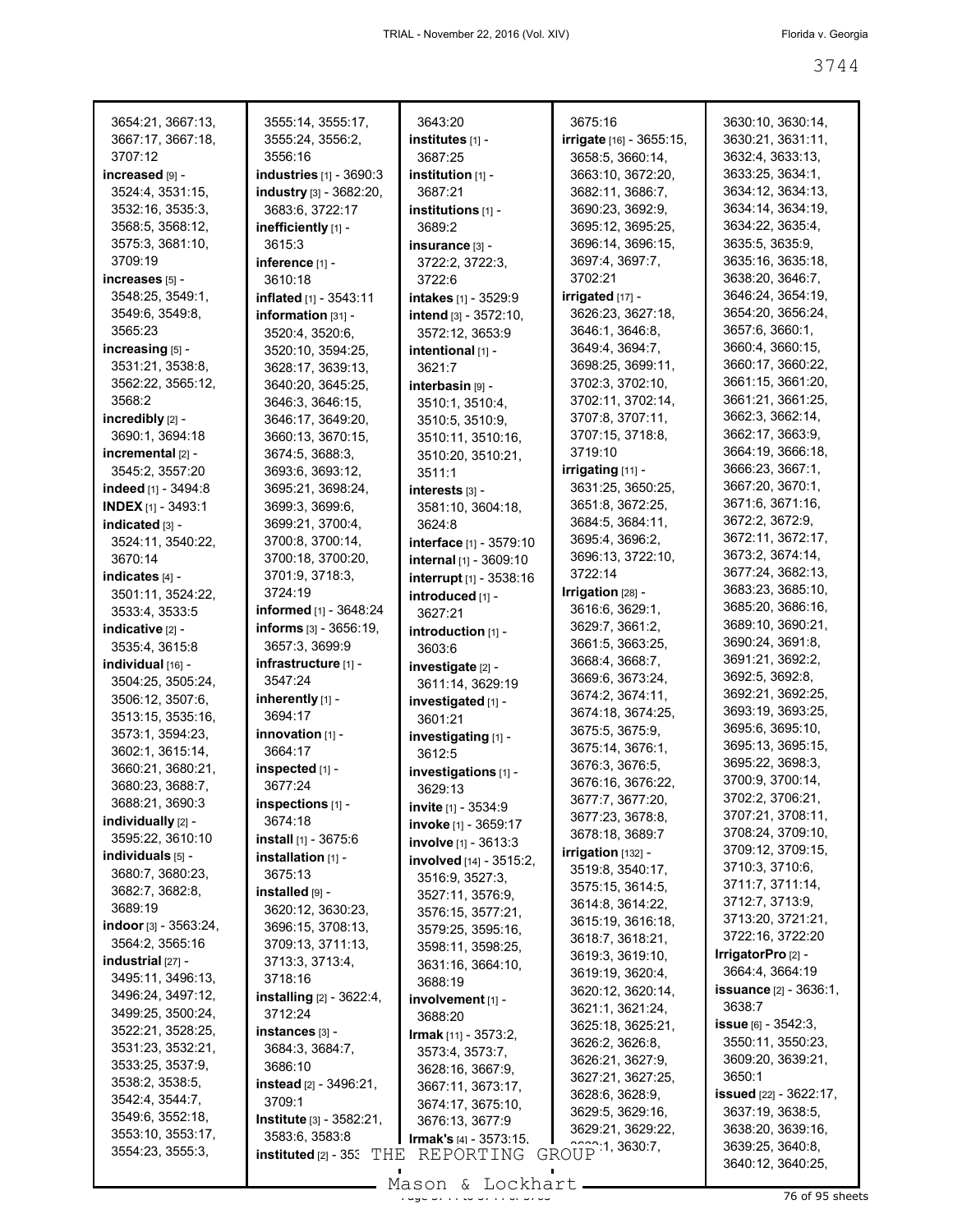| 3641:9, 3642:11,                | 3692:18, 3704:16,                   | 3634:1, 3672:20,                    | 3508:13, 3508:14,                          | 3520:23, 3521:21,                          |
|---------------------------------|-------------------------------------|-------------------------------------|--------------------------------------------|--------------------------------------------|
| 3642:22, 3642:23,               | 3708:22                             | 3693:18, 3693:22,                   | 3508:21, 3509:13,                          | 3521:25, 3522:6,                           |
| 3645:12, 3650:24,               | <b>kinds</b> $[1]$ - 3699:21        | 3693:24, 3694:2,                    | 3540:24, 3541:4,                           | 3524:4, 3524:8,                            |
| 3705:7, 3706:5,                 | Kirkpatrick [4] -                   | 3694:7, 3694:11,                    | 3541:21, 3546:5,                           | 3524:9, 3524:10,                           |
| 3706:7, 3706:9,                 | 3507:25, 3519:1,                    | 3694:14, 3694:16,                   | 3546:9, 3546:21,                           | 3525:2, 3525:3,                            |
| 3706:15, 3706:17,               | 3544:20, 3564:5                     | 3695:5                              | 3547.3, 3547.9,                            | 3525:8, 3525:23,                           |
| 3717:15                         | <b>knit</b> $[1]$ - 3690:13         | landscapes [1] -                    | 3547:12, 3547:21,                          | 3526:8, 3526:19,                           |
| <b>issues</b> $[2] - 3606:18$ , | knowing [1] - 3692:19               | 3519:13                             | 3548:5, 3552:4,                            | 3533:7, 3535:2,                            |
| 3608:23                         | knowledge [3] -                     | language [7] - 3551:7,              | 3558:24, 3559:4,                           | 3553:25, 3558:18,                          |
| <b>Issues</b> [1] - 3655:2      | 3592:14, 3717:7,                    | 3598:14, 3602:14,                   | 3559:6, 3564:16                            | 3634:13, 3634:14                           |
| <b>item</b> $[8] - 3547:23$     | 3724:9                              | 3610:23, 3611:10,                   | leaks $[6] - 3508:25$ ,                    | levels [8] - 3518:4,                       |
| 3570:8, 3601:19,                | known [8] - 3583:21,                | 3656:15, 3657:1                     | 3509:4, 3509:6,                            | 3518:5, 3518:6,                            |
| 3623:10, 3623:11,               | 3584:8, 3604:12,                    | Lanier [3] - 3528:20,               | 3509:8, 3509:11                            | 3527:12, 3542:8,                           |
| 3660:1, 3666:18,                | 3616:8, 3628:21,                    | 3528:23, 3529:7                     | least [11] - 3550:14,                      | 3632:1, 3632:24                            |
| 3716:5                          | 3644:4, 3645:2,                     | $large$ [6] - 3531:21,              | 3551:2, 3560:21,                           | licensed [1] - 3528:1                      |
| <b>items</b> [2] - 3541:2,      | 3645:8                              | 3563:17, 3572:10,                   | 3560:22, 3560:25,                          | lifeblood [1] - 3689:24                    |
| 3629:18                         |                                     | 3615:4, 3674:2,                     | 3593:7, 3626:19,                           | <b>lifted</b> $[2] - 3534:24$ ,            |
| itself [9] - 3554:12,           | L                                   | 3688:19                             | 3672:14, 3673:19,                          | 3637:23                                    |
| 3563:15, 3581:16,               | Lab $[17] - 3664:14,$               | large-scale [1] -                   | 3681:6, 3686:9                             | lighter [1] - 3529:15                      |
| 3647:9, 3707:10,                | 3673:24, 3674:2,                    | 3615:4                              | <b>leave</b> $[1]$ - 3525:17               | likelihood [1] -                           |
| 3707:13, 3708:25,               | 3674:11, 3674:18,                   | largely [4] - 3564:9,               | $led$ [4] - 3532:6,                        | 3709:19                                    |
| 3709:4, 3721:18                 | 3674:25, 3675:5,                    | 3627:24, 3660:24,                   | 3543:18, 3549:10,                          | likely [3] - 3632:22,                      |
|                                 | 3675:9, 3675:14,                    | 3672:18                             | 3549:23                                    | 3635:7, 3695:3                             |
| J                               | 3676:1, 3676:3,                     | larger [4] - 3526:1,                | ledger [1] - 3697:25                       | $\lim$ it [6] - 3525:23,                   |
| Jamie [1] - 3571:25             | 3676:5, 3676:16,                    | 3533:6, 3562:24,                    | <b>left</b> $[7] - 3553:8$ ,               | 3525:25, 3538:19,                          |
| <b>JAMIE</b> [1] - 3492:17      | 3676:22, 3677:7,                    | 3680:22                             | 3553:9, 3558:22,                           | 3655:14, 3655:20,                          |
| job [3] - 3573:23,              | 3677:20, 3677:23                    | largest <sub>[1]</sub> - 3531:3     | 3588:5, 3623:10,                           | 3722:16                                    |
| 3681:2, 3681:21                 | labeled [1] - 3671:2                | last [29] - 3494:12,                | 3623:18, 3655:6                            | $limitation$ [2] -                         |
| <b>jobs</b> $[1]$ - 3690:6      | Laboratory [1] -                    | 3495:6, 3505:15,                    | $left$ -hand $[3]$ -                       | 3526:18, 3527:8                            |
| joint [1] - 3664:12             | 3628:24                             | 3524:11, 3524:20,                   | 3623:10, 3623:18,                          | limitations [3] -                          |
| Jones [4] - 3585:10,            | Labs [2] - 3678:9,                  | 3525:8, 3526:19,                    | 3655:6                                     | 3520:13, 3520:24,                          |
| 3585:17, 3593:20,               | 3678:18                             | 3528:3, 3530:18,                    | legality [1] - 3647:22                     | 3538:18                                    |
| 3593:23                         | <b>Lake</b> $[7] - 3528:20$ ,       | 3547:6, 3550:22,                    | legend [2] - 3588:4,                       | limited [10] - 3510:12,                    |
| JOSHUA [1] - 3492:24            | 3528:23, 3529:7,                    | 3566:25, 3568:8,                    | 3637:3                                     | 3522:18, 3564:21,                          |
| Judson [1] - 3659:9             | 3581:7, 3581:8,                     | 3571:3, 3574:16,                    | legislation [2] -                          | 3630:1, 3630:9,                            |
| July [1] - 3654:2               | 3714:21                             | 3574:19, 3574:25,                   | 3712:21, 3712:22                           | 3640:3, 3693:19,                           |
| June [1] - 3727:17              | LANCASTER <sub>[40]</sub> -         | 3575:4, 3593:11,<br>3597:2, 3611:1, | Legislative [1] -                          | 3695:6, 3695:12,                           |
| $JX-129$ [2] - 3493:9,          | 3492:11, 3494:2,                    | 3611:3, 3619:4,                     | 3654:2                                     | 3695:22                                    |
| 3647:7                          | 3494:6, 3494:9,                     | 3659:9, 3664:24,                    | legislature [1] -<br>3688:1                | limited-irrigation [1] -<br>3693:19        |
| $JX-132$ [3] - 3493:10,         | 3494:16, 3495:14,                   | 3680:6, 3702:8,                     |                                            |                                            |
| 3639:13, 3642:5                 | 3496:9, 3527:15,                    | 3725:6, 3725:11                     | <b>lenders</b> $[2] - 3694:21$ ,<br>3695:2 | <b>limits</b> $[2] - 3575:14$ ,<br>3722:20 |
| $JX-169$ [2] - 3493:10,         | 3527:20, 3568:15,                   | <b>late</b> $[5] - 3517.16$         | lengthy [1] - 3598:1                       | line [30] - 3499:24,                       |
| 3632:12                         | 3568:18, 3568:24,                   | 3534:19, 3583:25,                   | <b>less</b> $[19] - 3508:20$ ,             | 3500:23, 3503:10,                          |
| $JX-21$ [3] - 3493:8,           | 3569:2, 3569:9,                     | 3609:3, 3627:24                     | 3539:4, 3539:5,                            | 3508:15, 3531:2,                           |
| 3636:14, 3644:10                | 3569:17, 3569:22,                   | <b>late-stage</b> $[1] - 3609:3$    | 3551:11, 3626:21,                          | 3532:13, 3532:19,                          |
| <b>JX-40</b> [4] - 3493:9,      | 3570:2, 3570:15,                    | law [2] - 3541:25.                  | 3630:6, 3633:13,                           | 3532:20, 3532:22,                          |
| 3546:16, 3548:2,                | 3571:12, 3572:6,                    | 3706:18                             | 3641:15, 3641:19,                          | 3532:23, 3533:23,                          |
| 3557:11                         | 3572:14, 3624:19,                   | <b>lawful</b> $[2] - 3618:22$ ,     | 3663:19, 3672:9,                           | 3533:25, 3534:2,                           |
|                                 | 3624:24, 3625:12,                   | 3621:2                              | 3673:1, 3676:18,                           | 3555:4, 3555:8,                            |
| K                               | 3687:5, 3703:7,                     | LAWLESS $[1]$ -                     | 3677:4, 3695:2,                            | 3555:11, 3555:13,                          |
|                                 | 3716:3, 3716:12,                    | 3492:18                             | 3702:23, 3711:15,                          | 3555:19, 3556:12,                          |
| Katherine [4] -                 | 3723:2, 3723:7,                     | lawn $[3] - 3520:24$ ,              | 3719:4                                     | 3556:15, 3556:23,                          |
| 3604:21, 3604:24,               | 3723:10, 3723:13,                   | 3521:17, 3540:6                     | <b>letter</b> $[1] - 3603:1$               | 3561:24, 3600:12,                          |
| 3605:3, 3610:20                 | 3723:16, 3723:19,                   | lead $[3] - 3631:20$ ,              | <b>level</b> [32] - 3503:22,               | 3607:17, 3607:23,                          |
| <b>keep</b> $[4] - 3509:18$ ,   | 3723:22, 3724:1,                    | 3631:22, 3686:16                    | 3513:12, 3518:6,                           | 3644:14, 3704:3                            |
| 3609:9, 3624:15,                | 3724:10, 3724:13,                   | leader $[1] - 3541:3$               | 3519:15, 3519:17,                          | <b>lines</b> $[4] - 3529:10,$              |
| 3635:3                          | 3724:22, 3725:4                     | <b>leak</b> $[25] - 3507:11$ ,      | 3519:20, 3520:2,                           | 3532:13, 3555:8,                           |
| <b>kind</b> $[8] - 3593:3$ ,    | <b>land</b> $[16] - 3626:5$         | 3507:13, 3507:22,                   | 3520:13, 3520:15,                          | 3675:3                                     |
| 3626:24, 3688:10,               | 3626:11, 3627:1 <sup>o</sup><br>THE | REPORTING                           | GROUP 19, 3520:21,                         | <b>link</b> $[2] - 3646:13$ ,              |
| 3690:12, 3691:16,               | 3627:18, 3631:7                     |                                     |                                            |                                            |

The Reporting Group (207) 797-6040<br>The Reporting Group (207) 797-6040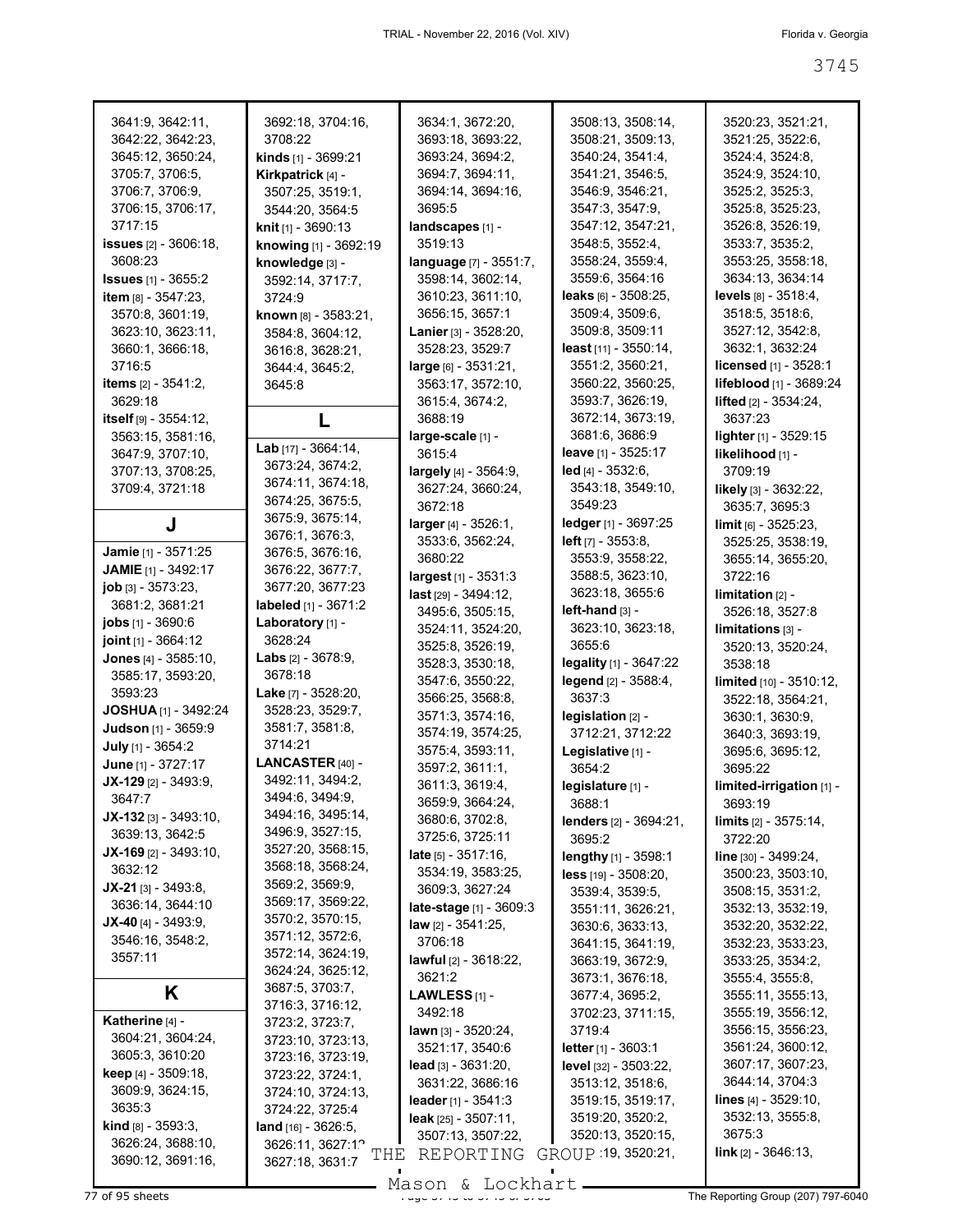| 3646:14                           | 3611:4, 3612:25,                     | 3507:15, 3507:16,                | 3614:6, 3618:18,             | <b>manage</b> [3] - 3652:9, |
|-----------------------------------|--------------------------------------|----------------------------------|------------------------------|-----------------------------|
| <b>linkage</b> $[1]$ - 3649:9     | 3614:21, 3618:24,                    | 3507:18, 3507:22,                | 3623:14, 3626:17,            | 3663:8, 3697:15             |
| <b>linkages</b> [2] - 3594:24,    | 3619:4, 3619:17,                     | 3509:13, 3509:23,                | 3628:11, 3629:19,            | Management [22] -           |
| 3595:3                            | 3620:23, 3629:8,                     | 3528:7, 3540:24,                 | 3636:3, 3636:7,              | 3518:1, 3577:22,            |
| <b>list</b> $[8] - 3650:8$ ,      | 3642:19, 3648:22,                    | 3541:4, 3541:6,                  | 3636:21, 3637:1,             | 3578:2, 3579:22,            |
| 3650:9, 3650:15,                  | 3649:25, 3655:5,                     | 3541:8, 3541:15,                 | 3637:5, 3637:10,             | 3597:20, 3598:6,            |
| 3650:16, 3651:7,                  | 3665:8, 3665:12,                     | 3541:19, 3541:21,                | 3637:13, 3638:9,             | 3598:16, 3600:7,            |
| 3651:13, 3684:12                  | 3669:4, 3684:12,                     | 3541:24, 3547:3,                 | 3638:15, 3638:17,            | 3609:18, 3610:13,           |
| <b>listed</b> $[12] - 3504$ : 7,  | 3692:6, 3697:19,                     | 3559:8, 3564:13,                 | 3639:3, 3639:5,              | 3610:17, 3610:24,           |
| 3512:19, 3513:9,                  | 3697:25, 3698:22,                    | 3564:16, 3590:24,                | 3640:23, 3644:12,            | 3611:11, 3612:9,            |
| 3514:4, 3515:16,                  | 3705:22, 3706:14,                    | 3593:10, 3630:13,                | 3645:19, 3650:5,             | 3613:12, 3654:9,            |
| 3522:13, 3567:16,                 | 3707:6, 3708:4,                      | 3708:18, 3709:5,                 | 3651:24, 3654:11,            | 3656:4, 3656:20,            |
| 3578:17, 3582:17,                 | 3710:19, 3711:19,                    | 3709:7, 3709:20,                 | 3655:4, 3655:9,              | 3657:21, 3663:25,           |
| 3655:11, 3703:25,                 | 3713:14, 3725:16                     | 3711:16                          | 3655:12, 3656:9,             | 3714:1, 3714:5              |
| 3704:14                           | <b>looked</b> [48] - 3498:20,        | <b>Losses</b> $[1] - 3591:22$    | 3656:12, 3659:10,            | management [60] -           |
| <b>listing</b> $[2] - 3581:21$ ,  | 3499:10, 3500:8,                     | <b>losses</b> $[1] - 3540.8$     | 3659:14, 3660:3,             | 3508:6, 3508:14,            |
| 3649:3                            | 3501:6, 3505:17,                     | <b>low</b> $[12] - 3697:22$ ,    | 3662:15, 3664:2,             | 3511:17, 3512:10,           |
| <b>lists</b> $[1] - 3646:6$       | 3505:25, 3508:12,                    | 3708:12, 3708:14,                | 3664:6, 3664:9,              | 3513:15, 3513:17,           |
| <b>literature</b> [2] - 3710:5,   | 3510:23, 3511:10,                    | 3708:23, 3709:5,                 | 3664:25, 3668:21,            | 3513:19, 3521:10,           |
| 3710:10                           | 3511:11, 3521:7,                     | 3710:9, 3710:16,                 | 3669:1, 3669:7,              | 3528:7, 3539:17,            |
|                                   | 3523:8, 3528:10,                     | 3711:8, 3711:11,                 | 3671:4, 3673:15,             | 3541:6, 3547:5,             |
| <b>live</b> $[2] - 3544:15$ ,     | 3530:12, 3532:4,                     | 3711:12, 3712:8,                 | 3678:10, 3683:19,            | 3572:17, 3573:5,            |
| 3618:3                            | 3533:14, 3537:6,                     | 3712:9                           | 3685:12, 3686:22,            | 3573:8, 3596:1,             |
| <b>lives</b> $[1]$ - 3689:16      | 3555:25, 3567:4,                     | low-pressure [8] -               | 3716:22, 3717:1,             | 3596:7, 3601:5,             |
| $Ioan$ [1] - 3694:24              | 3573:15, 3584:24,                    | 3708:23, 3710:9,                 | 3718:6, 3718:10,             | 3601:6, 3601:10,            |
| locate [3] - 3699:25,             | 3587:10, 3596:5,                     |                                  | 3719:12, 3720:1,             | 3601:24, 3612:22,           |
| 3700:18, 3702:7                   | 3610:23, 3623:6,                     | 3710:16, 3711:8,                 | 3720:17                      |                             |
| <b>located</b> $[5] - 3544:18$ ,  |                                      | 3711:11, 3711:12,                | $madam$ [1] - 3687:17        | 3615:8, 3629:5,             |
| 3571:9, 3678:14,                  | 3626:16, 3631:24,<br>3632:3, 3632:6, | 3712:8, 3712:9                   | magical $[1]$ - 3545:10      | 3629:16, 3635:4,            |
| 3689:8, 3713:19                   |                                      | Lower [23] - 3575:24,            |                              | 3635:6, 3653:5,             |
| <b>location</b> $[3] - 3683:17$ , | 3632:9, 3640:19,                     | 3580:5, 3581:7,                  | magnitude [1] -              | 3653:6, 3653:10,            |
| 3702:22, 3702:24                  | 3642:8, 3648:8,                      | 3622:18, 3636:19,                | 3549:25                      | 3653:11, 3653:18,           |
| <b>locations</b> $[1] - 3629:2$   | 3652:18, 3653:14,                    | 3658:22, 3671:6,                 | mail $[21] - 3594:3$ ,       | 3658:9, 3658:11,            |
| lodging [1] - 3605:14             | 3685:1, 3685:12,                     | 3671:17, 3672:3,                 | 3594:7, 3594:8,              | 3658:12, 3658:15,           |
| logistics [1] - 3635:3            | 3685:14, 3685:23,                    | 3673:6, 3675:18,                 | 3594:9, 3594:18,             | 3658:23, 3660:5,            |
| long-term [3] -                   | 3685:24, 3705:6,                     | 3676:20, 3677:3,                 | 3595:11, 3607:15,            | 3663:11, 3665:23,           |
| 3535:5, 3559:8,                   | 3705:7, 3707:2,                      | 3689:13, 3694:11,                | 3607:20, 3607:23,            | 3679:2, 3679:14,            |
| 3630:12                           | 3716:9, 3717:16,                     | 3697:21, 3701:16,                | 3607:25, 3608:1,             | 3679:19, 3680:4,            |
| <b>look</b> [73] - $3500:1$ ,     | 3718:11, 3718:25                     | 3701:23, 3705:12,                | 3608:4, 3608:6,              | 3680:7, 3680:12,            |
| 3500:6, 3502:11,                  | <b>looking</b> [29] - 3499:20,       | 3707:9, 3711:1,                  | 3608:7, 3608:12,             | 3681:4, 3681:23,            |
| 3503:9, 3504:22,                  | 3505:13, 3505:15,                    | 3713:10, 3713:12                 | 3608:19, 3609:1,             | 3688:5, 3688:14,            |
| 3504:25, 3505:24,                 | 3532:15, 3533:19,                    | <b>lower</b> [5] $-3531:13$ ,    | 3609:7, 3609:12,             | 3689:11, 3690:24,           |
| 3506:5, 3506:9,                   | 3545:14, 3547:8,                     | 3562:4, 3562:12,                 | 3610:1, 3610:4               | 3691:15, 3698:10,           |
| 3506:12, 3506:24,                 | 3555:6, 3557:9,                      | 3710:3, 3710:4                   | <b>mails</b> $[1]$ - 3607:21 | 3714:19, 3715:16,           |
| 3508:9, 3508:16,                  | 3561:25, 3600:11,                    | <b>Lucius</b> $[1] - 3650:15$    | $main$ [4] - 3509:22,        | 3721:22, 3721:24,           |
| 3508:17, 3508:22,                 | 3601:5, 3601:9,                      | <b>lunch</b> $[2] - 3624:15$ ,   | 3579:10, 3579:19,            | 3722:16                     |
| 3510:5, 3510:11,                  | 3601:14, 3601:16,                    | 3624:16                          | 3592:6                       | managements [1] -           |
| 3510:21, 3511:22,                 | 3611:19, 3623:11,                    |                                  | Maine [8] - 3492:13,         | 3659:18                     |
| 3530:22, 3535:25,                 | 3631:12, 3633:20,                    | M                                | 3492:15, 3723:5,             | manager [4] -               |
| 3544:23, 3545:11,                 | 3634:25, 3644:11,                    |                                  | 3723:14, 3723:17,            | 3576:19, 3577:16,           |
| 3547:16, 3552:3,                  | 3648:3, 3666:14,                     | $ma'am$ [76] - 3573:20,          | 3725:9, 3725:11,             | 3578:20, 3578:24            |
| 3553:5, 3556:5,                   | 3678:23, 3694:21,                    | 3573:22, 3576:11,                | 3727:3                       | managerial [1] -            |
| 3558:20, 3566:20,                 | 3694:23, 3706:3,                     | 3576:21, 3578:19,                | major [3] - 3536:18,         | 3577:12                     |
| 3566:23, 3567:2,                  | 3708:9, 3720:8                       | 3580:2, 3580:11,                 | 3590:23, 3698:11             | manages $[1] - 3613:10$     |
| 3567:11, 3567:14,                 | <b>looks</b> $[4] - 3532:18$ ,       | 3580:22, 3581:23,                | majority [11] - 3574:2,      | Manages [1] - 3655:2        |
| 3569:8, 3579:15,                  | 3533:9, 3630:20,                     | 3582:1, 3582:19,                 | 3574:4, 3574:16,             | managing $[2]$ -            |
| 3580:14, 3580:16,                 | 3671:22                              | 3586:18, 3588:8,                 | 3574:19, 3613:2,             | 3612:14, 3660:22            |
| 3581:20, 3585:21,                 | <b>loose</b> $[1] - 3557:5$          | 3588:16, 3589:6,                 | 3643:1, 3643:2,              | $m$ andate $[2]$ -          |
| 3588:4, 3593:5,                   | <b>loses</b> $[1]$ - 3591:5          | 3589:21, 3590:4,                 | 3643:16, 3653:19,            | 3668:19, 3668:21            |
| 3598:22, 3602:4,                  | $\log$ ing [1] - 3508:20             | 3590:9, 3590:20,                 | 3655:17, 3675:20             | <b>MANER</b> [1] - 3492:22  |
| 3603:8, 3607:22,                  | loss [28] - 3507:14<br>THE           | $3591.20$ $3593.17$<br>REPORTING | GROUP <b>s</b> [2] - 3688:4  | manned [1] - 3653:10        |
|                                   |                                      |                                  |                              |                             |

 $\frac{280001}{3800}$  of 95 sheets Mason & Lockhart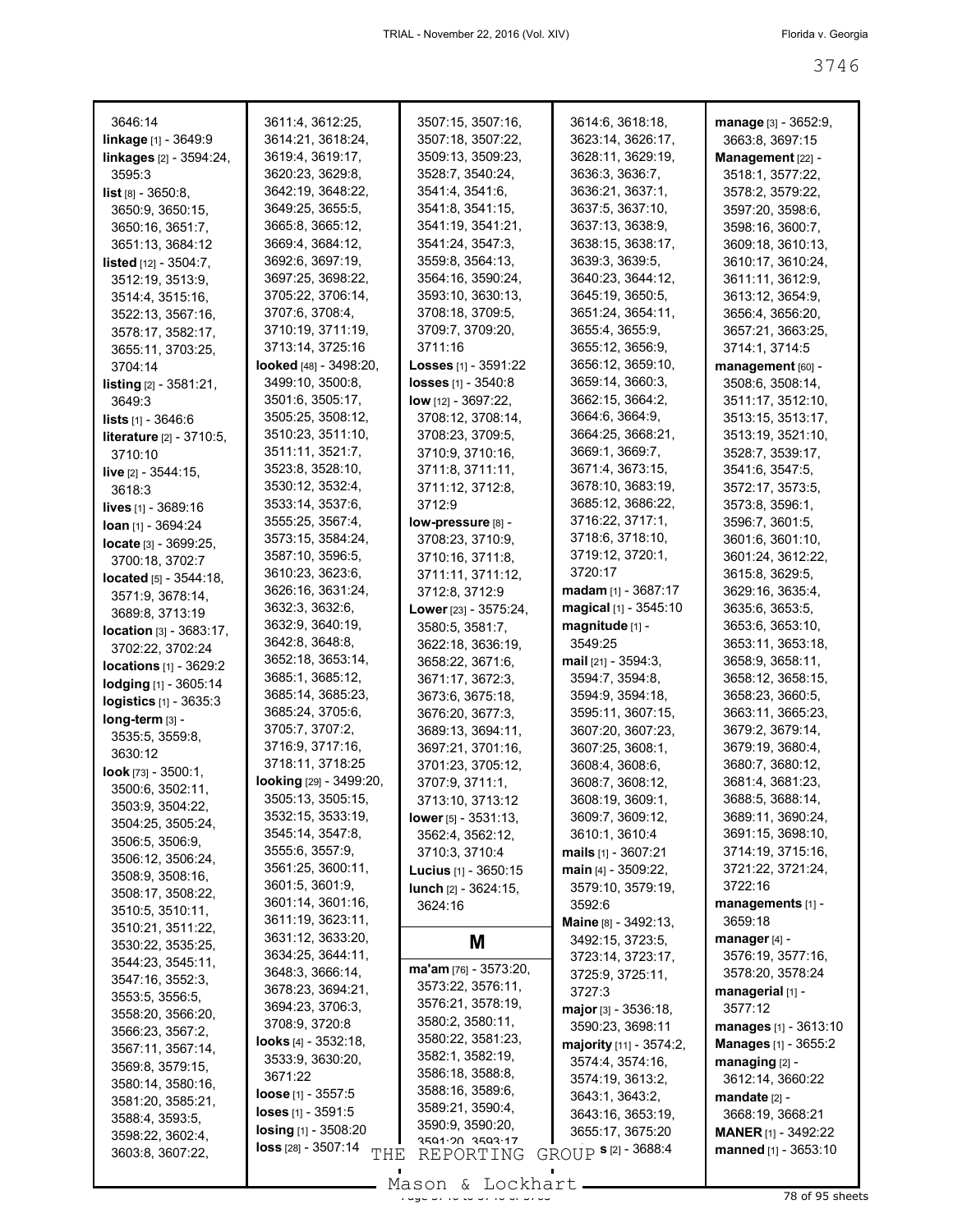| manner [1] - 3652:10<br>manually [1] - 3654:14 | 3570:7, 3571:24,<br>3572:16, 3578:11, | 3543:20, 3543:24,<br>3546:12, 3547:7, | 3653:11, 3663:1,<br>3668.9     | method [1] - 3538:25<br>methodological [1] - |
|------------------------------------------------|---------------------------------------|---------------------------------------|--------------------------------|----------------------------------------------|
| map [8] - 3592:20,                             | 3621:16, 3625:15,                     | 3548:1, 3550:16,                      | measuring [1] -                | 3549:21                                      |
| 3636:23, 3637:6,                               | 3625:17, 3687:14,                     | 3550:20, 3551:5,                      | 3684:4                         | methodologies [2] -                          |
| 3644:11, 3644:18,                              | 3687:18, 3688:6,                      | 3552:9, 3552:11,                      | meet [1] - 3528:25             | 3548:11, 3548:16                             |
| 3645:13, 3701:16,                              | 3689:16, 3690:20,                     | 3553:18, 3554:2,                      | meeting [6] - 3617:20,         | methodology [3] -                            |
| 3701:18                                        | 3692:10, 3692:23,                     | 3554:19, 3555:22,                     | 3620:18, 3623:12,              | 3548:20, 3549:22,                            |
| mapped [8] - 3646:1,                           | 3693:17, 3696:5,                      | 3556:24, 3557:4,                      | 3624:10, 3652:21,              | 3560:8                                       |
| 3646:4, 3669:22,                               | 3698:14, 3700:24,                     | 3560:16, 3565:20,                     | 3654:2                         | Methods [1] - 3668:24                        |
| 3670:4, 3670:15,                               | 3701:25, 3703:3,                      | 3566:4, 3567:23,                      | meetings [1] -                 | methods [4] - 3507:9,                        |
| 3699:12, 3699:13,                              | 3703:9, 3703:16,                      | 3568:14, 3568:18,                     | 3620:17                        | 3614:1, 3653:11,                             |
| 3701:1                                         | 3704:2, 3706:20,                      | 3720:21, 3721:6                       | member [6] - 3576:16,          | 3661:21                                      |
| mapping [18] -                                 | 3707:25, 3709:24,                     | Mayer's [2] - 3527:18,                | 3585:11, 3604:16,              | metric [3] - 3535:19,                        |
| 3592:18, 3592:24,                              | 3710:13, 3712:11,                     | 3720:24                               | 3636:17, 3650:4                | 3535:21, 3715:21                             |
| 3593:1, 3646:11,                               | 3712:15, 3713:23,                     | meal $[1] - 3494:12$                  | members [9] -                  | metrics [6] - 3601:8,                        |
| 3646:19, 3669:16,                              | 3715:6, 3716:1,                       | mean [16] - 3500:9,                   | 3581:22, 3586:8,               | 3601:25, 3604:1,                             |
| 3669:18, 3669:23,                              | 3716:7, 3716:15,                      | 3521:16, 3526:2,                      | 3604:3, 3604:14,               | 3715:15, 3715:25                             |
| 3670:1, 3670:6,                                | 3723:2                                | 3538:17, 3558:11,                     | 3606:6, 3607:11,               | Metro [23] - 3501:15,                        |
| 3670:10, 3670:22,                              | materials [9] - 3579:2.               | 3561:22, 3561:24,                     | 3650:6, 3650:9,                | 3504:13, 3509:7,                             |
| 3675:17, 3698:15,                              | 3605:21, 3605:24,                     | 3566:25, 3580:14,                     | 3699:24                        | 3509:21, 3510:8,                             |
| 3698:20, 3699:1,                               | 3606:4, 3606:8,                       | 3629:24, 3661:19,                     | memo [13] - 3605:3,            | 3512:1, 3513:8,                              |
| 3700:25, 3701:25                               | 3606:17, 3661:10,                     | 3663:3, 3674:9,                       | 3605:5, 3605:8,                | 3515:14, 3528:11,                            |
| <b>March</b> $[3] - 3553:21$ ,                 | 3661:11, 3661:17                      | 3680:2, 3680:9,                       | 3605:10, 3605:13,              | 3528:15, 3528:16,                            |
| 3594:4, 3617:21                                | $math$ math $[5] - 3634:18$ ,         | 3721:4                                | 3606:25, 3607:11,              | 3528:17, 3530:8,                             |
| Mark [6] - 3493:4,                             | 3634:24, 3647:14,                     | meaningful $[1]$ -                    | 3607:19, 3610:20,              | 3530:14, 3530:20.                            |
| 3494:18, 3570:17,                              | 3671:24, 3672:7                       | 3563:25                               | 3610:22, 3611:2,               | 3530:21, 3535:11,                            |
| 3571:4, 3571:7,                                | mathematical $[2]$ -                  | means [7] - 3497:21,                  | 3611:3, 3611:7                 | 3536:7, 3536:19,                             |
| 3607:24                                        | 3549:19, 3560:15                      | 3503:13, 3522:17,                     | memory [1] - 3577:11           | 3538:10, 3539:6,                             |
| marked [1] - 3647:9                            | <b>matter</b> [4] - $3492:10$ ,       | 3577:2, 3600:23,                      | mention [5] - 3576:12,         | 3542:4, 3548:13                              |
| Mason [4] - 3492:14,                           | 3689:23, 3693:9,                      | 3630:3, 3701:7                        | 3595:4, 3626:10,               | $metric$ [5] - 3502:9,                       |
| 3727:2, 3727:15,                               | 3715:20                               | meant $[1]$ - 3680:10                 | 3674:1, 3698:6                 | 3508:10, 3508:19,                            |
| 3727:15                                        | $maximum$ [5] -                       | measure [6] -                         | mentioned [20] -               | 3528:11, 3604:18                             |
| <b>Master</b> [1] - 3552:20                    | 3517:8, 3517:11,                      | 3499:17, 3504:19,                     | 3496:15, 3518:7,               | $mgd$ [4] - 3542:10,                         |
| <b>MASTER</b> [40] -                           | 3523:22, 3630:7,                      | 3504:25, 3505:25,                     | 3569:6, 3576:3,                | 3552:1, 3552:2,                              |
| 3492:11, 3494:2,                               | 3655:10                               | 3506:12, 3541:13                      | 3577:6, 3577:13,               | 3552:6                                       |
| 3494:6, 3494:9,                                | Mayer [74] - 3493:3,                  | measured [2] -                        | 3602:21, 3612:21,              | microphone [2] -                             |
| 3494:16, 3495:14,                              | 3494:18, 3494:19,                     | 3556:14, 3686:6                       | 3623:21, 3644:14,              | 3495:4, 3571:1                               |
| 3496:9, 3527:15,                               | 3495:7, 3495:9,                       | measurement [1] -                     | 3649:19, 3649:24,              | Middle [3] - 3580:6,                         |
| 3527:20, 3568:15,                              | 3495:19, 3496:3,                      | 3535:24                               | 3660:10, 3673:21,              | 3580:25, 3581:7                              |
| 3568:18, 3568:24,                              | 3496:11, 3497:15,<br>3498:9, 3499:11, | measures [43] -                       | 3693:23, 3704:18,              | middle $[5]$ - 3515:23,                      |
| 3569:2, 3569:9,                                | 3500:5, 3500:17,                      | 3497:8, 3504:8,                       | 3714:13, 3715:6,               | 3580:18, 3600:9,                             |
| 3569:17, 3569:22,                              | 3501:7, 3503:1,                       | 3504:24, 3505:10,                     | 3718:5, 3721:20                | 3603:9, 3671:20                              |
| 3570:2, 3570:15,                               | 3504:17, 3505:1,                      | 3505:21, 3506:2,<br>3506:6, 3506:11,  | mentioning $[2]$ -             | might [21] - 3515:25,                        |
| 3571:12, 3572:6,<br>3572:14, 3624:19,          | 3505:19, 3506:4,                      | 3506:14, 3506:21,                     | 3594:22, 3648:19               | 3527:18, 3534:9,                             |
| 3624:24, 3625:12,                              | 3506:15, 3507:7,                      | 3507:6, 3508:10,                      | <b>mentions</b> [1] - 3595:5   | 3537:23, 3539:25,                            |
| 3687:5, 3703:7,                                | 3509:25, 3512:6,                      | 3508:12, 3508:18,                     | menu [2] - 3612:23,<br>3714:15 | 3542:2, 3545:12,<br>3550:16, 3556:22,        |
| 3716:3, 3716:12,                               | 3517:23, 3520:17,                     | 3513:3, 3513:6,                       | <b>merit</b> $[1] - 3716:7$    | 3570:8, 3572:4,                              |
| 3723:2, 3723:7,                                | 3523:19, 3526:16,                     | 3513:9, 3513:10,                      | <b>meter</b> [5] $-3684:4$ ,   | 3585:21, 3591:8,                             |
| 3723:10, 3723:13,                              | 3527:13, 3527:23,                     | 3513:16, 3517:19,                     | 3684:14, 3684:15,              | 3591:11, 3610:18,                            |
| 3723:16, 3723:19,                              | 3528:10, 3529:3,                      | 3517:22, 3519:16,                     | 3686:6, 3700:19                | 3617:16, 3631:1,                             |
| 3723:22, 3724:1,                               | 3529:20, 3530:22,                     | 3523:15, 3535:9,                      | metered [4] - 3563:22,         | 3631:10, 3647:14,                            |
| 3724:10, 3724:13,                              | 3531:17, 3532:8,                      | 3537:16, 3537:25,                     | 3713:11, 3713:13,              | 3703:5, 3722:5                               |
| 3724:22, 3725:4                                | 3533:9, 3533:18,                      | 3538:5, 3539:23,                      | 3713:16                        | miles $[3] - 3509:22$ ,                      |
| <b>Masters</b> [8] - 3493:4,                   | 3534:3, 3535:8,                       | 3540:19, 3543:21,                     | metering [6] - 3528:8,         | 3509:23, 3618:3                              |
| 3494:18, 3570:17,                              | 3536:3, 3536:15,                      | 3544:5, 3546:3,                       | 3683:21, 3686:12,              | milestone $[2]$ -                            |
| 3571:4, 3571:7,                                | 3537:4, 3537:20,                      | 3551:18, 3566:10,                     | 3700:22, 3712:16,              | 3658:8, 3658:14                              |
| 3571:15, 3671:2,                               | 3539:6, 3539:23,                      | 3566:13, 3566:16,                     | 3712:20                        | Milestones $[1]$ -                           |
| 3671:15                                        | 3540:22, 3542:1,                      | 3567:15, 3568:8,                      | <b>meters</b> $[3] - 3685:6$ , | 3657:20                                      |
| masters [36] - 3570:1,                         | 3542:6, 3542:22<br>THE                | REPORTING                             | GROUP 2, 3713:19               | million $[23] - 3500.11$ ,                   |
|                                                |                                       |                                       |                                |                                              |

Mason & Lockhart **Page 3747 of 95 sheets** Page 377-6040<br>
The Reporting Group (207) 797-6040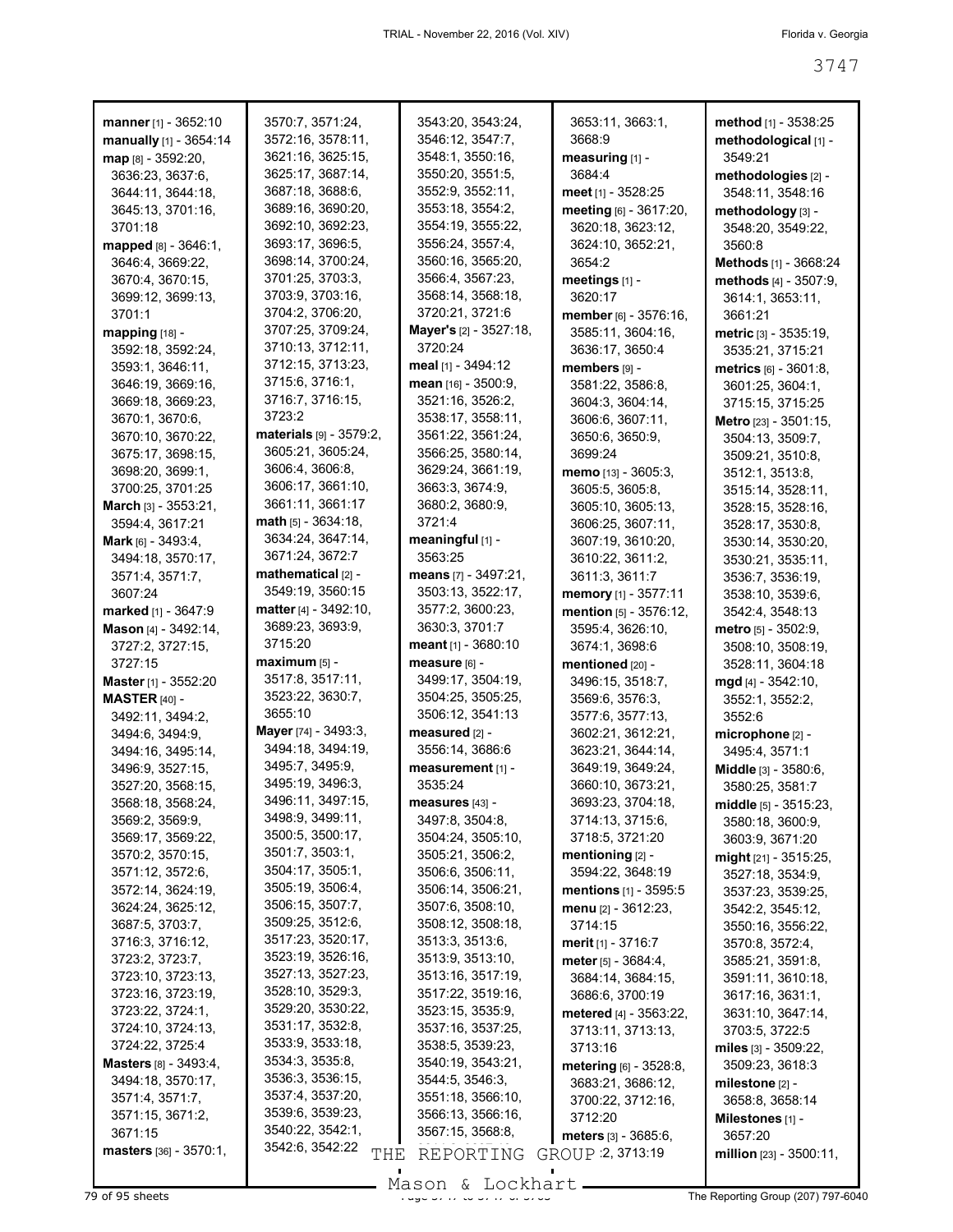| 3530:25, 3531:16,            | moisture [8] -                   | 3536:2                  | 3553:9, 3553:17,               | needs [4] - 3529:1,          |
|------------------------------|----------------------------------|-------------------------|--------------------------------|------------------------------|
| 3532:17, 3532:18,            | 3662:16, 3662:20,                | MR [41] - 3494:4,       | 3554:23, 3555:2,               | 3620:2, 3698:5,              |
| 3542:9, 3547:13,             | 3662:22, 3663:1,                 | 3494:5, 3494:8,         | 3555:14, 3555:16,              | 3708:17                      |
| 3547:17, 3547:21,            | 3663:5, 3663:8,                  | 3494:14, 3494:17,       | 3555:24, 3556:2,               |                              |
|                              |                                  |                         |                                | neighbors [2] -              |
| 3551:2, 3551:20,             | 3663:21, 3692:4                  | 3495:9, 3495:18,        | 3556:16                        | 3651:11, 3680:20             |
| 3552:2, 3552:4,              | moment [13] -                    | 3495:25, 3496:2,        | municipalities [3] -           | Net <sub>[1]</sub> - 3591:22 |
| 3552:6, 3552:8,              | 3519:18, 3527:14,                | 3496:7, 3496:10,        | 3530:5, 3536:16,               | net [11] - 3544:11,          |
| 3555:20, 3557:13,            | 3565:4, 3566:8,                  | 3527:14, 3527:16,       | 3541:22                        | 3544:23, 3544:25,            |
| 3557:22, 3557:25,            | 3594:6, 3598:12,                 | 3527:22, 3557:1,        |                                | 3545:6, 3545:8,              |
| 3558:5, 3675:1,              | 3608:5, 3635:25,                 | 3557:3, 3561:3,         | N                              | 3545:12, 3545:18,            |
| 3675:11                      | 3638:18, 3670:24,                | 3561:4, 3567:19,        |                                | 3548:4, 3590:22,             |
| millions [1] - 3545:14       | 3678:20, 3678:21,                | 3567:20, 3567:22,       | name [8] - 3495:5,             | 3593:8, 3593:10              |
|                              |                                  |                         | 3495:6, 3495:7,                |                              |
| mind [5] - 3560:19,          | 3718:4                           | 3568:17, 3569:18,       | 3496:5, 3571:2,                | never [3] - 3509:14,         |
| 3635:3, 3664:11,             | monetary [2] -                   | 3569:19, 3569:24,       | 3571:3, 3571:4,                | 3569:7, 3718:16              |
| 3671:14, 3673:4              | 3598:25, 3600:12                 | 3570:6, 3570:16,        | 3571:25                        | nevertheless [1] -           |
| minimize [2] - 3510:8,       | money [2] - 3574:7,              | 3571:6, 3571:14,        |                                | 3597:18                      |
| 3696:22                      | 3622:3                           | 3571:21, 3625:3,        | named [4] - 3573:2,            | New [1] - 3725:7             |
| <b>minute</b> $[1] - 3687:4$ | monitor [1] - 3663:7             | 3625:11, 3687:3,        | 3583:12, 3585:9,               | new [10] - 3545:23,          |
| $minutes_{[5]} - 3570:1,$    | monitoring [5] -                 | 3687:10, 3687:13,       | 3727:9                         | 3545:25, 3622:9,             |
| 3617:20, 3623:4,             |                                  | 3703:2, 3703:8,         | names [4] - 3650:10,           |                              |
|                              | 3662:16, 3662:20,                | 3716:2, 3722:25,        | 3650:11, 3651:6,               | 3637:24, 3638:7,             |
| 3624:10, 3624:18             | 3662:23, 3663:6,                 |                         | 3651:10                        | 3638:20, 3643:20,            |
| mischaracterizes [1] -       | 3663:21                          | 3724:20, 3724:25        | <b>narrow</b> [1] - $3505:1$   | 3663:13, 3705:10             |
| 3563:1                       | monthly [1] - 3553:11            | MS [22] - 3571:23,      |                                | Newton [1] - 3593:24         |
| mission $[1]$ - 3688:2       | months [15] - 3515:1,            | 3572:3, 3572:7,         | nation [1] - 3500:14           | next [15] - 3499:21,         |
| misspoke [1] -               | 3524:13, 3524:23,                | 3572:15, 3578:5,        | <b>national</b> $[2] - 3541:3$ | 3522:2, 3536:11,             |
| 3622:15                      | 3525:19, 3525:21,                | 3578:10, 3582:7,        | 3590:11                        | 3578:17, 3597:6,             |
| mistake [2] - 3542:20,       | 3526:23, 3526:24,                | 3582:15, 3618:15,       | <b>National</b> [3] - 3583:5,  | 3597:12, 3603:8,             |
|                              |                                  | 3618:16, 3621:13,       | 3628:23, 3664:13               |                              |
| 3549:20                      | 3553:20, 3553:23,                | 3621:15, 3624:13,       | nationally [2] -               | 3608:21, 3618:15,            |
| mistakes [4] - 3543:7,       | 3554:18, 3556:17,                |                         | 3565:8, 3565:14                | 3619:17, 3657:19,            |
| 3543:18, 3549:17,            | 3567:1, 3600:1,                  | 3624:21, 3625:1,        | nature [5] - 3544:16,          | 3665:8, 3666:18,             |
| 3550:9                       | 3659:19, 3692:13                 | 3625:7, 3625:14,        |                                | 3692:13, 3725:3              |
| mister $[1] - 3496:21$       | Moore [4] - 3585:23,             | 3647:10, 3647:12,       | 3577:5, 3663:14,               | $nice$ [1] - 3693:15         |
| Mitchell [1] - 3661:6        | 3585:25, 3586:2,                 | 3716:4, 3716:14,        | 3688:15, 3690:6                | nickname [2] -               |
| mitigate [1] - 3694:25       | 3586:5                           | 3724:21                 | near $[1] - 3697:23$           | 3615:21, 3615:23             |
| mitigation [3] -             | moratorium [8] -                 | multi [2] - 3555:21,    | nearly [2] - 3697:20,          | night [2] - 3494:12,         |
|                              | 3637:23, 3638:7,                 | 3686:16                 | 3711:1                         | 3725:6                       |
| 3518:9, 3518:14,             |                                  | multi-billion [1] -     | neat [1] - 3693:15             |                              |
| 3518:21                      | 3638:11, 3643:20,                | 3555:21                 | necessarily [20] -             | <b>NOAA</b> [2] - 3585:2,    |
| Mobile [18] - 3673:24,       | 3643:23, 3644:2,                 |                         | 3511:20, 3511:21,              | 3659:6                       |
| 3674:2, 3674:11,             | 3645:11, 3645:14                 | multi-cropping [1] -    |                                | nonconsumptive [1] -         |
| 3674:18, 3674:25,            | morning [13] - 3494:2,           | 3686:16                 | 3581:18, 3589:22,              | 3564:9                       |
| 3675:5, 3675:9,              | 3494:4, 3494:5,                  | multifamily $[1]$ -     | 3615:17, 3617:13,              | noncropped [3] -             |
| 3675:13, 3676:1,             | 3494:10, 3494:15,                | 3526:5                  | 3621:23, 3627:17,              | 3615:7, 3620:14,             |
| 3676:3, 3676:5,              | 3494:16, 3495:15,                | multiple [4] - 3575:10, | 3633:20, 3657:5,               | 3621:25                      |
| 3676:15, 3676:22,            | 3495:16, 3496:3,                 | 3584:17, 3684:5,        | 3660:19, 3660:20,              | nonetheless [1] -            |
|                              | 3496:4, 3569:25,                 | 3686:7                  | 3667:16, 3672:22,              |                              |
| 3677:7, 3677:19,             |                                  | municipal [37] -        | 3676:11, 3683:2,               | 3610:7                       |
| 3677:23, 3678:8,             | 3571:24, 3572:2                  | 3495:10, 3496:12,       | 3683:10, 3684:18,              | nonirrigated [1] -           |
| 3678:17                      | $most$ [14] - 3501:18,           |                         | 3699:6, 3717:5                 | 3626:5                       |
| model [1] - 3645:3           | 3523:23, 3528:19,                | 3496:24, 3497:11,       |                                | nonprofit $[1]$ -            |
| modeled [4] -                | 3538:8, 3548:19,                 | 3499:25, 3500:23,       | necessary [2] -                | 3574:11                      |
| 3656:17, 3657:1,             | 3550:11, 3622:8,                 | 3522:21, 3526:4,        | 3600:2, 3630:7                 | normal $[3] - 3691:6$ ,      |
| 3657:3, 3685:15              | 3639:20, 3646:23,                | 3528:6, 3528:25,        | <b>need</b> [11] - $3505:5$    | 3691:11, 3695:18             |
| modeling [9] -               | 3647:2, 3672:19,                 | 3531:22, 3532:20,       | 3509:18, 3594:17,              | north $[2] - 3720:4$ ,       |
| 3594:24, 3597:19,            | 3678:6, 3712:2,                  | 3533:25, 3537:8,        | 3622:3, 3631:8,                | 3720:15                      |
|                              | 3719:9                           | 3537:22, 3538:2,        | 3657:8, 3692:5,                |                              |
| 3600:14, 3600:17,            |                                  | 3538:5, 3542:4,         | 3698:24, 3716:5,               | northern [2] - 3524:1,       |
| 3645:3, 3645:6,              | motivations $[2]$ -              | 3544:6, 3546:4,         | 3725:19                        | 3725.7                       |
| 3680:14, 3693:4,             | 3609:2, 3609:6                   |                         | needed [6] - 3525:19,          | Northwest [2] -              |
| 3705:19                      | move $[5]$ - 3530:3,             | 3546:9, 3546:21,        |                                | 3656:3, 3656:20              |
| modest [1] - 3673:19         | 3546:2, 3554:19,                 | 3547:9, 3547:11,        | 3525:20, 3595:25,              | Notary [2] - 3492:15,        |
| modified [1] - 3634:4        | 3633:25, 3710:8                  | 3548:5, 3548:7,         | 3596:6, 3610:8,                | 3727:2                       |
| modify [1] - 3597:25         | <b>moving</b> [2] - 3520:<br>THE | REPORTING               | $\frac{222}{110}$ 11<br>GROUP  | $note$ [3] - 3503:19,        |
|                              |                                  |                         |                                |                              |
|                              |                                  |                         |                                |                              |

 $\frac{200011}{x}$   $\frac{20001122}{x}$  of 95 sheets Mason & Lockhart.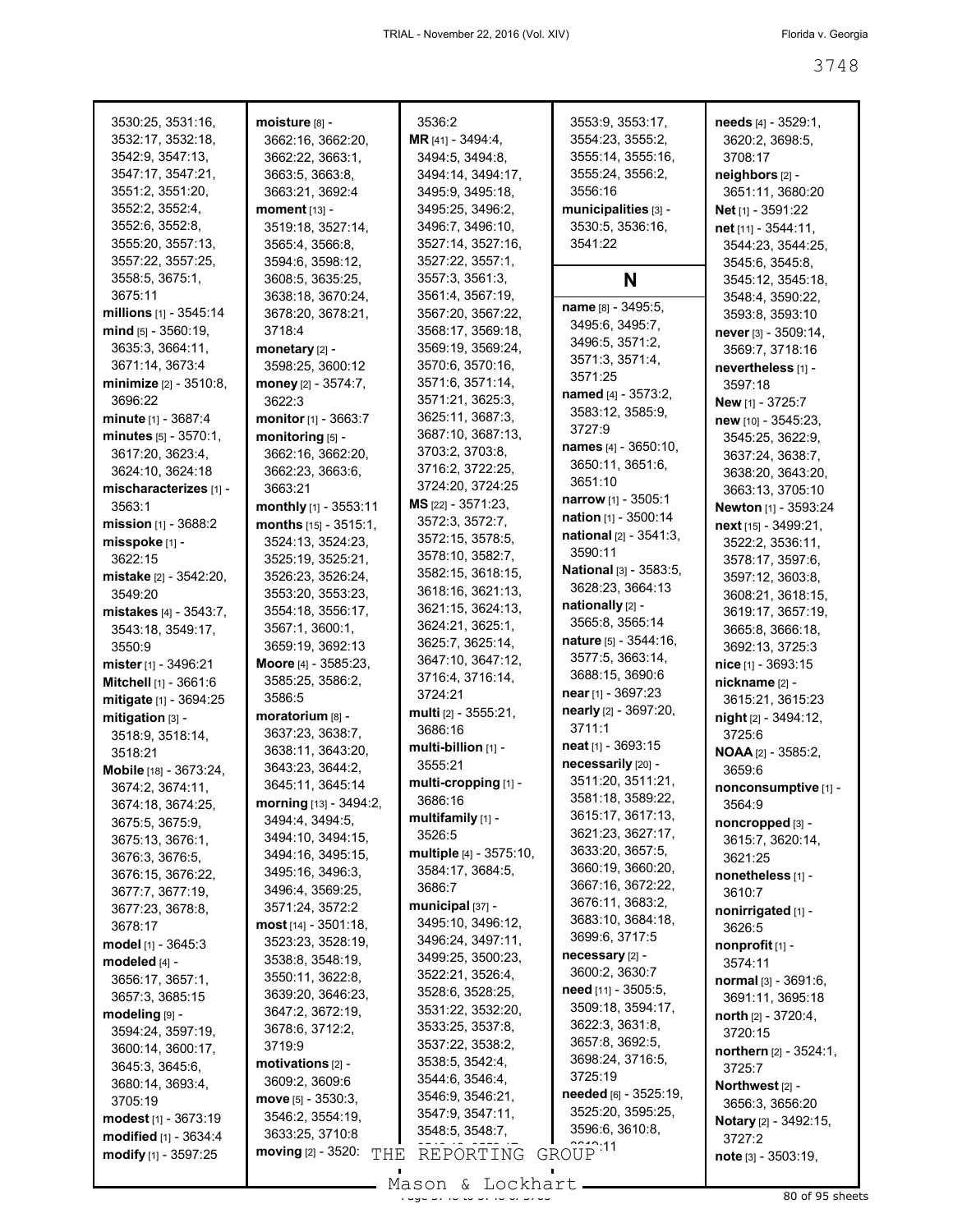| 3507:9, 3539:16               | 3688:17, 3689:15,          | October [2] - 3607:1,  | 3686:3, 3689:5,               | 3617:8, 3617:11,               |
|-------------------------------|----------------------------|------------------------|-------------------------------|--------------------------------|
| noted [1] - 3557:15           | 3697:10, 3697:14,          | 3650:23                | 3698:20, 3702:20,             | 3617:12, 3617:14,              |
| Noted [7] - 3570:3,           | 3704:11, 3704:19,          | odd/even [1] -         | 3709:25, 3715:21,             | 3617:15, 3622:21               |
| 3570:5, 3625:4,               | 3704:21, 3705:23,          | 3526:10                | 3718:15, 3724:8               | organization [1] -             |
| 3625:6, 3687:7,               | 3710:24, 3713:7,           | OF [4] - 3492:1,       | one-or-two-page [1] -         | 3576:17                        |
| 3687:9, 3726:2                | 3714:6, 3716:6,            | 3492:3, 3492:6,        | 3668:8                        | organizations [1] -            |
|                               | 3720:8                     | 3492:9                 | one-to-one [1] -              | 3528:5                         |
| notes $[3] - 3570:10$ ,       |                            |                        |                               |                                |
| 3570:14, 3727:5               | Number [1] - 3493:7        | offer [3] - 3497:5,    | 3702:20                       | origin [2] - 3545:25,          |
| $notning [8] - 3495:1,$       | numbered [4] -             | 3498:14, 3643:7        | ones $[3] - 3504:4,$          | 3610:22                        |
| 3521:21, 3568:17,             | 3518:11, 3618:10,          | offered [4] - 3496:11, | 3537:18, 3707:22              | Original [1] - 3492:1          |
| 3569:18, 3569:19,             | 3618:11, 3654:13           | 3497:10, 3504:2,       | ongoing [2] - 3509:14,        | original [1] - 3607:18         |
| 3570:23, 3724:20,             | numbering [1] -            | 3573:4                 | 3535:5                        | otherwise [2] -                |
| 3724:21                       | 3586:14                    | offers $[1] - 3608:23$ | operated [3] -                | 3521:6, 3578:7                 |
| noticed [3] - 3702:2,         | numbers [38] -             | official [1] - 3525:7  | 3606:16, 3635:2,              | outcome [1] - 3727:8           |
| 3702:5, 3702:9                | 3519:21, 3533:10,          | often [2] - 3616:11,   | 3661:7                        | outdoor [59] -                 |
| <b>notices</b> [2] - 3650:24, | 3542:14, 3578:8,           | 3627:19                | operates [1] - 3709:17        | 3514:11, 3514:14,              |
| 3651:2                        | 3588:6, 3595:8,            | oftentimes [1] -       | operating [5] -               | 3517:4, 3517:7,                |
| November [8] -                | 3599:17, 3599:20,          | 3694:1                 | 3694:23, 3697:22,             | 3517:8, 3517:10,               |
| 3492:13, 3524:19,             | 3600:19, 3600:25,          |                        |                               |                                |
|                               | 3602:2, 3627:14,           | old [1] - 3509:17      | 3708:12, 3709:5,              | 3517:11, 3517:12,              |
| 3525:2, 3526:20,              |                            | older [1] - 3509:12    | 3712:8                        | 3517:13, 3518:17,              |
| 3526:21, 3607:1,              | 3632:19, 3632:20,          | oldest [1] - 3509:20   | operation [2] - 3695:3,       | 3520:14, 3520:24,              |
| 3607:2, 3726:4                | 3635:11, 3640:16,          | on-farm [2] - 3688:14, | 3714:11                       | 3522:4, 3522:7,                |
| nozzle [3] - 3673:18,         | 3640:17, 3640:25,          | 3689:9                 | operations [7] -              | 3522:13, 3523:1,               |
| 3709:2, 3710:9                | 3641:2, 3641:6,            | on-the-ground [2] -    | 3519:8, 3521:17,              | 3523:14, 3523:23,              |
| nozzles [1] - 3708:13         | 3641:7, 3641:11,           | 3646:19, 3710:14       | 3522:18, 3598:4,              | 3525:11, 3527:7,               |
| nuance [1] - 3633:23          | 3641:13, 3641:21,          | once [3] - 3517:12,    | 3598:8, 3613:3,               | 3527:9, 3534:20,               |
| number [80] -                 | 3642:13, 3642:15,          | 3530:1, 3556:13        | 3613:14                       | 3537:22, 3538:1,               |
| 3500:18, 3500:19,             | 3646:10, 3649:22,          | one [75] - 3496:5,     | opinion [9] - 3497:5,         | 3538:2, 3538:6,                |
| 3511:1, 3513:10,              | 3654:15, 3663:4,           | 3505:19, 3509:20,      | 3497:10, 3497:15,             | 3538:15, 3538:20,              |
| 3515:5, 3516:7,               | 3664:22, 3670:10,          | 3512:16, 3517:19,      | 3498:14, 3504:2,              | 3538:25, 3539:25,              |
| 3534:20, 3535:18,             | 3673:7, 3674:21,           |                        | 3512:15, 3548:15,             | 3540:4, 3540:11,               |
| 3543:7, 3545:22,              | 3675:15, 3703:17,          | 3527:14, 3544:10,      | 3569:10, 3569:14              | 3540:12, 3540:20,              |
|                               | 3703:20                    | 3544:14, 3545:19,      |                               | 3548:7, 3548:12,               |
| 3547:18, 3549:2,              | numeral [1] - 3618:13      | 3546:4, 3547:20,       | opinions [2] -                | 3548:21, 3548:22,              |
| 3549:19, 3552:8,              | numerals [2] -             | 3549:17, 3549:18,      | 3496:11, 3573:5               |                                |
| 3560:4, 3574:25,              |                            | 3550:9, 3557:5,        | opportunity [2] -             | 3548:23, 3549:2,               |
| 3584:21, 3587:9,              | 3586:15                    | 3566:13, 3566:15,      | 3505:3, 3509:23               | 3549:8, 3549:10,               |
| 3591:8, 3591:15,              |                            | 3570:7, 3572:11,       | opposed [2] -                 | 3549:11, 3549:14,              |
| 3593:12, 3596:23,             | O                          | 3578:18, 3582:20,      | 3673:11, 3711:16              | 3549:23, 3550:2,               |
| 3602:5, 3604:5,               | objected [1] - 3606:12     | 3583:15, 3584:22,      | <b>optimal</b> [2] - 3630:6,  | 3550:6, 3550:11,               |
| 3617:3, 3617:7,               |                            | 3587:23, 3597:24,      | 3657:9                        | 3550:13, 3559:16,              |
| 3626:9, 3626:11,              | objecting [1] -<br>3605:11 | 3598:13, 3604:14,      | option [3] - 3660:5,          | 3559:25, 3560:4,               |
| 3627:2, 3627:15,              |                            | 3604:21, 3606:1,       | 3679:14, 3679:22              | 3560:12, 3563:18,              |
| 3629:11, 3634:10,             | objection [2] -            | 3606:12, 3606:18,      | <b>options</b> [2] - 3612:23, | 3563:20, 3564:11,              |
| 3640:10, 3640:14,             | 3605:15, 3606:22           | 3607:23, 3608:13,      | 3679:1                        | 3564:19, 3564:21               |
| 3641:15, 3641:19,             | obviously [2] -            | 3608:17, 3610:18,      | order [9] - 3520:8,           | outdoors [1] - 3540:6          |
| 3642:9, 3642:11,              | 3690:20, 3692:6            | 3612:8, 3613:11,       | 3589:2, 3602:12,              | outline [2] - 3644:18,         |
| 3642:19, 3642:21,             | occasion [1] -             | 3613:21, 3619:2,       | 3621:25, 3709:17,             | 3683:13                        |
| 3643:6, 3646:6,               | 3615:25                    | 3619:23, 3620:7,       | 3715:13, 3715:17,             | <b>outlined</b> [3] - 3643:24, |
| 3646:7, 3648:14,              | occur $[3] - 3512:18$ ,    | 3621:13, 3622:22,      |                               | 3644:14, 3645:12               |
| 3648:16, 3648:19,             | 3512:24, 3545:19           |                        | 3715:20, 3715:24              | outreach $[4]$ -               |
| 3649:8, 3649:12,              | occurred [2] -             | 3629:1, 3629:18,       | Order [1] - $3524:17$         |                                |
|                               | 3512:22, 3534:18           | 3630:9, 3646:10,       | ordinance [11] -              | 3540:10, 3662:6,               |
| 3649:13, 3649:15,             | occurring $[2]$ -          | 3648:9, 3648:12,       | 3618:6, 3618:20,              | 3688:13, 3689:14               |
| 3651:4, 3655:21,              | 3565:2, 3646:24            | 3659:18, 3662:12,      | 3619:9, 3620:20,              | outset $[1] - 3721:20$         |
| 3657:15, 3661:15,             |                            | 3665:6, 3668:8,        | 3621:6, 3621:18,              | outside [3] - 3606:5,          |
| 3661:20, 3662:3,              | occurs $[3] - 3512:16$ ,   | 3668:11, 3668:16,      | 3622:2, 3622:25,              | 3643:3, 3705:11                |
| 3662:13, 3663:15,             | 3615:20, 3693:22           | 3670:17, 3675:8,       | 3623:5, 3624:1,               | over-irrigate [1] -            |
| 3670:11, 3671:10,             | Ochlockonee [7] -          | 3678:12, 3678:20,      | 3624:8                        | 3697:7                         |
| 3671:19, 3676:7,              | 3575:25, 3580:6,           | 3678:23, 3679:22,      | Ordinance [1] -               | over-irrigating [1] -          |
| 3676:17, 3677:16,             | 3671:7, 3671:17,           | 3684:15, 3684:18,      | 3620:24                       | 3696:2                         |
| 3678:2, 3688:12,              | 3672:3, 3673:6,<br>THE     | REPORTING              | $GROUP$ inces $[6]$ -         | overall [15] - 3497:11,        |
|                               | 3673:10                    |                        |                               |                                |

Mason & Lockhart

 $81$  of 95 sheets  $\frac{3749}{49}$  and  $\frac{3749}{49}$  of 3749 cm  $\frac{3749}{49}$  or  $\frac{3749}{49}$  or  $\frac{3749}{49}$  or  $\frac{3749}{49}$  or  $\frac{3749}{49}$  cm  $\frac{3749}{49}$  The Reporting Group (207) 797-6040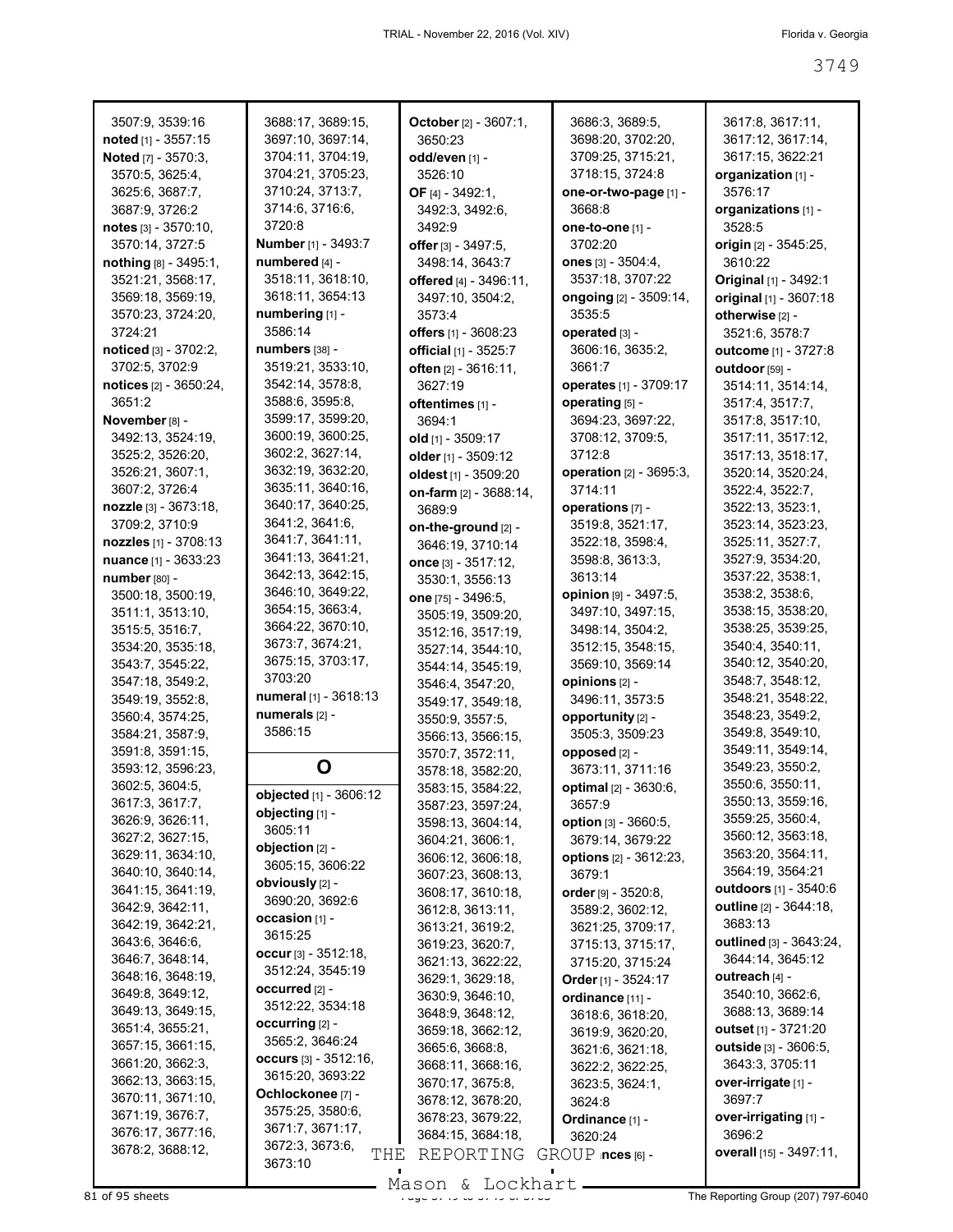| 3497:16, 3565:13,             | 3582:8, 3582:10,                      | 3498:3, 3503:24,               | pdf <sub>[1]</sub> - 3578:6    | 3660:18, 3660:20,                  |
|-------------------------------|---------------------------------------|--------------------------------|--------------------------------|------------------------------------|
| 3615:8, 3629:10,              | 3582:13, 3582:18,                     | 3509:17, 3510:20,              | <b>peak</b> թթ - 3515:1,       | 3661:14, 3663:20,                  |
| 3652:13, 3653:20,             | 3586:17, 3588:3,                      | 3513:17, 3513:19,              | 3525:19, 3526:22,              | 3667:15, 3667:18,                  |
| 3660:15, 3666:1,              | 3588:6, 3588:9,                       | 3520:7, 3531:23,               | 3526:24, 3534:5,               | 3667:25, 3668:6,                   |
| 3667:18, 3672:12,             | 3589:23, 3590:17,                     | 3549:3, 3549:5,                | 3534:9, 3562:16,               | 3668:13, 3672:5,                   |
| 3672:24, 3688:1,              | 3591:16, 3596:23,                     | 3559:8, 3564:14,               | 3565:1                         | 3674:20, 3675:22,                  |
| 3694:3, 3694:8                | 3597:3, 3597:12,                      | 3572:19, 3578:24,              | peaks [1] - 3534:13            | 3677:24, 3697:20,                  |
| overarching [2] -             | 3598:17, 3600:6,                      | 3578:25, 3587:18,              | peanut $[5] - 3628:13$ ,       | 3697:24, 3699:13,                  |
| 3596:21, 3597:3               | 3610:21, 3611:1,                      | 3591:13, 3592:23,              | 3632:14, 3632:21,              | 3701:18, 3705:10,                  |
| overestimate [1] -            | 3618:13, 3618:15,                     | 3593:1, 3595:20,               | 3633:22, 3634:20               | 3707:11, 3707:14,                  |
| 3589:25                       | 3619:5, 3619:17,                      | 3596:3, 3596:9,                | Peanut [2] - 3628:23,          | 3707:21, 3707:24,                  |
| overlapped [1] -              | 3620:24, 3623:18,                     | 3599:17, 3605:22,              | 3664:13                        | 3710:7, 3710:11,                   |
| 3643:24                       | 3632:13, 3634:2,                      | 3611:3, 3611:4,                | peanuts [1] - 3632:7           | 3710:12, 3711:6,                   |
| overlaps [1] - 3644:20        | 3635:12, 3636:22,                     | 3612:16, 3613:4,               | people [15] - 3500:11,         | 3711:15, 3711:18,                  |
| oversight [5] - 3579:4,       | 3638:14, 3644:10,                     | 3626:24, 3627:19,              | 3526:6, 3531:16,               | 3712:5, 3712:7,                    |
| 3580:8, 3580:20,              | 3644:18, 3645:1,                      | 3643:25, 3645:5,               | 3538:14, 3538:20,              | 3712:9, 3713:13,                   |
| 3585:15, 3586:1               | 3654:15, 3655:5,                      | 3652:25, 3670:21,              | 3539:2, 3539:4,                | 3713:15, 3718:20,                  |
| overstate [4] -               | 3664:21, 3664:23,                     | 3674:3, 3674:22,               | 3542:20, 3555:20,              | 3719:5                             |
| 3543:19, 3549:11,             | 3665:8, 3665:9,                       | 3687:24, 3688:6,               | 3585:12, 3607:24,              | percentage [11] -                  |
| 3549:23, 3686:17              | 3666:11, 3668:8,                      | 3690:8, 3690:14,               | 3629:25, 3630:4,               | 3539:11, 3562:24,                  |
| overstated [6] -              | 3669:1, 3669:5,                       | 3690:18, 3692:1,               | 3690:15, 3701:5                | 3574:13, 3626:1,                   |
| 3549:14, 3550:1,              | 3671:1                                | 3694:3, 3699:10,               | per [38] - 3504:23,            | 3627:8, 3634:11,                   |
| 3550:6, 3550:13,              | Page [1] - 3493:7                     | 3701:21, 3710:13,              | 3505:14, 3530:25,              | 3662:12, 3672:7,                   |
| 3560:9, 3560:14               | pages [11] - 3503:20,                 | 3714:7, 3717:4,                | 3535:11, 3535:14,              | 3678:1, 3710:24,                   |
| overstatement [1] -           | 3578:6, 3578:7,                       | 3720:19                        | 3535:15, 3535:19,              | 3713:9                             |
| 3554:13                       | 3578:9, 3596:25,                      | participated [1] -             | 3535:23, 3535:25,              | percentages [4] -                  |
|                               | 3614:11, 3618:9,                      | 3604:22                        | 3536:4, 3536:6,                | 3502:9, 3530:12,                   |
| own [6] - 3495:23,            | 3618:12, 3635:22,                     | particular [15] -              | 3536:9, 3536:10,               | 3668:10, 3713:21                   |
| 3542:7, 3551:17,              | 3654:12, 3727:4                       | 3504:19, 3511:11,              |                                | perfect [4] - 3625:1,              |
| 3571:19, 3611:25,             | Panday [2] - 3516:14,                 | 3516:18, 3527:12,              | 3536:13, 3536:14,              | 3693:6, 3693:14,                   |
| 3654:15                       | 3516:15                               | 3537:18, 3591:7,               | 3536:17, 3536:25,              | 3695:21                            |
| <b>oyster</b> [4] - 3665:21,  | panel [1] - 3597:13                   | 3602:5, 3624:7,                | 3542:9, 3545:2,                | perfectly $[2]$ -                  |
| 3682:20, 3683:6,              | paper [5] - 3640:10,                  | 3676:9, 3686:17,               | 3551:3, 3551:25,               | 3496:23, 3505:7                    |
| 3722:17                       | 3640:14, 3640:16,                     | 3691:21, 3700:9,               | 3552:2, 3552:6,                | perform [5] - 3532:3,              |
| oystermen [4] -               | 3640:18, 3641:15                      | 3701:10, 3702:2,               | 3565:6, 3565:8,                | 3583:20, 3648:11,                  |
| 3681:16, 3681:19,             | paragraph [26] -                      | 3709:14                        | 3565:13, 3565:16,              | 3662:6, 3703:19                    |
| 3682:20                       | 3497:5, 3497:10,                      | particularly [11] -            | 3565:22, 3567:24,              | performance [6] -                  |
| oysters [2] - 3683:1,         | 3499:11, 3499:20,                     | 3509:12, 3515:14,              | 3568:2, 3632:22,               | 3601:7, 3601:8,                    |
| 3722:19                       | 3500:20, 3550:21,                     | 3519:12, 3529:25,              | 3675:2, 3683:24                | 3601:25, 3715:15,                  |
|                               | 3586:20, 3593:6,                      | 3547:2, 3562:2,                | <b>percent</b> [82] - 3528:16, | 3715:21, 3715:25                   |
| P                             | 3596:20, 3597:2,                      | 3579:6, 3646:13,               | 3530:18, 3536:12,              |                                    |
| <b>P.E</b> [1] - 3493:3       | 3597:4, 3597:5,                       | 3680:13, 3689:7,               | 3539:9, 3539:13,               | performed [3] -<br>3575:1, 3648:8, |
| $p.m$ [6] - 3523:3,           | 3598:22, 3600:6,                      | 3720:15                        | 3539:14, 3539:18,              |                                    |
| 3540:7, 3625:6,               | 3600:9, 3603:9,                       | <b>partners</b> $[1] - 3662:7$ | 3539:21, 3543:2,               | 3718:3                             |
| 3687:7, 3687:9,               | 3608:21, 3621:4,                      | <b>parts</b> $[1]$ - 3658:25   | 3543:14, 3548:7,               | perhaps [5] - 3583:10,             |
| 3726:2                        |                                       |                                | 3550:7, 3550:14,               | 3594:25, 3622:13,                  |
| package [2] - 3613:4,         | 3625:20, 3638:14,<br>3643:5, 3643:10, | <b>pass</b> $[1] - 3572:5$     | 3554:11, 3554:15,              | 3649:9, 3653:19                    |
| 3693:15                       |                                       | <b>passage</b> [1] - 3658:12   | 3560:2, 3560:9,                | <b>period</b> [13] - 3504:20,      |
| packages [2] - 3601:6,        | 3664:3, 3665:13,<br>3682:12, 3683:18  | passed [3] - 3618:5.           | 3560:14, 3560:21,              | 3511:13, 3515:12,                  |
| 3613:22                       |                                       | 3620:21, 3623:6                | 3560:25, 3563:22,              | 3531:10, 3531:15,                  |
|                               | paragraphs [3] -                      | past [6] - 3509:6,             | 3565:15, 3565:18,              | 3532:25, 3533:13,                  |
| <b>page</b> $[64] - 3497:5$ , | 3597:7, 3611:1,                       | 3511:9, 3565:16,               | 3589:18, 3626:20,              | 3533:15, 3533:22,                  |
| 3499:12, 3503:9,              | 3611:8                                | 3653:13, 3653:17,              | 3627:14, 3631:6,               | 3533:24, 3534:1,                   |
| 3506:19, 3512:6,              | parcels [1] - 3669:20                 | 3654:9                         | 3631:7, 3632:2,                | 3556:10, 3609:17                   |
| 3518:10, 3518:12,             | <b>pardon</b> $[2] - 3513:5$          | <b>path</b> $[1] - 3611:5$     | 3632:3, 3634:1,                | periods [3] - 3534:4,              |
| 3518:13, 3519:21,             | 3645:4                                | pattern [2] - 3691:4,          | 3634:10, 3634:11,              | 3613:15, 3715:5                    |
| 3519:22, 3522:2,              | <b>parens</b> [1] - 3595:5            | 3691:7                         | 3634:13, 3634:14,              | permit [14] - 3510:21,             |
| 3546:18, 3550:21,             | Park [4] - 3661:2,                    | paved [1] - 3620:5             | 3634:20, 3634:21,              | 3511:2, 3639:21,                   |
| 3557:8, 3557:9,               | 3661:5, 3668:7,                       | pay [4] - 3520:16,             | 3634:22, 3635:16,              | 3644:2, 3646:6,                    |
| 3558:22, 3578:8,              | 3689:7                                | 3539:4, 3721:10,               | 3635:17, 3635:18,              | 3646:10, 3649:8,                   |
| 3578:12, 3578:17,             | <b>part</b> [51] - $3498:1$ ,<br>THE  | REPORTING                      | GROUP 9, 3657:16,              | 3649:12, 3649:14,                  |
| 3579:16, 3580:16,             |                                       |                                |                                |                                    |

 $\frac{200011}{x}$  and  $\frac{200111}{x}$  of  $\frac{200011}{x}$  of 3763 sheets Mason & Lockhart.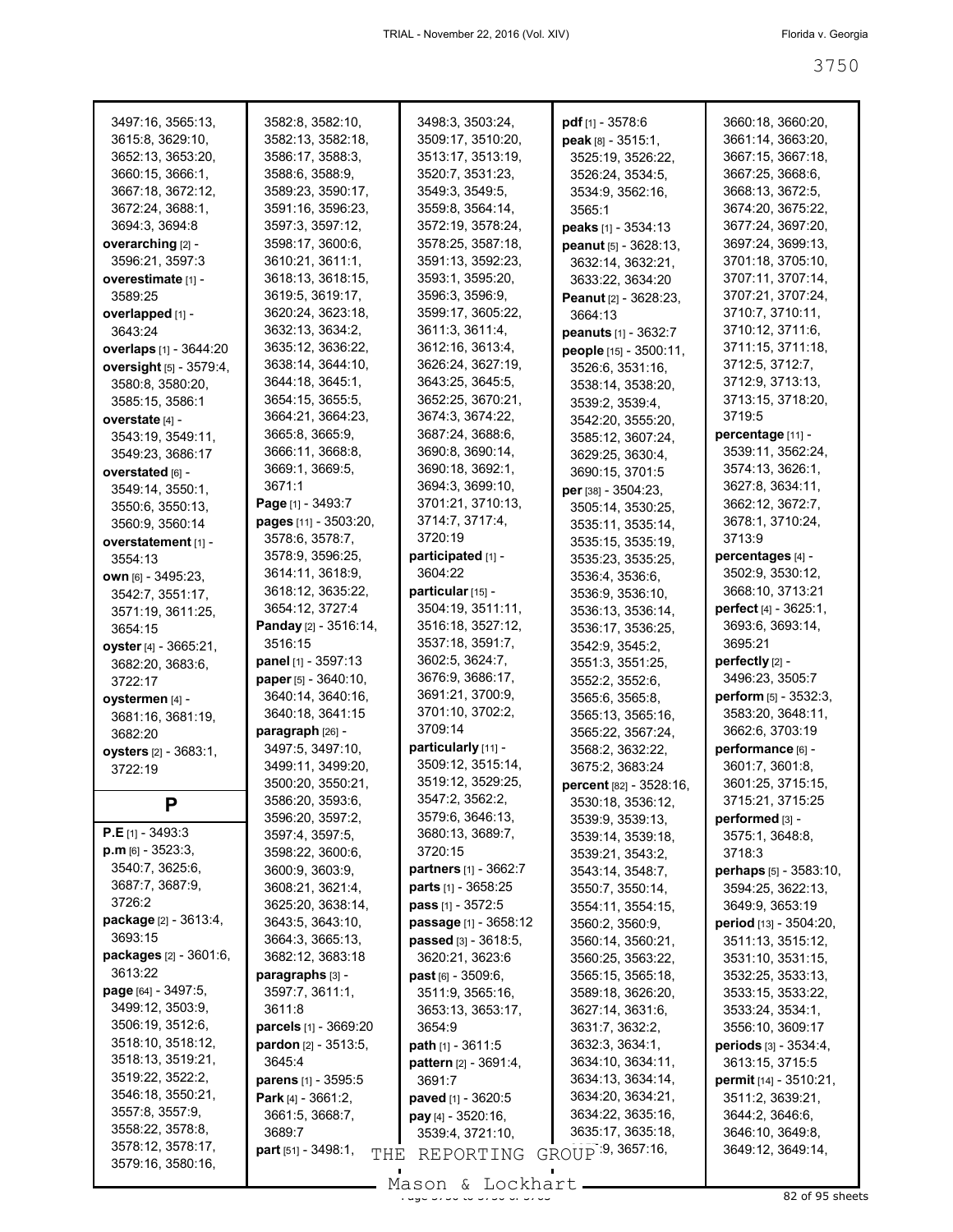| 3650:24, 3655:24,             | 3496:19, 3573:16                       | places [2] - 3523:9,           | point [19] - 3502:7,          | 3563:17, 3564:11,             |
|-------------------------------|----------------------------------------|--------------------------------|-------------------------------|-------------------------------|
| 3657:11, 3718:13,             | phenomenon [2] -                       | 3529:16                        | 3514:15, 3516:18,             | 3564:12, 3564:13,             |
| 3718:22                       | 3614:17, 3616:10                       | Plaintiff [1] - 3492:4         | 3516:21, 3519:14,             | 3592:12, 3618:1,              |
| <b>Permits</b> [1] - 3655:3   | <b>PHILIP</b> <sub>[1]</sub> - 3492:17 | plan [40] - 3504:13,           | 3525:1, 3549:16,              | 3626:1, 3626:20,              |
| permits [56] - 3541:17,       | Phone [2] - 3662:25,                   | 3504:14, 3504:19,              | 3552:25, 3558:7,              | 3626:22, 3627:22,             |
| 3575:11, 3575:12,             | 3663:14                                | 3510:8, 3519:11,               | 3624:14, 3637:25,             | 3628:7, 3644:16,              |
| 3622:17, 3636:1,              |                                        |                                | 3649:20, 3657:23,             | 3644:23, 3646:25,             |
|                               | physical [1] - 3678:8                  | 3529:19, 3576:1,               |                               | 3648:17, 3655:22,             |
| 3637:19, 3637:24,             | $pick$ [2] - 3612:24,                  | 3577:25, 3601:3,               | 3673:3, 3679:21,              |                               |
| 3638:2, 3638:4,               | 3714:16                                | 3606:18, 3612:13,              | 3680:6, 3680:25,              | 3656:23, 3658:25.             |
| 3638:7, 3638:20,              | picture [5] - 3614:21,                 | 3636:9, 3636:12,               | 3683:17, 3684:9               | 3670:3, 3673:9,               |
| 3639:16, 3639:20,             | 3615:6, 3615:12,                       | 3636:13, 3636:15,              | <b>Point</b> $[3] - 3581:6$ , | 3677:22, 3678:24              |
| 3639:25, 3640:8,              | 3616:22, 3617:1                        | 3636:18, 3636:19,              | 3581:8, 3714:21               | Portland [1] - 3492:13        |
| 3640:12, 3640:25,             | pictures [5] - 3614:13,                | 3637:18, 3637:22,              | pointed [3] - 3595:17,        | position [2] - 3577:16,       |
| 3641:8, 3642:9,               | 3615:2, 3615:7,                        | 3638:1, 3638:5,                | 3720:17, 3724:7               | 3682:17                       |
| 3642:10, 3642:20,             | 3615:15, 3708:5                        | 3638:21, 3643:15,              | points $[1] - 3700.10$        | possibility [2] -             |
| 3642:22, 3642:23,             | pie [4] - 3705:25,                     | 3644:1, 3644:10,               | policies [11] - 3504:4,       | 3611:14, 3659:11              |
| 3643:6, 3643:8,               | 3706:1, 3710:23,                       | 3644:19, 3645:1,               | 3504:7, 3504:10,              | possible [11] -               |
| 3643:20, 3645:11,             | 3711:20                                | 3645:6, 3650:20,               | 3505:9, 3506:2,               | 3584:11, 3596:9,              |
| 3651:9, 3655:14,              | pink [1] - 3705:25                     | 3652:6, 3652:9,                | 3511:6, 3537:2,               | 3599:9, 3609:20,              |
| 3655:17, 3655:19,             | pipe [2] - 3509:17,                    | 3652:13, 3653:1,               | 3537:5, 3537:7,               | 3616:14, 3621:22,             |
| 3655:23, 3656:5,              | 3509:22                                | 3653:4, 3658:18,               | 3543:15, 3658:11              | 3622:2, 3630:8,               |
| 3656:20, 3703:24,             |                                        | 3658:19, 3706:8,               | policy [5] - 3497:7,          | 3666:4, 3679:23,              |
| 3704:12, 3704:14,             | pipeline [8] - 3545:23,                | 3706:18, 3714:7                | 3504:19, 3606:3,              | 3691:16                       |
| 3704:17, 3704:19,             | 3545:25, 3558:11,                      | <b>Plan</b> $[21] - 3575:25$   |                               | post-2000 [1] -               |
| 3704:20, 3704:21,             | 3558:13, 3558:15,                      | 3577:23, 3578:2,               | 3606:8, 3688:4                | 3717:17                       |
| 3704:24, 3705:1,              | 3558:25, 3559:7,                       |                                | Policy [12] - 3571:8,         |                               |
| 3705:6, 3705:10,              | 3559:11                                | 3579:22, 3597:20,              | 3573:24, 3574:6,              | post-2006 [1] -               |
|                               | pipelines [1] -                        | 3598:6, 3598:16,               | 3574:9, 3580:2,               | 3717:15                       |
| 3705:23, 3706:5,              | 3547:24                                | 3600:7, 3609:18,               | 3652:4, 3652:7,               | potential $[11]$ -            |
| 3706:7, 3706:8,               | <b>pipes</b> $[2] - 3558:19$ ,         | 3610:13, 3610:17,              | 3687:19, 3687:23,             | 3575:16, 3588:12,             |
| 3706:15, 3706:17,             | 3559:14                                | 3610:24, 3611:11,              | 3688:2, 3689:1,               | 3590:6, 3591:4,               |
| 3717:14, 3717:16,             | <b>pivot</b> $[21] - 3614:4$ ,         | 3612:9, 3613:12,               | 3699:13                       | 3593:15, 3660:23,             |
| 3718:5, 3718:14,              | 3614:22, 3620:9,                       | 3636:5, 3651:22,               | politics [1] - 3609:10        | 3679:22, 3682:3,              |
| 3719:4                        | 3620:12, 3622:6,                       | 3652:3, 3705:18,               | pond [1] - 3700:4             | 3686:24, 3693:5,              |
| permitted [8] - 3643:2,       | 3622:11, 3627:25,                      | 3714:1, 3714:5                 | ponds [6] - 3590:25,          | 3701:24                       |
| 3643:3, 3647:25,              | 3667:7, 3672:10,                       | Planning [5] - 3571:8,         | 3591:4, 3592:11,              | potentially [4] -             |
| 3651:1, 3712:25,              | 3672:15, 3672:22,                      | 3652:4, 3687:20,               | 3592:15, 3592:21,             | 3575:17, 3647:19,             |
| 3718:8, 3719:6,               | 3697:20, 3697:24,                      | 3687:23, 3689:1                | 3592:25                       | 3649:4, 3651:8                |
| 3719:8                        | 3700:15, 3707:17,                      | planning $[12]$ -              | populated [1] -               | pounds [1] - 3632:22          |
| permittees [2] -              | 3707:21, 3708:6,                       | 3546:17, 3557:6,               | 3646:10                       | power [1] - 3592:8            |
| 3622:9, 3651:7                | 3710:25, 3711:2,                       | 3575:2, 3579:25,               | population $[20]$ -           | <b>powerful</b> [1] - 3541:18 |
| permitting [8] -              | 3711:7, 3711:14                        | 3671:7, 3671:18,               | 3500:8, 3502:22,              | PowerPoint [2] -              |
| 3639:9, 3639:14,              | <b>Pivot</b> $[1]$ - 3668:24           | 3672:3, 3673:6,                | 3503:23, 3520:9,              | 3653:25, 3669:10              |
| 3639:19, 3640:20,             |                                        | 3688:15, 3699:7,               | 3531:15, 3532:6,              |                               |
| 3642:6, 3656:3,               | pivots [17] - 3614:7,                  | 3720:10, 3720:20               | 3532:14, 3532:16,             | <b>Powers</b> $[1] - 3679:4$  |
| 3657:4, 3718:19               | 3614:14, 3622:8,                       | <b>Plans</b> $[2] - 3580:7$ ,  |                               | powers [1] - 3679:10          |
| <b>Perry</b> $[5] - 3616:1$ , | 3622:13, 3675:7,                       | 3699:10                        | 3533:1, 3533:6,               | practical [1] - 3550:24       |
| 3616:5, 3616:13,              | 3675:18, 3675:20,                      |                                | 3533:23, 3535:3,              | practice [9] - 3615:15,       |
| 3650:14, 3725:23              | 3676:14, 3676:25,                      | <b>plans</b> $[8] - 3497:7$ ,  | 3539:7, 3539:11,              | 3615:19, 3616:15,             |
|                               | 3677:2, 3677:5,                        | 3504:8, 3505:9,                | 3539:13, 3565:22,             | 3617:6, 3617:9,               |
| <b>PERRY</b> [1] - 3492:17    | 3677:13, 3677:18,                      | 3576:6, 3658:21,               | 3568:1, 3568:5,               | 3619:14, 3620:2,              |
| person [4] - 3535:17,         | 3706:24, 3707:15,                      | 3688:17                        | 3568:6, 3568:11               | 3630:6, 3658:16               |
| 3536:10, 3680:21,             | 3708:1, 3710:17                        | <b>plant</b> $[5] - 3544:18$ , | populations [1] -             | practices [16] -              |
| 3727:8                        | place [17] - 3504:20,                  | 3691:24, 3691:25,              | 3565:12                       | 3541:6, 3547:5,               |
| personal [2] -                | 3506:3, 3513:10,                       | 3692:18, 3697:16               | portfolio [4] -               | 3601:7, 3601:11,              |
| 3594:24, 3607:21              | 3524:12, 3525:19,                      | planting $[3] - 3692:19$ ,     | 3627:19, 3694:4,              | 3601:24, 3612:23,             |
| perspective [1] -             | 3525:20, 3537:3,                       | 3693:8, 3694:20                | 3694:8, 3694:22               | 3615:11, 3629:5,              |
| 3598:3                        | 3540:16, 3540:20,                      | <b>plants</b> $[1]$ - 3545:22  | portion [31] - 3514:17,       | 3629:16, 3653:6,              |
| <b>pertain</b> $[1] - 3544:6$ | 3543:15, 3562:14,                      | <b>play</b> [1] - $3538:23$    | 3515:13, 3516:6,              | 3653:7, 3653:18,              |
| <b>Peter</b> [3] - $3493:3$ , | 3637:24, 3638:11,                      | plenty [1] - 3723:24           | 3531:1, 3531:3,               | 3653:19, 3681:4,              |
| 3494:17, 3495:7               | 3653:2, 3690:14,                       | $plow$ [1] - 3631:18           | 3531:5, 3539:10,              | 3681:23                       |
| <b>Ph.D</b> [3] - 3496:18,    | 3691:1, 3695:15<br>THE                 | REPORTING                      | GROUP : 12, 3563:16,          | praised [1] - 3585:5          |
|                               |                                        |                                |                               |                               |

83 of 95 sheets **Page 3751 of 3751 to 3751 of 3763 The Reporting Group (207) 797-6040** Mason & Lockhart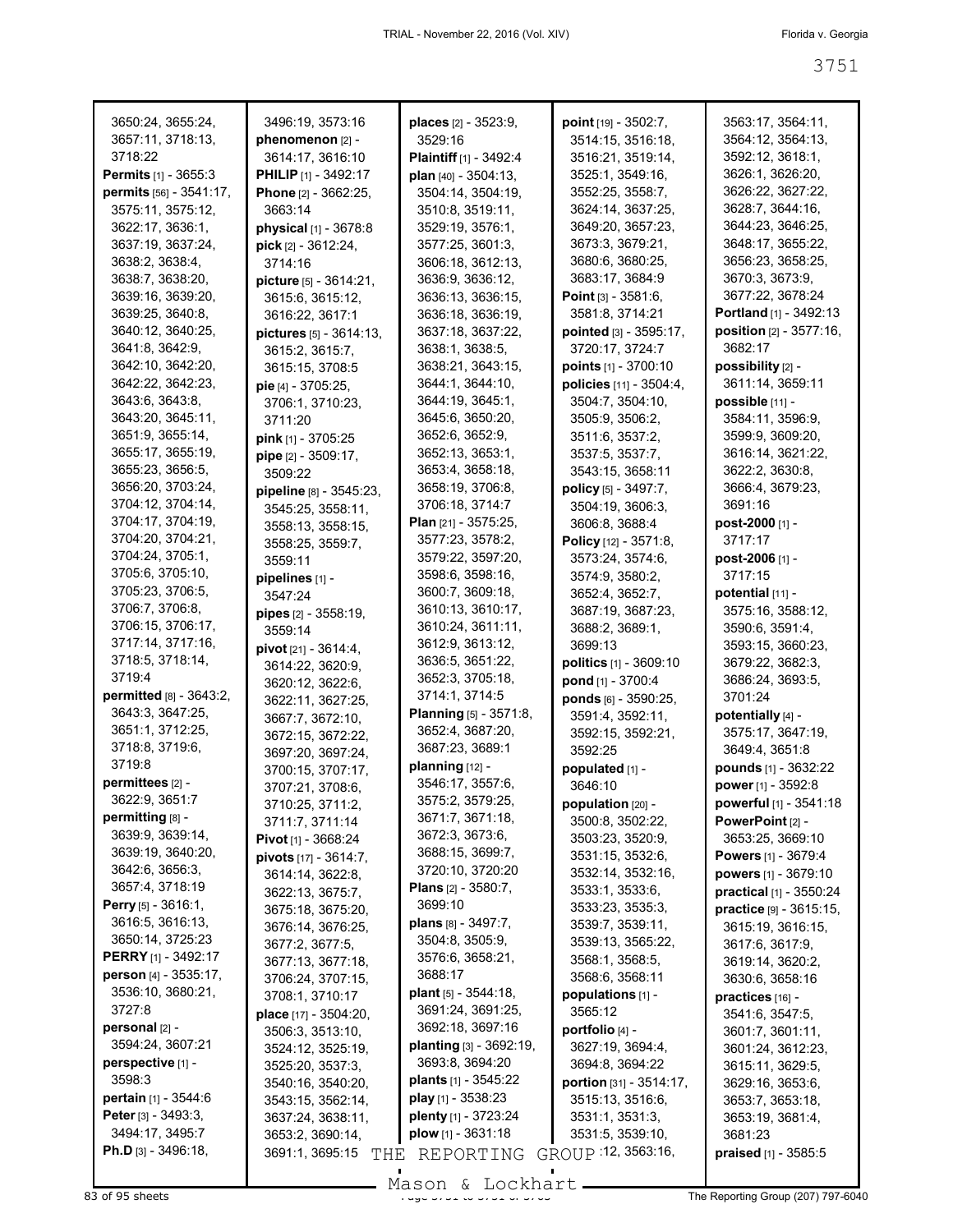| <b>pre</b> [4] $-3518.9$ ,      | 3708:23, 3709:5,              | 3576:2, 3583:16,                | 3526:1, 3526:2,                | pulse [2] - 3613:14,         |
|---------------------------------|-------------------------------|---------------------------------|--------------------------------|------------------------------|
| 3518:14, 3518:20                | 3709:11, 3709:17,             | 3591:14, 3595:17,               | 3526:3                         | 3715:3                       |
| pre-drought [3] -               | 3710:3, 3710:4,               | 3605:22, 3605:25,               | proportionally [1] -           | pump [3] - 3545:24,          |
| 3518:9, 3518:14,                | 3710:6, 3710:9,               | 3658:3, 3716:25                 | 3568:6                         | 3655:25, 3721:16             |
| 3518:20                         | 3710:16, 3711:8,              | processing [1] -                | proposal [16] -                | pumping [6] -                |
| preceding [1] -                 | 3711:11, 3711:12,             | 3690:5                          | 3546:9, 3547:21,               | 3643:17, 3645:8,             |
| 3524:23                         | 3711:17, 3712:8,              | produce [1] - 3717:10           | 3548:6, 3553:22,               | 3655:10, 3712:2,             |
| precise [1] - 3602:8            | 3712:9                        | produced [10] -                 | 3553:24, 3554:16,              | 3720:3, 3721:15              |
| precision [2] -                 | pressures [1] -               | 3577:23, 3626:5,                | 3555:23, 3597:25,              | pure [3] - 3610:3,           |
| 3666:19, 3666:24                | 3673:18                       | 3626:10, 3642:2,                | 3599:6, 3599:9,                | 3694:14, 3694:16             |
|                                 | presumably [1] -              | 3686:20, 3716:24,               | 3610:24, 3664:11,              | purely [3] - 3694:11,        |
| predates [1] - 3547:4           | 3563:10                       | 3717:20, 3717:22,               | 3664:15, 3664:18,              | 3695:4                       |
| predict [1] - 3691:5            |                               |                                 | 3665:24, 3693:3                |                              |
| predicted [1] -                 | presume [1] - 3566:25         | 3719:20, 3719:24                |                                | purple [4] - 3532:22,        |
| 3725:11                         | pretrial [1] - 3542:6         | produces [1] - 3627:5           | proposals [2] -                | 3533:25, 3555:13,            |
| predicting $[1]$ - 3691:5       | pretty [2] - 3508:13,         | product [3] - 3641:23,          | 3556:1, 3556:22                | 3556:15                      |
| prefile [1] - 3576:3            | 3558:17                       | 3641:25, 3680:14                | propose [2] - 3552:4,          | purpose [2] - 3652:9,        |
| prefiled [42] - 3497:1,         | prevalence [3] -              | production [10] -               | 3611:5                         | 3698:20                      |
| 3498:25, 3501:11,               | 3689:21, 3706:23,             | 3627:20, 3690:2,                | proposed [5] -                 | purposes [6] -               |
| 3507:20, 3508:24,               | 3707:2                        | 3690:4, 3690:8,                 | 3499:17, 3537:21,              | 3531:23, 3581:4,             |
| 3512:7, 3529:5,                 | prevalent [4] -               | 3694:4, 3694:8,                 | 3551:18, 3552:12,              | 3584:13, 3609:2,             |
| 3532:10, 3544:1,                | 3616:16, 3617:7,              | 3694:16, 3694:22,               | 3558:19                        | 3618:22, 3621:2              |
| 3557:17, 3557:21,               | 3654:21, 3707:22              | 3696:13, 3696:23                | proposition [1] -              | pursuant [1] - 3712:22       |
| 3560:20, 3575:18,               | prevent [7] - 3606:14,        | productivity [2] -              | 3694:18                        | put [23] - 3504:20,          |
| 3576:13, 3576:14,               | 3606:19, 3620:7,              | 3625:22, 3628:14                | <b>protect</b> $[1] - 3619:11$ | 3506:2, 3512:9,              |
| 3614:3, 3614:11,                | 3620:13, 3622:1,              | products [1] - 3723:8           | Protection [10] -              | 3537:3, 3540:9,              |
| 3615:1, 3625:19,                | 3708:16, 3709:5               | professional [2] -              | 3512:4, 3657:25,               | 3540:16, 3540:20,            |
| 3629:14, 3638:14,               | previous [2] -                | 3496:15, 3528:2                 | 3658:3, 3658:8,                | 3551:25, 3553:7,             |
| 3641:24, 3642:1,                | 3501:19, 3503:20              | $program [12] -$                | 3658:13, 3658:17,              | 3562:14, 3578:8,             |
| 3643:4, 3656:10,                | previously [1] -              | 3523:18, 3540:10,               | 3659:12, 3659:17,              | 3599:19, 3606:22,            |
| 3656:14, 3656:16,               | 3628:19                       | 3540:13, 3540:14,               | 3722:9, 3722:12                | 3631:18, 3638:11,            |
| 3657:14, 3660:8,                | price [3] - 3538:14,          | 3674:25, 3675:5,                | provide [8] - 3495:12,         | 3645:17, 3647:6,             |
|                                 |                               |                                 |                                |                              |
|                                 |                               |                                 |                                |                              |
| 3660:10, 3662:8,                | 3539:2, 3539:3                | 3677:20, 3677:23,               | 3496:8, 3571:10,               | 3653:2, 3653:5,              |
| 3670:25, 3672:8,                | pricing [9] - 3538:9,         | 3700:22, 3712:17,               | 3682:10, 3682:14,              | 3654:18, 3662:12,            |
| 3673:21, 3673:23,               | 3538:23, 3538:24,             | 3712:19, 3712:20                | 3688:2, 3695:3,                | 3684:19, 3710:20             |
| 3674:1, 3677:17,                | 3539:8, 3539:12,              | programmatic [1] -              | 3700:22                        | putting [1] - 3668:7         |
| 3678:3, 3682:9,                 | 3539:18, 3539:20,             | 3601:2                          | provided [10] -                |                              |
| 3682:12, 3683:14,               | 3539:22, 3539:24              | programs [7] -                  | 3495:21, 3571:16,              | Q                            |
| 3683:18                         | primarily [1] - 3580:9        | 3513:11, 3537:3,                | 3574:23, 3579:9,               |                              |
| prepare [1] - 3599:5            | prime [1] - 3580:5            | 3537:5, 3537:7,                 | 3652:5, 3652:7,                | quality [6] - 3629:10,       |
| <b>prepared</b> $[6] - 3502:4$  | <b>Primis</b> [2] - 3570:10,  | 3674:7, 3676:7,                 | 3683:24, 3685:13,              | 3632:10, 3653:7,             |
| 3537:12, 3552:24,               | 3725:23                       | 3676:11                         | 3685:25, 3717:2                | 3681:11, 3682:15,            |
| 3583:23, 3589:13,               | <b>PRIMIS</b> [1] - 3492:21   | progress [1] - 3541:19          | provides [1] - 3595:9          | 3691:14                      |
| 3653:23                         | <b>Primis's</b> [1] - 3570:13 | prohibition [1] -               | providing [3] - 3577:4,        | quantification [2] -         |
| <b>preparing</b> $[1] - 3508.9$ | principal [1] - 3587:23       | 3620:3                          | 3577:12, 3694:23               | 3591:10, 3591:12             |
| presence [1] - 3642:8           | Prins [1] - 3625:9            | Project [1] - 3665:10           | provision [1] -                | quantified $[3]$ -           |
| present [3] - 3559:23,          | <b>PRINS</b> [2] - 3492:19,   | project [7] - 3579:24,          | 3722:12                        | 3549:13, 3549:25,            |
| 3587:19, 3642:8                 | 3625:11                       | 3664:3, 3664:7,                 | Public [2] - 3492:15,          | 3662:3                       |
| <b>Present</b> [2] - 3492:24,   | print [1] - 3618:24           | 3664:10, 3664:12,               | 3727:2                         | quantify [6] - 3505:8,       |
| 3654:9                          |                               | 3669:16, 3669:18                | public [7] - 3520:4,           | 3505:20, 3506:5,             |
| presentation [11] -             | proceed [1] - 3600:13         | projected [1] - 3542:3          | 3520:6, 3573:21,               | 3506:20, 3566:13,            |
| 3654:1, 3654:6,                 | Proceeding [1] -              | projections [6] -               | 3582:24, 3606:10,              | 3566:15                      |
| 3654:7, 3655:1,                 | 3726:3                        | 3501:16, 3501:25,               | 3608:24, 3619:11               | <b>quantity</b> [1] - 3655:7 |
| 3657:18, 3659:23,               | proceeding [1] -              | 3502:3, 3502:10,                | publication [1] -              | quantum [1] - 3662:2         |
|                                 | 3607:22                       |                                 | 3609:15                        | quarters [1] - 3665:12       |
| 3666:12, 3678:22,               | PROCEEDINGS [2] -             | 3502:11, 3542:7                 |                                | questioning [1] -            |
| 3679:17, 3716:8                 | 3492:9, 3494:1                | <b>projects</b> $[5]$ - 3592:8, | published [2] -<br>3606:24     | 3609:5                       |
| presented [2] -                 | Proceedings [1] -             | 3662:6, 3688:13,                |                                | questions [15] -             |
| 3684:8, 3695:7                  | 3727:6                        | 3689:14, 3689:15                | <b>Pull</b> [2] - 3495:4,      | 3505:1, 3531:18,             |
| pressure [20] -                 | process [12] -                | promise [1] - 3572:12           | 3571:1                         | 3538:17, 3546:14,            |
| 3508:14, 3697:22,               | 3509:14, 3514:24              | properly [1] - 3651:1           | pulling [2] - 3679:1,          | 3556:25, 3565:6,             |
| 3708:12, 3708:14,               | THE<br>3541:9, 3541:15        | REPORTING                       | GROUP <sub>22</sub>            |                              |

 $\frac{200011}{x}$  and  $\frac{200111}{x}$  of  $\frac{200011}{x}$  of 375 sheets Mason & Lockhart.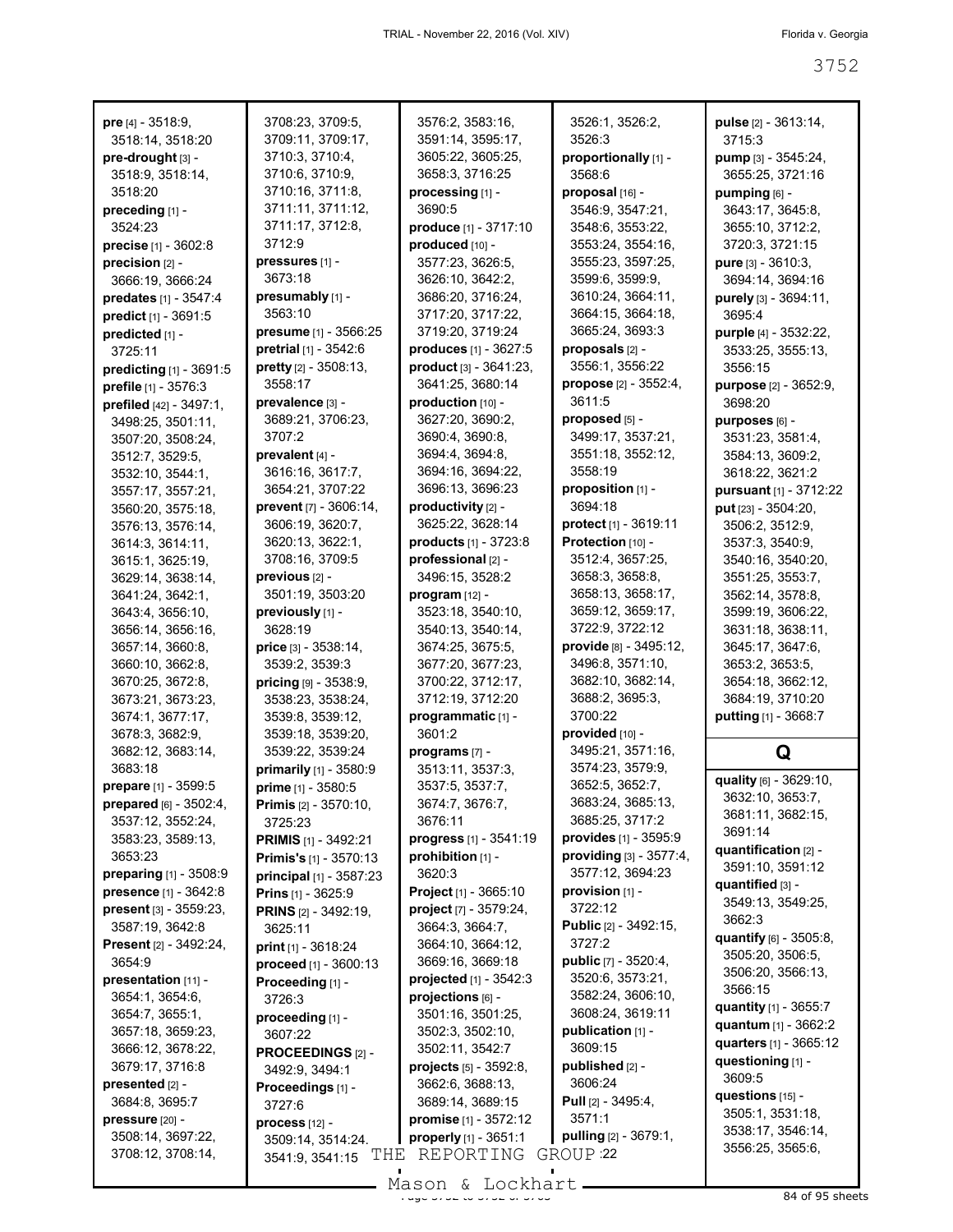| 3567:19, 3579:5,              | 3609:14               |
|-------------------------------|-----------------------|
| 3586:24, 3609:2,              | read $[31]$ .         |
| 3687:15, 3693:17,             | 3586:19               |
| 3706:23, 3716:2,              | 3586:25               |
| 3723:1                        | 3591:25               |
| quick [2] - 3538:16,          | 3594:7,               |
| 3671:12                       | 3594:17               |
| quickly [1] - 3610:19         | 3597:5,               |
| quite [2] - 3531:14,          | 3603:10               |
| 3547:2                        | 3608:5,               |
| quotation [1] -               | 3611:3.               |
| 3524:14                       | 3611:8,               |
|                               | 3619:25               |
| quoting [1] - 3627:14         |                       |
|                               | 3621:8,               |
| R                             | 3621:16               |
| rain [2] - 3540:17,           | 3656:10               |
|                               | 3665:16               |
| 3692:7                        | reading               |
| rainfall [2] - 3692:21,       | 3590:12               |
| 3695:17                       | 3593:11               |
| rainstorm [1] -               | 3603:11               |
| 3540:19                       | 3652:15               |
| raise [2] - 3494:21,          | 3667:23               |
| 3570:18                       | 3678:5.               |
| RALPH [1] - 3492:11           | readings              |
| ramping [1] - 3514:24         | ready <sup>[3]</sup>  |
| ramping-up [1] -              | 3494:14               |
| 3514:24                       | real [4] - 3          |
| random [1] - 3587:3           | 3635:9,               |
|                               |                       |
|                               |                       |
| range [4] - 3599:24,          | 3680:15               |
| 3614:8, 3633:17,              | realize <sub>[3</sub> |
| 3710:11                       | 3685:9.               |
| ranges [1] - 3599:22          | realized              |
| rapidly [1] - 3537:1          | 3643:18               |
| Rate [1] - 3669:6             | 3715:11               |
| rate [15] - 3538:8,           | really [33]           |
| 3631:6, 3632:2,               | 3511:10               |
| 3632:3, 3632:24,              | 3535:23               |
| 3634:13, 3634:20,             | 3540:13               |
| 3635:16, 3635:18,             | 3541:18               |
| 3655:10, 3666:23,             | 3548:21               |
| 3667:1, 3684:19,              | 3555:12               |
| 3698:12                       | 3562:9.               |
| <b>rates</b> [5] - 3505:11,   |                       |
|                               | 3568:13               |
| 3538:11, 3538:12,             | 3635:5,               |
| 3710:1, 3710:15               | 3654:21               |
| rather [8] - 3600:18,         | 3681:22               |
| 3600:24, 3602:1,              | 3690:12               |
| 3631:12, 3644:20,             | 3690:18               |
| 3684:5, 3686:13,              | 3695:17               |
| 3708:20                       | 3706:12               |
| <b>rational</b> [1] - 3696:21 | 3715:12               |
| Re [1] - 3607:17              | reason [1             |
| <b>reach</b> [2] - 3612:10,   | 3569:3,               |
| 3612:13                       | 3642:17               |
| reached [2] - 3611:13,        | 3661:17               |
| 3612:16                       | 3668:15               |
| <b>reaching</b> [1] - 3697:23 |                       |
| reaction [1] - 3693:2         | 3674:23<br>3718:15    |
| reactions [1] -               | 3723:3                |

| 19:14                     |                                    | 3714:13, 3714:17              |
|---------------------------|------------------------------------|-------------------------------|
|                           | reasonable [17] -                  |                               |
| $[31] - 3499:14,$         | 3497:18, 3497:20,                  | 3715:1, 3715:7                |
| 6:19, 3586:23,            | 3498:1, 3498:3,                    | recommended [2]               |
| ،6:25, 3590:14,           | 3498:7, 3498:15,                   | 3596:13, 3612:22              |
| l1:25, 3592:2,            | 3500:16, 3501:9,                   | recommending [1]              |
|                           |                                    |                               |
| A:7, 3594:8,              | 3502:18, 3502:20,                  | 3597.9                        |
| <u>14:17, 3594:19,</u>    | 3502:25, 3503:11,                  | record [6] - 3557:1           |
| ,7:5, 3597:7,             | 3503:12, 3503:24,                  | 3636:12, 3636:14              |
| 03:10, 3603:13,           | 3572:13, 3595:19,                  | 3647:10, 3716:6,              |
| 18:5, 3608:7,             | 3630:11                            | 3716:11                       |
| 1:3, 3611:7,              | reasonableness [4] -               | <b>records</b> $[1] - 3639$ : |
| 1:8, 3619:5,              |                                    |                               |
|                           | 3497:11, 3497:16,                  | recreate [1] - 3703           |
| 9:25, 3621:4,             | 3497:25, 3498:10                   | RECROSS $[2]$ -               |
| :1:8, 3621:10,            | reasons $[3] - 3549:2$ ,           | 3557:2, 3716:13               |
| :1:16, 3621:17,           | 3549:7, 3597:24                    | Recross [1] - 3493            |
| 6:10, 3659:11,            | receive [4] - 3574:10,             | <b>RECROSS-</b>               |
| i5:16, 3671:11            | 3612:17, 3613:19,                  | <b>EXAMINATION [3</b>         |
| <b>ing</b> [13] - 3587:6, | 3691:9                             |                               |
|                           |                                    | 3557:2, 3716:13               |
| 0:12, 3593:7,             | received [2] - 3599:11,            | red [13] - 3637:3,            |
| <sup>93:11, 3600:5,</sup> | 3608:1                             | 3637:5, 3644:14,              |
| <sup>3:11,</sup> 3619:21, | <b>receives</b> $[3]$ - $3574:2$ , | 3644:15, 3644:18              |
| ,2:15, 3657:13,           | 3574:4, 3574:6                     | 3644:22, 3644:25              |
| ,7:23, 3668:3             | receiving [5] - 3594:9,            | 3645:13, 3701:17              |
| '8:5, 3700:19             | 3605:7, 3608:4,                    |                               |
| <b>ings</b> [1] - 3686:12 |                                    | 3705:23, 3705:24              |
|                           | 3609:12, 3610:1                    | 3706:6, 3711:24               |
| y [3] - 3494:13,          | recent $[5] - 3501:18$ ,           | <b>redacted</b> [1] - 3607    |
| i4:14, 3687:10            | 3530:10, 3533:14,                  | <b>Redirect</b> [1] - 3493    |
| 4] - 3538:16,             | 3566:17, 3622:18                   | redirect [3] - 3527:          |
| <sup>35:9,</sup> 3671:11, | recently [10] - 3524:4,            | 3687:4, 3721:21               |
| 80:15                     | 3525:10, 3541:24,                  | <b>REDIRECT</b> $[3]$ -       |
| <b>ze</b> [3] - 3509:11,  | 3565:24, 3565:25,                  |                               |
| 35:9, 3685:18             |                                    | 3527:21, 3567:21              |
|                           | 3566:5, 3566:7,                    | 3687:12                       |
| <b>zed</b> [5] - 3598:4,  | 3566:22, 3566:24,                  | reduce [7] - 3512:1           |
| 3:18, 3691:17,            | 3649:25                            | 3538:15, 3540:12              |
| 5:11, 3715:17             | Recess [3] - 3570:4,               | 3548:7, 3660:18,              |
| <b>y</b> [33] - 3509:14,  | 3625:5, 3687:8                     | 3667:24, 3709:7               |
| 1:10, 3528:18,            | <b>recessed</b> [1] - 3726:1       | <b>reduced</b> $[5] - 3510$   |
| 15:23, 3538:7,            | recited [1] - 3542:14              |                               |
| 0:13, 3541:12,            |                                    | 3630:22, 3695:10              |
|                           | recognize [6] -                    | 3695:12, 3695:17              |
| 1:18, 3547:22!            | 3495:19, 3517:25,                  | <b>reduces</b> $[3] - 3540$   |
| 8:21, 3548:23,            | 3518:2, 3571:15,                   | 3553:24, 3631:6               |
| i5:12, 3556:21,           | 3651:10, 3651:23                   | reducing [5] - 3535           |
| i2:9, 3568:9,             | recognized [1] -                   | 3538:25, 3631:13              |
| 8:13, 3598:9,             | 3650:10                            | 3680:17, 3680:19              |
| 15:5, 3643:8,             | recognizing [1] -                  | reduction [9] -               |
| i4:21, 3680:4,            |                                    |                               |
| ،1:22, 3689:24,           | 3665:19                            | 3505:14, 3511:1,              |
|                           | recollection [2] -                 | 3517:20, 3565:16              |
| 0:12, 3690:14,            | 3584:18, 3676:21                   | 3565:19, 3631:10              |
| 0:18, 3691:5,             | recommend [3] -                    | 3657:2, 3668:13,              |
| 15:17, 3704:22,           | 3597:13, 3612:17,                  | 3707:11                       |
| 6:12, 3712:3,             | 3613:19                            | reductions [6] -              |
| 5:12                      | recommendation [4] -               |                               |
| <b>on</b> [14] - 3509:17, |                                    | 3537:21, 3554:4,              |
| 9:3, 3640:15,             | 3596:15, 3606:20,                  | 3630:24, 3666:1,              |
|                           | 3714:24, 3715:3                    | 3666:4, 3680:12               |
| 2:17, 3642:25,            | recommendations                    | refer $[5]$ - 3496:21,        |
| ،1:17, 3668:12,           | $[13] - 3603.8,$                   | 3496:24, 3544:11              |
| 8:15, 3670:11,            | 3612:25, 3613:3,                   | 3544:13, 3630:5               |
| '4:23, 3708:13,           | 3613:11, 3674:15,                  | reference $[7] - 350$         |
| 8:15, 3719:11,            | 3698:23, 3714:4,                   | 3595:1, 3598:24,              |
| 2:3                       |                                    |                               |
| THE                       | REPORTING                          | GROUP 1, 3656:13,             |

3714:13, 3714:17, 3715:1, 3715:7 **recommended** [2] - 3596:13, 3612:22 **recommending** [1] - 3597:9 **record** [6] - 3557:11, 3636:12, 3636:14, 3647:10, 3716:6, 3716:11 **records** [1] - 3639:16 **recreate** [1] - 3703:19 **RECROSS** [2] - 3557:2, 3716:13 **Recross** [1] - 3493:2 **RECROSS-EXAMINATION** [2] - 3557:2, 3716:13 **red** [13] - 3637:3, 3637:5, 3644:14, 3644:15, 3644:18, 3644:22, 3644:25, 3645:13, 3701:17, 3705:23, 3705:24, 3706:6, 3711:24 **redacted** [1] - 3607:20 **Redirect** [1] - 3493:2 **redirect** [3] - 3527:18, 3687:4, 3721:21 **REDIRECT** [3] - 3527:21, 3567:21, 3687:12 **reduce** [7] - 3512:17, 3538:15, 3540:12, 3548:7, 3660:18, 3667:24, 3709:7 **reduced** [5] - 3510:4, 3630:22, 3695:10, 3695:12, 3695:17 **reduces** [3] - 3540:7, 3553:24, 3631:6 **reducing** [5] - 3535:6, 3538:25, 3631:13, 3680:17, 3680:19 **reduction** [9] - 3505:14, 3511:1, 3517:20, 3565:16, 3565:19, 3631:10, 3657:2, 3668:13, 3707:11 **reductions** [6] - 3537:21, 3554:4, 3630:24, 3666:1, 3666:4, 3680:12 **refer** [5] - 3496:21, 3496:24, 3544:11, 3544:13, 3630:5 **reference** [7] - 3507:6, 3595:1, 3598:24,

3657:24, 3664:24 **Referenced** [1] -3493:7 **referenced** [5] - 3510:25, 3523:19, 3623:15, 3658:18, 3658:20 **references** [2] - 3507:16, 3608:19 **referencing** [5] - 3559:3, 3594:11, 3595:12, 3677:9, 3683:21 **referred** [4] - 3584:9, 3636:8, 3664:4, 3667:2 **referring** [9] - 3594:14, 3622:14, 3622:15, 3626:13, 3643:4, 3643:10, 3643:13, 3679:7, 3686:4 **refers** [2] - 3499:21, 3551:1 **refine** [1] - 3611:25 **refined** [1] - 3610:8 **refinements** [2] - 3611:14, 3611:16 **reflect** [6] - 3565:1, 3627:3, 3632:20, 3633:1, 3641:8, 3657:2 **reflected** [5] - 3556:6, 3594:12, 3644:17, 3669:22, 3684:17 **reflection** [1] - 3646:24 **reflective** [4] - 3633:10, 3633:16, 3637:6, 3649:16 **reflects** [3] - 3517:21, 3533:17, 3671:15 **refused** [1] - 3717:10 **regard** [1] - 3721:14 **regarded** [1] - 3542:19 **regarding** [16] - 3496:12, 3588:24, 3599:18, 3603:7, 3603:16, 3607:12, 3612:8, 3619:9, 3630:13, 3656:16, 3679:11, 3683:14, 3714:24, 3716:24, 3718:3, 3719:16 **Regents** [1] - 3574:8 **regime** [2] - 3631:11, 3695:22 **regimes** [2] - 3587:20, 3629:8 **region** [10] - 3644:5,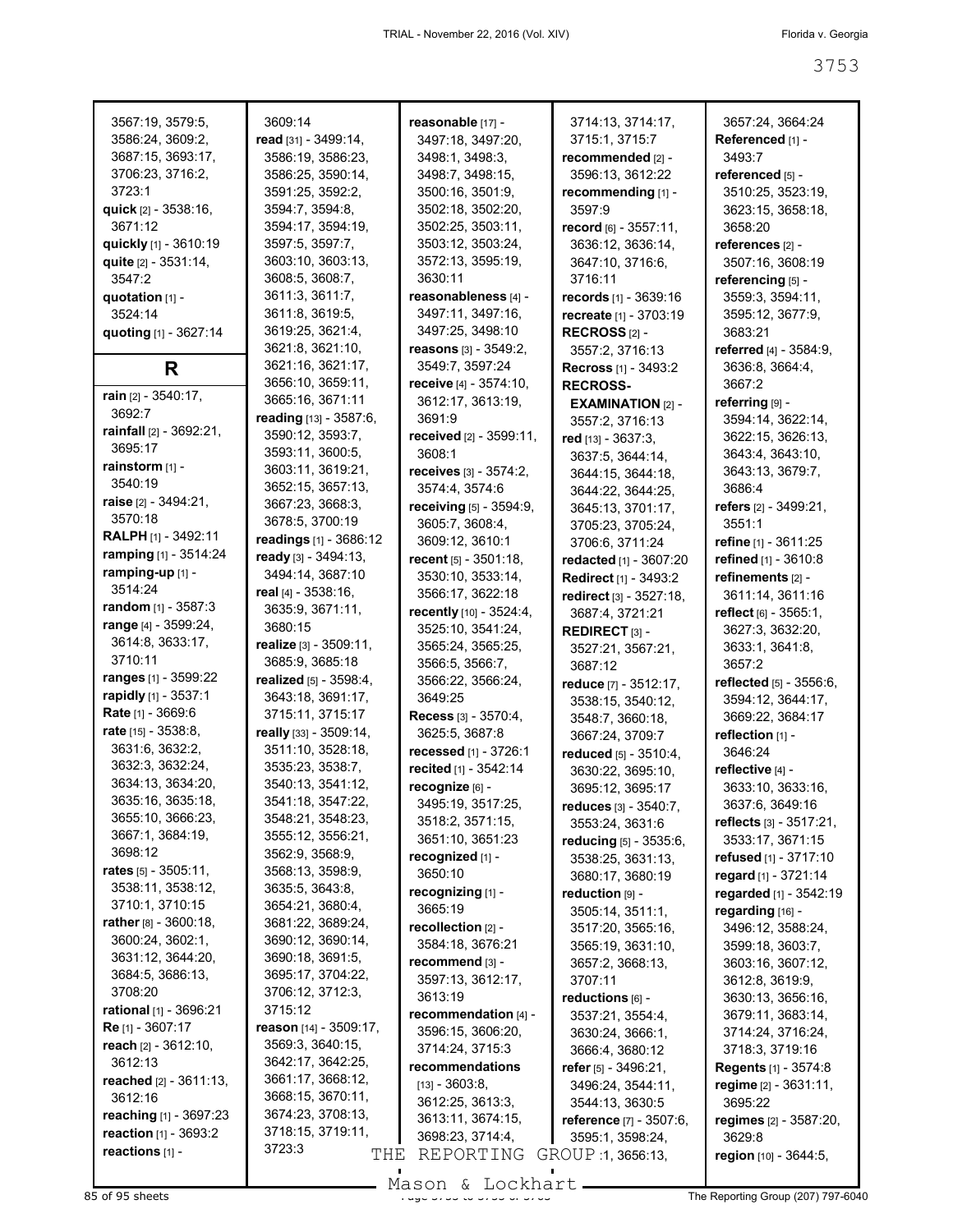| 3645:7, 3659:1,           | 3559:12, 3559:13,                  | report [89] - 3501:22,        | 3587:19, 3634:24,             | 3590:11, 3590:23,             |
|---------------------------|------------------------------------|-------------------------------|-------------------------------|-------------------------------|
| 3669:22, 3671:7,          | 3559:25, 3622:5                    | 3502:5, 3503:21,              | 3654.23                       | 3591:5, 3592:7,               |
| 3671:18, 3672:3,          | remember [55] -                    | 3508:9, 3511:24,              | representatives [4] -         | 3592:15, 3613:8               |
| 3673:7, 3689:22,          | 3515:24, 3519:4,                   | 3546:11, 3546:13,             | 3581:18, 3582:3,              | residences [1] -              |
| 3701:19                   | 3525:15, 3534:17,                  |                               | 3588:23, 3604:22              | 3529:12                       |
|                           |                                    | 3546:17, 3546:23,             |                               |                               |
| Regional [9] -            | 3538:20, 3551:12,                  | 3546:25, 3547:1,              | represented <sub>[2]</sub> -  | residential [1] -             |
| 3575:25, 3580:7,          | 3551:13, 3552:18,                  | 3547:11, 3551:11,             | 3500:10, 3677:9               | 3565:14                       |
| 3604:8, 3604:11,          | 3560:10, 3562:17,                  | 3552:4, 3557:19,              | representing [5] -            | residents [1] -               |
| 3636:5, 3651:22,          | 3584:23, 3585:18,                  | 3560:4, 3573:1,               | 3580:23, 3604:24,             | 3581:19                       |
| 3652:2, 3699:10           | 3585:19, 3586:7,                   | 3573:8, 3573:12,              | 3645:1, 3647:23,              | resource [2] -                |
| regional [4] - 3576:5,    | 3590:15, 3591:7,                   | 3573:14, 3573:15,             | 3674:22                       | 3665:22, 3699:9               |
| 3658:21, 3688:17,         | 3595:15, 3595:22,                  | 3583:23, 3584:2,              | represents [5] -              | <b>Resource</b> [2] - 3583:8, |
| 3699:7                    | 3596:8, 3596:10,                   | 3584:4, 3584:6,               | 3531:2, 3531:5,               | 3678:13                       |
| regions [4] - 3659:3,     | 3599:8, 3599:19,                   | 3584:8, 3584:10,              | 3563:15, 3563:16,             | resources [8] -               |
| 3659:5, 3666:2,           | 3599:24, 3599:25,                  | 3584:12, 3584:16,             | 3604:18                       | 3568:22, 3572:17,             |
| 3712:4                    | 3600:4, 3602:24,                   | 3584:20, 3585:4,              | reproduced [1] -              | 3573:6, 3619:15,              |
| registered $[1]$ - 3528:2 | 3603:20, 3605:13,                  | 3585:6, 3585:7,               | 3703:12                       | 3652:10, 3682:2,              |
| regular [1] - 3718:23     | 3605:14, 3609:19,                  | 3585:13, 3585:19,             | request [8] - 3501:17,        | 3683:4, 3688:3                |
|                           | 3610:4, 3616:13,                   | 3586:6, 3586:9,               |                               |                               |
| regulated [1] -           | 3628:10, 3628:18,                  | 3586:14, 3587:6,              | 3501:18, 3501:20,             | Resources [1] -               |
| 3561:18                   |                                    | 3587:9, 3587:10,              | 3501:22, 3502:1,              | 3582:20                       |
| regulations [1] -         | 3641:2, 3641:5,                    |                               | 3676:2, 3676:4,               | respect [7] - 3536:4,         |
| 3513:1                    | 3641:11, 3641:13,                  | 3587:16, 3588:18,             | 3676:12                       | 3537:8, 3541:1,               |
| reimbursed [1] -          | 3641:22, 3650:11,                  | 3589:13, 3589:22,             | require [2] - 3545:19,        | 3541:14, 3541:20,             |
| 3722:13                   | 3652:16, 3657:15,                  | 3590:10, 3590:12,             | 3647:14                       | 3704:17, 3710:16              |
| related [4] - 3547:2.     | 3657:16, 3668:1,                   | 3590:13, 3590:18,             | required [4] - 3507:18,       | respected [2] -               |
| 3579:6, 3589:17,          | 3668:11, 3670:9,                   | 3591:13, 3591:17,             | 3539:19, 3622:10,             | 3616:3, 3616:7                |
| 3714:11                   | 3674:21, 3675:15,                  | 3593:8, 3594:15,              | 3622:19                       | respond [2] - 3539:2,         |
| relation [2] - 3714:23,   | 3676:17, 3678:3,                   | 3595:2, 3595:25,              | requirement [4] -             | 3697:1                        |
| 3717:12                   | 3682:6, 3695:8,                    | 3596:10, 3596:19,             | 3589:18, 3622:12,             | response [18] -               |
| relative [4] - 3536:19,   | 3703:14, 3703:15,                  | 3599:5, 3604:4,               | 3656:25, 3695:13              | 3514:24, 3514:25,             |
| 3561:6, 3600:18,          | 3712:17                            | 3604:7, 3605:12,              | requirements [4] -            | 3518:3, 3519:11,              |
| 3600:24                   | <b>remind</b> [2] - 3602:9,        | 3605:15, 3605:17,             | 3522:15, 3656:1,              | 3519:24, 3519:25,             |
|                           | 3712:4                             | 3605:20, 3606:1,              | 3657:4, 3657:11               | 3520:2, 3520:7,               |
| relatively [5] -          | removed $[2]$ -                    | 3606:4, 3606:15,              | requires [4] - 3498:10,       | 3520:8, 3520:12,              |
| 3531:12, 3611:9,          | 3718:13, 3718:17                   | 3606:23, 3607:1,              |                               |                               |
| 3627:7, 3663:13,          | repair [1] - 3509:11               | 3607:7, 3607:13,              | 3520:4, 3520:8,               | 3520:20, 3520:23,             |
| 3672:20                   | repaired [4] - 3509:1,             | 3607:17, 3608:10,             | 3656:22                       | 3521:25, 3522:6,              |
| release [2] - 3606:10,    | 3509:4, 3509:6,                    | 3609:4, 3609:15,              | requiring [2] -               | 3523:18, 3524:5,              |
| 3606:12                   |                                    | 3609:23, 3610:6,              | 3540:17, 3622:6               | 3525:12, 3552:19              |
| released [2] - 3606:11,   | 3509:8                             | 3628:3, 3628:5,               | rerouted [2] - 3724:16,       | Response <sub>[1]</sub> -     |
| 3606:21                   | repairing [1] - 3509:18            |                               | 3724:17                       | 3519:23                       |
| releases [3] - 3613:10,   | repeal [4] - 3622:25,              | 3628:17, 3667:10,             | rerouting [1] -               | responses [2] -               |
| 3714:22, 3714:25          | 3623:5, 3623:21,                   | 3667:23, 3668:2,              | 3569:11                       | 3511:8, 3511:12               |
| relevant [1] - 3700:6     | 3624:7                             | 3674:23, 3674:24,             | <b>Research [8] - 3583:6,</b> | responsibilities [1] -        |
| reliable [1] - 3528:18    | repealed [1] - 3623:11             | 3675:4, 3675:16,              | 3593:24, 3628:24,             | 3583:16                       |
| relied [1] - 3588:25      | repealing [1] - 3624:1             | 3677:10                       | 3629:7, 3661:2,               | responsible [2] -             |
| rely [3] - 3497:23,       | repeals [1] - 3622:21              | reported [2] - 3675:10,       | 3661:5, 3664:14,              | 3578:25, 3580:9               |
| 3503:15, 3546:24          | <b>repeat</b> $[2] - 3544:22$      | 3676:13                       | 3668.4                        | rest $[2] - 3600:6$ ,         |
| remain [1] - 3634:12      | 3596:3                             | <b>Reporter</b> [1] - 3727:16 | research [9] - 3629:2,        | 3635:24                       |
| remained [1] -            | rephrase [2] - 3666:3,             | reporter [2] - 3503:6,        | 3629:3, 3631:21,              | restate [1] - 3564:2          |
| 3568:13                   | 3681:24                            | 3687:17                       | 3635:1, 3635:6,               | restaurant [1] -              |
|                           | replaced [1] - 3559:15             | reporting [1] -               | 3635:19, 3661:6,              | 3494.12                       |
| remarkable [1] -          | replacement [8] -                  | 3671:22                       | 3687:25, 3698:9               | restricted [14] -             |
| 3531:14                   | 3508:15, 3547:23,                  | reports [2] - 3550:5,         |                               |                               |
| remedied [2] -            | 3558:12, 3558:13,                  | 3674:17                       | researcher [1] -              | 3526:8, 3526:11,              |
| 3564:16, 3564:19          | 3558:15, 3558:25,                  | represent [8] -               | 3616:3                        | 3526:13, 3526:16,             |
| remedies [1] -            |                                    | 3504:23, 3581:10,             | researchers [4] -             | 3562:10, 3606:3,              |
| 3552:17                   | 3559:7, 3559:11                    | 3582:4, 3617:1,               | 3629:18, 3631:2,              | 3606:8, 3606:17,              |
| remedy [11] - 3499:17,    | replacing [1] -                    | 3639:12, 3642:10,             | 3631:9, 3633:19               | 3637:8, 3640:12,              |
| 3552:12, 3558:16,         | 3558:19                            | 3642:16, 3654:12              | reservoir [2] -               | 3641:5, 3641:20,              |
| 3559:2, 3559:4,           | replicate [1] - 3719:13            |                               | 3590:19, 3590:25              | 3645:9, 3701:17               |
| 3559:7, 3559:11,          | <b>Report</b> [1] - $3583:$<br>THE | REPORTING                     | GROUP oirs [6] -              | restrictions [17] -           |
|                           |                                    |                               |                               |                               |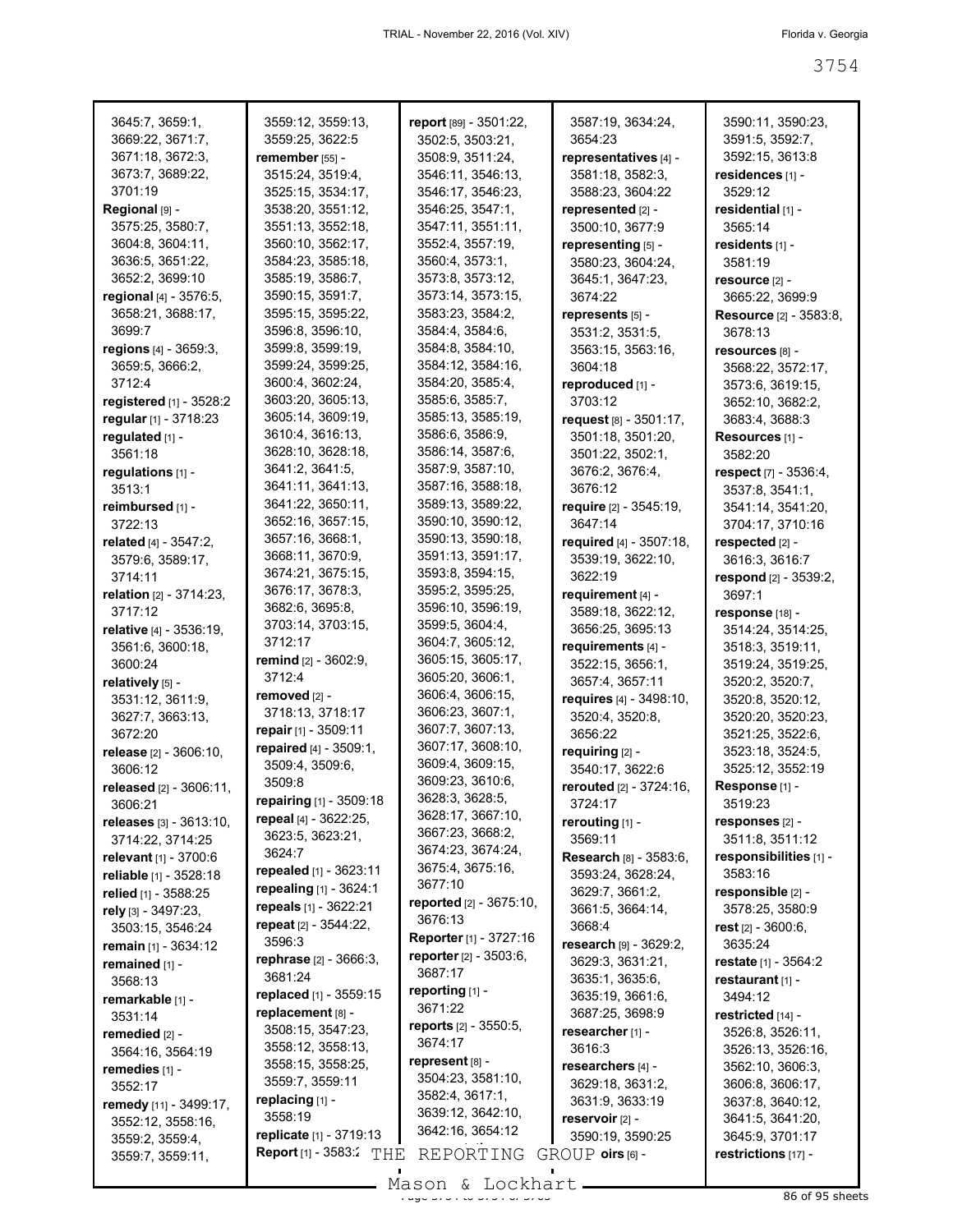| 3517:5, 3518:17,                 | 3661:9, 3683:22            | roadways [2] -                 | schedule [2] -                    | 3522:3, 3522:4,                     |
|----------------------------------|----------------------------|--------------------------------|-----------------------------------|-------------------------------------|
| 3518:20, 3521:2,                 | reviewing [4] -            | 3619:10, 3624:2                | 3526:10, 3667:20                  | 3522:12, 3522:16,                   |
| 3523:6, 3523:8,                  | 3585:19, 3598:23,          | role [10] - 3538:23,           | scheduling [16] -                 | 3524:17, 3524:25,                   |
| 3523:11, 3523:13,                | 3602:23, 3628:4            | 3576:24, 3577:3,               | 3660:1, 3660:4,                   | 3534:6, 3534:10,                    |
| 3525:12, 3525:18,                | reviews [1] - 3585:6       | 3578:20, 3578:24,              | 3660:15, 3660:17,                 | 3534:22, 3534:25,                   |
| 3525:20, 3534:21,                | revoked [1] - 3718:15      | 3578:25, 3579:8,               | 3660:22, 3661:15,                 | 3536:8, 3544:23,                    |
| 3538:19, 3562:13,                | right-of-ways [1] -        | 3631:20, 3631:22,              | 3661:20, 3661:21,                 | 3545:3, 3545:6,                     |
| 3564:20, 3564:22,                | 3620:5                     | 3665:1                         | 3661:25, 3662:4,                  | 3546:5, 3547:19,                    |
| 3637:22                          | <b>rights</b> [1] - 3658:4 | roll [2] - 3494:13,            | 3662:14, 3662:17,                 | 3547:20, 3548:8,                    |
| restrictive [1] -                | rigorous [1] - 3586:6      | 3494:14                        | 3664:20, 3666:18,                 | 3550:24, 3551:3,                    |
| 3605:24                          | rise [1] - 3534:25         | <b>Roman</b> [2] - 3586:15,    | 3692:2, 3698:4                    | 3553:2, 3553:20,                    |
| <b>restricts</b> $[1] - 3521:22$ | risk $[11] - 3681:10$ ,    | 3618:13                        | <b>schools</b> [1] - 3690:7       | 3554:15, 3558:21,                   |
| result [8] - 3508:20,            | 3690:24, 3691:15,          | room $[3]$ - 3672:13,          | Science [4] - 3638:24,            | 3561:15, 3565:20,                   |
| 3563:18, 3668:5,                 | 3694:23, 3694:25,          | 3673:12, 3673:19               | 3643:14, 3705:19,                 | 3578:13, 3578:14,                   |
| 3674:18, 3675:12,                | 3721:21, 3721:24,          | rotations $[2]$ -              | 3712:1                            | 3580:17, 3580:24,                   |
| 3705:17, 3706:8,                 | 3722:15, 3722:17,          | 3629:11, 3633:19               | <b>science</b> [1] - 3706:12      | 3581:20, 3581:22,                   |
| 3712:20                          | 3722:19, 3722:21           | rough [1] - 3545:13            | scientific [3] - 3585:5,          | 3582:16, 3582:19,                   |
| resulted [2] - 3589:25,          | risks [1] - 3695:11        | roughly [5] - 3574:20,         | 3585:8, 3585:13                   | 3582:22, 3584:7,                    |
| 3675:12                          | risky [1] - 3694:17        | 3580:1, 3581:6,                | scope [1] - 3497:6                | 3586:17, 3586:18,                   |
| results [11] - 3505:9,           | river [4] - 3592:6,        | 3642:16, 3707:16               | screen [7] - 3578:13,             | 3586:21, 3587:5,                    |
| 3505:21, 3506:5,                 | 3724:8, 3724:15,           | round [2] - 3720:10,           | 3579:16, 3580:17,                 | 3587:11, 3587:15,                   |
| 3506:6, 3506:21,                 | 3724:16                    | 3720:19                        | 3582:10, 3593:12,                 | 3587:21, 3589:15,                   |
| 3566:13, 3566:15,                | River [52] - 3499:23,      | row $[3] - 3544:25$ ,          | 3618:25, 3634:6                   | 3590:18, 3590:19,                   |
| 3648:13, 3717:23,                | 3511:16, 3511:19,          | 3633:2, 3698:11                | season [7] - 3675:2,              | 3590:20, 3591:21,                   |
| 3718:2, 3719:1                   | 3511:23, 3512:3,           | rows $[1] - 3642:15$           | 3675:12, 3691:7,                  | 3591:24, 3592:3,                    |
| resume [1] - 3625:7              | 3528:22, 3528:24,          | rudimentary [1] -              | 3691:13, 3691:18,                 | 3592:9, 3593:7,                     |
| retired [2] - 3585:16,           | 3554:22, 3555:9,           | 3661:23                        | 3692:11, 3692:15                  | 3593:12, 3594:2,                    |
| 3593:23                          | 3556:13, 3562:1,           | Rule [1] - 3518:1              | seasonal [2] -                    | 3594:4, 3594:5,                     |
| <b>retrofit</b> $[1] - 3674.7$   | 3566:18, 3566:25,          | rule $[6] - 3518:3$ ,          | 3548:24, 3550:12                  | 3594:22, 3596:21,                   |
| retrofitted [1] -                | 3567:3, 3567:4,            | 3521:11, 3522:13,              | seated [2] - 3495:3,              | 3597:1, 3597:4,                     |
| 3676:15                          | 3569:11, 3612:18,          | 3522:24, 3696:1,               | 3570:25                           | 3597:8, 3597:11,                    |
| <b>return</b> $[13] - 3502:9$ ,  | 3613:15, 3613:20,          | 3714:20                        | second [16] - 3518:12,            | 3597:17, 3598:19,                   |
| 3502:10, 3502:11,                | 3622:19, 3627:11,          | rules $[1]$ - 3539:17          | 3518:13, 3550:21,                 | 3600:12, 3600:15,                   |
| 3505:11, 3529:16,                | 3628:1, 3636:4,            | run [1] - 3583:12              | 3578:6, 3579:15,                  | 3600:16, 3600:20,                   |
| 3529:21, 3529:25,                | 3636:19, 3639:25,          | runs $[1] - 3600:14$           | 3582:8, 3597:2,                   | 3601:6, 3601:23,                    |
| 3530:6, 3530:10,                 | 3652:23, 3657:24,          |                                | 3598:13, 3598:23,                 | 3603:4, 3603:5,                     |
| 3535:2, 3570:1,                  | 3658:2, 3658:7,            | S                              | 3610:21, 3619:23,                 | 3603:11, 3603:12,                   |
| 3666:13, 3725:3                  | 3658:13, 3658:17,          |                                | 3638:19, 3669:4,                  | 3603:14, 3605:3,                    |
| returned [5] - 3529:17,          | 3659:12, 3659:17,          | safety $[1]$ - 3619:12         | 3696:4, 3700:7,                   | 3605:5, 3608:12,                    |
| 3530:1, 3530:13,                 | 3660:6, 3663:16,           | <b>save</b> $[1]$ - 3675:1     | 3725:24                           | 3608:19, 3608:22,                   |
| 3530:19, 3531:6                  | 3670:4, 3675:19,           | saves $[1] - 3698:13$          | <b>section</b> $[20] - 3518:21$ , | 3609:1, 3609:7,                     |
| <b>returns</b> $[6]$ - 3505:22,  | 3675:20, 3676:20,          | savings $[12]$ -               | 3578:12, 3588:11,                 | 3609:11, 3610:22,                   |
| 3506:7, 3506:22,                 | 3677:3, 3689:25,           | 3504:18, 3509:4,               | 3588:15, 3589:15,                 | 3611:9, 3611:10,                    |
| 3531:2, 3563:10,                 | 3701:4, 3701:12,           | 3541:11, 3546:21,              | 3590:12, 3590:14,                 | 3616:20, 3616:22,                   |
| 3563:15                          | 3705:12, 3705:18,          | 3546:24, 3558:18,              | 3590:16, 3590:18,                 | 3617:21, 3617:22,                   |
| revealing [1] -                  | 3713:10, 3713:12,          | 3660:24, 3661:14,              | 3590:21, 3591:21,                 | 3618:12, 3618:19,                   |
| 3608:14                          | 3715:4, 3722:8,            | 3668:5, 3675:11,               | 3598:19, 3603:9,                  | 3618:23, 3619:7,                    |
| review [11] - 3583:17,           | 3722:11, 3722:22,          | 3693:5, 3693:13                | 3618:13, 3619:18,                 | 3619:8, 3619:13,                    |
| 3583:20, 3598:19,                | 3724:5                     | <b>saw</b> ស61 - 3523:12,      | 3619:25, 3620:23,                 | 3619:16, 3620:3,                    |
| 3602:24, 3649:6,                 | <b>RMR</b> [2] - 3492:14,  | 3620:20, 3665:5,               | 3621:11, 3653:9,                  | 3621:2, 3621:3,                     |
| 3684:21, 3684:22,                | 3727:15                    | 3704:4, 3712:10,               | 3665:9                            | 3623:9, 3623:13,                    |
| 3684:25, 3685:8,                 | road $[4] - 3614:23$ ,     | 3720:23                        | <b>sector</b> $[1]$ - 3563:21     | 3623:19, 3624:9,                    |
| 3686:20, 3687:1                  | 3616:17, 3621:25,          | <b>scale</b> [1] - $3615:4$    | <b>secure</b> [2] - 3664:18,      | 3631:12, 3632:13,                   |
| reviewed [14] -                  | 3659:20                    | <b>scan</b> $[1]$ - 3651:7     | 3694:19                           | 3632:15, 3632:23,                   |
| 3504:4, 3511:8,                  | roads [10] - 3614:14,      | <b>scanned</b> $[1] - 3651:13$ | see [177] - 3500:2,               | 3634:3, 3634:5,                     |
| 3516:11, 3516:13,                | 3615:19, 3616:15,          | <b>scenario</b> [1] - 3601:21  | 3510:24, 3512:12,                 | 3634:7, 3634:17,                    |
| 3521:12, 3573:14,                | 3616:18, 3617:6,           | scenarios [5] -                | 3513:22, 3514:9,                  | 3635:11, 3635:15,                   |
| 3584:17, 3584:20,                | 3618:6, 3619:4,            | 3548:4, 3553:13,               | 3518:22, 3518:24,                 | 3636:23, 3637:4,                    |
| 3590:13, 3610:12,                | 3619:19, 3620:8,           | 3553:15, 3556:19,              | 3520:2, 3520:20,                  | 3638:19, 3639:2,<br>3639:3, 3640:7, |
| 3628:3, 3649:7,                  | 3621:19<br>THE             | REPORTING                      | GROUP 22, 3521:4,                 | 3640:10, 3640:11,                   |
|                                  |                            |                                |                                   |                                     |

87 of 95 sheets Page 3755 to 3755 of 3763 The Reporting Group (207) 797-6040 Mason & Lockhart.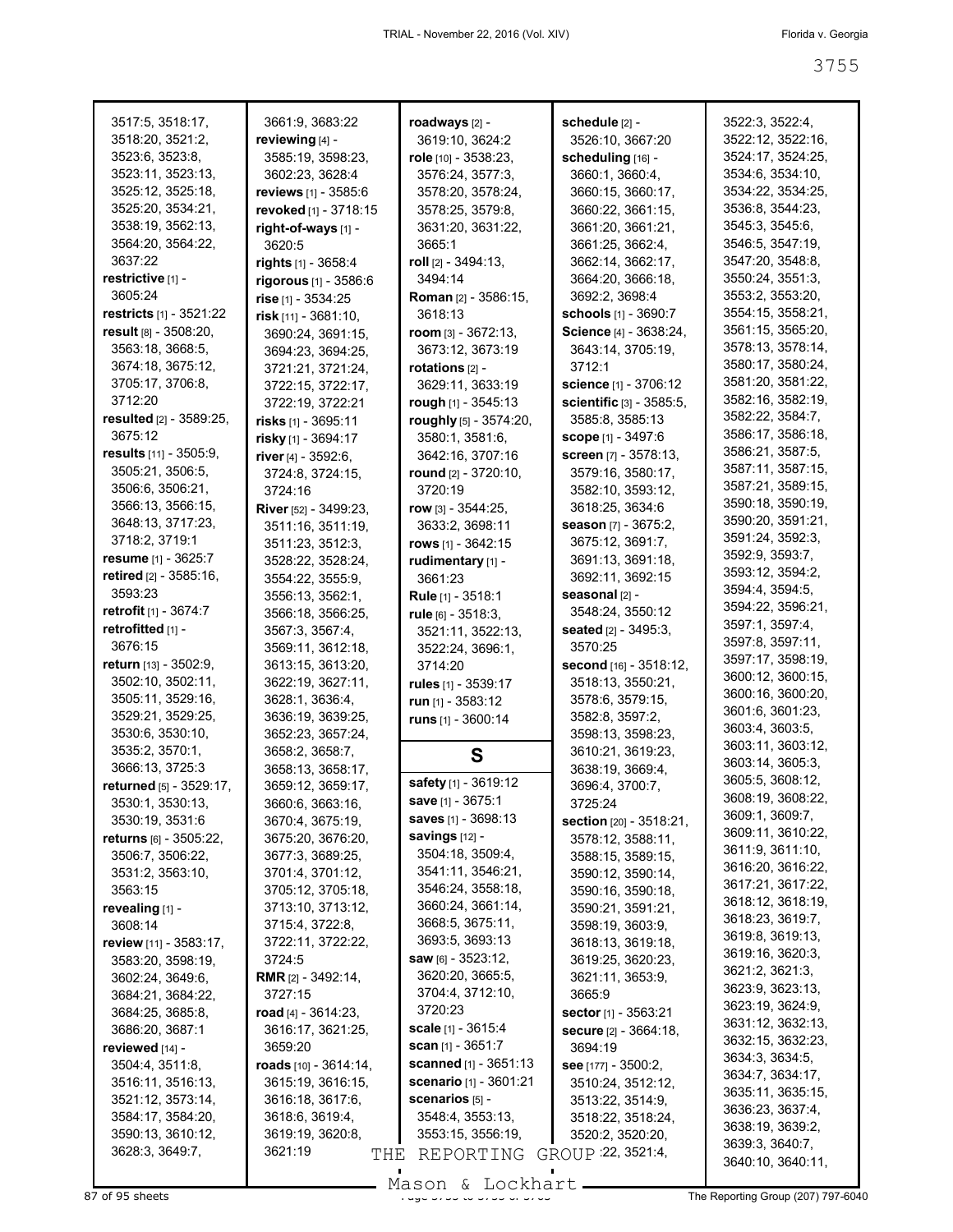| 3640:14, 3642:13,                    | 3558:24, 3559:1                                | 3632:14, 3633:20,              | 3675:13                                            | 3654:16, 3654:17,                   |
|--------------------------------------|------------------------------------------------|--------------------------------|----------------------------------------------------|-------------------------------------|
| 3643:6, 3649:8,                      | September [6] -                                | 3695:8                         | side $[7] - 3518:24$ ,                             | 3655:1, 3657:17,                    |
| 3655:3, 3655:8,                      | 3514:12, 3524:9,                               | shift $[6] - 3511:4,$          | 3578:9, 3588:6,                                    | 3657:19, 3657:20,                   |
| 3657:23, 3658:1,                     | 3605:2, 3606:25,                               | 3517:4, 3552:9,                | 3655:6, 3697:25                                    | 3659:24, 3659:25,                   |
| 3659:24, 3660:2,                     | 3607:16, 3652:3                                | 3552:10, 3651:16,              | sign $[1]$ - 3617:2                                | 3666:13, 3668:17,                   |
| 3662:24, 3664:1,                     | sequentially [1] -                             | 3706:20                        | signal [1] - 3538:14                               | 3668:23, 3669:10,                   |
| 3664:4, 3664:23,                     | 3618:11                                        | short $[1] - 3604:12$          | significance [1] -                                 | 3678:22, 3679:1,                    |
| 3665:9, 3665:11,                     |                                                | shorter [2] - 3624:16,         | 3500:13                                            | 3679:4, 3679:17,                    |
| 3665:14, 3665:18,                    | series [1] - 3512:25<br>serious [2] - 3602:19, | 3624:22                        |                                                    | 3679:21, 3716:8                     |
| 3665:24, 3666:19,                    | 3603:7                                         |                                | significant [34] -<br>3505:14, 3509:5,             | <b>slides</b> [1] - 3654:13         |
| 3669:6, 3671:1,                      |                                                | shortfalls $[1]$ -<br>3652:21  |                                                    | slightly [5] - 3505:17,             |
| 3671:2, 3671:20,                     | serve [2] - 3573:23,                           |                                | 3524:24, 3528:20,                                  | 3532:24, 3539:14,                   |
| 3679:3, 3679:5,                      | 3685:7                                         | shortly [1] - 3725:5           | 3529:22, 3533:2,                                   | 3634:4, 3677:4                      |
| 3680:1, 3681:7,                      | served [5] - 3576:19,                          | shovel [1] - 3662:23           | 3533:4, 3534:12,                                   |                                     |
| 3681:12, 3683:19,                    | 3580:3, 3583:1,                                | show $[15] - 3513:22$ ,        | 3537:19, 3538:8,                                   | slippery [1] - 3616:18              |
| 3684:1, 3684:2,                      | 3585:14, 3609:9                                | 3514:7, 3529:16,               | 3540:15, 3542:16,                                  | slowly [1] - 3687:16                |
| 3694:5, 3698:22,                     | <b>serves</b> [1] - 3583:5                     | 3530:16, 3530:25,              | 3542:17, 3542:19,                                  | small [14] - 3500:2,                |
| 3703:12, 3704:19,                    | service [1] - 3696:16                          | 3546:12, 3550:15,              | 3545:17, 3548:17,                                  | 3500:9, 3500:19,                    |
| 3706:1, 3709:3,                      | Service [6] - 3584:19,                         | 3555:7, 3615:3,                | 3548:19, 3565:17,                                  | 3501:1, 3501:13,                    |
| 3709:10, 3709:13,                    | 3584:22, 3602:19,                              | 3632:24, 3633:12,              | 3625:25, 3627:23,                                  | 3556:21, 3567:9,                    |
| 3709:14, 3711:12,                    | 3602:22, 3603:2,                               | 3633:15, 3703:21,              | 3628:8, 3628:16,                                   | 3618:25, 3627:4,                    |
| 3725:24                              | 3689:9                                         | 3706:12, 3707:5                | 3643:25, 3670:3,                                   | 3664:22, 3669:16,                   |
| seeing [12] - 3532:19,               | Service's [2] -                                | showed [8] - 3562:15,          | 3673:9, 3691:13,                                   | 3669:23, 3672:20,                   |
| 3594:18, 3595:1,                     | 3603:17, 3603:24                               | 3628:5, 3638:25,               | 3702:16, 3702:17,                                  | 3709:2                              |
| 3599:14, 3599:22,                    | serviced [2] - 3676:15,                        | 3684:18, 3719:1,               | 3705:13, 3705:15,                                  | smaller [1] - 3672:18               |
| 3608:3, 3616:23,                     | 3678:6                                         | 3719:2, 3719:14                | 3708:14, 3711:9,                                   | <b>Smart</b> [2] - 3662:25,         |
| 3656:13, 3665:3,                     | serving [2] - 3650:19,                         | showerheads [1] -              | 3711:10, 3715:22                                   | 3663:13                             |
| 3698:2, 3698:11,                     | 3684:15                                        | 3564:8                         | significantly [7] -                                | <b>snow</b> [1] - 3725:7            |
| 3703:14                              | set $[11] - 3548:1$ ,                          | showering [1] -                | 3535:1, 3536:11,                                   | snowing [1] - 3725:8                |
| seem $[4] - 3573:13,$                | 3603:18, 3604:1,                               | 3529:14                        | 3538:13, 3542:9,                                   | snowshoes [1] -                     |
|                                      | 3629:7, 3631:6,                                | <b>showers</b> [1] - 3709:3    | 3551:19, 3568:12,                                  | 3725:19                             |
|                                      |                                                |                                |                                                    |                                     |
| 3602:23, 3652:13,                    | 3631:13, 3649:25,                              | showing [5] -                  | 3641:14                                            | social [1] - 3690:13                |
| 3700:5                               | 3653:5, 3653:8,                                | 3546:16, 3553:6,               | signs [2] - 3616:17,                               | socially [1] - 3690:18              |
| <b>segments</b> [1] - 3666:5         | 3712:13, 3715:14                               | 3556:8, 3561:25,               | 3616:23                                            | software [1] - 3664:20              |
| Seminole [1] - 3581:8                | sets [1] - 3598:11                             | 3628:12                        | silently [1] - 3499:14                             | $\text{soil}$ [9] - 3662:16,        |
| Sense [6] - 3551:21,                 | setting [1] - 3603:21                          | shown $[16] - 3513:20$ ,       | similar $[6] - 3523:8$ ,                           | 3662:20, 3662:22,                   |
| 3606:19, 3653:12,                    | seven [3] - 3702:8,                            | 3529:6, 3607:21,               | 3539:3, 3648:9,                                    | 3663:1, 3663:5,                     |
| 3696:2, 3696:25,                     | 3705:18, 3715:11                               | 3633:11, 3642:20,              | 3711:19, 3715:20,                                  | 3663:7, 3663:21,                    |
| 3697:6                               | seven-year [1] -                               | 3670:20, 3695:8,               | 3715:24                                            | 3692:4, 3693:1                      |
| sensitive [1] - 3676:19              | 3705:18                                        | 3703:4, 3703:13,               | similarly $[1]$ - 3552:3                           | Soil $[7] - 3663:16$ ,              |
| sensors [1] - 3540:17                | several [4] - 3504:7,                          | 3703:20, 3703:24,              | simple [2] - 3503:10,                              | 3664:14, 3674:3,                    |
| <b>sent</b> [2] - 3605:5,            | 3566:9, 3576:22,                               | 3704:7, 3710:22,               | 3662:23                                            | 3689:11, 3689:13,                   |
| 3715:3                               | 3701:12                                        | 3711:21, 3718:1,               | singer $[1]$ - 3627:19                             | 3700:21, 3712:23                    |
| <b>sentence [26] -</b>               | <b>severe</b> [4] - 3515:23,                   | 3720:19                        | single [5] - 3509:16,                              | soils $[1] - 3691:3$                |
| 3524:22, 3550:22,                    | 3516:19, 3534:18,                              | shows [23] - 3499:22,          | 3526:5, 3538:6,                                    | solemnly [2] -                      |
| 3550:23, 3551:1,                     | 3534:20                                        | 3499:24, 3529:7,               | 3540:21, 3601:20                                   | 3494:23, 3570:20                    |
| 3592:9, 3593:11,                     | sewer [2] - 3538:11,                           | 3529:9, 3530:17,               | single-family [1] -                                | Someone [3] -                       |
| 3598:24, 3600:8,                     | 3544:16                                        | 3530:24, 3531:9,               | 3526:5                                             | 3521:22, 3681:9,                    |
| 3600:23, 3601:22,                    | shall $[6] - 3494:24$ ,                        | 3532:23, 3533:21,              | <b>sits</b> $[1] - 3511:18$                        | 3689:16                             |
| 3603:10, 3609:1,                     | 3494:25, 3522:14,                              | 3533:23, 3533:25,              | sitting [1] - 3670:13                              | sometime [1] -                      |
| 3609:11, 3610:12,                    | 3570:21, 3570:22,                              | 3536:6, 3553:9,                | situation [1] - 3523:25                            | 3577:18                             |
| 3619:13, 3619:16,                    | 3624:22                                        | 3556:10, 3556:21,              | $six$ [6] - 3524:13.                               | sometimes [4] -                     |
| 3621:5, 3621:8,                      | shallow [1] - 3720:16                          | 3563:10, 3634:19,              | 3524:23, 3575:5,                                   | 3562:9, 3584:9,                     |
| 3621:14, 3621:17,                    | shared [1] - 3606:7                            | 3647:13, 3654:19,              | 3600:1, 3659:19,                                   | 3667:1, 3675:6                      |
| 3638:19, 3665:13,                    | Shellman [15] -                                | 3670:6, 3672:24,               | 3702:8                                             | somewhat [9] -                      |
| 3665:16, 3665:24,<br>3665:25, 3666:9 | 3628:21, 3629:1,                               | 3681:24, 3681:25               | sixth $[1]$ - 3519:22                              | 3545:10, 3598:1,                    |
|                                      | 3629:3, 3629:7,                                | <b>shut</b> $[1]$ - 3540:18    | size [5] - 3499:19,                                | 3628:1, 3633:13,                    |
| sentences [4] -<br>3592:1, 3592:2,   | 3630:12, 3630:16,                              | <b>shutoff</b> [1] - 3620:11   | 3500:6, 3500:7,                                    | 3680:11, 3702:23,                   |
| 3621:9, 3621:10                      | 3630:18, 3630:20,                              | <b>shutoffs</b> [6] - 3620:9,  | 3500:8, 3592:20                                    | 3708:11, 3720:23                    |
| <b>separate</b> [3] - 3546:3,        | 3631:5, 3631:17,<br>THE<br>3631:18, 3631:2     | 3622:14, 3622:16,<br>REPORTING | <b>slice</b> [2] - 3705:25<br>GROUP 191 - 3537:12, | somewhere [2] -<br>3641:23, 3707:20 |

 $\frac{28}{36}$  of 95 sheets Mason & Lockhart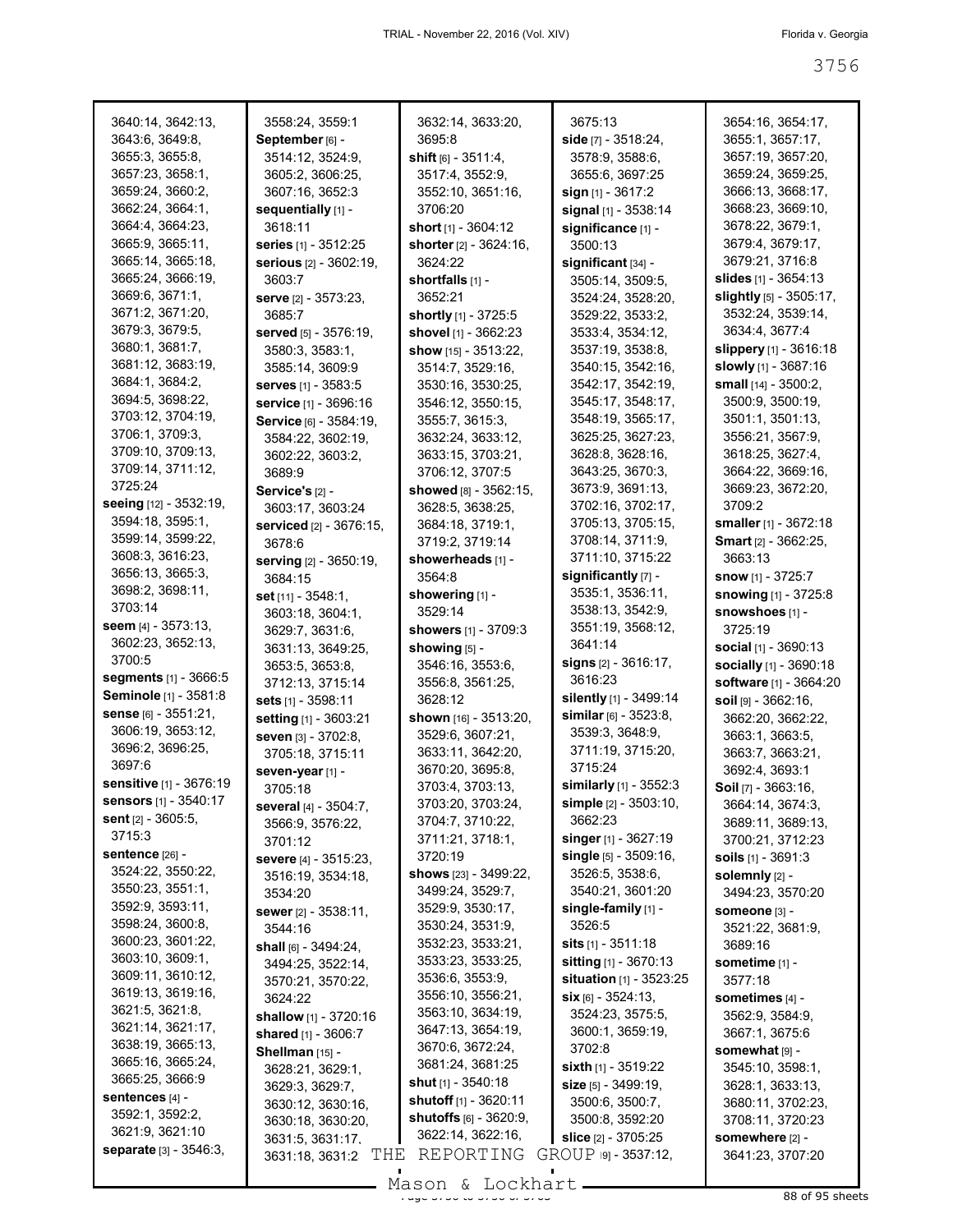| sorry [15] - 3538:16,         | SPECIAL $[40]$ -       | 3612:23, 3616:13,          | 3610:18, 3611:12,              | 3574:3, 3574:5,               |
|-------------------------------|------------------------|----------------------------|--------------------------------|-------------------------------|
| 3549:18, 3560:18,             | 3492:11, 3494:2,       | 3628:10, 3628:18,          | 3612:21, 3613:6,               | 3574:11, 3574:17,             |
| 3561:22, 3580:14,             | 3494:6, 3494:9,        | 3630:20, 3641:22,          | 3688:3, 3698:23,               | 3574:21, 3574:22,             |
| 3592:4, 3593:21,              | 3494:16, 3495:14,      | 3657:15, 3661:16,          | 3714.9, 3714.14,               | 3575:20, 3580:1,              |
| 3596:24, 3622:15,             | 3496:9, 3527:15,       | 3668:11, 3723:9,           | 3715:11                        | 3580:4, 3581:17,              |
| 3622:24, 3623:2,              | 3527:20, 3568:15,      | 3724:7                     | Stakeholders [19] -            | 3583:5, 3588:23,              |
| 3623:20, 3666:11,             | 3568:18, 3568:24,      | specifics [1] - 3508:16    | 3576:10, 3576:16,              | 3589:20, 3591:9,              |
| 3668:18, 3669:13              | 3569:2, 3569:9,        | specified [2] -            | 3576:25, 3577:7,               | 3593:14, 3603:16,             |
| <b>sort</b> $[8] - 3630:16$ , | 3569:17, 3569:22,      | 3553:16, 3655:7            | 3577:9, 3577:21,               | 3603:21, 3611:24,             |
| 3631:1, 3695:22,              | 3570:2, 3570:15,       | speculate [4] -            | 3578:22, 3586:8,               | 3612:4, 3612:6,               |
| 3696:21, 3709:3,              | 3571:12, 3572:6,       | 3527:5, 3527:6,            | 3603:3, 3604:15,               | 3626:17, 3646:1,              |
| 3715:15, 3717:11,             | 3572:14, 3624:19,      |                            | 3604:17, 3604:23,              | 3646:4, 3648:21,              |
|                               |                        | 3624:11, 3659:21           |                                |                               |
| 3719:17                       | 3624:24, 3625:12,      | speed [2] - 3623:20,       | 3604:25, 3605:19,              | 3648:25, 3658:24,             |
| sound $[6] - 3642:11$ ,       | 3687:5, 3703:7,        | 3667:7                     | 3605:22, 3605:25,              | 3659:3, 3674:7,               |
| 3671:24, 3675:23,             | 3716:3, 3716:12,       | spell [2] - 3495:5,        | 3607:12, 3612:12,              | 3676:8, 3676:25,              |
| 3678:11, 3704:8,              | 3723:2, 3723:7,        | 3571:2                     | 3613:1                         | 3679:10, 3679:15,             |
| 3705:17                       | 3723:10, 3723:13,      | spend [1] - 3622:3         | stakeholders' [4] -            | 3682:2, 3687:20,              |
| <b>Sound</b> [4] - 3638:24,   | 3723:16, 3723:19,      | spent [4] - 3530:9,        | 3598:2, 3599:18,               | 3687:24, 3698:24,             |
| 3643:14, 3705:19,             | 3723:22, 3724:1,       | 3537:20, 3650:21,          | 3601:1, 3604:1                 | 3712:25, 3717:2,              |
| 3712:1                        | 3724:10, 3724:13,      | 3689:18                    | <b>stand</b> [4] - 3494:20,    | 3720:7, 3727:3                |
| source [11] - 3528:20,        | 3724:22, 3725:4        | spike [1] - 3562:16        | 3570:17, 3633:9,               | <b>state's</b> $[1] - 3583.8$ |
| 3546:8, 3686:20,              | special-called [1] -   | <b>spoken</b> [1] - 3589:7 | 3639:4                         | State's [1] - 3698:7          |
| 3686:23, 3687:1,              | 3623:12                | spray [1] - 3621:24        | standpoint $[1]$ -             | statement [11] -              |
| 3699:25, 3700:2,              | species [1] - 3499:7   |                            | 3697:6                         | 3542:11, 3554:8,              |
| 3700:5, 3700:9,               | specific [32] -        | spraying [2] -             | <b>start</b> $[8] - 3494:18$ , | 3563:23, 3587:8,              |
| 3702:6, 3702:7                | 3505:10, 3507:6,       | 3614:14, 3614:23           | 3497:15, 3534:16,              | 3596:9, 3601:20,              |
| Sources [9] - 3528:14,        | 3507:9, 3508:10,       | spread [1] - 3680:21       | 3544:10, 3553:8,               | 3610:10, 3652:14,             |
|                               |                        | sprinkler [2] -            |                                |                               |
| 3528:24, 3587:24,             | 3508:12, 3508:18,      | 3632:24, 3709:1            | 3557:4, 3651:21,               | 3652:17, 3668:1,              |
| 3588:13, 3646:14,             | 3516:21, 3522:8,       | sprinklers [3] -           | 3687:4                         | 3721:3                        |
| 3696:17, 3702:10,             | 3524:14, 3526:9,       | 3667:5, 3673:18,           | <b>started</b> [5] - 3504:12,  | <b>STATES</b> [1] - 3492:1    |
| 3702:12, 3702:14              | 3551:7, 3586:7,        | 3709:18                    | 3543:12, 3570:7,               | states [1] - 3541:22          |
| south [6] - 3615:20,          | 3588:22, 3601:19,      | stability [5] - 3682:10,   | 3577:10, 3654:21               | <b>States</b> [2] - 3523:9,   |
| 3615:24, 3616:11,             | 3617:13, 3630:21,      | 3682:14, 3682:17,          | <b>starting</b> $[1]$ - 3708:8 | 3628:20                       |
| 3616:24, 3617:2,              | 3630:24, 3631:2,       | 3682:19, 3682:25           | <b>starts</b> [4] - 3596:20,   | statewide [4] -               |
| 3711:18                       | 3631:10, 3631:13,      | stabilize [1] - 3682:22    | 3596:21, 3611:5,               | 3525:11, 3575:2,              |
| southern [1] - 3725:11        | 3652:14, 3662:2,       | stable [3] - 3505:16,      | 3665:14                        | 3713:3, 3713:5                |
| Southern [1] - 3654:1         | 3662:22, 3668:1,       | 3531:12, 3568:13           | <b>STATE</b> $[2] - 3492:3$    | stationed [2] -               |
| southwest [16] -              | 3669:15, 3669:16,      | stage [2] - 3609:3,        | 3492:6                         | 3678:12, 3678:15              |
| 3515:13, 3625:23,             | 3674:21, 3675:15,      | 3691:24                    | <b>state</b> [28] - 3495:5,    | statute [3] - 3679:23,        |
| 3644:6, 3644:8,               | 3684:7, 3692:25,       | stainability [1] -         | 3500:22, 3512:2,               | 3679:24, 3680:3               |
| 3659:5, 3688:18,              | 3697:8, 3720:5         | 3652:22                    | 3515:13, 3516:6,               | <b>Stavins</b> [5] - 3683:25, |
| 3689:24, 3690:25,             | specifically $[47]$ -  |                            | 3524:7, 3541:13,               | 3684:9, 3684:23,              |
| 3693:10, 3695:18,             | 3503:9, 3508:22,       | stakeholder [6] -          | 3547:11, 3555:3,               | 3685:13, 3685:25              |
| 3697:21, 3707:23,             | 3510:7, 3512:8,        | 3581:9, 3581:10,           | 3555:11, 3555:19,              | <b>stayed</b> [2] - 3505:16,  |
| 3708:11, 3711:4,              | 3512:19, 3514:2,       | 3581:25, 3606:12,          | 3556:14, 3556:23,              | 3531:11                       |
| 3711:7, 3711:25               | 3515:2, 3523:7,        | 3606:19, 3688:20           | 3557:18, 3571:2,               | staying [1] - 3586:13         |
| southwestern [1] -            | 3529:21, 3532:4,       | Stakeholder [2] -          | 3574:14, 3575:6,               | stem $[1] - 3592:7$           |
| 3516:6                        | 3533:14, 3537:23,      | 3606:5, 3650:20            | 3575:23, 3584:17,              |                               |
|                               | 3540:20, 3542:3,       | stakeholders [33] -        | 3625:19, 3629:14,              | stenographic [1] -            |
| speaking [11] -               | 3552:24, 3553:11,      | 3579:2, 3579:9,            |                                | 3727:5                        |
| 3565:23, 3581:15,             |                        | 3579:13, 3580:23,          | 3647:23, 3670:5,               | <b>stepping</b> [1] - 3595:11 |
| 3589:9, 3589:12,              | 3584:23, 3587:8,       | 3581:2, 3581:14,           | 3683:20, 3683:22,              | steps [6] - 3507:21,          |
| 3589:19, 3604:10,             | 3588:2, 3588:16,       | 3582:2, 3583:19,           | 3684:3, 3686:11,               | 3696:6, 3696:9,               |
| 3604:20, 3633:24,             | 3589:10, 3589:14,      | 3591:14, 3595:17,          | 3699:7                         | 3697:8, 3697:12,              |
| 3639:11, 3681:5,              | 3590:15, 3591:6,       | 3595:18, 3595:21,          | <b>State</b> [53] - 3492:15,   | 3697:14                       |
| 3721:7                        | 3594:15, 3595:15,      | 3597:21, 3598:4,           | 3492:17, 3492:21,              | stewards $[1] - 3682:1$       |
| spearheaded [1] -             | 3595:21, 3596:8,       | 3601:4, 3601:21,           | 3496:6, 3500:4,                | Stewardship [8] -             |
| 3645:20                       | 3596:10, 3599:8,       | 3602:7, 3602:10,           | 3500:14, 3528:2,               | 3504:14, 3507:15,             |
| Special [1] - 3552:20         | 3599:20, 3599:24,      | 3602:17, 3604:6,           | 3530:4, 3571:8,                | 3518:18, 3518:22,             |
| special [3] - 3578:13,        | 3600:4, 3603:20,       | 3605:23, 3606:9,           | 3572:22, 3572:25,              | 3519:5, 3521:7,               |
| 3616:17, 3623:12              | 3609:19, 3610:4<br>THE | REPORTING                  | GROUP 19, 3573:23,             | 3522:10, 3547:4               |
|                               |                        |                            |                                |                               |
|                               |                        |                            |                                |                               |

Mason & Lockhart **Page 3758 The Reporting Group (207) 797-6040**<br>89 of 95 sheets **Page 3757 computer Street Street Street Street Street Street Street Street Street Street Street**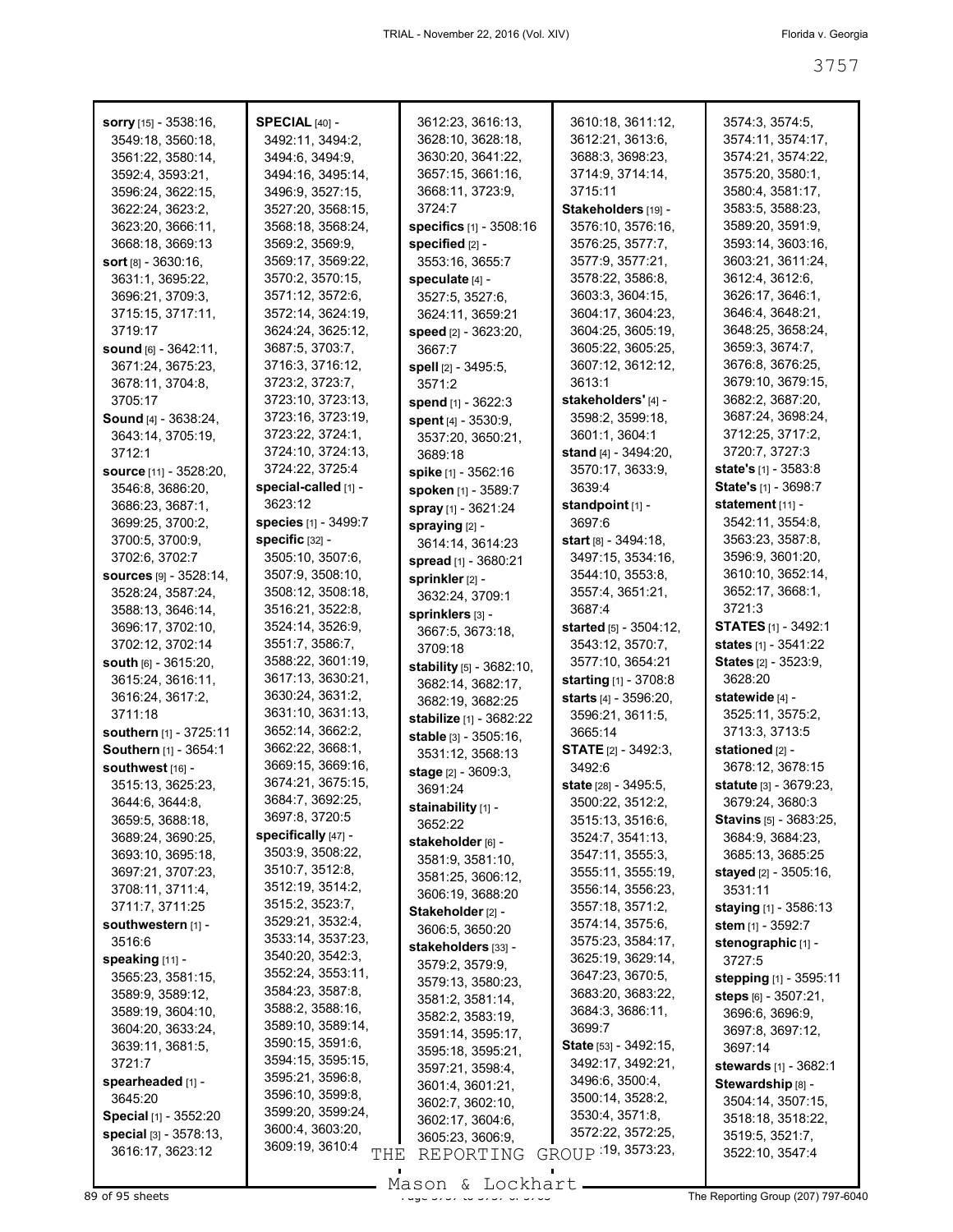| stewardship [1] -                 | 3631:20, 3631:24,              | 3653:2                       | 3685:1, 3685:8,          | 3610:13, 3610:16,           |
|-----------------------------------|--------------------------------|------------------------------|--------------------------|-----------------------------|
| 3683:4                            | 3635:14, 3662:11               | suggests [2] -               | 3687:1                   | 3610:23, 3611:11,           |
| stick [2] - 3552:9,               | <b>Study</b> [4] - 3638:24,    | 3553:12, 3710:5              | superintendent [1] -     | 3612:9, 3613:12,            |
| 3653:22                           | 3643:15, 3705:19,              | suite [9] - 3601:7,          | 3616:5                   | 3714:1, 3714:5              |
| sticking [2] - 3718:4,            | 3712:1                         | 3601:23, 3601:25,            | supervisor [1] -         | sustainable [3] -           |
| 3722:15                           | stuff $[1]$ - 3582:12          | 3612:22, 3613:21,            | 3689:12                  | 3652:10, 3720:8,            |
|                                   | sub [10] - 3581:3,             | 3613:22, 3714:12,            |                          | 3720:11                     |
| still [22] - 3499:12,             |                                |                              | supplemental [2] -       |                             |
| 3502:13, 3522:10,                 | 3582:1, 3582:4,                | 3714:15, 3714:17             | 3692:5, 3692:21          | sustainably [1] -           |
| 3523:2, 3554:16,                  | 3644:4, 3644:7,                | suites [1] - 3601:5          | supplied [1] - 3589:1    | 3612:14                     |
| 3558:8, 3560:11,                  | 3644:13, 3644:17,              | <b>suits</b> $[1] - 3624:17$ | supply [8] - 3501:17,    | swear [2] - 3494:23,        |
| 3560:12, 3560:13,                 | 3645:2, 3720:4,                | summarizing [1] -            | 3501:18, 3501:20,        | 3570:20                     |
| 3563:4, 3576:24,                  | 3720:15                        | 3671:5                       | 3501:21, 3528:11,        | switch $[4] - 3541:10$ ,    |
| 3577:2, 3590:17,                  | sub-area [6] - 3644:4,         | summary [10] -               | 3528:15, 3653:6,         | 3613:25, 3620:13,           |
| 3595:1, 3602:3,                   | 3644:13, 3644:17,              | 3575:22, 3586:16,            | 3653:18                  | 3635:25                     |
| 3617:3, 3624:17,                  | 3645:2, 3720:4,                | 3587:5, 3587:11,             | support [10] - 3575:2,   | <b>SWMP</b> $[1]$ - 3606:20 |
| 3634:21, 3635:16,                 | 3720:15                        | 3587:16, 3587:22,            | 3575:6, 3577:4,          | <b>swore</b> [2] - 3503:4,  |
| 3673:20, 3725:8                   | sub-basin [2] -                | 3596:25, 3668:8,             | 3577:13, 3579:4,         | 3506:16                     |
| stood [1] - 3537:18               | 3582:1, 3582:4                 | 3669:15, 3718:2              | 3579:8, 3596:1,          | System [1] - 3668:24        |
| stop $[5] - 3508:7$ ,             | sub-basins [2] -               | summer [4] - 3514:22,        | 3596:7, 3681:22,         | system [28] - 3509:18,      |
| 3620:2, 3705:13,                  | 3581:3, 3644:7                 | 3515:1, 3525:21,             | 3688:13                  | 3529:17, 3530:11,           |
| 3722:10                           | subcontract [1] -              | 3617:3                       | supported [7] -          | 3530:13, 3530:19,           |
| store [1] - 3715:2                | 3652:8                         | summertime [5] -             | 3502:23, 3503:23,        | 3531:4, 3561:18,            |
| stored $[2] - 3613:7$ ,           | subcontractor [2] -            | 3549:1, 3549:2,              | 3533:7, 3586:6,          | 3614:9, 3614:23,            |
|                                   |                                |                              | 3676:6, 3688:17          |                             |
| 3613:13                           | 3580:3, 3583:2                 | 3549:8, 3691:4,              |                          | 3646:7, 3656:3,             |
| stories [1] - 3723:25             | subject [5] - 3522:14,         | 3691:10                      | supporting [2] -         | 3669:20, 3670:20,           |
| storing [1] - 3714:18             | 3539:7, 3539:12,               | Sumter [9] - 3617:23,        | 3645:5, 3674:6           | 3674:14, 3682:23,           |
| <b>story</b> [2] - 3679:18,       | 3539:15, 3539:22               | 3617:24, 3618:5,             | supports [4] -           | 3691:21, 3700:14,           |
| 3704:22                           | <b>submit</b> $[2] - 3599:6$ , | 3618:20, 3619:8,             | 3500:11, 3555:20,        | 3700:15, 3701:8,            |
| strategies [7] -                  | 3694:9                         | 3620:3, 3620:18,             | 3690:4, 3719:21          | 3701:9, 3707:18,            |
| 3518:10, 3518:15,                 | <b>submitted</b> [1] - 3638:2  | 3620:25, 3624:7              | suppose [1] - 3545:20    | 3708:11, 3708:22,           |
| 3519:24, 3520:1,                  | subscribe [1] -                | <b>Sunding [41] -</b>        | supposedly [2] -         | 3708:24, 3709:11,           |
|                                   |                                |                              |                          |                             |
| 3666:19, 3681:4,                  | 3727:10                        | 3543:22, 3544:5,             | 3718:7, 3719:8           | 3709:12, 3709:15,           |
| 3682:4                            |                                | 3545:5, 3545:11,             | SUPREME <sub>[1]</sub> - | 3714:11                     |
|                                   | subsection [2] -               | 3546:8, 3546:20,             |                          |                             |
| Strategies [1] -                  | 3520:19, 3522:12               |                              | 3492:1                   | systematic [1] -<br>3587:3  |
| 3519:23                           | subset [1] - 3711:22           | 3546:24, 3547:8,             | Supreme [1] - 3575:14    |                             |
| <b>strategy</b> $[3] - 3518:21$ , | substantial [3] -              | 3547:16, 3548:16,            | surface [11] - 3528:17,  | <b>systems</b> [69] -       |
| 3666:24, 3691:15                  | 3574:23, 3644:16,              | 3548:20, 3549:9,             | 3592:6, 3592:15,         | 3509:12, 3509:20,           |
| stream $[4] - 3700:3$ ,           | 3644:23                        | 3549:14, 3549:17,            | 3593:2, 3640:3,          | 3536:18, 3540:18,           |
| 3702:19, 3702:22                  | substantially [1] -            | 3550:1, 3550:6,              | 3644:6, 3652:22,         | 3544:17, 3615:20,           |
| streamflow [9] -                  | 3644:20                        | 3551:6, 3551:9,              | 3700:3, 3701:20,         | 3618:7, 3618:22,            |
| 3561:5, 3637:15,                  | substantive [1] -              | 3552:10, 3552:11,            | 3702:10, 3702:14         | 3619:3, 3619:10,            |
| 3639:1, 3643:17,                  | 3606:17                        | 3552:16, 3553:12,            | surprise [2] - 3627:7,   | 3619:19, 3620:9,            |
| 3645:10, 3701:24,                 | suddenly [1] -                 | 3554:3, 3554:9,              | 3675:24                  | 3620:12, 3621:1,            |
| 3705:21, 3706:13,                 | 3541:10                        | 3554:10, 3556:12,            | surprised [1] -          | 3622:7, 3622:11,            |
| 3712:2                            | sufficient [1] -               | 3557:12, 3558:3,             | 3558:17                  | 3667:4, 3668:5,             |
| streamflows [4] -                 | 3606:13                        | 3558:10, 3558:14,            | surrounding [2] -        | 3668:20, 3668:22,           |
| 3562:1, 3562:22,                  | sufficiently [1] -             | 3558:18, 3559:20,            | 3555:24, 3604:19         | 3669:8, 3670:8,             |
| 3590:11, 3705:1                   | 3685:9                         | 3560:3, 3683:15,             | Survey [1] - 3583:10     | 3670:14, 3671:6,            |
| Street [1] - 3492:12              | suggest [6] - 3569:24,         | 3685:14, 3685:17,            | survival [1] - 3625:22   | 3671:16, 3671:23,           |
| <b>Stripling</b> [6] - 3616:6,    | 3687:3, 3687:6,                | 3686:1, 3686:5,              | suspected [1] -          | 3672:1, 3672:2,             |
| 3661:1, 3661:5,                   | 3710:10, 3725:1,               | 3686:8, 3686:21,             | 3650:25                  | 3672:6, 3672:9,             |
| 3668:3, 3668:7,                   | 3725:14                        | 3692:23                      | suspension [1] -         | 3672:11, 3672:15,           |
| 3689:7                            |                                | <b>Sunding's [17] -</b>      | 3679:11                  | 3672:16, 3672:17,           |
| <b>strong</b> $[3] - 3538:14$ ,   | suggested [8] -                | 3543:25, 3546:3,             |                          | 3673:2, 3673:10,            |
|                                   | 3543:21, 3554:10,              | 3548:3, 3548:10,             | sustainability [2] -     | 3673:14, 3674:6,            |
| 3622:22, 3624:3                   | 3557:19, 3568:1,               | 3552:1, 3553:15,             | 3653:3, 3683:3           | 3674:10, 3677:25,           |
| <b>studies</b> [2] - 3720:8,      | 3692:24, 3705:19,              | 3553:21, 3555:23,            | Sustainable [16] -       | 3678:2, 3697:21,            |
| 3720:10                           | 3712:1, 3720:11                | 3556:1, 3556:18,             | 3577:22, 3578:2,         | 3697:24, 3706:21,           |
| study [9] - 3565:14,              | suggesting [1] -               | 3556:22, 3559:2,             | 3579:22, 3597:19,        | 3706:24, 3707:3,            |
| 3596:21, 3597:3,                  | 3613:6                         |                              | 3598:6, 3598:16,         |                             |
| 3630:13, 3631:16,                 | THE<br>suggestions [1] -       | REPORTING                    | GROUP 7, 3609:18,        | 3707:9, 3707:19,            |

Mason & Lockhart <u>external and the 30 of 95 sheets</u>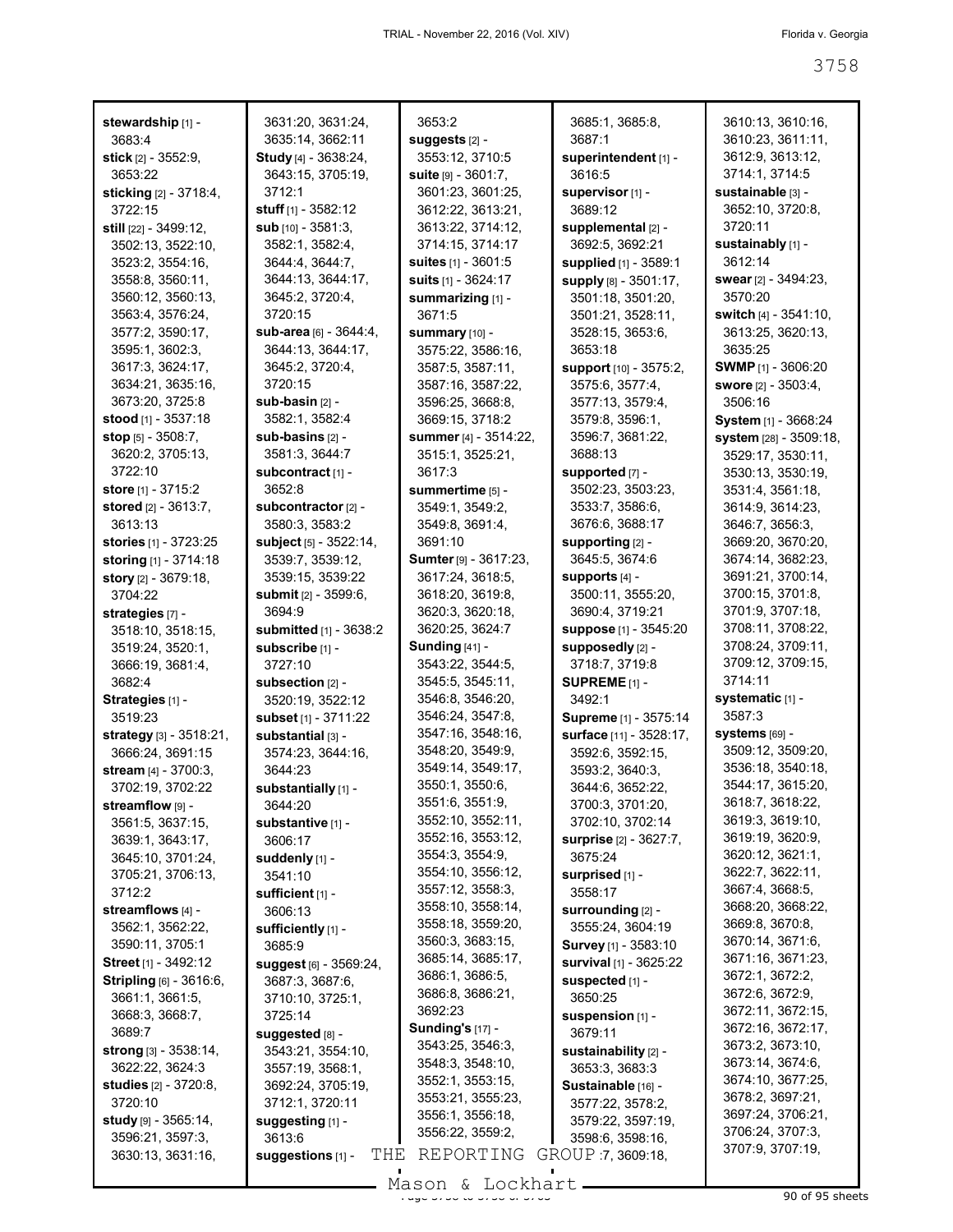| 3707:22, 3708:6,    | 3711:22, 3711:23,             | 3586:1, 3602:13,                | 3564:5, 3564:7,               | 3543:13, 3578:22,              |
|---------------------|-------------------------------|---------------------------------|-------------------------------|--------------------------------|
| 3709:25, 3710:3,    | 3712:10, 3716:6,              | 3605:21, 3606:4,                | 3566:12, 3589:5,              | 3682:11                        |
| 3710:5, 3710:6,     | 3717:12, 3718:1,              | 3606:14, 3609:9,                | 3614:25, 3656:8,              |                                |
|                     |                               |                                 |                               | thinking [2] - 3545:10,        |
| 3710:9, 3710:16,    | 3718:3, 3718:4,               | 3652:5, 3688:3,                 | 3659:9, 3660:8,               | 3707:6                         |
| 3710:17, 3710:25,   | 3718:12, 3719:18              | 3688:13, 3715:13                | 3662:8, 3685:24,              | third [6] - 3578:6,            |
| 3711:2, 3711:7,     | table [18] - 3543:25,         | Technical [2] -                 | 3698:3                        | 3598:22, 3619:2,               |
| 3711:14, 3711:16,   | 3544:2, 3547:7,               | 3579:17, 3636:17                | testify [5] - 3506:16,        | 3621:17, 3657:23,              |
| 3711:17, 3711:18,   | 3557:19, 3632:16,             | technically [1] -               | 3551:9, 3557:14,              | 3700:13                        |
| 3712:6, 3712:7,     |                               |                                 |                               |                                |
|                     | 3632:20, 3633:12,             | 3608:10                         | 3572:16, 3635:7               | thirds [1] - 3669:5            |
| 3713:10, 3713:13,   | 3633:15, 3642:13,             | techniques [3] -                | testifying [4] -              | thorough [1] -                 |
| 3713:20             | 3671:5, 3680:4,               | 3656:24, 3663:6,                | 3568:25, 3572:21,             | 3684:25                        |
|                     | 3681:3, 3681:22,              | 3697:17                         | 3683:3, 3720:22               | thousand [2] - 3627:5,         |
| Τ                   | 3703:18, 3703:24,             | Technology [1] -                | testimony [54] -              | 3701:12                        |
|                     | 3704:4, 3704:14,              | 3663:25                         | 3494:23, 3495:13,             | thousands [1] -                |
| tab [104] - 3497:2, | 3718:12                       | technology [7] -                | 3495:20, 3497:2,              | 3701:3                         |
| 3499:12, 3503:1,    |                               |                                 |                               |                                |
| 3506:15, 3512:6,    | tables [1] - 3671:11          | 3662:10, 3670:21,               | 3498:25, 3499:4,              | three [21] - 3518:4,           |
| 3517:23, 3524:16,   | tabs $[1] - 3710.8$           | 3707:23, 3711:8,                | 3501:11, 3503:7,              | 3518:5, 3518:6,                |
| 3529:3, 3530:22,    | tail [1] - 3720:23            | 3711:11, 3711:12,               | 3507:10, 3507:20,             | 3544:4, 3553:20,               |
|                     | tallied [1] - 3642:9          | 3712:8                          | 3508:24, 3509:25,             | 3575:1, 3575:4,                |
| 3530:23, 3530:24,   | tally [1] - 3647:18           | television $[1]$ - 3725:6       | 3512:7, 3515:20,              | 3581:9, 3596:25,               |
| 3532:8, 3532:11,    | target [1] - 3635:5           | tend [1] - 3539:5               | 3516:1, 3516:12,              | 3636:20, 3636:24,              |
| 3532:12, 3533:17,   |                               |                                 | 3542:22, 3544:22,             |                                |
| 3533:18, 3533:20,   | targeted [1] - 3631:11        | tender [2] - 3495:25,           |                               | 3637:2, 3637:20,               |
| 3533:21, 3536:3,    | targeting [1] - 3630:21       | 3571:21                         | 3550:8, 3550:14,              | 3665:12, 3683:23,              |
| 3536:5, 3536:6,     | targets [2] - 3603:19,        | term [12] - 3535:5,             | 3553:16, 3557:17,             | 3684:12, 3684:13,              |
| 3537:11, 3542:1,    | 3603:22                       | 3559:8, 3616:11,                | 3557:21, 3559:23,             | 3684:22, 3686:9,               |
|                     | task [14] - 3546:10,          | 3629:20, 3629:22,               | 3560:5, 3560:20,              | 3709:25, 3716:15               |
| 3543:24, 3547:8,    | 3546:13, 3546:17,             | 3629:23, 3629:24,               | 3565:21, 3570:20,             | three-plus [1] - 3518:6        |
| 3548:2, 3553:3,     | 3546:22, 3546:24,             | 3630:1, 3630:2,                 | 3571:11, 3571:16,             | three-quarters [1] -           |
| 3553:5, 3553:8,     |                               |                                 | 3572:19, 3575:18,             |                                |
| 3554:24, 3555:6,    | 3547:1, 3552:3,               | 3630:12, 3636:9,                |                               | 3665:12                        |
| 3555:8, 3556:5,     | 3557:6, 3558:20,              | 3658:19                         | 3576:13, 3615:6,              | throughout [3] -               |
| 3556:9, 3561:1,     | 3648:22, 3649:25,             | termed [1] - 3638:4             | 3625:20, 3638:14,             | 3524:7, 3540:23,               |
| 3561:5, 3563:3,     | 3650:4, 3650:6,               | terms [40] - 3505:10,           | 3639:4, 3641:17,              | 3663:2                         |
|                     | 3650:12                       | 3505:21, 3506:6,                | 3648:18, 3656:11,             | <b>throw</b> [4] - $3601:22$ , |
| 3565:4, 3566:8,     | tasked [1] - 3502:16          | 3506:21, 3579:1,                | 3656:14, 3656:16,             | 3620:4, 3620:7,                |
| 3567:16, 3578:1,    | tax $[1] - 3690:7$            | 3581:24, 3598:2,                | 3657:14, 3659:11,             | 3649:17                        |
| 3584:3, 3586:13,    |                               |                                 | 3660:9, 3670:25,              |                                |
| 3594:1, 3596:18,    | taxing [1] - 3577:11          | 3606:16, 3622:3,                | 3678:25, 3682:9,              | throw-back [1] -               |
| 3598:15, 3602:25,   | <b>Team</b> $[1]$ - 3579:17   | 3622:24, 3627:2,                |                               | 3601:22                        |
| 3605:1, 3607:14,    | team [9] - 3583:20,           | 3627:10, 3630:5,                | 3682:13, 3683:14,             | throwing [2] -                 |
| 3610:20, 3614:20,   | 3649:10, 3678:15,             | 3631:3, 3641:18,                | 3686:11, 3686:15,             | 3709:16, 3709:20               |
| 3616:21, 3617:18,   | 3699:21, 3699:24,             | 3643:9, 3655:20,                | 3686:19, 3721:14              | <b>thrown</b> [2] - 3599:21,   |
|                     | 3701:7, 3710:15,              | 3658:10, 3662:12,               | tests $[1] - 3674:12$         | 3599:22                        |
| 3617:19, 3620:16,   | 3713:19, 3718:12              | 3666:1, 3674:13,                | <b>textbook</b> [1] - 3693:10 | thunderstorms [1] -            |
| 3623:4, 3623:8,     |                               | 3681:3, 3685:21,                | Thanksgiving [4] -            |                                |
| 3623:15, 3632:12,   | <b>Tech</b> $[21]$ - 3582:23, |                                 | 3569:21, 3572:9,              | 3691:10                        |
| 3635:24, 3636:13,   | 3583:7, 3583:23,              | 3690:2, 3690:4,                 |                               | ticket [1] - 3547:23           |
| 3639:6, 3642:4,     | 3587:2, 3587:12,              | 3691:25, 3693:5,                | 3725:2, 3725:22               | tied [3] - 3509:3.             |
| 3642:5, 3642:21,    | 3587:18, 3589:13,             | 3693:7, 3693:15,                | <b>THE</b> [26] - 3492:1,     | 3541:15, 3640:4                |
| 3644:9, 3647:5,     | 3589:16, 3589:24,             | 3695:24, 3697:11,               | 3494:21, 3495:2,              | tillage [3] - 3698:7,          |
| 3647:6, 3647:8,     | 3590:3, 3590:21,              | 3697:14, 3698:1,                | 3495:3, 3495:7,               | 3698:9, 3698:13                |
|                     | 3593:7, 3594:13,              | 3702:6, 3702:19,                | 3495:16, 3568:21,             | timeline [7] - 3512:8,         |
| 3649:2, 3651:20,    |                               | 3706:11, 3707:23,               | 3569:1, 3569:5,               |                                |
| 3653:23, 3653:25,   | 3595:24, 3596:4,              | 3708:1, 3709:25,                | 3569:13, 3569:20,             | 3512:25, 3513:13,              |
| 3657:18, 3659:23,   | 3596:12, 3596:16,             |                                 | 3570:18, 3570:24,             | 3513:14, 3517:1,               |
| 3663:23, 3663:24,   | 3597:8, 3599:5,               | 3713:14                         |                               | 3517:2, 3532:15                |
| 3666:11, 3668:17,   | 3599:15, 3607:6               | Terrell [1] - 3678:14           | 3570:25, 3571:4,              | timely $[1]$ - 3579:9          |
| 3678:23, 3703:10,   | Tech's [3] - 3583:15,         | <b>testified</b> [24] - 3501:7, | 3723:6, 3723:9,               | timing $[1]$ - 3677:11         |
| 3705:2, 3708:8,     | 3596:18, 3605:12              | 3507:25, 3510:3,                | 3723:12, 3723:15,             | tiny $[1]$ - 3555:17           |
|                     | technical [18] -              | 3510:7, 3513:25,                | 3723:18, 3723:21,             | title $[3] - 3584:2$ ,         |
| 3708:10, 3708:22,   |                               | 3515:22, 3516:16,               | 3723:24, 3724:4,              |                                |
| 3708:23, 3709:9,    | 3578:21, 3579:4,              | 3516:19, 3519:1,                | 3724:12, 3724:18,             | 3654:8, 3654:11                |
| 3709:10, 3710:2,    | 3579:11, 3579:18,             |                                 | 3724:24                       | titled [6] - 3591:22,          |
| 3710:19, 3710:23,   | 3580:8, 3580:17,              | 3544:20, 3546:22,               |                               | 3620:24, 3655:2,               |
| 3711:19, 3711:21,   | 3580:20, 3585:1<br>THE        | REPORTING                       | GROUP elves [3] -             | 3657:20, 3663:24,              |
|                     |                               |                                 |                               |                                |

Mason & Lockhart **Page 3759 of 95 sheets** Page 377-6040<br>
91 of 95 sheets **Page 3759 of 3763 Contract Page 3759 of 3763 The Reporting Group (207) 797-6040**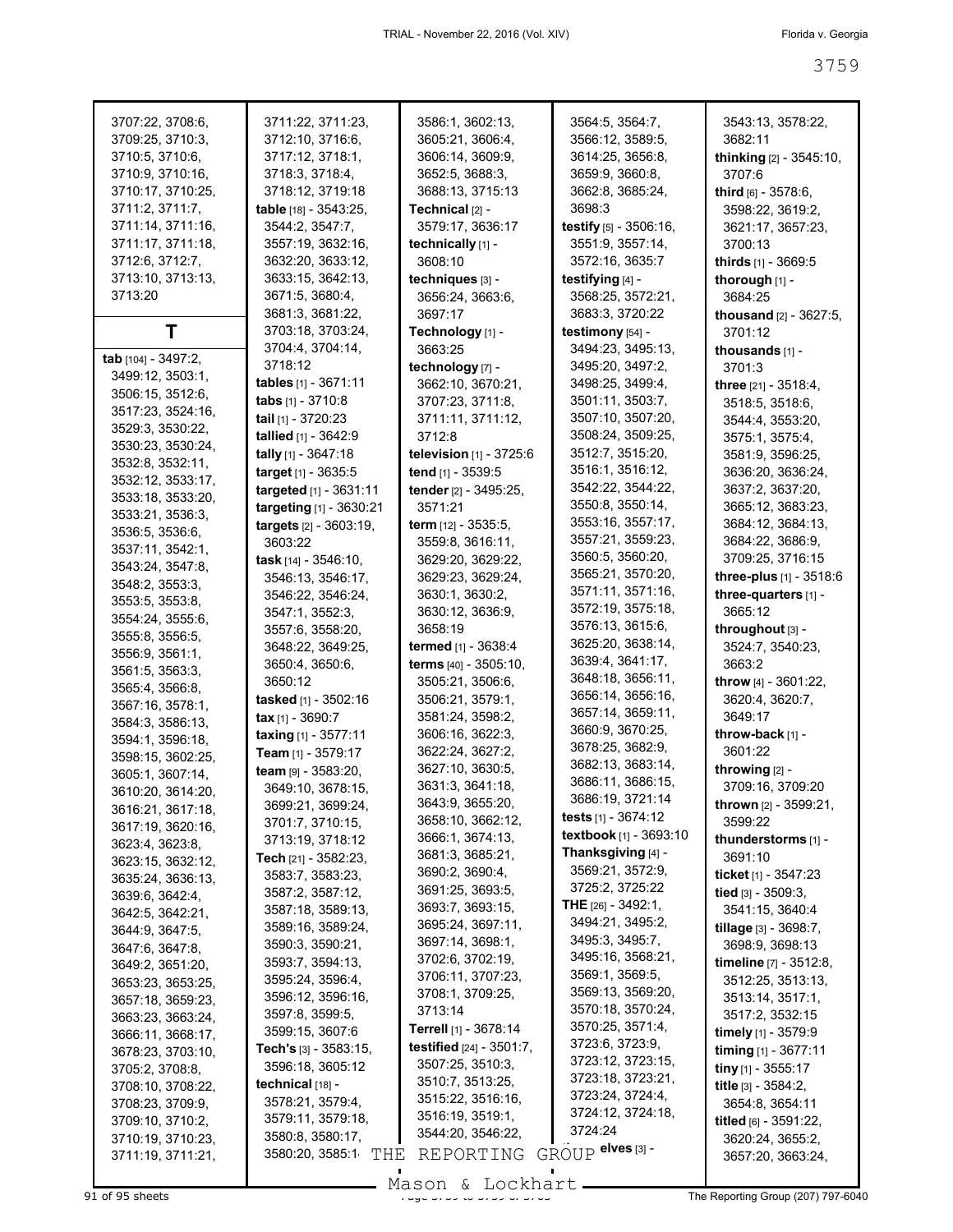| 3668:24                       | tourism [1] - 3549:7              | trust $[1] - 3634.9$           | 3527:8, 3527:10,             | 3595:1, 3595:14,                |
|-------------------------------|-----------------------------------|--------------------------------|------------------------------|---------------------------------|
| <b>TOCWG</b> [1] - 3580:19    | towards [4] - 3596:20,            | <b>truth</b> $[7] - 3494:25$ , | 3532:13, 3534:13,            | 3595:15, 3595:24,               |
| today [21] - 3494:17,         | 3621:6, 3621:11,                  | 3495:1, 3503:4,                | 3553:7, 3554:17,             | 3596:19, 3599:1,                |
| 3568:25, 3572:13,             | 3702:10                           | 3570:22, 3570:23               | 3555:8, 3556:10,             | 3599:5, 3599:7,                 |
| 3572:16, 3572:20,             | towers [1] - 3549:4               |                                | 3575:1, 3575:4,              | 3599:16, 3599:19,               |
|                               |                                   | truthfully [1] - 3506:17       |                              |                                 |
| 3572:21, 3608:3,              | <b>tracks</b> $[2] - 3611:9$ ,    | try $[7] - 3507:21$ ,          | 3582:3, 3591:25,             | 3602:4, 3602:11,                |
| 3625:10, 3639:4,              | 3611:12                           | 3584:15, 3617:8,               | 3592:2, 3597:7,              | 3602:17, 3604:4,                |
| 3649:6, 3650:22,              | tracts [1] - 3672:20              | 3618:25, 3631:1,               | 3597:24, 3606:23,            | 3604:7, 3605:12,                |
| 3655:19, 3661:24,             | <b>TRANSCRIPT</b> [1] -           | 3696:22, 3703:19               | 3607:3, 3609:14,             | 3605:17, 3605:20,               |
| 3668:13, 3688:16,             | 3492:9                            | trying [8] - 3537:14,          | 3611:1, 3611:8,              | 3606:1, 3606:23,                |
| 3689:6, 3693:23,              | transcript [1] - 3727:5           | 3548:11, 3555:7,               | 3613:14, 3613:15,            | 3607:1, 3607:7,                 |
| 3697:13, 3719:2,              | transfer [2] - 3510:21,           | 3572:9, 3602:4,                | 3619:4, 3620:19,             | 3607:13, 3607:17,               |
| 3719:15, 3725:1               | 3511:2                            | 3623:20, 3631:9,               | 3621:8, 3621:10,             | 3608:10, 3609:3,                |
| today's [1] - 3584:13         | Transferability [1] -             | 3719:13                        | 3623:6, 3626:24,             | 3609:23, 3610:6,                |
| together [10] -               | 3665:10                           | Tuesday [4] - 3725:3,          | 3668:8, 3669:5,              | 3611:15, 3611:16,               |
| 3504:24, 3512:9,              |                                   | 3725:21, 3726:1,               | 3678:11, 3698:11,            | 3611:25, 3612:1                 |
| 3540:9, 3563:13,              | <b>transfers</b> $[7] - 3510:1$ , |                                | 3712:16, 3723:20             | <b>UIF's</b> $[25] - 3583:17$ , |
|                               | 3510:4, 3510:6,                   | 3726:3                         |                              | 3587:2, 3587:13,                |
| 3645:17, 3647:7,              | 3510:9, 3510:11,                  | turn [65] - 3497:3,            | two-day [1] - 3527:10        |                                 |
| 3654:18, 3668:8,              | 3510:16, 3510:20                  | 3499:11, 3503:1,               | two-day-a-week [1] -         | 3588:21, 3589:2,                |
| 3690:13, 3710:20              | travel [1] - 3667:7               | 3503:9, 3506:15,               | 3527:8                       | 3589:8, 3589:10,                |
| toilets [1] - 3529:14         | traveled [1] - 3724:4             | 3506:19, 3512:6,               | two-holer [1] -              | 3590:8, 3595:2,                 |
| took [4] - 3503:6,            | traveler [12] - 3672:1,           | 3517:23, 3519:19,              | 3723:20                      | 3595:18, 3595:25,               |
| 3545:11, 3549:21,             | 3672:9, 3672:15,                  | 3521:25, 3524:16,              | two-part [1] - 3626:24       | 3596:5, 3596:6,                 |
| 3634:10                       | 3672:17, 3672:21,                 | 3529:3, 3532:8,                | two-thirds [1] - 3669:5      | 3596:14, 3597:9,                |
| tool $[4] - 3658:23$ ,        | 3673:9, 3673:14,                  | 3533:17, 3536:3,               | two-year [1] - 3556:10       | 3597:15, 3597:18,               |
| 3679:23, 3690:25,             | 3700:15, 3706:24,                 | 3537:11, 3542:1,               | type [11] - 3646:7,          | 3597:25, 3600:3,                |
| 3721:22                       |                                   | 3543:24, 3546:18,              | 3660:25, 3667:21,            | 3600:14, 3600:17,               |
| tools [4] - 3659:18,          | 3707:9, 3707:17,                  | 3550:20, 3554:24,              | 3671:16, 3675:3,             | 3602:7, 3602:18,                |
|                               | 3707:19                           |                                |                              | 3602:20                         |
| 3661:21, 3698:4,              | travelers [2] - 3673:1,           | 3561:1, 3563:3,                | 3679:11, 3693:1,             | ultimate $[1] - 3612:12$        |
| 3721:25                       | 3707:12                           | 3565:4, 3566:8,                | 3695:21, 3700:1,             |                                 |
| top [10] - 3499:24,           | treated [2] - 3529:11,            | 3578:5, 3584:3,                | 3700:16, 3709:12             | ultimately <sub>[2]</sub> -     |
| 3578:12, 3588:10,             | 3529:18                           | 3588:3, 3589:23,               | types [6] - 3526:1,          | 3559:14, 3653:5                 |
| 3597:12, 3607:23,             | treatment $[2]$ -                 | 3591:16, 3594:1,               | 3526:2, 3671:6,              | uncertainties [4] -             |
| 3632:13, 3641:2,              | 3529:19, 3545:22                  | 3596:17, 3598:17,              | 3706:21, 3708:6,             | 3587:24, 3588:12,               |
| 3673:8, 3708:25,              | treatments [1] -                  | 3602:25, 3605:1,               | 3710:17                      | 3588:20, 3588:24                |
| 3709:1                        | 3633:25                           | 3607:14, 3610:21,              | typical [4] - 3514:23,       | uncertainty [1] -               |
| topic [5] - 3552:10,          | tremendously [1] -                | 3614:20, 3617:18,              | 3514:25, 3519:10,            | 3601:15                         |
| 3554:20, 3612:8,              | 3534:23                           | 3618:9, 3620:15,               | 3708:11                      | unclear [1] - 3505:5            |
| 3712:12, 3713:24              |                                   | 3632:11, 3634:2,               | typically [1] - 3535:18      | uncommon [1] -                  |
| topics [7] - 3511:4,          | trend [10] - 3510:5,              | 3636:22, 3638:13,              |                              | 3685:4                          |
|                               | 3532:22, 3532:23,                 | 3639:6, 3642:4,                | U                            | under $[30] - 3519:14$ ,        |
| 3528:9, 3613:25,              | 3534:2, 3561:24,                  | 3644:9, 3647:5,                |                              | 3519:22, 3522:6,                |
| 3635:25, 3651:16,             | 3672:25, 3702:5,                  |                                | <b>U.S</b> $[11] - 3528:5$ , |                                 |
| 3698:19, 3706:20              | 3702:9, 3702:16,                  | 3649:2, 3651:20,               | 3583:9, 3584:19,             | 3526:8, 3539:16,                |
| total [21] - 3517:7,          | 3707:8                            | 3653:23, 3654:17,              | 3584:21, 3602:18,            | 3576:25, 3577:6,                |
| 3530:25, 3532:20,             | trends [7] - 3535:25,             | 3654:25, 3657:19,              | 3602:22, 3603:1,             | 3577:8, 3578:11,                |
| 3547:20, 3552:5,              | 3600:18, 3600:23,                 | 3659:24, 3663:23,              | 3603:17, 3628:22,            | 3579:16, 3582:13,               |
| 3552:13, 3552:17,             | 3601:10, 3601:14,                 | 3664:21, 3668:23,              |                              | 3582:18, 3603:8,                |
| 3557:24, 3558:6,              | 3602:1, 3702:2                    | 3670:25, 3678:21,              | 3645:4, 3664:16              | 3606:3, 3626:5,                 |
| 3574:13, 3592:4,              | <b>trial</b> $[3] - 3636:8$ ,     | 3691:21, 3703:9,               | <b>UIF</b> [57] - 3583:21,   | 3626:10, 3627:12,               |
| 3592:6, 3627:8,               | 3652:19, 3704:5                   | 3705:2, 3719:18                | 3584:8, 3584:9,              | 3631:11, 3635:18,               |
| 3642:21, 3643:6,              | trip [1] - 3724:8                 | turned [1] - 3717:6            | 3584:12, 3584:16,            | 3635:19, 3652:8,                |
| 3655:15, 3655:24,             |                                   | Turner [2] - 3513:25,          | 3584:20, 3585:4,             | 3656:18, 3659:25,               |
| 3671:22, 3678:1,              | trouble [1] - 3616:17             | 3659:9                         | 3585:6, 3586:5,              | 3666:17, 3671:19,               |
| 3692:17, 3706:14              | true [14] - 3495:19,              | <b>Turner's</b> [1] - 3515:20  | 3586:9, 3586:10,             | 3679:1, 3691:6,                 |
| totality $[4] - 3504:22$ ,    | 3516:3, 3521:14,                  | tweak [1] - 3631:10            | 3586:13, 3587:16,            | 3693:21, 3694:16,               |
| 3506:1, 3506:10,              | 3523:1, 3532:1,                   | tweaks [1] - 3714:24           | 3587:18, 3587:25,            | 3700:8                          |
|                               | 3558:8, 3562:5,                   |                                | 3588:24, 3589:11,            | underestimate [1] -             |
| 3506:14                       | 3565:11, 3565:24,                 | <b>twice</b> $[1] - 3678.6$    | 3589:13, 3590:10,            | 3590:1                          |
| <b>touched</b> $[3] - 3701.8$ | 3568:4, 3571:15,                  | <b>two</b> [39] - $3520:24$ ,  | 3590:12, 3590:18,            |                                 |
| 3711:3, 3713:20               | 3680:16, 3721:23,                 | 3521:17, 3526:6,               | 2500:22, 3594:12,            | underestimation [1] -           |
| tough $[1]$ - 3691:6          | THE<br>3722:7                     | REPORTING                      | GROUP : 15, 3594:20,         | 3590:6                          |
|                               |                                   | Macon f. Iockhart              |                              |                                 |

Page 3760 to 3760 of 3763 92 of 95 sheets Mason & Lockhart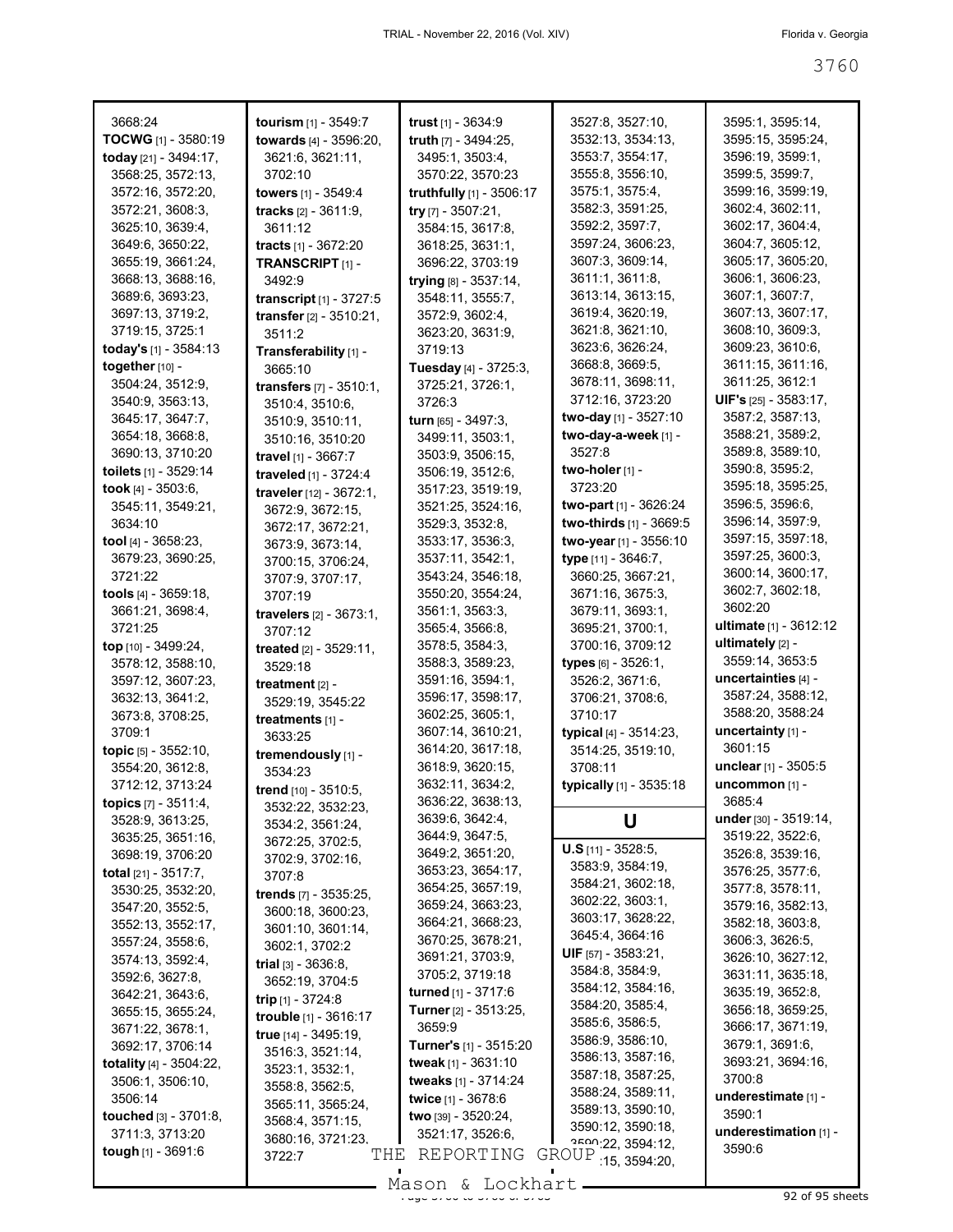| undertaken [3] -            | 3691:10, 3710:8,               |                                | vision $[2] - 3652:14$ ,           | 3582:20, 3583:5,       |
|-----------------------------|--------------------------------|--------------------------------|------------------------------------|------------------------|
| 3504:10, 3703:16,           | 3715:14, 3718:20,              | V                              | 3652:17                            | 3583:8, 3597:20,       |
| 3704:16                     | 3723:10, 3725:15               | vacuum [1] - 3694:2            | visit [1] - 3699:25                | 3598:6, 3598:16,       |
| undertaking [1] -           | update [3] - 3599:7,           | valid [4] - 3585:8,            | visited [2] - 3676:19,             | 3600:7, 3609:18,       |
| 3585:8                      | 3600:2, 3611:21                | 3585:13, 3596:1,               | 3677:6                             | 3610:13, 3610:16,      |
| unhappy $[1] - 3607:10$     | updated [1] - 3504:14          | 3596:7                         | <b>visits</b> $[4] - 3676:1$ ,     | 3610:24, 3611:11,      |
| uniform [1] - 3630:24       | updates [1] - 3612:6           | validity [1] - 3585:5          | 3676:4, 3676:9,                    | 3612:9, 3613:12,       |
| uniformity $[6]$ -          | updating [2] -                 | valuable [1] - 3619:15         | 3676:23                            | 3636:5, 3651:22,       |
| 3674:5, 3674:9,             | 3598:11, 3599:1                | value [1] - 3551:11            | volume [4] - 3530:12,              | 3652:2, 3652:4,        |
| 3674:12, 3674:13,           | Upper [15] - 3566:17,          | valued [1] - 3519:13           |                                    | 3652:7, 3654:8,        |
| 3674:16, 3674:19            | 3567:2, 3567:4,                | variability [1] - 3691:2       | 3535:16, 3549:11,<br>3549:14       | 3656:4, 3662:6,        |
| unimpaired [10] -           | 3567:10, 3580:6,               | variable [2] - 3666:23,        | VOLUME [1] - 3492:5                | 3663:17, 3663:25,      |
|                             | 3580:25, 3581:5,               | 3667:1                         |                                    | 3664:14, 3674:3,       |
| 3583:22, 3597:22,           | 3644:3, 3644:5,                | <b>Variable</b> $[1]$ - 3669:5 | volumetric [3] -                   | 3687:19, 3687:23,      |
| 3598:20, 3603:18,           |                                | varied [1] - 3599:23           | 3526:18, 3655:21,                  | 3688:2, 3689:1,        |
| 3603:23, 3604:1,            | 3651:21, 3652:1,               | variety [5] - 3528:9,          | 3656:6                             | 3689:11, 3689:13,      |
| 3610:7, 3610:15,            | 3658:22, 3706:10,              | 3529:9, 3561:11,               | <b>VRI</b> [17] - 3667:2,          | 3698:7, 3699:10,       |
| 3611:22, 3612:7             | 3706:19, 3719:5                | 3561:12, 3694:6                | 3667:4, 3667:12,                   | 3699:13, 3700:21,      |
| Unimpaired [1] -            | <b>upper</b> [3] - 3529:8,     |                                | 3667:13, 3667:16,                  | 3712:23, 3714:1,       |
| 3583:24                     | 3623:10, 3623:18               | <b>various</b> $[9] - 3538:18$ | 3667:24, 3668:4,                   | 3714:5                 |
| unique [1] - 3680:11        | upstream [4] -                 | 3573:4, 3576:5,                | 3668:11, 3668:14,                  | water [330] - 3495:11, |
| unit $[1] - 3700:10$        | 3531:22, 3665:14,              | 3586:8, 3632:1,                | 3668:20, 3668:22,                  | 3496:13, 3496:25,      |
| <b>UNITED [1] - 3492:1</b>  | 3665:23, 3683:8                | 3632:6, 3633:3,                | 3669:6, 3669:20,                   | 3497:6, 3497:12,       |
| <b>United [2] - 3523:9.</b> | <b>urban</b> [7] - 3508:5,     | 3662:5, 3668:9                 | 3670:7, 3670:14,                   | 3497:17, 3497:20,      |
| 3628:20                     | 3512:9, 3526:4,                | vary [1] - 3667:4              | 3670:17, 3670:21                   | 3497:21, 3497:22,      |
| universe [1] - 3706:14      | 3528:5, 3528:6,                | varying [2] - 3663:1,          |                                    | 3497:23, 3498:1,       |
| University [6] -            | 3563:21, 3565:11               | 3667:6                         | W                                  | 3498:3, 3498:8,        |
| 3571:9, 3573:19,            | usage [5] - 3515:1,            | <b>vast</b> $[2] - 3643:2$ ,   | walk [2] - 3653:9,                 | 3498:11, 3498:15,      |
| 3616:4, 3661:7,             | 3525:19, 3565:7,               | 3643:16                        | 3708:7                             | 3498:16, 3498:17,      |
| 3689:6, 3689:8              | 3565:8, 3565:22                | Veatch [8] - 3579:20,          | walked [1] - 3566:9                | 3498:19, 3498:24,      |
| university [3] -            | $USDA$ [10] - 3626:14,         | 3579:21, 3579:23,              | <b>Walton</b> $[6] - 3561:3$       | 3499:3, 3499:7,        |
| 3573:21, 3573:24,           | 3626:16, 3627:2,               | 3580:4, 3583:2,                | 3578:5, 3582:8,                    | 3499:18, 3500:15,      |
| 3582:24                     | 3627:9, 3627:15,               | 3599:15, 3599:25,              | 3582:11, 3618:15,                  | 3501:3, 3501:4,        |
| unnamed $[2]$ -             | 3635:2, 3664:13,               | 3652:8                         | 3621:14                            | 3501:12, 3501:17,      |
| 3608:21, 3608:24            | 3674:8, 3676:8,                | Veazie [2] - 3723:13,          | <b>warn</b> [1] - 3616:17          | 3501:18, 3501:20,      |
| unpermitted [5] -           | 3698:8                         | 3723:16                        | warning [1] - 3572:8               | 3501:21, 3502:17,      |
| 3647:15, 3647:18,           | users [14] - 3497:23,          | verification [11] -            | wash [2] - 3615:24,                | 3502:23, 3502:25,      |
| 3648:15, 3649:4,            | 3498:12, 3498:17,              | 3592:23, 3593:1,               | 3616:12                            | 3503:13, 3503:14,      |
| 3650:1                      | 3498:24, 3499:3,               | 3670:2, 3670:22,               | washing $[1]$ - 3521:3             | 3503:15, 3503:16,      |
| unrealistic [1] -           | 3501:4, 3502:14,               | 3699:16, 3699:25,              | waste [1] - 3619:14                | 3504:18, 3507:14,      |
| 3587:19                     | 3502:21, 3503:15,              | 3702:1, 3710:14,               | wasted [1] - 3686:14               | 3507:15, 3507:16,      |
| unseen [1] - 3608:20        | 3530:2, 3567:12,               | 3716:20, 3716:25,              | wastewater [3] -                   | 3507:18, 3507:22,      |
| unsubstantiated [1] -       | 3567:17, 3656:21,              | 3717:6                         | 3529:19, 3544:18,                  | 3508:6, 3508:20,       |
| 3608:11                     | 3681:20                        | verifications [1] -            | 3545:21                            | 3509:3, 3509:12,       |
| up [40] - 3495:4,           | <b>uses</b> $[4]$ - $3501:8$ , | 3699:23                        | <b>wasting</b> $[1] - 3684:6$      | 3509:13, 3509:15,      |
| 3514:24, 3534:25,           | 3548:22, 3560:13,              | verified [9] - 3701:2,         | watching [1] - 3725:7              | 3509:22, 3509:23,      |
| 3538:13, 3539:3,            | 3683:8                         | 3701:3, 3701:7,                | Water [67] - 3504:14,              | 3512:10, 3513:11,      |
| 3542:10, 3569:8,            | <b>USGS</b> [4] - 3585:16,     | 3701:18, 3701:20,              | 3507:15, 3509:7,                   | 3513:16, 3514:12,      |
| 3571:1, 3577:15,            | 3595:5, 3599:12,               | 3701:22, 3707:7,               | 3509:21, 3512:1,                   | 3514:15, 3517:7,       |
| 3577:17, 3578:9,            | 3645:4                         | 3710:25, 3712:5                | 3515:14, 3518:17,                  | 3517:8, 3517:10,       |
| 3580:16, 3582:10,           | <b>usual</b> $[2] - 3624:22$   | verify [1] - 3703:17           | 3518:22, 3519:5,                   | 3517:11, 3517:12,      |
| 3589:2, 3589:17,            | 3624:23                        | version [2] - 3607:18,         |                                    | 3517:14, 3519:11,      |
| 3593:9, 3605:23,            | utilities [6] - 3509:15,       | 3652:1                         | 3521:7, 3522:9,<br>3530:8, 3536:7, | 3521:22, 3522:7,       |
| 3617:3, 3618:25,            | 3519:11, 3528:4,               | <b>versus</b> $[3] - 3500:6$ , | 3536:19, 3538:10,                  | 3522:13, 3522:21,      |
| 3629:7, 3642:9,             | 3529:10, 3530:9,               | 3550:12, 3692:21               | 3539:6, 3547:4,                    | 3523:14, 3523:23,      |
| 3642:15, 3647:15,           | 3541:17                        | <b>via</b> $[1] - 3574:23$     | 3571:7, 3573:24,                   | 3526:6, 3526:12,       |
| 3648:19, 3649:25,           | <b>utility</b> [3] - 3513:12,  | view $[6] - 3512:21$ ,         | 3574:6, 3574:9,                    | 3526:14, 3526:15,      |
| 3650:13, 3660:18,           | 3513:15, 3536:2                | 3529:22, 3537:25,              | 3575:25, 3577:22,                  | 3526:17, 3526:22,      |
| 3661:14, 3662:24,           | <b>utilize</b> [1] - 3602:11   | 3545:10, 3552:16,              | 3578:2, 3579:22,                   | 3526:24, 3527:9,       |
| 3668:5, 3671:19,            | utilized [1] - 3659:13         | 3623:25                        |                                    | 3528:4, 3528:6,        |
| 3679:1, 3683:12,            | utilizing $[1]$ - 3711<br>THE  | REPORTING                      | GROUP 2, 3580:7,                   | 3528:7, 3528:11,       |

93 of 95 sheets **Page 3761 of 3761 to 3761 of 3761 to 3761 of 3761 to 3761 of 3763** The Reporting Group (207) 797-6040 Mason & Lockhart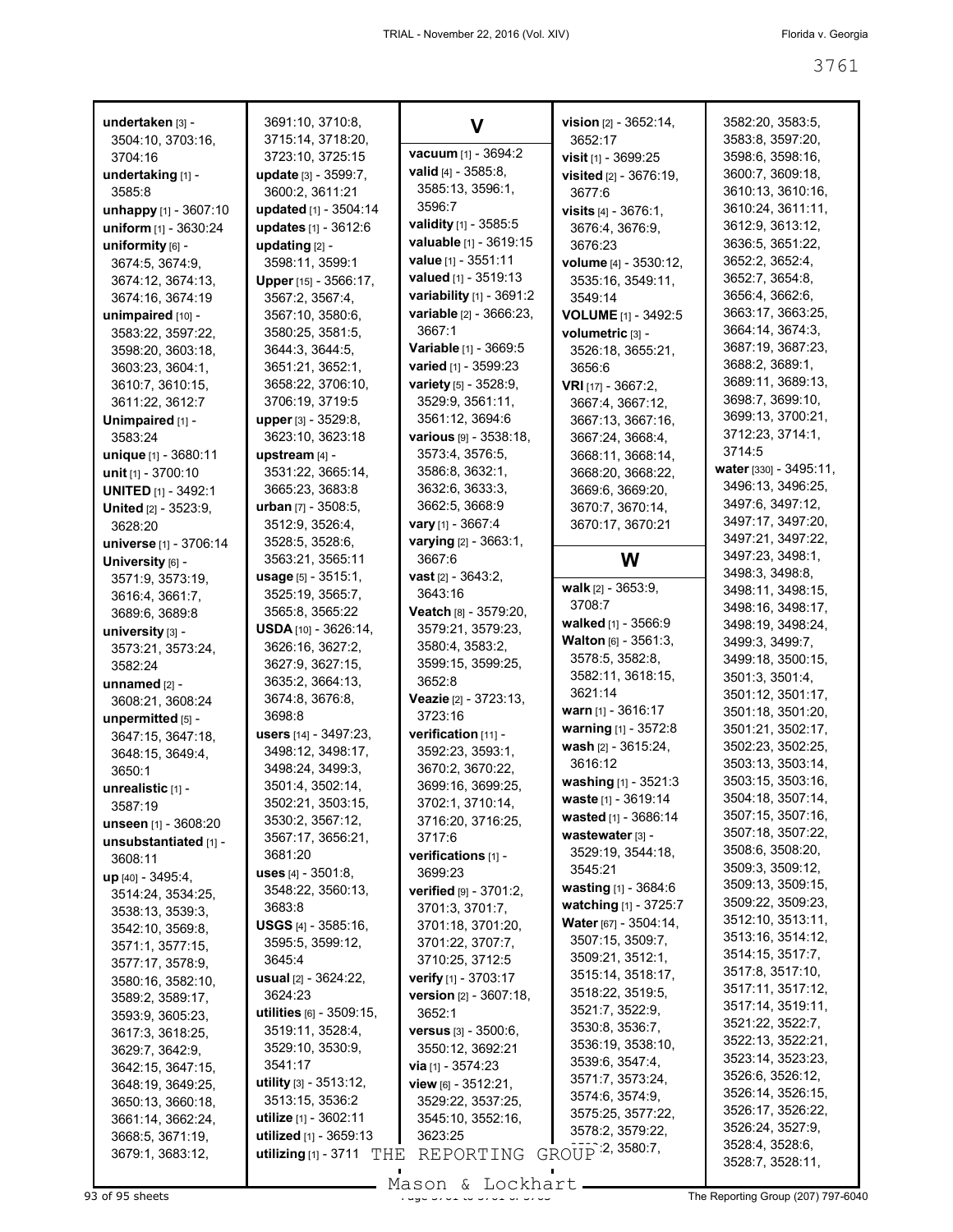| 3528:15, 3528:16, | 3596:1, 3596:7,            | 3517:17, 3518:17,                          | whole [9] - 3494:25,                   | 3644:7, 3702:23,                                  |
|-------------------|----------------------------|--------------------------------------------|----------------------------------------|---------------------------------------------------|
| 3528:18, 3528:20, | 3601:5, 3601:10,           | 3520:14, 3520:24,                          | 3539:11, 3539:14,                      | 3705:20, 3712:25,                                 |
| 3528:24, 3529:10, | 3612:18, 3612:22,          | 3521:17, 3521:18,                          | 3561:18, 3570:22,                      | 3719:6                                            |
| 3529:11, 3529:13, | 3613:7, 3613:10,           | 3522:5, 3523:1,                            | 3615:12, 3621:4,                       | withdrawing $[1]$ -                               |
| 3529:16, 3530:1,  | 3613:13, 3613:19,          | 3525:12, 3525:23,                          | 3714:10, 3715:14                       | 3696:19                                           |
| 3530:9, 3530:10,  | 3614:14, 3614:23,          | 3525:25, 3527:7,                           | wide [3] - 3561:11,                    | withdrawn $[3]$ -                                 |
| 3530:13, 3530:18, | 3615:4, 3615:7,            | 3527:10, 3559:16,                          | 3561:12, 3694:6                        | 3529:11, 3530:19,                                 |
| 3531:3, 3531:5,   | 3615:8, 3619:3,            | 3559:25, 3563:18,                          | widely [1] - 3585:5                    | 3544:14                                           |
| 3531:6, 3531:22,  | 3619:9, 3619:15,           | 3564:19, 3564:20,                          | widespread [1] -                       | withdraws [1] -                                   |
| 3532:5, 3533:5,   | 3620:5, 3620:8,            | 3615:19, 3616:15,                          | 3628:6                                 | 3567.9                                            |
| 3534:20, 3535:5,  | 3621:24, 3622:23,          | 3617:6, 3618:6,                            | wildlife [2] - 3499:7,                 | Witness [1] - 3493:2                              |
| 3535:11, 3535:14, | 3624:4, 3629:8,            | 3619:19, 3621:19,                          | 3722:21                                | <b>WITNESS</b> [22] -                             |
| 3535:15, 3535:16, | 3630:22, 3631:4,           | 3624:2, 3632:2,                            | Wildlife [7] - 3584:19,                | 3495:2, 3495:7,                                   |
| 3535:19, 3535:23, | 3631:13, 3639:17,          | 3718:9                                     | 3584:22, 3602:18,                      | 3495:16, 3568:21,                                 |
| 3535:24, 3536:1,  | 3640:3, 3644:6,            |                                            | 3602:22, 3603:2,                       | 3569:1, 3569:5,                                   |
| 3536:2, 3536:4,   | 3652:9, 3652:22,           | watershed [5] -                            | 3603:17, 3603:24                       | 3569:13, 3569:20,                                 |
| 3536:7, 3536:9,   | 3653:7, 3655:16,           | 3669:17, 3669:23,                          | wind $[4] - 3708:16$ ,                 | 3570:24, 3571:4,                                  |
| 3536:18, 3537:9,  | 3655:24, 3656:2,           | 3673:10, 3673:11,                          | 3709:6, 3709:23                        | 3723:6, 3723:9,                                   |
| 3537:22, 3538:1,  | 3656:5, 3656:17,           | 3707:10                                    | Wine [3] - 3571:25,                    | 3723:12, 3723:15,                                 |
| 3538:2, 3538:6,   | 3657:2, 3657:8,            | watersheds [1] -                           | 3572:2, 3716:3                         | 3723:18, 3723:21,                                 |
| 3538:11, 3538:12, | 3658:9, 3658:12,           | 3637:5                                     |                                        | 3723:24, 3724:4,                                  |
| 3538:13, 3538:15, | 3658:18, 3658:21,          | ways [3] - 3620:5,                         | wine [3] - 3622:24,                    | 3724:12, 3724:18,                                 |
| 3538:19, 3538:20, | 3660:18, 3661:14,          | 3620:7, 3674:15                            | 3704:18, 3714:14                       | 3724:24, 3727:10                                  |
| 3538:25, 3539:5,  | 3665:22, 3667:4,           | wealth $[1] - 3649:19$                     | WINE [23] - 3492:17,                   | witness [7] - 3495:12,                            |
| 3540:1, 3540:4,   | 3667:14, 3667:24,          | weather [4] - 3691:4,                      | 3571:23, 3572:3,                       | 3495:25, 3496:8,                                  |
| 3540:6, 3540:11,  | 3668:5, 3668:14,           |                                            | 3572:7, 3572:15,                       |                                                   |
| 3540:12, 3540:21, | 3671:7, 3671:17,           | 3691:5, 3691:7,<br>3691:11                 | 3578:5, 3578:10,                       | 3571:10, 3571:21,                                 |
| 3540:24, 3541:4,  | 3674:13, 3675:2,           | website [1] - 3725:16                      | 3582:7, 3582:15,                       | 3572:22, 3725:1<br>witnesses [1] -                |
| 3541:6, 3541:8,   | 3679:11, 3679:19,          | weeds [1] - 3630:19                        | 3618:15, 3618:16,                      |                                                   |
| 3541:11, 3541:14, | 3680:5, 3680:10,           |                                            | 3621:13, 3621:15,                      | 3550:18                                           |
| 3541:19, 3541:21, | 3680:13, 3680:18,          | week [11] - 3520:25,                       | 3624:13, 3624:21,                      | wondering [2] -<br>3596:4, 3651:10                |
| 3541:24, 3542:4,  | 3680:19, 3681:3,           | 3521:17, 3524:12,                          | 3625:1, 3625:7,                        | Woodruff <sub>[1]</sub> -                         |
| 3544:7, 3544:13,  | 3681:20, 3682:1,           | 3524:20, 3525:9,                           | 3625:14, 3647:10,                      | 3555:10                                           |
| 3544:17, 3545:24, | 3682:22, 3682:24,          | 3526:7, 3526:9,                            | 3647:12, 3716:4,                       |                                                   |
| 3546:17, 3547:3,  | 3683:4, 3684:6,            | 3526:19, 3527:8,<br>3659:9                 | 3716:14, 3724:21                       | <b>Woody</b> [3] - 3585:9,                        |
| 3548:12, 3548:21, | 3686:6, 3686:14,           | weeks [2] - 3620:20,                       | <b>WINN</b> $[1]$ - 3492:21            | 3593:18, 3609:21<br>word [6] - 3494:7,            |
| 3548:22, 3548:23, | 3688:5, 3688:14,           | 3623:6                                     | winning [2] - 3540:9,                  |                                                   |
| 3548:24, 3548:25, | 3688:17, 3689:4,           |                                            | 3540:15                                | 3518:25, 3520:10,                                 |
| 3549:1, 3549:4,   | 3689:10, 3692:11,          | welfare [1] - 3619:12                      | wish [1] - 3725:21                     | 3520:15, 3554:14,<br>3634:18                      |
| 3549:5, 3549:7,   | 3692:17, 3693:13,          | well-respected [2] -<br>3616:3, 3616:7     | withdraw $[1]$ -                       |                                                   |
| 3549:9, 3549:10,  | 3696:7, 3696:11,           |                                            | 3696:17                                | words [4] - 3501:1,                               |
| 3549:12, 3549:15, | 3696:17, 3696:19,          | wells [1] - 3696:16                        | Withdrawal [1] -                       | 3601:4, 3697:23,<br>3708:16                       |
| 3549:23, 3550:2,  | 3697:1, 3697:5,            | West [3] - 3581:6,<br>3581:8, 3714:21      | 3655:3                                 |                                                   |
| 3550:6, 3550:12,  | 3697:9, 3698:5,            |                                            | withdrawal [11] -                      | <b>works</b> $[2] - 3496:25$ ,<br>3552:5          |
| 3550:13, 3551:3,  | 3698:10, 3698:13,          | wet $[5] - 3561.8$ ,                       | 3541:17, 3575:11,                      | world [4] - 3635:9,                               |
| 3554:23, 3555:12, | 3699:3, 3699:4,            | 3590:1, 3633:17,                           | 3575:12, 3588:1,                       | 3690:9, 3690:14,                                  |
| 3555:18, 3555:20, | 3699:7, 3700:1,            | 3662:24, 3695:18                           | 3655:6, 3655:16,                       | 3690:19                                           |
| 3555:24, 3559:8,  | 3700:3, 3700:5,            | wetted [16] - 3645:17,<br>3646:4, 3646:15, | 3655:20, 3656:2,                       |                                                   |
| 3560:1, 3560:4,   | 3701:20, 3702:6,           | 3646:17, 3646:22,                          | 3656:5, 3700:3,<br>3702:20             | worse $[1] - 3601:9$                              |
| 3560:12, 3560:13, | 3702:10, 3702:15,          |                                            |                                        | writing $[1] - 3570:11$<br>written [4] - 3495:20, |
| 3563:21, 3563:24, | 3708:15, 3708:17,          | 3647:1, 3647:3,<br>3647:7, 3647:20,        | withdrawals [26] -                     | 3587:5, 3587:15,                                  |
| 3564:13, 3564:16, | 3708:19, 3708:24,          |                                            | 3505:11, 3505:22,                      |                                                   |
| 3564:21, 3565:15, | 3709:2, 3709:6,            | 3647:24, 3649:5,<br>3649:16, 3650:1,       | 3506:7, 3506:22,<br>3530:25, 3542:15,  | 3587:21                                           |
| 3566:21, 3567:7,  | 3709:16, 3709:20,          |                                            |                                        | wrote [2] - 3501:22,                              |
| 3567:9, 3567:12,  | 3709:22, 3714:18,          | 3700:12, 3719:9,<br>3719:16                | 3543:9, 3554:5,                        | 3542:5                                            |
| 3567:24, 3568:2,  | 3714:19, 3715:2,           |                                            | 3554:11, 3563:10,                      |                                                   |
| 3568:5, 3568:7,   | 3720:20, 3721:2,           | wetting [1] - 3620:13                      | 3563:13, 3588:14,                      | X                                                 |
| 3568:22, 3573:11, | 3721:5, 3721:9,            | whereas [4] - 3619:1,                      | 3589:25, 3592:24,<br>3638:21, 3638:23, | XIV [1] - 3492:5                                  |
| 3575:2, 3576:6,   | 3721:10, 3721:15,          | 3619:5, 3684:16                            | 3638:25, 3639:17,                      | $XV$ [1] - 3618:14                                |
| 3579:24, 3587:14, | 3721:16, 3721:17           | <b>WHEREOF</b> $[1]$ -                     | GROUP 4, 3644:3,                       |                                                   |
| 3587:25, 3589:18, | THE<br>watering [28] - 351 | REPORTING                                  |                                        |                                                   |
|                   |                            | Mason & Lockhart                           |                                        |                                                   |

Mason & Lockhart <u>external and the 34 of 95 sheets</u>